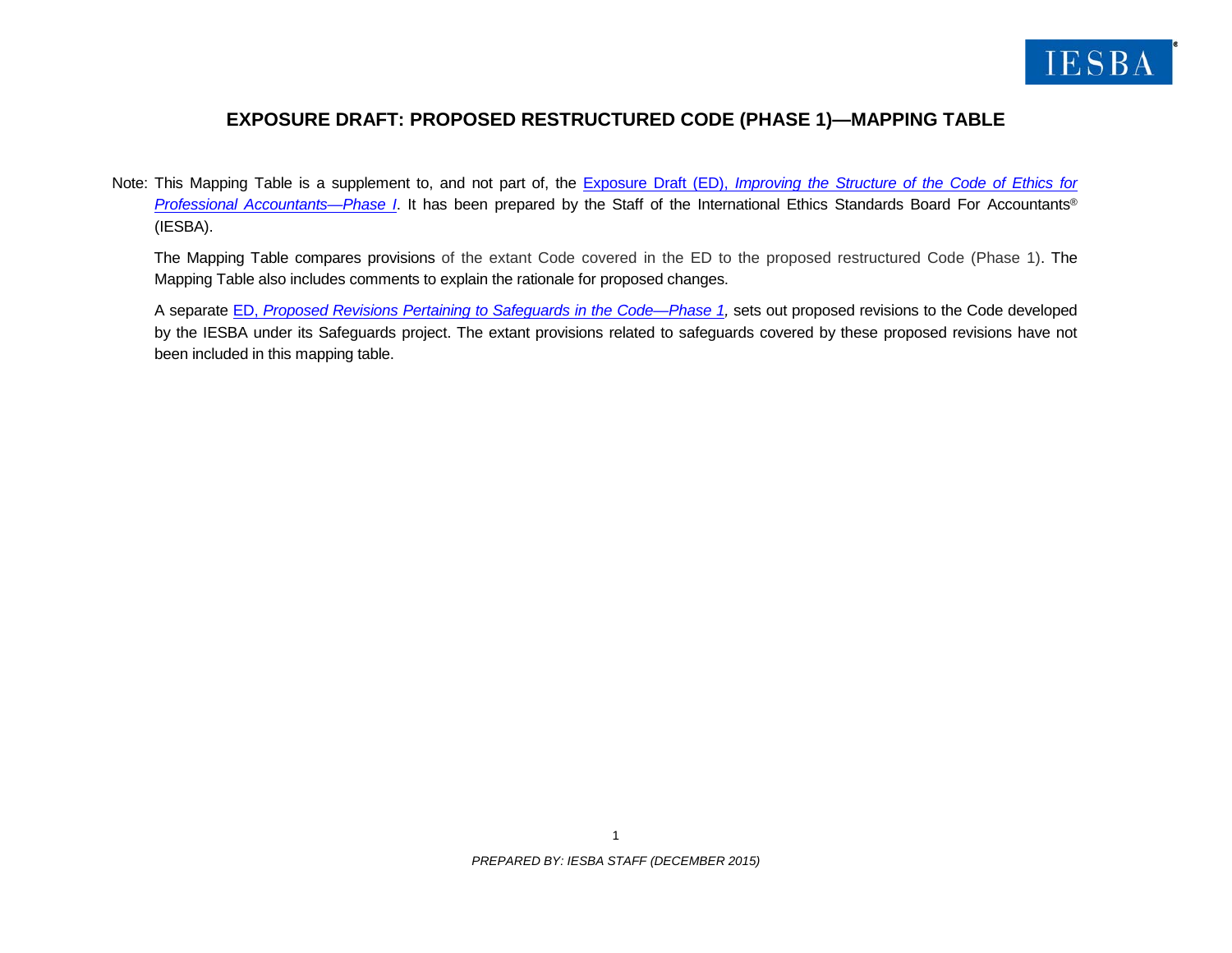| <b>Extant Code</b>                                                                                                                                                                                                                                                                                                                                                                                                                                                                                                         |                                                                                                                                                                                                                                                                                                 | <b>Exposure Draft</b>                                                                                                                                                                                                                                                                                                                                                                  | <b>Comments</b>                                                                                                                                  |  |
|----------------------------------------------------------------------------------------------------------------------------------------------------------------------------------------------------------------------------------------------------------------------------------------------------------------------------------------------------------------------------------------------------------------------------------------------------------------------------------------------------------------------------|-------------------------------------------------------------------------------------------------------------------------------------------------------------------------------------------------------------------------------------------------------------------------------------------------|----------------------------------------------------------------------------------------------------------------------------------------------------------------------------------------------------------------------------------------------------------------------------------------------------------------------------------------------------------------------------------------|--------------------------------------------------------------------------------------------------------------------------------------------------|--|
| <b>TABLE OF CONTENTS</b>                                                                                                                                                                                                                                                                                                                                                                                                                                                                                                   |                                                                                                                                                                                                                                                                                                 |                                                                                                                                                                                                                                                                                                                                                                                        | <b>New TOC</b>                                                                                                                                   |  |
| <b>PREFACE</b>                                                                                                                                                                                                                                                                                                                                                                                                                                                                                                             |                                                                                                                                                                                                                                                                                                 |                                                                                                                                                                                                                                                                                                                                                                                        |                                                                                                                                                  |  |
| In the comments column of this mapping table the words "Covered by CF language" are used to describe<br>situations where portions of the text that have been deleted because they repeat that threats shall be evaluated<br>and safeguards applied in specific circumstances. The language used in the ED requires application of the<br>conceptual framework (CF), in relation to any threat. Accordingly, it is no longer necessary for this to be repeated<br>in every paragraph which includes discussion of a threat. |                                                                                                                                                                                                                                                                                                 |                                                                                                                                                                                                                                                                                                                                                                                        |                                                                                                                                                  |  |
| Preface                                                                                                                                                                                                                                                                                                                                                                                                                                                                                                                    | The IESBA develops and issues, under its own<br>authority, the Code of Ethics for Professional<br>Accountants (the Code) for use by professional<br>accountants around the world.                                                                                                               | The IESBA develops and issues, under its own standard<br>setting authority, the International Code of Ethics<br>Standards for Professional Accountants (the Code),<br>including international independence standards. The<br>Code is for use by professional accountants around the<br>world. The Code is established by IESBA for international<br>application following due process. | Now includes<br>reference to<br>international<br>independenc<br>e standards.                                                                     |  |
| Preface                                                                                                                                                                                                                                                                                                                                                                                                                                                                                                                    | A member body of IFAC or firm shall not apply less<br>stringent standards than those stated in this Code.<br>However, if a member body or firm is prohibited from<br>complying with certain parts of this Code by law or<br>regulation, they shall comply with all other parts of this<br>Code. | The International Federation of Accountants (IFAC)<br>establishes separate requirements for its member bodies<br>with respect to the Code.                                                                                                                                                                                                                                             | Extant<br>paragraph<br>replaced with<br>less specific<br>language as<br>a Preface<br>should not<br>impose<br>requirements.<br>See also<br>R100.3 |  |
| Preface                                                                                                                                                                                                                                                                                                                                                                                                                                                                                                                    | Some jurisdictions may have requirements and<br>guidance that differ from those contained in this Code.<br>Professional accountants in those jurisdictions need<br>to be aware of those differences and comply with the<br>more stringent requirements and guidance unless                      | 100.3 A1<br>The fundamental principle of professional<br>behavior requires a professional accountant<br>to comply with relevant laws and regulations.<br>Some jurisdictions might have requirements<br>and guidance that differ from or go beyond                                                                                                                                      | See comment<br>above.                                                                                                                            |  |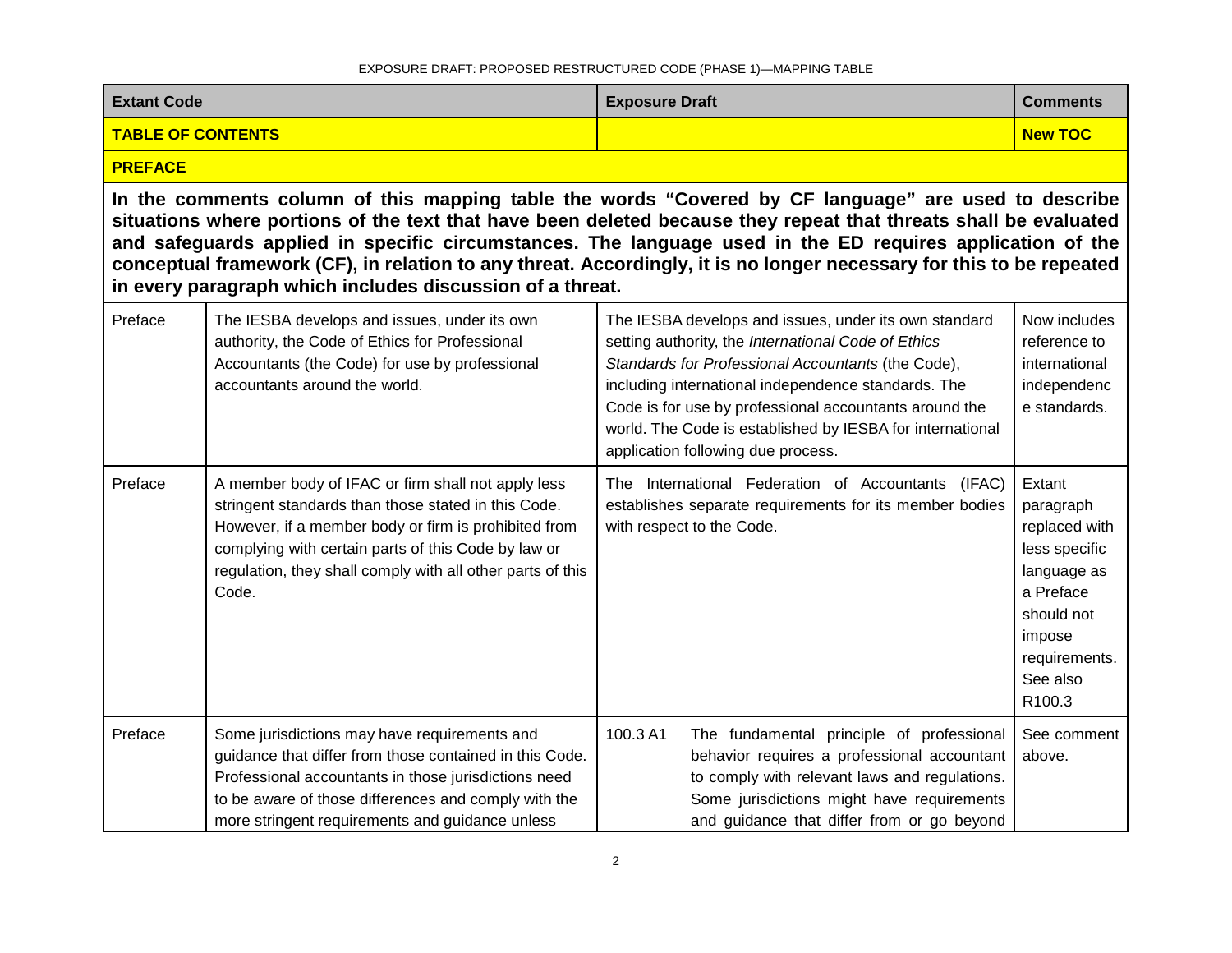| <b>Extant Code</b> |                                                                                                                                                                                                                                                                                                                                                                                                                                                                                                                                                                                              | <b>Exposure Draft</b>                                                                                                                                                                                                                                                                                                                                                                                                                                                                                                                                                                                                                                                                                                                                                                                                                                                                                                                                                                                                                                                                                                                                                                                                                                                                    | <b>Comments</b> |
|--------------------|----------------------------------------------------------------------------------------------------------------------------------------------------------------------------------------------------------------------------------------------------------------------------------------------------------------------------------------------------------------------------------------------------------------------------------------------------------------------------------------------------------------------------------------------------------------------------------------------|------------------------------------------------------------------------------------------------------------------------------------------------------------------------------------------------------------------------------------------------------------------------------------------------------------------------------------------------------------------------------------------------------------------------------------------------------------------------------------------------------------------------------------------------------------------------------------------------------------------------------------------------------------------------------------------------------------------------------------------------------------------------------------------------------------------------------------------------------------------------------------------------------------------------------------------------------------------------------------------------------------------------------------------------------------------------------------------------------------------------------------------------------------------------------------------------------------------------------------------------------------------------------------------|-----------------|
|                    | prohibited by law or regulation.                                                                                                                                                                                                                                                                                                                                                                                                                                                                                                                                                             | those set out in the Code. Accountants in<br>those jurisdictions need to be aware of those<br>differences and comply with the more<br>stringent requirements and guidance unless<br>prohibited by law or regulation.                                                                                                                                                                                                                                                                                                                                                                                                                                                                                                                                                                                                                                                                                                                                                                                                                                                                                                                                                                                                                                                                     |                 |
|                    | <b>PART A - GENERAL APPLICATION OF THE CODE</b>                                                                                                                                                                                                                                                                                                                                                                                                                                                                                                                                              |                                                                                                                                                                                                                                                                                                                                                                                                                                                                                                                                                                                                                                                                                                                                                                                                                                                                                                                                                                                                                                                                                                                                                                                                                                                                                          |                 |
| 100.1              | A distinguishing mark of the accountancy profession<br>is its acceptance of the responsibility to act in the<br>public interest. Therefore, a professional accountant's<br>responsibility is not exclusively to satisfy the needs of<br>an individual client or employer. In acting in the public<br>interest, a professional accountant shall observe and<br>comply with this Code. If a professional accountant is<br>prohibited from complying with certain parts of this<br>Code by law or regulation, the professional<br>accountant shall comply with all other parts of this<br>Code. | 100.1 A distinguishing mark of the accountancy<br>profession is its acceptance of the responsibility to<br>act in the public interest. A professional<br>accountant's responsibility is not exclusively to<br>satisfy the needs of an individual client or employer.<br>Therefore, the Code contains requirements and<br>application material for accountants regarding<br>matters that are integral to acting in the public<br>interest.<br>100.3 A professional accountant, acting in the public<br>interest, shall comply with the Code. There might<br>be circumstances when laws or regulations<br>preclude an accountant from complying with certain<br>parts of the Code. In such circumstances, those<br>laws and regulations prevail, and the accountant<br>shall comply with all other parts of the Code.<br>The Code sets out fundamental principles of ethics<br>1.<br>and standards for professional accountants,<br>reflecting the profession's recognition of its public<br>interest responsibilities. The fundamental principles<br>are: integrity; objectivity; professional competence<br>and due care; confidentiality; and professional<br>behavior. The standards are established by the<br>application of the fundamental principles to specific<br>circumstances. |                 |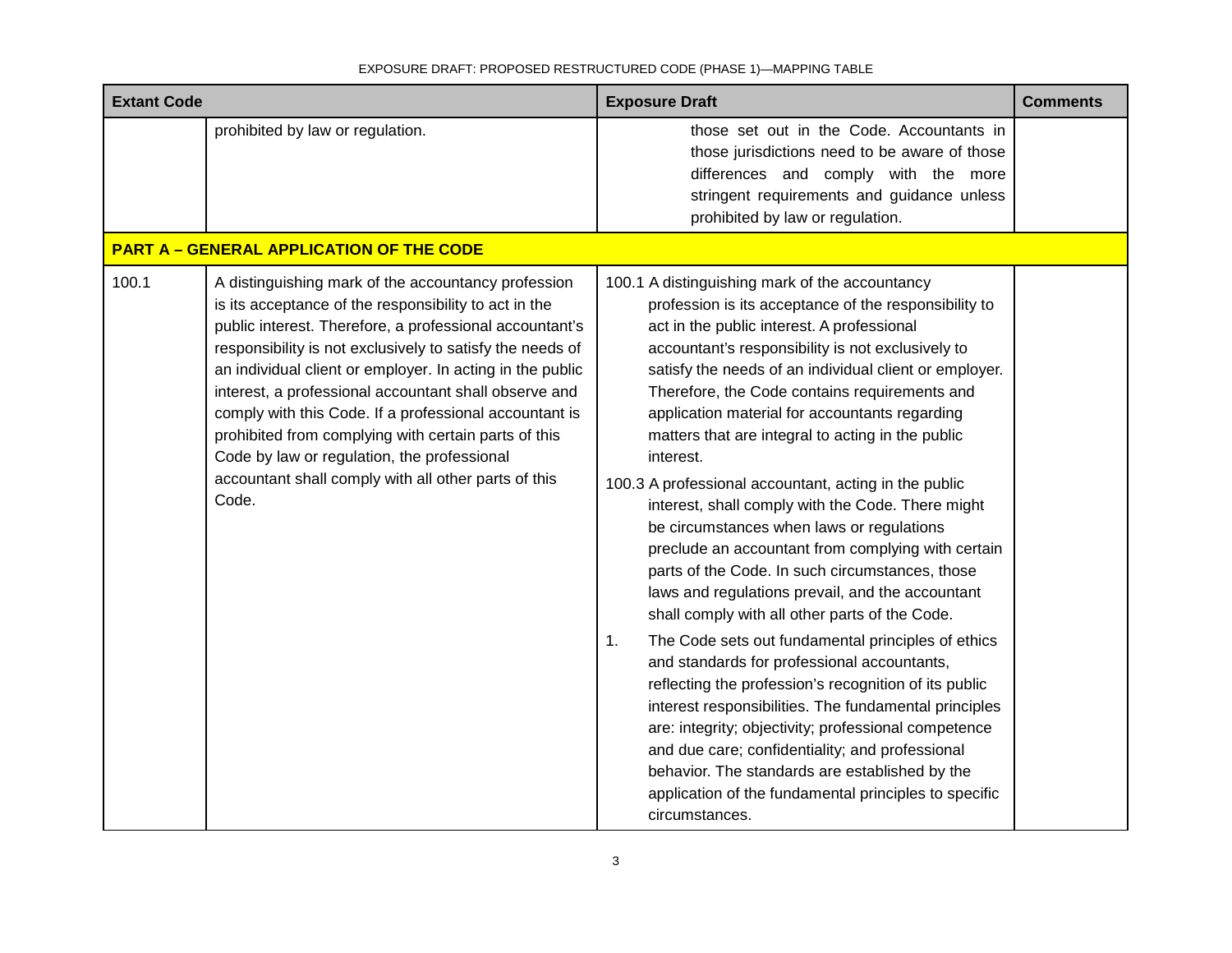| <b>Extant Code</b> |                                                                                                                                                                                                                                                                                                                                                                                                                                                                                                                                                                                                                                                                                                                                                                                                                                                                                                                                                                                                                                      | <b>Exposure Draft</b>                                                                                                                                                                                | <b>Comments</b>                                                                                                                                            |
|--------------------|--------------------------------------------------------------------------------------------------------------------------------------------------------------------------------------------------------------------------------------------------------------------------------------------------------------------------------------------------------------------------------------------------------------------------------------------------------------------------------------------------------------------------------------------------------------------------------------------------------------------------------------------------------------------------------------------------------------------------------------------------------------------------------------------------------------------------------------------------------------------------------------------------------------------------------------------------------------------------------------------------------------------------------------|------------------------------------------------------------------------------------------------------------------------------------------------------------------------------------------------------|------------------------------------------------------------------------------------------------------------------------------------------------------------|
| 100.2              | This Code contains three parts. Part A establishes the<br>fundamental principles of professional ethics for<br>professional accountants and provides a conceptual<br>framework that professional accountants shall apply<br><u>to:</u><br>(a)<br>Identify threats to compliance with the<br>fundamental principles;<br>Evaluate the significance of the threats<br>(b)<br>identified; and<br>Apply safeguards, when necessary, to eliminate<br>(c)<br>the threats or reduce them to an acceptable<br>level. Safeguards are necessary when the<br>professional accountant determines that the<br>threats are not at a level at which a reasonable<br>and informed third party would be likely to<br>conclude, weighing all the specific facts and<br>circumstances available to the professional<br>accountant at that time, that compliance with<br>the fundamental principles is not compromised.<br>professional<br>accountant<br>shall<br>A<br>use<br>professional<br>judgment<br>in<br>applying<br>this<br>conceptual framework. | 2.<br>The Code provides a conceptual framework that<br>professional accountants are to apply in order to<br>identify, evaluate and address threats to<br>compliance with the fundamental principles. | The<br>underlined<br>text is<br>contained in<br>paragraph 4<br>of the<br>Preface.<br>Paragraphs<br>R120.4 and<br>120.4A1 also<br>address this<br>material. |
| 100.6              | The circumstances in which professional accountants<br>operate may create specific threats to compliance<br>with the fundamental principles. It is impossible to<br>define every situation that creates threats to<br>compliance with the fundamental principles and<br>specify the appropriate action. In addition, the nature<br>of engagements and work assignments may differ<br>and, consequently, different threats may be created,<br>requiring the application of different safeguards.                                                                                                                                                                                                                                                                                                                                                                                                                                                                                                                                      |                                                                                                                                                                                                      | <b>This</b><br>paragraph of<br>the extant<br>Code is<br>reflected in<br>120.5 A1.                                                                          |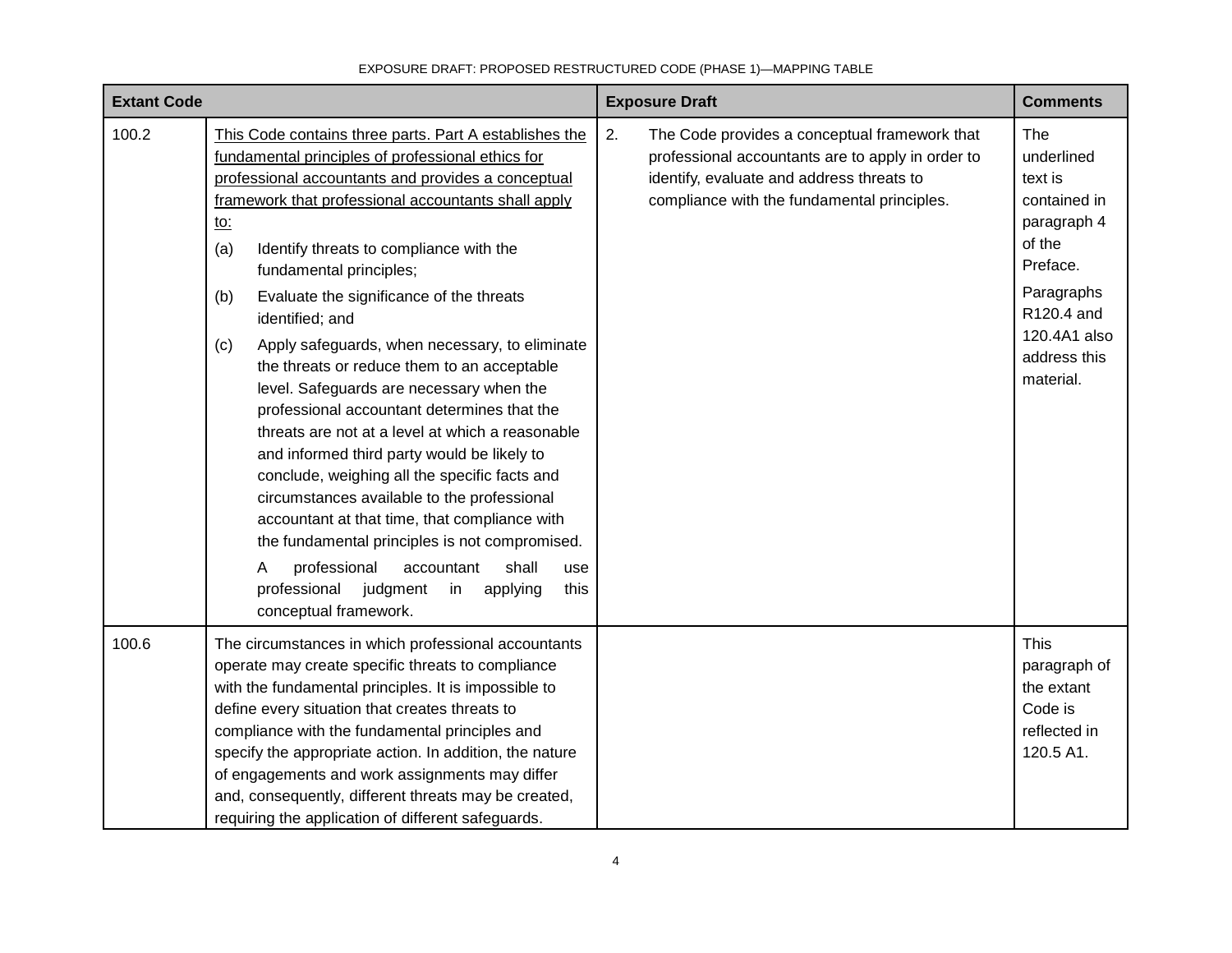| <b>Extant Code</b> |                                                                                                                                                                                                                                                                                                                                                                                                                                                                                                                                                                                                                                                                      | <b>Exposure Draft</b>                                                                                                                                                                                                                                                                    | <b>Comments</b>                                                                                                                 |
|--------------------|----------------------------------------------------------------------------------------------------------------------------------------------------------------------------------------------------------------------------------------------------------------------------------------------------------------------------------------------------------------------------------------------------------------------------------------------------------------------------------------------------------------------------------------------------------------------------------------------------------------------------------------------------------------------|------------------------------------------------------------------------------------------------------------------------------------------------------------------------------------------------------------------------------------------------------------------------------------------|---------------------------------------------------------------------------------------------------------------------------------|
|                    | Therefore, this Code establishes a conceptual<br>framework that requires a professional accountant to<br>identify, evaluate, and address threats to compliance<br>with the fundamental principles. The conceptual<br>framework approach assists professional accountants<br>in complying with the ethical requirements of this<br>Code and meeting their responsibility to act in the<br>public interest. It accommodates many variations in<br>circumstances that create threats to compliance with<br>the fundamental principles and can deter a<br>professional accountant from concluding that a<br>situation is permitted if it is not specifically prohibited. |                                                                                                                                                                                                                                                                                          |                                                                                                                                 |
|                    |                                                                                                                                                                                                                                                                                                                                                                                                                                                                                                                                                                                                                                                                      | 3.<br>In the case of audits, reviews and other assurance<br>engagements, the Code sets out international<br>independence standards established by the<br>application of the fundamental principle of<br>objectivity to these engagements.                                                | This<br>description<br>provides a<br>link between<br>objectivity<br>and<br>independenc<br>e. See also<br>112.3 A1 and<br>400.1. |
| 100.2              | See underlined text above.                                                                                                                                                                                                                                                                                                                                                                                                                                                                                                                                                                                                                                           | 4.<br>The Code contains this Guide, the following three<br>Parts and a Glossary:<br>Part A - Introduction to the Code and<br>Fundamental Principles, which includes the<br>fundamental principles and the conceptual<br>framework, and is applicable to all<br>professional accountants. |                                                                                                                                 |
| 100.3              | Parts B and C describe how the conceptual<br>framework applies in certain situations. They provide                                                                                                                                                                                                                                                                                                                                                                                                                                                                                                                                                                   | Part B - Professional Accountants in<br>Business, which is applicable to professional                                                                                                                                                                                                    | In the ED the<br>order of                                                                                                       |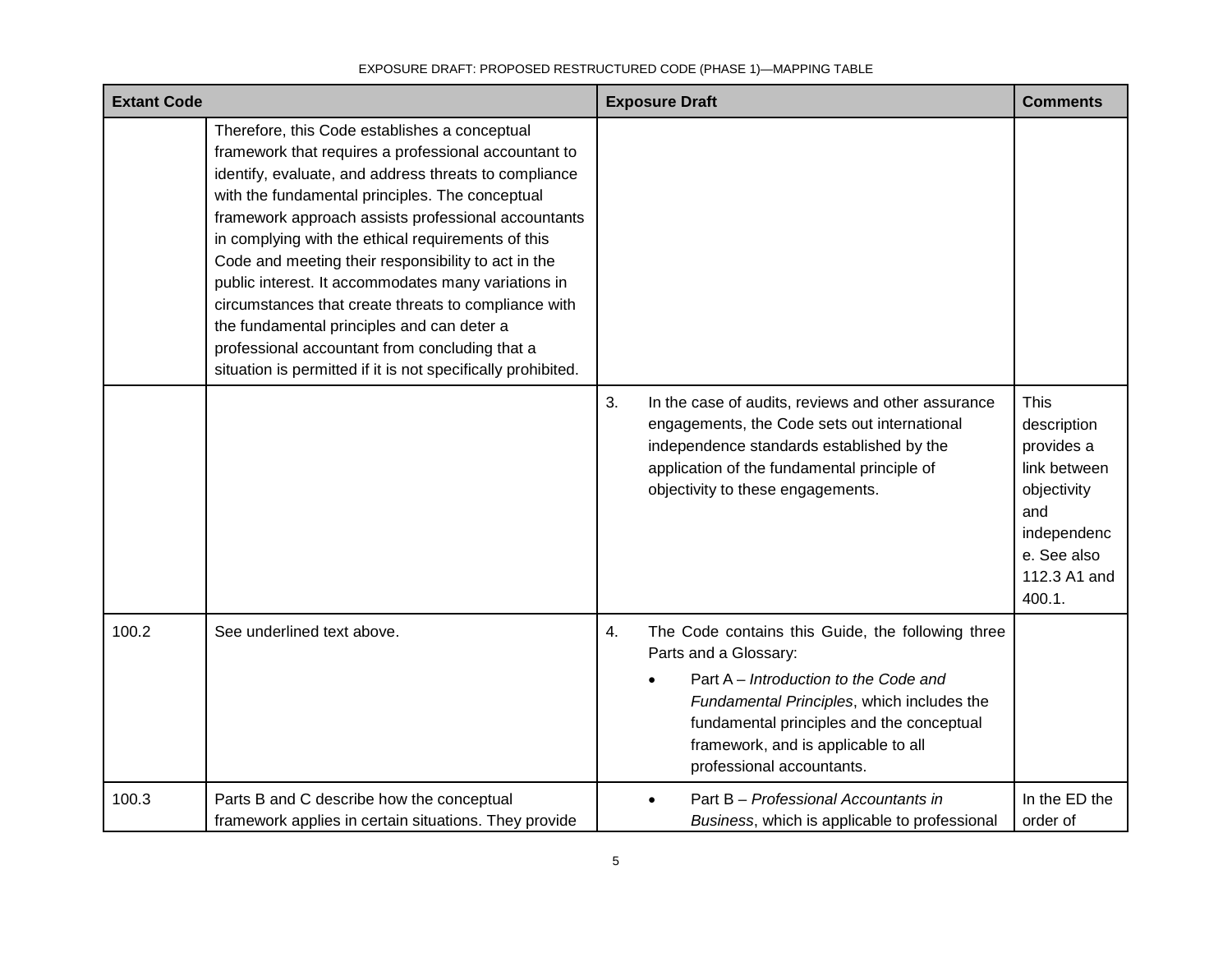| EXPOSURE DRAFT: PROPOSED RESTRUCTURED CODE (PHASE 1)—MAPPING TABLE |  |  |
|--------------------------------------------------------------------|--|--|
|--------------------------------------------------------------------|--|--|

| <b>Extant Code</b>                                                                                                                                                                                                                                                                                                                                                                                                                                                                                                                                                 | <b>Exposure Draft</b>                                                                                                                                                                                                                                                                                                                                    | <b>Comments</b>                                  |
|--------------------------------------------------------------------------------------------------------------------------------------------------------------------------------------------------------------------------------------------------------------------------------------------------------------------------------------------------------------------------------------------------------------------------------------------------------------------------------------------------------------------------------------------------------------------|----------------------------------------------------------------------------------------------------------------------------------------------------------------------------------------------------------------------------------------------------------------------------------------------------------------------------------------------------------|--------------------------------------------------|
| examples of safeguards that may be appropriate to<br>address threats to compliance with the fundamental<br>principles. They also describe situations where<br>safeguards are not available to address the threats,<br>and consequently, the circumstance or relationship<br>creating the threats shall be avoided. Part B applies to<br>professional accountants in public practice. Part C<br>applies to professional accountants in business.<br>Professional accountants in public practice may also<br>find Part C relevant to their particular circumstances. | accountants in business, which include<br>professional accountants employed, engaged<br>or contracted in an executive or non-<br>executive capacity in, for example:<br>Commerce, industry or service.<br>$\overline{o}$<br>The public sector.<br>O<br>Education.<br>o<br>The not-for-profit sector.<br>o<br>Regulatory or professional bodies.<br>o     | extant Parts<br>B and C has<br>been<br>reversed. |
| Parts B and C describe how the conceptual<br>framework applies in certain situations. They provide                                                                                                                                                                                                                                                                                                                                                                                                                                                                 | Professional accountants in public practice may also find<br>Part B relevant to their particular circumstances.                                                                                                                                                                                                                                          | From extant<br>Code 100.3                        |
| examples of safeguards that may be appropriate to<br>address threats to compliance with the fundamental<br>principles. They also describe situations where<br>safeguards are not available to address the threats,<br>and consequently, the circumstance or relationship<br>creating the threats shall be avoided. Part B applies to<br>professional accountants in public practice. Part C<br>applies to professional accountants in business.                                                                                                                    | Part C - Professional Accountants in Public<br>$\bullet$<br>Practice, which is applicable to professional<br>accountants in a firm that provides professional<br>services and the firms in which they practice. Part C<br>includes requirements for all accountants in public<br>practice. It also includes the international<br>independence standards: | From 100.3.                                      |
| Professional accountants in public practice may also<br>find Part C relevant to their particular circumstances.                                                                                                                                                                                                                                                                                                                                                                                                                                                    | C1 - Independence - Audit and Review<br>$\circ$<br>Engagements, applicable to professional<br>accountants in public practice who perform<br>audits and reviews.                                                                                                                                                                                          | <b>New</b><br>Paragraphs.                        |
|                                                                                                                                                                                                                                                                                                                                                                                                                                                                                                                                                                    | C2 - Independence - Other Assurance<br>$\circ$<br>Engagements, applicable to professional<br>accountants in public practice who provide<br>assurance services other than audits and<br>reviews.                                                                                                                                                          |                                                  |
|                                                                                                                                                                                                                                                                                                                                                                                                                                                                                                                                                                    | Each part of the Code contains sections which introduce<br>topics. Sections may have subsections dealing with                                                                                                                                                                                                                                            |                                                  |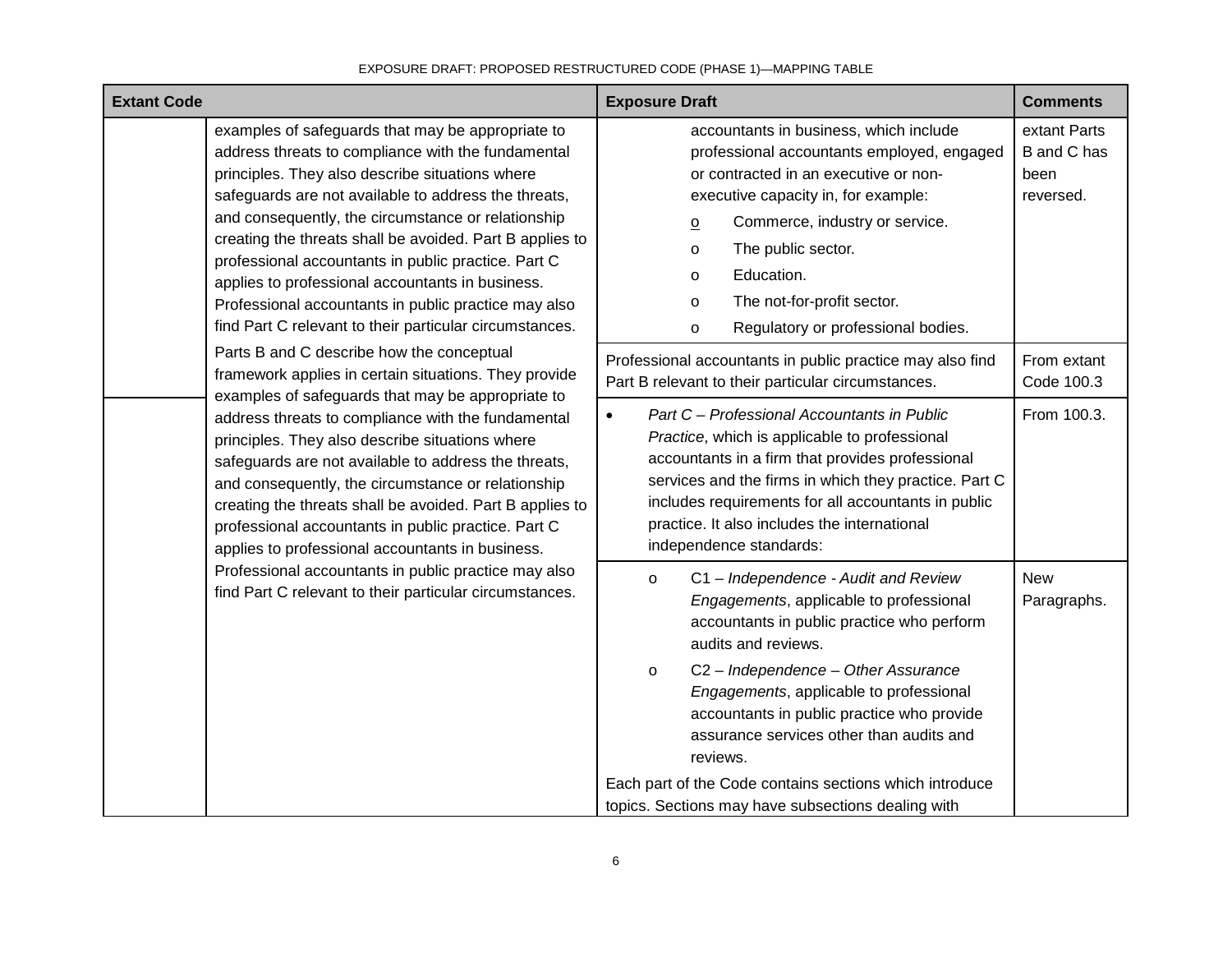| <b>Extant Code</b> |                                                                                                                                                                                                                                                               | <b>Exposure Draft</b>                                                                                                                                                                                                                                                                                                                                                                                                                                                                                                                                      | <b>Comments</b>          |
|--------------------|---------------------------------------------------------------------------------------------------------------------------------------------------------------------------------------------------------------------------------------------------------------|------------------------------------------------------------------------------------------------------------------------------------------------------------------------------------------------------------------------------------------------------------------------------------------------------------------------------------------------------------------------------------------------------------------------------------------------------------------------------------------------------------------------------------------------------------|--------------------------|
|                    |                                                                                                                                                                                                                                                               | specific aspects of the topic.<br>The Glossary applies to the entire Code and contains<br>defined terms (together with additional explanations<br>where appropriate) and terms which have a specific<br>meaning in certain parts of the Code. For example, as<br>noted in the Glossary, in C1 "audit" is used to refer to both<br>audit and review engagements.                                                                                                                                                                                            |                          |
|                    |                                                                                                                                                                                                                                                               | 5.<br>The content within each of the sections of the Code<br>is, where appropriate, structured as follows:<br>Introduction – sets out the subject matter<br>addressed within the Section, and introduces<br>the requirements and application material in<br>the context of the conceptual framework.<br>Requirements - establish general and<br>specific obligations with respect to the subject<br>matter addressed, including any specific<br>prohibitions.<br>Application material - provides guidance to<br>assist in complying with the requirements. | <b>New</b><br>Paragraph. |
|                    |                                                                                                                                                                                                                                                               | 6.<br>The Code requires professional accountants to<br>comply with the fundamental principles of<br>professional ethics.                                                                                                                                                                                                                                                                                                                                                                                                                                   | <b>New</b><br>paragraph. |
| 100.4              | The use of the word "shall" in this Code imposes a<br>requirement on the professional accountant or firm to<br>comply with the specific provision in which "shall" has<br>been used. Compliance is required unless an<br>exception is permitted by this Code. | 7.<br>The word "shall" in the Code imposes an obligation<br>on the professional accountant or firm to comply<br>with the specific provision in which "shall" has been<br>used. "Shall" is used to indicate a requirement and<br>requirements are designated with an "R".                                                                                                                                                                                                                                                                                   |                          |
|                    |                                                                                                                                                                                                                                                               | 8.<br>In addition to requirements, the Code contains<br>application material that provides context relevant<br>to a proper understanding of the Code. In particular,                                                                                                                                                                                                                                                                                                                                                                                       | <b>New</b><br>Paragraph. |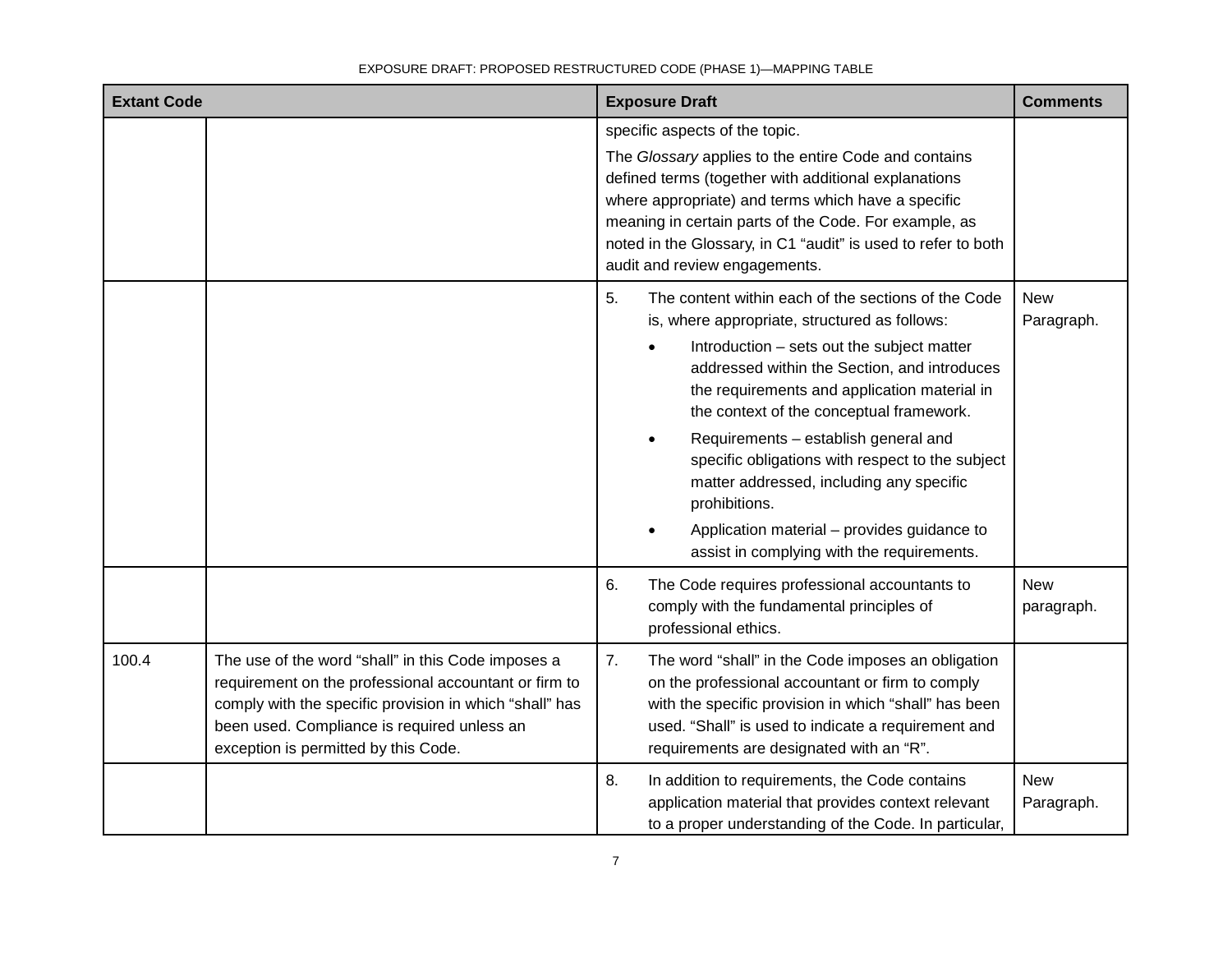| <b>Extant Code</b> |                                                                                                                                                                                                                                                                                                                                             |                                                                                                                                                                                                                                                                                       | <b>Exposure Draft</b>                                                                                                                                                                                                                                                                                                                                                                                                                                                                                                                                                                                                       | <b>Comments</b>                             |
|--------------------|---------------------------------------------------------------------------------------------------------------------------------------------------------------------------------------------------------------------------------------------------------------------------------------------------------------------------------------------|---------------------------------------------------------------------------------------------------------------------------------------------------------------------------------------------------------------------------------------------------------------------------------------|-----------------------------------------------------------------------------------------------------------------------------------------------------------------------------------------------------------------------------------------------------------------------------------------------------------------------------------------------------------------------------------------------------------------------------------------------------------------------------------------------------------------------------------------------------------------------------------------------------------------------------|---------------------------------------------|
|                    |                                                                                                                                                                                                                                                                                                                                             |                                                                                                                                                                                                                                                                                       | the application material is intended to help the<br>professional accountant to understand how to apply<br>the conceptual framework to a particular set of<br>circumstances or specific requirement. While such<br>application material does not of itself impose a<br>requirement, consideration of the material is<br>necessary to the proper application of the<br>requirements of the Code, including application of<br>the conceptual framework. The entire text of Part A<br>and the relevant Section is required to understand<br>and properly apply that Section. Application<br>material is designated with an "A". |                                             |
|                    |                                                                                                                                                                                                                                                                                                                                             | 9.                                                                                                                                                                                                                                                                                    | Where application material includes lists of<br>examples, these lists are not intended to be read as<br>exhaustive lists of all possibilities or circumstances<br>that might arise.                                                                                                                                                                                                                                                                                                                                                                                                                                         | <b>New</b><br>paragraph.                    |
|                    |                                                                                                                                                                                                                                                                                                                                             | 13.                                                                                                                                                                                                                                                                                   | Non-authoritative guidance is available on the<br>IESBA website (www.ethicsboard.org) to help users<br>understand aspects of the Code and comply with it.                                                                                                                                                                                                                                                                                                                                                                                                                                                                   | <b>New</b><br>paragraph.                    |
| 100.19             | A professional accountant may be required to resolve<br>a conflict in complying with the fundamental<br>principles.                                                                                                                                                                                                                         | 11.                                                                                                                                                                                                                                                                                   | A professional accountant might face a situation<br>where compliance with one fundamental principle<br>conflicts with one or more other fundamental                                                                                                                                                                                                                                                                                                                                                                                                                                                                         | <b>Extant Code</b><br>paragraphs<br>100.19, |
| 100.20             | When initiating either a formal or informal conflict<br>resolution process, the following factors, either<br>individually or together with other factors, may be<br>relevant to the resolution process:<br>Relevant facts;<br>(a)<br>Ethical issues involved;<br>(b)<br>(c)<br>Fundamental principles related to the matter in<br>question; | principles. In those situations, the accountant is<br>encouraged to consult. Appropriate parties for<br>consultation might include one or more of the<br>following:<br>Others within the firm or employing<br>organization.<br>Those charged with governance.<br>A professional body. | 100.20,<br>100.21,<br>100.23 and<br>100.24 have<br>been reduced<br>to simplify<br>and improve<br>the flow of<br>the text.                                                                                                                                                                                                                                                                                                                                                                                                                                                                                                   |                                             |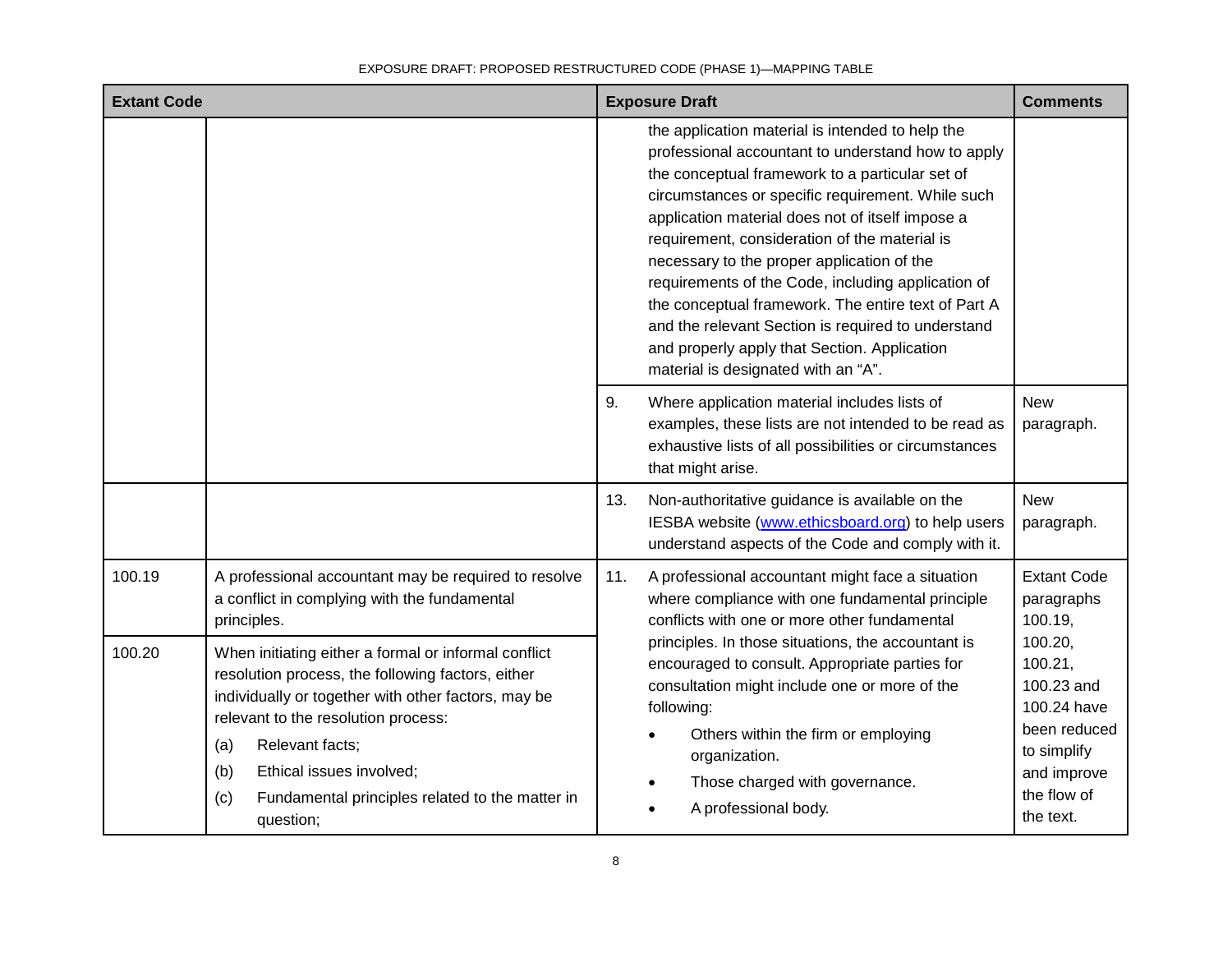| <b>Extant Code</b> |                                                                                                                                                                                                                                                                                                                                                                                                                                                                                         | <b>Exposure Draft</b>                                                                                                                                                                                                                                                                                                                                                                              | <b>Comments</b>                                |
|--------------------|-----------------------------------------------------------------------------------------------------------------------------------------------------------------------------------------------------------------------------------------------------------------------------------------------------------------------------------------------------------------------------------------------------------------------------------------------------------------------------------------|----------------------------------------------------------------------------------------------------------------------------------------------------------------------------------------------------------------------------------------------------------------------------------------------------------------------------------------------------------------------------------------------------|------------------------------------------------|
|                    | (d)<br>Established internal procedures; and<br>(e)<br>Alternative courses of action.<br>Having considered the relevant factors, a professional<br>accountant shall determine the appropriate course of<br>action, weighing the consequences of each possible<br>course of action. If the matter remains unresolved, the<br>professional accountant may wish to consult with<br>other appropriate persons within the firm or employing<br>organization for help in obtaining resolution. | A regulator.<br>Legal counsel<br>The accountant is usually able to obtain guidance on<br>ethical issues without breaching the fundamental principle<br>of confidentiality. However, such guidance does not<br>relieve the accountant from the responsibility to apply<br>professional judgment to resolve the conflict or, if<br>necessary, disassociate from the matter creating the<br>conflict. |                                                |
| 100.21             | Where a matter involves a conflict with, or within, an<br>organization, a professional accountant shall<br>determine whether to consult with those charged with<br>governance of the organization, such as the board of<br>directors or the audit committee.                                                                                                                                                                                                                            |                                                                                                                                                                                                                                                                                                                                                                                                    | See previous<br>note.<br>See previous<br>note. |
| 100.24             | If, after exhausting all relevant possibilities, the ethical<br>conflict remains unresolved, a professional<br>accountant shall, where possible, refuse to remain<br>associated with the matter creating the conflict. The<br>professional accountant shall determine whether, in<br>the circumstances, it is appropriate to withdraw from<br>the engagement team or specific assignment, or to<br>resign altogether from the engagement, the firm or the<br>employing organization.    |                                                                                                                                                                                                                                                                                                                                                                                                    |                                                |
| 100.22             | It may be in the best interests of the professional<br>accountant to document the substance of the issue,<br>the details of any discussions held, and the decisions<br>made concerning that issue.                                                                                                                                                                                                                                                                                      | A professional accountant is encouraged to<br>12<br>document the substance of the issue, the details of<br>any discussions, the decisions made and the<br>rationale for those decisions.                                                                                                                                                                                                           |                                                |
| 100.11             | When a professional accountant encounters unusual<br>circumstances in which the application of a specific<br>requirement of the Code would result in a                                                                                                                                                                                                                                                                                                                                  | A professional accountant might encounter<br>10.<br>circumstances in which the result of applying a<br>specific requirement of the Code would be                                                                                                                                                                                                                                                   |                                                |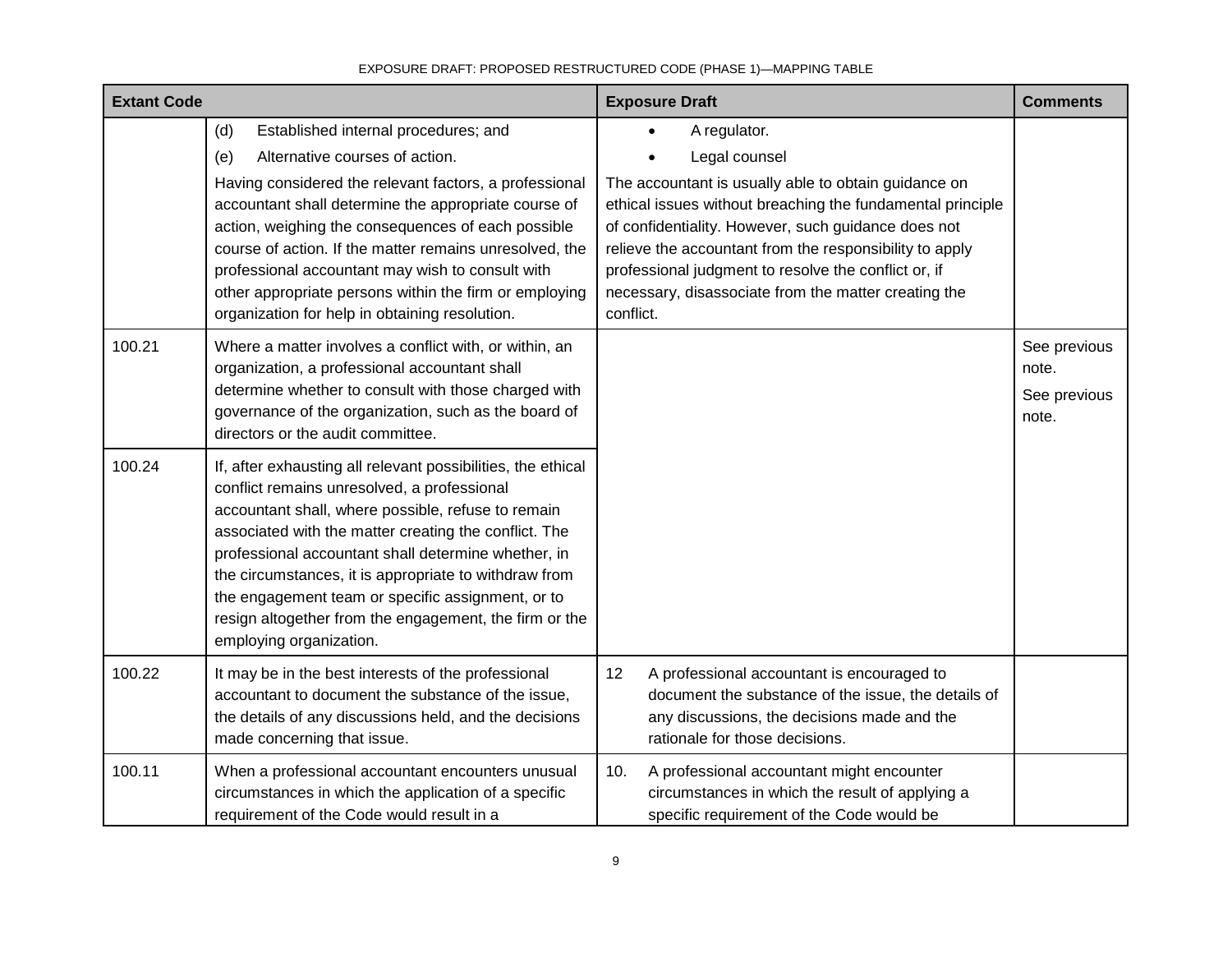| <b>Extant Code</b> |                                                                                                                                                                                                                                                                                                                                                                                                                                                                                                                                                                                                                                                                                                                                                                                                                                                                                                                                                    | <b>Exposure Draft</b>                                                                                                                                             | <b>Comments</b>                                    |
|--------------------|----------------------------------------------------------------------------------------------------------------------------------------------------------------------------------------------------------------------------------------------------------------------------------------------------------------------------------------------------------------------------------------------------------------------------------------------------------------------------------------------------------------------------------------------------------------------------------------------------------------------------------------------------------------------------------------------------------------------------------------------------------------------------------------------------------------------------------------------------------------------------------------------------------------------------------------------------|-------------------------------------------------------------------------------------------------------------------------------------------------------------------|----------------------------------------------------|
|                    | disproportionate outcome or an outcome that may not<br>be in the public interest, it is recommended that the<br>professional accountant consult with a member body<br>or the relevant regulator.                                                                                                                                                                                                                                                                                                                                                                                                                                                                                                                                                                                                                                                                                                                                                   | disproportionate or not be in the public interest. In<br>those circumstances, the accountant is encouraged<br>to consult with a professional body or a regulator. |                                                    |
| 100.23             | If a significant conflict cannot be resolved, a<br>professional accountant may consider obtaining<br>professional advice from the relevant professional<br>body or from legal advisors. The professional<br>accountant generally can obtain guidance on ethical<br>issues without breaching the fundamental principle of<br>confidentiality if the matter is discussed with the<br>relevant professional body on an anonymous basis or<br>with a legal advisor under the protection of legal<br>privilege. Instances in which the professional<br>accountant may consider obtaining legal advice vary.<br>For example, a professional accountant may have<br>encountered a fraud, the reporting of which could<br>breach the professional accountant's responsibility to<br>respect confidentiality. The professional accountant<br>may consider obtaining legal advice in that instance to<br>determine whether there is a requirement to report. |                                                                                                                                                                   | See previous<br>note.                              |
|                    |                                                                                                                                                                                                                                                                                                                                                                                                                                                                                                                                                                                                                                                                                                                                                                                                                                                                                                                                                    | <b>Appendix 1</b>                                                                                                                                                 | <b>New material</b>                                |
|                    |                                                                                                                                                                                                                                                                                                                                                                                                                                                                                                                                                                                                                                                                                                                                                                                                                                                                                                                                                    | Chart illustrating the structure of the Parts of the Code                                                                                                         | See next<br>page. The<br>chart is new<br>material. |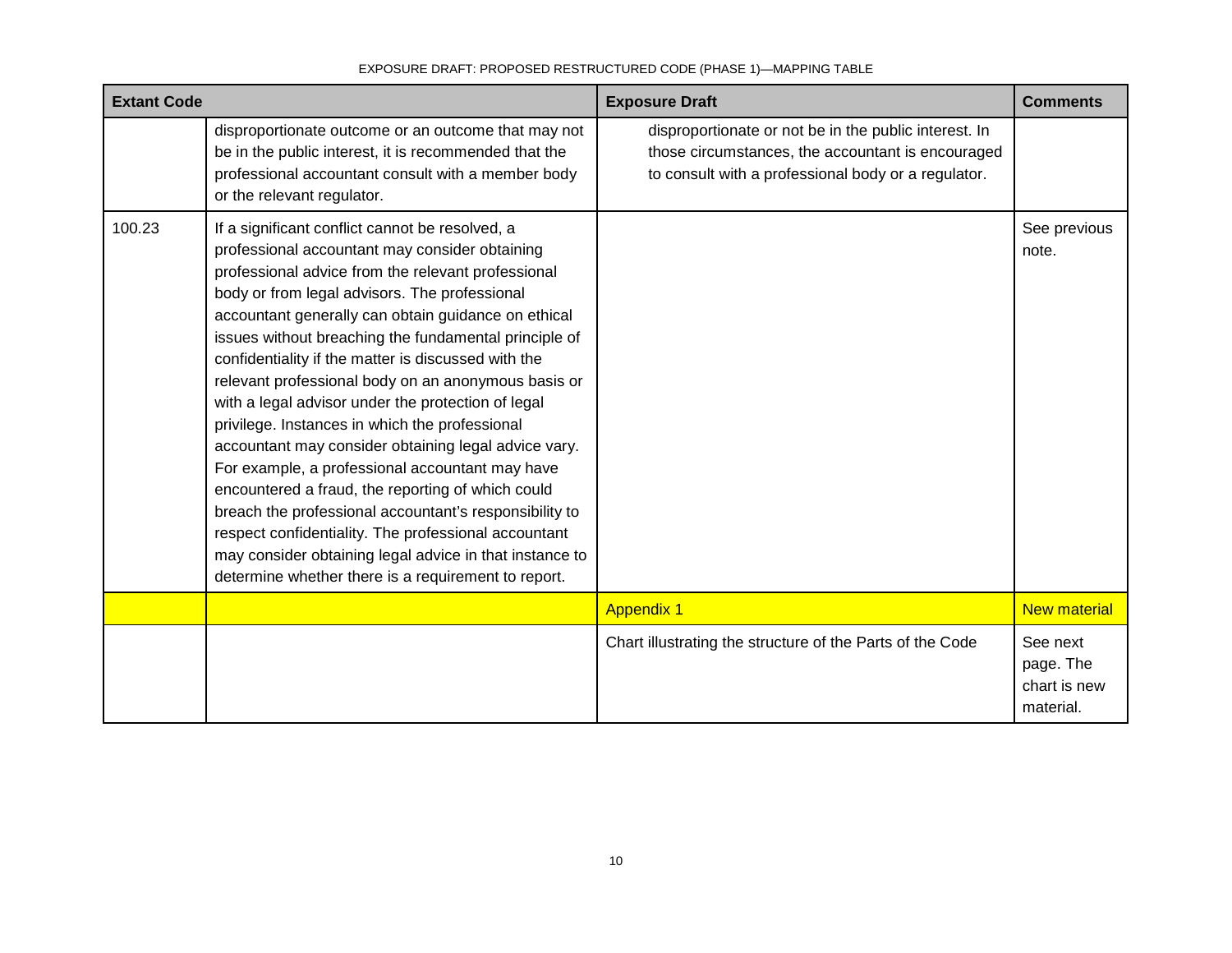**Appendix**

# **PARTS OF THE CODE**

GUIDE TO THE CODE (ALL PROFESSIONAL ACCOUNTANTS)

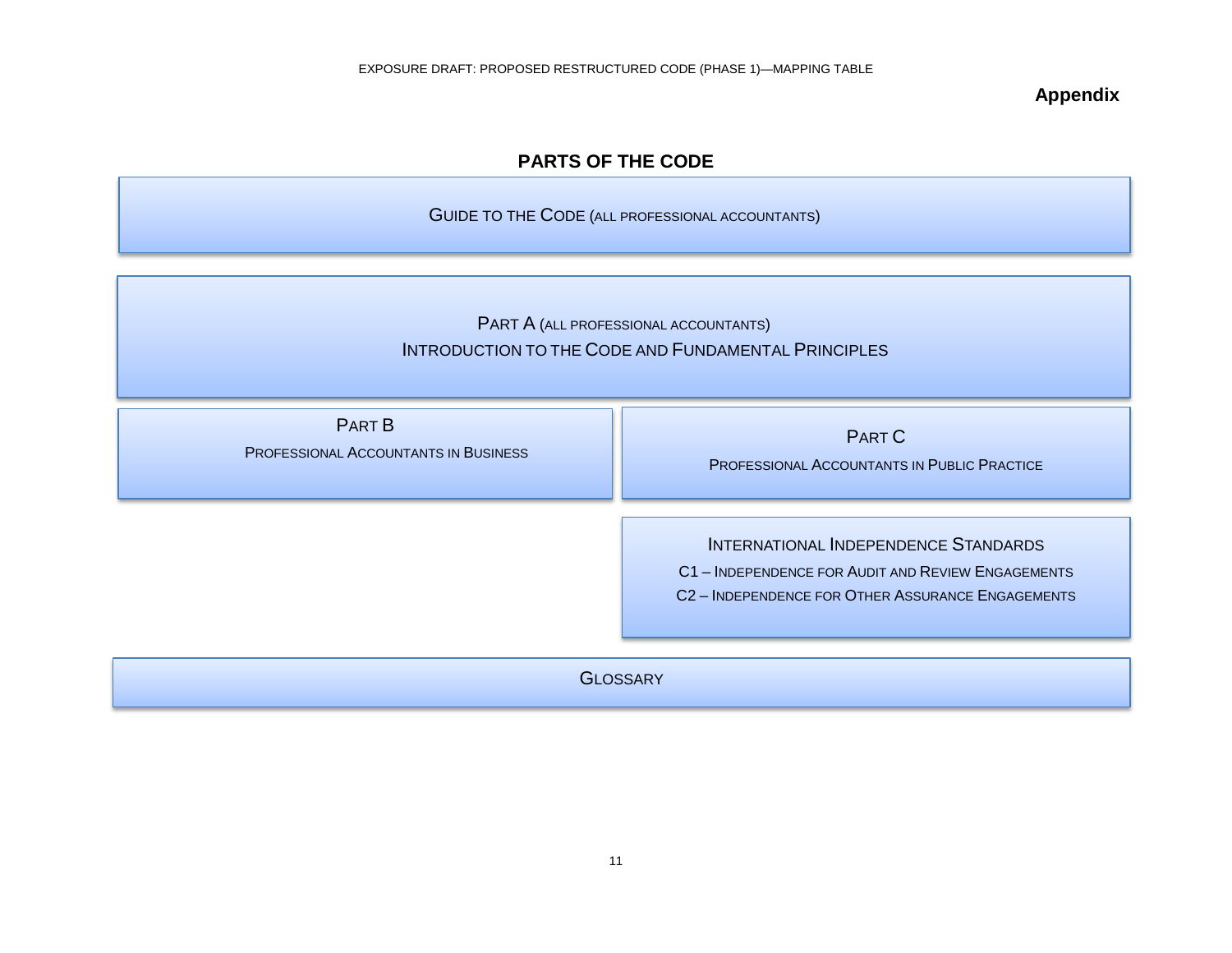| <b>Extant Code</b> |                                                                                                                                                                                                                                                                                                                                                                                                                                                                                                                                                                                                 | <b>Exposure Draft</b>                                                                                                                                                                                                                                                                                                                                                                                                                        | <b>Comments</b> |
|--------------------|-------------------------------------------------------------------------------------------------------------------------------------------------------------------------------------------------------------------------------------------------------------------------------------------------------------------------------------------------------------------------------------------------------------------------------------------------------------------------------------------------------------------------------------------------------------------------------------------------|----------------------------------------------------------------------------------------------------------------------------------------------------------------------------------------------------------------------------------------------------------------------------------------------------------------------------------------------------------------------------------------------------------------------------------------------|-----------------|
|                    | <b>SECTION 100 Introduction and Fundamental Principles</b>                                                                                                                                                                                                                                                                                                                                                                                                                                                                                                                                      |                                                                                                                                                                                                                                                                                                                                                                                                                                              |                 |
| 100.1              | A distinguishing mark of the accountancy<br>profession is its acceptance of the responsibility<br>to act in the public interest. Therefore, a<br>professional accountant's responsibility is not<br>exclusively to satisfy the needs of an individual<br>client or employer. In acting in the public<br>interest, a professional accountant shall observe<br>and comply with this Code. If a professional<br>accountant is prohibited from complying with<br>certain parts of this Code by law or regulation,<br>the professional accountant shall comply with all<br>other parts of this Code. | 100.1<br>A distinguishing mark of the accountancy<br>profession is its acceptance of the responsibility<br>to act in the public interest. A professional<br>accountant's responsibility is not exclusively to<br>satisfy the needs of an individual client or<br>employer. Therefore, the Code contains<br>requirements and application material for<br>accountants regarding matters that are integral to<br>acting in the public interest. |                 |
|                    |                                                                                                                                                                                                                                                                                                                                                                                                                                                                                                                                                                                                 | R100.3 A professional accountant shall, acting in the<br>public interest, comply with the Code. There<br>might be circumstances when laws or regulations<br>preclude an accountant from complying with<br>certain parts of the Code. In such circumstances,<br>those laws and regulations prevail, and the<br>accountant shall comply with all other parts of the<br>Code.                                                                   |                 |
| 100.2              | This Code contains three parts. Part A<br>establishes the fundamental principles of<br>professional ethics for professional accountants<br>and provides a conceptual framework that<br>professional accountants shall apply to:<br>Identify threats to compliance with the<br>(a)<br>fundamental principles;<br>Evaluate the significance of the threats<br>(b)<br>identified; and                                                                                                                                                                                                              | 2.<br>The Code provides a conceptual framework that<br>professional accountants are to apply in order to<br>identify, evaluate and address threats to<br>compliance with the fundamental principles.                                                                                                                                                                                                                                         | See also 120.2. |
|                    | Apply safeguards, when necessary, to<br>(c)<br>eliminate the threats or reduce them to an                                                                                                                                                                                                                                                                                                                                                                                                                                                                                                       |                                                                                                                                                                                                                                                                                                                                                                                                                                              |                 |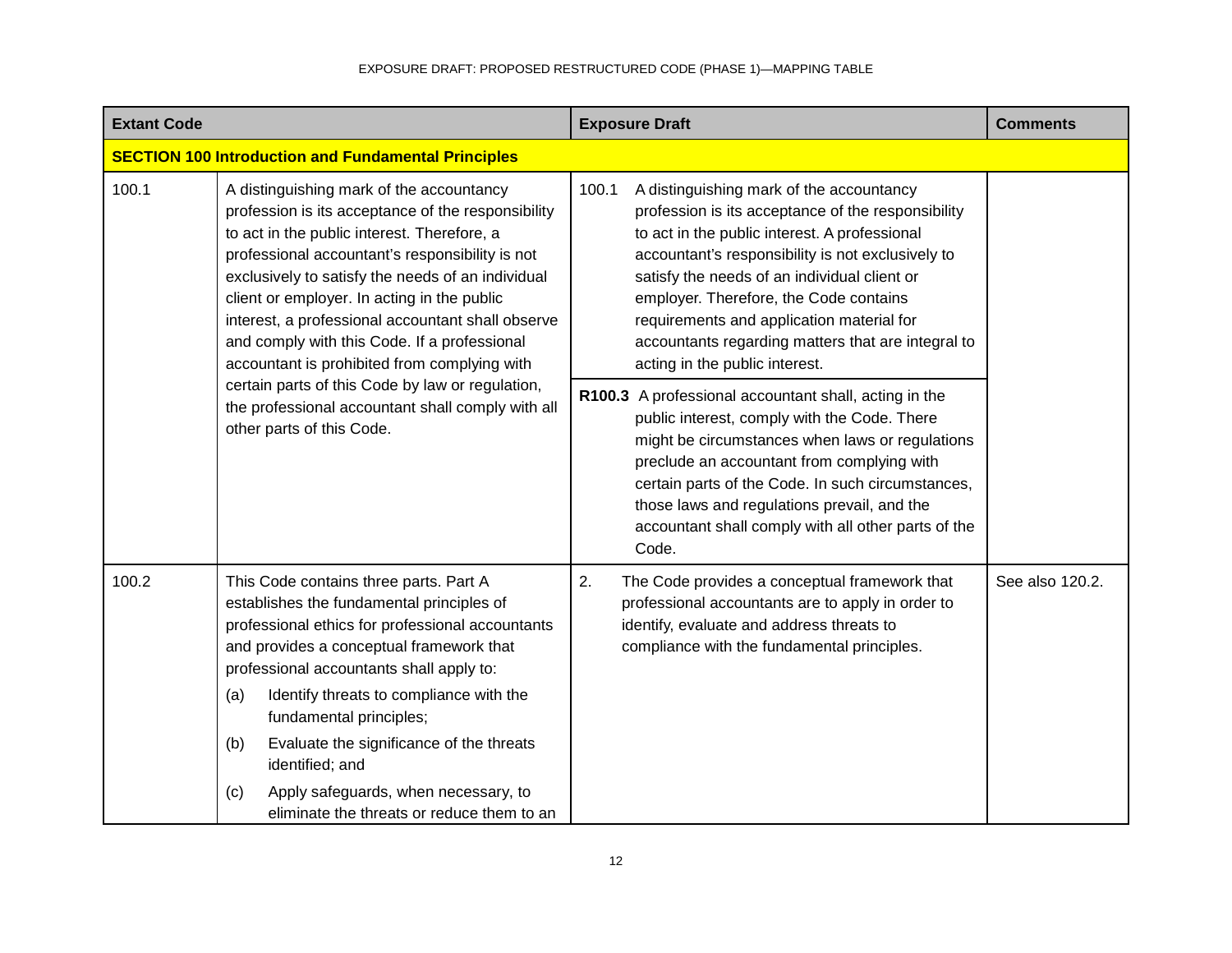| <b>Extant Code</b> |                                                                                                                                                                                                                                                                                                                                                                                                                                                                                                                                                                                                                                                                                | <b>Exposure Draft</b>                                                                                                                                                                                                                                                                                                                                                                                                                                                                                                                                                                                                                                                                                                                                                      | <b>Comments</b> |
|--------------------|--------------------------------------------------------------------------------------------------------------------------------------------------------------------------------------------------------------------------------------------------------------------------------------------------------------------------------------------------------------------------------------------------------------------------------------------------------------------------------------------------------------------------------------------------------------------------------------------------------------------------------------------------------------------------------|----------------------------------------------------------------------------------------------------------------------------------------------------------------------------------------------------------------------------------------------------------------------------------------------------------------------------------------------------------------------------------------------------------------------------------------------------------------------------------------------------------------------------------------------------------------------------------------------------------------------------------------------------------------------------------------------------------------------------------------------------------------------------|-----------------|
|                    | acceptable level. Safeguards are<br>necessary when the professional<br>accountant determines that the threats are<br>not at a level at which a reasonable and<br>informed third party would be likely to<br>conclude, weighing all the specific facts<br>and circumstances available to the<br>professional accountant at that time, that<br>compliance with the fundamental<br>principles is not compromised.<br>A professional accountant shall use professional<br>judgment in applying this conceptual framework.                                                                                                                                                          |                                                                                                                                                                                                                                                                                                                                                                                                                                                                                                                                                                                                                                                                                                                                                                            |                 |
| 100.3              | Parts B and C describe how the conceptual<br>framework applies in certain situations. They<br>provide examples of safeguards that may be<br>appropriate to address threats to compliance<br>with the fundamental principles. They also<br>describe situations where safeguards are not<br>available to address the threats, and<br>consequently, the circumstance or relationship<br>creating the threats shall be avoided. Part B<br>applies to professional accountants in public<br>practice. Part C applies to professional<br>accountants in business. Professional<br>accountants in public practice may also find Part<br>C relevant to their particular circumstances. | $\overline{4}$<br>The Code contains this Guide, the following three<br>Parts and a Glossary.<br>Part B - Professional Accountants in<br>Business, is applicable to professional<br>accountants in business, which include<br>professional accountants employed, engaged<br>or contracted in an executive or non-<br>executive capacity in, for example:<br>Commerce, industry or service.<br>$\circ$<br>The public sector.<br>$\circ$<br>Education.<br>$\circ$<br>The not-for-profit sector.<br>$\circ$<br>Regulatory or professional bodies.<br>$\circ$<br>Professional accountants in public practice<br>might also find Part B relevant to their<br>particular circumstances.<br>Part C - Professional Accountants in Public<br>Practice, is applicable to professional |                 |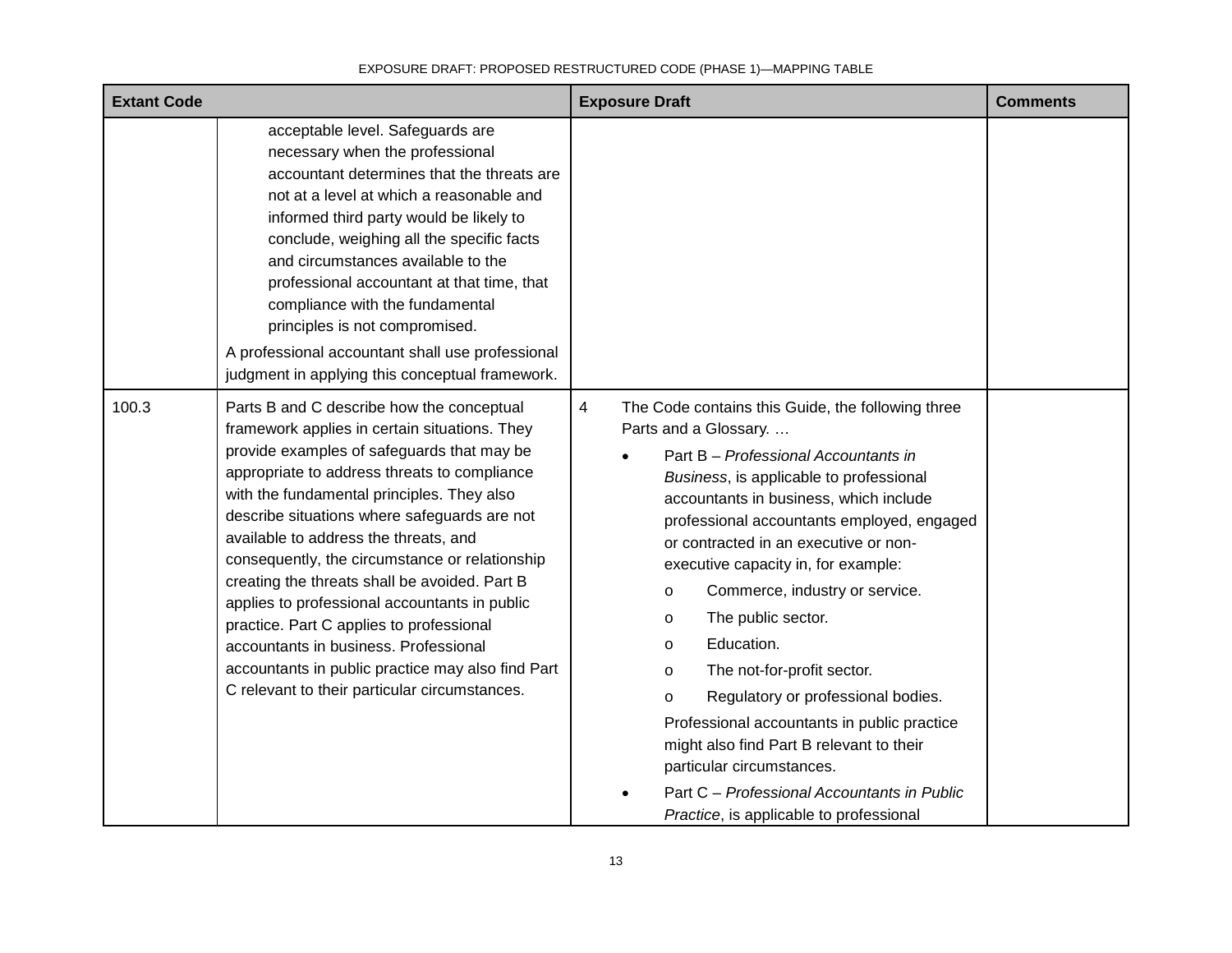| <b>Extant Code</b> |                                                                                                                                                                                                                                                                                                                                                         | <b>Exposure Draft</b>                                                                                                                                                                                                                                                                                                                                                                                                                                                                                                                                                                                                 | <b>Comments</b>                                                                                                                                  |
|--------------------|---------------------------------------------------------------------------------------------------------------------------------------------------------------------------------------------------------------------------------------------------------------------------------------------------------------------------------------------------------|-----------------------------------------------------------------------------------------------------------------------------------------------------------------------------------------------------------------------------------------------------------------------------------------------------------------------------------------------------------------------------------------------------------------------------------------------------------------------------------------------------------------------------------------------------------------------------------------------------------------------|--------------------------------------------------------------------------------------------------------------------------------------------------|
|                    |                                                                                                                                                                                                                                                                                                                                                         | accountants in a firm that provides<br>professional services and the firms in which<br>they practice. Part C includes requirements<br>for all accountants in public practice and also<br>includes the international independence<br>standards:<br>C1 - Independence - Audit and Review<br>$\circ$<br>Engagements, applicable to<br>professional accountants in public<br>practice who perform audits and<br>reviews.<br>C2 - Independence -Other Assurance<br>$\circ$<br>Engagements, applicable to<br>professional accountants in public<br>practice who provide assurance<br>services other than audits or reviews. |                                                                                                                                                  |
| 100.4              | The use of the word "shall" in this Code imposes<br>a requirement on the professional accountant or<br>firm to comply with the specific provision in<br>which "shall" has been used. Compliance is<br>required unless an exception is permitted by this<br>Code.                                                                                        | 7.<br>The word "shall" in the Code imposes an obligation<br>on the professional accountant or firm to comply<br>with the specific provision in which "shall" has been<br>used. "Shall" is used to indicate a requirement and<br>requirements are designated with an "R".                                                                                                                                                                                                                                                                                                                                              |                                                                                                                                                  |
| 100.5              | A professional accountant shall comply with the<br>following fundamental principles:<br>Integrity - to be straightforward and<br>(a)<br>honest in all professional and business<br>relationships.<br>Objectivity - to not allow bias, conflict of<br>(b)<br>interest or undue influence of others to<br>override professional or business<br>judgments. | 110.1 There are five fundamental principles of ethics for<br>professional accountants:<br>Integrity - to be straightforward and honest in<br>(a)<br>all professional and business relationships.<br>Objectivity - to make professional or<br>(b)<br>business judgments without bias, conflict of<br>interest or undue influence of others.<br>Professional Competence and Due Care - to:<br>(c)                                                                                                                                                                                                                       | The "shall"<br>requirement<br>regarding<br>compliance with<br>the fundamental<br>principles is<br>contained in<br>sections 111,<br>112, 113, 114 |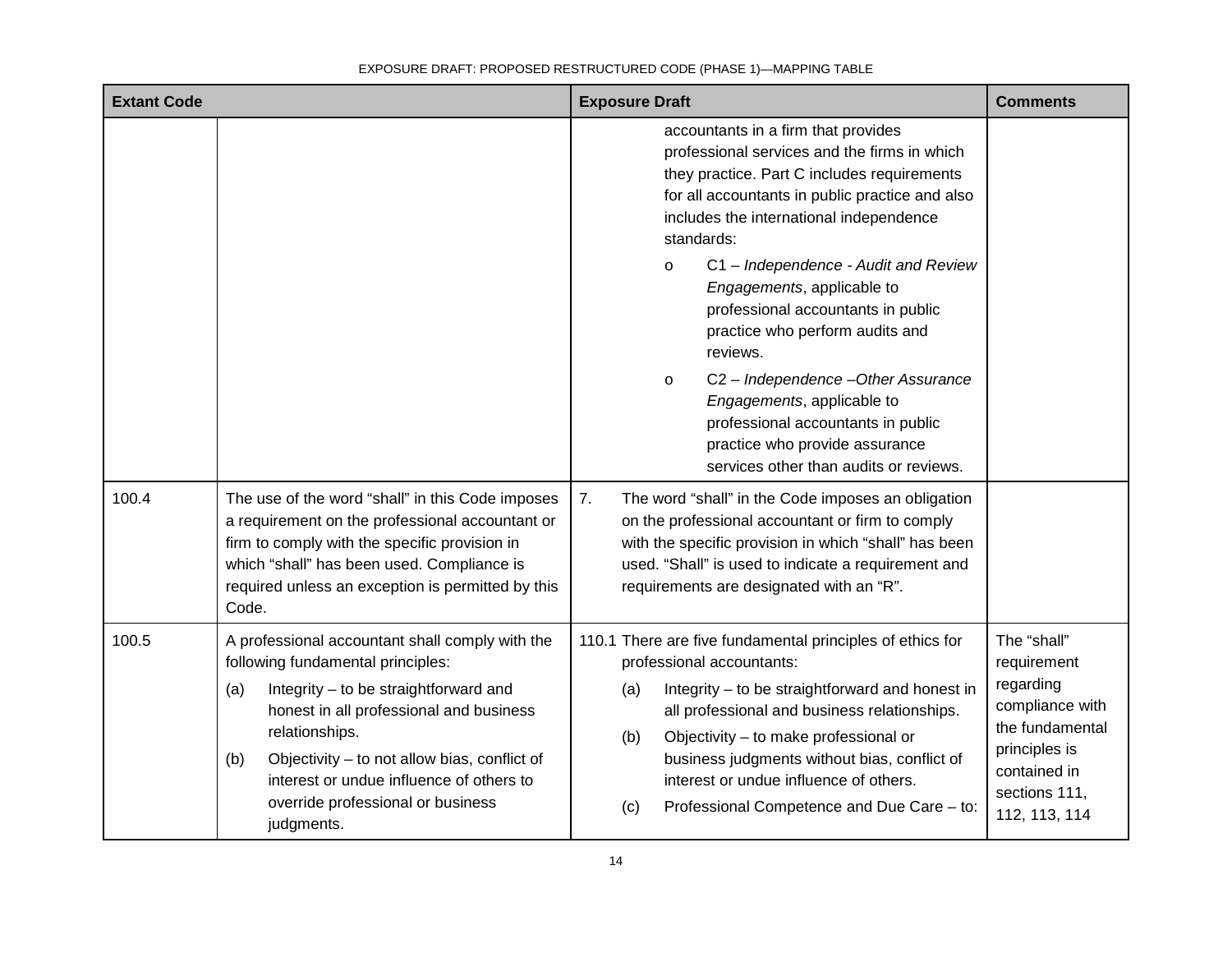| <b>Extant Code</b>                                                                                                                 |                                                                                                                                                                                                                                                                                                                                                                                                                                                                                                                                                                                                                                                                                                                                                                                                                                                                                                                                                                                       | <b>Exposure Draft</b>                                                                                                                                                                                                                                                                                                                                                                                                                                                                                                                                                                                                                                                                                                      | <b>Comments</b> |
|------------------------------------------------------------------------------------------------------------------------------------|---------------------------------------------------------------------------------------------------------------------------------------------------------------------------------------------------------------------------------------------------------------------------------------------------------------------------------------------------------------------------------------------------------------------------------------------------------------------------------------------------------------------------------------------------------------------------------------------------------------------------------------------------------------------------------------------------------------------------------------------------------------------------------------------------------------------------------------------------------------------------------------------------------------------------------------------------------------------------------------|----------------------------------------------------------------------------------------------------------------------------------------------------------------------------------------------------------------------------------------------------------------------------------------------------------------------------------------------------------------------------------------------------------------------------------------------------------------------------------------------------------------------------------------------------------------------------------------------------------------------------------------------------------------------------------------------------------------------------|-----------------|
|                                                                                                                                    | Professional Competence and Due Care -<br>(c)<br>to maintain professional knowledge and<br>skill at the level required to ensure that a<br>client or employer receives competent<br>professional service based on current<br>developments in practice, legislation and<br>techniques and act diligently and in<br>accordance with applicable technical and<br>professional standards.<br>Confidentiality - to respect the<br>(d)<br>confidentiality of information acquired as a<br>result of professional and business<br>relationships and, therefore, not disclose<br>any such information to third parties<br>without proper and specific authority,<br>unless there is a legal or professional right<br>or duty to disclose, nor use the information<br>for the personal advantage of the<br>professional accountant or third parties.<br>Professional Behavior - to comply with<br>(e)<br>relevant laws and regulations and avoid<br>any action that discredits the profession. | (i)<br>Attain and maintain professional<br>knowledge and skill at the level<br>required to ensure that a client or<br>employer receives competent<br>professional service, based on current<br>developments in practice, legislation<br>and techniques; and<br>Act diligently and in accordance with<br>(ii)<br>applicable technical and professional<br>standards.<br>Confidentiality - to respect the confidentiality<br>(d)<br>of information acquired as a result of<br>professional and business relationships.<br>Professional Behavior - to comply with<br>(e)<br>relevant laws and regulations and avoid any<br>action that the professional accountant<br>knows or should know might discredit the<br>profession. | and 115.        |
|                                                                                                                                    | Each of these fundamental principles is<br>discussed in more detail in Sections 110-150.                                                                                                                                                                                                                                                                                                                                                                                                                                                                                                                                                                                                                                                                                                                                                                                                                                                                                              | 110.2<br>Subsections 111 to 115 set out requirements<br>and application material related to each of<br>these fundamental principles.                                                                                                                                                                                                                                                                                                                                                                                                                                                                                                                                                                                       |                 |
| Paragraphs 100.6 to 100.9 are within the scope of the Safeguards Project - mapping of the text is in the Safeguards Exposure Draft |                                                                                                                                                                                                                                                                                                                                                                                                                                                                                                                                                                                                                                                                                                                                                                                                                                                                                                                                                                                       |                                                                                                                                                                                                                                                                                                                                                                                                                                                                                                                                                                                                                                                                                                                            |                 |
| 100.10                                                                                                                             | Sections 290 and 291 contain provisions with<br>which a professional accountant shall comply if<br>the professional accountant identifies a breach<br>of an independence provision of the Code. If a<br>professional accountant identifies a breach of                                                                                                                                                                                                                                                                                                                                                                                                                                                                                                                                                                                                                                                                                                                                | R100.4<br>A professional accountant who identifies a<br>breach of the Code shall evaluate the<br>significance of the breach and its impact on<br>the accountant's ability to comply with the<br>fundamental principles. The accountants                                                                                                                                                                                                                                                                                                                                                                                                                                                                                    |                 |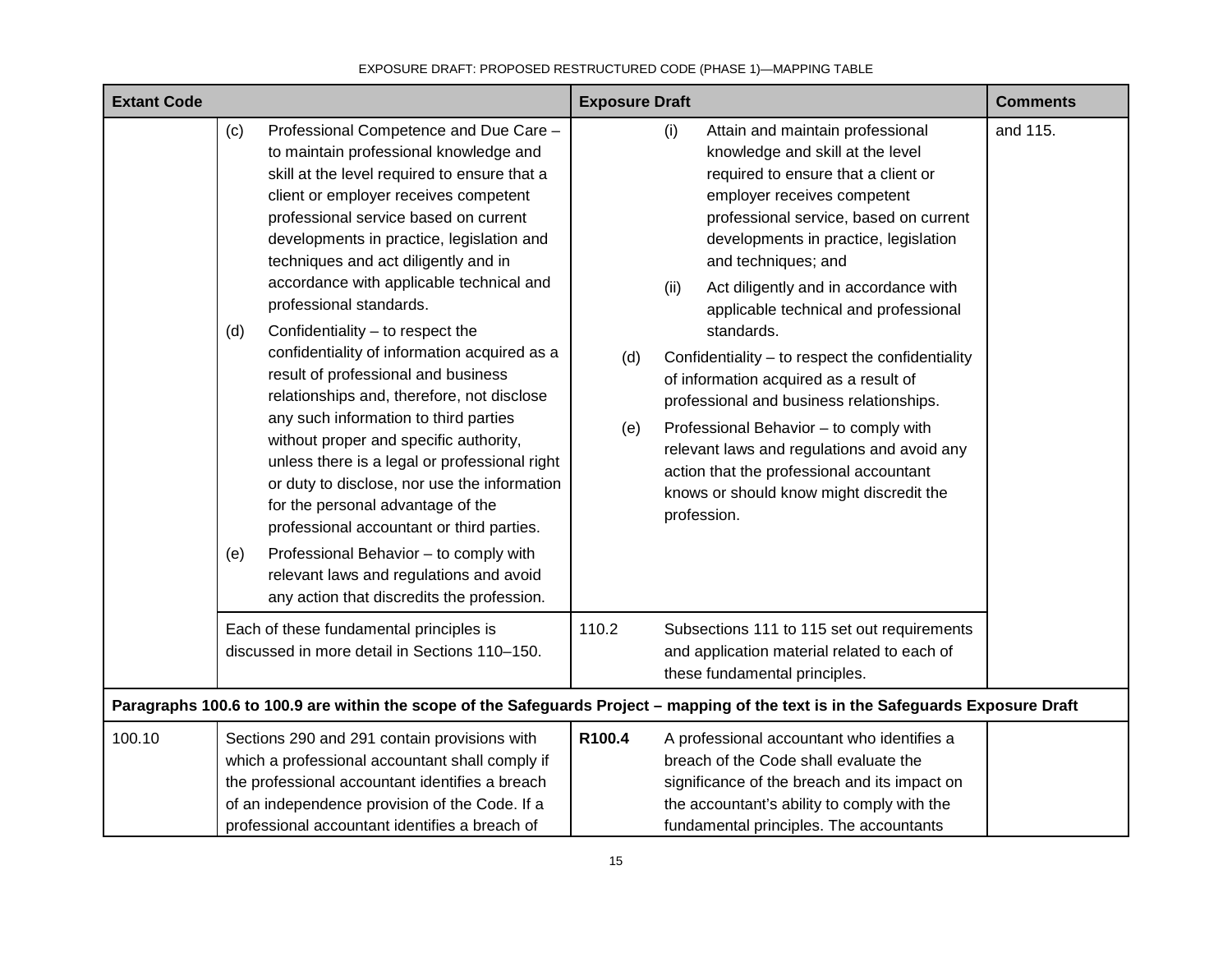| <b>Extant Code</b> |                                                                                                                                                                                                                                                                                                                                                                                                                                                                                             | <b>Exposure Draft</b> |            |                                                                                                                                                                                                                                                                                          | <b>Comments</b>                                                                                                                                                                               |
|--------------------|---------------------------------------------------------------------------------------------------------------------------------------------------------------------------------------------------------------------------------------------------------------------------------------------------------------------------------------------------------------------------------------------------------------------------------------------------------------------------------------------|-----------------------|------------|------------------------------------------------------------------------------------------------------------------------------------------------------------------------------------------------------------------------------------------------------------------------------------------|-----------------------------------------------------------------------------------------------------------------------------------------------------------------------------------------------|
|                    | any other provision of this Code, the<br>professional accountant shall evaluate the<br>significance of the breach and its impact on the<br>accountant's ability to comply with the<br>fundamental principles. The accountant shall<br>take whatever actions that may be available, as<br>soon as possible, to satisfactorily address the<br>consequences of the breach. The accountant<br>shall determine whether to report the breach, for<br>example, to those who may have been affected |                       | (b)<br>(c) | shall also:<br>Take whatever actions might be<br>available, as soon as possible, to<br>satisfactorily address the<br>consequences of the breach; and<br>Determine whether to report the breach<br>to those who might have been affected<br>by it, a professional body or a<br>regulator. |                                                                                                                                                                                               |
|                    | by the breach, a member body, relevant<br>regulator or oversight authority.                                                                                                                                                                                                                                                                                                                                                                                                                 | 100.4 A1              |            | Subsections 404 and 902 address a breach<br>of an independence requirement.                                                                                                                                                                                                              |                                                                                                                                                                                               |
| 100.11             | When a professional accountant encounters<br>unusual circumstances in which the application<br>of a specific requirement of the Code would<br>result in a disproportionate outcome or an<br>outcome that may not be in the public interest, it<br>is recommended that the professional<br>accountant consult with a member body or the<br>relevant regulator.                                                                                                                               |                       |            |                                                                                                                                                                                                                                                                                          | This paragraph is<br>covered in the<br>Guide to the<br>Code paragraph<br>10.                                                                                                                  |
|                    | Paragraphs 100.12 to 100.16 are within the scope of the Safeguards Project - see Safeguards Mapping Table                                                                                                                                                                                                                                                                                                                                                                                   |                       |            |                                                                                                                                                                                                                                                                                          |                                                                                                                                                                                               |
| 100.17             | A professional accountant may be faced with a<br>conflict of interest when undertaking a<br>professional activity. A conflict of interest creates<br>a threat to objectivity and may create threats to<br>the other fundamental principles. Such threats<br>may be created when:<br>The professional accountant undertakes a<br>$\bullet$<br>professional activity related to a particular<br>matter for two or more parties whose<br>interests with respect to that matter are in          |                       |            |                                                                                                                                                                                                                                                                                          | This material is<br>addressed within<br>Conflicts of<br>Interest sections<br>in Parts B and C.<br>The related<br>content for PAIPP<br>can be found in<br>paragraph 310.2<br>This change is to |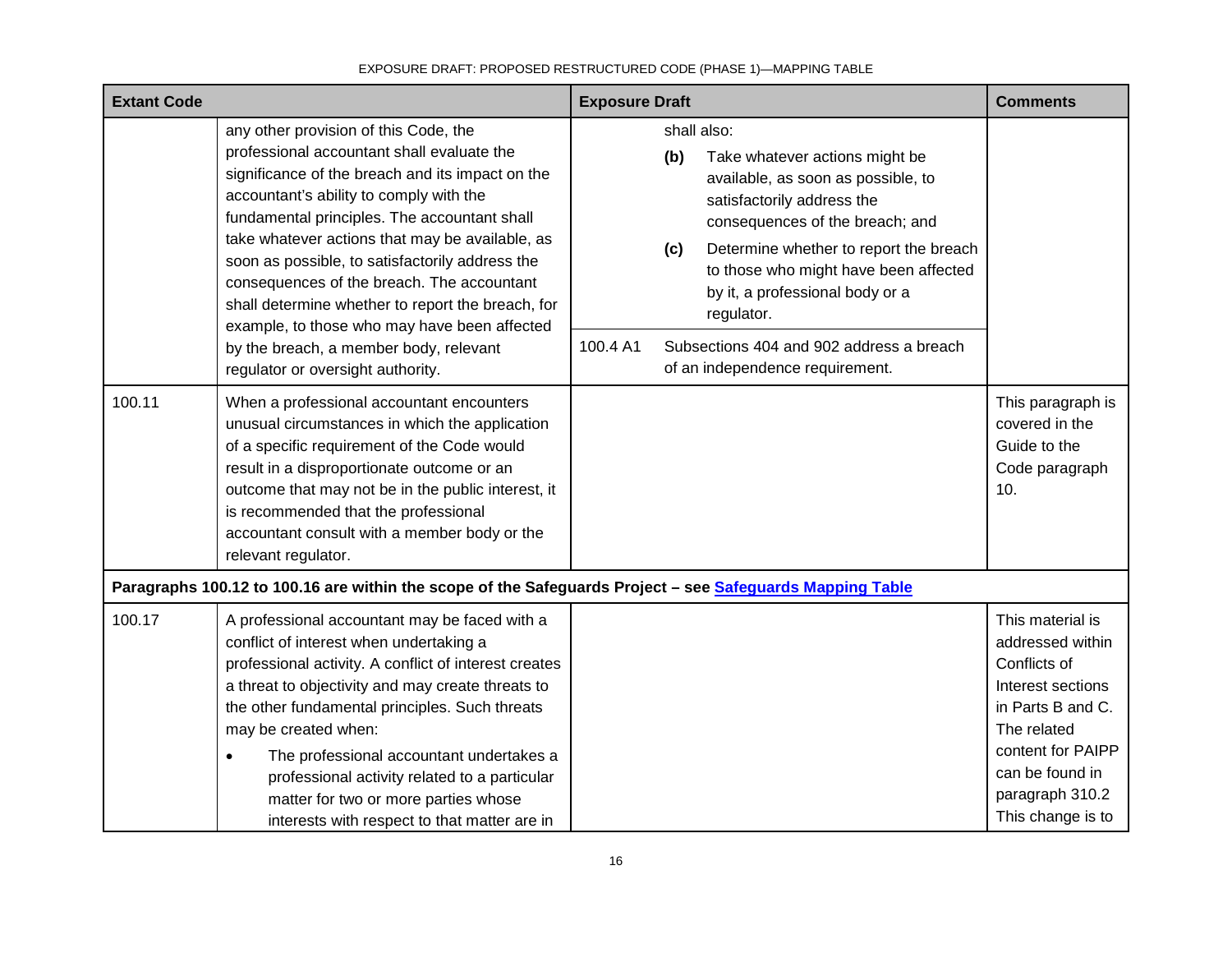| <b>Extant Code</b> |                                                                                                                                                                                                                                                                                                                                                                                                                                                                                                                                                                                                                                                                           | <b>Exposure Draft</b> | <b>Comments</b>                                         |
|--------------------|---------------------------------------------------------------------------------------------------------------------------------------------------------------------------------------------------------------------------------------------------------------------------------------------------------------------------------------------------------------------------------------------------------------------------------------------------------------------------------------------------------------------------------------------------------------------------------------------------------------------------------------------------------------------------|-----------------------|---------------------------------------------------------|
|                    | conflict; or<br>The interests of the professional<br>$\bullet$<br>accountant with respect to a particular<br>matter and the interests of a party for<br>whom the professional accountant<br>undertakes a professional activity related<br>to that matter are in conflict.                                                                                                                                                                                                                                                                                                                                                                                                 |                       | avoid<br>unnecessary<br>repetition.                     |
| 100.18             | Parts B and C of this Code discuss conflicts of<br>interest for professional accountants in public<br>practice and professional accountants in<br>business, respectively.                                                                                                                                                                                                                                                                                                                                                                                                                                                                                                 |                       | Cross reference<br>paragraph no<br>longer required.     |
| 100.19             | A professional accountant may be required to<br>resolve a conflict in complying with the<br>fundamental principles.                                                                                                                                                                                                                                                                                                                                                                                                                                                                                                                                                       |                       | Covered in the<br>Guide to the<br>Code paragraph<br>11. |
| 100.20             | When initiating either a formal or informal conflict<br>resolution process, the following factors, either<br>individually or together with other factors, may<br>be relevant to the resolution process:<br>Relevant facts;<br>(a)<br>Ethical issues involved;<br>(b)<br>Fundamental principles related to the<br>(c)<br>matter in question;<br>Established internal procedures; and<br>(d)<br>Alternative courses of action.<br>(e)<br>Having considered the relevant factors, a<br>professional accountant shall determine the<br>appropriate course of action, weighing the<br>consequences of each possible course of action.<br>If the matter remains unresolved, the |                       | Covered in the<br>Guide to the<br>Code paragraph<br>11. |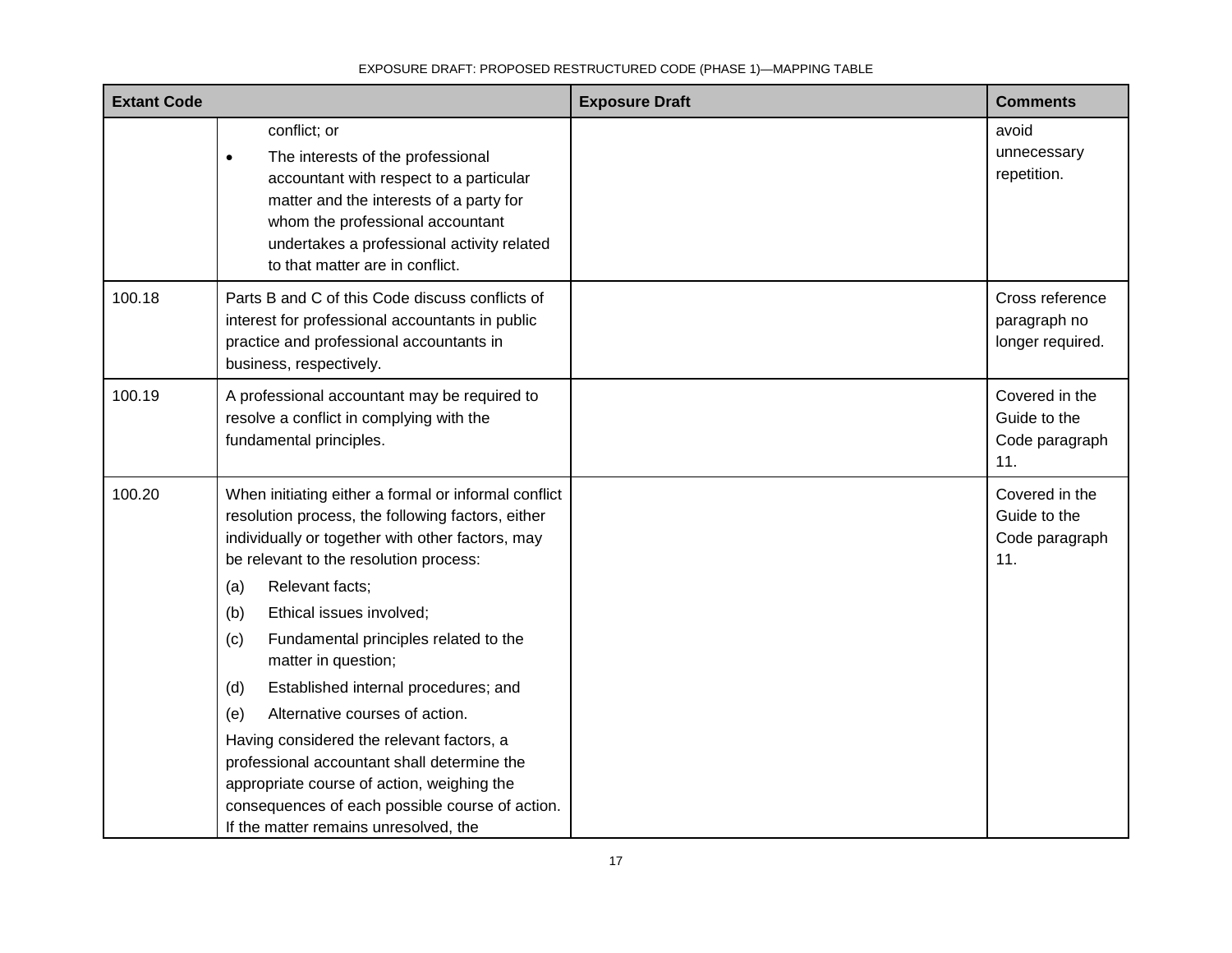| <b>Extant Code</b> |                                                                                                                                                                                                                                                                                                                                                                                                                                                                                                                                                                                                                                                                                                                                                                                                                                            | <b>Exposure Draft</b> | <b>Comments</b>                                                              |
|--------------------|--------------------------------------------------------------------------------------------------------------------------------------------------------------------------------------------------------------------------------------------------------------------------------------------------------------------------------------------------------------------------------------------------------------------------------------------------------------------------------------------------------------------------------------------------------------------------------------------------------------------------------------------------------------------------------------------------------------------------------------------------------------------------------------------------------------------------------------------|-----------------------|------------------------------------------------------------------------------|
|                    | professional accountant may wish to consult with<br>other appropriate persons within the firm or<br>employing organization for help in obtaining<br>resolution.                                                                                                                                                                                                                                                                                                                                                                                                                                                                                                                                                                                                                                                                            |                       |                                                                              |
| 100.21             | Where a matter involves a conflict with, or within,<br>an organization, a professional accountant shall<br>determine whether to consult with those charged<br>with governance of the organization, such as the<br>board of directors or the audit committee.                                                                                                                                                                                                                                                                                                                                                                                                                                                                                                                                                                               |                       | Covered in the<br>Guide to the<br>Code paragraph<br>11.                      |
| 100.22             | It may be in the best interests of the professional<br>accountant to document the substance of the<br>issue, the details of any discussions held, and<br>the decisions made concerning that issue.                                                                                                                                                                                                                                                                                                                                                                                                                                                                                                                                                                                                                                         |                       | This paragraph is<br>covered in the<br>Guide to the<br>Code paragraph<br>12. |
| 100.23             | If a significant conflict cannot be resolved, a<br>professional accountant may consider obtaining<br>professional advice from the relevant<br>professional body or from legal advisors. The<br>professional accountant generally can obtain<br>guidance on ethical issues without breaching the<br>fundamental principle of confidentiality if the<br>matter is discussed with the relevant<br>professional body on an anonymous basis or<br>with a legal advisor under the protection of legal<br>privilege. Instances in which the professional<br>accountant may consider obtaining legal advice<br>vary. For example, a professional accountant<br>may have encountered a fraud, the reporting of<br>which could breach the professional<br>accountant's responsibility to respect<br>confidentiality. The professional accountant may |                       | Covered in the<br>Guide to the<br>Code paragraph<br>11.                      |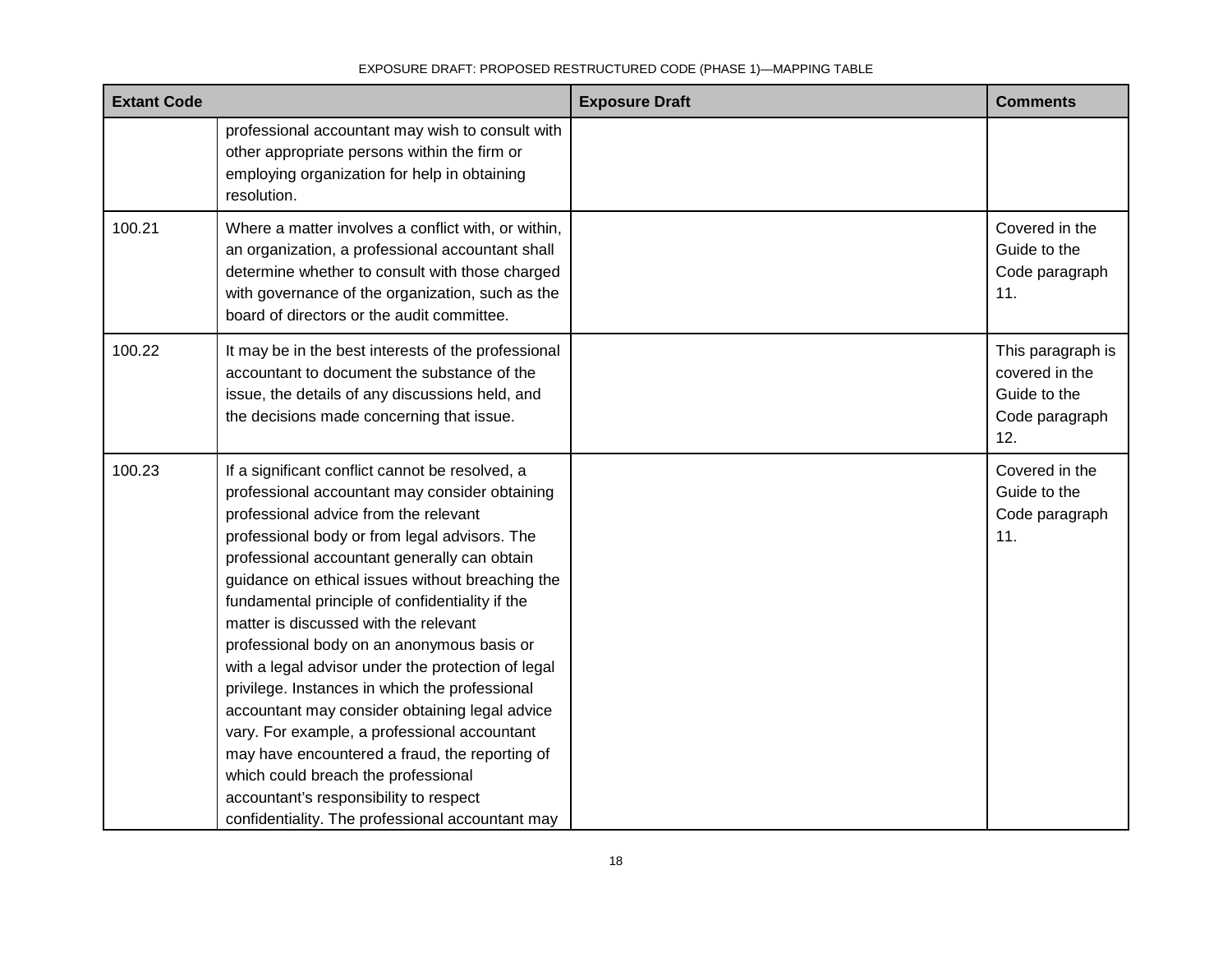| <b>Extant Code</b>           |                                                                                                                                                                                                                                                                                                                                                                                                                                                                                                                                                                                                                                                                                                                                                 | <b>Exposure Draft</b> | <b>Comments</b>                                                                             |                                                                                                                                                     |
|------------------------------|-------------------------------------------------------------------------------------------------------------------------------------------------------------------------------------------------------------------------------------------------------------------------------------------------------------------------------------------------------------------------------------------------------------------------------------------------------------------------------------------------------------------------------------------------------------------------------------------------------------------------------------------------------------------------------------------------------------------------------------------------|-----------------------|---------------------------------------------------------------------------------------------|-----------------------------------------------------------------------------------------------------------------------------------------------------|
|                              | consider obtaining legal advice in that instance<br>to determine whether there is a requirement to<br>report.                                                                                                                                                                                                                                                                                                                                                                                                                                                                                                                                                                                                                                   |                       |                                                                                             |                                                                                                                                                     |
| 100.24                       | If, after exhausting all relevant possibilities, the<br>ethical conflict remains unresolved, a<br>professional accountant shall, where possible,<br>refuse to remain associated with the matter<br>creating the conflict. The professional<br>accountant shall determine whether, in the<br>circumstances, it is appropriate to withdraw from<br>the engagement team or specific assignment, or<br>to resign altogether from the engagement, the<br>firm or the employing organization.                                                                                                                                                                                                                                                         |                       |                                                                                             | Covered in the<br>Guide to the<br>Code paragraph<br>11.                                                                                             |
| 100.25                       | When communicating with those charged with<br>governance in accordance with the provisions of<br>this Code, the professional accountant or firm<br>shall determine, having regard to the nature and<br>importance of the particular circumstances and<br>matter to be communicated, the appropriate<br>person(s) within the entity's governance<br>structure with whom to communicate. If the<br>professional accountant or firm communicates<br>with a subgroup of those charged with<br>governance, for example, an audit committee or<br>an individual, the professional accountant or firm<br>shall determine whether communication with all<br>of those charged with governance is also<br>necessary so that they are adequately informed. |                       |                                                                                             | Paragraph<br>100.25 has been<br>removed from<br>Part A and is to<br>be included in<br>both Part B and<br>Part C (R300.3,<br>300.3 A1 and<br>$A2$ ). |
| <b>SECTION 110 Integrity</b> |                                                                                                                                                                                                                                                                                                                                                                                                                                                                                                                                                                                                                                                                                                                                                 |                       |                                                                                             |                                                                                                                                                     |
| 110.1                        | The principle of integrity imposes an obligation<br>on all professional accountants to be                                                                                                                                                                                                                                                                                                                                                                                                                                                                                                                                                                                                                                                       | R111.1                | A professional accountant shall comply with<br>the fundamental principle of integrity which |                                                                                                                                                     |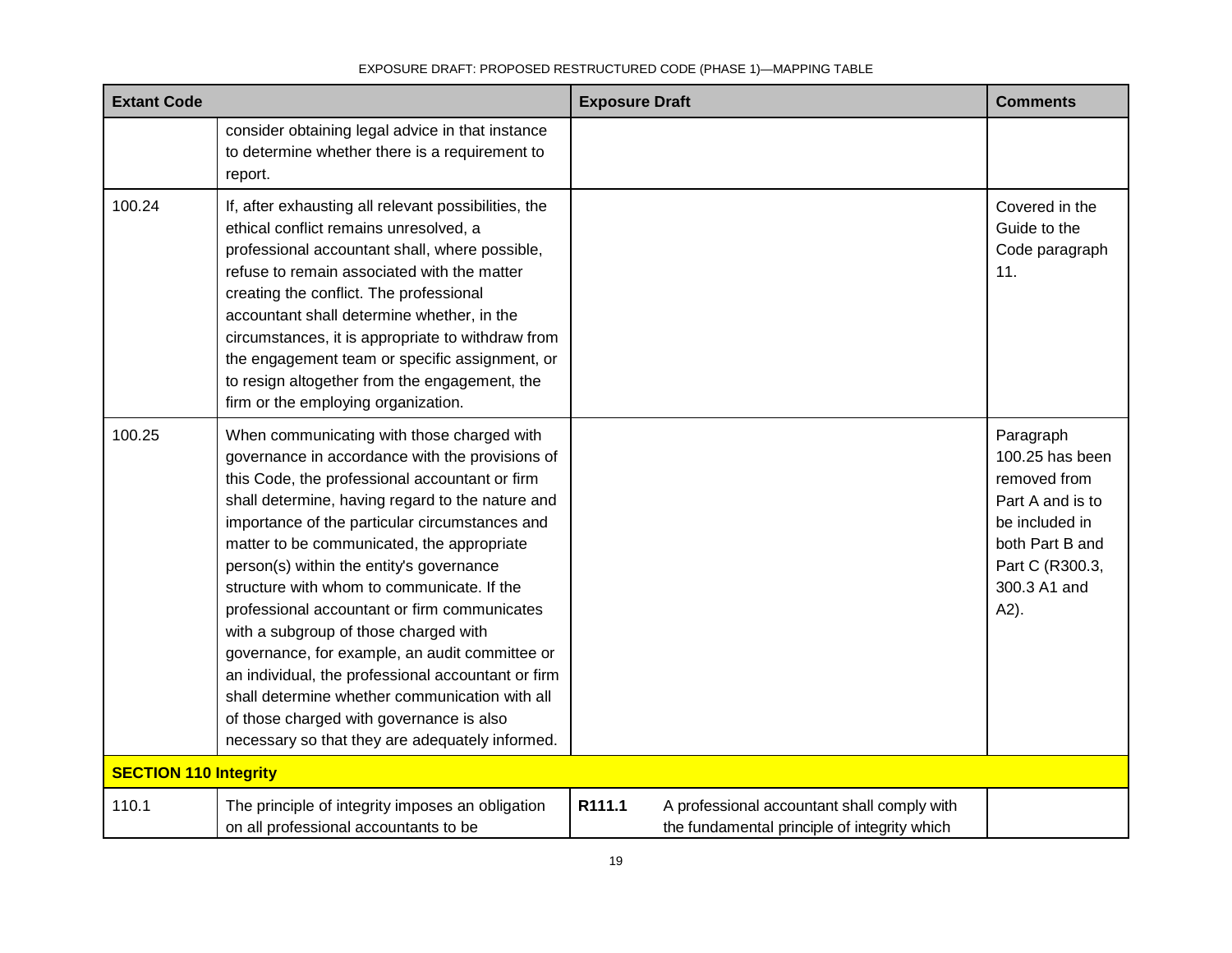| <b>Extant Code</b>             |                                                                                                                                                                                                                                                                                                                                                                                                    |                    | <b>Exposure Draft</b>                                                                                                                                                                                                                                                                                                                                                                                                                                                  |  |  |
|--------------------------------|----------------------------------------------------------------------------------------------------------------------------------------------------------------------------------------------------------------------------------------------------------------------------------------------------------------------------------------------------------------------------------------------------|--------------------|------------------------------------------------------------------------------------------------------------------------------------------------------------------------------------------------------------------------------------------------------------------------------------------------------------------------------------------------------------------------------------------------------------------------------------------------------------------------|--|--|
|                                | straightforward and honest in all professional<br>and business relationships. Integrity also implies<br>fair dealing and truthfulness.                                                                                                                                                                                                                                                             |                    | requires an accountant to be straightforward<br>and honest in all professional and business<br>relationships.                                                                                                                                                                                                                                                                                                                                                          |  |  |
| 110.2                          | A professional accountant shall not knowingly be<br>associated with reports, returns,<br>communications or other information where the<br>professional accountant believes that the<br>information:<br>Contains a materially false or misleading<br>(a)<br>statement;<br>Contains statements or information<br>(b)<br>furnished recklessly; or<br>Omits or obscures information required to<br>(c) | 111.1 A1<br>R111.2 | Integrity implies fair dealing and truthfulness.<br>A professional accountant shall not knowingly<br>be associated with reports, returns,<br>communications or other information where<br>the accountant believes that the information:<br>Contains a materially false or<br>(a)<br>misleading statement;<br>Contains statements or information<br>(b)<br>provided recklessly; or<br>Omits or obscures required information<br>(c)<br>where such omission or obscurity |  |  |
|                                | be included where such omission or<br>obscurity would be misleading.<br>When a professional accountant becomes<br>aware that the accountant has been associated<br>with such information, the accountant shall take<br>steps to be disassociated from that information.                                                                                                                            | R111.3             | would be misleading.<br>When a professional accountant becomes<br>aware of having been associated with<br>information described in R111.2, the<br>accountant shall take steps to be<br>disassociated from that information.                                                                                                                                                                                                                                            |  |  |
| 110.3                          | A professional accountant will be deemed not to<br>be in breach of paragraph 110.2 if the<br>professional accountant provides a modified<br>report in respect of a matter contained in<br>paragraph 110.2.                                                                                                                                                                                         | 111.3 A1           | The professional accountant is not in breach<br>of R111.3 if a modified report is provided in<br>respect of the information described in<br>R111.2.                                                                                                                                                                                                                                                                                                                    |  |  |
| <b>SECTION 120 Objectivity</b> |                                                                                                                                                                                                                                                                                                                                                                                                    |                    |                                                                                                                                                                                                                                                                                                                                                                                                                                                                        |  |  |
| 120.1                          | The principle of objectivity imposes an obligation<br>on all professional accountants not to                                                                                                                                                                                                                                                                                                       | R112.1             | A professional accountant shall comply with<br>the fundamental principle of objectivity which                                                                                                                                                                                                                                                                                                                                                                          |  |  |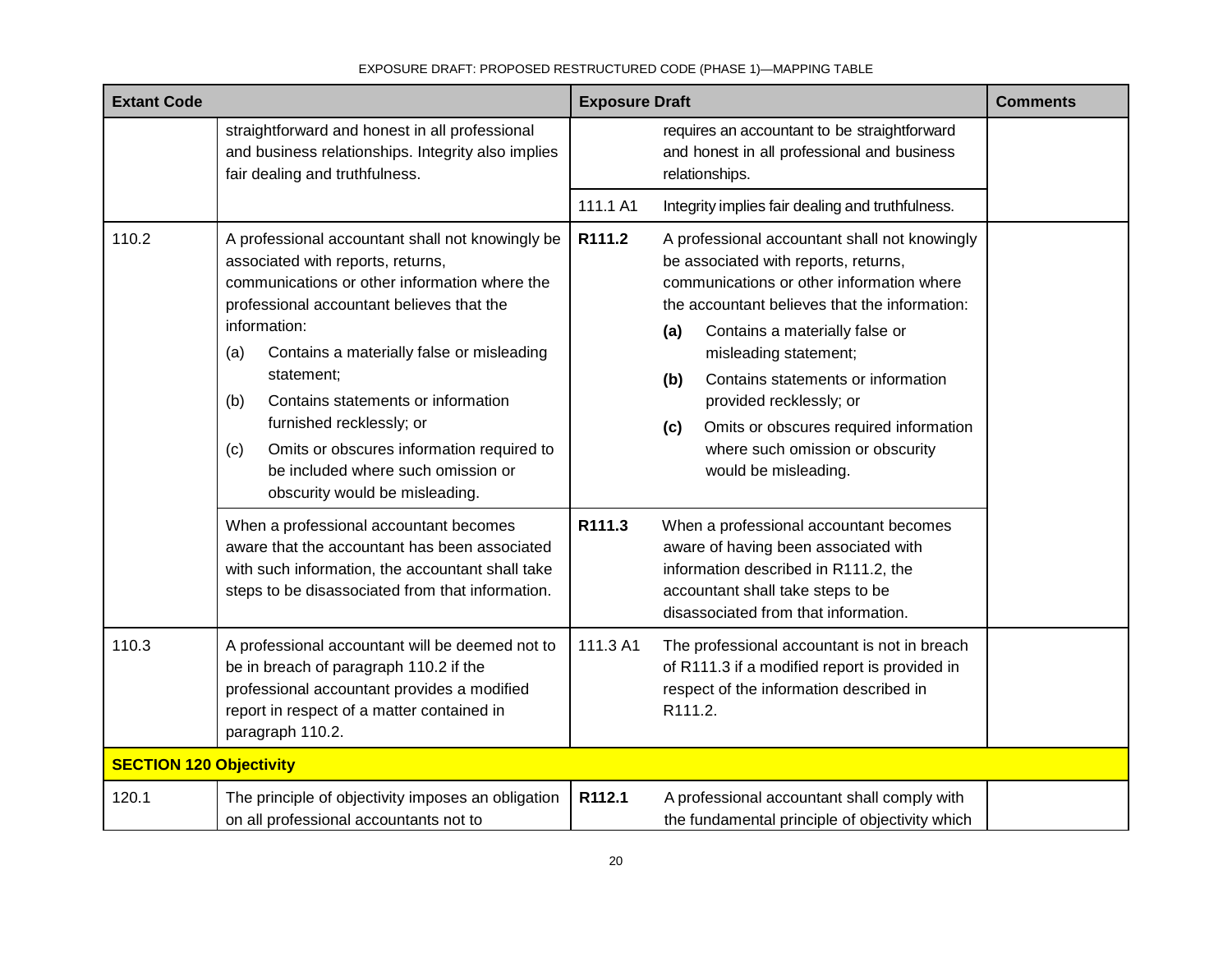| <b>Extant Code</b> |                                                                                                                                                                                                                                                                                                                                                                                                                                                                                             | <b>Exposure Draft</b>                                                                                                                                                                                                                                                                                                                                                                                                                                                                                                                   | <b>Comments</b>                                                                                                                                     |
|--------------------|---------------------------------------------------------------------------------------------------------------------------------------------------------------------------------------------------------------------------------------------------------------------------------------------------------------------------------------------------------------------------------------------------------------------------------------------------------------------------------------------|-----------------------------------------------------------------------------------------------------------------------------------------------------------------------------------------------------------------------------------------------------------------------------------------------------------------------------------------------------------------------------------------------------------------------------------------------------------------------------------------------------------------------------------------|-----------------------------------------------------------------------------------------------------------------------------------------------------|
|                    | compromise their professional or business<br>judgment because of bias, conflict of interest or<br>the undue influence of others.                                                                                                                                                                                                                                                                                                                                                            | requires an accountant to make professional<br>or business judgments without bias, conflict<br>of interest or undue influence of others.                                                                                                                                                                                                                                                                                                                                                                                                |                                                                                                                                                     |
| 120.2              | A professional accountant may be exposed to<br>situations that may impair objectivity. It is<br>impracticable to define and prescribe all such<br>situations. A professional accountant shall not<br>perform a professional activity or service if a<br>circumstance or relationship biases or unduly<br>influences the accountant's professional<br>judgment with respect to that service.                                                                                                 | R112.2<br>A professional accountant shall not<br>undertake a professional activity if a<br>circumstance or relationship unduly<br>influences the accountant's professional<br>judgment regarding that activity.                                                                                                                                                                                                                                                                                                                         |                                                                                                                                                     |
|                    | <b>SECTION 130 Professional Competence and Due Care</b>                                                                                                                                                                                                                                                                                                                                                                                                                                     |                                                                                                                                                                                                                                                                                                                                                                                                                                                                                                                                         |                                                                                                                                                     |
| 130.1              | The principle of professional competence and<br>due care imposes the following obligations on all<br>professional accountants:<br>To maintain professional knowledge and<br>(a)<br>skill at the level required to ensure that<br>clients or employers receive competent<br>professional service; and<br>To act diligently in accordance with<br>(b)<br>applicable technical and professional<br>standards when performing professional<br>activities or providing professional<br>services. | R113.1<br>A professional accountant shall comply with<br>the fundamental principle of professional<br>competence and due care which requires an<br>accountant to:<br>Attain and maintain professional<br>(a)<br>knowledge and skill at the level<br>required to ensure that a client or<br>employer receives competent<br>professional service, based on current<br>developments in practice, legislation<br>and techniques; and<br>Act diligently and in accordance with<br>(b)<br>applicable technical and professional<br>standards. | <b>Underlined text</b><br>included to be<br>consistent with<br>language in<br>$110.1(c)$ which is<br>derived from<br>extant Code<br>paragraph 100.5 |
| 130.2              | Competent professional service requires the<br>exercise of sound judgment in applying<br>professional knowledge and skill in the<br>performance of such service. Professional                                                                                                                                                                                                                                                                                                               | 113.1 A1<br>Serving clients and employers with<br>professional competence requires the<br>exercise of sound judgment in applying<br>professional knowledge and skill when                                                                                                                                                                                                                                                                                                                                                               | $130.2(a)$ and (b)<br>are covered in<br>R113.1.                                                                                                     |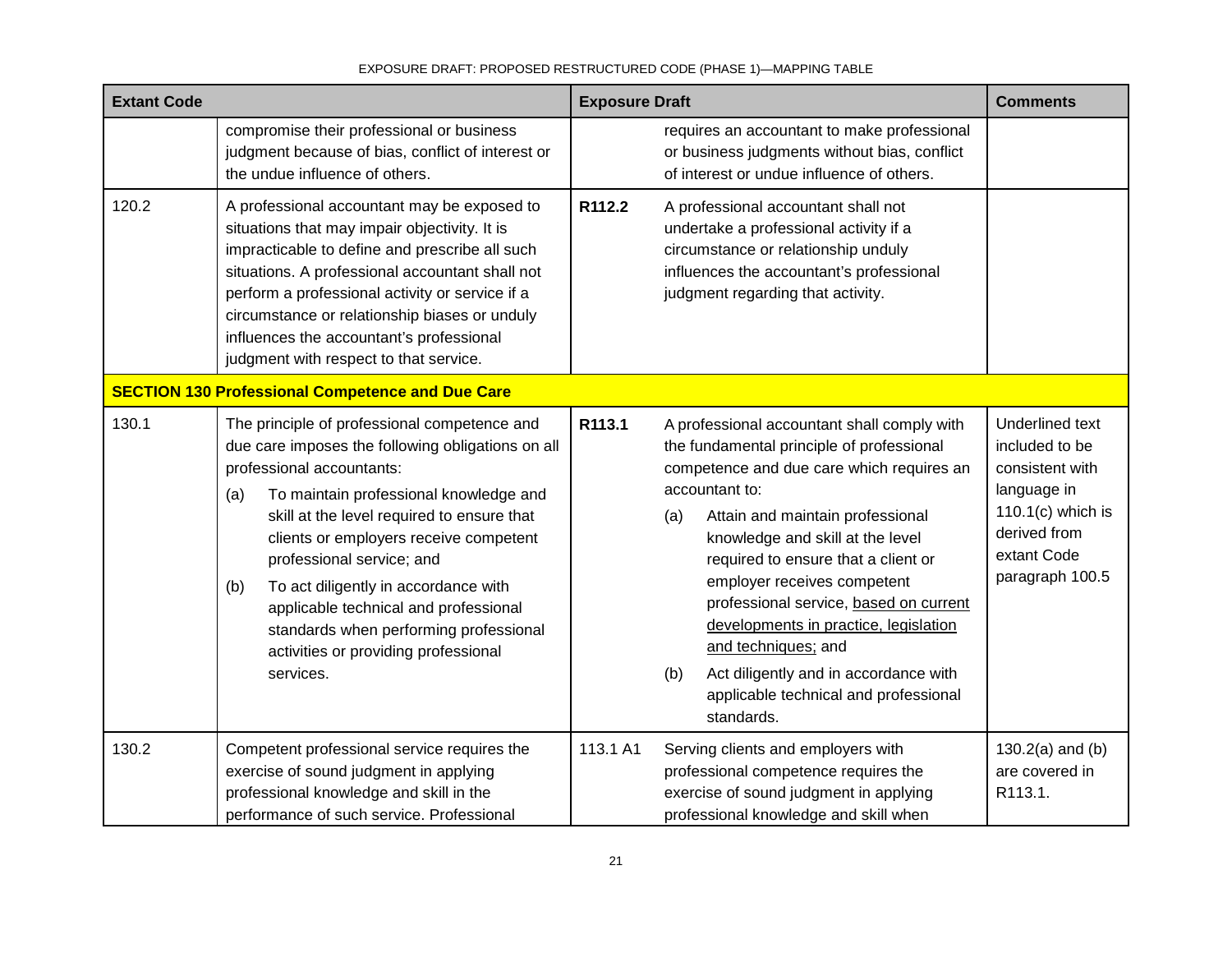| <b>Extant Code</b> |                                                                                                                                                                                                                                                                                                                                                                | <b>Exposure Draft</b> | <b>Comments</b>                                                                                                                                                                                                                                                                                                                                            |  |
|--------------------|----------------------------------------------------------------------------------------------------------------------------------------------------------------------------------------------------------------------------------------------------------------------------------------------------------------------------------------------------------------|-----------------------|------------------------------------------------------------------------------------------------------------------------------------------------------------------------------------------------------------------------------------------------------------------------------------------------------------------------------------------------------------|--|
|                    | competence may be divided into two separate<br>phases:<br>Attainment of professional competence;<br>(a)<br>and<br>Maintenance of professional competence.<br>(b)                                                                                                                                                                                               |                       | undertaking professional activities.                                                                                                                                                                                                                                                                                                                       |  |
| 130.3              | The maintenance of professional competence<br>requires a continuing awareness and an<br>understanding of relevant technical, professional<br>and business developments. Continuing<br>professional development enables a<br>professional accountant to develop and maintain<br>the capabilities to perform competently within the<br>professional environment. | 113.1 A2              | Maintaining professional competence<br>requires a continuing awareness and an<br>understanding of relevant technical,<br>professional and business developments.<br>Continuing professional development<br>enables a professional accountant to develop<br>and maintain the capabilities to perform<br>competently within the professional<br>environment. |  |
| 130.4              | Diligence encompasses the responsibility to act<br>in accordance with the requirements of an<br>assignment, carefully, thoroughly and on a<br>timely basis.                                                                                                                                                                                                    | 113.1 A3              | Diligence encompasses the responsibility to<br>act in accordance with the requirements of an<br>assignment, carefully, thoroughly and on a<br>timely basis.                                                                                                                                                                                                |  |
| 130.5              | A professional accountant shall take reasonable<br>steps to ensure that those working under the<br>professional accountant's authority in a<br>professional capacity have appropriate training<br>and supervision.                                                                                                                                             | R113.2                | In complying with the fundamental principle<br>of professional competence and due care, a<br>professional accountant shall take<br>reasonable steps to ensure that those<br>working in a professional capacity under the<br>accountant's authority have appropriate<br>training and supervision.                                                           |  |
| 130.6              | Where appropriate, a professional accountant<br>shall make clients, employers or other users of<br>the accountant's professional services or<br>activities aware of the limitations inherent in the<br>services or activities.                                                                                                                                 | R113.3                | Where appropriate, a professional<br>accountant shall make clients, employers, or<br>other users of the accountant's professional<br>services or activities, aware of the limitations<br>inherent in the services or activities.                                                                                                                           |  |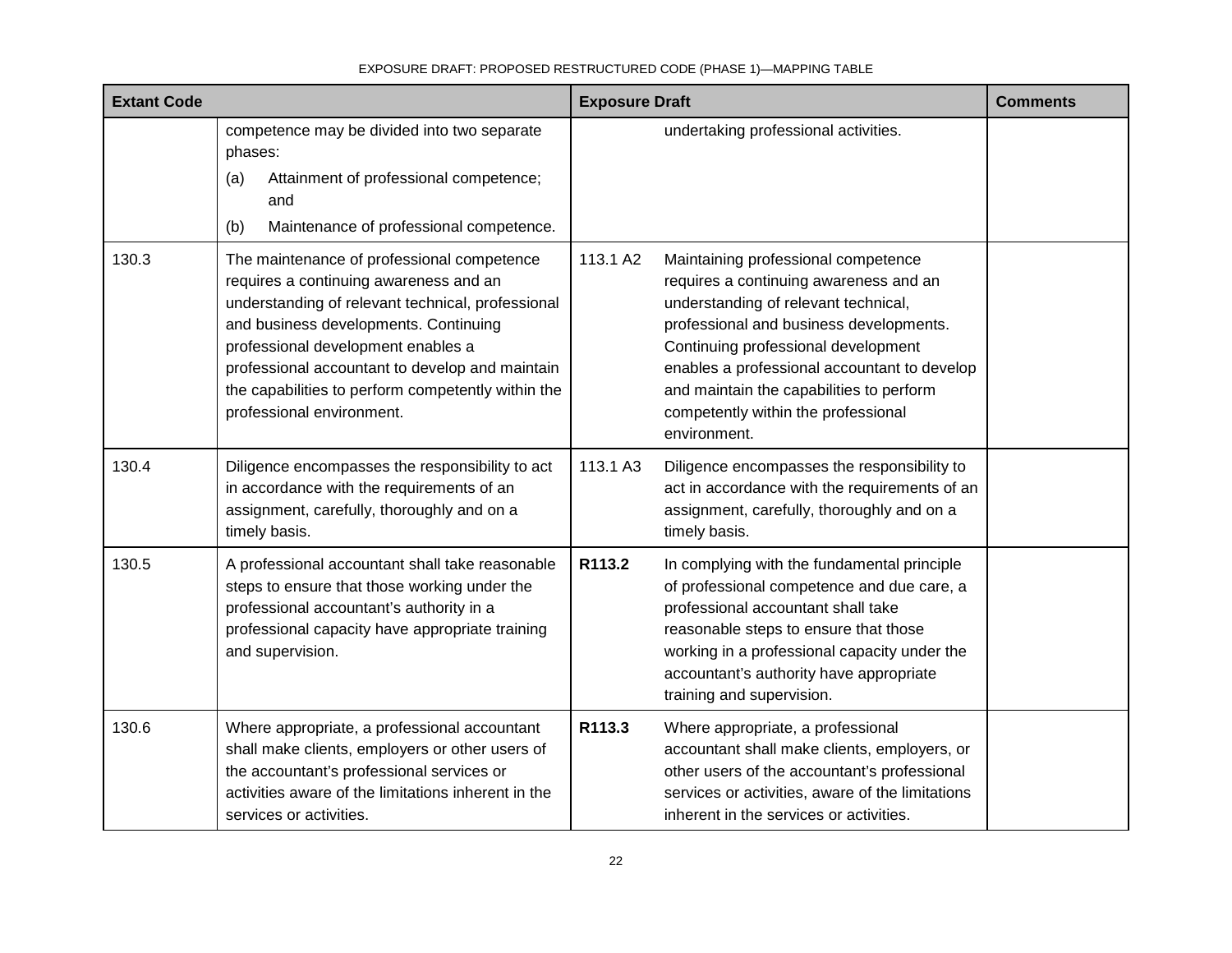| <b>Extant Code</b>                 |                                                                                                                                                                                                                                                                                                                                                                                                                                                                                                                                                                                           | <b>Exposure Draft</b>                                                                                                                                                                                                                                                                                                                                                                                                                                                                                                                                                                                                                                                                                                                                   | <b>Comments</b> |
|------------------------------------|-------------------------------------------------------------------------------------------------------------------------------------------------------------------------------------------------------------------------------------------------------------------------------------------------------------------------------------------------------------------------------------------------------------------------------------------------------------------------------------------------------------------------------------------------------------------------------------------|---------------------------------------------------------------------------------------------------------------------------------------------------------------------------------------------------------------------------------------------------------------------------------------------------------------------------------------------------------------------------------------------------------------------------------------------------------------------------------------------------------------------------------------------------------------------------------------------------------------------------------------------------------------------------------------------------------------------------------------------------------|-----------------|
| <b>SECTION 140 Confidentiality</b> |                                                                                                                                                                                                                                                                                                                                                                                                                                                                                                                                                                                           |                                                                                                                                                                                                                                                                                                                                                                                                                                                                                                                                                                                                                                                                                                                                                         |                 |
| 140.1                              | The principle of confidentiality imposes an<br>obligation on all professional accountants to<br>refrain from:<br>Disclosing outside the firm or employing<br>(a)<br>organization confidential information<br>acquired as a result of professional and<br>business relationships without proper and<br>specific authority or unless there is a legal<br>or professional right or duty to disclose;<br>and<br>Using confidential information acquired as<br>(b)<br>a result of professional and business<br>relationships to their personal advantage<br>or the advantage of third parties. | R114.1<br>A professional accountant shall comply with<br>the fundamental principle of confidentiality<br>which requires an accountant to respect the<br>confidentiality of information acquired as a<br>result of professional and business<br>relationships. An accountant shall:<br>Not disclose confidential information<br>(d)<br>acquired as a result of professional and<br>business relationships to third parties<br>without proper and specific authority,<br>unless there is a legal or professional<br>duty or right to disclose;<br>Not use confidential information<br>(e)<br>acquired as a result of professional and<br>business relationships for the personal<br>advantage of the accountant or for the<br>advantage of a third party; |                 |
| 140.2<br>140.3                     | A professional accountant shall maintain<br>confidentiality, including in a social environment,<br>being alert to the possibility of inadvertent<br>disclosure, particularly to a close business<br>associate or a close or immediate family<br>member.<br>A professional accountant shall maintain                                                                                                                                                                                                                                                                                       | R114.1<br>An accountant shall:<br>Be alert to the possibility of inadvertent<br>(a)<br>disclosure, including in a social<br>environment, and particularly to a close<br>business associate or a close or<br>immediate family member;<br>Maintain confidentiality of information<br>(c)                                                                                                                                                                                                                                                                                                                                                                                                                                                                  |                 |
|                                    | confidentiality of information disclosed by a<br>prospective client or employer.                                                                                                                                                                                                                                                                                                                                                                                                                                                                                                          | disclosed by a prospective client or<br>employer;                                                                                                                                                                                                                                                                                                                                                                                                                                                                                                                                                                                                                                                                                                       |                 |
| 140.4                              | A professional accountant shall maintain<br>confidentiality of information within the firm or<br>employing organization.                                                                                                                                                                                                                                                                                                                                                                                                                                                                  | Maintain confidentiality of information<br>(b)<br>within the firm or employing<br>organization;                                                                                                                                                                                                                                                                                                                                                                                                                                                                                                                                                                                                                                                         |                 |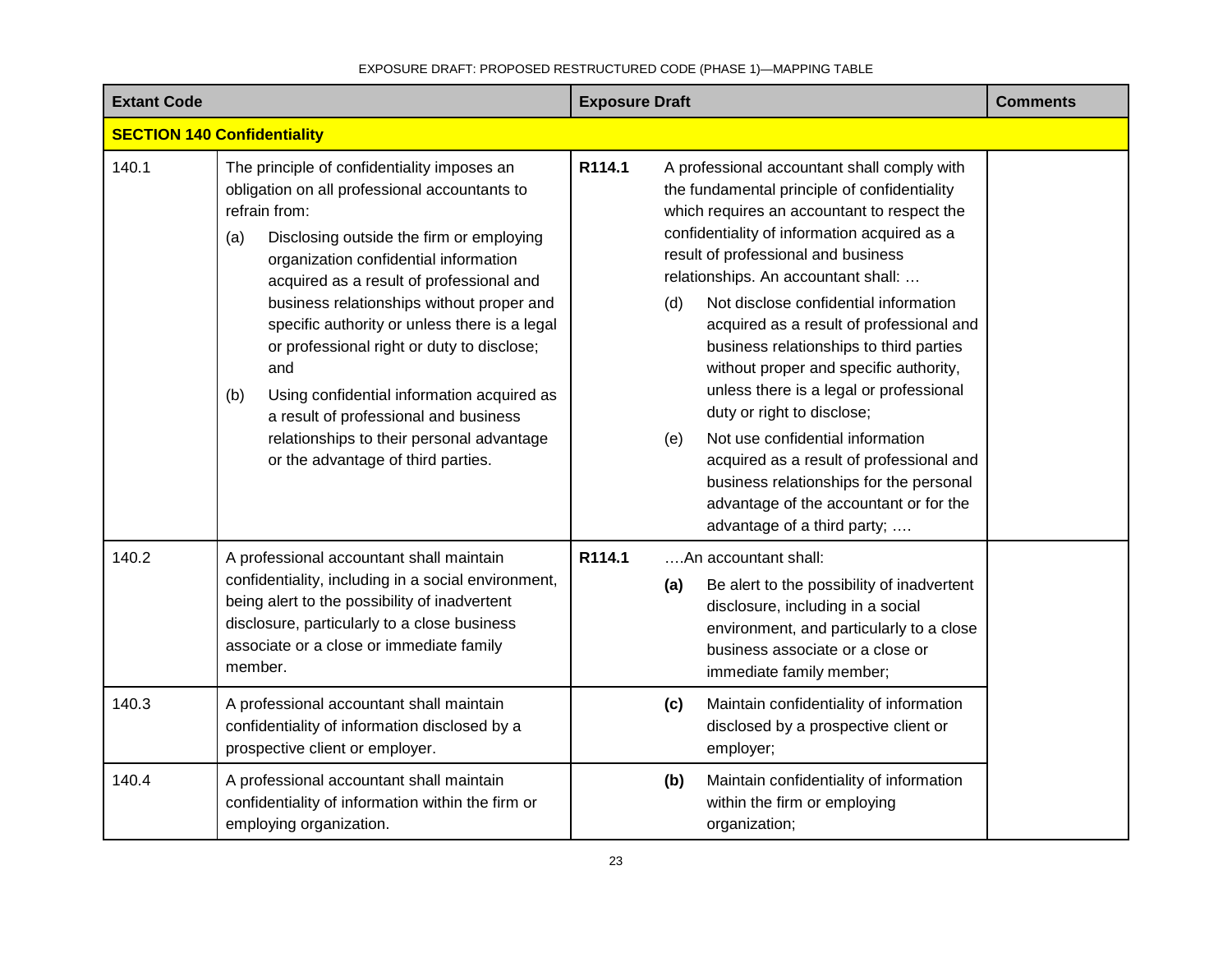| <b>Extant Code</b> |                                                                                                                                                                                                                                                                                                                                                                                                                                                                                                                                | <b>Exposure Draft</b>                                                                                                                                                                                                                                                                                                                                                                                                                                                                                                                                                                                                                                                                                                        | <b>Comments</b> |
|--------------------|--------------------------------------------------------------------------------------------------------------------------------------------------------------------------------------------------------------------------------------------------------------------------------------------------------------------------------------------------------------------------------------------------------------------------------------------------------------------------------------------------------------------------------|------------------------------------------------------------------------------------------------------------------------------------------------------------------------------------------------------------------------------------------------------------------------------------------------------------------------------------------------------------------------------------------------------------------------------------------------------------------------------------------------------------------------------------------------------------------------------------------------------------------------------------------------------------------------------------------------------------------------------|-----------------|
| 140.5              | A professional accountant shall take reasonable<br>steps to ensure that staff under the professional<br>accountant's control and persons from whom<br>advice and assistance is obtained respect the<br>professional accountant's duty of confidentiality.                                                                                                                                                                                                                                                                      | Take reasonable steps to ensure that<br>(g)<br>personnel under the accountant's<br>control, and individuals from whom<br>advice and assistance is obtained,<br>respect the accountant's duty of<br>confidentiality.                                                                                                                                                                                                                                                                                                                                                                                                                                                                                                          |                 |
| 140.6              | The need to comply with the principle of<br>confidentiality continues even after the end of<br>relationships between a professional accountant<br>and a client or employer. When a professional<br>accountant changes employment or acquires a<br>new client, the professional accountant is<br>entitled to use prior experience. The professional<br>accountant shall not, however, use or disclose<br>any confidential information either acquired or<br>received as a result of a professional or<br>business relationship. | R114.1<br>An accountant shall:<br>(f)<br>Not use or disclose any confidential<br>information, either acquired or received<br>as a result of a professional or<br>business relationship, after the<br>business or personal relationship has<br>ended; and<br>114.1 A1<br>The requirement to comply with the principle<br>of confidentiality continues even after the end<br>of the relationship between a professional<br>accountant and a client or employer. When<br>changing employment or acquiring a new<br>client, the accountant is entitled to use prior<br>experience but may not use or disclose any<br>confidential information acquired or received<br>as a result of a professional or business<br>relationship. |                 |
| 140.7              | The following are circumstances where<br>professional accountants are or may be required<br>to disclose confidential information or when such<br>disclosure may be appropriate:<br>Disclosure is permitted by law and is<br>(a)<br>authorized by the client or the employer;<br>Disclosure is required by law, for example:<br>(b)                                                                                                                                                                                             | 114.1 A2<br>The following are circumstances where<br>professional accountants might be required<br>to disclose confidential information or when<br>such disclosure might be appropriate:<br>Disclosure is required by law, for<br>(a)<br>example:<br>Production of documents or other                                                                                                                                                                                                                                                                                                                                                                                                                                        |                 |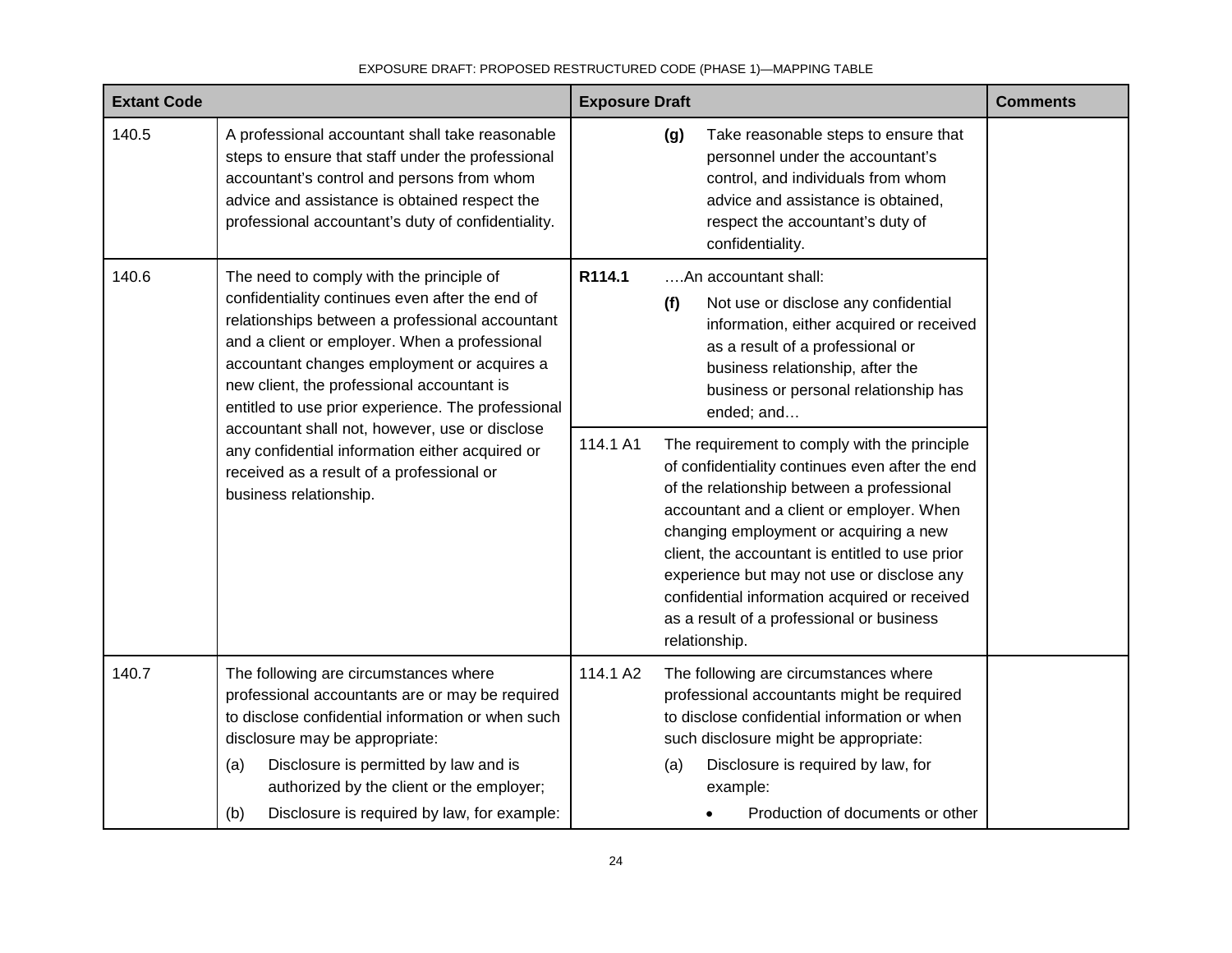| <b>Extant Code</b> |                                                    |                                                                                                                                                                                                                                                                                                                                                                                                                                                                                                                                                                                                                                                         | <b>Exposure Draft</b> |                              |                                                                                                                                                                                                                                                                                                                                                                                                                                                                                                                                                                                                                                                                                       | <b>Comments</b>                                                                                                                               |
|--------------------|----------------------------------------------------|---------------------------------------------------------------------------------------------------------------------------------------------------------------------------------------------------------------------------------------------------------------------------------------------------------------------------------------------------------------------------------------------------------------------------------------------------------------------------------------------------------------------------------------------------------------------------------------------------------------------------------------------------------|-----------------------|------------------------------|---------------------------------------------------------------------------------------------------------------------------------------------------------------------------------------------------------------------------------------------------------------------------------------------------------------------------------------------------------------------------------------------------------------------------------------------------------------------------------------------------------------------------------------------------------------------------------------------------------------------------------------------------------------------------------------|-----------------------------------------------------------------------------------------------------------------------------------------------|
|                    | (i)<br>(ii)<br>(c)<br>(i)<br>(ii)<br>(iii)<br>(iv) | Production of documents or other<br>provision of evidence in the course<br>of legal proceedings; or<br>Disclosure to the appropriate public<br>authorities of infringements of the<br>law that come to light; and<br>There is a professional duty or right to<br>disclose, when not prohibited by law:<br>To comply with the quality review of<br>a member body or professional<br>body;<br>To respond to an inquiry or<br>investigation by a member body or<br>regulatory body;<br>To protect the professional interests<br>of a professional accountant in legal<br>proceedings; or<br>To comply with technical standards<br>and ethics requirements. | (b)<br>(c)            | (i)<br>(ii)<br>(iii)<br>(iv) | provision of evidence in the<br>course of legal proceedings; or<br>Disclosure to the appropriate<br>public authorities of<br>infringements of the law that<br>come to light;<br>Disclosure is permitted by law and is<br>authorized by the client or the<br>employer; and<br>There is a professional duty or right to<br>disclose, when not prohibited by law:<br>To comply with the quality review<br>of a professional body;<br>To respond to an inquiry or<br>investigation by a professional or<br>regulatory body;<br>To protect the professional<br>interests of an accountant in<br>legal proceedings; or<br>To comply with technical<br>standards and ethics<br>requirements. |                                                                                                                                               |
| 140.8              | $\bullet$                                          | In deciding whether to disclose confidential<br>information, relevant factors to consider include:<br>Whether the interests of all parties,<br>including third parties whose interests may<br>be affected, could be harmed if the client<br>or employer consents to the disclosure of<br>information by the professional<br>accountant.                                                                                                                                                                                                                                                                                                                 | 114.1 A3              | consider include:            | In deciding whether to disclose confidential<br>information in such circumstances, factors to<br>Whether the interests of all parties,<br>including third parties whose interests<br>might be affected, could be harmed if<br>the client or employer consents to the<br>disclosure of information by the                                                                                                                                                                                                                                                                                                                                                                              | The requirement<br>to apply<br>professional<br>judgment (in the<br>underlined text) is<br>required by the<br>application of the<br>conceptual |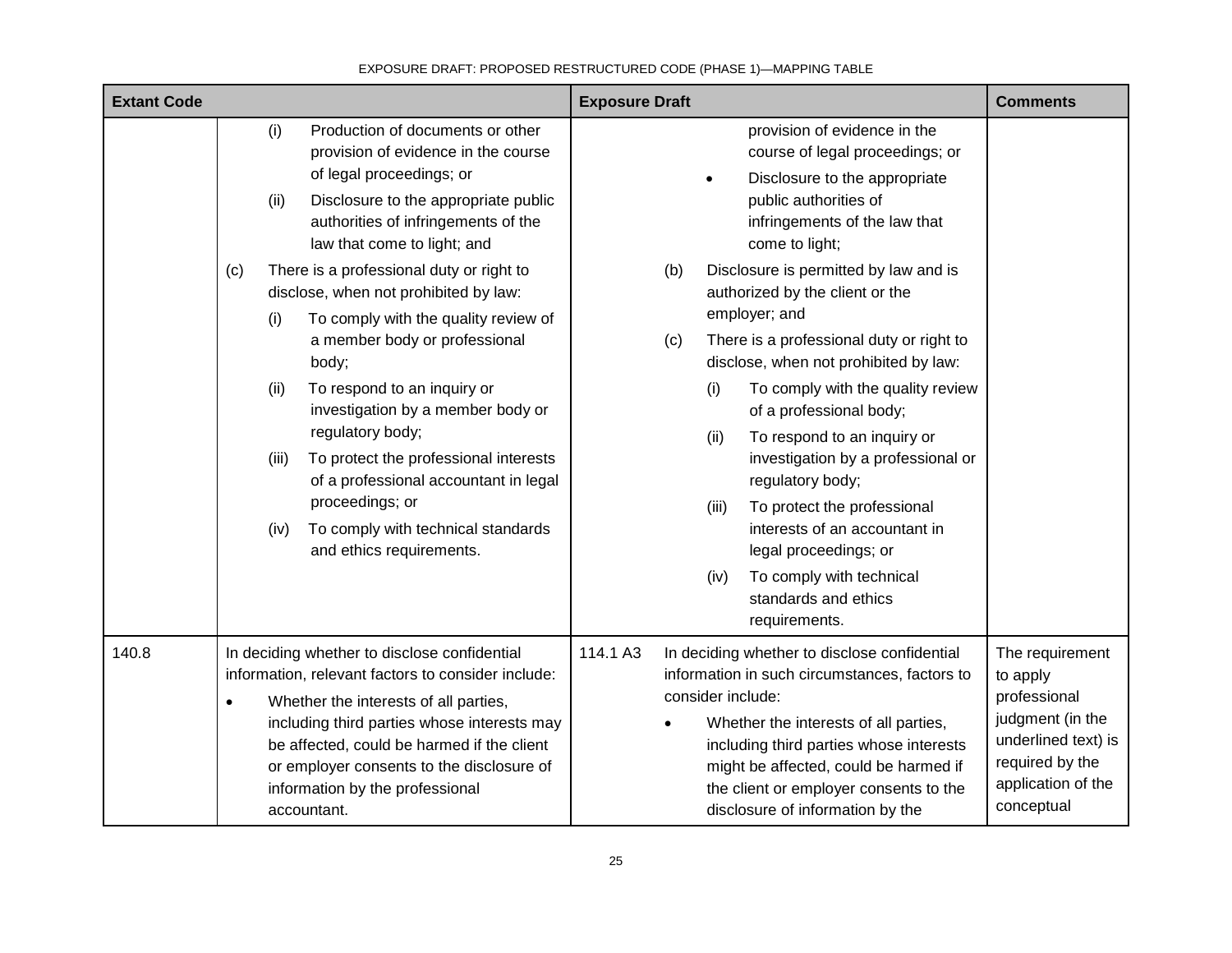| EXPOSURE DRAFT: PROPOSED RESTRUCTURED CODE (PHASE 1)—MAPPING TABLE |  |  |  |  |
|--------------------------------------------------------------------|--|--|--|--|
|--------------------------------------------------------------------|--|--|--|--|

| <b>Extant Code</b> |                                                                                                                                                                                                                                                                                                                                                                                                                                                                                                                                                  | <b>Exposure Draft</b>                                                                                                                                                                                                                                                                                                                                                                                                                                                                                                    | <b>Comments</b> |
|--------------------|--------------------------------------------------------------------------------------------------------------------------------------------------------------------------------------------------------------------------------------------------------------------------------------------------------------------------------------------------------------------------------------------------------------------------------------------------------------------------------------------------------------------------------------------------|--------------------------------------------------------------------------------------------------------------------------------------------------------------------------------------------------------------------------------------------------------------------------------------------------------------------------------------------------------------------------------------------------------------------------------------------------------------------------------------------------------------------------|-----------------|
|                    | Whether all the relevant information is<br>$\bullet$<br>known and substantiated, to the extent it is<br>practicable; when the situation involves<br>unsubstantiated facts, incomplete<br>information or unsubstantiated<br>conclusions, professional judgment shall<br>be used in determining the type of<br>disclosure to be made, if any.<br>The type of communication that is<br>٠<br>expected and to whom it is addressed.<br>Whether the parties to whom the<br>$\bullet$<br>communication is addressed are<br>appropriate recipients.      | professional accountant.<br>Whether all the relevant information is<br>known and substantiated, to the extent<br>practicable. Factors affecting the<br>decision to disclose include:<br>Unsubstantiated facts.<br>$\circ$<br>Incomplete information.<br>$\circ$<br>Unsubstantiated conclusions.<br>$\circ$<br>The proposed type of communication,<br>$\bullet$<br>and to whom it is addressed.<br>Whether the parties to whom the<br>$\bullet$<br>communication is addressed are<br>appropriate recipients.              | framework.      |
|                    | <b>SECTION 150 Professional Behavior</b>                                                                                                                                                                                                                                                                                                                                                                                                                                                                                                         |                                                                                                                                                                                                                                                                                                                                                                                                                                                                                                                          |                 |
| 150.1              | The principle of professional behavior imposes<br>an obligation on all professional accountants to<br>comply with relevant laws and regulations and<br>avoid any action that the professional<br>accountant knows or should know may discredit<br>the profession. This includes actions that a<br>reasonable and informed third party, weighing all<br>the specific facts and circumstances available to<br>the professional accountant at that time, would<br>be likely to conclude adversely affects the good<br>reputation of the profession. | R115.1<br>A professional accountant shall comply with<br>the fundamental principle of professional<br>behavior which requires an accountant to<br>comply with relevant laws and regulations<br>and avoid any action that the accountant<br>knows or should know might discredit the<br>profession.<br>115.1 A1<br>Actions that might discredit the profession<br>include actions that a reasonable and<br>informed third party would be likely to<br>conclude adversely affect the good reputation<br>of the profession. |                 |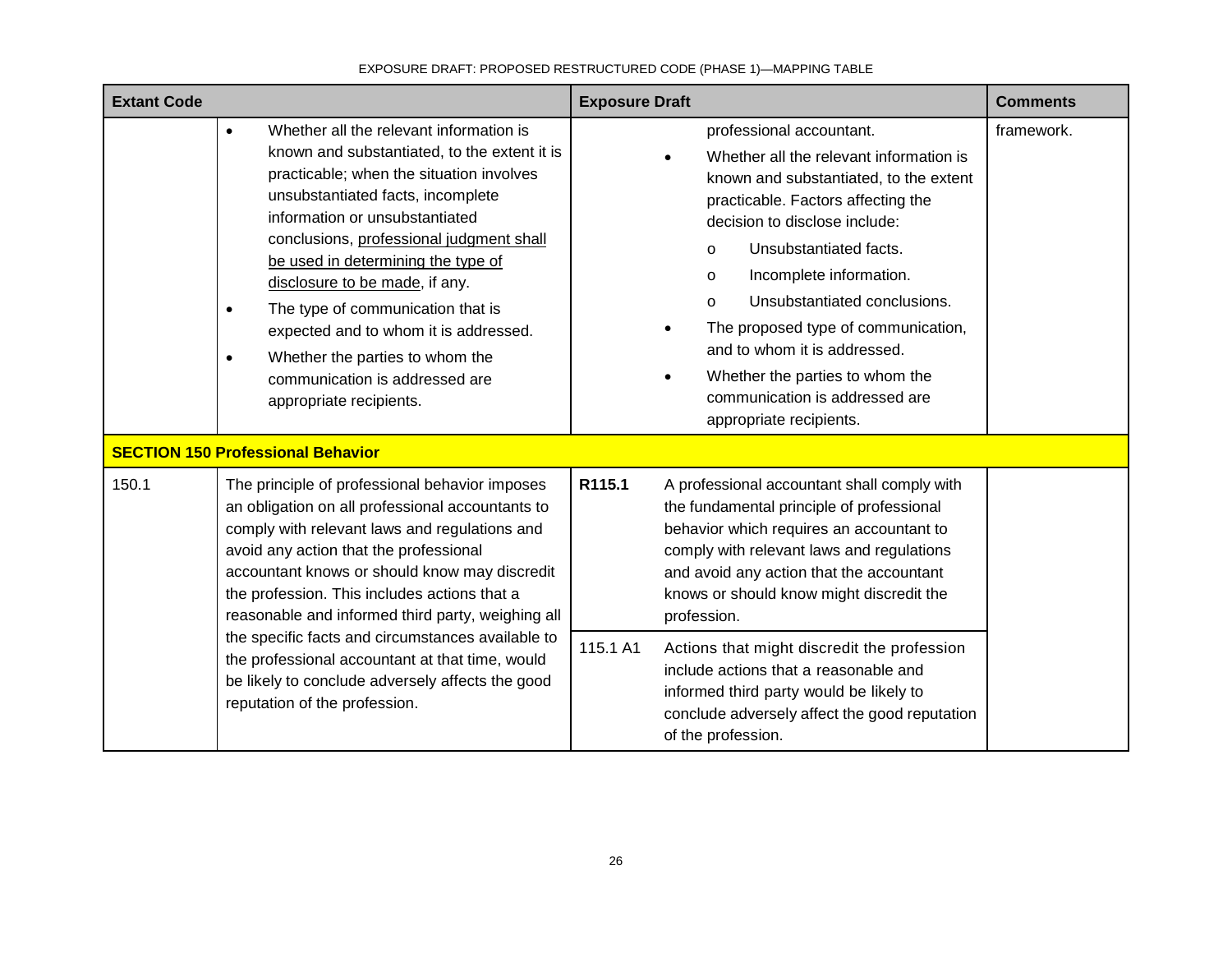| EXPOSURE DRAFT: PROPOSED RESTRUCTURED CODE (PHASE 1)—MAPPING TABLE |  |  |  |
|--------------------------------------------------------------------|--|--|--|
|--------------------------------------------------------------------|--|--|--|

| <b>Extant Code</b>              |                                                                                                                                                                                                                                                                                                                                                                                                                                                                 | <b>Exposure Draft</b>                                                                                                                                                                                                                                                                                                                                                                                                                          | <b>Comments</b> |
|---------------------------------|-----------------------------------------------------------------------------------------------------------------------------------------------------------------------------------------------------------------------------------------------------------------------------------------------------------------------------------------------------------------------------------------------------------------------------------------------------------------|------------------------------------------------------------------------------------------------------------------------------------------------------------------------------------------------------------------------------------------------------------------------------------------------------------------------------------------------------------------------------------------------------------------------------------------------|-----------------|
| 150.2                           | In marketing and promoting themselves and<br>their work, professional accountants shall not<br>bring the profession into disrepute. Professional<br>accountants shall be honest and truthful and not:<br>Make exaggerated claims for the services<br>(a)<br>they are able to offer, the qualifications<br>they possess, or experience they have<br>gained; or<br>Make disparaging references or<br>(b)<br>unsubstantiated comparisons to the work<br>of others. | R115.2<br>When marketing or promoting themselves<br>and their work, professional accountants<br>shall not bring the profession into disrepute.<br>Accountants shall be honest and truthful and<br>shall not make:<br>Exaggerated claims for the services<br>(a)<br>they are able to offer, their<br>qualifications, or their experience; or<br>Disparaging references or<br>(b)<br>unsubstantiated comparisons to the<br>work of others        |                 |
| <b>Extant Code</b>              |                                                                                                                                                                                                                                                                                                                                                                                                                                                                 | <b>Exposure Draft</b>                                                                                                                                                                                                                                                                                                                                                                                                                          | <b>Comments</b> |
| <b>SECTION 200 Introduction</b> |                                                                                                                                                                                                                                                                                                                                                                                                                                                                 |                                                                                                                                                                                                                                                                                                                                                                                                                                                |                 |
| 200.1                           | This Part of the Code describes how the<br>conceptual framework contained in Part A<br>applies in certain situations to professional<br>accountants in public practice. This Part does<br>not describe all of the circumstances and<br>relationships that could be encountered by a<br>professional accountant in public practice that<br>create or may create threats to compliance with                                                                       | 300.1 This Part of the Code describes considerations for<br>professional accountants in public practice in the<br>application of the conceptual framework set out in<br>Section 120. This Part does not describe all of the<br>facts and circumstances, including professional<br>services, interests and relationships, that could be<br>encountered by accountants that create or might<br>create threats to compliance with the fundamental |                 |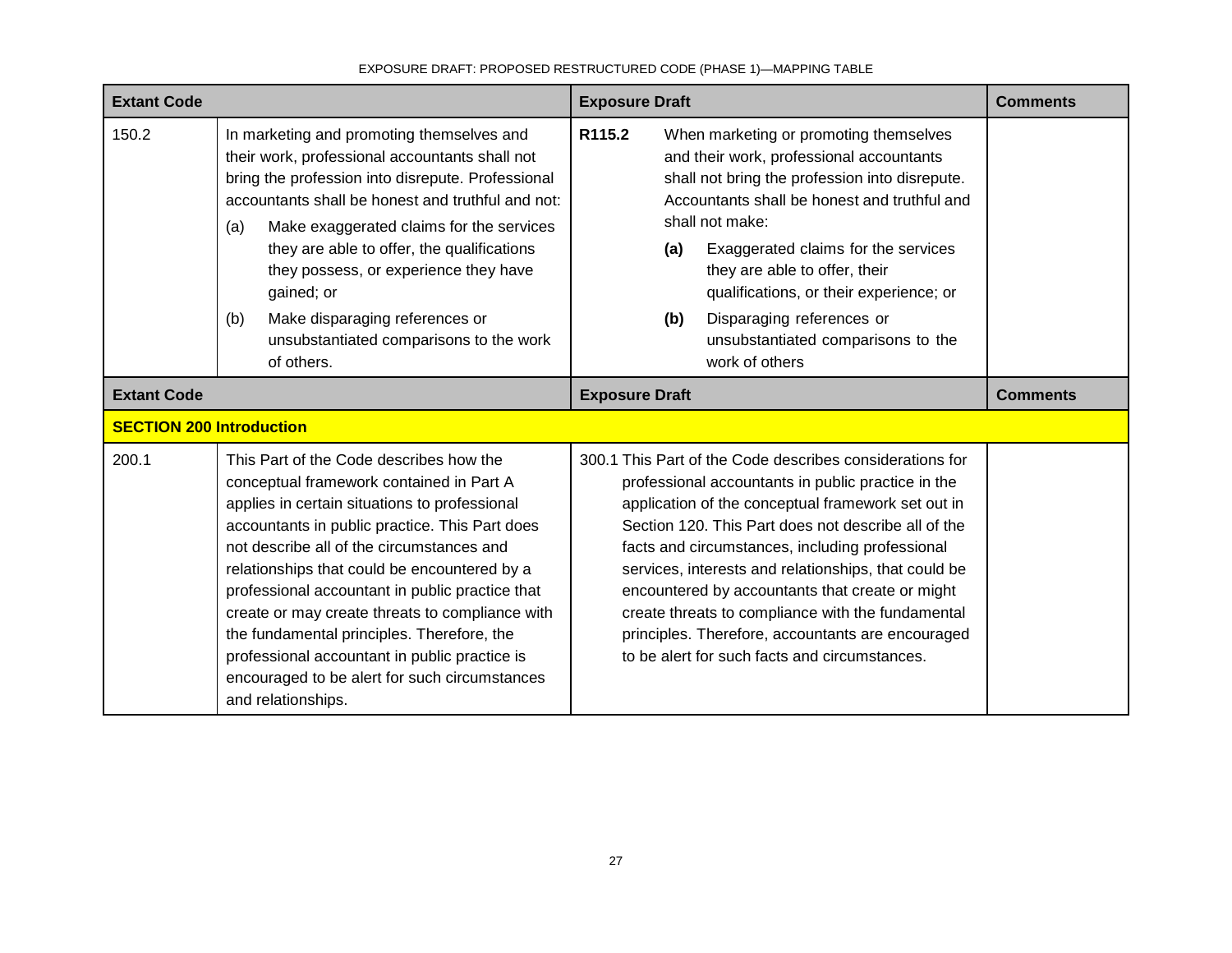| <b>Extant Code</b> |                                                                                                                                                                                                                                                                                                     | <b>Exposure Draft</b> |                                                                                                                                                                                                                                                                                                                      | <b>Comments</b>                                                                                                                                                                                           |
|--------------------|-----------------------------------------------------------------------------------------------------------------------------------------------------------------------------------------------------------------------------------------------------------------------------------------------------|-----------------------|----------------------------------------------------------------------------------------------------------------------------------------------------------------------------------------------------------------------------------------------------------------------------------------------------------------------|-----------------------------------------------------------------------------------------------------------------------------------------------------------------------------------------------------------|
| 200.2              | A professional accountant in public practice shall<br>not knowingly engage in any business,<br>occupation, or activity that impairs or might<br>impair integrity, objectivity or the good reputation<br>of the profession and as a result would be<br>incompatible with the fundamental principles. | R300.2                | A professional accountant shall comply with<br>each of the fundamental principles and apply<br>the conceptual framework set out in Section<br>120 to eliminate threats to compliance with<br>those fundamental principles or to reduce<br>them to an acceptable level.                                               | This specific text<br>from the extant<br>Code is not<br>included in the<br>draft ED because<br>it is implied within<br>the overarching<br>requirement to<br>comply with the<br>fundamental<br>principles. |
|                    | Paragraphs 200.3 to 200.15 are within the scope of the Safeguards Project - see Safeguards Mapping Table                                                                                                                                                                                            |                       |                                                                                                                                                                                                                                                                                                                      |                                                                                                                                                                                                           |
|                    | <b>SECTION 210 Professional Appointment</b>                                                                                                                                                                                                                                                         |                       |                                                                                                                                                                                                                                                                                                                      |                                                                                                                                                                                                           |
| 210.1              | Before accepting a new client relationship, a<br>professional accountant in public practice shall<br>determine whether acceptance would create any                                                                                                                                                  | R320.3                | A professional accountant shall apply the<br>conceptual framework set out in Section 120<br>to a professional appointment.                                                                                                                                                                                           |                                                                                                                                                                                                           |
|                    | threats to compliance with the fundamental<br>principles. Potential threats to integrity or<br>professional behavior may be created from, for<br>example, questionable issues associated with<br>the client (its owners, management or activities).                                                 | 320.2                 | Accepting a new client or a new engagement<br>might create threats to compliance with the<br>fundamental principles.                                                                                                                                                                                                 |                                                                                                                                                                                                           |
| 210.2              | Client issues that, if known, could threaten<br>compliance with the fundamental principles<br>include, for example, client involvement in illegal<br>activities (such as money laundering),<br>dishonesty or questionable financial reporting<br>practices.                                         | 320.3 A1              | In some circumstances, acceptance of a new<br>client relationship might create threats to<br>integrity or professional behavior. This might<br>arise, for example, where the client, its<br>owners or management are involved in illegal<br>activities, dishonesty or questionable<br>financial reporting practices. |                                                                                                                                                                                                           |
| 210.3              | A professional accountant in public practice shall<br>evaluate the significance of any threats and                                                                                                                                                                                                  | R320.3                | A professional accountant shall apply the<br>conceptual framework set out in Section 120                                                                                                                                                                                                                             | Covered by CF<br>language.                                                                                                                                                                                |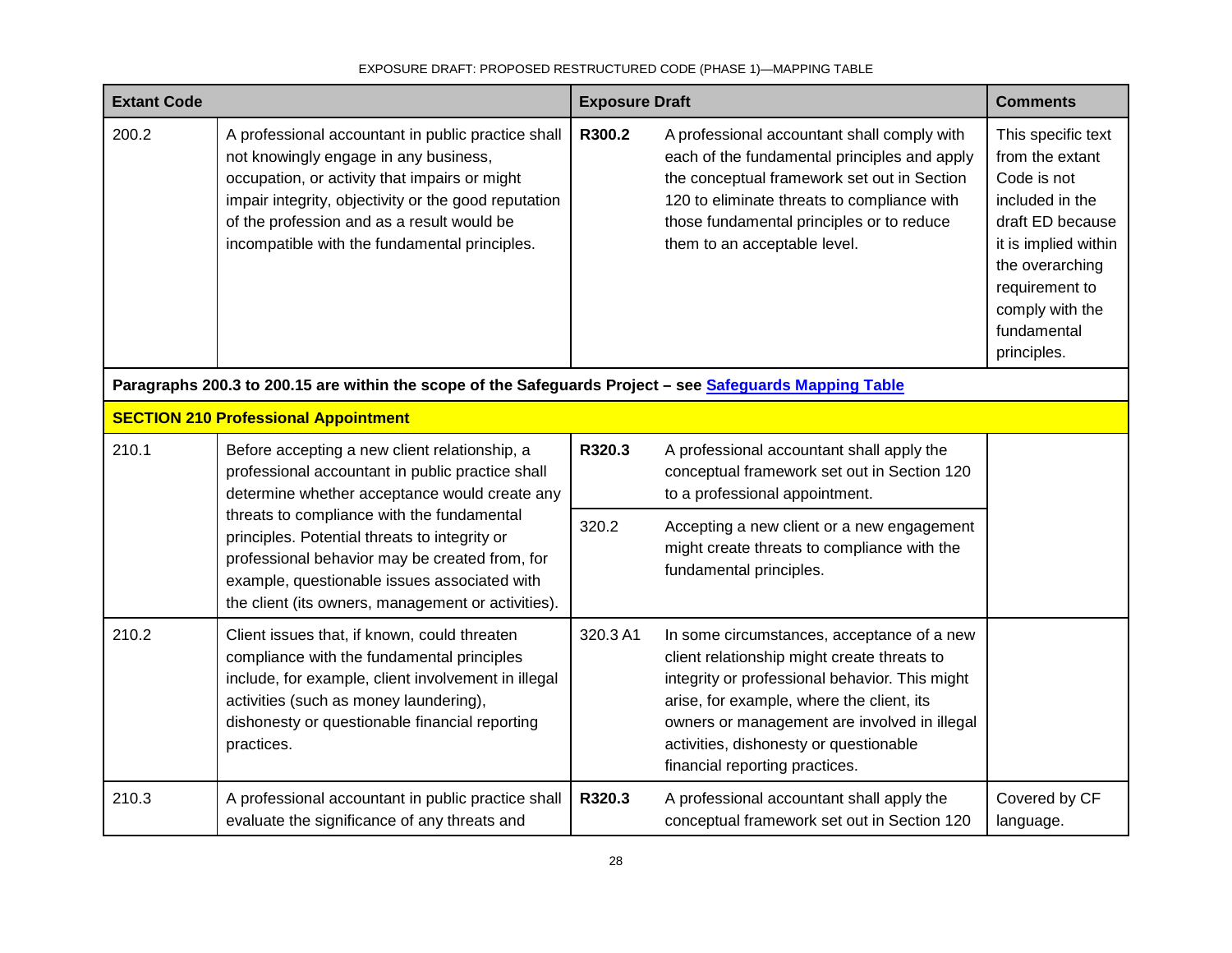| <b>Extant Code</b> |                                                                                                                                                                                                                                                                                                                                                                                                                                                                                           | <b>Exposure Draft</b>                                                                                                                                                                                                                                                                                | <b>Comments</b>                                                                                    |
|--------------------|-------------------------------------------------------------------------------------------------------------------------------------------------------------------------------------------------------------------------------------------------------------------------------------------------------------------------------------------------------------------------------------------------------------------------------------------------------------------------------------------|------------------------------------------------------------------------------------------------------------------------------------------------------------------------------------------------------------------------------------------------------------------------------------------------------|----------------------------------------------------------------------------------------------------|
|                    | apply safeguards when necessary to eliminate<br>them or reduce them to an acceptable level.                                                                                                                                                                                                                                                                                                                                                                                               | to a professional appointment.                                                                                                                                                                                                                                                                       |                                                                                                    |
|                    | Examples of such safeguards include:<br>Obtaining knowledge and understanding<br>$\bullet$<br>of the client, its owners, managers and<br>those responsible for its governance and<br>business activities; or<br>Securing the client's commitment to improve<br>corporate governance practices or internal<br>controls.                                                                                                                                                                    | 320.3 A2 Examples of safeguards include:<br>Obtaining knowledge and<br>understanding of the client, its owners,<br>managers and those charged with<br>governance and business activities.<br>Obtaining the client's commitment to<br>improve corporate governance<br>practices or internal controls. |                                                                                                    |
| 210.4              | Where it is not possible to reduce the threats to<br>an acceptable level, the professional accountant<br>in public practice shall decline to enter into the<br>client relationship.                                                                                                                                                                                                                                                                                                       |                                                                                                                                                                                                                                                                                                      | Covered by CF<br>language.                                                                         |
| 210.5              | It is recommended that a professional<br>accountant in public practice periodically review<br>acceptance decisions for recurring client<br>engagements.                                                                                                                                                                                                                                                                                                                                   | 320.3 A3<br>A professional accountant is encouraged to<br>conduct periodic reviews of acceptance<br>decisions for recurring client engagements.                                                                                                                                                      | The IESBA<br>believes that "it is<br>recommended"<br>encourages but<br>does not require<br>action. |
| 210.6              | The fundamental principle of professional<br>competence and due care imposes an obligation<br>on a professional accountant in public practice<br>to provide only those services that the<br>professional accountant in public practice is<br>competent to perform. Before accepting a<br>specific client engagement, a professional<br>accountant in public practice shall determine<br>whether acceptance would create any threats to<br>compliance with the fundamental principles. For | 320.3 A4<br>A self-interest threat to professional<br>competence and due care is created if the<br>engagement team does not possess, or<br>acquire, the competencies to perform the<br>professional services.                                                                                        |                                                                                                    |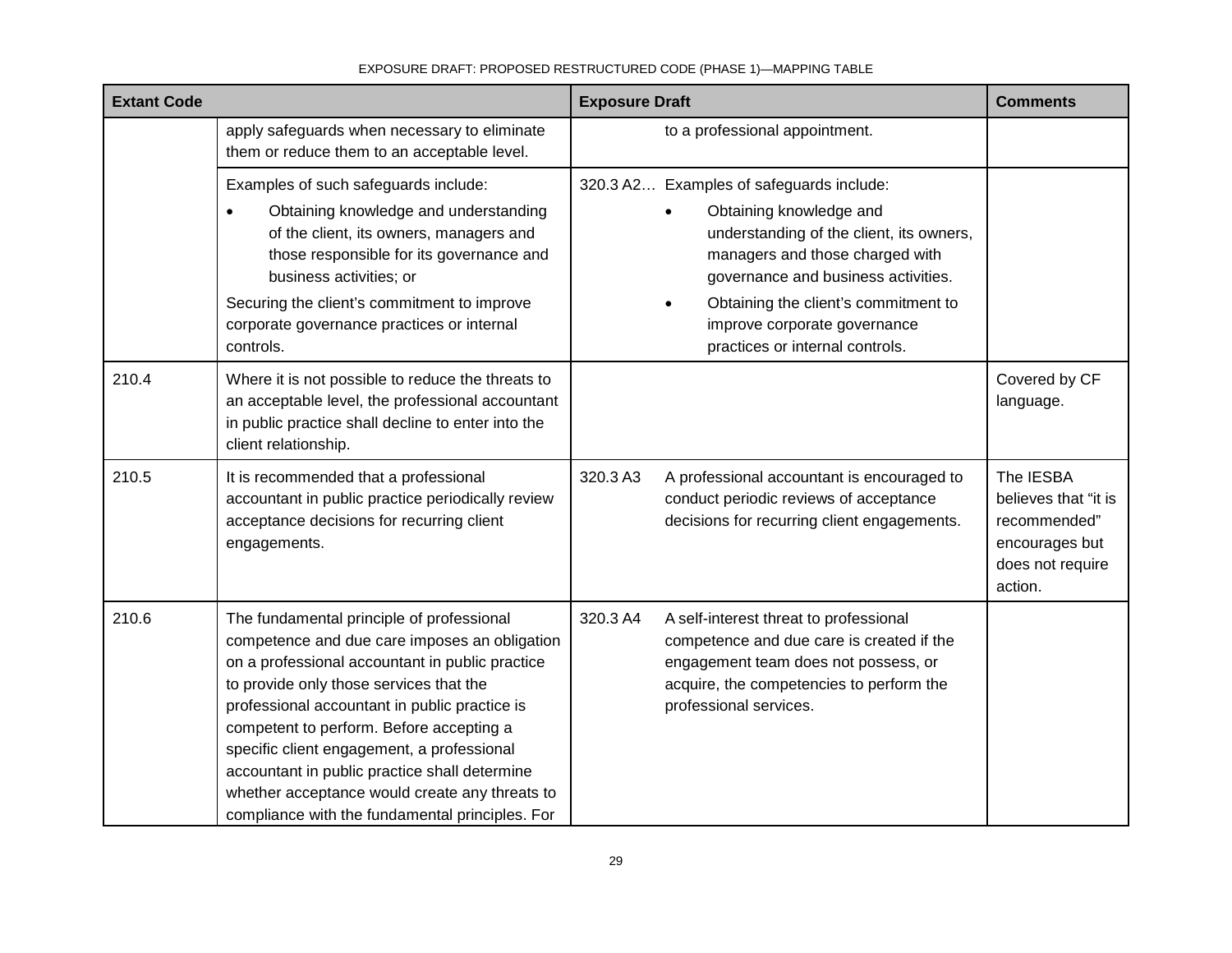| <b>Extant Code</b> |                                                                                                                                                                                                                                                                                                                                                                                                                                                                                                                                                                                                                                                                                                                                                                                                                                                                                           | <b>Exposure Draft</b>                                                                                                                                                                                                                                                                                                                                                                                                                                                                                                                                                                                                                                                | <b>Comments</b>            |
|--------------------|-------------------------------------------------------------------------------------------------------------------------------------------------------------------------------------------------------------------------------------------------------------------------------------------------------------------------------------------------------------------------------------------------------------------------------------------------------------------------------------------------------------------------------------------------------------------------------------------------------------------------------------------------------------------------------------------------------------------------------------------------------------------------------------------------------------------------------------------------------------------------------------------|----------------------------------------------------------------------------------------------------------------------------------------------------------------------------------------------------------------------------------------------------------------------------------------------------------------------------------------------------------------------------------------------------------------------------------------------------------------------------------------------------------------------------------------------------------------------------------------------------------------------------------------------------------------------|----------------------------|
|                    | example, a self-interest threat to professional<br>competence and due care is created if the<br>engagement team does not possess, or cannot<br>acquire, the competencies necessary to properly<br>carry out the engagement.                                                                                                                                                                                                                                                                                                                                                                                                                                                                                                                                                                                                                                                               |                                                                                                                                                                                                                                                                                                                                                                                                                                                                                                                                                                                                                                                                      |                            |
| 210.7              | A professional accountant in public practice shall<br>evaluate the significance of threats and apply<br>safeguards, when necessary, to eliminate them<br>or reduce them to an acceptable level.                                                                                                                                                                                                                                                                                                                                                                                                                                                                                                                                                                                                                                                                                           |                                                                                                                                                                                                                                                                                                                                                                                                                                                                                                                                                                                                                                                                      | Covered by CF<br>language. |
|                    | Examples of such safeguards include:<br>Acquiring an appropriate understanding of<br>the nature of the client's business, the<br>complexity of its operations, the specific<br>requirements of the engagement and the<br>purpose, nature and scope of the work to<br>be performed;<br>Acquiring knowledge of relevant industries<br>$\bullet$<br>or subject matters;<br>Possessing or obtaining experience with<br>$\bullet$<br>relevant regulatory or reporting<br>requirements;<br>Assigning sufficient staff with the<br>$\bullet$<br>necessary competencies;<br>Using experts where necessary;<br>$\bullet$<br>Agreeing on a realistic time frame for the<br>$\bullet$<br>performance of the engagement; or<br>Complying with quality control policies and<br>$\bullet$<br>procedures designed to provide<br>reasonable assurance that specific<br>engagements are accepted only when | 320.3A5<br>Examples of safeguards include:<br>Acquiring an appropriate<br>understanding of:<br>The nature of the client's<br>$\Omega$<br>business;<br>The complexity of its operations;<br>$\circ$<br>The requirements of the<br>o<br>engagement; and<br>The purpose, nature and scope<br>0<br>of the work to be performed.<br>Acquiring knowledge of relevant<br>industries or subject matters.<br>Possessing or obtaining experience<br>with relevant regulatory or reporting<br>requirements.<br>Assigning sufficient engagement<br>personnel with the necessary<br>competencies.<br>Agreeing on a realistic time frame for<br>the performance of the engagement. |                            |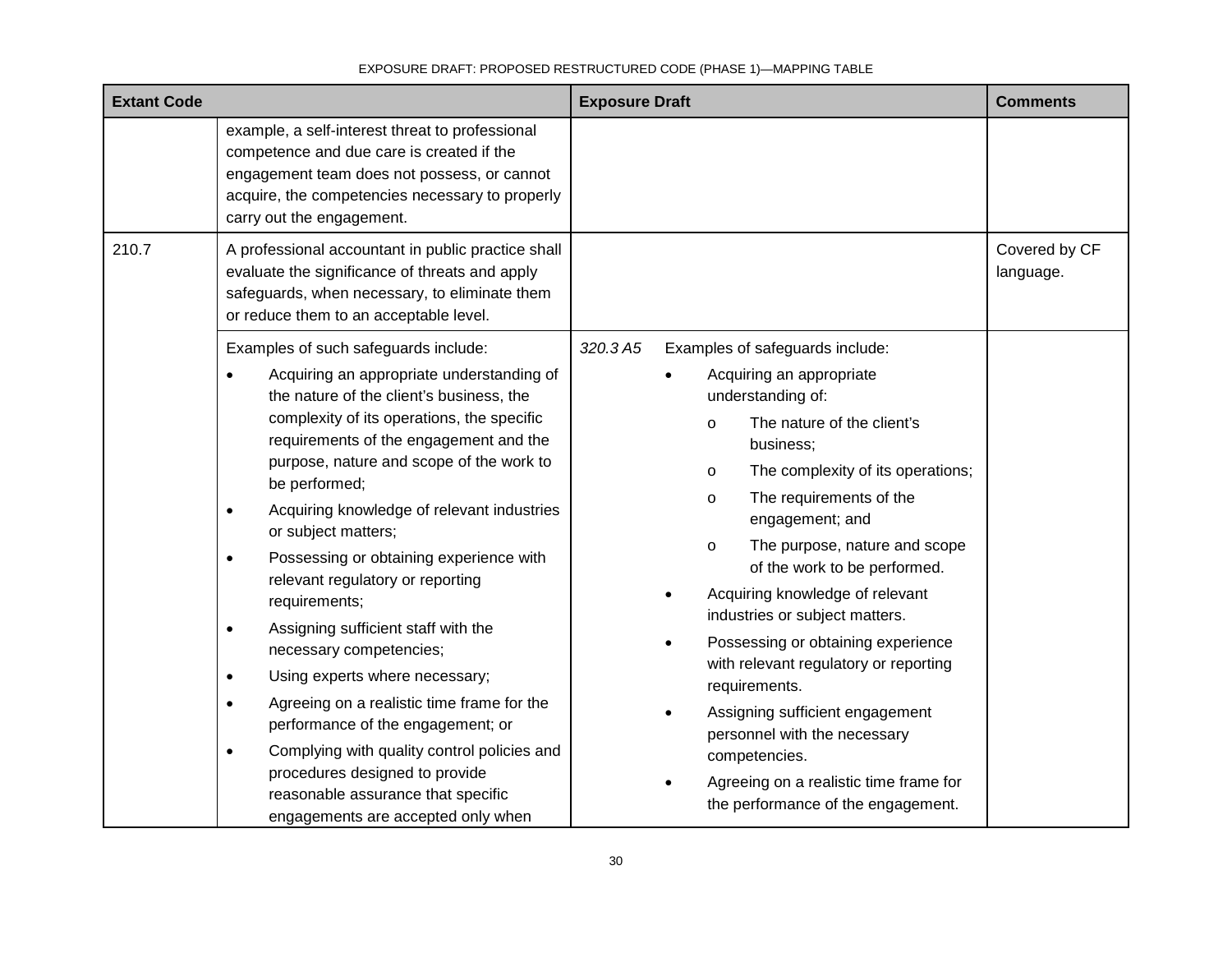| <b>Extant Code</b> |                                                                                                                                                                                                                                                                                            | <b>Exposure Draft</b> |                                                                                                                                                                                                                                                                                                                                                                                                                                                 | <b>Comments</b>                                                                      |
|--------------------|--------------------------------------------------------------------------------------------------------------------------------------------------------------------------------------------------------------------------------------------------------------------------------------------|-----------------------|-------------------------------------------------------------------------------------------------------------------------------------------------------------------------------------------------------------------------------------------------------------------------------------------------------------------------------------------------------------------------------------------------------------------------------------------------|--------------------------------------------------------------------------------------|
|                    | they can be performed competently.                                                                                                                                                                                                                                                         |                       | Complying with quality control policies<br>$\bullet$<br>and procedures designed to provide<br>reasonable assurance that specific<br>engagements are accepted only when<br>they can be performed competently.<br>Using experts where necessary.                                                                                                                                                                                                  |                                                                                      |
| 210.8              | When a professional accountant in public<br>practice intends to rely on the advice or work of<br>an expert, the professional accountant in public<br>practice shall determine whether such reliance is<br>warranted.                                                                       | R320.7                | When a professional accountant intends to<br>use the work of an expert, the accountant<br>shall determine whether the use is<br>warranted.                                                                                                                                                                                                                                                                                                      | "Rely" in extant<br>Code replaced<br>with "use" to<br>conform to ISA<br>620 wording. |
|                    | Factors to consider include: reputation,<br>expertise, resources available and applicable<br>professional and ethical standards. Such<br>information may be gained from prior<br>association with the expert or from consulting<br>others.                                                 | 320.7 A1              | Factors to consider when a professional<br>accountant intends to use the work of an<br>expert include: reputation; expertise;<br>resources available; and professional and<br>ethical standards. This information might be<br>gained from prior association with the expert<br>or from consulting others.                                                                                                                                       |                                                                                      |
| 210.9              | A professional accountant in public practice who<br>is asked to replace another professional<br>accountant in public practice, or who is<br>considering tendering for an engagement<br>currently held by another professional<br>accountant in public practice, shall determine<br>whether | R320.4                | A professional accountant shall determine<br>whether there are any reasons, professional<br>or otherwise, for not accepting an<br>engagement when the accountant:<br>Is asked by a potential client to replace<br>(a)<br>another accountant:<br>(b)<br>Considers tendering for an<br>engagement held by another<br>accountant; or<br>Considers undertaking work that is<br>(c)<br>complementary or additional to that of<br>another accountant. | Underlined<br>additional text is<br>derived from<br>extant 210.12.                   |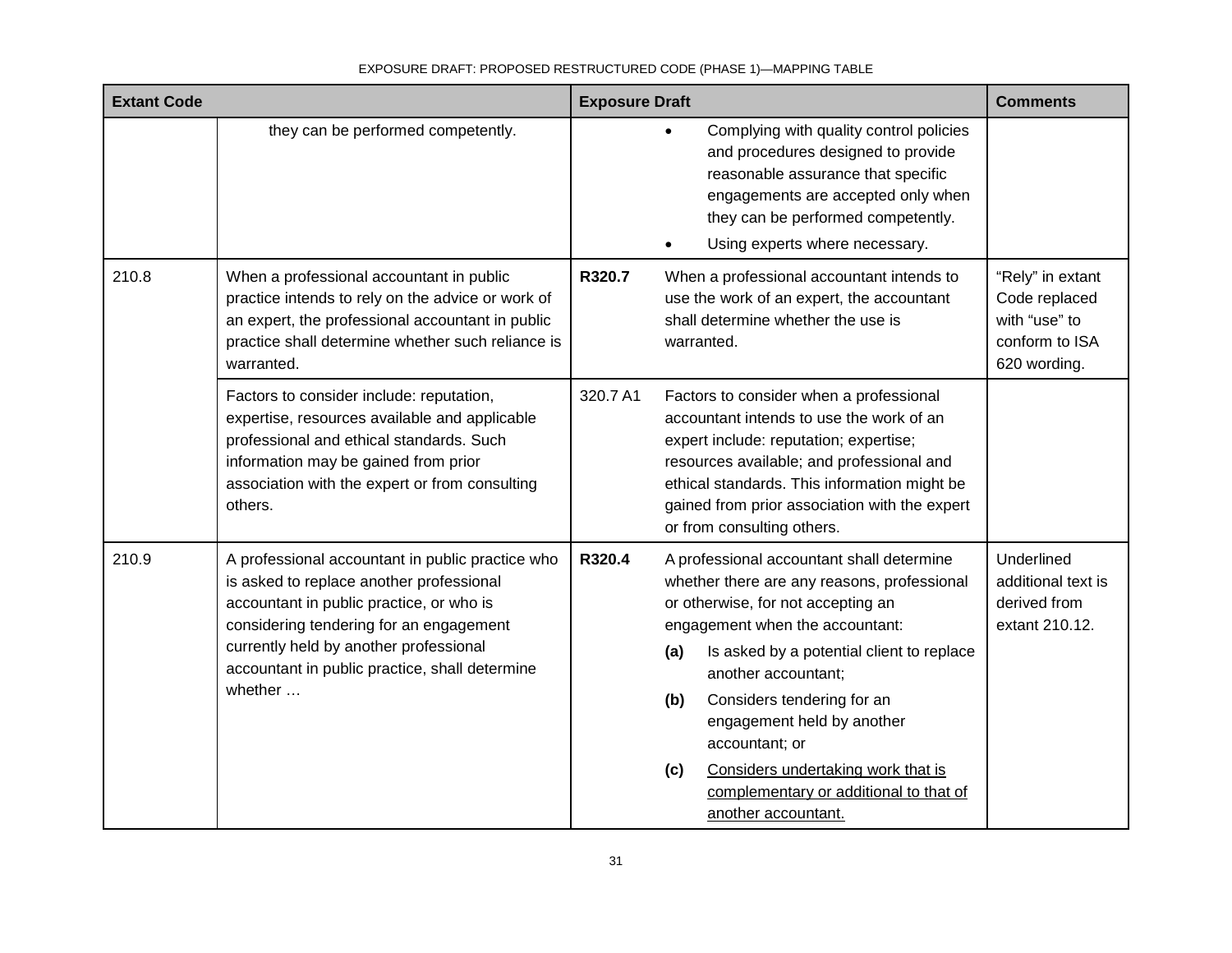| <b>Extant Code</b> |                                                                                                                                                                                                                                                                                                                                                                                                                                                                                                                                                                                                                                                                             | <b>Exposure Draft</b> |                                                                                                                                                                                                                                                                                                                                                                                                                                                                                                                                                                                       | <b>Comments</b>            |
|--------------------|-----------------------------------------------------------------------------------------------------------------------------------------------------------------------------------------------------------------------------------------------------------------------------------------------------------------------------------------------------------------------------------------------------------------------------------------------------------------------------------------------------------------------------------------------------------------------------------------------------------------------------------------------------------------------------|-----------------------|---------------------------------------------------------------------------------------------------------------------------------------------------------------------------------------------------------------------------------------------------------------------------------------------------------------------------------------------------------------------------------------------------------------------------------------------------------------------------------------------------------------------------------------------------------------------------------------|----------------------------|
|                    | there are any reasons, professional or<br>otherwise, for not accepting the engagement,<br>such as circumstances that create threats to<br>compliance with the fundamental principles that<br>cannot be eliminated or reduced to an<br>acceptable level by the application of<br>safeguards. For example, there may be a threat<br>to professional competence and due care if a<br>professional accountant in public practice<br>accepts the engagement before knowing all the<br>pertinent facts.                                                                                                                                                                           | 320.4 A1              | There might be reasons, professional or<br>otherwise, for not accepting an engagement.<br>Such reasons might include circumstances<br>that create threats to compliance with the<br>fundamental principles that cannot be<br>eliminated or reduced to an acceptable level<br>by the application of safeguards. For<br>example, there might be a threat to<br>professional competence and due care if a<br>professional accountant accepts the<br>engagement before knowing all the relevant<br>facts.                                                                                 |                            |
| 210.10             | A professional accountant in public practice shall<br>evaluate the significance of any threats.<br>Depending on the nature of the engagement,<br>this may require direct communication with the<br>existing accountant to establish the facts and<br>circumstances regarding the proposed change<br>so that the professional accountant in public<br>practice can decide whether it would be<br>appropriate to accept the engagement. For<br>example, the apparent reasons for the change in<br>appointment may not fully reflect the facts and<br>may indicate disagreements with the existing<br>accountant that may influence the decision to<br>accept the appointment. | 320.4 A4              | Depending on the nature of the engagement,<br>direct communication with the existing<br>accountant might be needed to establish the<br>circumstances regarding a proposed change<br>in appointment. Such communication might<br>assist a professional accountant to decide<br>whether it would be appropriate to accept the<br>engagement. For example, the apparent<br>reason for the change in appointment might<br>not fully reflect the facts. It might indicate<br>disagreements with the existing accountant<br>that might influence the decision to accept<br>the appointment. | Covered by CF<br>language. |
| 210.11             | Safeguards shall be applied when necessary to<br>eliminate any threats or reduce them to an<br>acceptable level.                                                                                                                                                                                                                                                                                                                                                                                                                                                                                                                                                            | 320.4 A2              | If a professional accountant is asked to<br>undertake work that is complementary or<br>additional to the work of an existing<br>accountant, threats to professional<br>competence and due care might result, for                                                                                                                                                                                                                                                                                                                                                                      | Covered by CF<br>language. |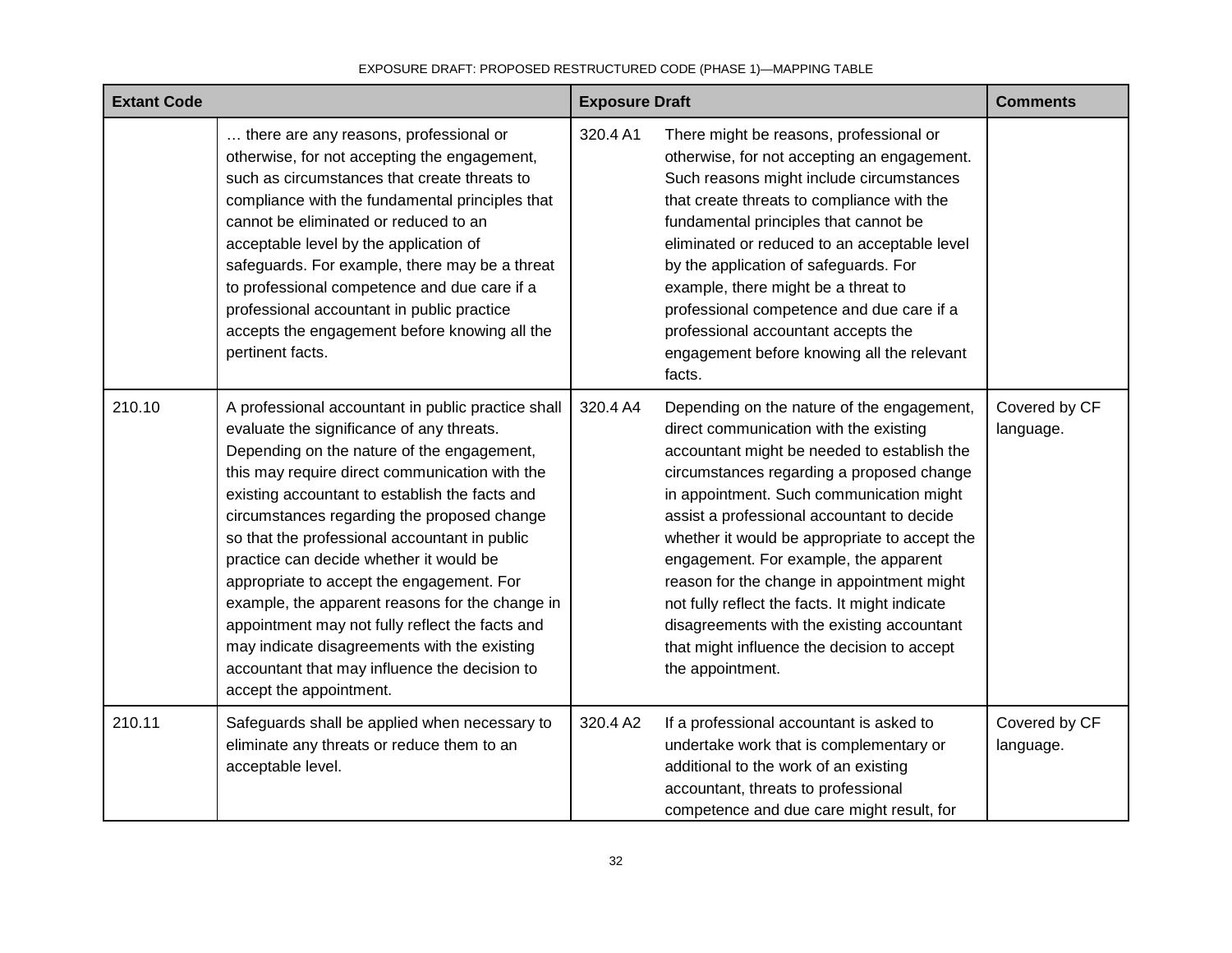| <b>Extant Code</b> |                                                                                                                                                                                                                                                                                                                                                                                                                                                                                                                                                                                                                                                                                                                                                                                                                                                                                                                                                                                                                 | <b>Exposure Draft</b> |                                                                                                                                                                                                                                                                                                                                                                                                                                                                                                                                                                                                                                                                                                                                                                                          | <b>Comments</b>                                      |
|--------------------|-----------------------------------------------------------------------------------------------------------------------------------------------------------------------------------------------------------------------------------------------------------------------------------------------------------------------------------------------------------------------------------------------------------------------------------------------------------------------------------------------------------------------------------------------------------------------------------------------------------------------------------------------------------------------------------------------------------------------------------------------------------------------------------------------------------------------------------------------------------------------------------------------------------------------------------------------------------------------------------------------------------------|-----------------------|------------------------------------------------------------------------------------------------------------------------------------------------------------------------------------------------------------------------------------------------------------------------------------------------------------------------------------------------------------------------------------------------------------------------------------------------------------------------------------------------------------------------------------------------------------------------------------------------------------------------------------------------------------------------------------------------------------------------------------------------------------------------------------------|------------------------------------------------------|
|                    |                                                                                                                                                                                                                                                                                                                                                                                                                                                                                                                                                                                                                                                                                                                                                                                                                                                                                                                                                                                                                 |                       | example, from incomplete information.                                                                                                                                                                                                                                                                                                                                                                                                                                                                                                                                                                                                                                                                                                                                                    |                                                      |
|                    | Examples of such safeguards include:<br>When replying to requests to submit<br>$\bullet$<br>tenders, stating in the tender that, before<br>accepting the engagement, contact with<br>the existing accountant will be requested<br>so that inquiries may be made as to<br>whether there are any professional or<br>other reasons why the appointment<br>should not be accepted;<br>Asking the existing accountant to provide<br>$\bullet$<br>known information on any facts or<br>circumstances that, in the existing<br>accountant's opinion, the proposed<br>accountant needs to be aware of before<br>deciding whether to accept the<br>engagement; or<br>Obtaining necessary information from<br>$\bullet$<br>other sources.<br>When the threats cannot be eliminated or<br>reduced to an acceptable level through the<br>application of safeguards, a professional<br>accountant in public practice shall, unless there<br>is satisfaction as to necessary facts by other<br>means, decline the engagement. | 320.4A3               | Examples of safeguards include:<br>Stating in tenders that, before<br>accepting the engagement, contact<br>with the existing accountant will be<br>requested. This contact gives the<br>proposed professional accountant the<br>opportunity to inquire whether there<br>are any reasons why the appointment<br>should not be accepted.<br>Asking the existing accountant to<br>provide any known information that, in<br>the existing accountant's opinion, the<br>proposed professional accountant<br>needs to be aware of before deciding<br>whether to accept the engagement.<br>Obtaining information from other<br>sources such as through inquiries of<br>third parties or background<br>investigations of senior management<br>or those charged with governance of<br>the client. | Underlined text is<br>derived from<br>extant 210.14. |
| 210.12             | A professional accountant in public practice may<br>be asked to undertake work that is<br>complementary or additional to the work of the<br>existing accountant. Such circumstances may<br>create threats to professional competence and<br>due care resulting from, for example, a lack of or                                                                                                                                                                                                                                                                                                                                                                                                                                                                                                                                                                                                                                                                                                                  | R320.4                | A professional accountant shall determine<br>whether there are any reasons, professional<br>or otherwise, for not accepting an<br>engagement when the accountant:<br>Considers undertaking work that is<br>(c)<br>complementary or additional to that of                                                                                                                                                                                                                                                                                                                                                                                                                                                                                                                                 |                                                      |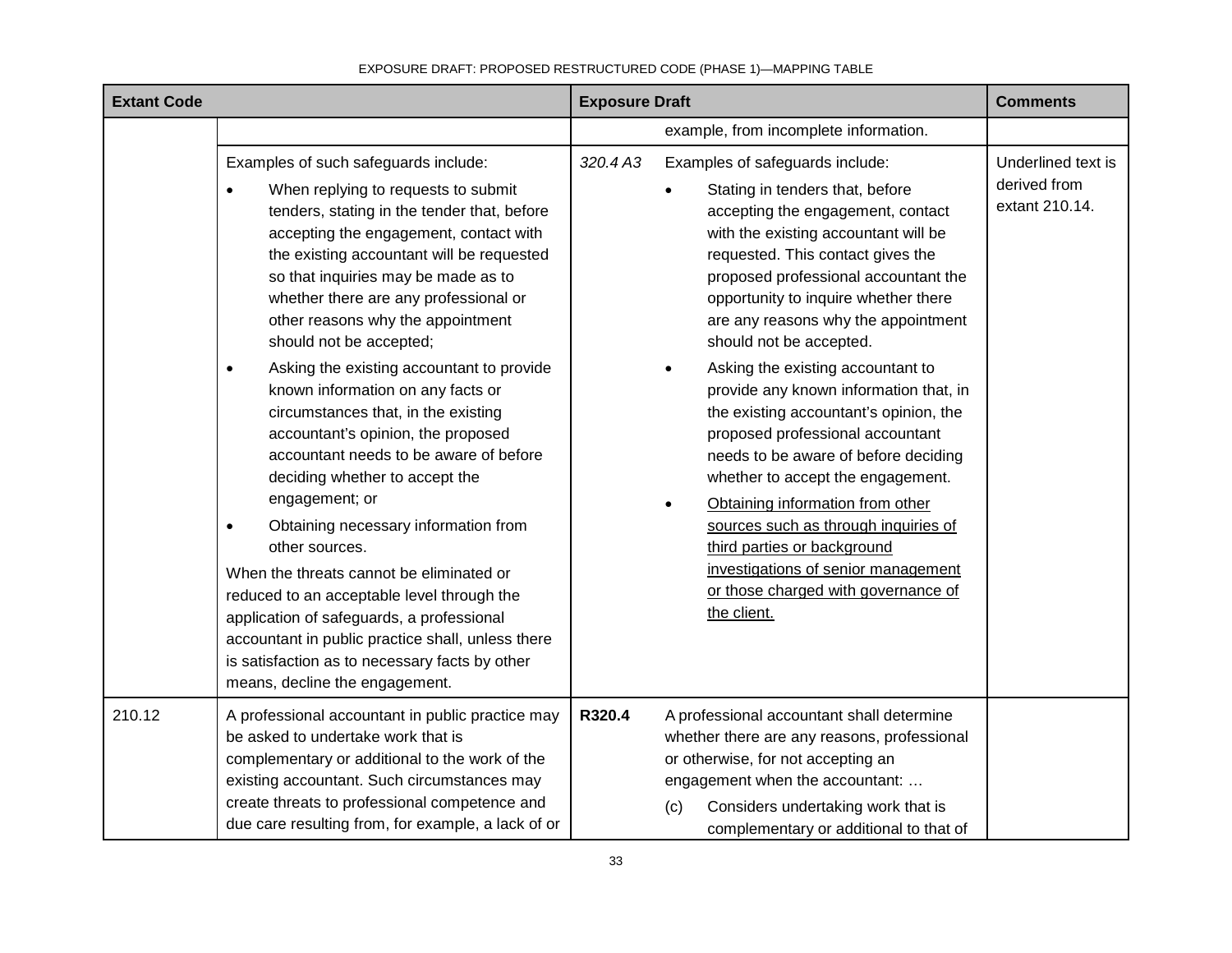| <b>Extant Code</b> |                                                                                                                                                                                                                                                                                                                                                                                                                                                                  | <b>Exposure Draft</b>                                                                                                                                                                                                                                                                                                                                                                                                                                                                            | <b>Comments</b> |
|--------------------|------------------------------------------------------------------------------------------------------------------------------------------------------------------------------------------------------------------------------------------------------------------------------------------------------------------------------------------------------------------------------------------------------------------------------------------------------------------|--------------------------------------------------------------------------------------------------------------------------------------------------------------------------------------------------------------------------------------------------------------------------------------------------------------------------------------------------------------------------------------------------------------------------------------------------------------------------------------------------|-----------------|
|                    | incomplete information. The significance of any                                                                                                                                                                                                                                                                                                                                                                                                                  | another accountant.                                                                                                                                                                                                                                                                                                                                                                                                                                                                              |                 |
|                    | threats shall be evaluated and safeguards<br>applied when necessary to eliminate the threat<br>or reduce it to an acceptable level. An example<br>of such a safeguard is notifying the existing<br>accountant of the proposed work, which would<br>give the existing accountant the opportunity to<br>provide any relevant information needed for the<br>proper conduct of the work.                                                                             | 320.4A3<br>Asking the existing accountant to provide<br>any known information that, in the existing<br>accountant's opinion, the proposed<br>professional accountant needs to be aware<br>of before deciding whether to accept the<br>engagement.                                                                                                                                                                                                                                                |                 |
| 210.13             | An existing accountant is bound by<br>confidentiality. Whether that professional<br>accountant is permitted or required to discuss<br>the affairs of a client with a proposed accountant<br>will depend on the nature of the engagement<br>and on:<br>Whether the client's permission to do so<br>(a)<br>has been obtained; or<br>The legal or ethical requirements relating<br>(b)<br>to such communications and disclosure,<br>which may vary by jurisdiction. | 320.6 A1<br>An existing professional accountant is bound<br>by confidentiality. Whether this accountant is<br>permitted or required to discuss the affairs of<br>a client with a proposed accountant will<br>depend on the nature of the engagement<br>and:<br>Whether the accountant has<br>(a)<br>permission from the client for the<br>discussion; or<br>The legal and ethical requirements<br>(b)<br>relating to such communications and<br>disclosure, which might vary by<br>jurisdiction. |                 |
|                    | Circumstances where the professional<br>accountant is or may be required to disclose<br>confidential information or where such<br>disclosure may otherwise be appropriate are set<br>out in Section 140 of Part A of this Code.                                                                                                                                                                                                                                  | 320.6 A2<br>Circumstances where a professional<br>accountant might be required to disclose<br>confidential information, or when disclosure<br>might be appropriate, are set out in<br>paragraph 114.1 A2 of the Code.                                                                                                                                                                                                                                                                            |                 |
| 210.14             | A professional accountant in public practice will<br>generally need to obtain the client's permission,<br>preferably in writing, to initiate discussion with                                                                                                                                                                                                                                                                                                     | 320.4 A5<br>A professional accountant will usually need<br>the client's permission, preferably in writing,<br>to initiate discussions with the existing                                                                                                                                                                                                                                                                                                                                          |                 |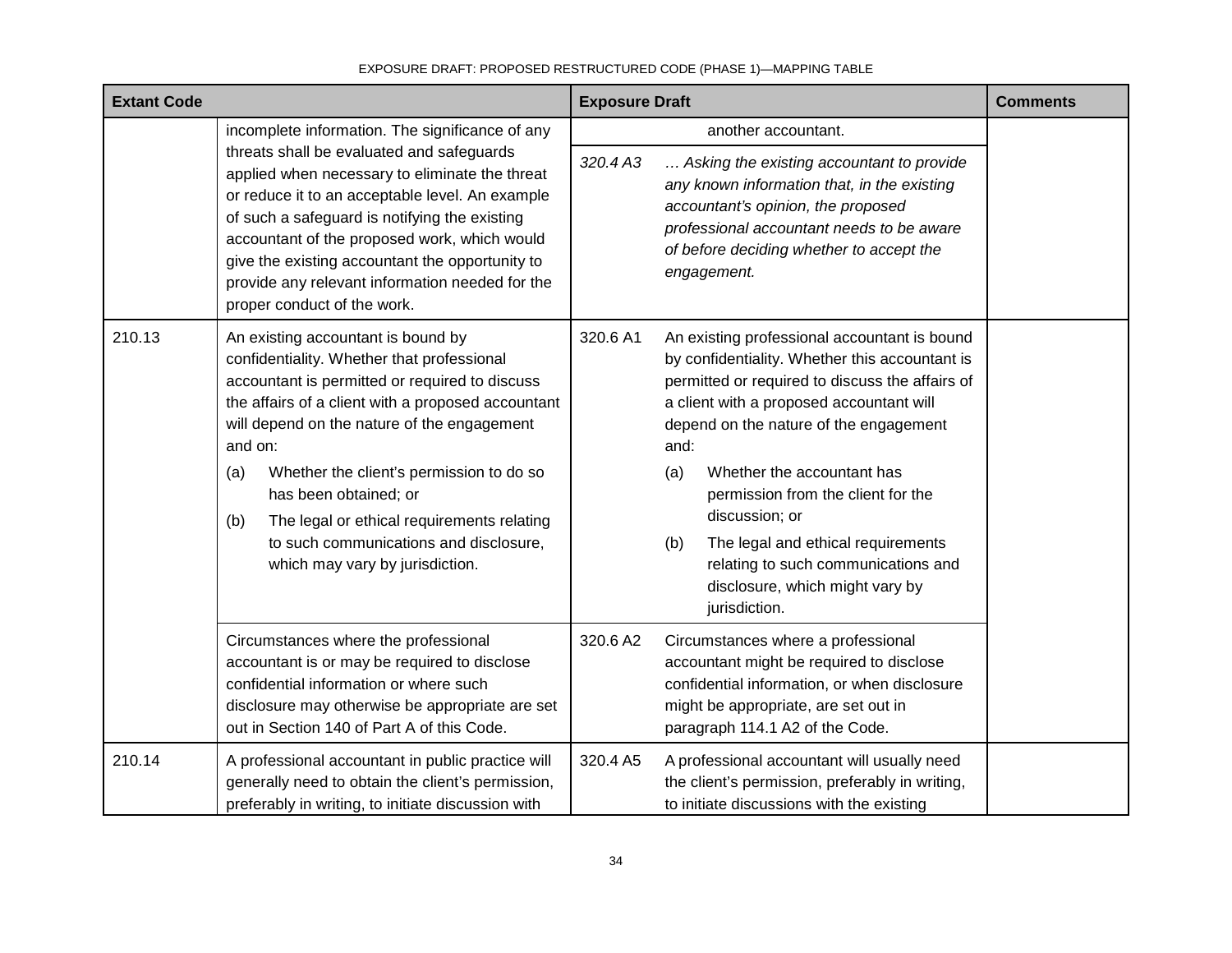| <b>Extant Code</b> |                                                                                                                                                                                                                                                                                                                                                                                                                                                                                                                                                                                                                                                                   | <b>Exposure Draft</b>                                                                                                                                                                                                     |                                                                                                                                                                                                                                                                                                                                                                                                                                                                                                                                                      | <b>Comments</b> |
|--------------------|-------------------------------------------------------------------------------------------------------------------------------------------------------------------------------------------------------------------------------------------------------------------------------------------------------------------------------------------------------------------------------------------------------------------------------------------------------------------------------------------------------------------------------------------------------------------------------------------------------------------------------------------------------------------|---------------------------------------------------------------------------------------------------------------------------------------------------------------------------------------------------------------------------|------------------------------------------------------------------------------------------------------------------------------------------------------------------------------------------------------------------------------------------------------------------------------------------------------------------------------------------------------------------------------------------------------------------------------------------------------------------------------------------------------------------------------------------------------|-----------------|
|                    | an existing accountant. Once that permission is<br>obtained, the existing accountant shall comply<br>with relevant legal and other regulations<br>governing such requests. Where the existing<br>accountant provides information, it shall be<br>provided honestly and unambiguously. If the<br>proposed accountant is unable to communicate<br>with the existing accountant, the proposed<br>accountant shall take reasonable steps to obtain<br>information about any possible threats by other<br>means, such as through inquiries of third parties<br>or background investigations of senior<br>management or those charged with governance<br>of the client. |                                                                                                                                                                                                                           | accountant.                                                                                                                                                                                                                                                                                                                                                                                                                                                                                                                                          |                 |
|                    |                                                                                                                                                                                                                                                                                                                                                                                                                                                                                                                                                                                                                                                                   | R320.6<br>R320.5                                                                                                                                                                                                          | When an existing professional accountant is<br>asked to respond to a communication from a<br>proposed accountant, the existing accountant<br>shall:<br>Comply with relevant law and<br>(a)<br>regulation governing the request; and<br>Provide any information honestly and<br>(b)<br>unambiguously.<br>If unable to communicate with the existing<br>accountant, the proposed professional<br>accountant shall take other reasonable steps<br>to obtain information about any possible<br>threats to compliance with the fundamental<br>principles. |                 |
|                    |                                                                                                                                                                                                                                                                                                                                                                                                                                                                                                                                                                                                                                                                   | 320.4 A3                                                                                                                                                                                                                  |                                                                                                                                                                                                                                                                                                                                                                                                                                                                                                                                                      |                 |
|                    |                                                                                                                                                                                                                                                                                                                                                                                                                                                                                                                                                                                                                                                                   |                                                                                                                                                                                                                           | Examples of safeguards include:                                                                                                                                                                                                                                                                                                                                                                                                                                                                                                                      |                 |
|                    |                                                                                                                                                                                                                                                                                                                                                                                                                                                                                                                                                                                                                                                                   | Obtaining information from other sources such as through<br>inquiries of third parties or background investigations of<br>senior management or those charged with governance of<br>the client.                            |                                                                                                                                                                                                                                                                                                                                                                                                                                                                                                                                                      |                 |
|                    | <b>SECTION 220 Conflicts of Interest</b>                                                                                                                                                                                                                                                                                                                                                                                                                                                                                                                                                                                                                          |                                                                                                                                                                                                                           |                                                                                                                                                                                                                                                                                                                                                                                                                                                                                                                                                      |                 |
| 220.1              | A professional accountant in public practice may<br>be faced with a conflict of interest when<br>performing a professional service. A conflict of<br>interest creates a threat to objectivity and may<br>create threats to the other fundamental<br>principles.                                                                                                                                                                                                                                                                                                                                                                                                   | 310.2 Professional accountants might face circumstances<br>that create a conflict of interest. A conflict of<br>interest creates a threat to objectivity and might<br>create threats to the other fundamental principles. |                                                                                                                                                                                                                                                                                                                                                                                                                                                                                                                                                      |                 |
|                    | Such threats may be created when:                                                                                                                                                                                                                                                                                                                                                                                                                                                                                                                                                                                                                                 |                                                                                                                                                                                                                           | 310.3 Such threats might be created when:                                                                                                                                                                                                                                                                                                                                                                                                                                                                                                            |                 |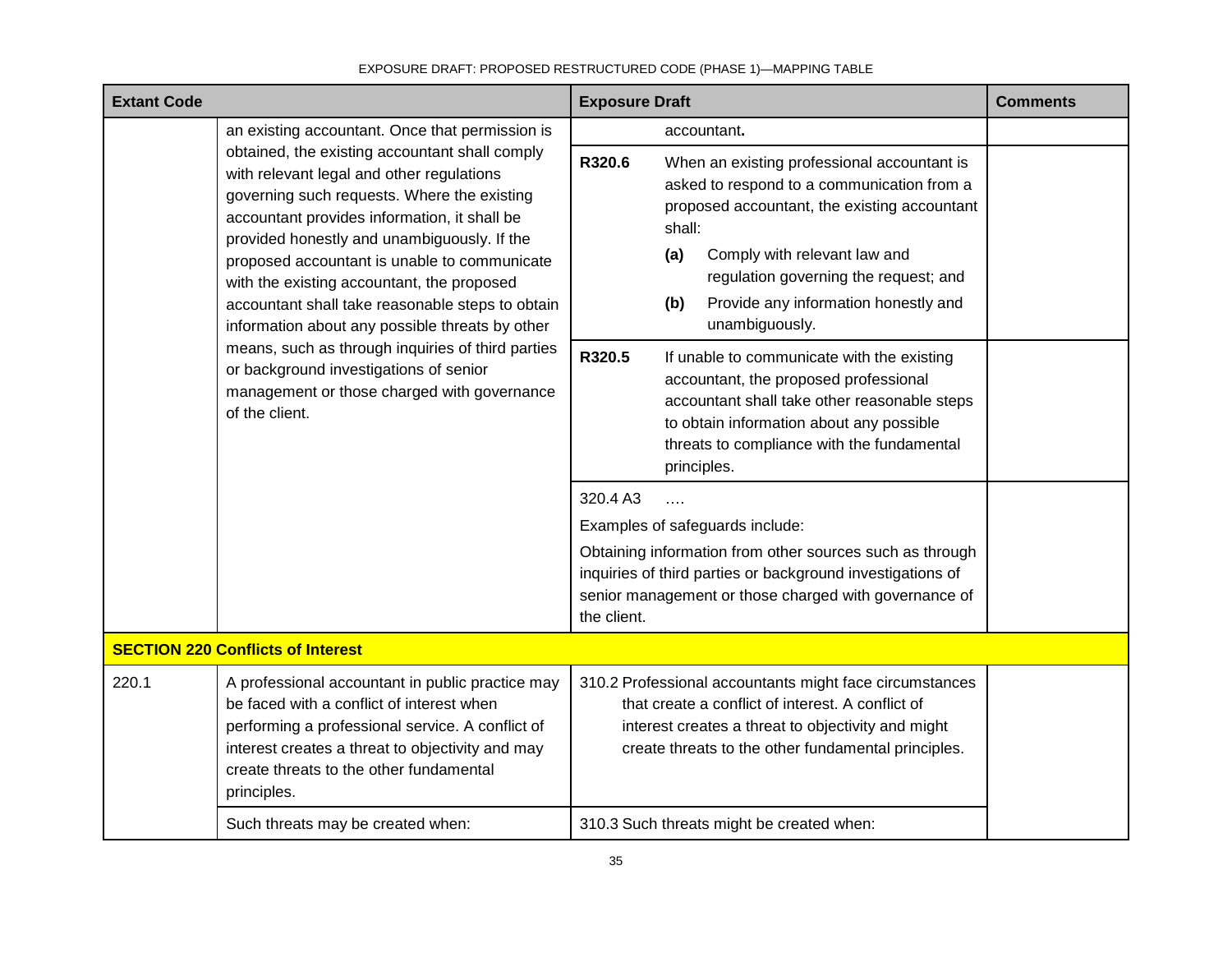| <b>Extant Code</b> |                                                                                                                                                                                                                                                                                                                                                                                                                                | <b>Exposure Draft</b>                                                                                                                                                                                                                                                                                                                                                                                                                                            | <b>Comments</b> |
|--------------------|--------------------------------------------------------------------------------------------------------------------------------------------------------------------------------------------------------------------------------------------------------------------------------------------------------------------------------------------------------------------------------------------------------------------------------|------------------------------------------------------------------------------------------------------------------------------------------------------------------------------------------------------------------------------------------------------------------------------------------------------------------------------------------------------------------------------------------------------------------------------------------------------------------|-----------------|
|                    | The professional accountant provides a<br>$\bullet$<br>professional service related to a particular<br>matter for two or more clients whose<br>interests with respect to that matter are in<br>conflict; or                                                                                                                                                                                                                    | (a)<br>The professional accountant provides a<br>professional service related to a particular<br>matter for two or more clients whose<br>interests with respect to that matter are in<br>conflict; or                                                                                                                                                                                                                                                            |                 |
|                    | The interests of the professional<br>$\bullet$<br>accountant with respect to a particular<br>matter and the interests of the client for<br>whom the professional accountant<br>provides a professional service related to<br>that matter are in conflict.                                                                                                                                                                      | The interests of the accountant with respect<br>(b)<br>to a particular matter and the interests of the<br>client for whom the accountant provides a<br>professional service related to that matter are<br>in conflict.                                                                                                                                                                                                                                           |                 |
|                    | A professional accountant shall not allow a<br>conflict of interest to compromise professional or<br>business judgment.                                                                                                                                                                                                                                                                                                        | R310.6 A professional accountant shall apply the<br>conceptual framework set out in Section 120 and<br>shall not allow a conflict of interest to compromise<br>professional or business judgment.                                                                                                                                                                                                                                                                |                 |
|                    | When the professional service is an assurance<br>service, compliance with the fundamental<br>principle of objectivity also requires being<br>independent of assurance clients in accordance<br>with Sections 290 or 291 as appropriate.                                                                                                                                                                                        | 310.5 When a professional accountant provides an audit,<br>review or other assurance service, compliance with<br>the fundamental principle of objectivity also<br>requires independence in accordance with C1 and<br>C2, as appropriate.                                                                                                                                                                                                                         |                 |
| 220.2              | Examples of situations in which conflicts of<br>interest may arise include:<br>Providing a transaction advisory service to<br>a client seeking to acquire an audit client<br>of the firm, where the firm has obtained<br>confidential information during the course<br>of the audit that may be relevant to the<br>transaction.<br>Advising two clients at the same time who<br>$\bullet$<br>are competing to acquire the same | 310.4 Examples of circumstances that might create a<br>conflict of interest include:<br>Providing a transaction advisory service to a<br>client seeking to acquire an audit client,<br>where the firm has obtained confidential<br>information during the course of the audit that<br>might be relevant to the transaction.<br>Providing advice to two clients at the same<br>time where the clients are competing to<br>acquire the same company and the advice |                 |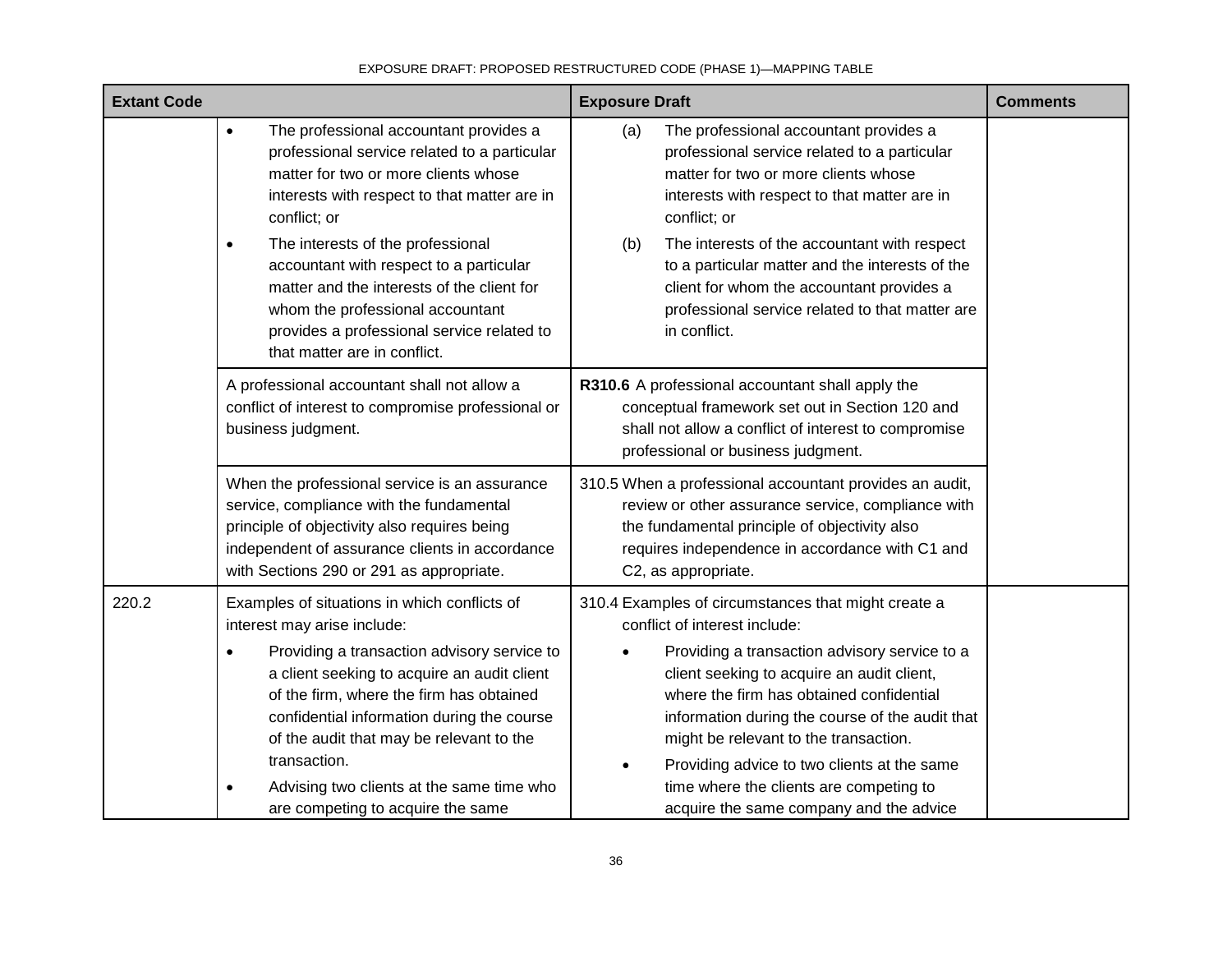| <b>Extant Code</b> |                                                                                                                                                                                                                                                                                                                                                                                                                                                                                         | <b>Exposure Draft</b>                                                                                                                                                                                                                                                                                                                                                                                                                                                                            | <b>Comments</b> |
|--------------------|-----------------------------------------------------------------------------------------------------------------------------------------------------------------------------------------------------------------------------------------------------------------------------------------------------------------------------------------------------------------------------------------------------------------------------------------------------------------------------------------|--------------------------------------------------------------------------------------------------------------------------------------------------------------------------------------------------------------------------------------------------------------------------------------------------------------------------------------------------------------------------------------------------------------------------------------------------------------------------------------------------|-----------------|
|                    | company where the advice might be<br>relevant to the parties' competitive<br>positions.<br>Providing services to both a vendor and a<br>$\bullet$<br>purchaser in relation to the same<br>transaction.<br>Preparing valuations of assets for two                                                                                                                                                                                                                                        | might be relevant to the parties' competitive<br>positions.<br>Providing services to a seller and a buyer in<br>$\bullet$<br>relation to the same transaction.<br>Preparing valuations of assets for two parties<br>who are in an adversarial position with<br>respect to the assets.                                                                                                                                                                                                            |                 |
|                    | parties who are in an adversarial position<br>with respect to the assets.<br>Representing two clients regarding the<br>$\bullet$<br>same matter who are in a legal dispute<br>with each other, such as during divorce<br>proceedings or the dissolution of a<br>partnership.<br>Providing an assurance report for a<br>$\bullet$<br>licensor on royalties due under a license<br>agreement when at the same time<br>advising the licensee of the correctness of<br>the amounts payable. | Representing two clients in the same matter<br>who are in a legal dispute with each other,<br>such as during divorce proceedings, or the<br>dissolution of a partnership.<br>In relation to a license agreement, providing<br>an assurance report for a licensor on the<br>royalties due while advising the licensee on<br>the amounts payable.<br>Advising a client to invest in a business in<br>which, for example, the spouse of the<br>professional accountant has a financial<br>interest. |                 |
|                    | Advising a client to invest in a business in<br>$\bullet$<br>which, for example, the spouse of the<br>professional accountant in public practice<br>has a financial interest.                                                                                                                                                                                                                                                                                                           | Providing strategic advice to a client on its<br>competitive position while having a joint<br>venture or similar interest with a major<br>competitor of the client.                                                                                                                                                                                                                                                                                                                              |                 |
|                    | Providing strategic advice to a client on its<br>competitive position while having a joint<br>venture or similar interest with a major<br>competitor of the client.                                                                                                                                                                                                                                                                                                                     | Advising a client on acquiring a business which the<br>$\bullet$<br>firm is also interested in acquiring.<br>Advising a client on:                                                                                                                                                                                                                                                                                                                                                               |                 |
|                    | Advising a client on the acquisition of a<br>$\bullet$<br>business which the firm is also interested in<br>acquiring.<br>Advising a client on the purchase of a                                                                                                                                                                                                                                                                                                                         | Acquiring a business which the firm is also<br>$\circ$<br>interested in acquiring.<br>Buying a product or service while having a royalty<br>$\circ$<br>or commission agreement with a potential seller                                                                                                                                                                                                                                                                                           |                 |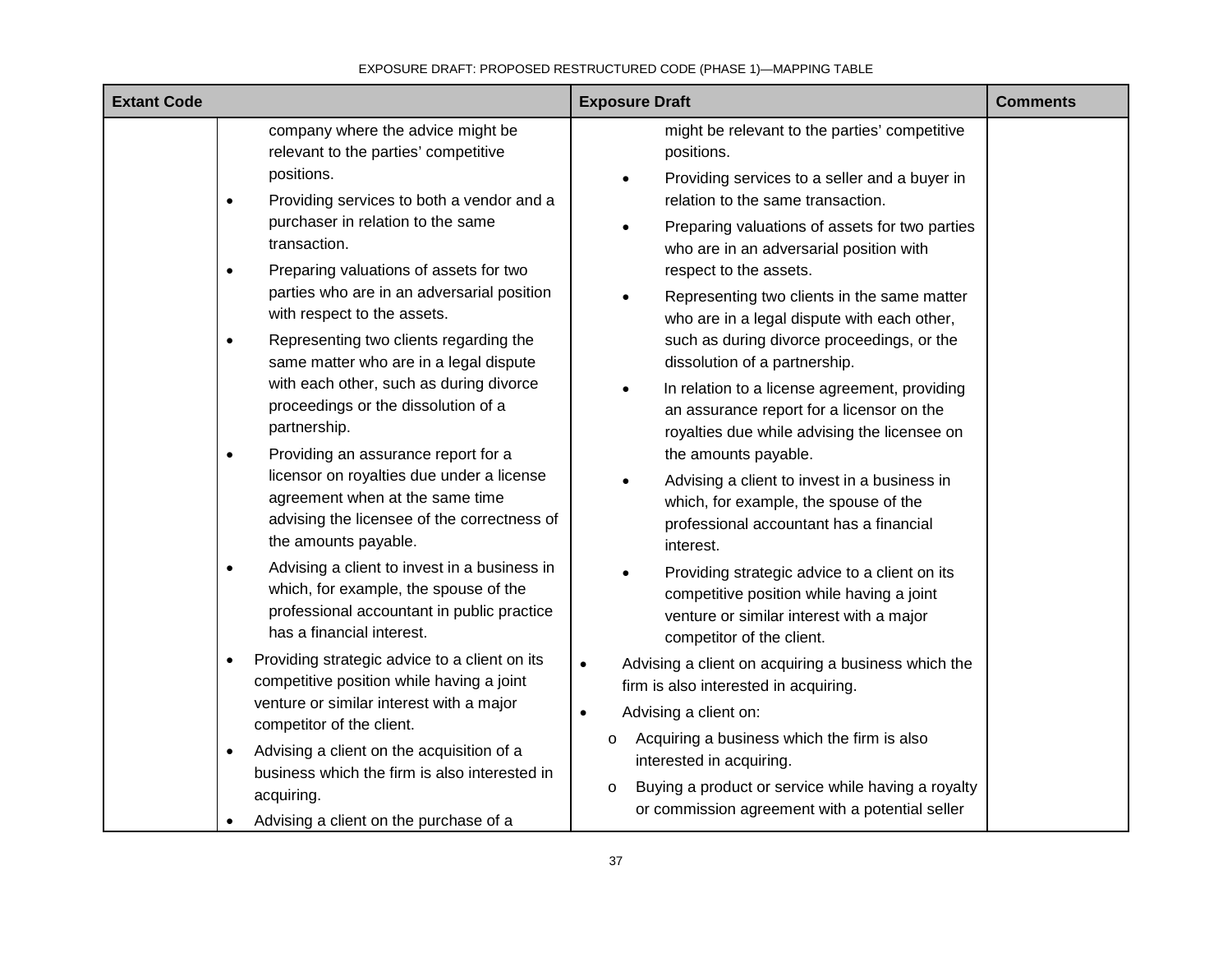| <b>Extant Code</b> |                                                                                                                                                                                                                                                                                                                                                                                                                                                                  | <b>Exposure Draft</b> |                                                                                                                                                                                                                                                                                    | <b>Comments</b>            |
|--------------------|------------------------------------------------------------------------------------------------------------------------------------------------------------------------------------------------------------------------------------------------------------------------------------------------------------------------------------------------------------------------------------------------------------------------------------------------------------------|-----------------------|------------------------------------------------------------------------------------------------------------------------------------------------------------------------------------------------------------------------------------------------------------------------------------|----------------------------|
|                    | product or service while having a royalty or<br>commission agreement with one of the<br>potential vendors of that product or service.                                                                                                                                                                                                                                                                                                                            |                       | of that product or service.                                                                                                                                                                                                                                                        |                            |
| 220.3              | When identifying and evaluating the interests<br>and relationships that might create a conflict of<br>interest and implementing safeguards, when<br>necessary, to eliminate or reduce any threat to<br>compliance with the fundamental principles to an                                                                                                                                                                                                          | R310.7                | Before accepting a new client relationship,<br>engagement, or business relationship, a<br>professional accountant shall take<br>reasonable steps to identify circumstances<br>that might create a conflict of interest                                                             |                            |
|                    | acceptable level, a professional accountant in<br>public practice shall exercise professional<br>judgment and take into account whether a<br>reasonable and informed third party, weighing all<br>the specific facts and circumstances available to<br>the professional accountant at the time, would<br>be likely to conclude that compliance with the<br>fundamental principles is not compromised.                                                            | 310.10 A1             | In applying the conceptual framework when<br>evaluating a threat created by a conflict of<br>interest, factors to consider include the<br>significance of:<br>The interests or relationships; and<br>(a)<br>The threats created by performing the<br>(b)<br>professional services. |                            |
| 220.4              | When addressing conflicts of interest, including<br>making disclosures or sharing information within<br>the firm or network and seeking guidance of<br>third parties, the professional accountant in<br>public practice shall remain alert to the<br>fundamental principle of confidentiality.                                                                                                                                                                   | R310.13               | A professional accountant shall remain alert<br>to the fundamental principle of confidentiality<br>including when making disclosures or sharing<br>information within the firm or network and<br>seeking guidance of third parties.                                                |                            |
| 220.5              | If the threat created by a conflict of interest is not<br>at an acceptable level, the professional<br>accountant in public practice shall apply<br>safeguards to eliminate the threat or reduce it to<br>an acceptable level. If safeguards cannot reduce<br>the threat to an acceptable level, the<br>professional accountant shall decline to perform<br>or shall discontinue professional services that<br>would result in the conflict of interest; or shall |                       |                                                                                                                                                                                                                                                                                    | Covered by CF<br>language. |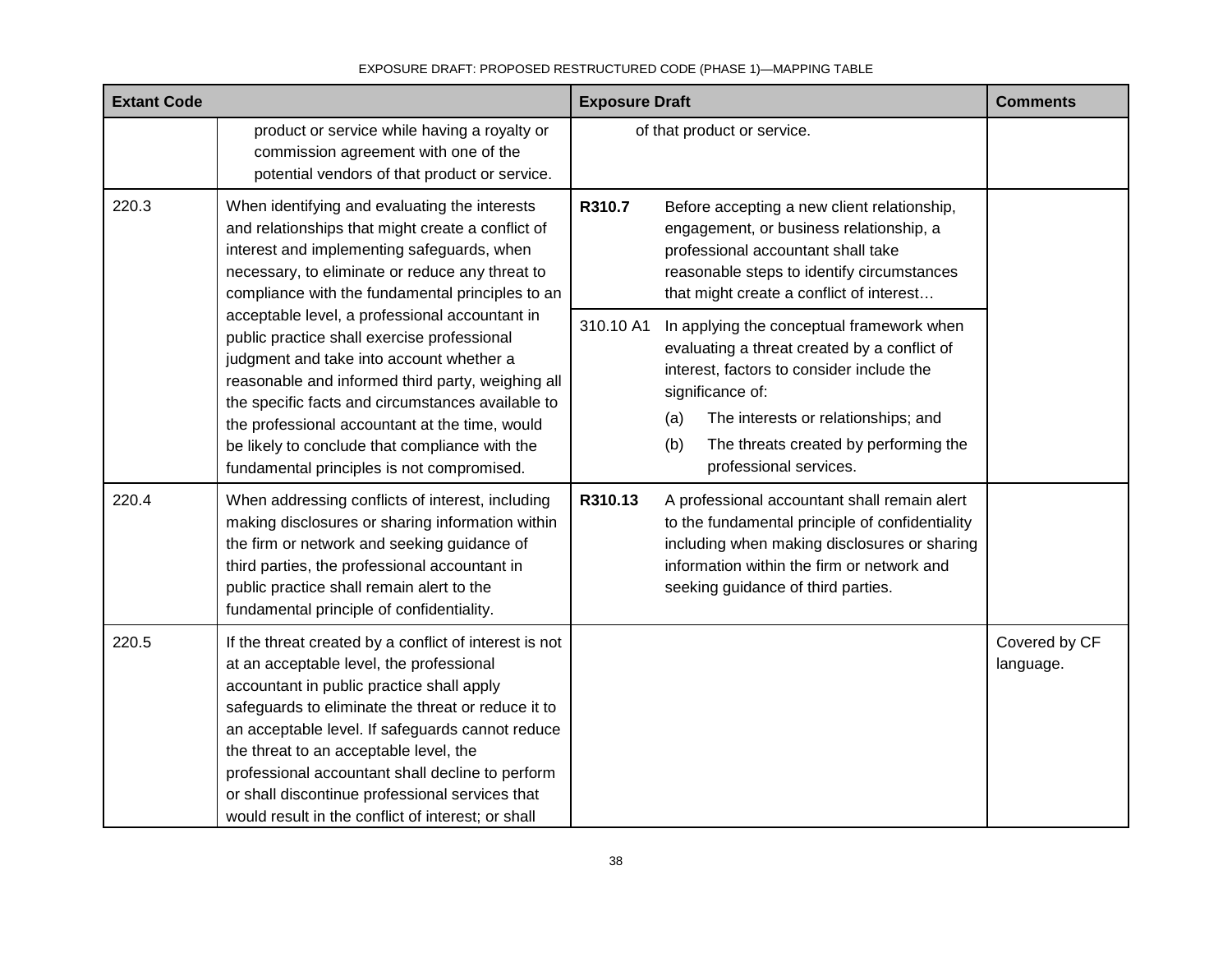| <b>Extant Code</b> |                                                                                                                                                                                                                                                                                                                        | <b>Exposure Draft</b> |                                                                                                                                                                                                                                                                                                  | <b>Comments</b> |
|--------------------|------------------------------------------------------------------------------------------------------------------------------------------------------------------------------------------------------------------------------------------------------------------------------------------------------------------------|-----------------------|--------------------------------------------------------------------------------------------------------------------------------------------------------------------------------------------------------------------------------------------------------------------------------------------------|-----------------|
|                    | terminate relevant relationships or dispose of<br>relevant interests to eliminate the threat or<br>reduce it to an acceptable level.                                                                                                                                                                                   |                       |                                                                                                                                                                                                                                                                                                  |                 |
| 220.6              | Before accepting a new client relationship,<br>engagement, or business relationship, a<br>professional accountant in public practice shall<br>take reasonable steps to identify circumstances<br>that might create a conflict of interest, including<br>identification of:<br>The nature of the relevant interests and | R310.7                | Before accepting a new client relationship,<br>engagement, or business relationship, a<br>professional accountant shall take<br>reasonable steps to identify circumstances<br>that might create a conflict of interest,<br>including identifying:<br>The nature of the relevant interests<br>(a) |                 |
|                    | relationships between the parties involved;<br>and                                                                                                                                                                                                                                                                     |                       | and relationships between the parties<br>involved; and                                                                                                                                                                                                                                           |                 |
|                    | The nature of the service and its<br>$\bullet$<br>implication for relevant parties.                                                                                                                                                                                                                                    |                       | The service and its implication for<br>(b)<br>relevant parties.                                                                                                                                                                                                                                  |                 |
|                    | The nature of the services and the relevant<br>interests and relationships may change during<br>the course of the engagement. This is<br>particularly true when a professional accountant<br>is asked to conduct an engagement in a<br>situation that may become adversarial, even                                     | 310.8 A1              | The nature of the services and the interests<br>and relationships might change during the<br>engagement. This is often true in a situation<br>that might become adversarial, although<br>there is no dispute when the engagement<br>begins.                                                      |                 |
|                    | though the parties who engage the professional<br>accountant may not initially be involved in a<br>dispute. The professional accountant shall<br>remain alert to such changes for the purpose of<br>identifying circumstances that might create a<br>conflict of interest.                                             | R310.8                | A professional accountant shall remain alert<br>to changes in the circumstances that might<br>create a conflict of interest during an<br>engagement.                                                                                                                                             |                 |
| 220.7              | For the purpose of identifying interests and<br>relationships that might create a conflict of<br>interest, having an effective conflict identification<br>process assists a professional accountant in<br>public practice to identify actual or potential                                                              | 310.7 A1              | Professional accountants are assisted by<br>having an effective conflict identification<br>process in place. Such a process includes<br>addressing matters identified by external<br>parties, for example clients or potential                                                                   |                 |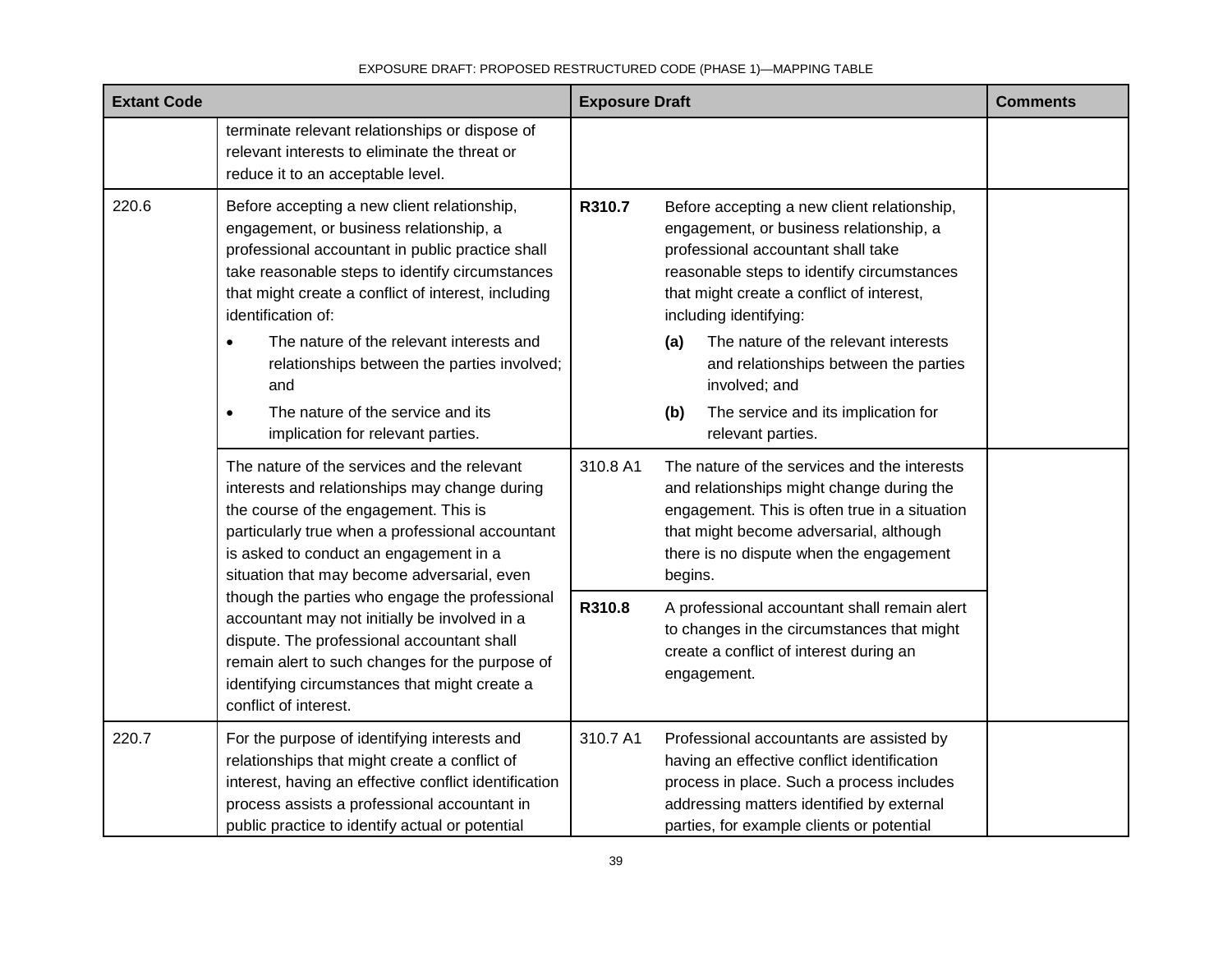| <b>Extant Code</b> |                                                                                                                                                                                                                                                                                                                                                                                                                                                                                                                                                                    | <b>Exposure Draft</b>                                                                                                                                                                                                                                                                                                                                                                                                                                                    | <b>Comments</b> |
|--------------------|--------------------------------------------------------------------------------------------------------------------------------------------------------------------------------------------------------------------------------------------------------------------------------------------------------------------------------------------------------------------------------------------------------------------------------------------------------------------------------------------------------------------------------------------------------------------|--------------------------------------------------------------------------------------------------------------------------------------------------------------------------------------------------------------------------------------------------------------------------------------------------------------------------------------------------------------------------------------------------------------------------------------------------------------------------|-----------------|
|                    | conflicts of interest prior to determining whether<br>to accept an engagement and throughout an<br>engagement. This includes matters identified by<br>external parties, for example clients or potential<br>clients. The earlier an actual or potential conflict<br>of interest is identified, the greater the likelihood<br>of the professional accountant being able to<br>apply safeguards, when necessary, to eliminate<br>the threat to objectivity and any threat to<br>compliance with other fundamental principles or<br>reduce it to an acceptable level. | clients. A conflict identification process<br>assists an accountant to identify interests<br>and relationships that might create an actual<br>or potential conflict of interest, both before<br>determining whether to accept an<br>engagement and throughout the<br>engagement. The earlier an actual or<br>potential conflict of interest is identified, the<br>greater the likelihood of the accountant being<br>able to apply safeguards to eliminate the<br>threat. |                 |
|                    | The process to identify actual or potential<br>conflicts of interest will depend on such factors<br>as:<br>The nature of the professional services<br>$\bullet$<br>provided.<br>The size of the firm.<br>$\bullet$<br>The size and nature of the client base.<br>The structure of the firm, for example, the<br>number and geographic location of offices.                                                                                                                                                                                                         | The process to identify actual or potential<br>conflicts of interest will depend on such<br>factors as:<br>The nature of the professional services<br>provided.<br>The size of the firm.<br>$\bullet$<br>The size and nature of the client base.<br>$\bullet$<br>The structure of the firm, for example,<br>$\bullet$<br>the number and geographic location of<br>offices.                                                                                               |                 |
| 220.8              | If the firm is a member of a network, conflict<br>identification shall include any conflicts of<br>interest that the professional accountant in<br>public practice has reason to believe may exist<br>or might arise due to interests and relationships<br>of a network firm.                                                                                                                                                                                                                                                                                      | R310.9<br>If the firm is a member of a network, the<br>professional accountant shall consider<br>conflicts of interest that the accountant has<br>reason to believe might exist or arise due to<br>interests and relationships of a network firm.                                                                                                                                                                                                                        |                 |
|                    | Reasonable steps to identify such interests and<br>relationships involving a network firm will<br>depend on factors such as the nature of the                                                                                                                                                                                                                                                                                                                                                                                                                      | 310.9 A1<br>Reasonable steps to identify interests and<br>relationships involving a network firm will<br>depend on factors such as:                                                                                                                                                                                                                                                                                                                                      |                 |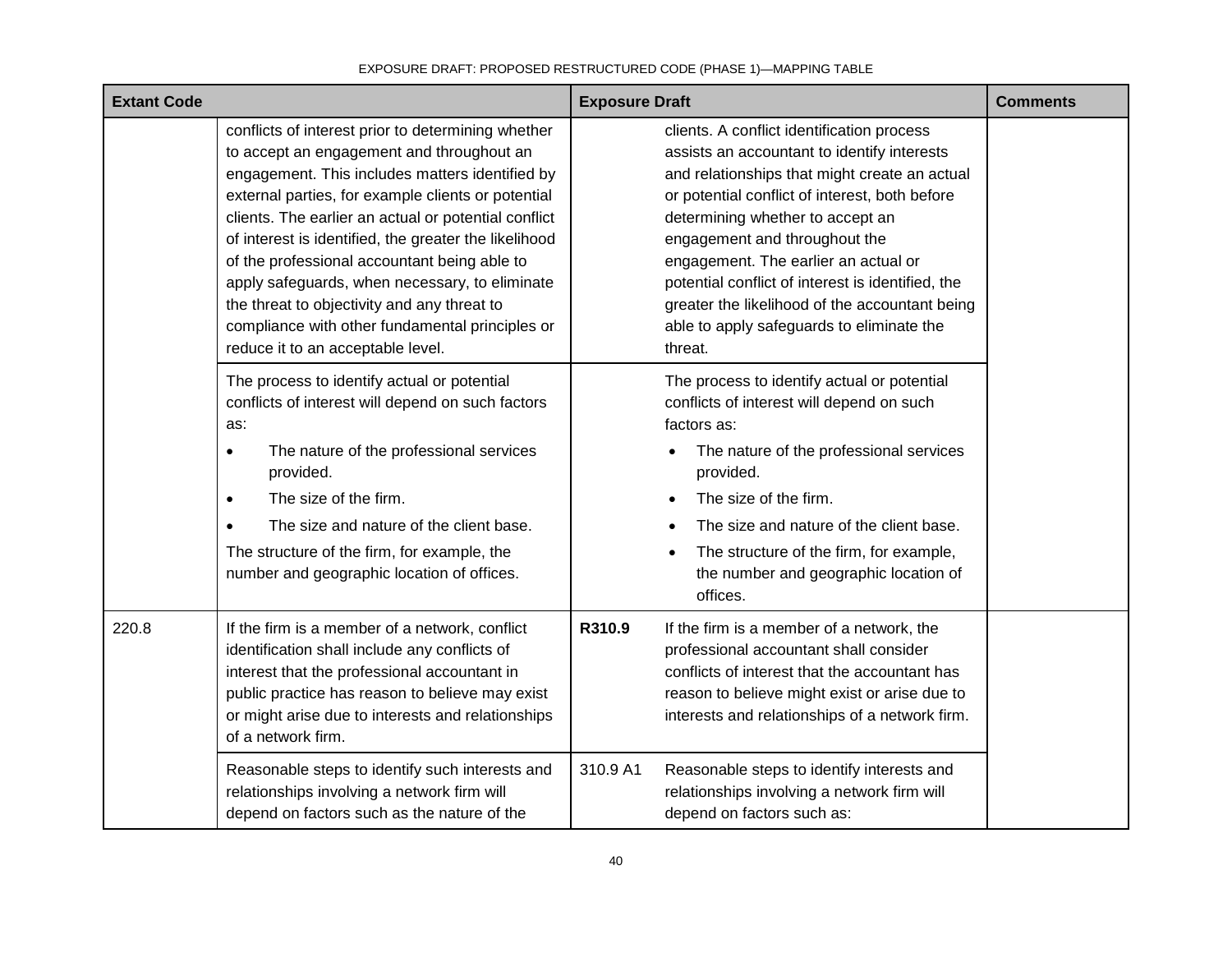| <b>Extant Code</b> |                                                                                                                                                                                                                                                                                                                 | <b>Exposure Draft</b>                                                                                                                                                                                                                                                             | <b>Comments</b>            |
|--------------------|-----------------------------------------------------------------------------------------------------------------------------------------------------------------------------------------------------------------------------------------------------------------------------------------------------------------|-----------------------------------------------------------------------------------------------------------------------------------------------------------------------------------------------------------------------------------------------------------------------------------|----------------------------|
|                    | professional services provided, the clients<br>served by the network and the geographic<br>locations of all relevant parties.                                                                                                                                                                                   | The nature of the professional services<br>$\bullet$<br>provided.<br>The clients served by the network.<br>$\bullet$<br>The geographic locations of all relevant<br>$\bullet$<br>parties.                                                                                         |                            |
| 220.9              | If a conflict of interest is identified, the<br>professional accountant in public practice shall<br>evaluate:<br>The significance of relevant interests or<br>$\bullet$<br>relationships; and<br>The significance of the threats created by<br>$\bullet$<br>performing the professional service or<br>services. | 310.10 A1<br>In applying the conceptual framework when<br>evaluating a threat created by a conflict of<br>interest, factors to consider include the<br>significance of:<br>The interests or relationships; and<br>The threats created by performing the<br>professional services. | Covered by CF<br>language  |
|                    | In general, the more direct the connection<br>between the professional service and the matter<br>on which the parties' interests are in conflict, the<br>more significant the threat to objectivity and<br>compliance with the other fundamental<br>principles will be.                                         | 310.10 A2<br>In general, the more direct the connection<br>between the professional service and the<br>matter on which the parties' interests conflict,<br>the more significant the threat to objectivity<br>and compliance with the other fundamental<br>principles will be.     |                            |
| 220.10             | The professional accountant in public practice<br>shall apply safeguards, when necessary, to<br>eliminate the threats to compliance with the<br>fundamental principles created by the conflict of<br>interest or reduce them to an acceptable level.                                                            |                                                                                                                                                                                                                                                                                   | Covered by CF<br>language. |
|                    | Examples of safeguards include:<br>Implementing mechanisms to prevent<br>unauthorized disclosure of confidential<br>information when performing professional<br>services related to a particular matter for<br>two or more clients whose interests with                                                         | Examples of safeguards include:<br>310.10 A3<br>Implementing measures to prevent<br>unauthorized disclosure of confidential<br>information, when performing<br>professional services related to a<br>particular matter for two or more clients                                    |                            |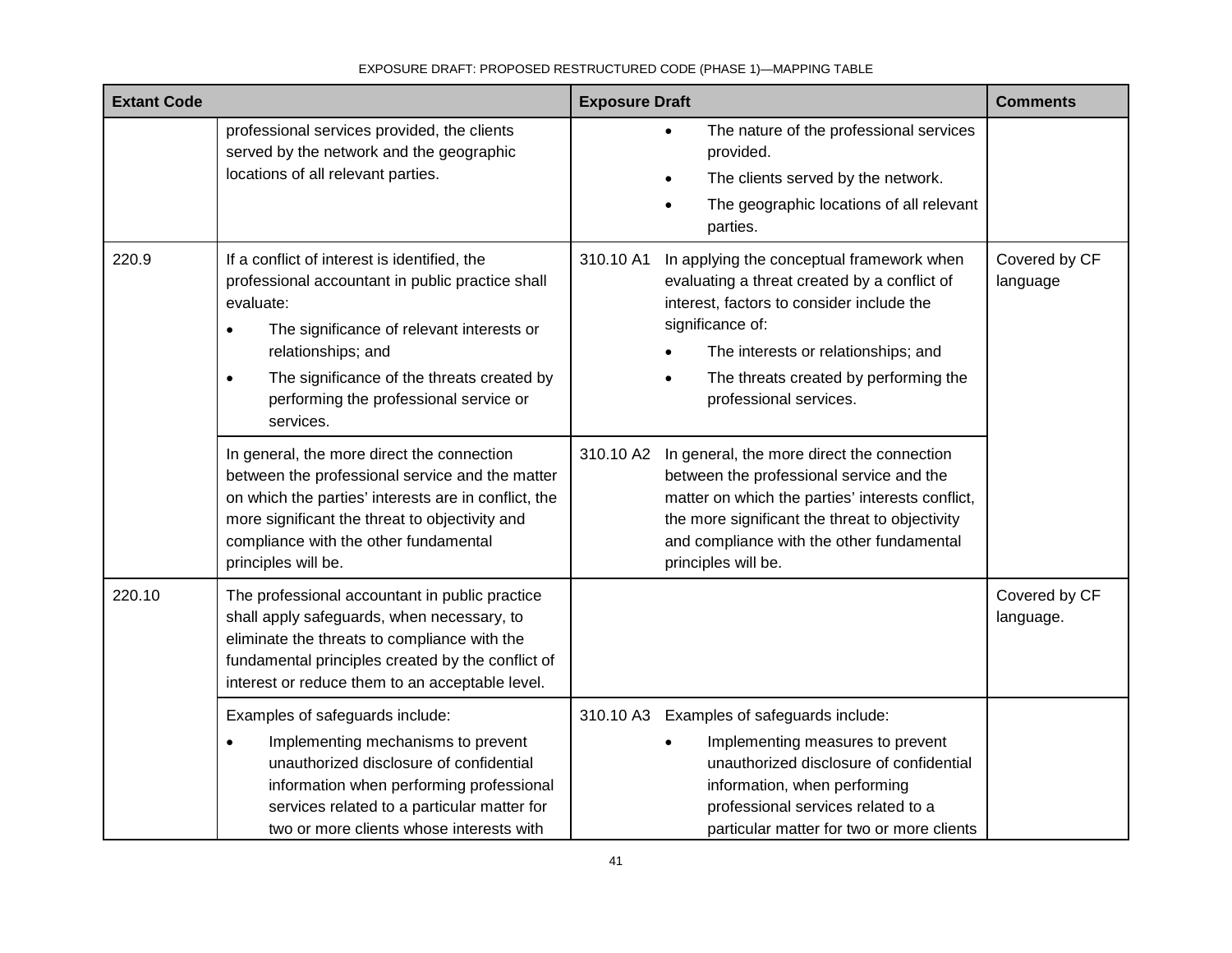| <b>Extant Code</b> |                                                                                                                                                                                                                                                                                                                                                                                                                                                                                  | <b>Exposure Draft</b>                                                                                                                                                                                                                                                                                                                                                                                                                           | <b>Comments</b> |
|--------------------|----------------------------------------------------------------------------------------------------------------------------------------------------------------------------------------------------------------------------------------------------------------------------------------------------------------------------------------------------------------------------------------------------------------------------------------------------------------------------------|-------------------------------------------------------------------------------------------------------------------------------------------------------------------------------------------------------------------------------------------------------------------------------------------------------------------------------------------------------------------------------------------------------------------------------------------------|-----------------|
|                    | respect to that matter are in conflict. This<br>could include:<br>(i)<br>Using separate engagement teams<br>who are provided with clear policies<br>and procedures on maintaining<br>confidentiality.<br>(ii)<br>Creating separate areas of practice<br>for specialty functions within the<br>firm, which may act as a barrier to<br>the passing of confidential client<br>information from one practice area<br>to another within a firm.<br>Establishing policies and<br>(iii) | whose interests with respect to that<br>matter are in conflict. This could<br>include:<br>Using separate engagement<br>$\circ$<br>teams who are provided with<br>clear policies and procedures on<br>maintaining confidentiality.<br>Creating separate practice areas<br>$\circ$<br>for specialty functions within the<br>firm, which might act as a barrier<br>to the passing of confidential<br>client information between<br>practice areas. |                 |
|                    | procedures to limit access to client<br>files, the use of confidentiality<br>agreements signed by employees<br>and partners of the firm and/or the<br>physical and electronic separation<br>of confidential information.                                                                                                                                                                                                                                                         | Establishing policies and<br>$\circ$<br>procedures to limit access to<br>client files.<br>Using confidentiality agreements<br>$\circ$<br>signed by personnel and<br>partners of the firm.                                                                                                                                                                                                                                                       |                 |
|                    | Regular review of the application of<br>$\bullet$<br>safeguards by a senior individual not<br>involved with the client engagement or<br>engagements.                                                                                                                                                                                                                                                                                                                             | Separating confidential<br>$\circ$<br>information physically and<br>electronically.<br>Reviewing regularly the application of                                                                                                                                                                                                                                                                                                                   |                 |
|                    | Having a professional accountant who is<br>$\bullet$<br>not involved in providing the service or<br>otherwise affected by the conflict, review<br>the work performed to assess whether the<br>key judgments and conclusions are<br>appropriate.<br>Consulting with third parties, such as a<br>professional body, legal counsel or another                                                                                                                                       | safeguards by a senior individual not<br>involved with the client engagement or<br>engagements.<br>Having a professional accountant who<br>$\bullet$<br>is not involved in providing the service<br>or otherwise affected by the conflict,<br>review the work performed to assess<br>whether the key judgments and                                                                                                                              |                 |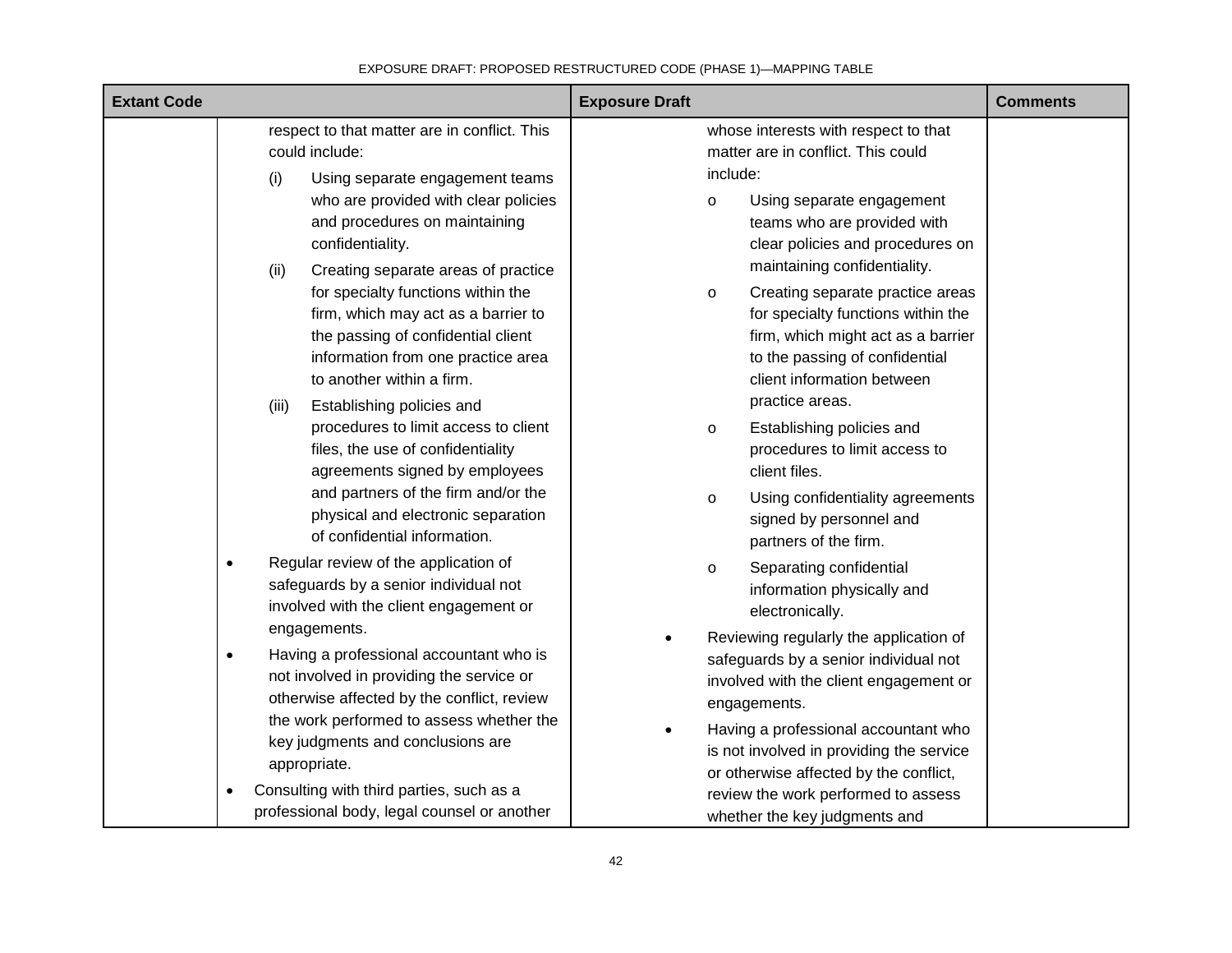| <b>Extant Code</b> |                                                                                                                                                                                                                                                                                                                                                                                                                                                                                                                                                                                                                                                                                                                                                                       | <b>Exposure Draft</b> |            |                                                                                                                                                                                                                                                                                                                                                                                                                                                                                                                                                                                                                                                                                                | <b>Comments</b>                                                                                                                             |
|--------------------|-----------------------------------------------------------------------------------------------------------------------------------------------------------------------------------------------------------------------------------------------------------------------------------------------------------------------------------------------------------------------------------------------------------------------------------------------------------------------------------------------------------------------------------------------------------------------------------------------------------------------------------------------------------------------------------------------------------------------------------------------------------------------|-----------------------|------------|------------------------------------------------------------------------------------------------------------------------------------------------------------------------------------------------------------------------------------------------------------------------------------------------------------------------------------------------------------------------------------------------------------------------------------------------------------------------------------------------------------------------------------------------------------------------------------------------------------------------------------------------------------------------------------------------|---------------------------------------------------------------------------------------------------------------------------------------------|
|                    | professional accountant.                                                                                                                                                                                                                                                                                                                                                                                                                                                                                                                                                                                                                                                                                                                                              |                       | $\bullet$  | conclusions are appropriate.<br>Consulting third parties, such as a<br>professional body, legal counsel or<br>another professional accountant.                                                                                                                                                                                                                                                                                                                                                                                                                                                                                                                                                 |                                                                                                                                             |
| 220.11             | In addition, it is generally necessary to disclose<br>the nature of the conflict of interest and the<br>related safeguards, if any, to clients affected by<br>the conflict and, when safeguards are required<br>to reduce the threat to an acceptable level, to<br>obtain their consent to the professional<br>accountant in public practice performing the<br>professional services.                                                                                                                                                                                                                                                                                                                                                                                 | 310.11 A2             | (a)<br>(b) | It is generally necessary:<br>To disclose the nature of the conflict of<br>interest and any related safeguards to<br>clients affected by the conflict; and<br>When safeguards are required to<br>reduce the threat to an acceptable<br>level, to obtain the consent of the<br>affected clients to perform the<br>professional services.                                                                                                                                                                                                                                                                                                                                                        | The IESBA<br>believes that<br>"generally" sets<br>the proper level of<br>rigor with<br>necessary<br>flexibility to<br>exercise<br>judgment. |
|                    | Disclosure and consent may take different<br>forms, for example:<br>General disclosure to clients of<br>$\bullet$<br>circumstances where the professional<br>accountant, in keeping with common<br>commercial practice, does not provide<br>services exclusively for any one client (for<br>example, in a particular service in a<br>particular market sector) in order for the<br>client to provide general consent<br>accordingly. Such disclosure might, for<br>example, be made in the professional<br>accountant's standard terms and<br>conditions for the engagement.<br>Specific disclosure to affected clients of<br>$\bullet$<br>the circumstances of the particular<br>conflict, including a detailed presentation<br>of the situation and a comprehensive | 310.11 A3             |            | Disclosure and consent might take different<br>forms, for example:<br>General disclosure to clients of<br>circumstances where, as is common<br>commercial practice, the professional<br>accountant does not provide<br>professional services exclusively to<br>any one client (for example, in a<br>particular professional service and<br>market sector) in order for the client to<br>provide general consent accordingly.<br>For example, an accountant might<br>make general disclosure in the<br>standard terms and conditions for the<br>engagement.<br>Specific disclosure to affected clients<br>of the circumstances of the particular<br>conflict in sufficient detail to enable the |                                                                                                                                             |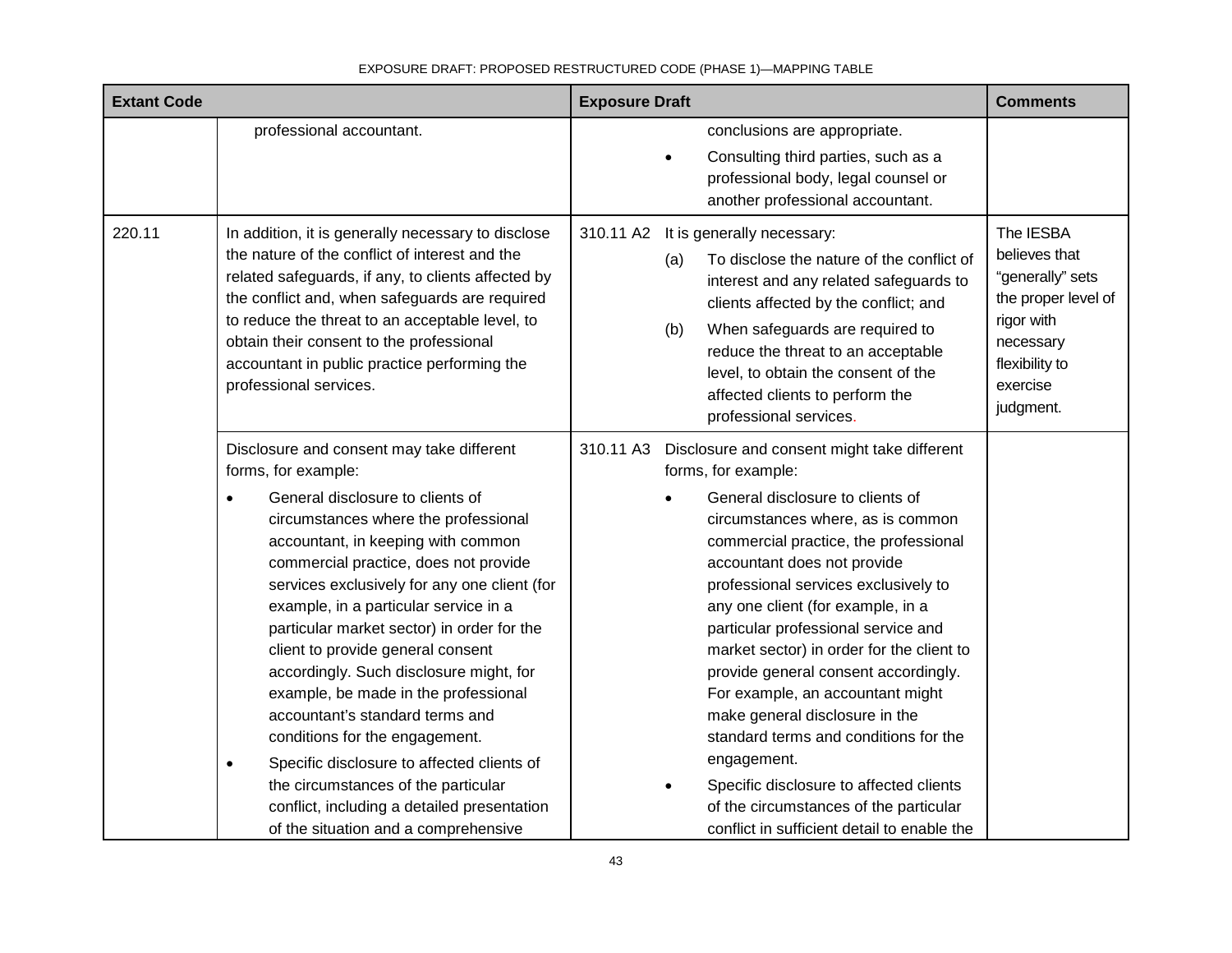| <b>Extant Code</b> |                                                                                                                                                                                                                                                                                                                                                                                                                                                                                                                                                                               | <b>Exposure Draft</b>                                                                                                                                                                                                                                                                                                                                                                                                                                                                                                                                                                                            | <b>Comments</b>           |
|--------------------|-------------------------------------------------------------------------------------------------------------------------------------------------------------------------------------------------------------------------------------------------------------------------------------------------------------------------------------------------------------------------------------------------------------------------------------------------------------------------------------------------------------------------------------------------------------------------------|------------------------------------------------------------------------------------------------------------------------------------------------------------------------------------------------------------------------------------------------------------------------------------------------------------------------------------------------------------------------------------------------------------------------------------------------------------------------------------------------------------------------------------------------------------------------------------------------------------------|---------------------------|
|                    | explanation of any planned safeguards<br>and the risks involved, sufficient to enable<br>the client to make an informed decision<br>with respect to the matter and to provide<br>explicit consent accordingly.<br>In certain circumstances, consent may be<br>implied by the client's conduct where the<br>professional accountant has sufficient<br>evidence to conclude that clients know the<br>circumstances at the outset and have<br>accepted the conflict of interest if they do<br>not raise an objection to the existence of<br>the conflict.                        | client to make an informed decision<br>about the matter and to provide explicit<br>consent accordingly. Such disclosure<br>might include a detailed presentation of<br>the circumstances and a<br>comprehensive explanation of any<br>planned safeguards and the risks<br>involved.<br>Consent might be implied by clients'<br>conduct in circumstances where the<br>professional accountant has sufficient<br>evidence to conclude that clients know<br>the circumstances at the outset and<br>have accepted the conflict of interest if<br>they do not raise an objection to the<br>existence of the conflict. |                           |
|                    | The professional accountant shall determine<br>whether the nature and significance of the<br>conflict of interest is such that specific disclosure<br>and explicit consent is necessary. For this<br>purpose, the professional accountant shall<br>exercise professional judgment in weighing the<br>outcome of the evaluation of the circumstances<br>that create a conflict of interest, including the<br>parties that might be affected, the nature of the<br>issues that might arise and the potential for the<br>particular matter to develop in an unexpected<br>manner | 310.11 A1<br>When determining whether specific<br>disclosure and explicit consent are<br>necessary, the conceptual framework<br>requires the professional accountant to<br>exercise professional judgment and consider<br>all the circumstances that create a conflict of<br>interest. Factors to consider include: the<br>parties that might be affected; the nature of<br>the issues that might arise; and the potential<br>for the particular matter to develop in an<br>unexpected manner.                                                                                                                   | Covered by CF<br>language |
| 220.12             | Where a professional accountant in public<br>practice has requested explicit consent from a<br>client and that consent has been refused by the                                                                                                                                                                                                                                                                                                                                                                                                                                | R310.12<br>If a professional accountant has determined<br>that explicit consent is necessary in<br>accordance with paragraph R310.11 and the                                                                                                                                                                                                                                                                                                                                                                                                                                                                     |                           |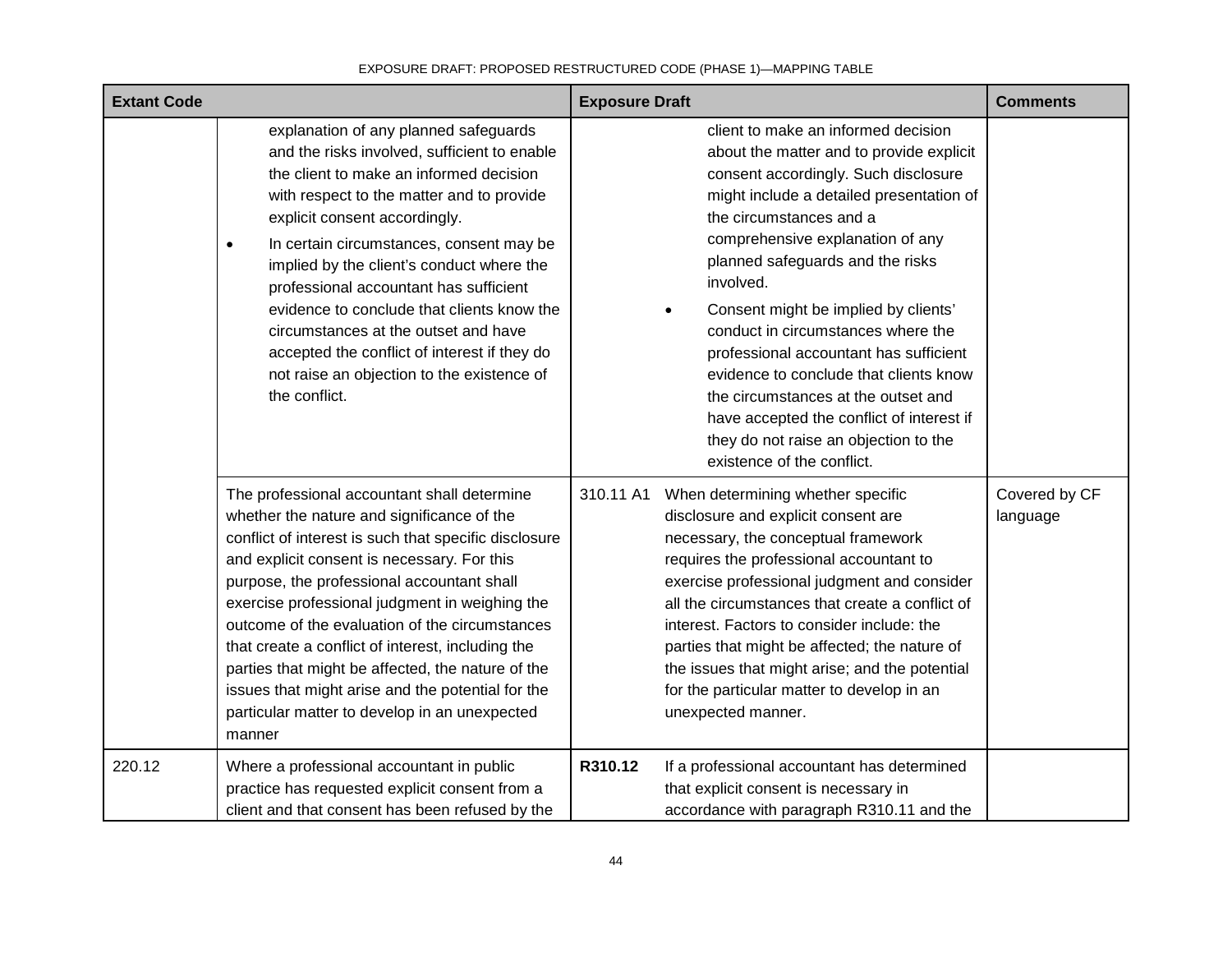| <b>Extant Code</b> |                                                                                                                                                                                                                                                                                                                                                                                                                                                                                                  | <b>Exposure Draft</b>                                                                                                                                                                                                                                                                                                                                                                                                             | <b>Comments</b>                                                                                         |
|--------------------|--------------------------------------------------------------------------------------------------------------------------------------------------------------------------------------------------------------------------------------------------------------------------------------------------------------------------------------------------------------------------------------------------------------------------------------------------------------------------------------------------|-----------------------------------------------------------------------------------------------------------------------------------------------------------------------------------------------------------------------------------------------------------------------------------------------------------------------------------------------------------------------------------------------------------------------------------|---------------------------------------------------------------------------------------------------------|
|                    | client, the professional accountant shall decline<br>to perform or shall discontinue professional<br>services that would result in the conflict of<br>interest; or shall terminate relevant relationships<br>or dispose of relevant interests to eliminate the<br>threat or reduce it to an acceptable level, such<br>that consent can be obtained, after applying any<br>additional safeguards if necessary.                                                                                    | client has refused, the accountant shall<br>either:<br>Decline to perform or discontinue<br>(a)<br>professional services that would result<br>in the conflict of interest; or<br>End relevant relationships, or dispose<br>(b)<br>of relevant interests to eliminate the<br>threat or reduce it to an acceptable<br>level, so that consent can be obtained,<br>after applying any additional<br>safeguards if necessary.          |                                                                                                         |
| 220.13             | When disclosure is verbal, or consent is verbal<br>or implied, the professional accountant in public<br>practice is encouraged to document the nature<br>of the circumstances giving rise to the conflict of<br>interest, the safeguards applied to reduce the<br>threats to an acceptable level and the consent<br>obtained.                                                                                                                                                                    | 310.11 A4<br>If disclosure or consent is not in writing, the<br>professional accountant is encouraged to<br>document:<br>The nature of the circumstances giving<br>(a)<br>rise to the conflict of interest;<br>(b)<br>The safeguards applied to reduce the<br>threats to an acceptable level; and<br>The consent obtained.<br>(c)                                                                                                 | The IESBA<br>believes that the<br>intention of the<br>extant Code is<br>not to create a<br>requirement. |
| 220.14             | In certain circumstances, making specific<br>disclosure for the purpose of obtaining explicit<br>consent would result in a breach of<br>confidentiality. Examples of such circumstances<br>may include:<br>Performing a transaction-related service<br>$\bullet$<br>for a client in connection with a hostile<br>takeover of another client of the firm.<br>Performing a forensic investigation for a<br>$\bullet$<br>client in connection with a suspected<br>fraudulent act where the firm has | 310.14 A1<br>For example, a breach of confidentiality<br>might arise when seeking consent to<br>perform:<br>A transaction-related service for a<br>client in a hostile takeover of another<br>client of the firm.<br>A forensic investigation for a client<br>$\bullet$<br>regarding a suspected fraud, where the<br>firm has confidential information from<br>its work for another client who might be<br>involved in the fraud. |                                                                                                         |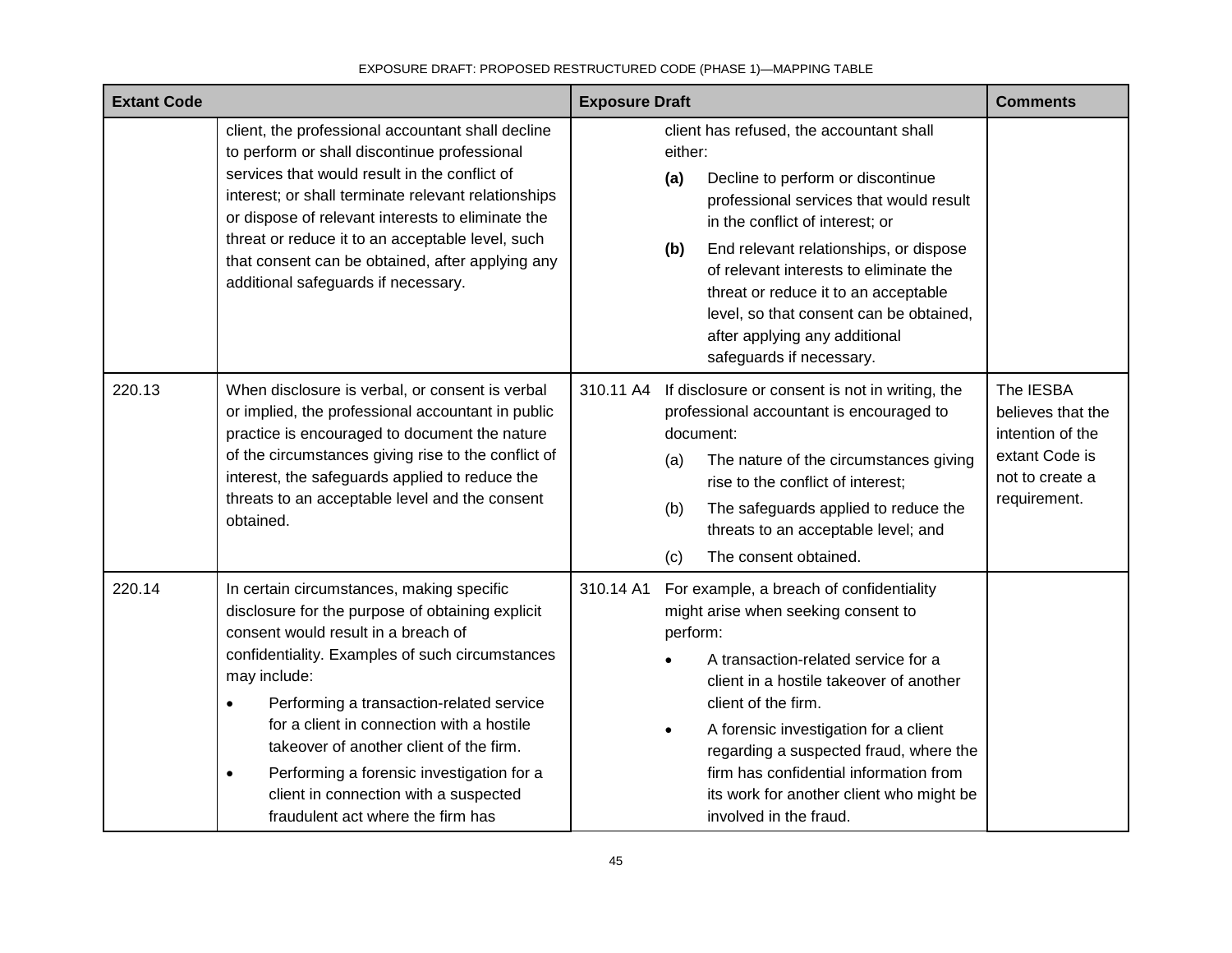| <b>Extant Code</b> |                                                                                                                                                                                                                                                                                                                                                                                                                                                                                                                                                                                                                                                                                                                                                                                                                                                                                                                                                                                                                                      | <b>Exposure Draft</b> |                                                                                                                                                                                                                                                                                                                                                                                                                                                                                                                                                                                                                                                                                                                                                                                                                                                                                                              | <b>Comments</b> |
|--------------------|--------------------------------------------------------------------------------------------------------------------------------------------------------------------------------------------------------------------------------------------------------------------------------------------------------------------------------------------------------------------------------------------------------------------------------------------------------------------------------------------------------------------------------------------------------------------------------------------------------------------------------------------------------------------------------------------------------------------------------------------------------------------------------------------------------------------------------------------------------------------------------------------------------------------------------------------------------------------------------------------------------------------------------------|-----------------------|--------------------------------------------------------------------------------------------------------------------------------------------------------------------------------------------------------------------------------------------------------------------------------------------------------------------------------------------------------------------------------------------------------------------------------------------------------------------------------------------------------------------------------------------------------------------------------------------------------------------------------------------------------------------------------------------------------------------------------------------------------------------------------------------------------------------------------------------------------------------------------------------------------------|-----------------|
|                    | confidential information obtained through<br>having performed a professional service<br>for another client who might be involved in<br>the fraud.                                                                                                                                                                                                                                                                                                                                                                                                                                                                                                                                                                                                                                                                                                                                                                                                                                                                                    |                       |                                                                                                                                                                                                                                                                                                                                                                                                                                                                                                                                                                                                                                                                                                                                                                                                                                                                                                              |                 |
|                    | The firm shall not accept or continue an<br>engagement under such circumstances unless<br>the following conditions are met:<br>The firm does not act in an advocacy role<br>$\bullet$<br>for one client where this requires the firm<br>to assume an adversarial position against<br>the other client with respect to the same<br>matter;<br>Specific mechanisms are in place to<br>$\bullet$<br>prevent disclosure of confidential<br>information between the engagement<br>teams serving the two clients; and<br>The firm is satisfied that a reasonable and<br>$\bullet$<br>informed third party, weighing all the<br>specific facts and circumstances available<br>to the professional accountant in public<br>practice at the time, would be likely to<br>conclude that it is appropriate for the firm<br>to accept or continue the engagement<br>because a restriction on the firm's ability<br>to provide the service would produce a<br>disproportionate adverse outcome for the<br>clients or other relevant third parties. | R310.14               | When making specific disclosure for the<br>purpose of obtaining explicit consent would<br>result in a breach of confidentiality, the firm<br>shall only accept or continue an engagement<br>if:<br>(a)<br>The firm does not act in an advocacy<br>role for one client in an adversarial<br>position against another client in the<br>same matter;<br>Specific measures are in place to<br>(b)<br>prevent disclosure of confidential<br>information between the engagement<br>teams serving the two clients; and<br>The firm is satisfied that a reasonable<br>(c)<br>and informed third party would be likely<br>to conclude that it is appropriate for the<br>firm to accept or continue the<br>engagement because a restriction on<br>the firm's ability to provide the<br>professional service would produce a<br>disproportionate adverse outcome for<br>the clients or other relevant third<br>parties. |                 |
|                    | The professional accountant shall document the<br>nature of the circumstances, including the role<br>that the professional accountant is to undertake,<br>the specific mechanisms in place to prevent                                                                                                                                                                                                                                                                                                                                                                                                                                                                                                                                                                                                                                                                                                                                                                                                                                | R310.15               | In the circumstances set out in R310.14, the<br>professional accountant shall document:<br>The nature of the circumstances,<br>(a)<br>including the role that the accountant is                                                                                                                                                                                                                                                                                                                                                                                                                                                                                                                                                                                                                                                                                                                              |                 |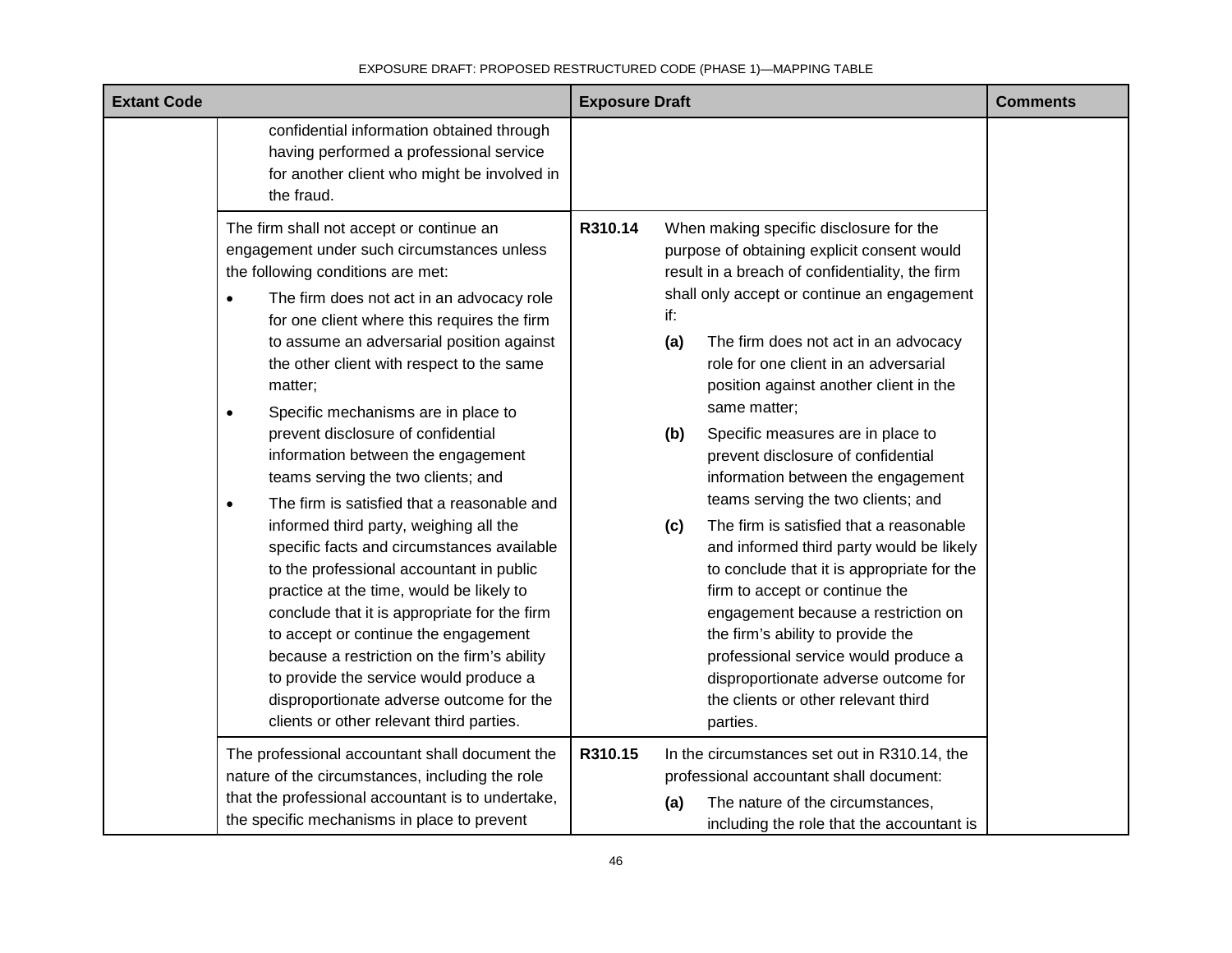| <b>Extant Code</b> |                                                                                                                                                                                                                                                                                                                                                                                                                                                                                     | <b>Exposure Draft</b> |                                                                                                                                                                                                                                                                                                                                                                  | <b>Comments</b>            |
|--------------------|-------------------------------------------------------------------------------------------------------------------------------------------------------------------------------------------------------------------------------------------------------------------------------------------------------------------------------------------------------------------------------------------------------------------------------------------------------------------------------------|-----------------------|------------------------------------------------------------------------------------------------------------------------------------------------------------------------------------------------------------------------------------------------------------------------------------------------------------------------------------------------------------------|----------------------------|
|                    | disclosure of information between the<br>engagement teams serving the two clients and<br>the rationale for the conclusion that it is<br>appropriate to accept the engagement.                                                                                                                                                                                                                                                                                                       | (b)<br>(c)            | to undertake;<br>The specific measures in place to<br>prevent disclosure of information<br>between the engagement teams<br>serving the two clients; and<br>Why it is appropriate to accept the<br>engagement                                                                                                                                                     |                            |
|                    | <b>SECTION 230 Second Opinions</b>                                                                                                                                                                                                                                                                                                                                                                                                                                                  |                       |                                                                                                                                                                                                                                                                                                                                                                  |                            |
| 230.1              | Situations where a professional accountant in<br>public practice is asked to provide a second<br>opinion on the application of accounting,<br>auditing, reporting or other standards or<br>principles to specific circumstances or<br>transactions by or on behalf of a company or an<br>entity that is not an existing client may create<br>threats to compliance with the fundamental<br>principles.                                                                              |                       | 321.2 A professional accountant might be asked to<br>provide a second opinion on the application of<br>accounting, auditing, reporting or other standards<br>or principles to specific circumstances or<br>transactions by or on behalf of a company or an<br>entity that is not an existing client.                                                             |                            |
|                    | For example, there may be a threat to<br>professional competence and due care in<br>circumstances where the second opinion is not<br>based on the same set of facts that were made<br>available to the existing accountant or is based<br>on inadequate evidence. The existence and<br>significance of any threat will depend on the<br>circumstances of the request and all the other<br>available facts and assumptions relevant to the<br>expression of a professional judgment. | evidence              | 321.3 Providing a second opinion to an entity that is not<br>an existing client might create threats to<br>compliance with the fundamental principles. For<br>example, there might be a threat to professional<br>competence and due care if the second opinion is<br>not based on the same facts that the existing<br>accountant had, or is based on inadequate | Covered by CF<br>language. |
| 230.2              | When asked to provide such an opinion, a<br>professional accountant in public practice shall<br>evaluate the significance of any threats and                                                                                                                                                                                                                                                                                                                                        | 321.5 A1              | The existence and significance of any threat<br>created by providing a second opinion<br>depends on the circumstances of the request                                                                                                                                                                                                                             | Covered by CF<br>language. |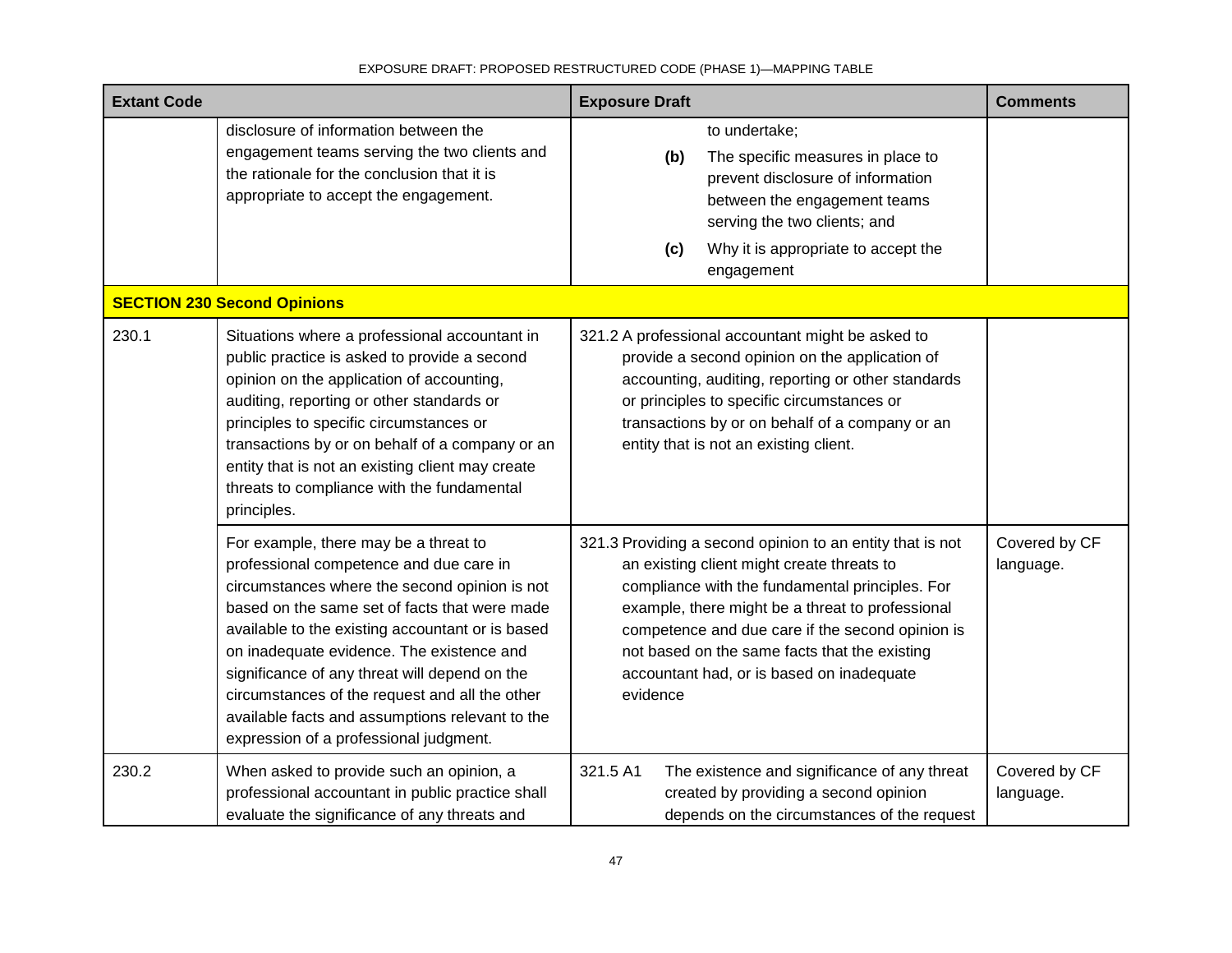| <b>Extant Code</b>                                                                                                                                                                                                                                                                                   |                                                                                                                                                                                                                                                                                           | <b>Exposure Draft</b>                                                                                                                                                                                                   |                                                                                                                                                                                                                                                                                                                                                                         | <b>Comments</b> |
|------------------------------------------------------------------------------------------------------------------------------------------------------------------------------------------------------------------------------------------------------------------------------------------------------|-------------------------------------------------------------------------------------------------------------------------------------------------------------------------------------------------------------------------------------------------------------------------------------------|-------------------------------------------------------------------------------------------------------------------------------------------------------------------------------------------------------------------------|-------------------------------------------------------------------------------------------------------------------------------------------------------------------------------------------------------------------------------------------------------------------------------------------------------------------------------------------------------------------------|-----------------|
|                                                                                                                                                                                                                                                                                                      | apply safeguards when necessary to eliminate<br>them or reduce them to an acceptable level.<br>Examples of such safeguards include seeking                                                                                                                                                | and all the other available facts and<br>assumptions relevant to the expression of a<br>professional judgment.                                                                                                          |                                                                                                                                                                                                                                                                                                                                                                         |                 |
|                                                                                                                                                                                                                                                                                                      | client permission to contact the existing<br>accountant, describing the limitations<br>surrounding any opinion in communications with<br>the client and providing the existing accountant<br>with a copy of the opinion.                                                                  | opinion.                                                                                                                                                                                                                | 321.5 A2 Examples of safeguards include:<br>Seeking client permission to contact<br>the existing accountant.<br>Describing the limitations surrounding<br>$\bullet$<br>any opinion in communications with the<br>client.<br>Providing the existing accountant with a copy of the                                                                                        |                 |
| 230.3                                                                                                                                                                                                                                                                                                | If the company or entity seeking the opinion will<br>not permit communication with the existing<br>accountant, a professional accountant in public<br>practice shall determine whether, taking all the<br>circumstances into account, it is appropriate to<br>provide the opinion sought. | R321.5                                                                                                                                                                                                                  | If an entity seeking a second opinion from a<br>professional accountant will not permit the<br>accountant to communicate with the existing<br>accountant, the accountant shall determine<br>whether, taking all the circumstances into<br>account, the accountant may provide the<br>second opinion sought and remain in<br>compliance with the fundamental principles. |                 |
|                                                                                                                                                                                                                                                                                                      | <b>SECTION 240 Fees and Other Types of Remuneration</b>                                                                                                                                                                                                                                   |                                                                                                                                                                                                                         |                                                                                                                                                                                                                                                                                                                                                                         |                 |
| 240.1                                                                                                                                                                                                                                                                                                | When entering into negotiations regarding<br>professional services, a professional accountant<br>in public practice may quote whatever fee is<br>deemed appropriate. The fact that one                                                                                                    | 330.3 A1                                                                                                                                                                                                                | The level of fees quoted might impact a<br>professional accountant's ability to perform<br>professional services in accordance with<br>professional standards.                                                                                                                                                                                                          |                 |
| professional accountant in public practice may<br>quote a fee lower than another is not in itself<br>unethical. Nevertheless, there may be threats to<br>compliance with the fundamental principles<br>arising from the level of fees quoted. For<br>example, a self-interest threat to professional | 330.3 A2                                                                                                                                                                                                                                                                                  | A professional accountant may quote<br>whatever fee is considered appropriate.<br>Quoting a fee lower than another accountant<br>is not in itself unethical. However, fee<br>quotations create a threat to professional |                                                                                                                                                                                                                                                                                                                                                                         |                 |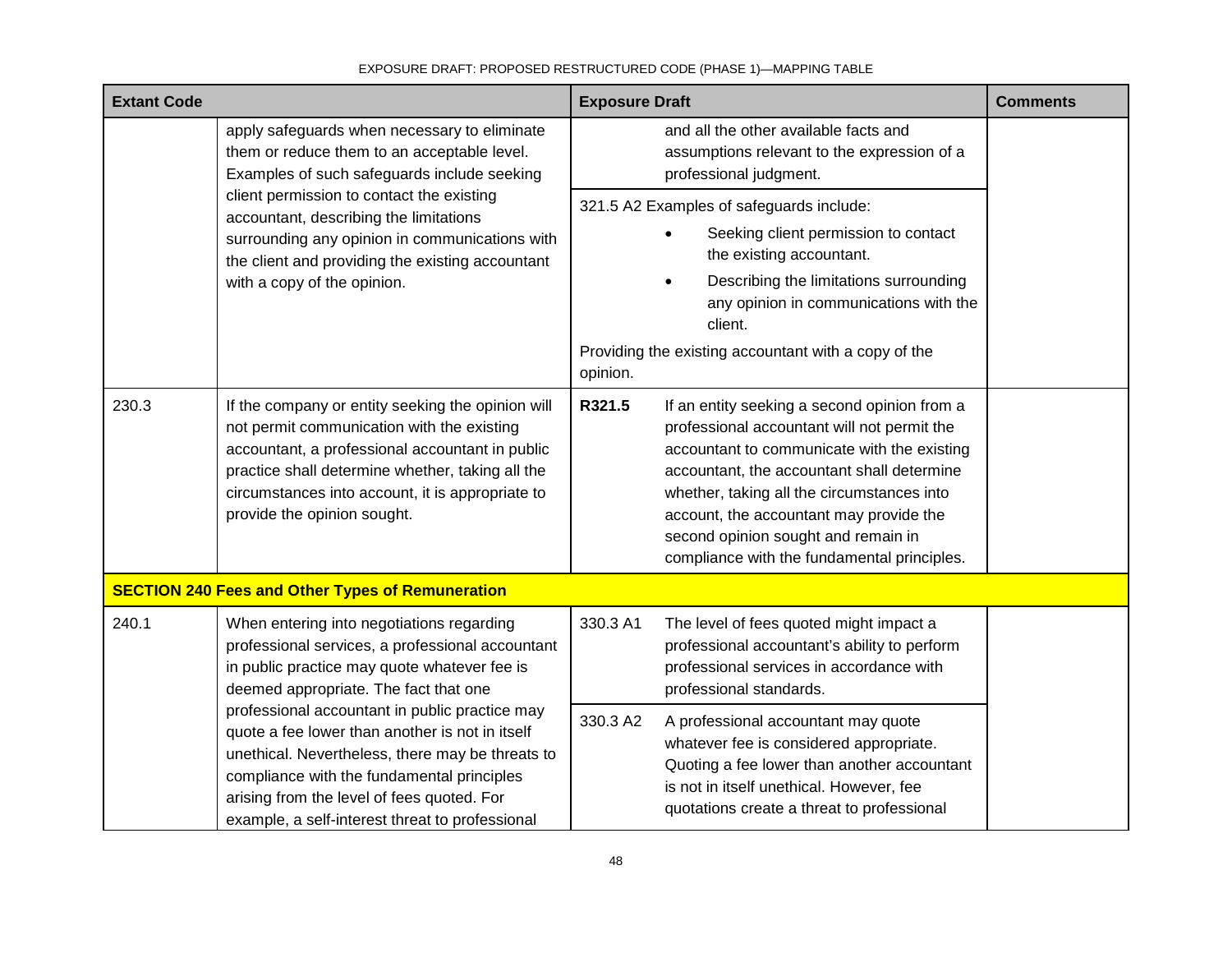| <b>Extant Code</b> |                                                                                                                                                                                                                                                                                                                                                                                                                                                         | <b>Exposure Draft</b>                                                                                                                                                                                                                                                                                                                                                                                                                            | <b>Comments</b>            |
|--------------------|---------------------------------------------------------------------------------------------------------------------------------------------------------------------------------------------------------------------------------------------------------------------------------------------------------------------------------------------------------------------------------------------------------------------------------------------------------|--------------------------------------------------------------------------------------------------------------------------------------------------------------------------------------------------------------------------------------------------------------------------------------------------------------------------------------------------------------------------------------------------------------------------------------------------|----------------------------|
|                    | competence and due care is created if the fee<br>quoted is so low that it may be difficult to<br>perform the engagement in accordance with<br>applicable technical and professional standards<br>for that price.                                                                                                                                                                                                                                        | competence and due care if the fee quoted is<br>so low that it might be difficult to perform the<br>engagement in accordance with applicable<br>technical and professional standards for that<br>price.                                                                                                                                                                                                                                          |                            |
| 240.2              | The existence and significance of any threats<br>created will depend on factors such as the level<br>of fee quoted and the services to which it<br>applies. The significance of any threat shall be<br>evaluated and safeguards applied when<br>necessary to eliminate the threat or reduce it to<br>an acceptable level.                                                                                                                               |                                                                                                                                                                                                                                                                                                                                                                                                                                                  | Covered by CF<br>language. |
|                    | Examples of such safeguards include:<br>Making the client aware of the terms of the<br>$\bullet$<br>engagement and, in particular, the basis<br>on which fees are charged and which<br>services are covered by the quoted fee; or<br>Assigning appropriate time and qualified<br>$\bullet$<br>staff to the task.                                                                                                                                        | 330.3 A3<br>Examples of safeguards include:<br>Making the client aware of the terms of<br>the engagement and, in particular, the<br>basis on which fees are charged and<br>which professional services the quoted<br>fee covers.<br>Assigning appropriate time and<br>qualified personnel to the task.                                                                                                                                           |                            |
| 240.3              | Contingent fees are widely used for certain<br>types of non-assurance engagements. They<br>may, however, create threats to compliance with<br>the fundamental principles in certain<br>circumstances. They may create a self-interest<br>threat to objectivity. The existence and<br>significance of such threats will depend on<br>factors including:<br>The nature of the engagement.<br>$\bullet$<br>The range of possible fee amounts.<br>$\bullet$ | 330.3 A4<br>Contingent fees are widely used for certain<br>types of non-assurance services. However,<br>contingent fees might create threats to<br>compliance with the fundamental principles,<br>particularly a self-interest threat to objectivity,<br>in certain circumstances. The existence and<br>significance of such threats will depend on<br>factors including:<br>The nature of the engagement.<br>The range of possible fee amounts. |                            |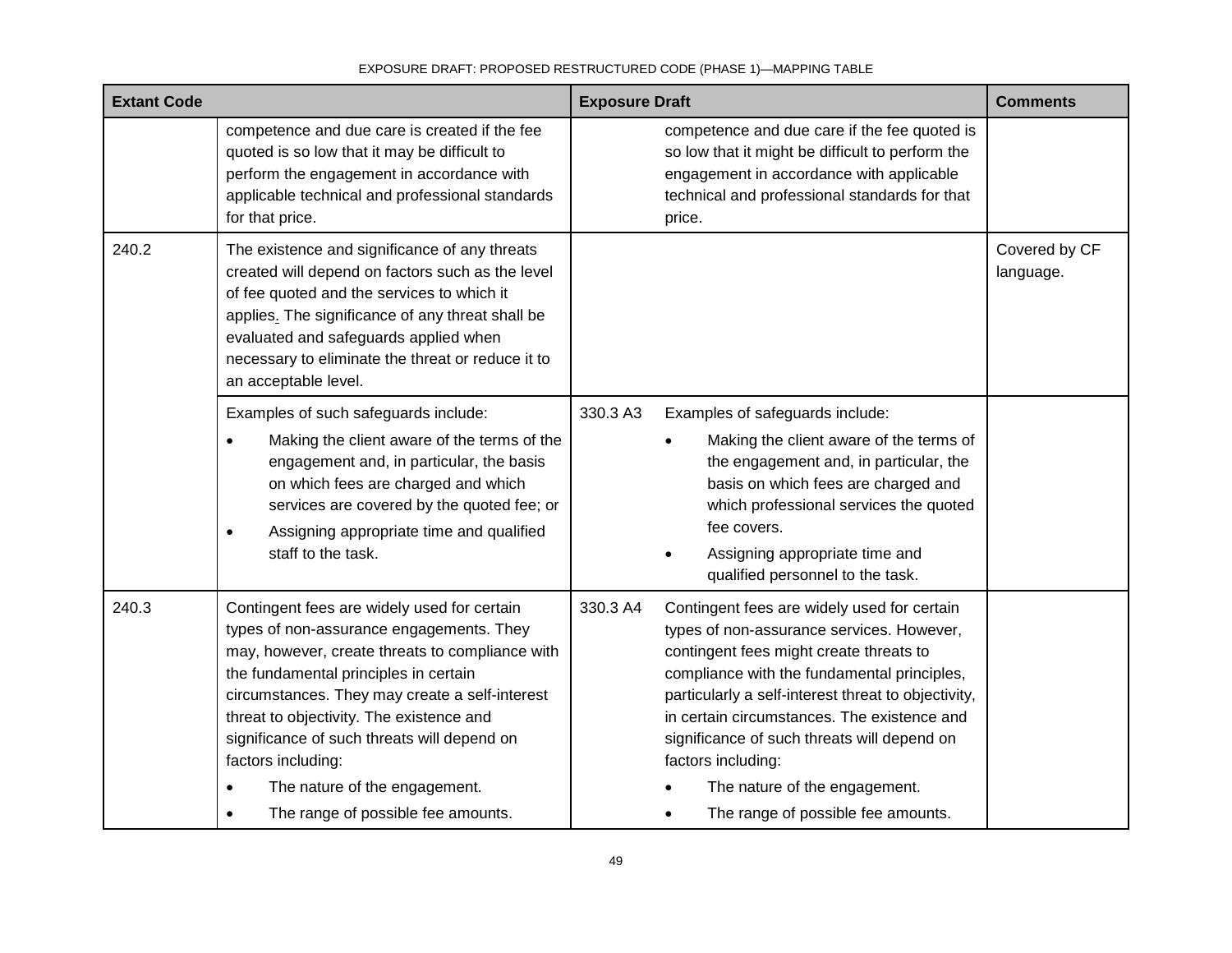| <b>Extant Code</b>   |                                                                                                                                                                                                                                                                                                                                                                                                                                                                                                                                                                                                                                             | <b>Exposure Draft</b>                                                                                                                                                                                                                                                                                                                                                                                                     | <b>Comments</b> |
|----------------------|---------------------------------------------------------------------------------------------------------------------------------------------------------------------------------------------------------------------------------------------------------------------------------------------------------------------------------------------------------------------------------------------------------------------------------------------------------------------------------------------------------------------------------------------------------------------------------------------------------------------------------------------|---------------------------------------------------------------------------------------------------------------------------------------------------------------------------------------------------------------------------------------------------------------------------------------------------------------------------------------------------------------------------------------------------------------------------|-----------------|
|                      | The basis for determining the fee.<br>$\bullet$<br>Whether the outcome or result of the<br>$\bullet$<br>transaction is to be reviewed by an<br>independent third party.                                                                                                                                                                                                                                                                                                                                                                                                                                                                     | The basis for determining the fee.<br>$\bullet$<br>Whether an independent third party is<br>$\bullet$<br>to review the outcome or result of the<br>transaction.                                                                                                                                                                                                                                                           |                 |
| 240.4                | The significance of any such threats shall be<br>evaluated and safeguards applied when<br>necessary to eliminate or reduce them to an<br>acceptable level. Examples of such safeguards<br>include:<br>An advance written agreement with the<br>client as to the basis of remuneration;<br>Disclosure to intended users of the work<br>$\bullet$<br>performed by the professional accountant<br>in public practice and the basis of<br>remuneration;<br>Quality control policies and procedures; or<br>٠<br>Review by an independent third party of<br>$\bullet$<br>the work performed by the professional<br>accountant in public practice. | 330.3 A5<br>Examples of safeguards include:<br>An advance written agreement with the<br>client on the basis of remuneration.<br>Disclosure to intended users of the<br>$\bullet$<br>work performed by the professional<br>accountant and the basis of<br>remuneration.<br>Quality control policies and<br>procedures.<br>Review by an independent third party<br>of the work performed by the<br>professional accountant. |                 |
| Footnote to<br>240.3 | Contingent fees for non-assurance services<br>provided to audit clients and other assurance<br>clients are discussed in Sections 290 and 29 of<br>this Code.                                                                                                                                                                                                                                                                                                                                                                                                                                                                                | 330.3 A6<br>Contingent fees for services provided to audit<br>clients and other assurance clients are set<br>out in C1 and C2 of the Code.                                                                                                                                                                                                                                                                                |                 |
| 240.5                | In certain circumstances, a professional<br>accountant in public practice may receive a<br>referral fee or commission relating to a client.                                                                                                                                                                                                                                                                                                                                                                                                                                                                                                 | 330.3 A7<br>A self-interest threat to objectivity and<br>professional competence and due care is<br>created if a professional accountant receives<br>a referral fee or commission relating to a<br>client.                                                                                                                                                                                                                |                 |
|                      | For example, where the professional accountant<br>in public practice does not provide the specific                                                                                                                                                                                                                                                                                                                                                                                                                                                                                                                                          | For example, such referral fees or commissions include:                                                                                                                                                                                                                                                                                                                                                                   |                 |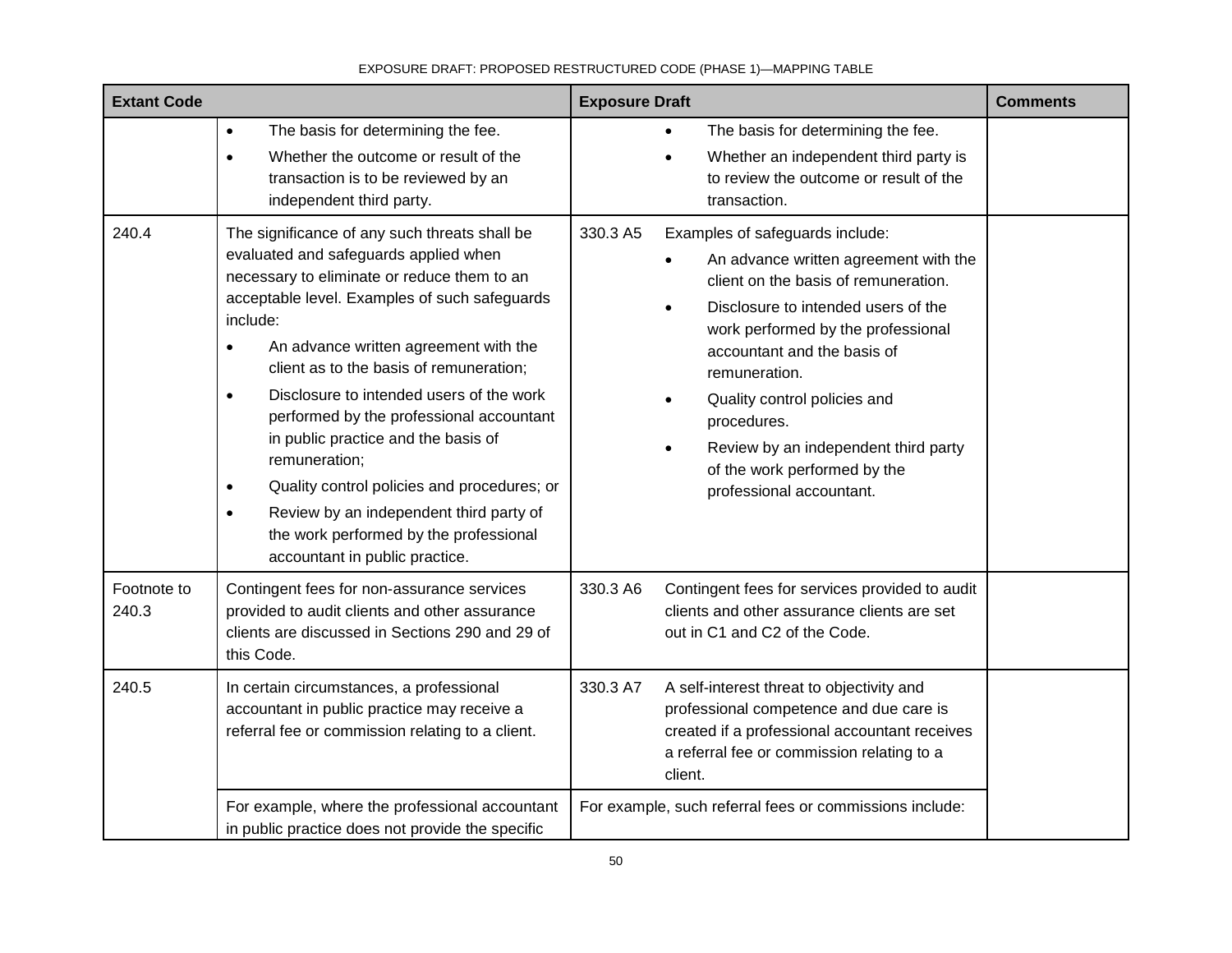| <b>Extant Code</b> |                                                                                                                                                                                                                                                                                                                                                                                                                                                                                                            | <b>Exposure Draft</b>                                                                                                                                                                                                                                                                                                                                                                                     | <b>Comments</b>            |
|--------------------|------------------------------------------------------------------------------------------------------------------------------------------------------------------------------------------------------------------------------------------------------------------------------------------------------------------------------------------------------------------------------------------------------------------------------------------------------------------------------------------------------------|-----------------------------------------------------------------------------------------------------------------------------------------------------------------------------------------------------------------------------------------------------------------------------------------------------------------------------------------------------------------------------------------------------------|----------------------------|
|                    | service required, a fee may be received for<br>referring a continuing client to another<br>professional accountant in public practice or<br>other expert. A professional accountant in public<br>practice may receive a commission from a third<br>party (for example, a software vendor) in<br>connection with the sale of goods or services to<br>a client. Accepting such a referral fee or<br>commission creates a self-interest threat to<br>objectivity and professional competence and<br>due care. | A fee received for referring a continuing client to<br>$\bullet$<br>another accountant or other expert where the<br>existing accountant does not provide the specific<br>professional service required by the client.<br>A commission received from a third party (for<br>$\bullet$<br>example, a software vendor) in connection with the<br>sale of goods or services to a client.                       |                            |
| 240.6              | A professional accountant in public practice may<br>also pay a referral fee to obtain a client, for<br>example, where the client continues as a client<br>of another professional accountant in public<br>practice but requires specialist services not<br>offered by the existing accountant. The payment<br>of such a referral fee also creates a self-interest<br>threat to objectivity and professional<br>competence and due care.                                                                    | 330.3<br>A8 A self-interest threat to objectivity and<br>professional competence and due care is<br>also created if a professional accountant<br>pays a referral fee to obtain a client. For<br>example, such a referral fee includes a fee<br>that is paid when the client continues as a<br>client of another accountant but requires<br>specialist services not offered by the existing<br>accountant. |                            |
| 240.7              | The significance of the threat shall be evaluated<br>and safeguards applied when necessary to<br>eliminate the threat or reduce it to an acceptable<br>level.                                                                                                                                                                                                                                                                                                                                              |                                                                                                                                                                                                                                                                                                                                                                                                           | Covered by CF<br>language. |
|                    | Examples of such safeguards include:<br>Disclosing to the client any arrangements<br>to pay a referral fee to another<br>professional accountant for the work<br>referred;<br>Disclosing to the client any arrangements<br>to receive a referral fee for referring the                                                                                                                                                                                                                                     | 330.3 A9<br>Examples of safeguards include:<br>Disclosing<br>the<br>client<br>to<br>any<br>arrangements to pay a referral fee to<br>another accountant for the<br>work<br>referred.<br>Disclosing<br>to<br>the<br>client<br>any<br>arrangements to receive a referral fee                                                                                                                                 |                            |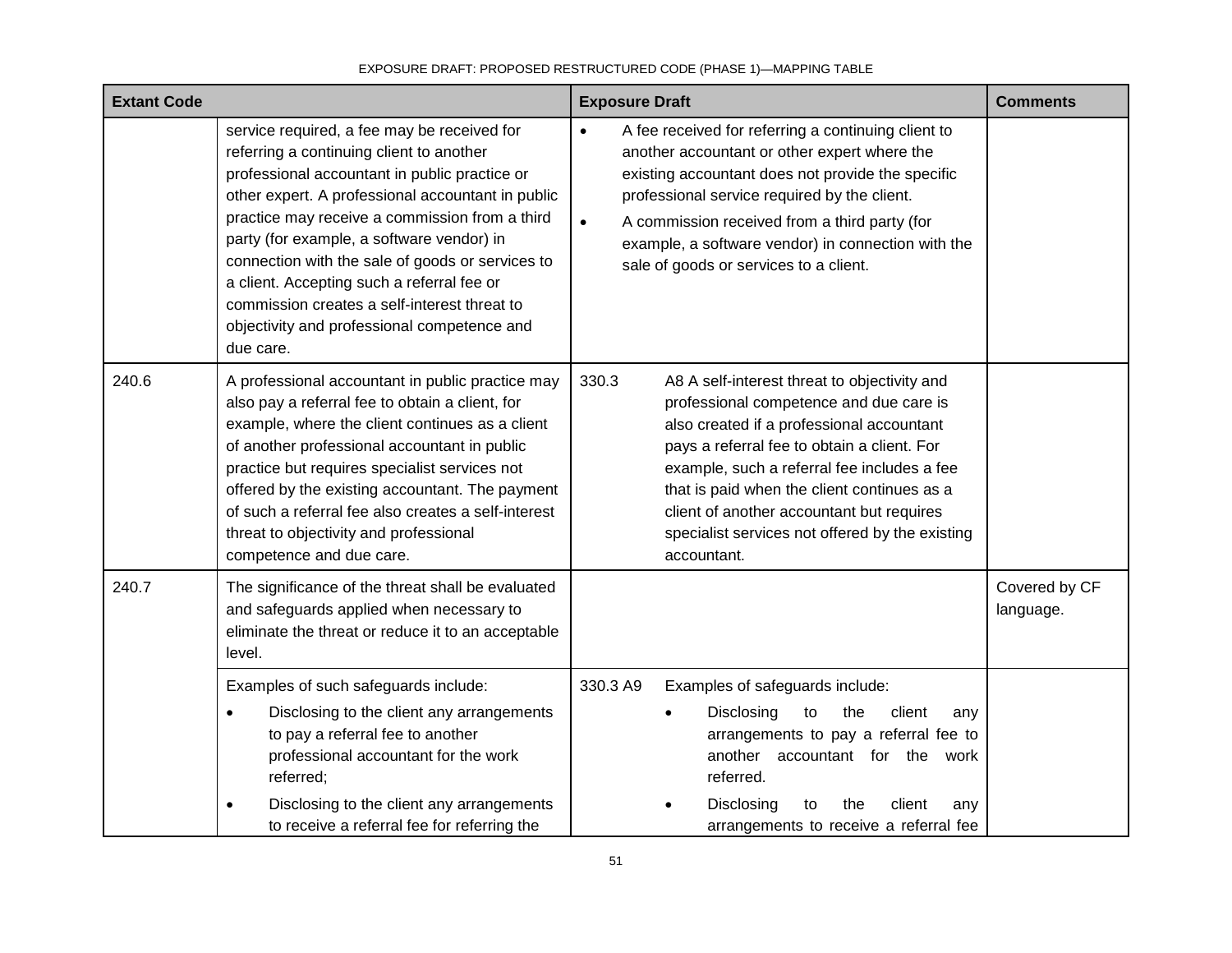| <b>Extant Code</b> |                                                                                                                                                                                                                                                                                                                                                                                                                                   | <b>Exposure Draft</b>                                                                                                                                                                                                                                                                                                    | <b>Comments</b>                                                                                                |
|--------------------|-----------------------------------------------------------------------------------------------------------------------------------------------------------------------------------------------------------------------------------------------------------------------------------------------------------------------------------------------------------------------------------------------------------------------------------|--------------------------------------------------------------------------------------------------------------------------------------------------------------------------------------------------------------------------------------------------------------------------------------------------------------------------|----------------------------------------------------------------------------------------------------------------|
|                    | client to another professional accountant<br>in public practice; or<br>Obtaining advance agreement from the client for<br>commission arrangements in connection with<br>the sale by a third party of goods or services to<br>the client.                                                                                                                                                                                          | for referring the client to another<br>accountant.<br>Obtaining advance agreement from the<br>$\bullet$<br>client for commission arrangements in<br>connection with the sale by a third<br>party of goods or services to the client.                                                                                     |                                                                                                                |
| 240.8              | A professional accountant in public practice may<br>purchase all or part of another firm on the basis<br>that payments will be made to individuals<br>formerly owning the firm or to their heirs or<br>estates. Such payments are not regarded as<br>commissions or referral fees for the purpose of<br>paragraphs 240.5-240.7 above.                                                                                             | 330.3 A10<br>A professional accountant may purchase all<br>or part of another firm on the basis that<br>payments will be made to individuals formerly<br>owning the firm or to their heirs or estates.<br>Such payments are not referral fees or<br>commissions for the purpose of paragraphs<br>R330.3 A7 and 330.3 A8. |                                                                                                                |
|                    | <b>SECTION 250 Marketing Professional Services</b>                                                                                                                                                                                                                                                                                                                                                                                |                                                                                                                                                                                                                                                                                                                          |                                                                                                                |
| 250.1              | When a professional accountant in public<br>practice solicits new work through advertising or<br>other forms of marketing, there may be a threat<br>to compliance with the fundamental principles.<br>For example, a self-interest threat to compliance<br>with the principle of professional behavior is<br>created if services, achievements, or products<br>are marketed in a way that is inconsistent with<br>that principle. |                                                                                                                                                                                                                                                                                                                          | This paragraph<br>not included in<br>the draft ED as it<br>duplicates the<br>requirement in<br>Subsection 115. |
| 250.2              | A professional accountant in public practice shall<br>not bring the profession into disrepute when<br>marketing professional services. The<br>professional accountant in public practice shall<br>be honest and truthful, and not:<br>Make exaggerated claims for services<br>(a)<br>offered, qualifications possessed, or                                                                                                        | R115.2<br>When marketing or promoting themselves<br>and their work, professional accountants<br>shall not bring the profession into disrepute.<br>Professional accountants shall be honest and<br>truthful and shall not make:<br>Exaggerated claims for the services<br>(a)<br>they are able to offer, their            |                                                                                                                |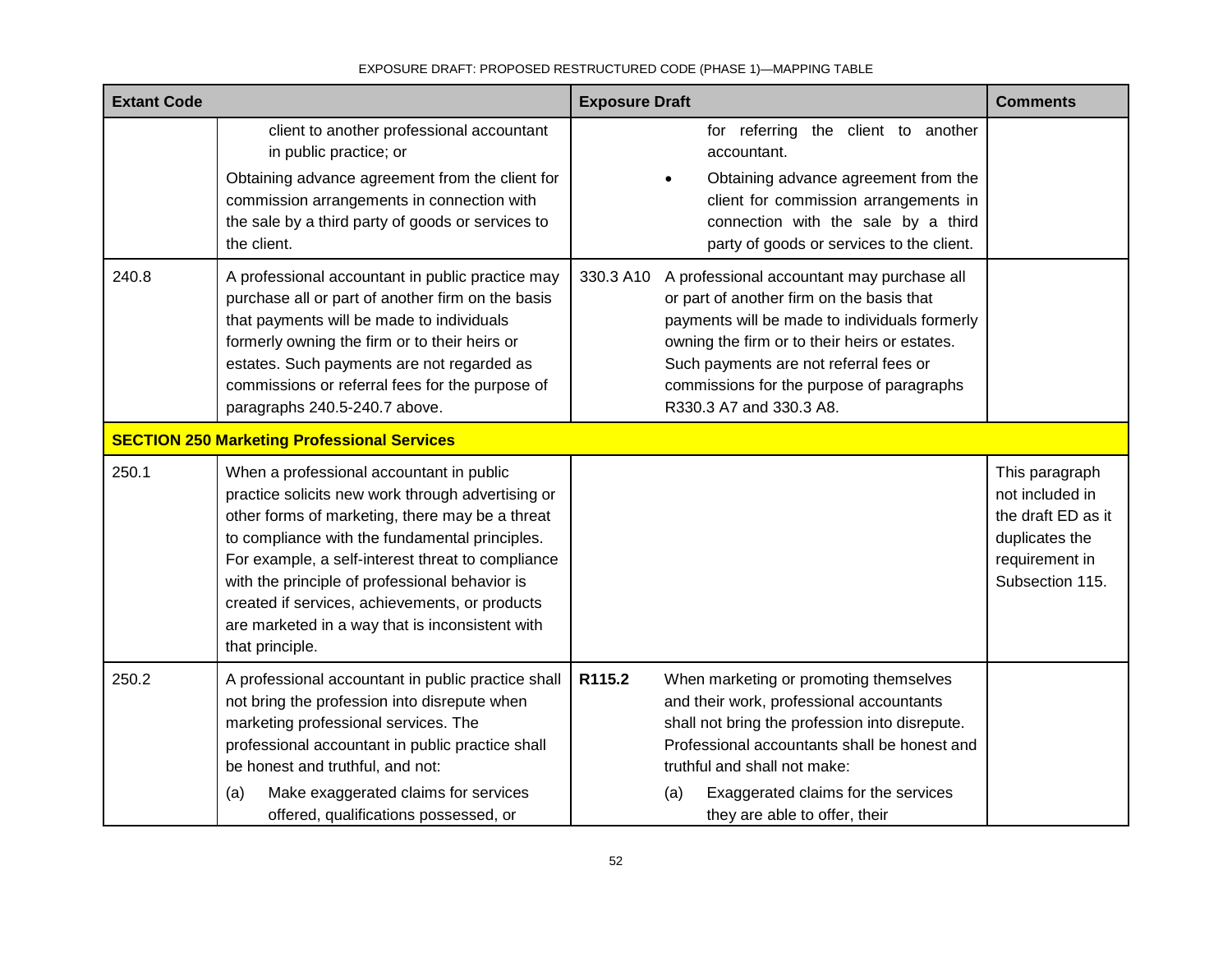| <b>Extant Code</b>                                                                                                                                                                                                                                                   |                                                                                                                                                                                                                                                                                                                                                                                                                                                                                  | <b>Exposure Draft</b>                                                                                                                                                                                                                                                                                                                                         | <b>Comments</b>                                                                                                    |
|----------------------------------------------------------------------------------------------------------------------------------------------------------------------------------------------------------------------------------------------------------------------|----------------------------------------------------------------------------------------------------------------------------------------------------------------------------------------------------------------------------------------------------------------------------------------------------------------------------------------------------------------------------------------------------------------------------------------------------------------------------------|---------------------------------------------------------------------------------------------------------------------------------------------------------------------------------------------------------------------------------------------------------------------------------------------------------------------------------------------------------------|--------------------------------------------------------------------------------------------------------------------|
|                                                                                                                                                                                                                                                                      | experience gained; or<br>Make disparaging references or<br>(b)<br>unsubstantiated comparisons to the work<br>of another.                                                                                                                                                                                                                                                                                                                                                         | qualifications, or their experience; or<br>Disparaging references or<br>(b)<br>unsubstantiated comparisons to the<br>work of others                                                                                                                                                                                                                           |                                                                                                                    |
| If the professional accountant in public practice<br>is in doubt about whether a proposed form of<br>advertising or marketing is appropriate, the<br>professional accountant in public practice shall<br>consider consulting with the relevant<br>professional body. | 115.2 A1<br>If a professional accountant is in doubt about<br>whether a form of advertising or marketing is<br>appropriate, the accountant is encouraged to<br>consult with the relevant professional body.                                                                                                                                                                                                                                                                      | The IESBA<br>believes that<br>"shall consider<br>consulting" is<br>intended as an<br>encouragement<br>to consult, rather<br>than a<br>requirement.                                                                                                                                                                                                            |                                                                                                                    |
| <b>SECTION 260 Gifts and Hospitality</b>                                                                                                                                                                                                                             |                                                                                                                                                                                                                                                                                                                                                                                                                                                                                  |                                                                                                                                                                                                                                                                                                                                                               |                                                                                                                    |
| 260.1                                                                                                                                                                                                                                                                | A professional accountant in public practice, or<br>an immediate or close family member, may be<br>offered gifts and hospitality from a client. Such<br>an offer may create threats to compliance with<br>the fundamental principles. For example, a self-<br>interest or familiarity threat to objectivity may be<br>created if a gift from a client is accepted; an<br>intimidation threat to objectivity may result from<br>the possibility of such offers being made public. | 340.2<br>An offer of gifts or hospitality from a client to<br>a professional accountant, or an immediate<br>or close family member of an accountant,<br>might create a self-interest or familiarity<br>threat to objectivity if the offer is accepted, or<br>an intimidation threat to objectivity if the<br>acceptance of the offer might be made<br>public. |                                                                                                                    |
| 260.2                                                                                                                                                                                                                                                                | The existence and significance of any threat will<br>depend on the nature, value, and intent of the<br>offer. Where gifts or hospitality are offered that a<br>reasonable and informed third party, weighing all<br>the specific facts and circumstances, would<br>consider trivial and inconsequential, a<br>professional accountant in public practice may                                                                                                                     | 340.3 A1<br>The existence and significance of a threat<br>created by an offer of a gift or hospitality from<br>a client will depend on the nature, value and<br>intent of the offer. In some circumstances, a<br>reasonable and informed third party would<br>consider some gifts or hospitality to be trivial<br>and inconsequential. In such circumstances, | The IESBA<br>believes that<br>"generally" sets<br>the proper level of<br>rigor with<br>necessary<br>flexibility to |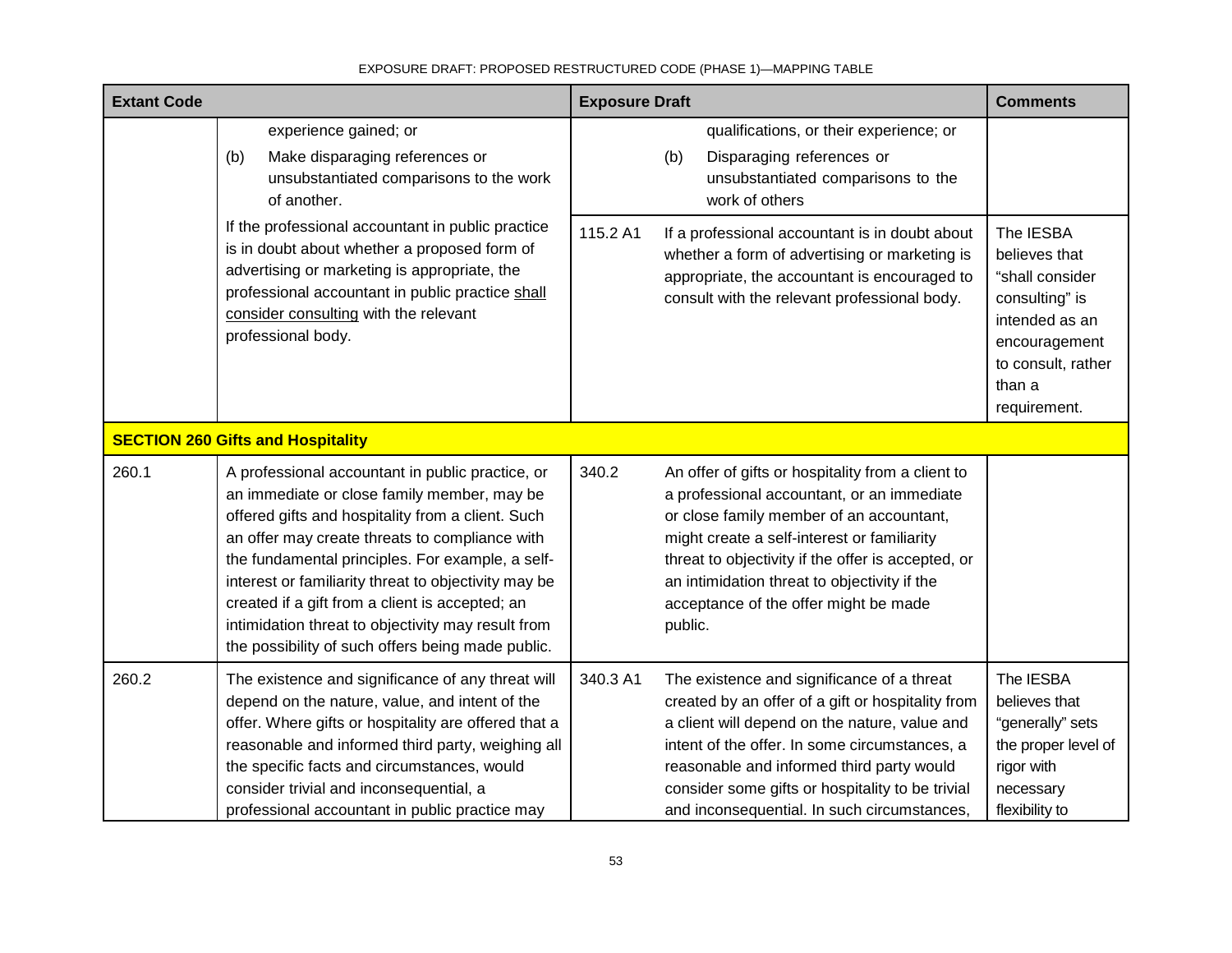| <b>Extant Code</b> |                                                                                                                                                                                                                                                                                                                                                                                                                     | <b>Exposure Draft</b> |                                                                                                                                                                                                                                                                                                | <b>Comments</b>       |
|--------------------|---------------------------------------------------------------------------------------------------------------------------------------------------------------------------------------------------------------------------------------------------------------------------------------------------------------------------------------------------------------------------------------------------------------------|-----------------------|------------------------------------------------------------------------------------------------------------------------------------------------------------------------------------------------------------------------------------------------------------------------------------------------|-----------------------|
|                    | conclude that the offer is made in the normal<br>course of business without the specific intent to<br>influence decision making or to obtain<br>information. In such cases, the professional<br>accountant in public practice may generally<br>conclude that any threat to compliance with the<br>fundamental principles is at an acceptable level.                                                                 |                       | the professional accountant may conclude<br>that the offer is made in the normal course of<br>business without intent to influence decision<br>making or to obtain information, and<br>conclude that any threat to compliance with<br>the fundamental principles is at an<br>acceptable level. | exercise<br>judgment. |
| 260.3              | A professional accountant in public practice shall<br>evaluate the significance of any threats and<br>apply safeguards when necessary to eliminate<br>the threats or reduce them to an acceptable<br>level. When the threats cannot be eliminated or<br>reduced to an acceptable level through the<br>application of safeguards, a professional<br>accountant in public practice shall not accept<br>such an offer. | R340.3                | A professional accountant shall apply the<br>conceptual framework set out Section 120 to<br>the acceptance of offers of gifts and<br>hospitality.                                                                                                                                              |                       |
|                    | <b>SECTION 270 Custody of Client Assets</b>                                                                                                                                                                                                                                                                                                                                                                         |                       |                                                                                                                                                                                                                                                                                                |                       |
| 270.1              | A professional accountant in public practice shall<br>not assume custody of client monies or other<br>assets unless permitted to do so by law and, if                                                                                                                                                                                                                                                               | R350.4                | A professional accountant shall not assume<br>custody of client money or other assets<br>unless permitted to do so by law.                                                                                                                                                                     |                       |
|                    | so, in compliance with any additional legal duties<br>imposed on a professional accountant in public<br>practice holding such assets.                                                                                                                                                                                                                                                                               | 350.3 A1              | A professional accountant might also be<br>bound by law that establishes who may take<br>custody of client money or other assets and<br>under what conditions such custody may be<br>taken.                                                                                                    |                       |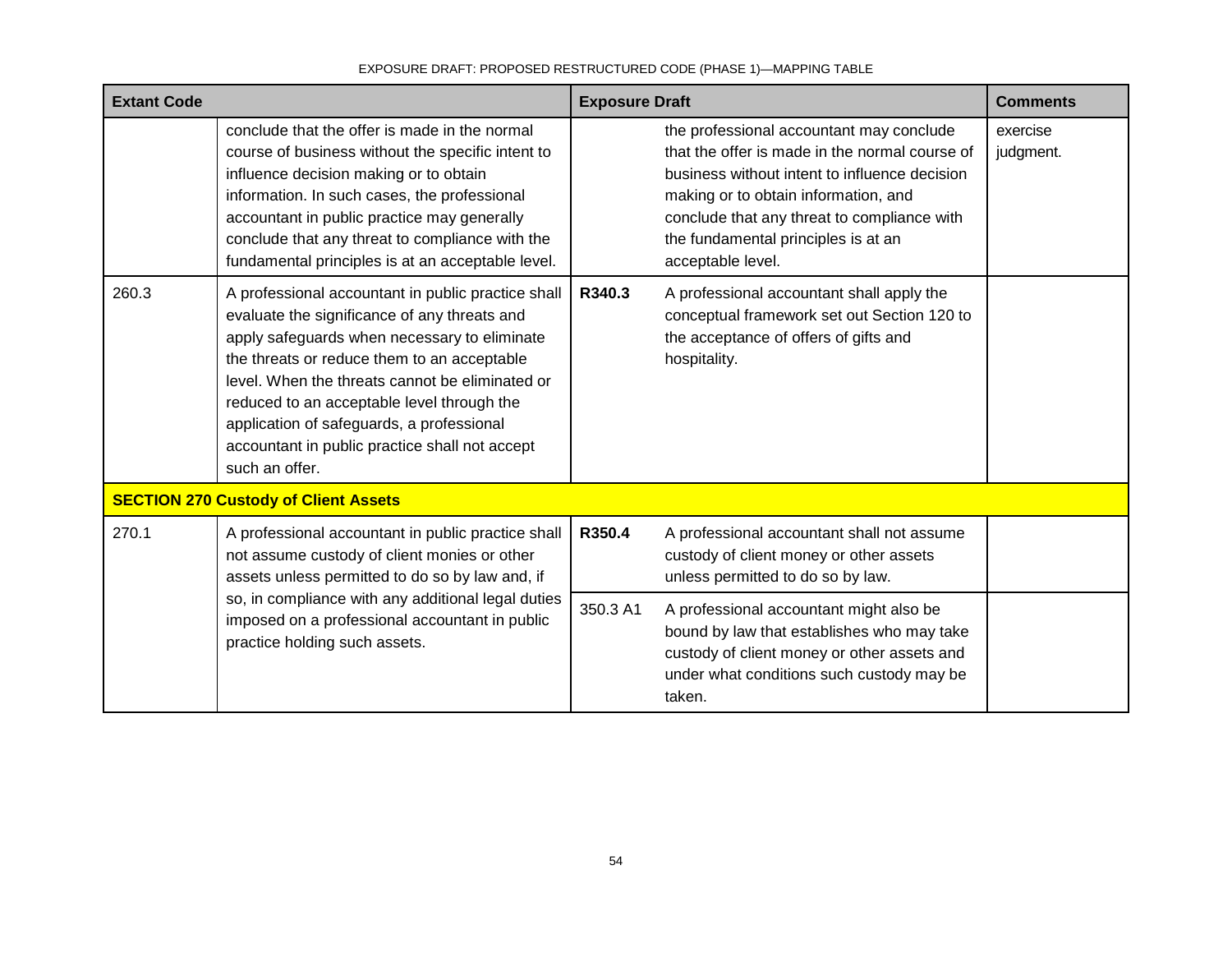| EXPOSURE DRAFT: PROPOSED RESTRUCTURED CODE (PHASE 1)—MAPPING TABLE |  |  |
|--------------------------------------------------------------------|--|--|
|--------------------------------------------------------------------|--|--|

| <b>Extant Code</b> |                                                                                                                                                                                                                                                                                                                                                                                                                                                                                                                                                                                   | <b>Exposure Draft</b>                                                                                                                                                                                                                                                                                                                                                                                                                                                                                                                       | <b>Comments</b> |
|--------------------|-----------------------------------------------------------------------------------------------------------------------------------------------------------------------------------------------------------------------------------------------------------------------------------------------------------------------------------------------------------------------------------------------------------------------------------------------------------------------------------------------------------------------------------------------------------------------------------|---------------------------------------------------------------------------------------------------------------------------------------------------------------------------------------------------------------------------------------------------------------------------------------------------------------------------------------------------------------------------------------------------------------------------------------------------------------------------------------------------------------------------------------------|-----------------|
| 270.2              | The holding of client assets creates threats to<br>compliance with the fundamental principles; for<br>example, there is a self-interest threat to<br>professional behavior and may be a self-interest<br>threat to objectivity arising from holding client<br>assets.                                                                                                                                                                                                                                                                                                             | 350.2<br>Holding client assets creates threats to<br>compliance with the fundamental principles,<br>for example, a self-interest threat to<br>professional behavior and objectivity.                                                                                                                                                                                                                                                                                                                                                        |                 |
|                    | A professional accountant in public practice<br>entrusted with money (or other assets)<br>belonging to others shall therefore:<br>Keep such assets separately from<br>(a)<br>personal or firm assets;<br>Use such assets only for the purpose for<br>(b)<br>which they are intended;<br>At all times be ready to account for those<br>(c)<br>assets and any income, dividends, or<br>gains generated, to any persons entitled<br>to such accounting; and<br>Comply with all relevant laws and<br>(d)<br>regulations relevant to the holding of and<br>accounting for such assets. | R350.6<br>A professional accountant entrusted with<br>money or other assets belonging to others<br>shall:<br>Keep the assets separately from<br>(a)<br>personal or firm assets;<br>Use the assets only for the purpose for<br>(b)<br>which they are intended;<br>Be ready at all times to account for the<br>(c)<br>assets and any income, dividends, or<br>gains generated, to any individuals<br>entitled to that accounting; and<br>Comply with the laws and regulations<br>(d)<br>relevant to holding and accounting for<br>the assets. |                 |
| 270.3              | As part of client and engagement acceptance<br>procedures for services that may involve the<br>holding of client assets, a professional<br>accountant in public practice shall make<br>appropriate inquiries about the source of such<br>assets and consider legal and regulatory<br>obligations.                                                                                                                                                                                                                                                                                 | R350.5<br>As part of client and engagement acceptance<br>procedures related to assuming custody of<br>client money or assets, the professional<br>accountant shall:<br>Make inquiries about the source of the<br>(a)<br>assets; and<br>Consider related legal and regulatory<br>(b)<br>obligations.                                                                                                                                                                                                                                         |                 |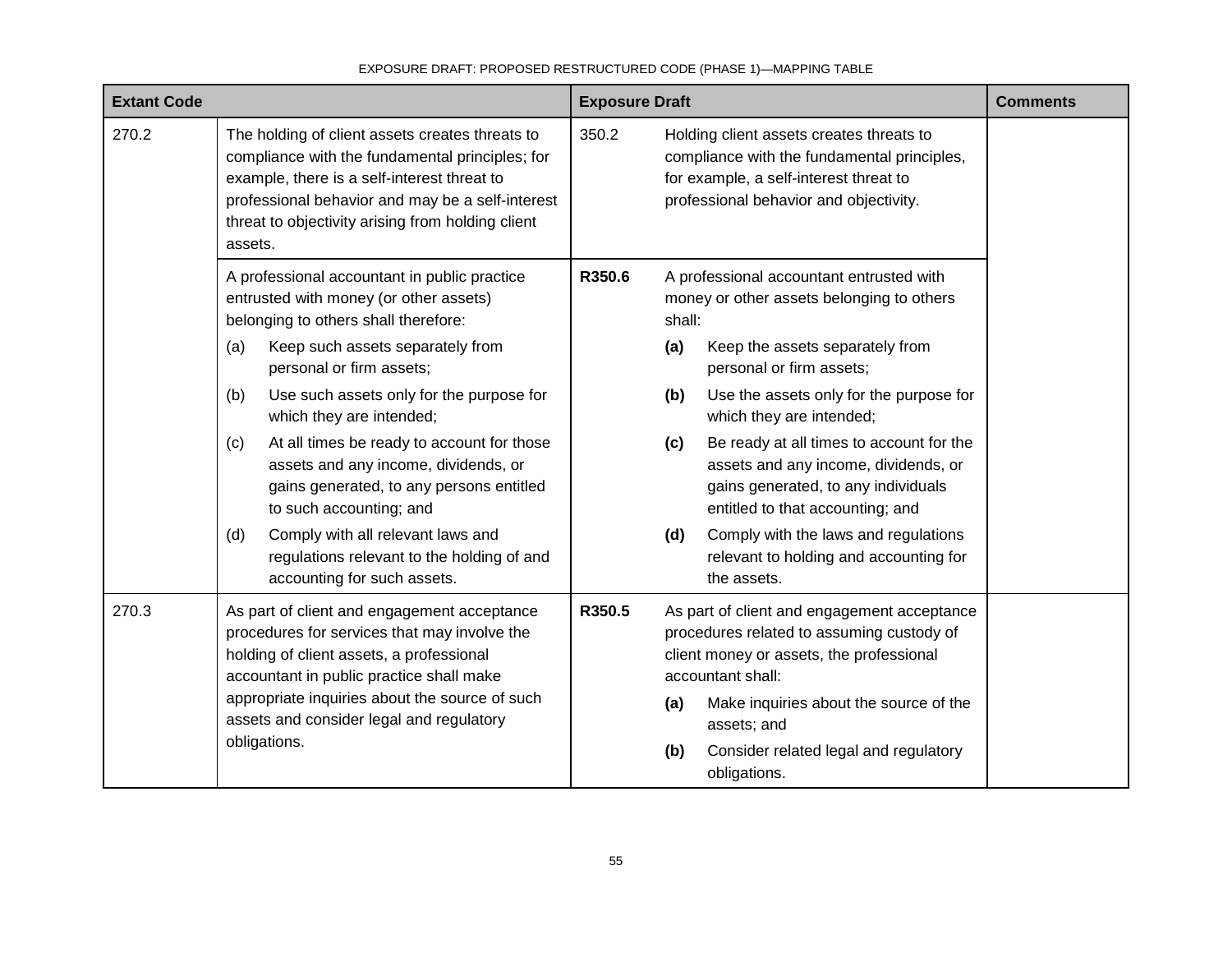| <b>Extant Code</b> |                                                                                                                                                                                                                                                                                                                                                                                                                                                           | <b>Exposure Draft</b> |                                                                                                                                                                                                                                                                                                                                               | <b>Comments</b>                                                                                                                                                                                        |
|--------------------|-----------------------------------------------------------------------------------------------------------------------------------------------------------------------------------------------------------------------------------------------------------------------------------------------------------------------------------------------------------------------------------------------------------------------------------------------------------|-----------------------|-----------------------------------------------------------------------------------------------------------------------------------------------------------------------------------------------------------------------------------------------------------------------------------------------------------------------------------------------|--------------------------------------------------------------------------------------------------------------------------------------------------------------------------------------------------------|
|                    | For example, if the assets were derived from<br>illegal activities, such as money laundering, a<br>threat to compliance with the fundamental<br>principles would be created. In such situations,<br>the professional accountant may consider<br>seeking legal advice.                                                                                                                                                                                     | 350.5 A1              | Inquiries about the source of client assets<br>might reveal, for example, that the assets<br>were derived from illegal activities, such as<br>money laundering. In such circumstances, a<br>threat to compliance with the fundamental<br>principles would be created and the<br>professional accountant may consider<br>seeking legal advice. |                                                                                                                                                                                                        |
|                    | <b>280 Objectivity-All Services</b>                                                                                                                                                                                                                                                                                                                                                                                                                       |                       |                                                                                                                                                                                                                                                                                                                                               |                                                                                                                                                                                                        |
| 280.1              | A professional accountant in public practice shall<br>determine when providing any professional<br>service whether there are threats to compliance<br>with the fundamental principle of objectivity<br>resulting from having interests in, or<br>relationships with, a client or its directors,<br>officers or employees. For example, a familiarity<br>threat to objectivity may be created from a family<br>or close personal or business relationship. | R112.2                | A professional accountant shall not<br>undertake a professional activity if a<br>circumstance or relationship unduly<br>influences the accountant's professional<br>judgment regarding that activity.                                                                                                                                         | The words in<br>italics have been<br>omitted in this<br>text as they were<br>narrower in scope<br>than extant Code<br>Section 220.3<br>and 220.6.<br>The underlined<br>text is covered in<br>112.2 A1. |
| 280.2              | A professional accountant in public practice who<br>provides an assurance service shall be<br>independent of the assurance client.<br>Independence of mind and in appearance is<br>necessary to enable the professional accountant<br>in public practice to express a conclusion, and                                                                                                                                                                     | R400.9                | A firm performing an audit engagement shall<br>be independent of the audit client and shall<br>apply the conceptual framework set out in<br>Section 120 when identifying, evaluating and<br>addressing threats to independence in<br>relation to an audit engagement.                                                                         |                                                                                                                                                                                                        |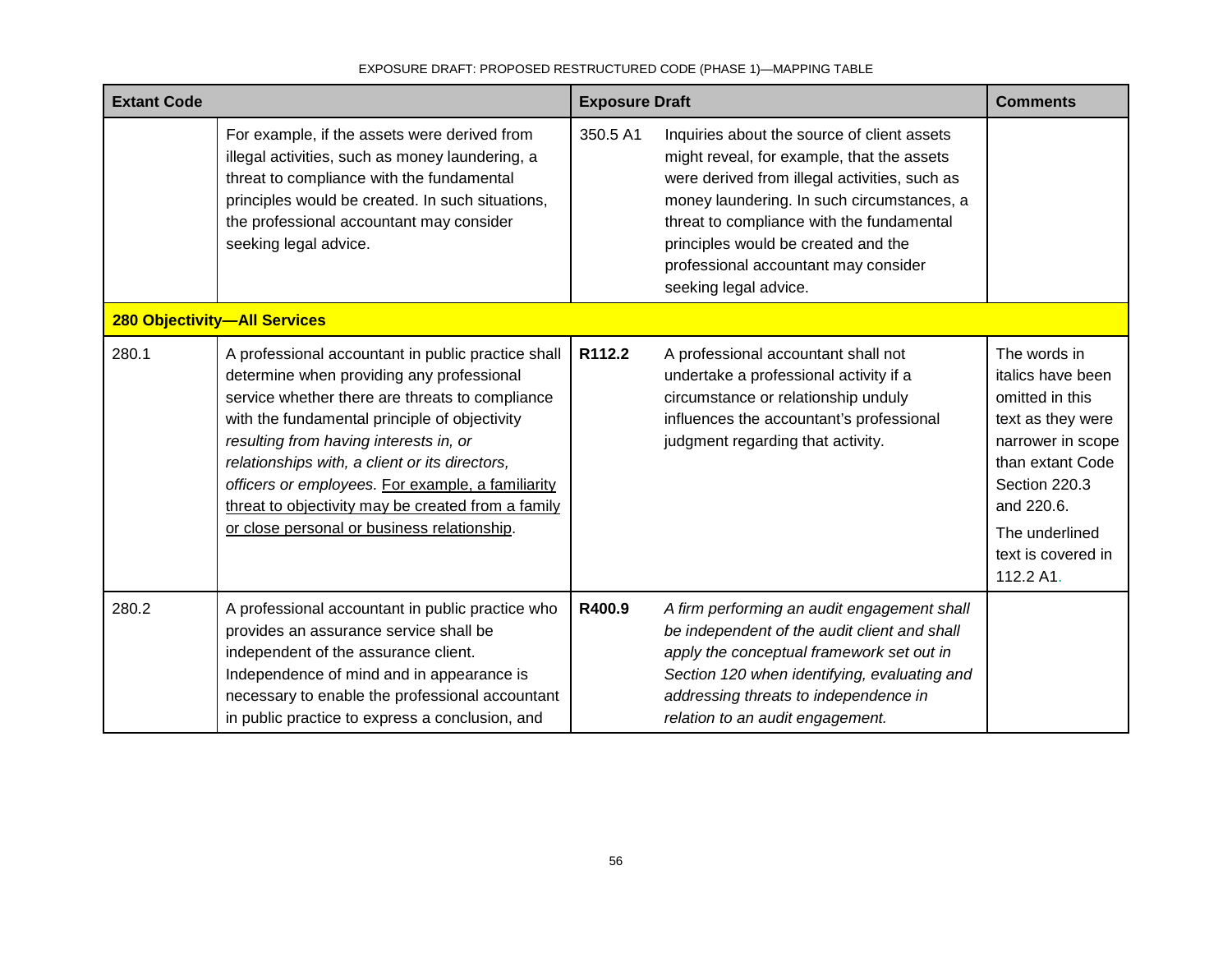| <b>Extant Code</b> |                                                                                                                                                                                                                                                                                                                                                                                                                                                                                                                                       | <b>Exposure Draft</b> |                                                                                                                                                                                                                                                                                                                                  | <b>Comments</b>                                  |
|--------------------|---------------------------------------------------------------------------------------------------------------------------------------------------------------------------------------------------------------------------------------------------------------------------------------------------------------------------------------------------------------------------------------------------------------------------------------------------------------------------------------------------------------------------------------|-----------------------|----------------------------------------------------------------------------------------------------------------------------------------------------------------------------------------------------------------------------------------------------------------------------------------------------------------------------------|--------------------------------------------------|
|                    | be seen to express a conclusion, without bias,<br>conflict of interest, or undue influence of others.<br>Sections 290 and 291 provide specific guidance<br>on independence requirements for professional<br>accountants in public practice when performing<br>assurance engagements.                                                                                                                                                                                                                                                  | 112.3 A1              | Independence is a measure of objectivity<br>both in mind and appearance which is<br>applied in relation to audit, review and other<br>assurance engagements. It enables the<br>professional accountant in public practice to<br>express, and be seen to express, an<br>objective conclusion when performing such<br>engagements. | See also<br>paragraph 400.1.                     |
|                    |                                                                                                                                                                                                                                                                                                                                                                                                                                                                                                                                       | 112.3 A2              | C1 and C2 set out independence<br>requirements and application material for<br>professional accountants in public practice.                                                                                                                                                                                                      |                                                  |
| 280.3              | The existence of threats to objectivity when<br>providing any professional service will depend<br>upon the particular circumstances of the<br>engagement and the nature of the work that the<br>professional accountant in public practice is<br>performing.                                                                                                                                                                                                                                                                          | 112.2 A1              | The existence of threats to objectivity when<br>undertaking any professional activity will<br>depend upon the circumstances and nature<br>of the activity. For example, a familiarity<br>threat to objectivity might be created by a<br>family or close personal or business<br>relationship.                                    |                                                  |
| 280.4              | A professional accountant in public practice shall<br>evaluate the significance of any threats and<br>apply safeguards when necessary to eliminate<br>them or reduce them to an acceptable level.<br>Examples of such safeguards include:<br>Withdrawing from the engagement team;<br>$\bullet$<br>Supervisory procedures;<br>$\bullet$<br>Terminating the financial or business<br>$\bullet$<br>relationship giving rise to the threat;<br>Discussing the issue with higher levels of<br>$\bullet$<br>management within the firm; or | 112.2.A2              | Examples of safeguards include:<br>Supervisory procedures.<br>Discussing the issue:<br>With higher levels of<br>$\circ$<br>management within the firm; or<br>With those charged with<br>$\circ$<br>governance of the client;<br>Withdrawing from the engagement<br>team.<br>Ending the financial or business                     | Underlined text is<br>covered by CF<br>language. |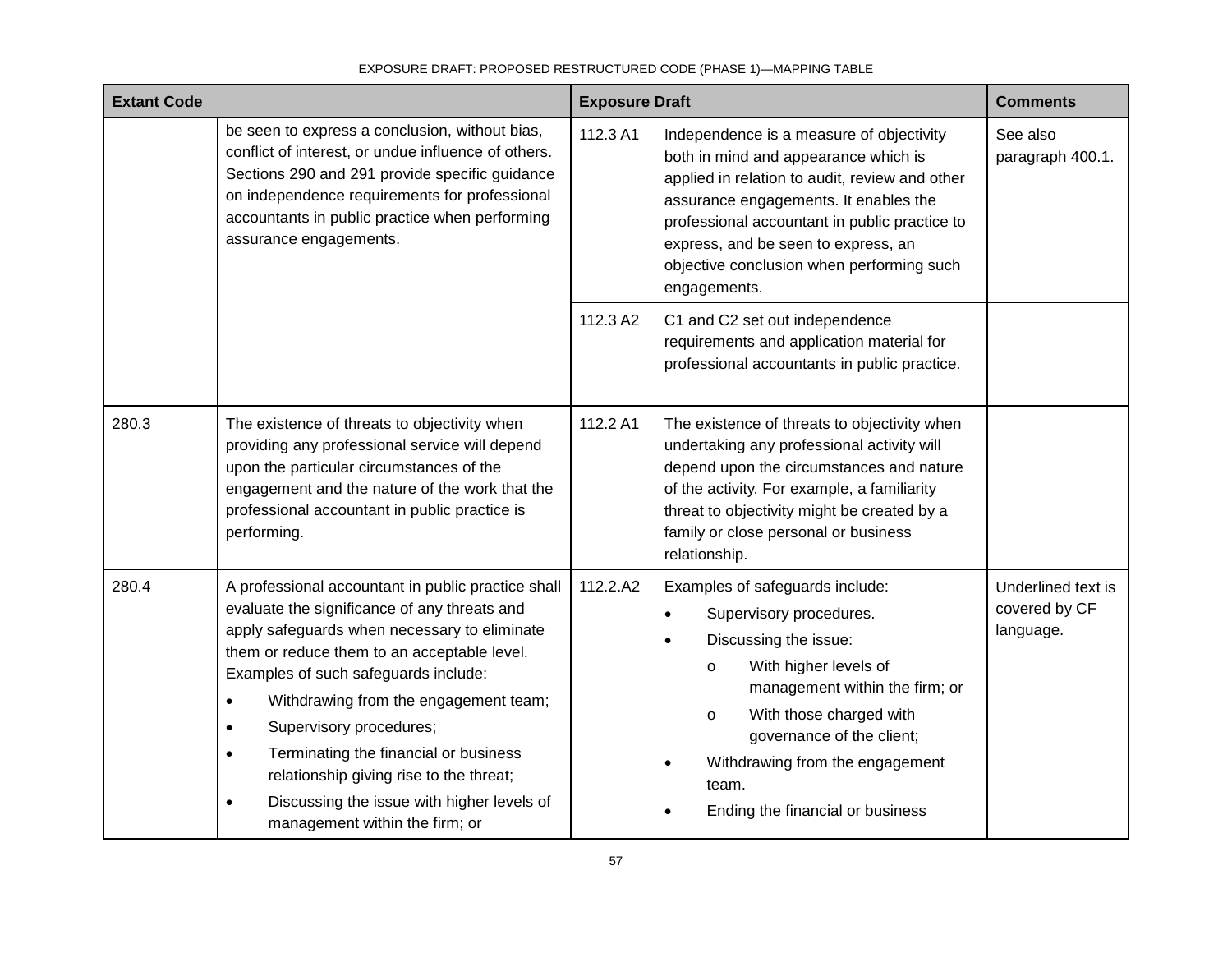| <b>Extant Code</b> |                                                                                                                                                                                                                                                                                                                                                                                                               | <b>Exposure Draft</b>                                                                                                                                                                                                                                                                                                                                                                                                                                                                                                                                                                           | <b>Comments</b>                                                                                                                                                                                                                         |
|--------------------|---------------------------------------------------------------------------------------------------------------------------------------------------------------------------------------------------------------------------------------------------------------------------------------------------------------------------------------------------------------------------------------------------------------|-------------------------------------------------------------------------------------------------------------------------------------------------------------------------------------------------------------------------------------------------------------------------------------------------------------------------------------------------------------------------------------------------------------------------------------------------------------------------------------------------------------------------------------------------------------------------------------------------|-----------------------------------------------------------------------------------------------------------------------------------------------------------------------------------------------------------------------------------------|
|                    | Discussing the issue with those charged<br>$\bullet$<br>with governance of the client.<br>If safeguards cannot eliminate or reduce the<br>threat to an acceptable level, the professional<br>accountant shall decline or terminate the<br>relevant engagement.                                                                                                                                                | relationship causing the threat.                                                                                                                                                                                                                                                                                                                                                                                                                                                                                                                                                                |                                                                                                                                                                                                                                         |
| <b>Extant Code</b> |                                                                                                                                                                                                                                                                                                                                                                                                               | <b>Exposure Draft</b>                                                                                                                                                                                                                                                                                                                                                                                                                                                                                                                                                                           | <b>Comments</b>                                                                                                                                                                                                                         |
|                    | <b>SECTION 290 INDEPENDENCE-AUDIT AND REVIEW ENGAGEMENTS</b>                                                                                                                                                                                                                                                                                                                                                  |                                                                                                                                                                                                                                                                                                                                                                                                                                                                                                                                                                                                 |                                                                                                                                                                                                                                         |
| 290.1              | This section addresses the independence<br>requirements for audit engagements and review<br>engagements, which are assurance<br>engagements in which a professional accountant<br>in public practice expresses a conclusion on<br>financial statements. Such engagements<br>comprise audit and review engagements to<br>report on a complete set of financial statements<br>and a single financial statement. | Independence is a measure of objectivity, both in<br>400.1<br>mind and appearance, which is applied to audit<br>engagements. It enables a firm to express, and be<br>seen to express, an objective conclusion when<br>performing such engagements. It is in the public<br>interest and required by the Code that members of<br>audit teams, firms and network firms be<br>independent of audit clients. C1 sets out<br>requirements and application material on<br>maintaining independence when performing audit<br>engagements. (See also paragraph 400.7<br>regarding references to "firm.") | The IESBA has<br>used new<br>introductory<br>material to re-<br>inforce the link<br>between<br>independence<br>and objectivity.<br>See also<br>paragraph 112.3<br>A1.<br>Underlined text is<br>derived from<br>paragraph 290.4<br>below |
|                    | Independence requirements for assurance<br>engagements that are not audit or review<br>engagements are addressed in Section 291.                                                                                                                                                                                                                                                                              | 400.5 Independence requirements for assurance<br>engagements that are not audit or review<br>engagements are set out in C2.                                                                                                                                                                                                                                                                                                                                                                                                                                                                     |                                                                                                                                                                                                                                         |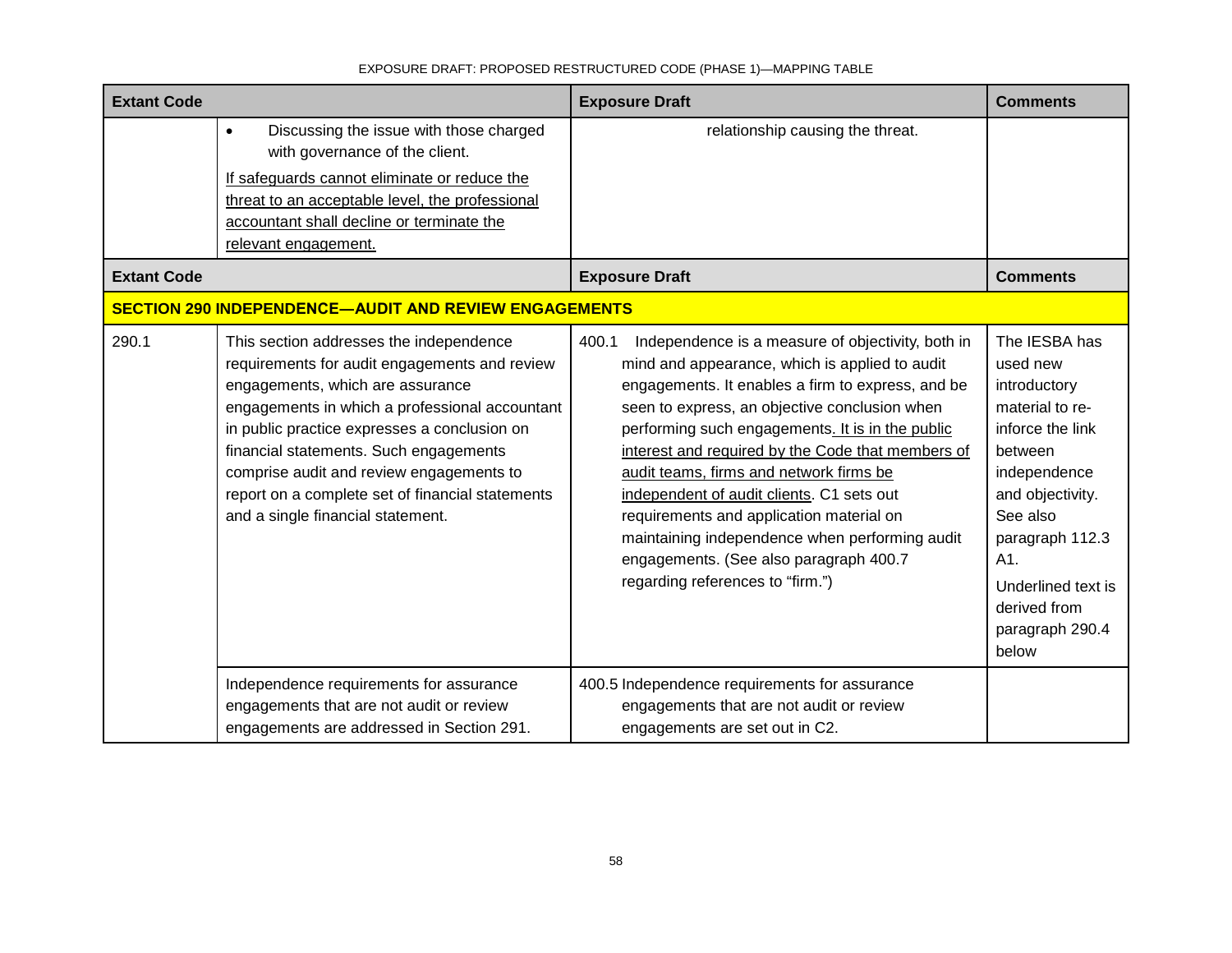| <b>Extant Code</b> |                                                                                                                                                                                                                                                                                                                                                                                                                            | <b>Exposure Draft</b>                                                                                                                                                                                                                                                                                                                                              | <b>Comments</b>                                                                                                                                                                         |
|--------------------|----------------------------------------------------------------------------------------------------------------------------------------------------------------------------------------------------------------------------------------------------------------------------------------------------------------------------------------------------------------------------------------------------------------------------|--------------------------------------------------------------------------------------------------------------------------------------------------------------------------------------------------------------------------------------------------------------------------------------------------------------------------------------------------------------------|-----------------------------------------------------------------------------------------------------------------------------------------------------------------------------------------|
| 290.2              | In certain circumstances involving audit<br>engagements where the audit report includes a<br>restriction on use and distribution and provided<br>certain conditions are met, the independence<br>requirements in this section may be modified as<br>provided in paragraphs 290.500 to 290.514. The<br>modifications are not permitted in the case of an<br>audit of financial statements required by law or<br>regulation. | 400.8 An audit report might include a restriction on use<br>and distribution. If it does, the independence<br>requirements in C1 may be modified as provided in<br>Section 800, if the conditions set out in those<br>paragraphs are met. These modifications are not<br>permitted for an audit of financial statements which<br>is required by law or regulation. |                                                                                                                                                                                         |
| 290.3              | In this section, the term(s):<br>"Audit," "audit team," "audit engagement,"<br>(a)<br>"audit client" and "audit report" includes<br>review, review team, review engagement,<br>review client and review report; and<br>"Firm" includes network firm, except where<br>(b)<br>otherwise stated.                                                                                                                              |                                                                                                                                                                                                                                                                                                                                                                    | Paragraph<br>$290.3(a)$ is<br>located in the<br>Glossary<br>Paragraph<br>290.3(b) is no<br>longer relevant<br>because network<br>firm is specifically<br>referenced where<br>necessary. |
| 290.4              | In the case of audit engagements, it is in the<br>public interest and, therefore, required by this<br>Code, that members of audit teams, firms and<br>network firms shall be independent of audit<br>clients.                                                                                                                                                                                                              | 400.1  It is in the public interest and required by the<br>Code that members of audit teams, firms and<br>network firms be independent of audit clients.                                                                                                                                                                                                           |                                                                                                                                                                                         |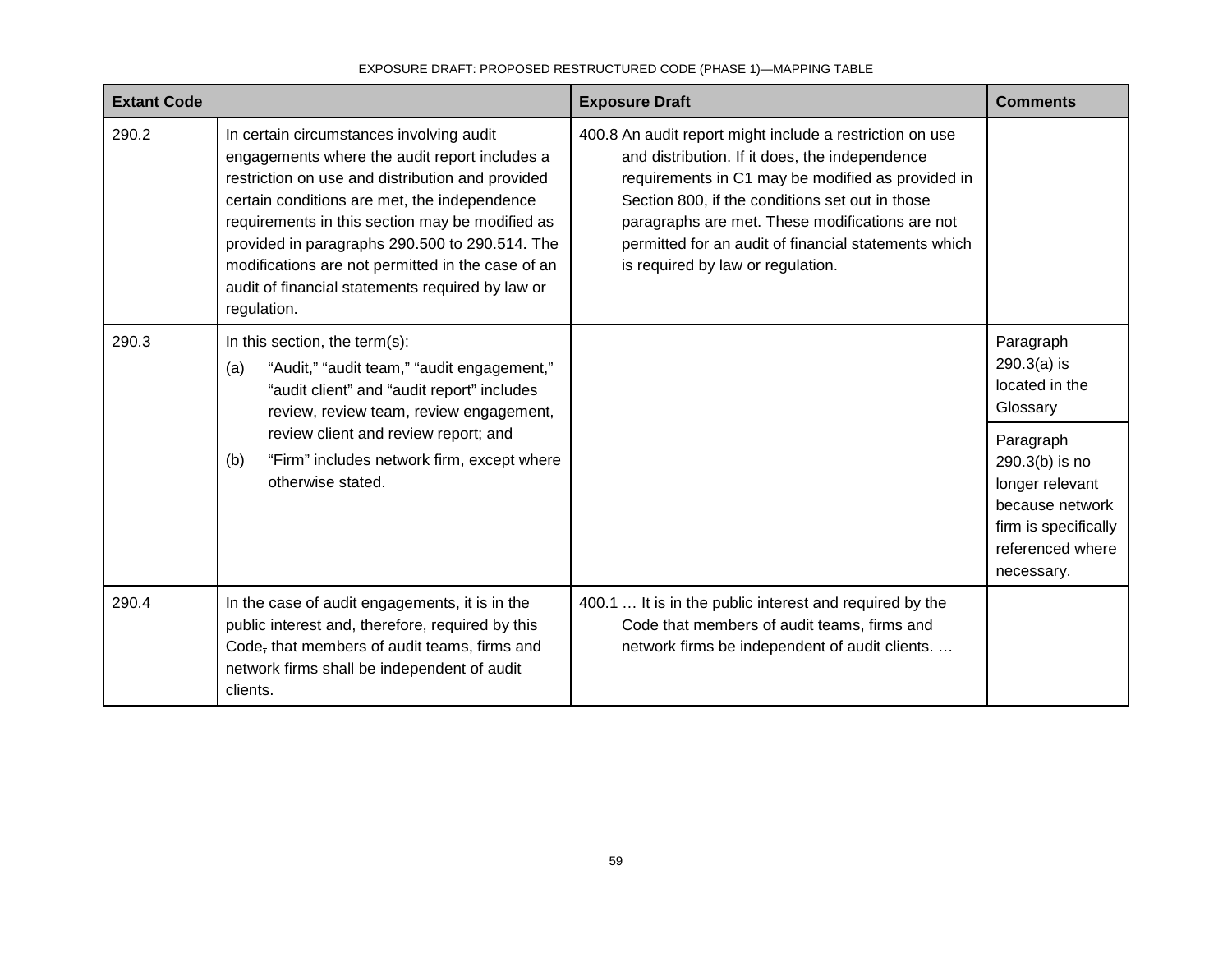| <b>Extant Code</b> |            |                                                                                                                                                                                                                                                                                                                                                                                                                                                                                                                                              | <b>Exposure Draft</b>                                                                                                                                                                                                                                                                                                                                                                                                                                                                                                      | <b>Comments</b>                                                                                                                                                                                                                                                                                                                                                                                                                                                                                                                                                                                          |                                                                                                                  |
|--------------------|------------|----------------------------------------------------------------------------------------------------------------------------------------------------------------------------------------------------------------------------------------------------------------------------------------------------------------------------------------------------------------------------------------------------------------------------------------------------------------------------------------------------------------------------------------------|----------------------------------------------------------------------------------------------------------------------------------------------------------------------------------------------------------------------------------------------------------------------------------------------------------------------------------------------------------------------------------------------------------------------------------------------------------------------------------------------------------------------------|----------------------------------------------------------------------------------------------------------------------------------------------------------------------------------------------------------------------------------------------------------------------------------------------------------------------------------------------------------------------------------------------------------------------------------------------------------------------------------------------------------------------------------------------------------------------------------------------------------|------------------------------------------------------------------------------------------------------------------|
| 290.5              |            | The objective of this section is to assist firms<br>and members of audit teams in applying the<br>conceptual framework approach described<br>below to achieving and maintaining<br>independence.                                                                                                                                                                                                                                                                                                                                             | 400.3 C1 describes facts and circumstances, including<br>professional activities, interests and relationships,<br>that create or might create threats to independence.<br>It describes the potential threats, and safeguards<br>that might be appropriate to address any threats by<br>eliminating them or reducing them to an acceptable<br>level. It identifies situations where no safeguards<br>could reduce the threats to an acceptable level but<br>does not describe all situations that might create a<br>threat. |                                                                                                                                                                                                                                                                                                                                                                                                                                                                                                                                                                                                          | Paragraph 290.5<br>has been<br>expanded to<br>explain the<br>conceptual<br>framework<br>approach for<br>clarity. |
|                    |            |                                                                                                                                                                                                                                                                                                                                                                                                                                                                                                                                              | 400.4 The conceptual framework requires a firm to<br>evaluate the implications of similar, but different,<br>facts and circumstances and determine whether the<br>threat can be addressed by applying safeguards,<br>including the safeguards in 300.2 A10 to eliminate<br>the threats to independence or reduce them to an<br>acceptable level.                                                                                                                                                                           |                                                                                                                                                                                                                                                                                                                                                                                                                                                                                                                                                                                                          |                                                                                                                  |
| 290.6              | (a)<br>(b) | Independence comprises:<br>Independence of Mind<br>The state of mind that permits the<br>expression of a conclusion without being<br>affected by influences that compromise<br>professional judgment, thereby allowing<br>an individual to act with integrity and<br>exercise objectivity and professional<br>skepticism.<br>Independence in Appearance<br>The avoidance of facts and circumstances<br>that are so significant that a reasonable<br>and informed third party would be likely to<br>conclude, weighing all the specific facts | (a)<br>(b)                                                                                                                                                                                                                                                                                                                                                                                                                                                                                                                 | 400.2 Independence comprises:<br>Independence of mind – the state of mind<br>that permits the expression of a conclusion<br>without being affected by influences that<br>compromise professional judgment, thereby<br>allowing an individual to act with integrity,<br>and exercise objectivity and professional<br>skepticism.<br>Independence in appearance - the<br>avoidance of facts and circumstances that<br>are so significant that a reasonable and<br>informed third party would be likely to<br>conclude, weighing all the specific facts and<br>circumstances, that a firm's, or a member of | Also included in<br>the definitions<br>section of the<br>Glossary.                                               |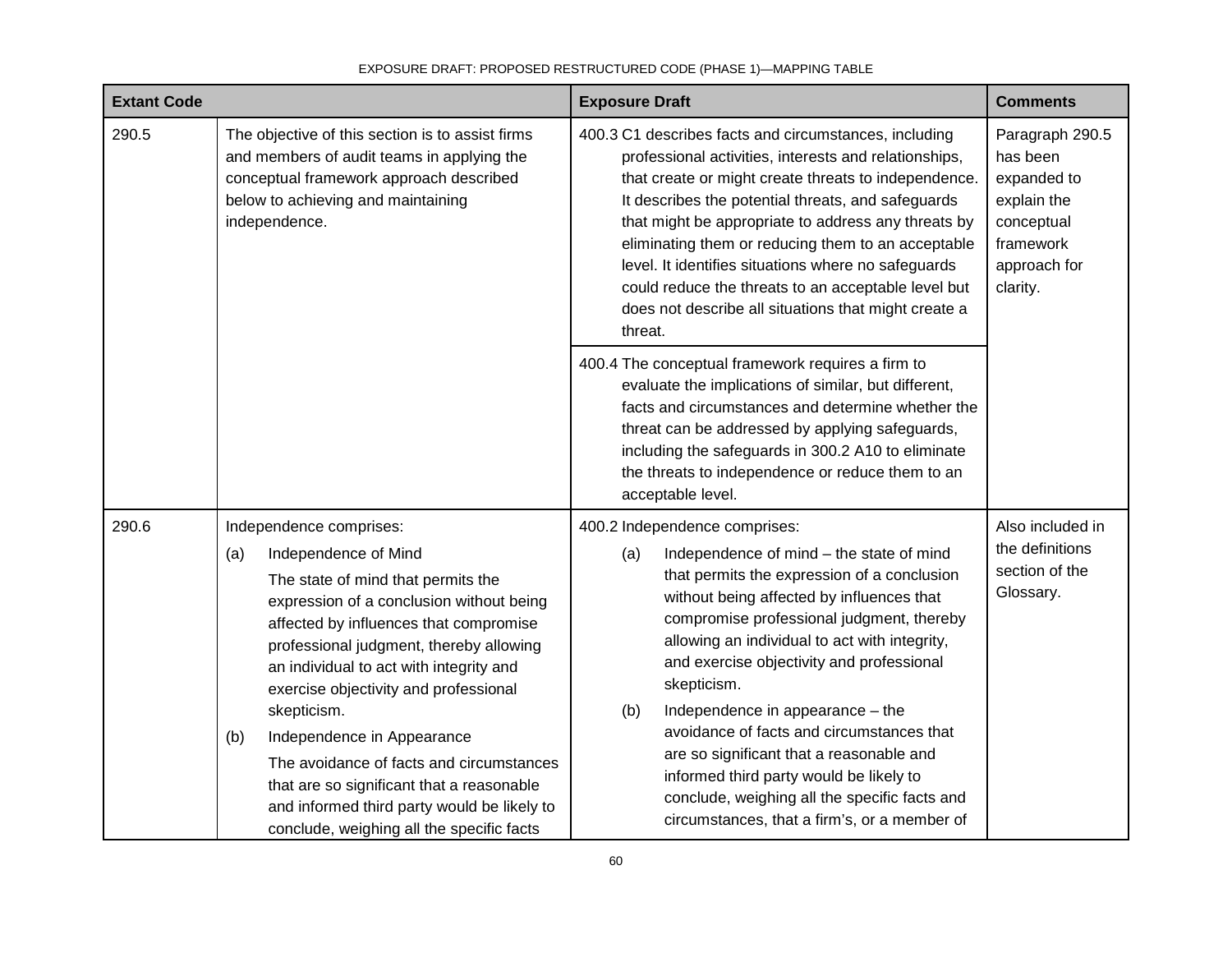| <b>Extant Code</b> |                                                                                                                                                                                                                                                                                                                                                                                                                                                                                                                                                                                                                                                                                                                                                                                      | <b>Exposure Draft</b>                                                                                                                                                                                                                                                          | <b>Comments</b>            |
|--------------------|--------------------------------------------------------------------------------------------------------------------------------------------------------------------------------------------------------------------------------------------------------------------------------------------------------------------------------------------------------------------------------------------------------------------------------------------------------------------------------------------------------------------------------------------------------------------------------------------------------------------------------------------------------------------------------------------------------------------------------------------------------------------------------------|--------------------------------------------------------------------------------------------------------------------------------------------------------------------------------------------------------------------------------------------------------------------------------|----------------------------|
|                    | and circumstances, that a firm's, or a<br>member of the audit team's, integrity,<br>objectivity or professional skepticism has<br>been compromised.                                                                                                                                                                                                                                                                                                                                                                                                                                                                                                                                                                                                                                  | the audit or assurance team's, integrity,<br>objectivity or professional skepticism has<br>been compromised.                                                                                                                                                                   |                            |
| 290.7              | The conceptual framework approach shall be<br>applied by professional accountants to:<br>Identify threats to independence;<br>(a)<br>(b)<br>Evaluate the significance of the threats<br>identified; and<br>Apply safeguards, when necessary, to<br>(c)<br>eliminate the threats or reduce them to an<br>acceptable level.<br>When the professional accountant determines<br>that appropriate safeguards are not available or<br>cannot be applied to eliminate the threats or<br>reduce them to an acceptable level, the<br>professional accountant shall eliminate the<br>circumstance or relationship creating the threats<br>or decline or terminate the audit engagement.<br>A professional accountant shall use professional<br>judgment in applying this conceptual framework. | R400.9<br>A firm performing an audit engagement shall<br>be independent of the audit client and shall<br>apply the conceptual framework set out in<br>Section 120 when identifying, evaluating and<br>addressing threats to independence in<br>relation to an audit engagement | Covered by CF<br>language. |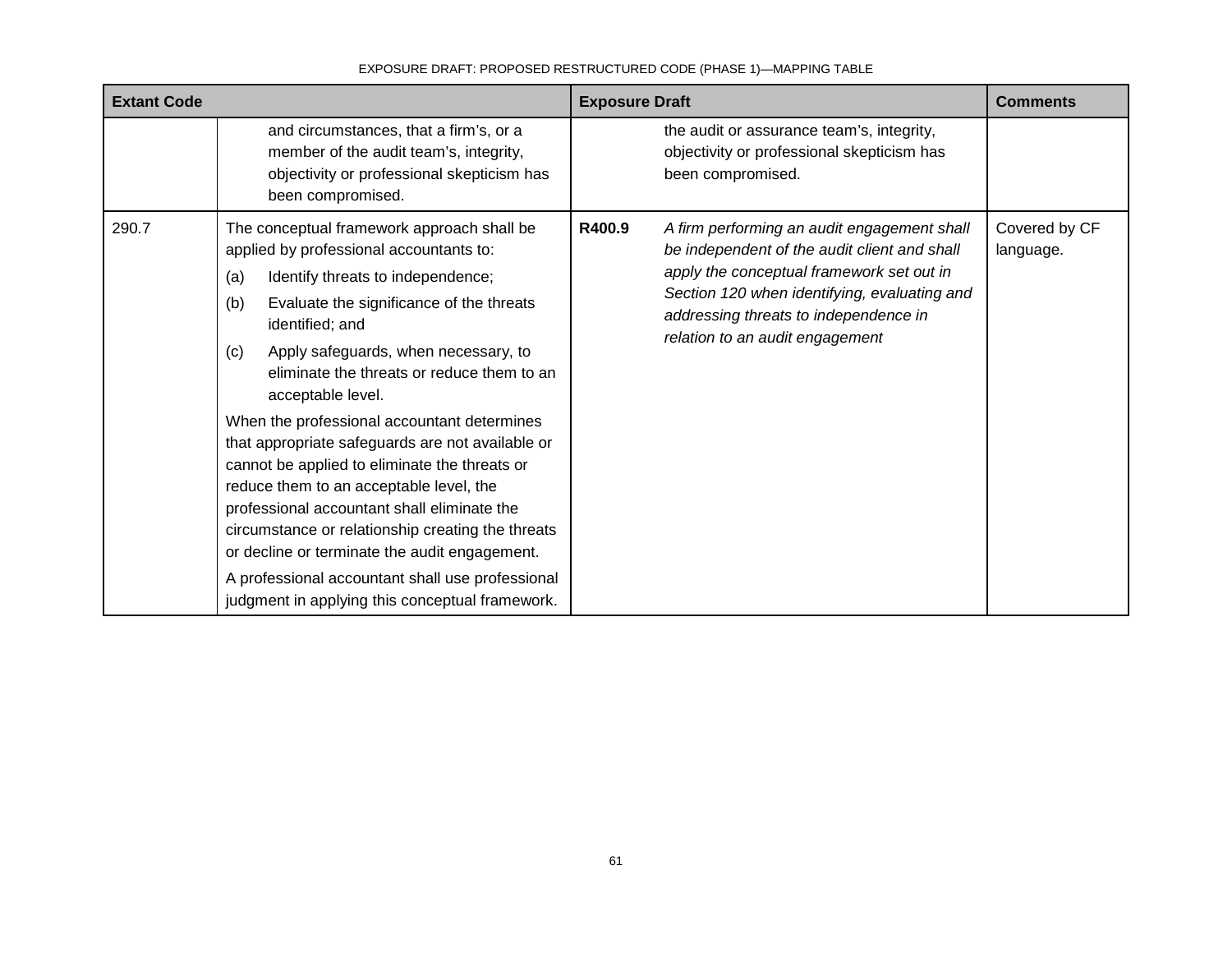| <b>Extant Code</b> |                                                                                                                                                                                                                                                                                                                                                                                                                                                                                                                                                                                                                                                                                                                     | <b>Exposure Draft</b>                                                                                                                                                                                                                                                                                                                                                                                                                                                                                                                                                                                                                                                                                                                         | <b>Comments</b> |
|--------------------|---------------------------------------------------------------------------------------------------------------------------------------------------------------------------------------------------------------------------------------------------------------------------------------------------------------------------------------------------------------------------------------------------------------------------------------------------------------------------------------------------------------------------------------------------------------------------------------------------------------------------------------------------------------------------------------------------------------------|-----------------------------------------------------------------------------------------------------------------------------------------------------------------------------------------------------------------------------------------------------------------------------------------------------------------------------------------------------------------------------------------------------------------------------------------------------------------------------------------------------------------------------------------------------------------------------------------------------------------------------------------------------------------------------------------------------------------------------------------------|-----------------|
| 290.8              | Many different circumstances, or combinations<br>of circumstances, may be relevant in assessing<br>threats to independence. It is impossible to<br>define every situation that creates threats to<br>independence and to specify the appropriate<br>action. Therefore, this Code establishes a<br>conceptual framework that requires firms and<br>members of audit teams to identify, evaluate,<br>and address threats to independence. The<br>conceptual framework approach assists<br>professional accountants in practice in<br>complying with the ethical requirements in this<br>Code. It accommodates many variations in<br>circumstances that create threats to<br>independence and can deter a professional | 400.3 C1 describes facts and circumstances, including<br>professional activities, interests and relationships<br>that create or might create threats to independence.<br>It describes the potential threats and safeguards<br>that might be appropriate to address any threats by<br>eliminating them or reducing them to an acceptable<br>level. It identifies situations where no safeguards<br>could reduce the threats to an acceptable level but<br>does not describe all situations that might create a<br>threat.<br>400.4 The conceptual framework requires a firm to<br>evaluate the implications of similar, but different,<br>facts and circumstances and determine whether the<br>threat can be addressed by applying safeguards, |                 |
|                    | accountant from concluding that a situation is<br>permitted if it is not specifically prohibited.                                                                                                                                                                                                                                                                                                                                                                                                                                                                                                                                                                                                                   | including the safeguards in 300.2 A10 to eliminate<br>the threats to independence or reduce them to an<br>acceptable level.                                                                                                                                                                                                                                                                                                                                                                                                                                                                                                                                                                                                                   |                 |
| 290.9              | Paragraphs 290.100 and onwards describe how<br>the conceptual framework approach to<br>independence is to be applied. These<br>paragraphs do not address all the circumstances<br>and relationships that create or may create<br>threats to independence.                                                                                                                                                                                                                                                                                                                                                                                                                                                           | 400.3 C1 describes facts and circumstances, including<br>professional activities, interests and relationships<br>that create or might create threats to independence.<br>It describes the potential threats and safeguards<br>that might be appropriate to address any threats by<br>eliminating them or reducing them to an acceptable<br>level. It identifies situations where no safeguards<br>could reduce the threats to an acceptable level but<br>does not describe all situations that might create a<br>threat.                                                                                                                                                                                                                      |                 |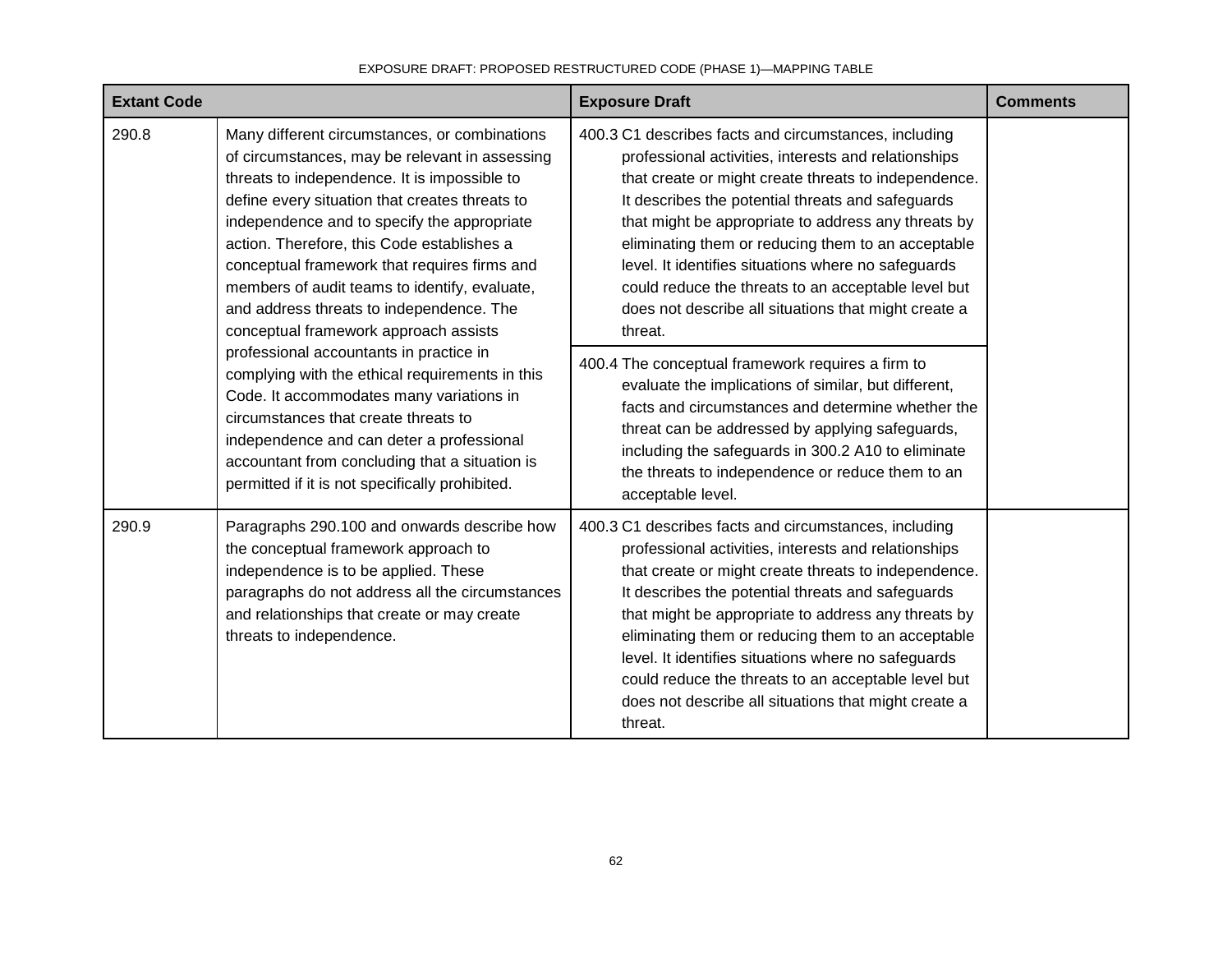| <b>Extant Code</b> |                                                                                                                                                                                                                                                                                                                                                                                                                                                                                                                                                                                                                                                                                                                                                                                                                                                                                                                                                                                                                                                                                               | <b>Exposure Draft</b>                                                                                                                                                                                                                                                                                                                            | <b>Comments</b>                                                                                                                                                                                                                                                                                                                                                                                                                                                                                                                                                                                                                                                                                                             |  |
|--------------------|-----------------------------------------------------------------------------------------------------------------------------------------------------------------------------------------------------------------------------------------------------------------------------------------------------------------------------------------------------------------------------------------------------------------------------------------------------------------------------------------------------------------------------------------------------------------------------------------------------------------------------------------------------------------------------------------------------------------------------------------------------------------------------------------------------------------------------------------------------------------------------------------------------------------------------------------------------------------------------------------------------------------------------------------------------------------------------------------------|--------------------------------------------------------------------------------------------------------------------------------------------------------------------------------------------------------------------------------------------------------------------------------------------------------------------------------------------------|-----------------------------------------------------------------------------------------------------------------------------------------------------------------------------------------------------------------------------------------------------------------------------------------------------------------------------------------------------------------------------------------------------------------------------------------------------------------------------------------------------------------------------------------------------------------------------------------------------------------------------------------------------------------------------------------------------------------------------|--|
|                    |                                                                                                                                                                                                                                                                                                                                                                                                                                                                                                                                                                                                                                                                                                                                                                                                                                                                                                                                                                                                                                                                                               | 400.4 The conceptual framework requires a firm to<br>evaluate the implications of similar, but different,<br>facts and circumstances and determine whether the<br>threat can be addressed by applying safeguards,<br>including the safeguards in 300.2 A10 to eliminate<br>the threats to independence or reduce them to an<br>acceptable level. |                                                                                                                                                                                                                                                                                                                                                                                                                                                                                                                                                                                                                                                                                                                             |  |
| 290.10             | In deciding whether to accept or continue an<br>engagement, or whether a particular individual<br>may be a member of the audit team, a firm shall<br>identify and evaluate threats to independence. If<br>the threats are not at an acceptable level, and<br>the decision is whether to accept an<br>engagement or include a particular individual on<br>the audit team, the firm shall determine whether<br>safeguards are available to eliminate the threats<br>or reduce them to an acceptable level. If the<br>decision is whether to continue an engagement,<br>the firm shall determine whether any existing<br>safeguards will continue to be effective to<br>eliminate the threats or reduce them to an<br>acceptable level or whether other safeguards will<br>need to be applied or whether the engagement<br>needs to be terminated. Whenever new<br>information about a threat to independence<br>comes to the attention of the firm during the<br>engagement, the firm shall evaluate the<br>significance of the threat in accordance with the<br>conceptual framework approach. | R400.10<br>a firm shall:<br>(a)<br>(b)<br>(c)                                                                                                                                                                                                                                                                                                    | In applying the conceptual framework,<br>When evaluating the significance of<br>threats to independence, take<br>qualitative as well as quantitative<br>factors into account;<br>If a determination has been made that<br>the threats are not at an acceptable<br>level, and the decision to be made is<br>whether to accept an engagement or<br>include a particular individual on the<br>audit team, determine whether<br>safeguards are available to eliminate<br>the threats or reduce them to an<br>acceptable level;<br>If the decision is whether to continue<br>an audit engagement, determine<br>whether:<br>Any existing safeguards will<br>(i)<br>continue to be effective to<br>eliminate the threats or reduce |  |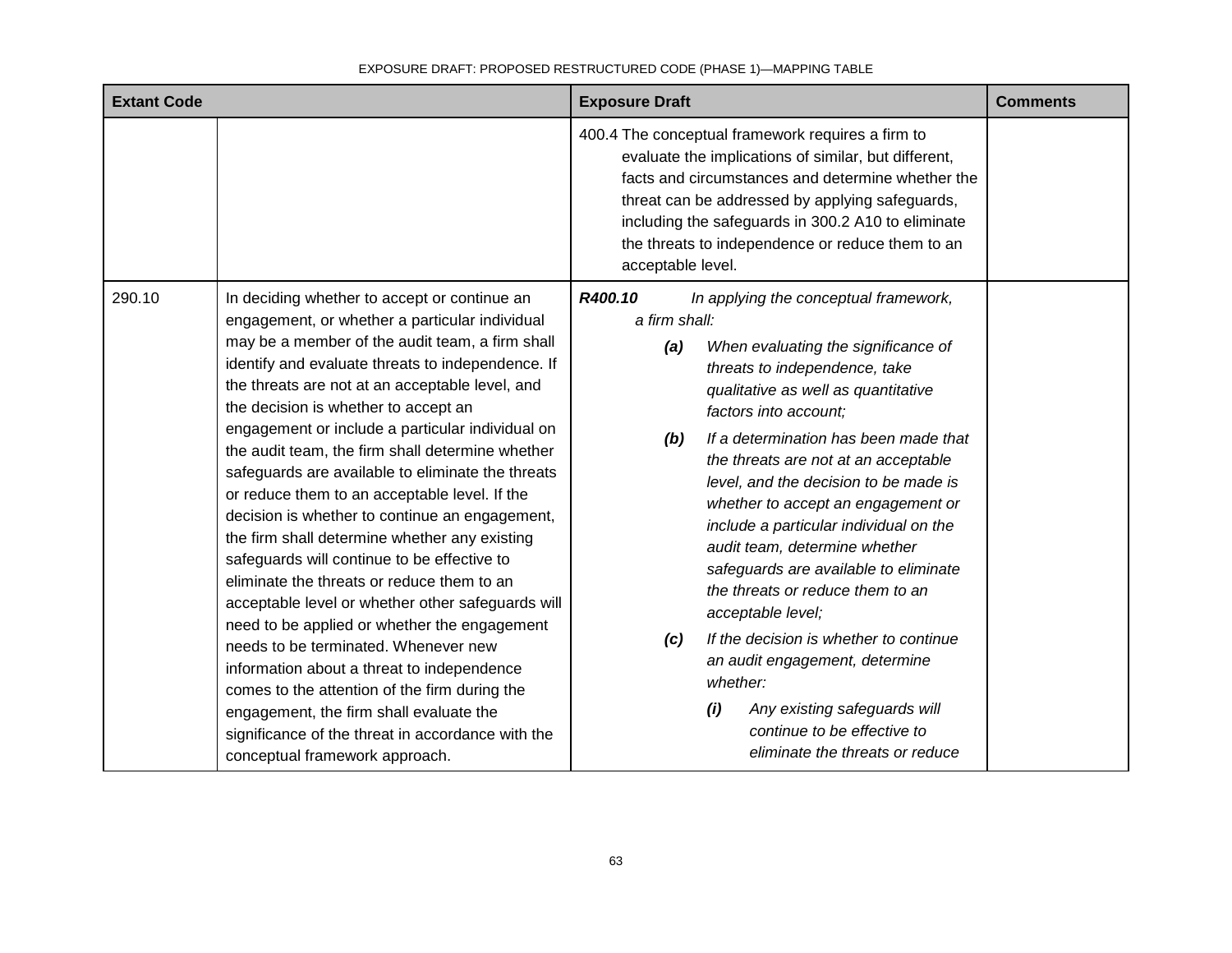| <b>Extant Code</b> |                                                                                                                                                                                                                                                                                                                                                                                                                                                                                                                                                                                                                                                                                                                                     | <b>Exposure Draft</b>       |       |                                                                                                                                                                                                                                                                                                                                                                                                                                                                                                                                                                                                                                                                                                                                                                                                                                                                                              | <b>Comments</b> |
|--------------------|-------------------------------------------------------------------------------------------------------------------------------------------------------------------------------------------------------------------------------------------------------------------------------------------------------------------------------------------------------------------------------------------------------------------------------------------------------------------------------------------------------------------------------------------------------------------------------------------------------------------------------------------------------------------------------------------------------------------------------------|-----------------------------|-------|----------------------------------------------------------------------------------------------------------------------------------------------------------------------------------------------------------------------------------------------------------------------------------------------------------------------------------------------------------------------------------------------------------------------------------------------------------------------------------------------------------------------------------------------------------------------------------------------------------------------------------------------------------------------------------------------------------------------------------------------------------------------------------------------------------------------------------------------------------------------------------------------|-----------------|
| 290.11             | Throughout this section, reference is made to<br>the significance of threats to independence. In<br>evaluating the significance of a threat, qualitative                                                                                                                                                                                                                                                                                                                                                                                                                                                                                                                                                                            |                             | (ii)  | them to an acceptable level;<br>Other safeguards will need to be<br>applied; or                                                                                                                                                                                                                                                                                                                                                                                                                                                                                                                                                                                                                                                                                                                                                                                                              |                 |
|                    | as well as quantitative factors shall be taken into<br>account.                                                                                                                                                                                                                                                                                                                                                                                                                                                                                                                                                                                                                                                                     |                             | (iii) | The engagement needs to be<br>ended; and                                                                                                                                                                                                                                                                                                                                                                                                                                                                                                                                                                                                                                                                                                                                                                                                                                                     |                 |
|                    |                                                                                                                                                                                                                                                                                                                                                                                                                                                                                                                                                                                                                                                                                                                                     | (d)                         |       | Whenever new information about a<br>threat to independence comes to the<br>attention of the firm during an audit<br>engagement, evaluate the significance<br>of that threat in accordance with the<br>conceptual framework.                                                                                                                                                                                                                                                                                                                                                                                                                                                                                                                                                                                                                                                                  |                 |
| 290.12             | This section does not, in most cases, prescribe<br>the specific responsibility of individuals within the<br>firm for actions related to independence because<br>responsibility may differ depending on the size,<br>structure and organization of a firm. The firm is<br>required by International Standards on Quality<br>Control (ISQCs) to establish policies and<br>procedures designed to provide it with<br>reasonable assurance that independence is<br>maintained when required by relevant ethical<br>requirements. In addition, International<br>Standards on Auditing (ISAs) require the<br>engagement partner to form a conclusion on<br>compliance with the independence requirements<br>that apply to the engagement. | individual within the firm. |       | 400.7 Firms are required by International Standards on<br>Quality Control (ISQCs) to establish policies and<br>procedures designed to provide them with<br>reasonable assurance that independence is<br>maintained when required by relevant ethical<br>requirements. International Standards on Auditing<br>(ISAs) establish responsibilities for engagement<br>partners and engagement teams. Certain<br>responsibilities within a firm depend on its size,<br>structure and organization. Many of the provisions<br>of C1 do not prescribe the specific responsibility of<br>individuals within the firm for actions related to<br>independence. Although firms and professional<br>accountants within those firms each have<br>responsibilities for compliance, for ease of<br>reference, many of the provisions of C1 refer to<br>"firm," even if the main responsibility rests with an |                 |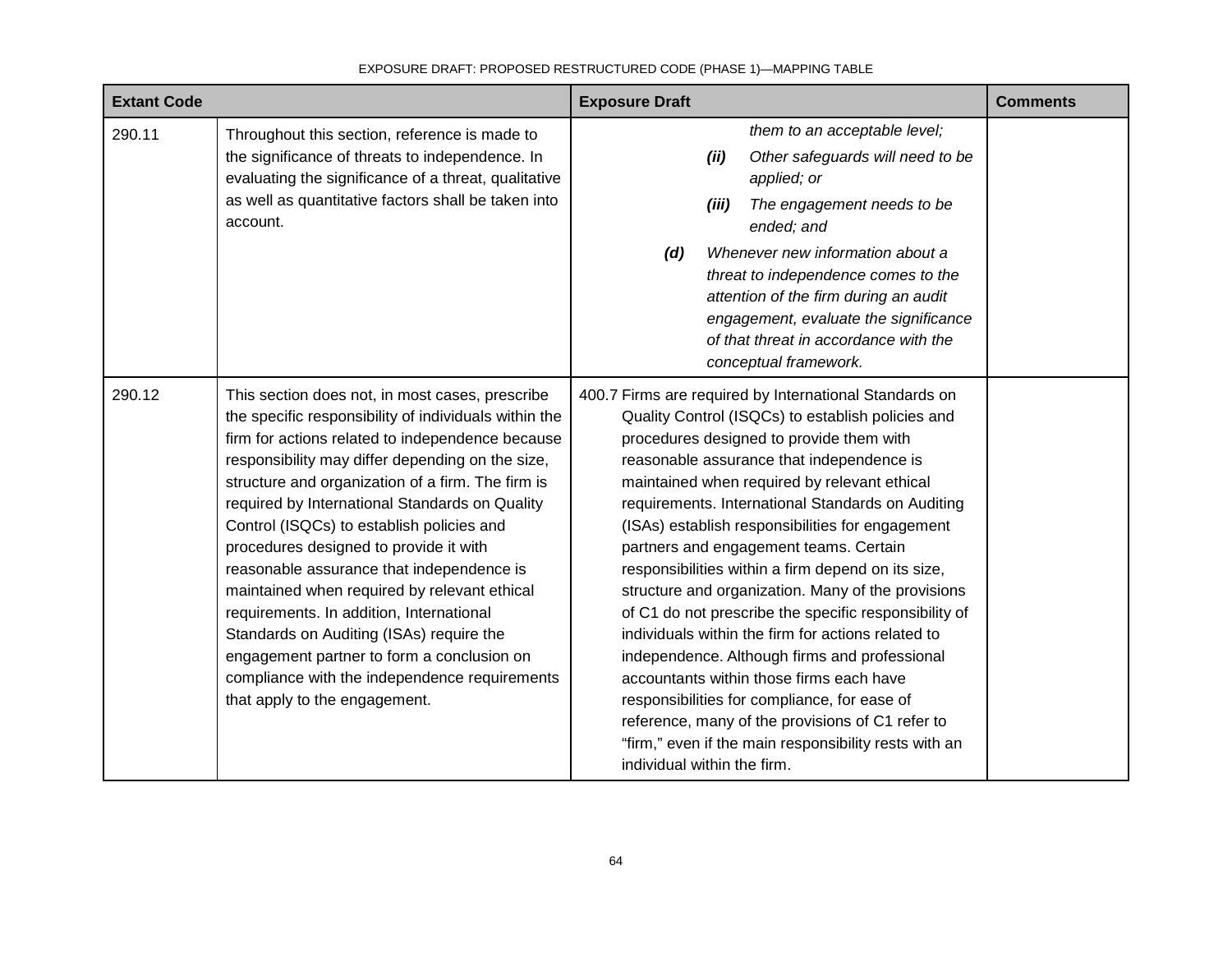| <b>Extant Code</b> |                                                                                                                                                                                                                                                                                                                                                                                                                                                                                                                                                                                                                                                                                                                                                                                                  | <b>Exposure Draft</b> |                                                                                                                                                                                                                                                                                                                                                                                                                                                                                                                                                                                                                                                                                                                                                        | <b>Comments</b> |
|--------------------|--------------------------------------------------------------------------------------------------------------------------------------------------------------------------------------------------------------------------------------------------------------------------------------------------------------------------------------------------------------------------------------------------------------------------------------------------------------------------------------------------------------------------------------------------------------------------------------------------------------------------------------------------------------------------------------------------------------------------------------------------------------------------------------------------|-----------------------|--------------------------------------------------------------------------------------------------------------------------------------------------------------------------------------------------------------------------------------------------------------------------------------------------------------------------------------------------------------------------------------------------------------------------------------------------------------------------------------------------------------------------------------------------------------------------------------------------------------------------------------------------------------------------------------------------------------------------------------------------------|-----------------|
| 290.13             | If a firm is deemed to be a network firm, the firm<br>shall be independent of the audit clients of the<br>other firms within the network (unless otherwise<br>stated in this Code).                                                                                                                                                                                                                                                                                                                                                                                                                                                                                                                                                                                                              | R401.2                | A network firm shall be independent of the<br>audit clients of the other firms within the<br>network where C1 specifically requires such<br>independence.                                                                                                                                                                                                                                                                                                                                                                                                                                                                                                                                                                                              |                 |
|                    | The independence requirements in this section<br>that apply to a network firm apply to any entity,<br>such as a consulting practice or professional law<br>practice, that meets the definition of a network<br>firm irrespective of whether the entity itself<br>meets the definition of a firm.                                                                                                                                                                                                                                                                                                                                                                                                                                                                                                 | 401.3 A1              | The independence requirements in C1 that<br>apply to a network firm apply to any entity<br>that meets the definition of a network firm. It<br>is not necessary for the entity also to meet<br>the definition of a firm. For example, a<br>consulting practice or professional law<br>practice might be a network firm but not a<br>firm.                                                                                                                                                                                                                                                                                                                                                                                                               |                 |
| 290.14             | To enhance their ability to provide professional<br>services, firms frequently form larger structures<br>with other firms and entities. Whether these<br>larger structures create a network depends on<br>the particular facts and circumstances and does<br>not depend on whether the firms and entities are<br>legally separate and distinct. For example, a<br>larger structure may be aimed only at facilitating<br>the referral of work, which in itself does not meet<br>the criteria necessary to constitute a network.<br>Alternatively, a larger structure might be such<br>that it is aimed at co-operation and the firms<br>share a common brand name, a common<br>system of quality control, or significant<br>professional resources and consequently is<br>deemed to be a network. | 401.1                 | To enhance their ability to provide<br>professional services, firms frequently form<br>larger structures with other firms and entities.<br>Whether these larger structures create a<br>network depends on the particular facts and<br>circumstances and does not depend on<br>whether the firms and entities are legally<br>separate and distinct. A larger structure is a<br>network if it is aimed at co-operation and, for<br>example, the firms share: a common brand<br>name; a common system of quality control; or<br>significant professional resources.<br>Alternatively, a larger structure might be<br>aimed only at facilitating the referral of work,<br>which in itself does not meet the criteria<br>necessary to constitute a network. |                 |
| 290.15             | The judgment as to whether the larger structure<br>is a network shall be made in light of whether a<br>reasonable and informed third party would be                                                                                                                                                                                                                                                                                                                                                                                                                                                                                                                                                                                                                                              | R401.3                | When associated with a larger structure of<br>other firms and entities, a firm shall:<br>Use professional judgment to<br>(a)                                                                                                                                                                                                                                                                                                                                                                                                                                                                                                                                                                                                                           |                 |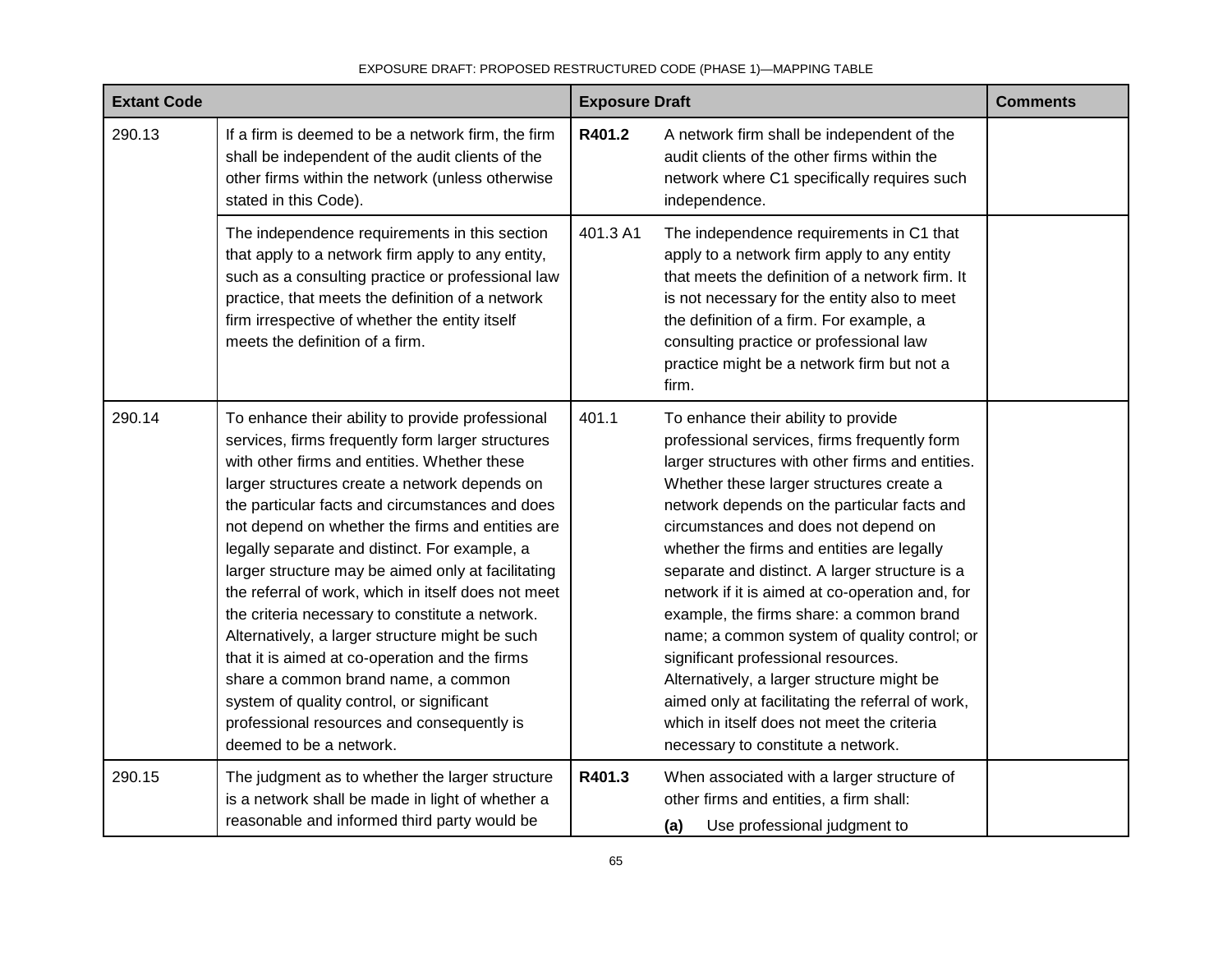| <b>Extant Code</b> |                                                                                                                                                                                                                                                                                                                                                                                                                                                                                                                                                                                                                                                                 | <b>Exposure Draft</b> |          | <b>Comments</b>                                                                                                                                                                                                                                                                                                                                                                                                                                                                                                                                                                                                                          |  |
|--------------------|-----------------------------------------------------------------------------------------------------------------------------------------------------------------------------------------------------------------------------------------------------------------------------------------------------------------------------------------------------------------------------------------------------------------------------------------------------------------------------------------------------------------------------------------------------------------------------------------------------------------------------------------------------------------|-----------------------|----------|------------------------------------------------------------------------------------------------------------------------------------------------------------------------------------------------------------------------------------------------------------------------------------------------------------------------------------------------------------------------------------------------------------------------------------------------------------------------------------------------------------------------------------------------------------------------------------------------------------------------------------------|--|
|                    | likely to conclude, weighing all the specific facts<br>and circumstances, that the entities are<br>associated in such a way that a network exists.                                                                                                                                                                                                                                                                                                                                                                                                                                                                                                              |                       |          | determine whether a network is<br>created by such a larger structure;                                                                                                                                                                                                                                                                                                                                                                                                                                                                                                                                                                    |  |
|                    | This judgment shall be applied consistently<br>throughout the network.                                                                                                                                                                                                                                                                                                                                                                                                                                                                                                                                                                                          |                       | (b)      | Consider whether a reasonable and<br>informed third party would be likely to<br>conclude that the other firms and<br>entities in the larger structure are<br>associated in such a way that a<br>network exists; and                                                                                                                                                                                                                                                                                                                                                                                                                      |  |
|                    |                                                                                                                                                                                                                                                                                                                                                                                                                                                                                                                                                                                                                                                                 |                       | (c)      | Apply such judgment consistently<br>throughout such a larger structure.                                                                                                                                                                                                                                                                                                                                                                                                                                                                                                                                                                  |  |
| 290.16             | Where the larger structure is aimed at co-<br>operation and it is clearly aimed at profit or cost<br>sharing among the entities within the structure, it<br>is deemed to be a network. However, the<br>sharing of immaterial costs does not in itself<br>create a network. In addition, if the sharing of<br>costs is limited only to those costs related to the<br>development of audit methodologies, manuals,<br>or training courses, this would not in itself create<br>a network. Further, an association between a<br>firm and an otherwise unrelated entity to jointly<br>provide a service or develop a product does not<br>in itself create a network. | 401.3 A2              | network. | Where the larger structure is aimed at co-<br>operation and it is clearly aimed at profit or<br>cost sharing among the entities within the<br>structure, it is a network. However, the<br>sharing of immaterial costs does not in itself<br>create a network. In addition, if the sharing of<br>costs is limited only to those costs related to<br>the development of audit methodologies,<br>manuals or training courses, this would not in<br>itself create a network. Further, an<br>association between a firm and an otherwise<br>unrelated entity jointly to provide a service or<br>develop a product does not in itself create a |  |
| 290.17             | Where the larger structure is aimed at<br>cooperation and the entities within the structure<br>share common ownership, control or<br>management, it is deemed to be a network. This<br>could be achieved by contract or other means.                                                                                                                                                                                                                                                                                                                                                                                                                            | 401.3 A3              |          | Where the larger structure is aimed at co-<br>operation and the entities within the structure<br>share common ownership, control or<br>management, it is a network. This could be<br>achieved by contract or other means.                                                                                                                                                                                                                                                                                                                                                                                                                |  |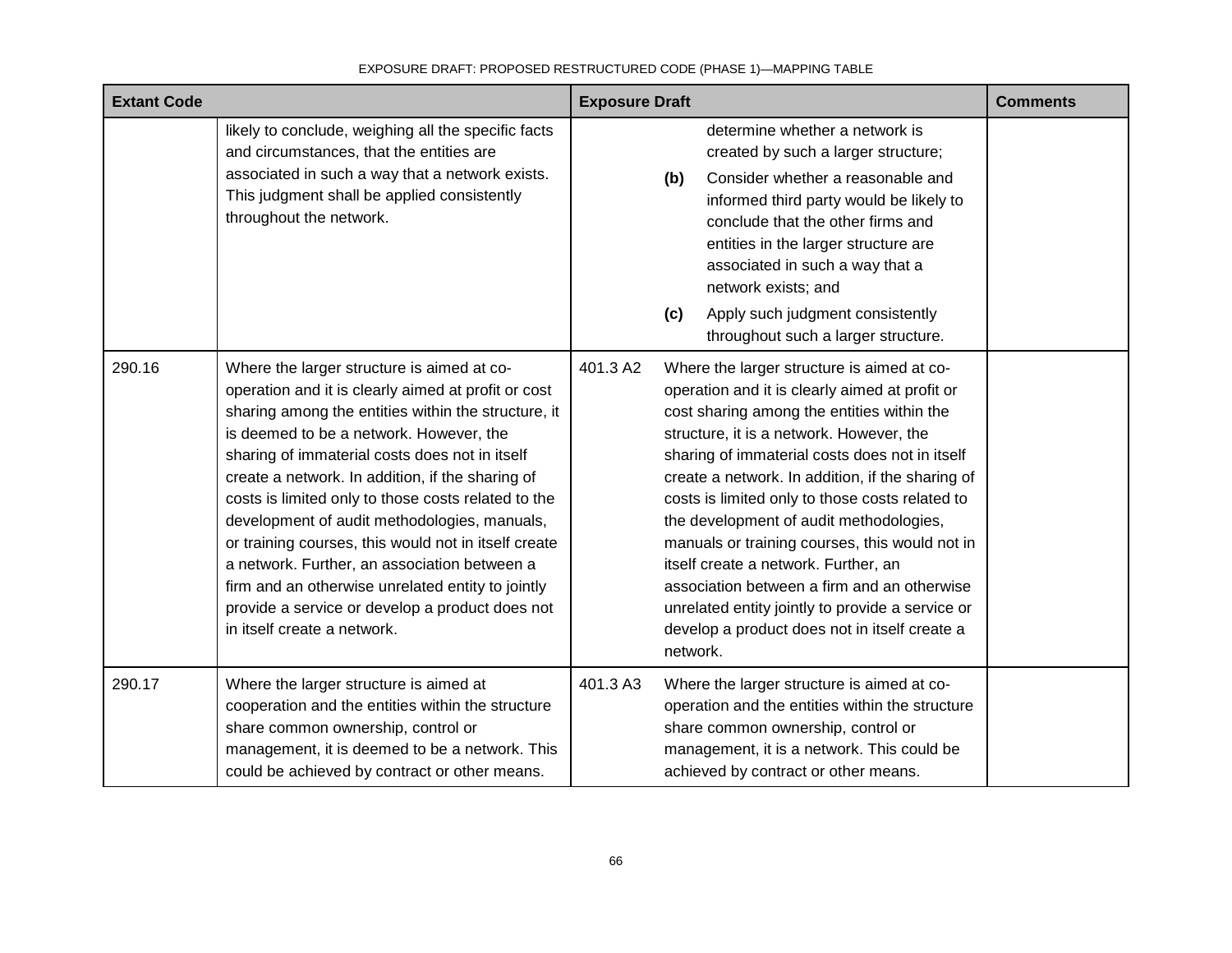| EXPOSURE DRAFT: PROPOSED RESTRUCTURED CODE (PHASE 1)—MAPPING TABLE |  |  |  |
|--------------------------------------------------------------------|--|--|--|
|--------------------------------------------------------------------|--|--|--|

| <b>Extant Code</b> |                                                                                                                                                                                                                                                                                                                                                                                                                                                                                                          | <b>Exposure Draft</b> |                                                                                                                                                                                                                                                                                                                                                                                                                                                                                   | <b>Comments</b> |
|--------------------|----------------------------------------------------------------------------------------------------------------------------------------------------------------------------------------------------------------------------------------------------------------------------------------------------------------------------------------------------------------------------------------------------------------------------------------------------------------------------------------------------------|-----------------------|-----------------------------------------------------------------------------------------------------------------------------------------------------------------------------------------------------------------------------------------------------------------------------------------------------------------------------------------------------------------------------------------------------------------------------------------------------------------------------------|-----------------|
| 290.18             | Where the larger structure is aimed at co-<br>operation and the entities within the structure<br>share common quality control policies and<br>procedures, it is deemed to be a network. For<br>this purpose, common quality control policies<br>and procedures are those designed,<br>implemented and monitored across the larger<br>structure.                                                                                                                                                          | 401.3 A4              | Where the larger structure is aimed at co-<br>operation and the entities within the structure<br>share common quality control policies and<br>procedures, it is a network. For this purpose,<br>common quality control policies and<br>procedures are those designed, implemented<br>and monitored across the larger structure.                                                                                                                                                   |                 |
| 290.19             | Where the larger structure is aimed at co-<br>operation and the entities within the structure<br>share a common business strategy, it is deemed<br>to be a network. Sharing a common business<br>strategy involves an agreement by the entities to<br>achieve common strategic objectives. An entity<br>is not deemed to be a network firm merely<br>because it co-operates with another entity solely<br>to respond jointly to a request for a proposal for<br>the provision of a professional service. | 401.3 A5              | Where the larger structure is aimed at co-<br>operation and the entities within the structure<br>share a common business strategy, it is a<br>network. Sharing a common business<br>strategy involves an agreement by the<br>entities to achieve common strategic<br>objectives. An entity is not a network firm<br>merely because it co-operates with another<br>entity solely to respond jointly to a request for<br>a proposal for the provision of a professional<br>service. |                 |
| 290.20             | Where the larger structure is aimed at co-<br>operation and the entities within the structure<br>share the use of a common brand name, it is<br>deemed to be a network. A common brand<br>name includes common initials or a common<br>name. A firm is deemed to be using a common<br>brand name if it includes, for example, the<br>common brand name as part of, or along with,<br>its firm name, when a partner of the firm signs<br>an audit report.                                                 | 401.3 A6              | Where the larger structure is aimed at co-<br>operation and the entities within the structure<br>share the use of a common brand name, it is<br>a network. A common brand name includes<br>common initials or a common name. A firm is<br>using a common brand name if it includes, for<br>example, the common brand name as part of,<br>or along with, its firm name when a partner of<br>the firm signs an audit report.                                                        |                 |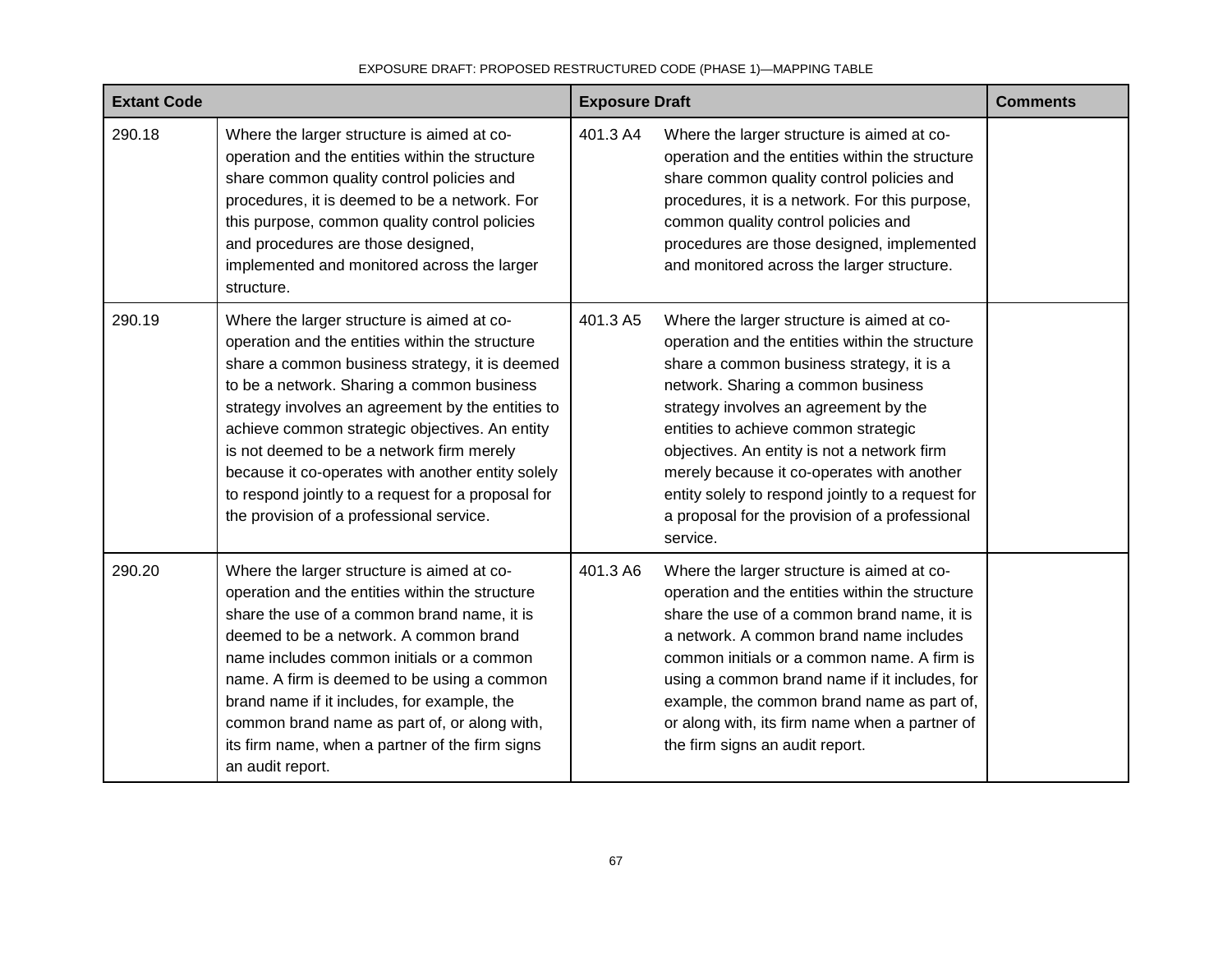| <b>Extant Code</b> |                                                                                                                                                                                                                                                                                                                                                                                                                                                                                                                                                                                                                                                     | <b>Exposure Draft</b> |                                                                                                                                                                                                                                                                                                                                                                                                                                                                                                                                                                                                                                                                                               | <b>Comments</b> |
|--------------------|-----------------------------------------------------------------------------------------------------------------------------------------------------------------------------------------------------------------------------------------------------------------------------------------------------------------------------------------------------------------------------------------------------------------------------------------------------------------------------------------------------------------------------------------------------------------------------------------------------------------------------------------------------|-----------------------|-----------------------------------------------------------------------------------------------------------------------------------------------------------------------------------------------------------------------------------------------------------------------------------------------------------------------------------------------------------------------------------------------------------------------------------------------------------------------------------------------------------------------------------------------------------------------------------------------------------------------------------------------------------------------------------------------|-----------------|
| 290.21             | Even though a firm does not belong to a network<br>and does not use a common brand name as part<br>of its firm name, it may give the appearance that<br>it belongs to a network if it makes reference in its<br>stationery or promotional materials to being a<br>member of an association of firms. Accordingly,<br>if care is not taken in how a firm describes such<br>memberships, a perception may be created that<br>the firm belongs to a network.                                                                                                                                                                                           | 401.3 A7              | Even if a firm does not belong to a network<br>and does not use a common brand name as<br>part of its firm name, it might appear to<br>belong to a network if its stationery or<br>promotional materials refer to being a<br>member of an association of firms.<br>Accordingly, if care is not taken in how a firm<br>describes such membership, a perception<br>might be created that the firm belongs to a<br>network.                                                                                                                                                                                                                                                                      |                 |
| 290.22             | If a firm sells a component of its practice, the<br>sales agreement sometimes provides that, for a<br>limited period of time, the component may<br>continue to use the name of the firm, or an<br>element of the name, even though it is no longer<br>connected to the firm. In such circumstances,<br>while the two entities may be practicing under a<br>common name, the facts are such that they do<br>not belong to a larger structure aimed at co-<br>operation and are, therefore, not network firms.<br>Those entities shall determine how to disclose<br>that they are not network firms when presenting<br>themselves to outside parties. | R401.4                | If a firm or a network sells a component of its<br>practice, the sales agreement sometimes<br>provides that, for a limited period of time, the<br>sold component might continue to use all or<br>part of the name of the firm or the network,<br>even though it is no longer connected to the<br>firm or the network. In such circumstances,<br>while the two entities might be practicing<br>under a common name, the facts are such<br>that they do not belong to a larger structure<br>aimed at cooperation and are therefore not<br>network firms. Those entities shall determine<br>how to disclose that they are not network<br>firms when presenting themselves to outside<br>parties. |                 |
| 290.23             | Where the larger structure is aimed at co-<br>operation and the entities within the structure<br>share a significant part of professional<br>resources, it is deemed to be a network.<br>Professional resources include:<br>Common systems that enable firms to                                                                                                                                                                                                                                                                                                                                                                                     | 401.3 A8              | Where the larger structure is aimed at co-<br>operation and the entities within the structure<br>share a significant part of professional<br>resources, it is a network. Professional<br>resources include:<br>Common systems that enable firms to<br>$\bullet$                                                                                                                                                                                                                                                                                                                                                                                                                               |                 |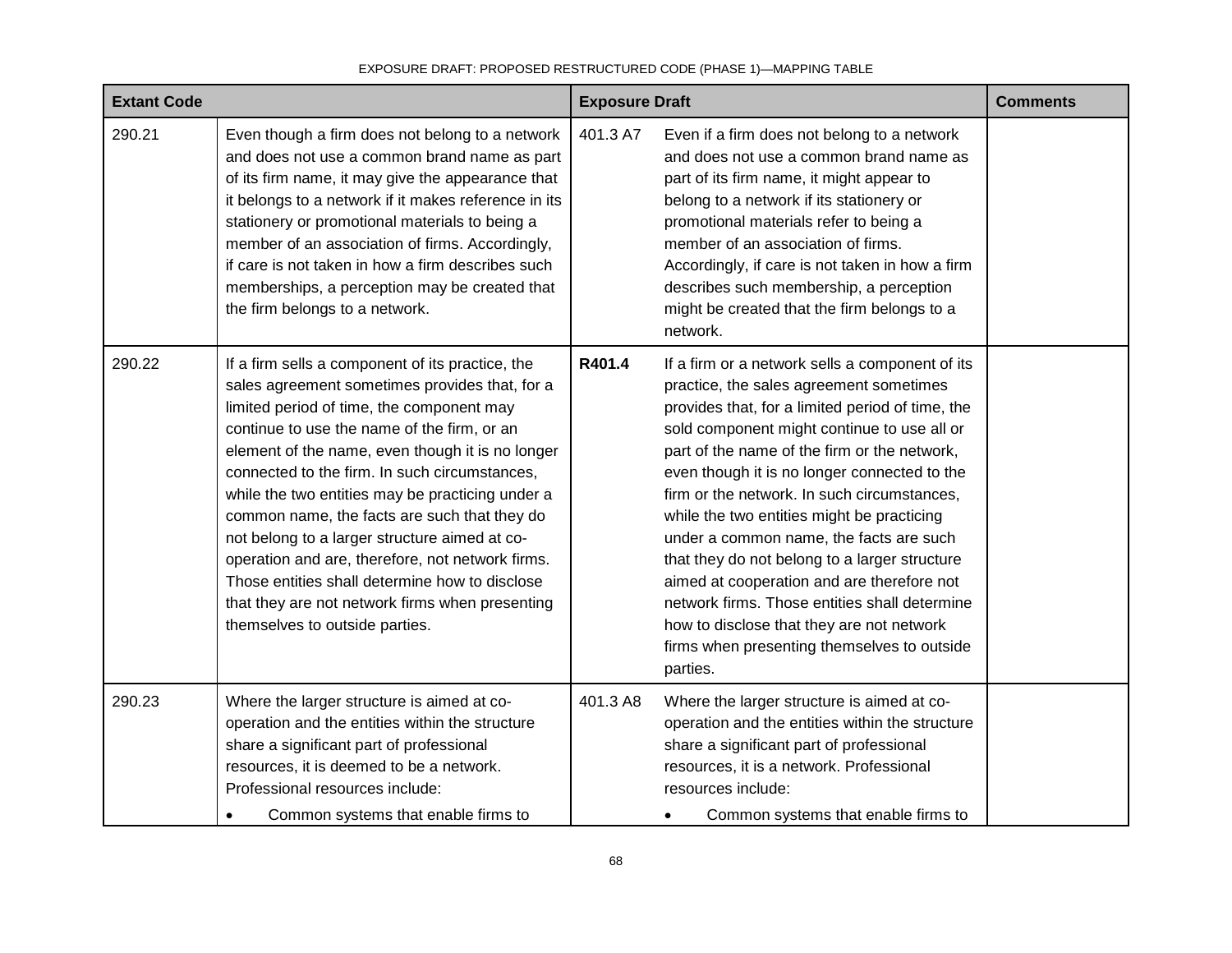| <b>Extant Code</b> |                                                                                                                                                                                                                                                                                                                                                                                                                                                                                                                                                                                                                                                                                                                                                                                                                                                                                                                                        | <b>Exposure Draft</b>                                                                                                                                                                                                                                                                                                                                                                                                                                                                                                                                                                                                                                                                                                                                                                                                                                                 | <b>Comments</b> |
|--------------------|----------------------------------------------------------------------------------------------------------------------------------------------------------------------------------------------------------------------------------------------------------------------------------------------------------------------------------------------------------------------------------------------------------------------------------------------------------------------------------------------------------------------------------------------------------------------------------------------------------------------------------------------------------------------------------------------------------------------------------------------------------------------------------------------------------------------------------------------------------------------------------------------------------------------------------------|-----------------------------------------------------------------------------------------------------------------------------------------------------------------------------------------------------------------------------------------------------------------------------------------------------------------------------------------------------------------------------------------------------------------------------------------------------------------------------------------------------------------------------------------------------------------------------------------------------------------------------------------------------------------------------------------------------------------------------------------------------------------------------------------------------------------------------------------------------------------------|-----------------|
|                    | exchange information such as client data,<br>billing and time records;<br>Partners and staff;<br>$\bullet$<br>Technical departments that consult on<br>$\bullet$<br>technical or industry specific issues,<br>transactions or events for assurance<br>engagements;<br>Audit methodology or audit manuals; and<br>$\bullet$<br>Training courses and facilities.<br>$\bullet$                                                                                                                                                                                                                                                                                                                                                                                                                                                                                                                                                            | exchange information such as client<br>data, billing and time records.<br>Partners and other personnel.<br>$\bullet$<br>Technical departments that consult on<br>$\bullet$<br>technical or industry specific issues,<br>transactions or events for assurance<br>engagements.<br>Audit methodology or audit manuals.<br>Training courses and facilities.                                                                                                                                                                                                                                                                                                                                                                                                                                                                                                               |                 |
| 290.24             | The determination of whether the professional<br>resources shared are significant, and therefore<br>the firms are network firms, shall be made based<br>on the relevant facts and circumstances. Where<br>the shared resources are limited to common<br>audit methodology or audit manuals, with no<br>exchange of personnel or client or market<br>information, it is unlikely that the shared<br>resources would be significant. The same<br>applies to a common training endeavor. Where,<br>however, the shared resources involve the<br>exchange of people or information, such as<br>where staff are drawn from a shared pool, or a<br>common technical department is created within<br>the larger structure to provide participating firms<br>with technical advice that the firms are required<br>to follow, a reasonable and informed third party<br>is more likely to conclude that the shared<br>resources are significant. | 401.3 A9<br>Whether the shared professional resources<br>are significant depends on the<br>circumstances. For example:<br>Where the shared resources are<br>limited to common audit methodology<br>or audit manuals, with no exchange of<br>personnel or client or market<br>information, it is unlikely that the<br>shared resources would be significant.<br>The same applies to a common<br>training endeavor.<br>Where the shared resources involve<br>$\bullet$<br>the exchange of personnel or<br>information, such as where personnel<br>are drawn from a shared pool, or a<br>common technical department is<br>created within the larger structure to<br>provide participating firms with<br>technical advice that the firms are<br>required to follow, a reasonable and<br>informed third party is more likely to<br>conclude that the shared resources are |                 |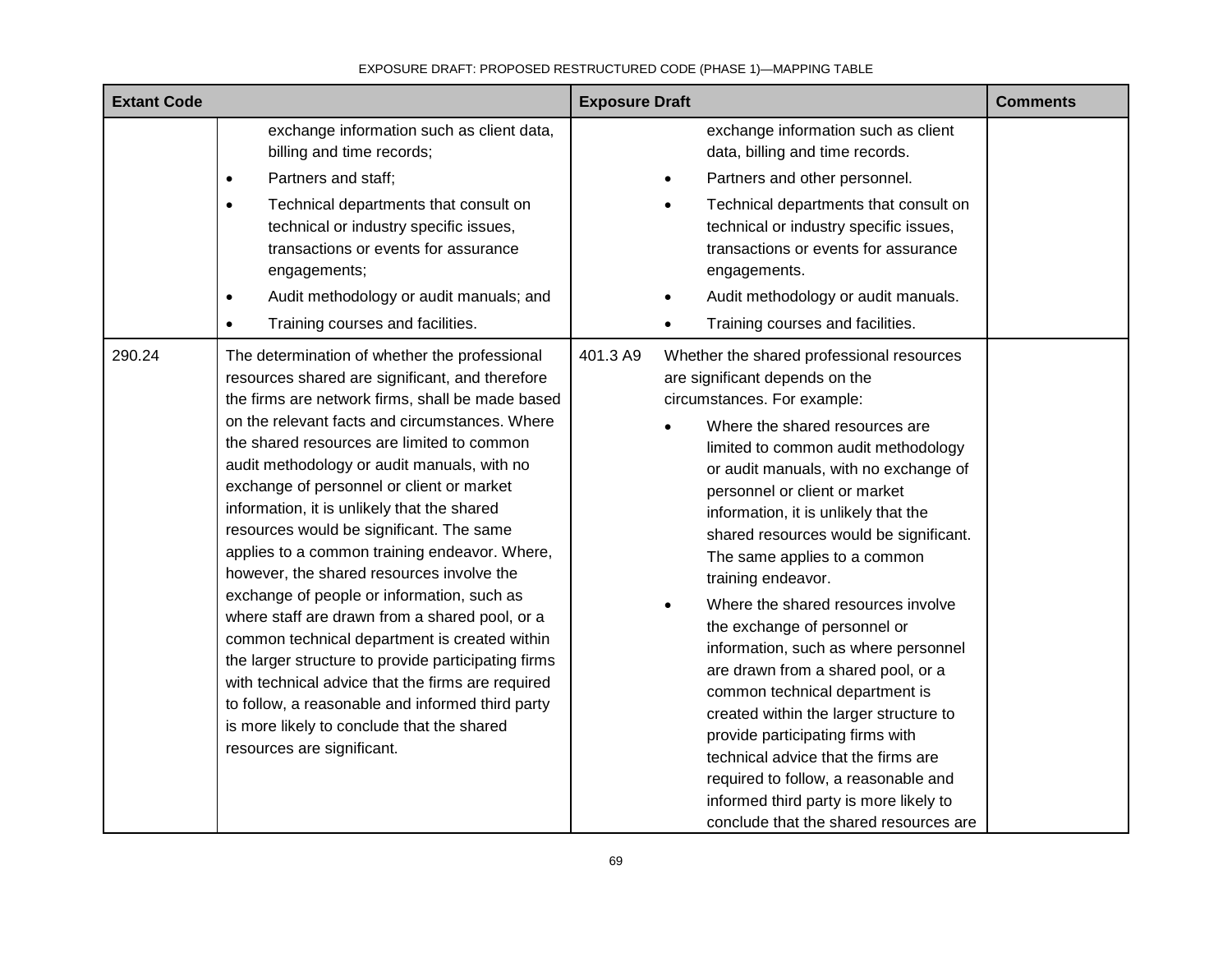| <b>Extant Code</b> |                                                                                                                                                                                                                                                                                                                                                                                                                                                                                                                                                                                                                                             | <b>Exposure Draft</b>                                                                                                                                                                                                                                                                                                                                                                                                                                                                                                            | <b>Comments</b>                           |
|--------------------|---------------------------------------------------------------------------------------------------------------------------------------------------------------------------------------------------------------------------------------------------------------------------------------------------------------------------------------------------------------------------------------------------------------------------------------------------------------------------------------------------------------------------------------------------------------------------------------------------------------------------------------------|----------------------------------------------------------------------------------------------------------------------------------------------------------------------------------------------------------------------------------------------------------------------------------------------------------------------------------------------------------------------------------------------------------------------------------------------------------------------------------------------------------------------------------|-------------------------------------------|
|                    |                                                                                                                                                                                                                                                                                                                                                                                                                                                                                                                                                                                                                                             | significant.                                                                                                                                                                                                                                                                                                                                                                                                                                                                                                                     |                                           |
| 290.25             | Section 290 contains additional provisions that<br>reflect the extent of public interest in certain<br>entities. For the purpose of this section, public<br>interest entities are:<br>All listed entities; and<br>(a)<br>Any entity:<br>(b)<br>Defined by regulation or legislation<br>(i)<br>as a public interest entity; or<br>For which the audit is required by<br>(ii)<br>regulation or legislation to be<br>conducted in compliance with the<br>same independence requirements<br>that apply to the audit of listed<br>entities. Such regulation may be<br>promulgated by any relevant<br>regulator, including an audit<br>regulator. | 400.6<br>C1 sets out requirements and application<br>material that reflect the extent of public<br>interest in certain entities which are defined<br>to be public interest entities.                                                                                                                                                                                                                                                                                                                                             | The PIE definition<br>is in the Glossary. |
| 290.26             | Firms and member bodies are encouraged to<br>determine whether to treat additional entities, or<br>certain categories of entities, as public interest<br>entities because they have a large number and<br>wide range of stakeholders. Factors to be<br>considered include:<br>The nature of the business, such as the<br>holding of assets in a fiduciary capacity for a<br>large number of stakeholders. Examples<br>may include financial institutions, such as<br>banks and insurance companies, and<br>pension funds;                                                                                                                   | 400.6<br>Firms and member bodies are encouraged<br>to determine whether to treat additional<br>entities, or certain categories of entities, as<br>public interest entities because they have a<br>large number and wide range of<br>stakeholders. Factors to be considered<br>include:<br>The nature of the business, such as<br>the holding of assets in a fiduciary<br>capacity for a large number of<br>stakeholders. Examples might include<br>financial institutions, such as banks<br>and insurance companies, and pension |                                           |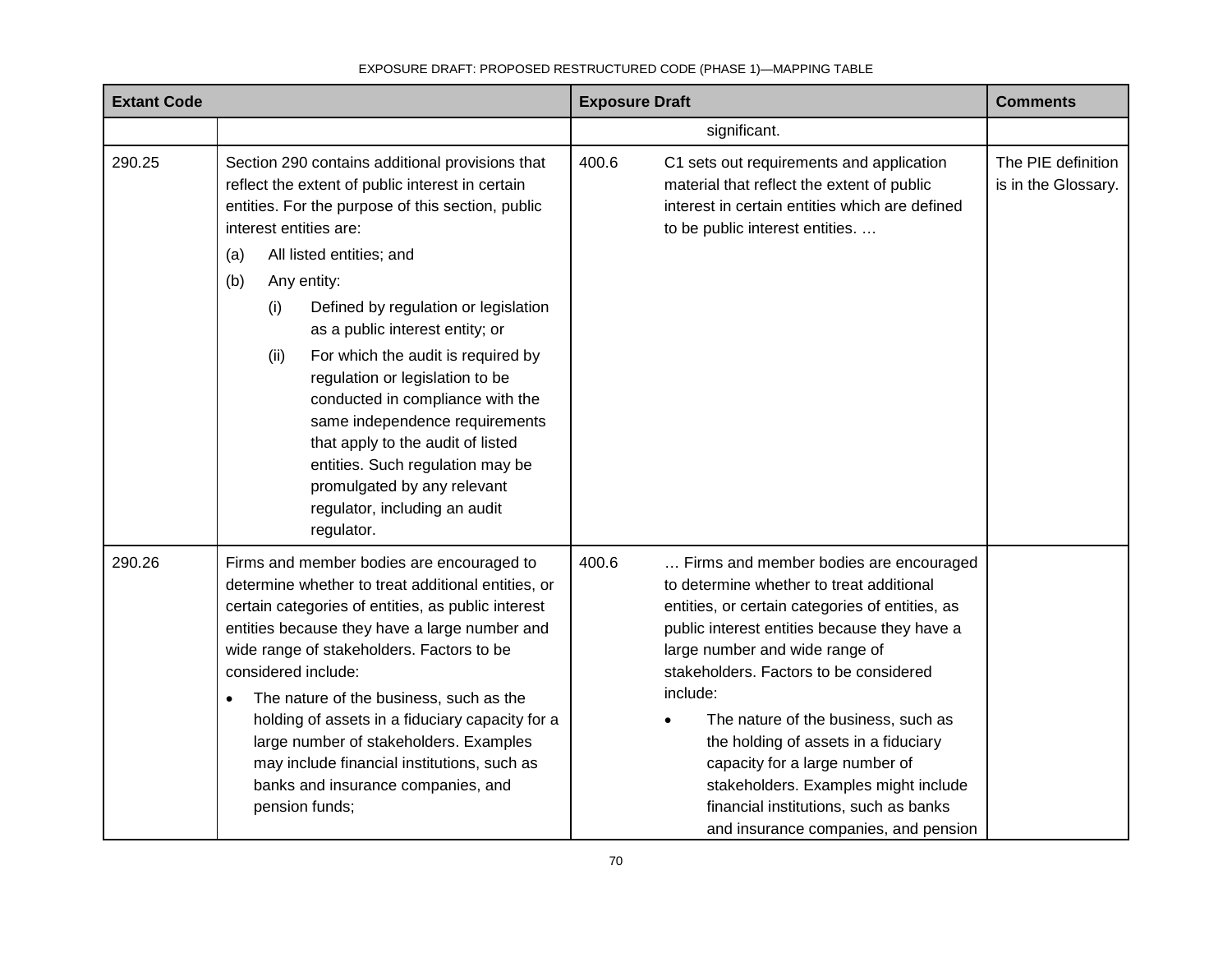| <b>Extant Code</b> |                                                                                                                                                                                                                                                                                                                                                                                                                                                                                                                                                                                                                                                                                                                                           | <b>Exposure Draft</b> |                                                                                                                                                                                                                                                                                                                                                                                                                                                                                                                                                                                                                                               | <b>Comments</b>                                                                       |
|--------------------|-------------------------------------------------------------------------------------------------------------------------------------------------------------------------------------------------------------------------------------------------------------------------------------------------------------------------------------------------------------------------------------------------------------------------------------------------------------------------------------------------------------------------------------------------------------------------------------------------------------------------------------------------------------------------------------------------------------------------------------------|-----------------------|-----------------------------------------------------------------------------------------------------------------------------------------------------------------------------------------------------------------------------------------------------------------------------------------------------------------------------------------------------------------------------------------------------------------------------------------------------------------------------------------------------------------------------------------------------------------------------------------------------------------------------------------------|---------------------------------------------------------------------------------------|
|                    | Size; and<br>$\bullet$<br>Number of employees.                                                                                                                                                                                                                                                                                                                                                                                                                                                                                                                                                                                                                                                                                            |                       | funds.<br>Size.<br>Number of employees.                                                                                                                                                                                                                                                                                                                                                                                                                                                                                                                                                                                                       |                                                                                       |
| 290.27             | In the case of an audit client that is a listed<br>entity, references to an audit client in this section<br>include related entities of the client (unless<br>otherwise stated). For all other audit clients,<br>references to an audit client in this section<br>include related entities over which the client has<br>direct or indirect control. When the audit team<br>knows or has reason to believe that a<br>relationship or circumstance involving another<br>related entity of the client is relevant to the<br>evaluation of the firm's independence from the<br>client, the audit team shall include that related<br>entity when identifying and evaluating threats to<br>independence and applying appropriate<br>safeguards. | R400.11               | As defined, an audit client that is a listed<br>entity includes all of its related entities. For all<br>other entities, references to an audit client in<br>C1 include related entities over which the<br>client has direct or indirect control. When the<br>audit team knows, or has reason to believe,<br>that a relationship or circumstance involving<br>any other related entity of the client is<br>relevant to the evaluation of the firm's<br>independence from the client, the audit team<br>shall include that related entity when<br>identifying and evaluating threats to<br>independence and applying appropriate<br>safeguards. | The Glossary<br>definition of "audit<br>client" cross<br>refers to this<br>paragraph. |
| 290.28             | Even when not required by the Code, applicable<br>auditing standards, law or regulation, regular<br>communication is encouraged between the firm<br>and those charged with governance of the audit<br>client regarding relationships and other matters<br>that might, in the firm's opinion, reasonably bear<br>on independence. Such communication enables<br>those charged with governance to:<br>Consider the firm's judgments in<br>(a)<br>identifying and evaluating threats to<br>independence;<br>Consider the appropriateness of<br>(b)<br>safeguards applied to eliminate them or                                                                                                                                                | 400.15 A1             | Even when not required by the Code,<br>applicable professional standards, law or<br>regulation, regular communication is<br>encouraged between the firm and those<br>charged with governance of the client<br>regarding relationships and other matters that<br>might, in the firm's opinion, reasonably bear<br>on independence. Such communication<br>enables those charged with governance to:<br>Consider the firm's judgments in<br>(a)<br>identifying and evaluating threats to the<br>fundamental principles;<br>Consider the appropriateness of<br>(b)                                                                                |                                                                                       |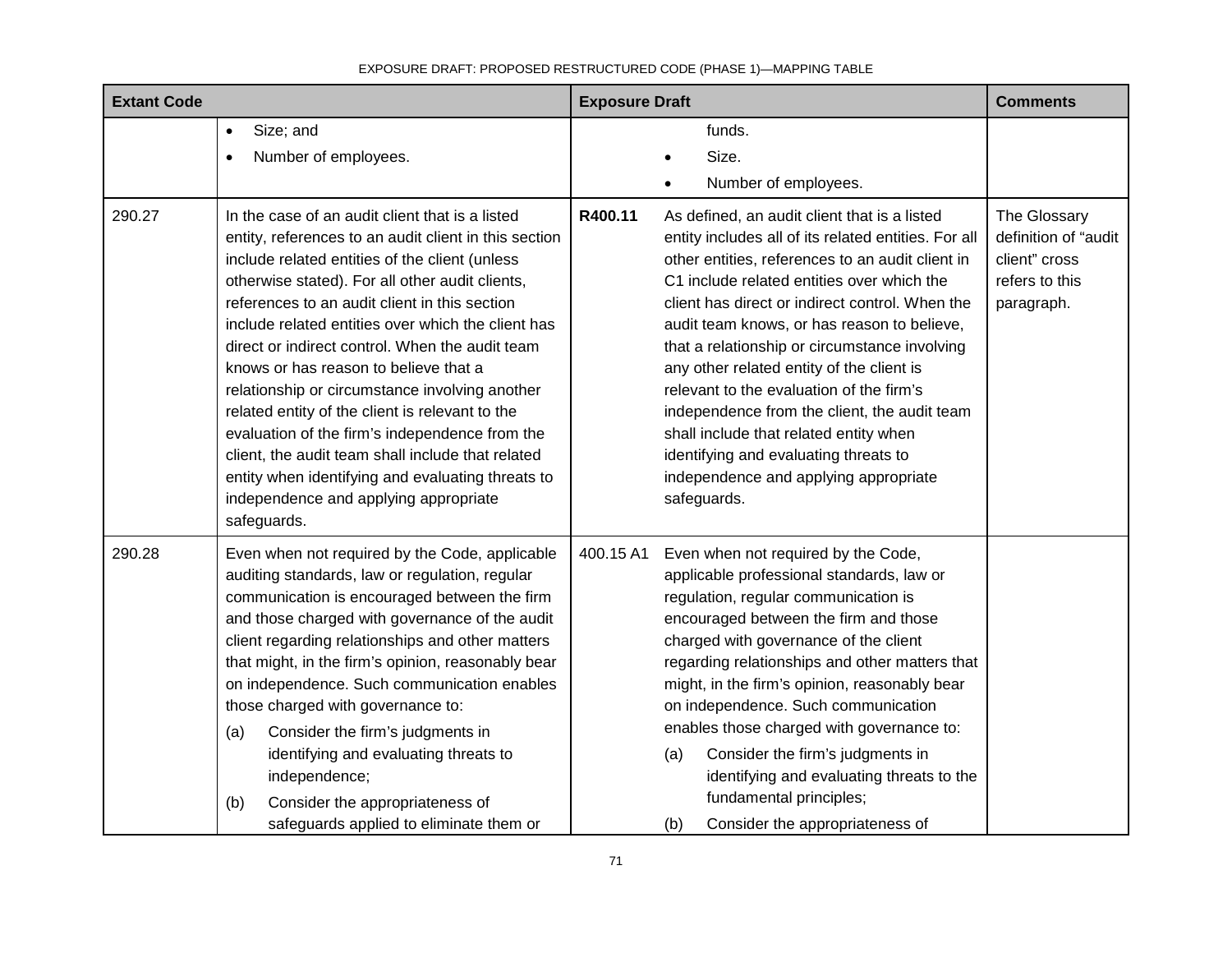| <b>Extant Code</b> |                                                                                                                                                                                                                                                                                                                                                                                                                                                                                                                                                                                                                                                      | <b>Exposure Draft</b>                                                                                                                                                                                                                | <b>Comments</b>                                                                          |
|--------------------|------------------------------------------------------------------------------------------------------------------------------------------------------------------------------------------------------------------------------------------------------------------------------------------------------------------------------------------------------------------------------------------------------------------------------------------------------------------------------------------------------------------------------------------------------------------------------------------------------------------------------------------------------|--------------------------------------------------------------------------------------------------------------------------------------------------------------------------------------------------------------------------------------|------------------------------------------------------------------------------------------|
|                    | reduce them to an acceptable level; and<br>Take appropriate action.<br>(c)<br>Such an approach can be particularly helpful<br>with respect to intimidation and familiarity<br>threats.                                                                                                                                                                                                                                                                                                                                                                                                                                                               | safeguards applied to eliminate them<br>or reduce them to an acceptable level;<br>and<br>Take appropriate action.<br>(c)<br>Such an approach can be particularly helpful<br>with respect to intimidation and familiarity<br>threats. |                                                                                          |
| 290.28<br>(cont'd) | In complying with requirements in this section to<br>communicate with those charged with<br>governance, the firm shall determine, having<br>regard to the nature and importance of the<br>particular circumstances and matter to be<br>communicated, the appropriate person(s) within<br>the entity's governance structure with whom to<br>communicate. If the firm communicates with a<br>subgroup of those charged with governance, for<br>example, an audit committee or an individual,<br>the firm shall determine whether communication<br>with all of those charged with governance is also<br>necessary so that they are adequately informed. | R400.15<br>A firm shall comply with paragraph R300.3<br>when communicating with those charged with<br>governance.                                                                                                                    | This text is<br>contained in Part<br>C in paragraphs<br>R300.3, 300.3A1<br>and 300.3 A2. |
| 290.29             | Documentation provides evidence of the<br>professional accountant's judgments in forming<br>conclusions regarding compliance with                                                                                                                                                                                                                                                                                                                                                                                                                                                                                                                    | 402.1 Documentation provides evidence of the firm's<br>judgments when forming conclusions regarding<br>compliance with independence requirements.                                                                                    |                                                                                          |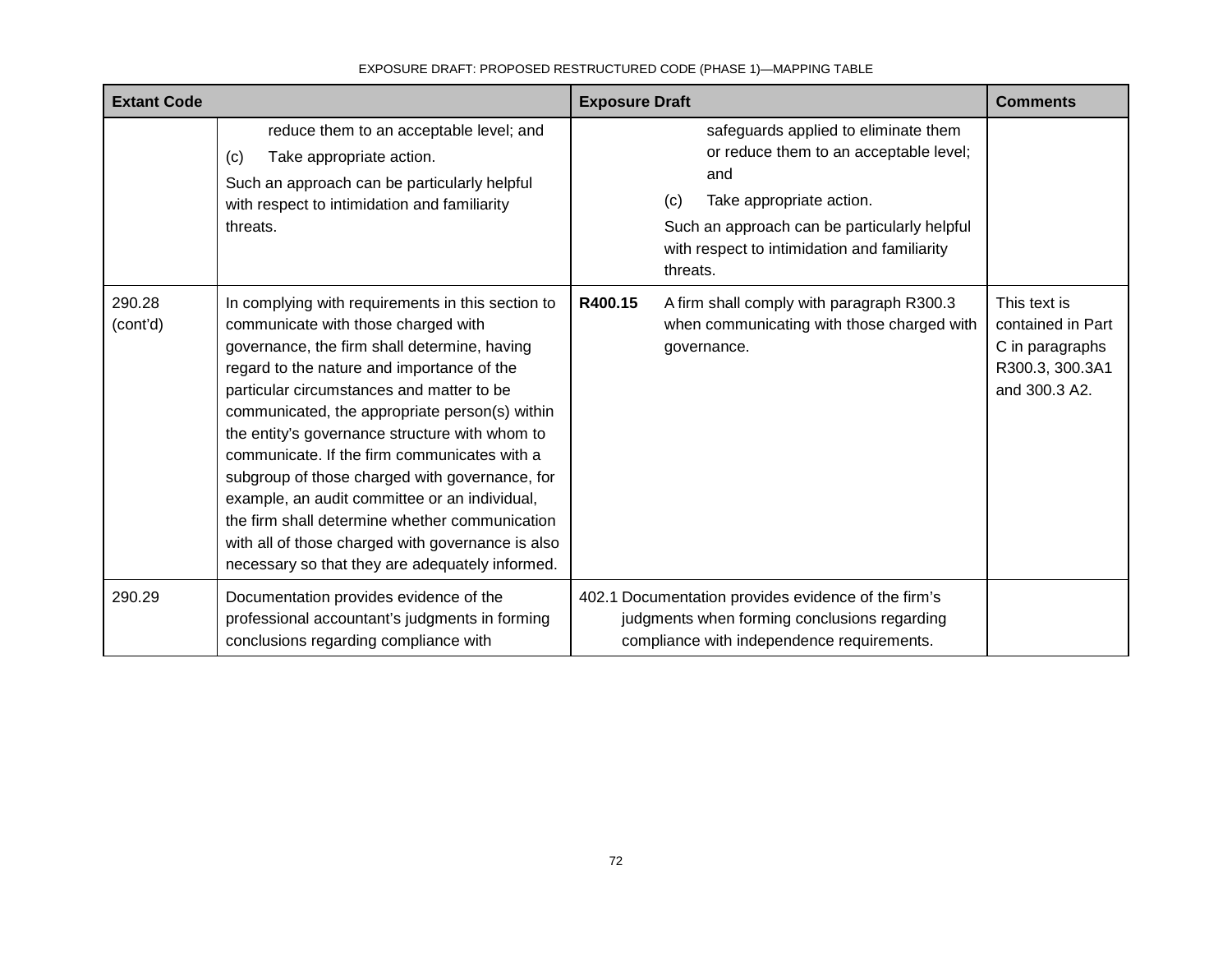| <b>Extant Code</b> |                                                                                                                                                                                                                                                                                                                                                                                                                                                                                                                                                                                                                                                                                                                                                                                                                                                                                                                                                                                                        | <b>Exposure Draft</b>                                                                                                                                                                                                                                                                                                                                                                                                                                                                                                                                                                                                                                                                                                                                                                                                                                                                                                                        | <b>Comments</b>                                                                                                                  |
|--------------------|--------------------------------------------------------------------------------------------------------------------------------------------------------------------------------------------------------------------------------------------------------------------------------------------------------------------------------------------------------------------------------------------------------------------------------------------------------------------------------------------------------------------------------------------------------------------------------------------------------------------------------------------------------------------------------------------------------------------------------------------------------------------------------------------------------------------------------------------------------------------------------------------------------------------------------------------------------------------------------------------------------|----------------------------------------------------------------------------------------------------------------------------------------------------------------------------------------------------------------------------------------------------------------------------------------------------------------------------------------------------------------------------------------------------------------------------------------------------------------------------------------------------------------------------------------------------------------------------------------------------------------------------------------------------------------------------------------------------------------------------------------------------------------------------------------------------------------------------------------------------------------------------------------------------------------------------------------------|----------------------------------------------------------------------------------------------------------------------------------|
|                    | independence requirements. The absence of<br>documentation is not a determinant of whether a<br>firm considered a particular matter nor whether it<br>is independent.<br>The professional accountant shall document<br>conclusions regarding compliance with<br>independence requirements, and the substance<br>of any relevant discussions that support those<br>conclusions. Accordingly:<br>When safeguards are required to reduce a<br>(a)<br>threat to an acceptable level, the<br>professional accountant shall document<br>the nature of the threat and the<br>safeguards in place or applied that reduce<br>the threat to an acceptable level; and<br>When a threat required significant analysis<br>(b)<br>to determine whether safeguards were<br>necessary and the professional<br>accountant concluded that they were not<br>because the threat was already at an<br>acceptable level, the professional<br>accountant shall document the nature of<br>the threat and the rationale for the | R402.2<br>A firm shall document conclusions regarding<br>compliance with independence requirements,<br>and the substance of any relevant<br>discussions that support those conclusions.<br>Accordingly:<br>When safeguards are required to<br>(a)<br>reduce a threat to an acceptable level,<br>the firm shall document the nature of<br>the threat and the safeguards in place<br>or applied that reduce the threat to an<br>acceptable level; and<br>When a threat required significant<br>(b)<br>analysis to determine whether<br>safeguards were necessary and the<br>firm concluded that they were not<br>because the threat was already at an<br>acceptable level, the firm shall<br>document the nature of the threat and<br>the rationale for the conclusion.<br>402.2 A1<br>A lack of documentation does not determine<br>whether a firm considered a particular matter<br>or whether the firm is independent as<br>required by C1. |                                                                                                                                  |
|                    | conclusion.                                                                                                                                                                                                                                                                                                                                                                                                                                                                                                                                                                                                                                                                                                                                                                                                                                                                                                                                                                                            |                                                                                                                                                                                                                                                                                                                                                                                                                                                                                                                                                                                                                                                                                                                                                                                                                                                                                                                                              |                                                                                                                                  |
| 290.30             | Independence from the audit client is required<br>both during the engagement period and the<br>period covered by the financial statements. The<br>engagement period starts when the audit team<br>begins to perform audit services. The<br>engagement period ends when the audit report<br>is issued. When the engagement is of a                                                                                                                                                                                                                                                                                                                                                                                                                                                                                                                                                                                                                                                                      | R400.12<br>Independence as required by C1 shall be<br>maintained during both:<br>The engagement period; and<br>(a)<br>The period covered by the financial<br>(b)<br>statements.                                                                                                                                                                                                                                                                                                                                                                                                                                                                                                                                                                                                                                                                                                                                                              | The underlined<br>text has been<br>treated as a<br>definition and is<br>located in the<br>definitions section<br>of the Glossary |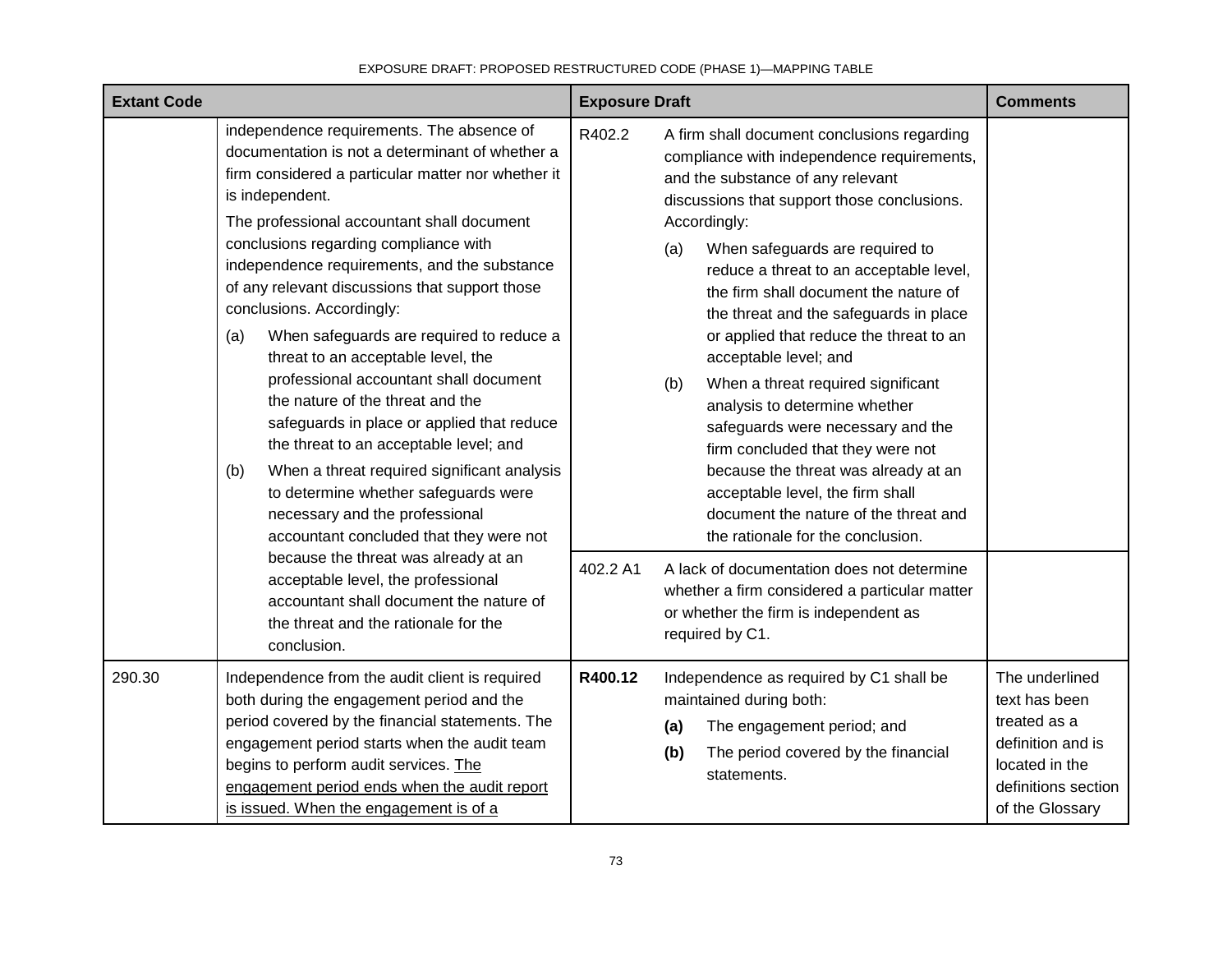| <b>Extant Code</b> |                                                                                                                                                                                                                                                                                                                                                                                                                                                                                                                                                                                                                                                       | <b>Exposure Draft</b>                                  |                                                                                                                                                                                                                                                                                                                                                                                                                                                                                                                    | <b>Comments</b> |
|--------------------|-------------------------------------------------------------------------------------------------------------------------------------------------------------------------------------------------------------------------------------------------------------------------------------------------------------------------------------------------------------------------------------------------------------------------------------------------------------------------------------------------------------------------------------------------------------------------------------------------------------------------------------------------------|--------------------------------------------------------|--------------------------------------------------------------------------------------------------------------------------------------------------------------------------------------------------------------------------------------------------------------------------------------------------------------------------------------------------------------------------------------------------------------------------------------------------------------------------------------------------------------------|-----------------|
|                    | recurring nature, it ends at the later of the<br>notification by either party that the professional<br>relationship has terminated or the issuance of<br>the final audit report.                                                                                                                                                                                                                                                                                                                                                                                                                                                                      |                                                        |                                                                                                                                                                                                                                                                                                                                                                                                                                                                                                                    |                 |
| 290.31             | When an entity becomes an audit client during<br>or after the period covered by the financial<br>statements on which the firm will express an<br>opinion, the firm shall determine whether any<br>threats to independence are created by:<br>Financial or business relationships with<br>(a)<br>the audit client during or after the period<br>covered by the financial statements but<br>before accepting the audit engagement; or<br>Previous services provided to the audit<br>(b)<br>client.                                                                                                                                                      | R400.13<br>(a)<br>audit engagement; or<br>(b)          | If an entity becomes an audit client during or<br>after the period covered by the financial<br>statements on which the firm will express an<br>opinion, the firm shall determine whether any<br>threats to independence are created by:<br>Financial or business relationships with<br>the audit client during or after the<br>period covered by the financial<br>statements but before accepting the<br>Previous services provided to the audit<br>client by the firm or network firm.                            |                 |
| 290.32             | If a non-assurance service was provided to the<br>audit client during or after the period covered by<br>the financial statements but before the audit<br>team begins to perform audit services and the<br>service would not be permitted during the period<br>of the audit engagement, the firm shall evaluate<br>any threat to independence created by the<br>service. If a threat is not at an acceptable level,<br>the audit engagement shall only be accepted if<br>safeguards are applied to eliminate any threats<br>or reduce them to an acceptable level. Examples<br>of such safeguards include:<br>Not including personnel who provided the | R400.14<br>firm shall evaluate any threat to<br>level. | If a non-assurance service was provided to<br>the audit client during, or after the period<br>covered by the financial statements, but<br>before the audit team begins to perform audit<br>services, and the service would not be<br>permitted during the engagement period, the<br>independence created by the service. If a<br>threat is not at an acceptable level, the firm<br>shall only accept the audit engagement if<br>safeguards are applied to eliminate any<br>threats or reduce them to an acceptable |                 |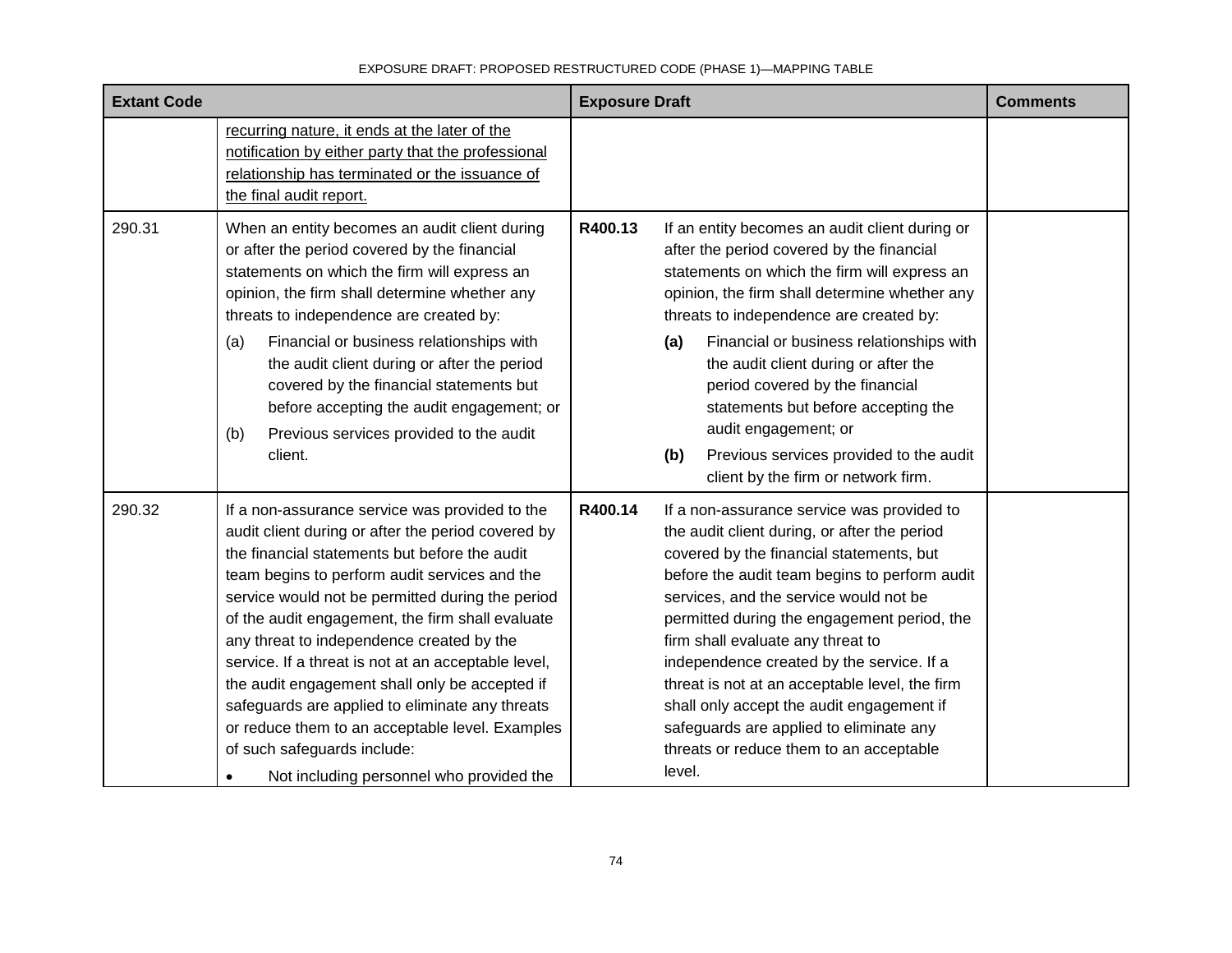| EXPOSURE DRAFT: PROPOSED RESTRUCTURED CODE (PHASE 1)—MAPPING TABLE |  |
|--------------------------------------------------------------------|--|
|--------------------------------------------------------------------|--|

| <b>Extant Code</b> |                                                                                                                                                                                                                                                                                                                                                                                                                                            | <b>Exposure Draft</b> |                                                                                                                                                                                                                                                                                                                                                                                                                                                                                                                     | <b>Comments</b>                                   |
|--------------------|--------------------------------------------------------------------------------------------------------------------------------------------------------------------------------------------------------------------------------------------------------------------------------------------------------------------------------------------------------------------------------------------------------------------------------------------|-----------------------|---------------------------------------------------------------------------------------------------------------------------------------------------------------------------------------------------------------------------------------------------------------------------------------------------------------------------------------------------------------------------------------------------------------------------------------------------------------------------------------------------------------------|---------------------------------------------------|
|                    | non-assurance service as members of the<br>audit team;<br>Having a professional accountant review<br>$\bullet$<br>the audit and non-assurance work as<br>appropriate; or<br>Engaging another firm to evaluate the<br>$\bullet$<br>results of the non-assurance service or<br>having another firm re-perform the non-<br>assurance service to the extent necessary<br>to enable it to take responsibility for the<br>service.               | 400.14 A1             | Examples of safeguards include:<br>Not including individuals who provided<br>the non-assurance service as<br>members of the audit team.<br>Having a professional accountant<br>$\bullet$<br>review the audit and non-assurance<br>work as appropriate.<br>Engaging another firm to evaluate the<br>results of the non-assurance service.<br>Having another firm re-perform the<br>$\bullet$<br>non-assurance service to the extent<br>necessary to enable the other firm to<br>take responsibility for the service. |                                                   |
| 290.33             | When, as a result of a merger or acquisition, an<br>entity becomes a related entity of an audit client,<br>the firm shall identify and evaluate previous and<br>current interests and relationships with the<br>related entity that, taking into account available<br>safeguards, could affect its independence and<br>therefore its ability to continue the audit<br>engagement after the effective date of the<br>merger or acquisition. | 403.1                 | An entity might become a related entity of an<br>audit client because of a merger or<br>acquisition. A threat to independence, and<br>therefore, the ability of a firm to continue an<br>audit engagement might be created by<br>previous or current interests or relationships<br>between a firm or network firm and such a<br>related entity.                                                                                                                                                                     | Network firm<br>explicitly stated<br>for clarity. |
|                    |                                                                                                                                                                                                                                                                                                                                                                                                                                            | R403.3(a)             | In the circumstances set out in paragraph<br>403.1, the firm shall identify and evaluate<br>previous and current interests and<br>relationships with the related entity that,<br>taking into account available safeguards,<br>could affect its independence and therefore<br>its ability to continue the audit engagement<br>after the effective date of the merger or<br>acquisition.                                                                                                                              |                                                   |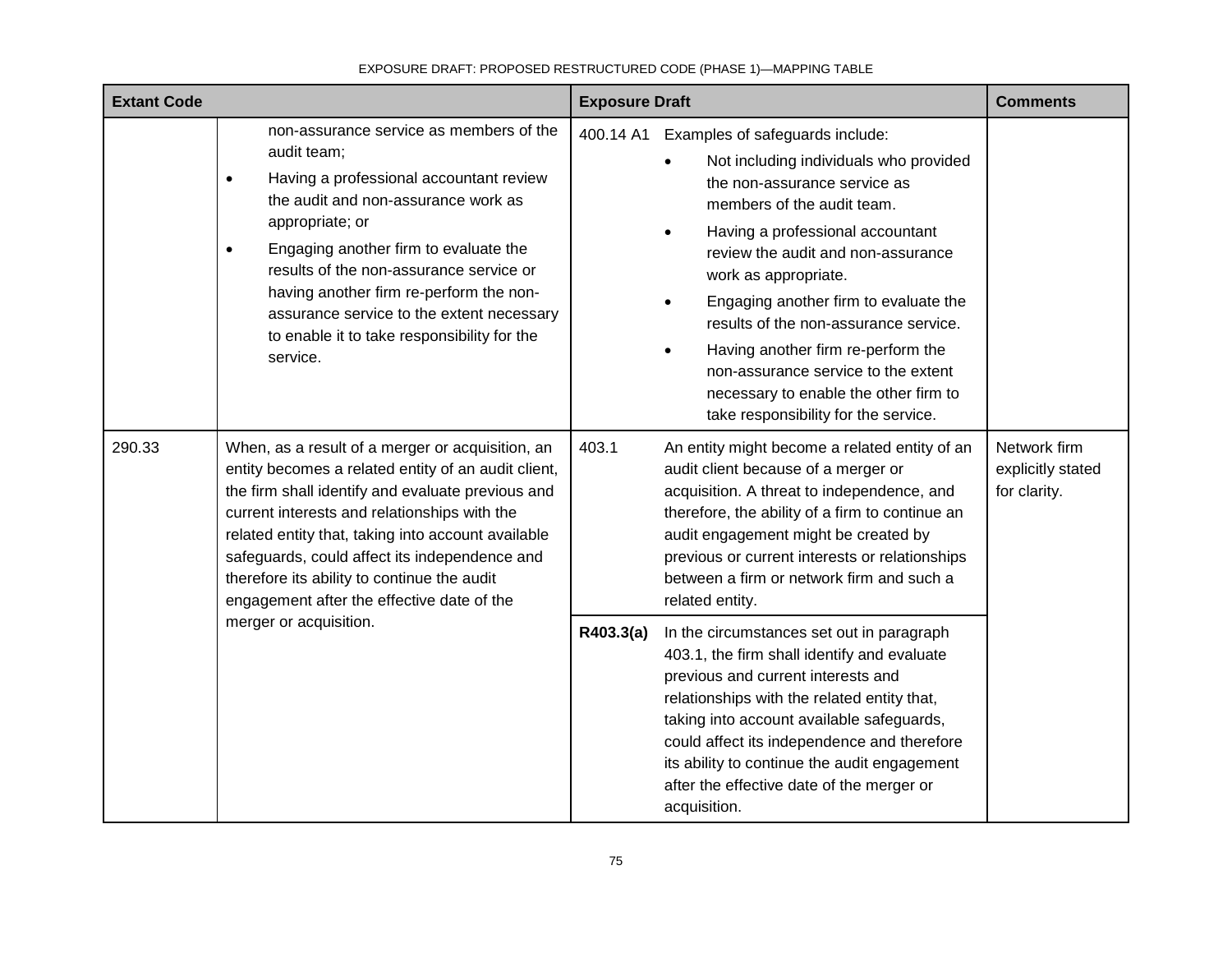| <b>Extant Code</b>                                                                                                                                                                                                                                                                                                                                                                                                                                                                                                                                                                                                                                                                                                                                                                                                                                                          |                                                                                                                                                                                                                                                                                                                                                            | <b>Exposure Draft</b>                                                                                                                                                                                                       |                                                                                                                                                                                                                                                                                                                              | <b>Comments</b>              |
|-----------------------------------------------------------------------------------------------------------------------------------------------------------------------------------------------------------------------------------------------------------------------------------------------------------------------------------------------------------------------------------------------------------------------------------------------------------------------------------------------------------------------------------------------------------------------------------------------------------------------------------------------------------------------------------------------------------------------------------------------------------------------------------------------------------------------------------------------------------------------------|------------------------------------------------------------------------------------------------------------------------------------------------------------------------------------------------------------------------------------------------------------------------------------------------------------------------------------------------------------|-----------------------------------------------------------------------------------------------------------------------------------------------------------------------------------------------------------------------------|------------------------------------------------------------------------------------------------------------------------------------------------------------------------------------------------------------------------------------------------------------------------------------------------------------------------------|------------------------------|
| 290.34                                                                                                                                                                                                                                                                                                                                                                                                                                                                                                                                                                                                                                                                                                                                                                                                                                                                      | The firm shall take steps necessary to terminate,<br>by the effective date of the merger or acquisition,<br>any current interests or relationships that are not<br>permitted under this Code.<br>However, if such a current interest or                                                                                                                    | R403.3(b)                                                                                                                                                                                                                   | In the circumstances set out in paragraph<br>403.1, the firm shall take steps to end any<br>interests or relationships that are not<br>permitted by the Code by the effective date of<br>the merger or acquisition.                                                                                                          | Text derived from<br>290.33. |
| relationship cannot reasonably be terminated by<br>the effective date of the merger or acquisition,<br>for example, because the related entity is unable<br>by the effective date to effect an orderly<br>transition to another service provider of a non-<br>assurance service provided by the firm, the firm<br>shall evaluate the threat that is created by such<br>interest or relationship.<br>The more significant the threat, the more likely<br>the firm's objectivity will be compromised and it<br>will be unable to continue as auditor. The<br>significance of the threat will depend upon<br>factors such as:<br>The nature and significance of the interest<br>$\bullet$<br>or relationship;<br>The nature and significance of the related<br>$\bullet$<br>entity relationship (for example, whether<br>the related entity is a subsidiary or parent);<br>and |                                                                                                                                                                                                                                                                                                                                                            | 403.2                                                                                                                                                                                                                       | It might not be reasonable to end an interest<br>or relationship by the effective date of the<br>merger or acquisition. This might be because<br>the firm provides a non-assurance service to<br>the related entity, which the entity is not able<br>to transition in an orderly manner to another<br>provider by that date. |                              |
|                                                                                                                                                                                                                                                                                                                                                                                                                                                                                                                                                                                                                                                                                                                                                                                                                                                                             | R403.3(c)                                                                                                                                                                                                                                                                                                                                                  | As an exception to R403.3(b), if the interest<br>or relationship cannot reasonably be ended<br>by the effective date, the firm shall:<br>Evaluate the threat that is created by<br>(i)<br>the interest or relationship; and |                                                                                                                                                                                                                                                                                                                              |                              |
|                                                                                                                                                                                                                                                                                                                                                                                                                                                                                                                                                                                                                                                                                                                                                                                                                                                                             |                                                                                                                                                                                                                                                                                                                                                            | 403.3 A1                                                                                                                                                                                                                    | The more significant the threat, the more<br>likely the firm's objectivity will be<br>compromised and it will be unable to<br>continue as auditor. The significance of the<br>threat to objectivity might depend upon<br>factors such as:                                                                                    |                              |
|                                                                                                                                                                                                                                                                                                                                                                                                                                                                                                                                                                                                                                                                                                                                                                                                                                                                             | The length of time until the interest or<br>$\bullet$<br>relationship can reasonably be terminated.<br>The firm shall discuss with those charged with<br>governance the reasons why the interest or<br>relationship cannot reasonably be terminated by<br>the effective date of the merger or acquisition<br>and the evaluation of the significance of the |                                                                                                                                                                                                                             | The nature and significance of the<br>interest or relationship.<br>The nature and significance of the<br>٠<br>related entity relationship (for example,<br>whether the related entity is a<br>subsidiary or parent).<br>The length of time until the interest or                                                             |                              |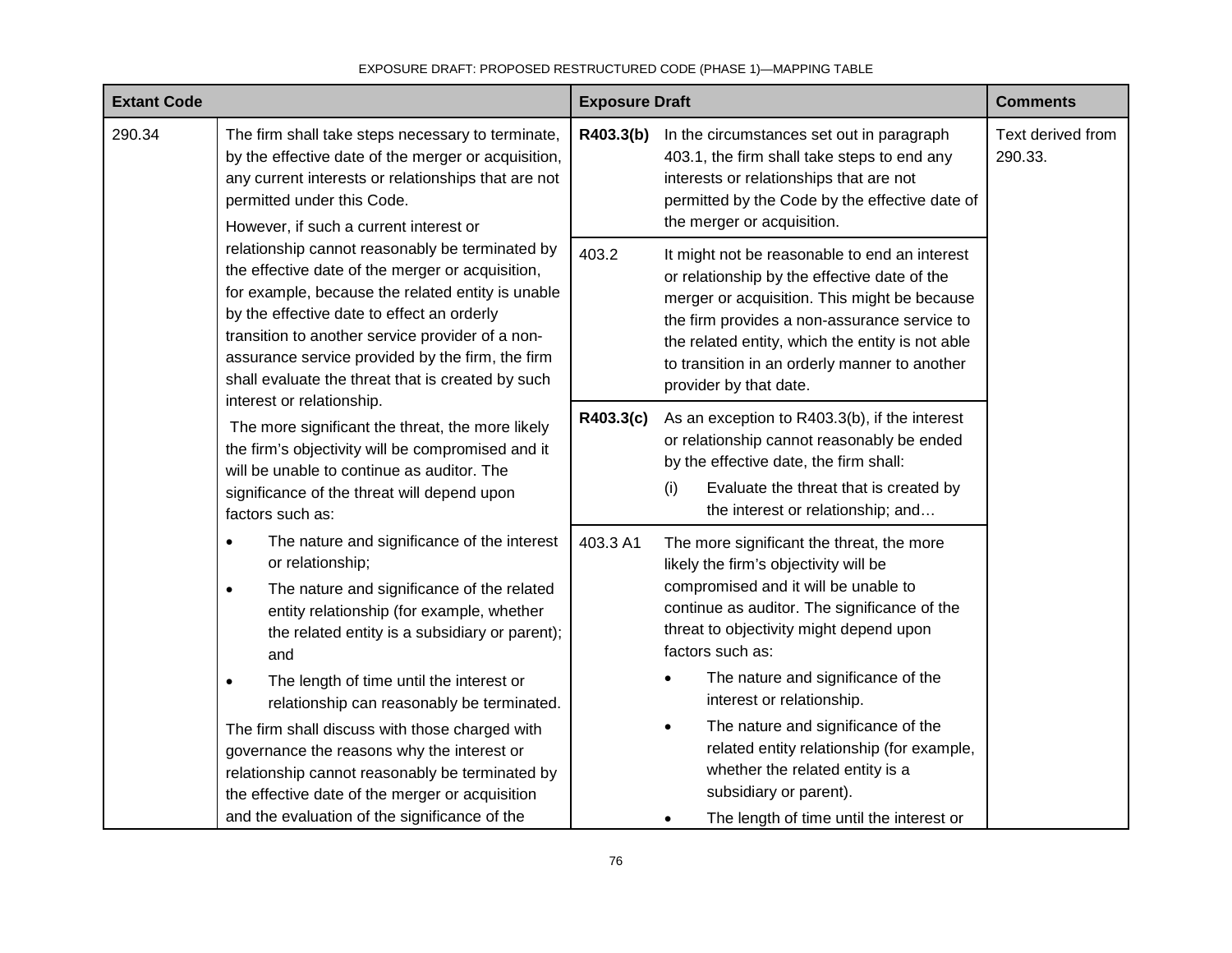| EXPOSURE DRAFT: PROPOSED RESTRUCTURED CODE (PHASE 1)—MAPPING TABLE |  |  |
|--------------------------------------------------------------------|--|--|
|--------------------------------------------------------------------|--|--|

| <b>Extant Code</b> |                               | <b>Exposure Draft</b>                                                                                                                                                                                                                                                                                                                                                                                                                                                                                                                                                                                                                                                                                                                                                                                             |           | <b>Comments</b>   |                                                                                                                                                                                                                                                                                                                                                                                                                                                                                                                                                                                                                                                                                                                                                       |  |
|--------------------|-------------------------------|-------------------------------------------------------------------------------------------------------------------------------------------------------------------------------------------------------------------------------------------------------------------------------------------------------------------------------------------------------------------------------------------------------------------------------------------------------------------------------------------------------------------------------------------------------------------------------------------------------------------------------------------------------------------------------------------------------------------------------------------------------------------------------------------------------------------|-----------|-------------------|-------------------------------------------------------------------------------------------------------------------------------------------------------------------------------------------------------------------------------------------------------------------------------------------------------------------------------------------------------------------------------------------------------------------------------------------------------------------------------------------------------------------------------------------------------------------------------------------------------------------------------------------------------------------------------------------------------------------------------------------------------|--|
|                    | threat.                       |                                                                                                                                                                                                                                                                                                                                                                                                                                                                                                                                                                                                                                                                                                                                                                                                                   |           |                   | relationship can reasonably be ended.                                                                                                                                                                                                                                                                                                                                                                                                                                                                                                                                                                                                                                                                                                                 |  |
|                    |                               |                                                                                                                                                                                                                                                                                                                                                                                                                                                                                                                                                                                                                                                                                                                                                                                                                   | R403.3(c) | (ii)              | As an exception to R403.3(b),<br>Discuss with those charged with<br>governance the reasons why the<br>interest or relationship cannot<br>reasonably be ended by the effective<br>date and the evaluation of the<br>significance of the threat.                                                                                                                                                                                                                                                                                                                                                                                                                                                                                                        |  |
| 290.35             | only if:<br>(a)<br>(b)<br>(c) | If those charged with governance request the<br>firm to continue as auditor, the firm shall do so<br>The interest or relationship will be<br>terminated as soon as reasonably<br>possible and in all cases within six months<br>of the effective date of the merger or<br>acquisition;<br>Any individual who has such an interest or<br>relationship, including one that has arisen<br>through performing a non-assurance<br>service that would not be permitted under<br>this section, will not be a member of the<br>engagement team for the audit or the<br>individual responsible for the engagement<br>quality control review; and<br>Appropriate transitional measures will be<br>applied, as necessary, and discussed with<br>those charged with governance. Examples<br>of transitional measures include: | R403.4    | (a)<br>(b)<br>(c) | If those charged with governance request the<br>firm to continue as the auditor, the firm shall<br>do so only if:<br>The interest or relationship will be<br>ended as soon as reasonably possible<br>but no later than six months after the<br>effective date of the merger or<br>acquisition;<br>Any individual who has such an<br>interest or relationship, including one<br>that has arisen through performing a<br>non-assurance service that would not<br>be permitted by C1, will not be a<br>member of the engagement team for<br>the audit or the individual responsible<br>for the engagement quality control<br>review; and<br>Transitional measures will be applied,<br>as necessary, and discussed with<br>those charged with governance. |  |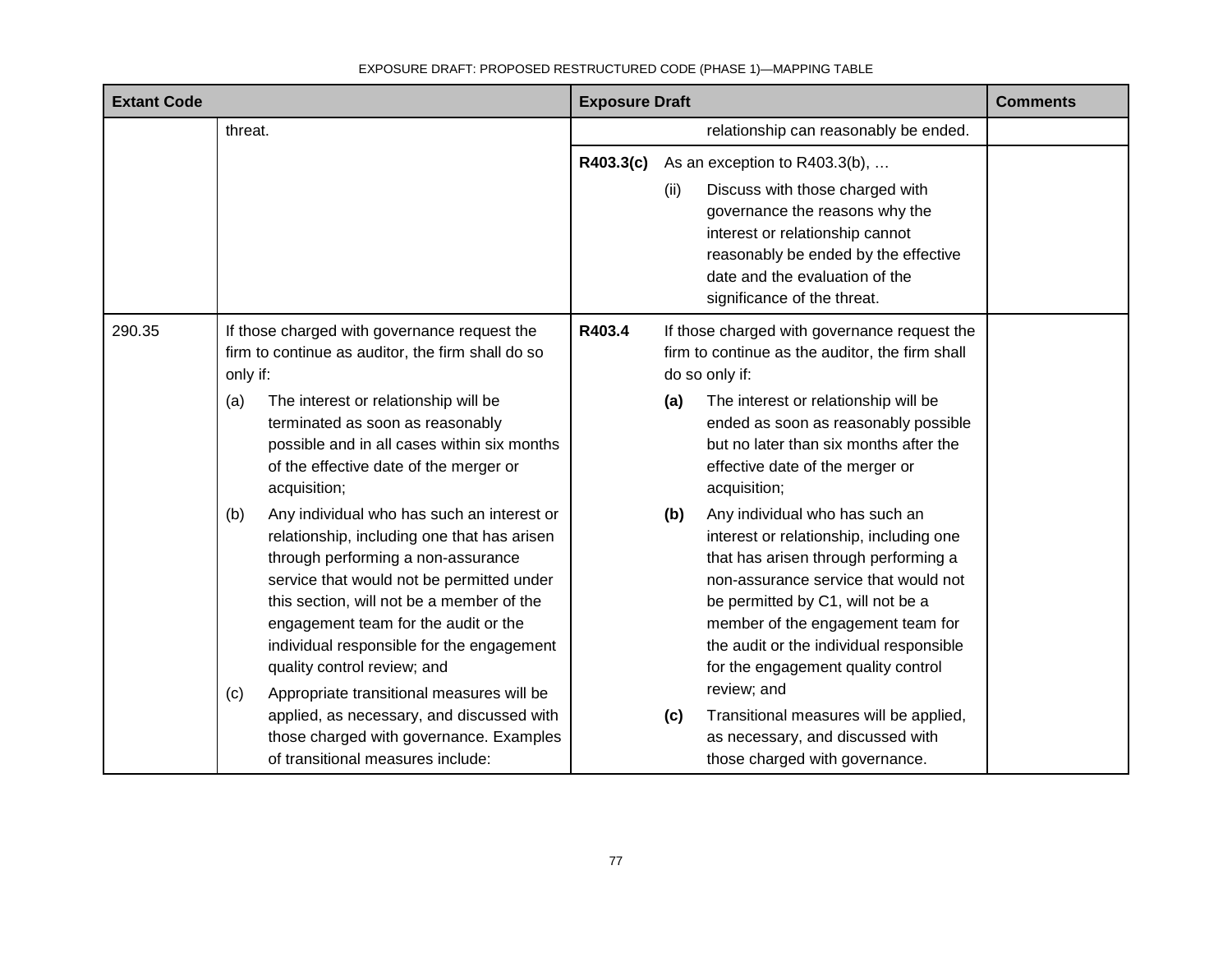| <b>Extant Code</b> |                                                                                                                                                                                                                                                                                                                                                                                                                                                                                                                                                                                                                                                                                                                             | <b>Exposure Draft</b>                                                                                                                                                                                                                                                                                                                                                                                                                                                                                                                                                                                                                                                                                       | <b>Comments</b> |
|--------------------|-----------------------------------------------------------------------------------------------------------------------------------------------------------------------------------------------------------------------------------------------------------------------------------------------------------------------------------------------------------------------------------------------------------------------------------------------------------------------------------------------------------------------------------------------------------------------------------------------------------------------------------------------------------------------------------------------------------------------------|-------------------------------------------------------------------------------------------------------------------------------------------------------------------------------------------------------------------------------------------------------------------------------------------------------------------------------------------------------------------------------------------------------------------------------------------------------------------------------------------------------------------------------------------------------------------------------------------------------------------------------------------------------------------------------------------------------------|-----------------|
|                    | Having a professional accountant review<br>$\bullet$<br>the audit or non-assurance work as<br>appropriate;<br>Having a professional accountant, who is<br>$\bullet$<br>not a member of the firm expressing the<br>opinion on the financial statements,<br>perform a review that is equivalent to an<br>engagement quality control review; or<br>Engaging another firm to evaluate the<br>$\bullet$<br>results of the non-assurance service or<br>having another firm re-perform the non-<br>assurance service to the extent necessary<br>to enable it to take responsibility for the<br>service.                                                                                                                            | 403.4 A1<br>Examples of transitional measures include:<br>Having a professional accountant<br>$\bullet$<br>review the audit or non-assurance work<br>as appropriate.<br>Having a professional accountant, who<br>٠<br>is not a member of the firm expressing<br>the opinion on the financial statements,<br>perform a review that is equivalent to<br>an engagement quality control review.<br>Engaging another firm to evaluate the<br>$\bullet$<br>results of the non-assurance service or<br>having another firm re-perform the non-<br>assurance service to the extent<br>necessary to enable the other firm to<br>take responsibility for the service.                                                 |                 |
| 290.36             | The firm may have completed a significant<br>amount of work on the audit prior to the effective<br>date of the merger or acquisition and may be<br>able to complete the remaining audit procedures<br>within a short period of time. In such<br>circumstances, if those charged with governance<br>request the firm to complete the audit while<br>continuing with an interest or relationship<br>identified in paragraph 290.33, the firm shall do<br>so only if it:<br>Has evaluated the significance of the<br>(a)<br>threat created by such interest or<br>relationship and discussed the evaluation<br>with those charged with governance;<br>Complies with the requirements of<br>(b)<br>paragraph 290.35(b)-(c); and | R403.5<br>The firm might have completed a significant<br>amount of work on the audit prior to the<br>effective date of the merger or acquisition<br>and might be able to complete the remaining<br>audit procedures within a short period of<br>time. In such circumstances, if those charged<br>with governance request the firm to complete<br>the audit while continuing with an interest or<br>relationship identified in paragraph 403.1, the<br>firm shall only do so if it:<br>Has evaluated the significance of the<br>(a)<br>threat created by such interest or<br>relationship and discussed the<br>evaluation with those charged with<br>governance;<br>Complies with the requirements of<br>(b) |                 |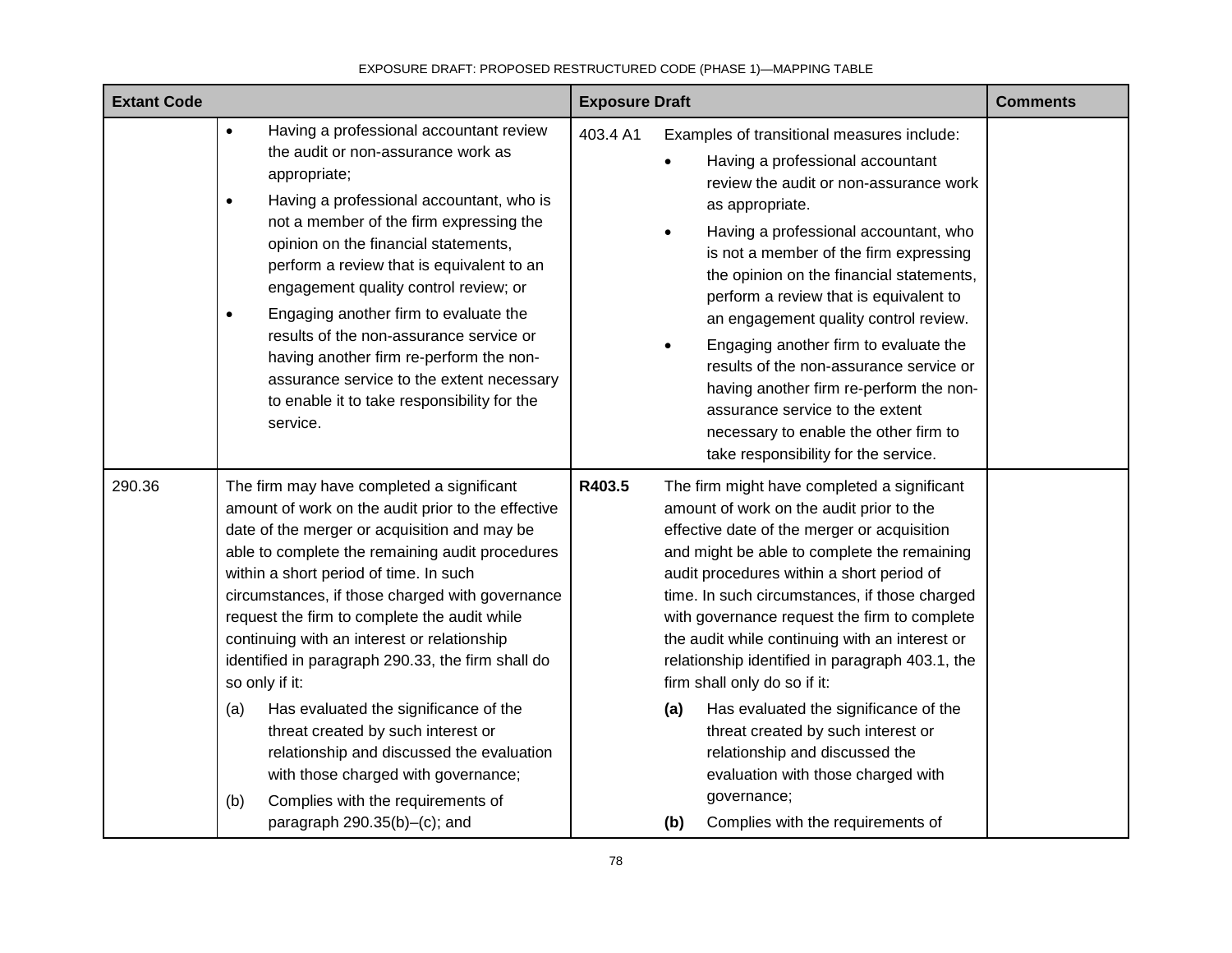| <b>Extant Code</b> |                                                                                                                                                                                                                                                                                                                                                                                                                                                                                                                                                                 | <b>Exposure Draft</b>                                                                                                                                                                                                                                                                                                                                                                                                                                                                                                                                             | <b>Comments</b> |
|--------------------|-----------------------------------------------------------------------------------------------------------------------------------------------------------------------------------------------------------------------------------------------------------------------------------------------------------------------------------------------------------------------------------------------------------------------------------------------------------------------------------------------------------------------------------------------------------------|-------------------------------------------------------------------------------------------------------------------------------------------------------------------------------------------------------------------------------------------------------------------------------------------------------------------------------------------------------------------------------------------------------------------------------------------------------------------------------------------------------------------------------------------------------------------|-----------------|
|                    | Ceases to be the auditor no later than the<br>(c)<br>issuance of the audit report.                                                                                                                                                                                                                                                                                                                                                                                                                                                                              | paragraph R403.4(a) to (c); and<br>Ceases to be the auditor no later than<br>(c)<br>the date that the audit report is issued.                                                                                                                                                                                                                                                                                                                                                                                                                                     |                 |
| 290.37             | When addressing previous and current interests<br>and relationships covered by paragraphs 290.33<br>to 290.36, the firm shall determine whether,<br>even if all the requirements could be met, the<br>interests and relationships create threats that<br>would remain so significant that objectivity would<br>be compromised and, if so, the firm shall cease<br>to be the auditor.                                                                                                                                                                            | R403.6<br>When addressing previous and current<br>interests and relationships set out in<br>paragraph 403.1 the firm shall determine<br>whether, even if all the requirements of<br>paragraphs R403.3 to R403.5 could be met,<br>the interests and relationships create threats<br>that would remain so significant that<br>objectivity would be compromised. If so, the<br>firm shall cease to be the auditor.                                                                                                                                                   |                 |
| 290.38             | The professional accountant shall document any<br>interests or relationships covered by paragraphs<br>290.34 and 36 that will not be terminated by the<br>effective date of the merger or acquisition and<br>the reasons why they will not be terminated, the<br>transitional measures applied, the results of the<br>discussion with those charged with governance,<br>and the rationale as to why the previous and<br>current interests and relationships do not create<br>threats that would remain so significant that<br>objectivity would be compromised. | R403.7<br>The firm shall document:<br>Any interests or relationships set out in<br>(a)<br>paragraph 403.1 that will not be ended<br>by the effective date of the merger or<br>acquisition and the reasons why they<br>will not be ended;<br>The transitional measures applied;<br>(b)<br>The results of the discussion with those<br>(c)<br>charged with governance; and<br>The reasons why the previous and<br>(d)<br>current interests and relationships do<br>not create threats that would remain so<br>significant that objectivity would be<br>compromised. |                 |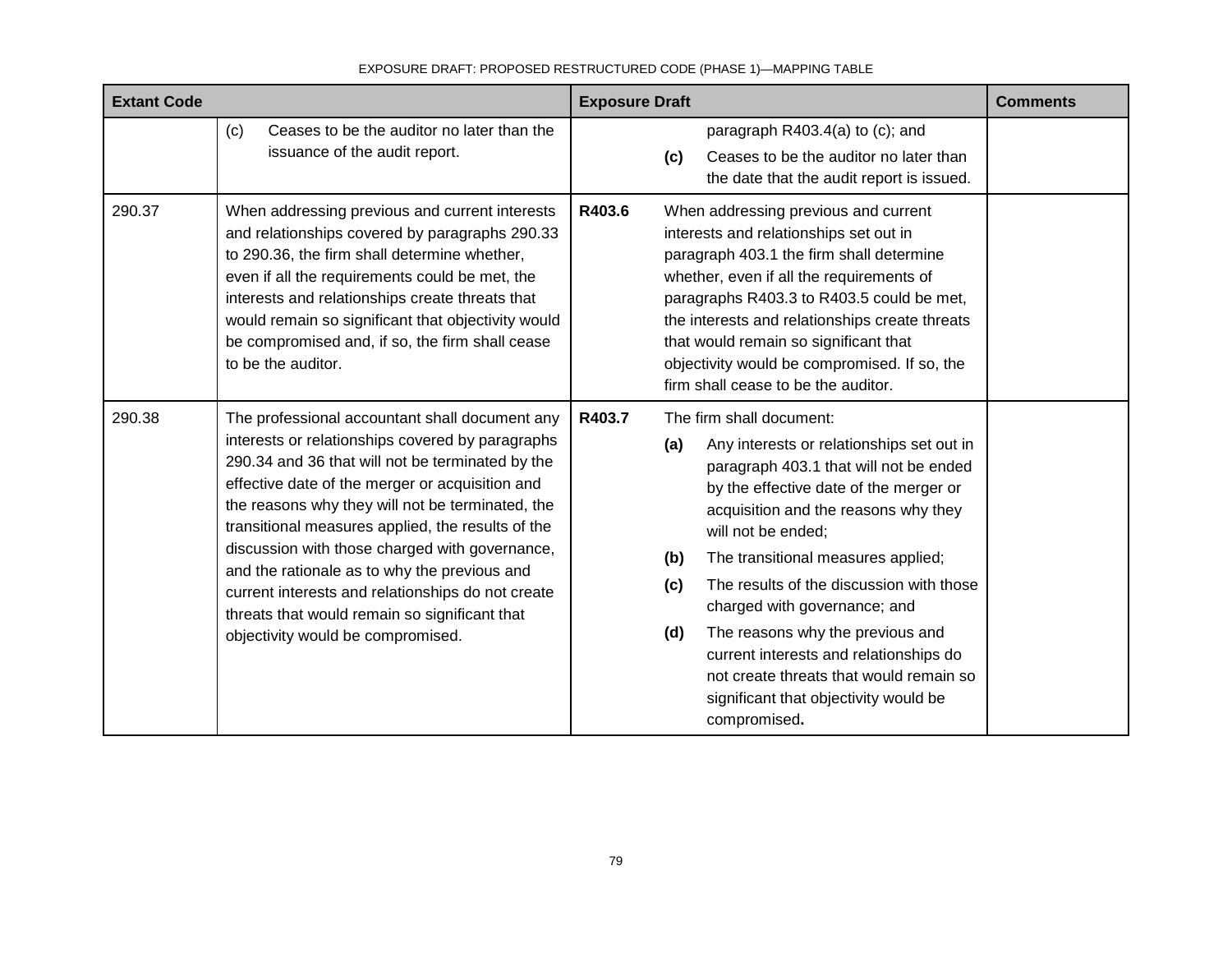| EXPOSURE DRAFT: PROPOSED RESTRUCTURED CODE (PHASE 1)—MAPPING TABLE |  |  |
|--------------------------------------------------------------------|--|--|
|--------------------------------------------------------------------|--|--|

| <b>Extant Code</b> |                                                                                                                                                                                                                                                                                                                                                                                                                          | <b>Exposure Draft</b> |                                                                                                                                                                                                                                                                                                                                                                                                                                         | <b>Comments</b> |
|--------------------|--------------------------------------------------------------------------------------------------------------------------------------------------------------------------------------------------------------------------------------------------------------------------------------------------------------------------------------------------------------------------------------------------------------------------|-----------------------|-----------------------------------------------------------------------------------------------------------------------------------------------------------------------------------------------------------------------------------------------------------------------------------------------------------------------------------------------------------------------------------------------------------------------------------------|-----------------|
| 290.39             | A breach of a provision of this section may occur<br>despite the firm having policies and procedures<br>designed to provide it with reasonable<br>assurance that independence is maintained. A<br>consequence of a breach may be that<br>termination of the audit engagement is<br>necessary.                                                                                                                            | 404.1                 | A breach of a provision of C1 might occur<br>despite the firm having policies and<br>procedures designed to provide it with<br>reasonable assurance that independence is<br>maintained. It might be necessary to end the<br>audit engagement because of the breach.                                                                                                                                                                     |                 |
| 290.40             | When the firm concludes that a breach has<br>occurred, the firm shall terminate, suspend or<br>eliminate the interest or relationship that caused<br>the breach and address the consequences of<br>the breach.                                                                                                                                                                                                           | R404.2                | If a firm concludes that a breach of an<br>independence provision of C1 has occurred,<br>the firm shall:<br>End, suspend or eliminate the interest<br>(a)<br>or relationship that created breach and<br>address the consequences of the<br>breach;                                                                                                                                                                                      |                 |
| 290.41             | When a breach is identified, the firm shall<br>consider whether there are any legal or<br>regulatory requirements that apply with respect<br>to the breach and, if so, shall comply with those<br>requirements. The firm shall consider reporting<br>the breach to a member body, relevant regulator<br>or oversight authority if such reporting is<br>common practice or is expected in the particular<br>jurisdiction. | R404.2                | If a firm concludes that a breach of an<br>independence provision of C1 has occurred,<br>the firm shall:<br>Consider whether any legal or<br>(b)<br>regulatory requirements apply to the<br>breach and, if so;<br>(i)<br>Comply with those requirements;<br>and<br>Consider reporting the breach to<br>(ii)<br>a professional body or regulator<br>if such reporting is common<br>practice or expected in the<br>relevant jurisdiction; |                 |
| 290.42             | When a breach is identified, the firm shall, in<br>accordance with its policies and procedures,<br>promptly communicate the breach to the                                                                                                                                                                                                                                                                                | R404.2                | If a firm concludes that a breach of an<br>independence provision of C1 has occurred,<br>the firm shall:                                                                                                                                                                                                                                                                                                                                |                 |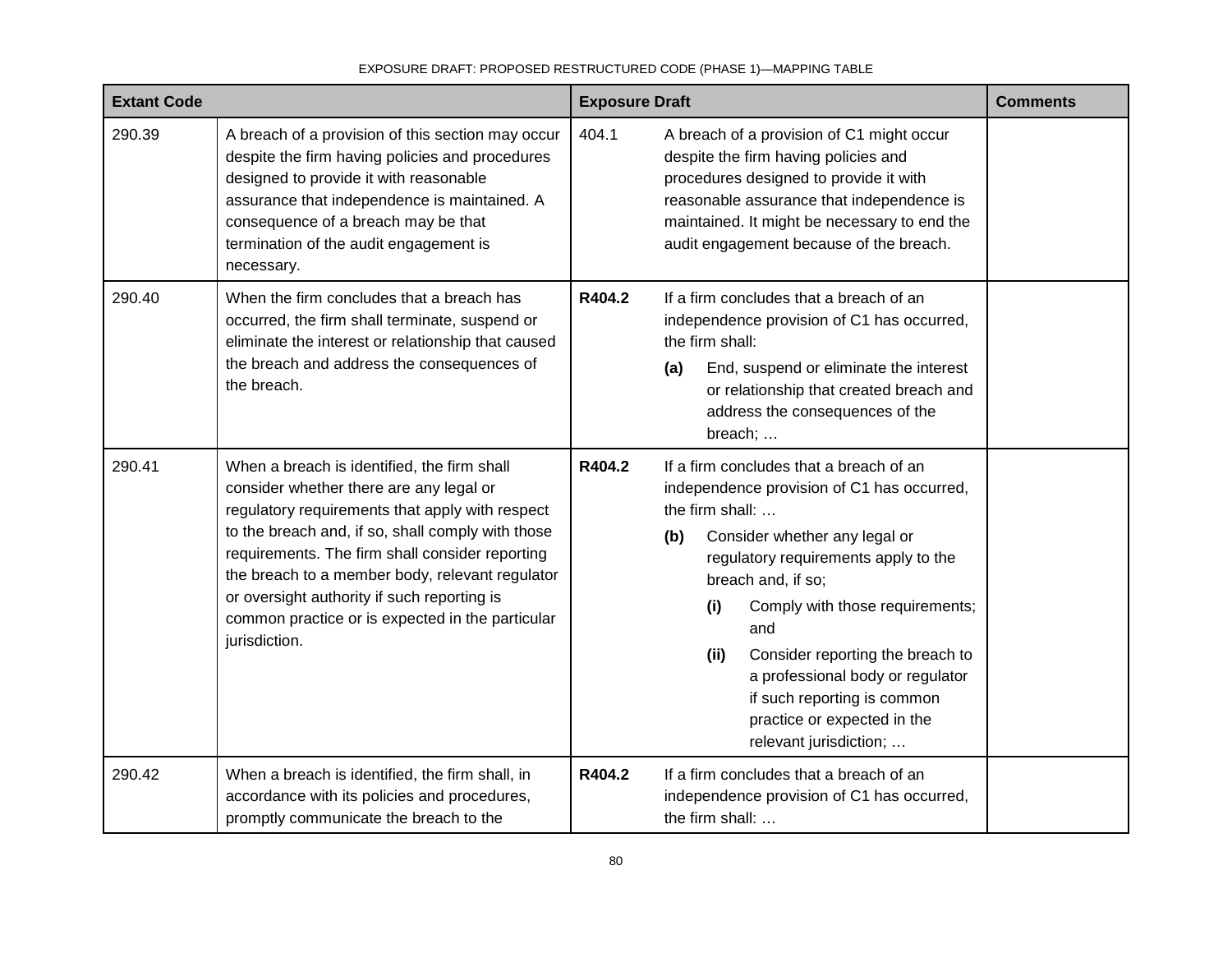| <b>Extant Code</b> |                                                                                                                                                                                                                                                                                                                                                                                                                                                                                                                                                                                                                                                                                                                                                                                                                      | <b>Exposure Draft</b>                                                                                                                                                                                                                                                                                                                                                                                                                                                                                                                                                                  | <b>Comments</b> |
|--------------------|----------------------------------------------------------------------------------------------------------------------------------------------------------------------------------------------------------------------------------------------------------------------------------------------------------------------------------------------------------------------------------------------------------------------------------------------------------------------------------------------------------------------------------------------------------------------------------------------------------------------------------------------------------------------------------------------------------------------------------------------------------------------------------------------------------------------|----------------------------------------------------------------------------------------------------------------------------------------------------------------------------------------------------------------------------------------------------------------------------------------------------------------------------------------------------------------------------------------------------------------------------------------------------------------------------------------------------------------------------------------------------------------------------------------|-----------------|
|                    | engagement partner, those with responsibility for<br>the policies and procedures relating to<br>independence, other relevant personnel in the<br>firm, and, where appropriate, the network, and<br>those subject to the independence requirements<br>who need to take appropriate action. The firm<br>shall evaluate the significance of that breach and<br>its impact on the firm's objectivity and ability to<br>issue an audit report. The significance of the<br>breach will depend on factors such as:<br>The nature and duration of the breach;<br>$\bullet$<br>The number and nature of any previous<br>$\bullet$<br>breaches with respect to the current audit<br>engagement;<br>Whether a member of the audit team had<br>$\bullet$<br>knowledge of the interest or relationship<br>that caused the breach; | Promptly communicate the breach in<br>(c)<br>accordance with its policies and<br>procedures to:<br>The engagement partner;<br>(i)<br>Those with responsibility for the<br>(ii)<br>policies and procedures relating<br>to independence;<br>Other relevant personnel in the<br>(iii)<br>firm and, where appropriate, the<br>network; and<br>(iv)<br>Those subject to the<br>independence requirements who<br>need to take appropriate action;<br>Evaluate the significance of the breach<br>(d)<br>and its impact on the firm's objectivity<br>and ability to issue an audit report; and |                 |
|                    | Whether the individual who caused the<br>$\bullet$<br>breach is a member of the audit team or<br>another individual for whom there are<br>independence requirements;<br>If the breach relates to a member of the<br>$\bullet$<br>audit team, the role of that individual;<br>If the breach was caused by the provision<br>$\bullet$<br>of a professional service, the impact of<br>that service, if any, on the accounting<br>records or the amounts recorded in the<br>financial statements on which the firm will<br>express an opinion; and<br>The extent of the self-interest, advocacy,<br>intimidation or other threats created by the                                                                                                                                                                         | 404.2 A1<br>When a breach of the independence<br>requirements set out in C1 is identified, the<br>significance and impact of the breach on the<br>firm's objectivity and ability to issue an audit<br>report will depend on factors such as:<br>The nature and duration of the breach.<br>The number and nature of any<br>$\bullet$<br>previous breaches with respect to the<br>current audit engagement.<br>Whether an audit team member had<br>$\bullet$<br>knowledge of the interest or<br>relationship that created the breach.<br>Whether the individual who created the          |                 |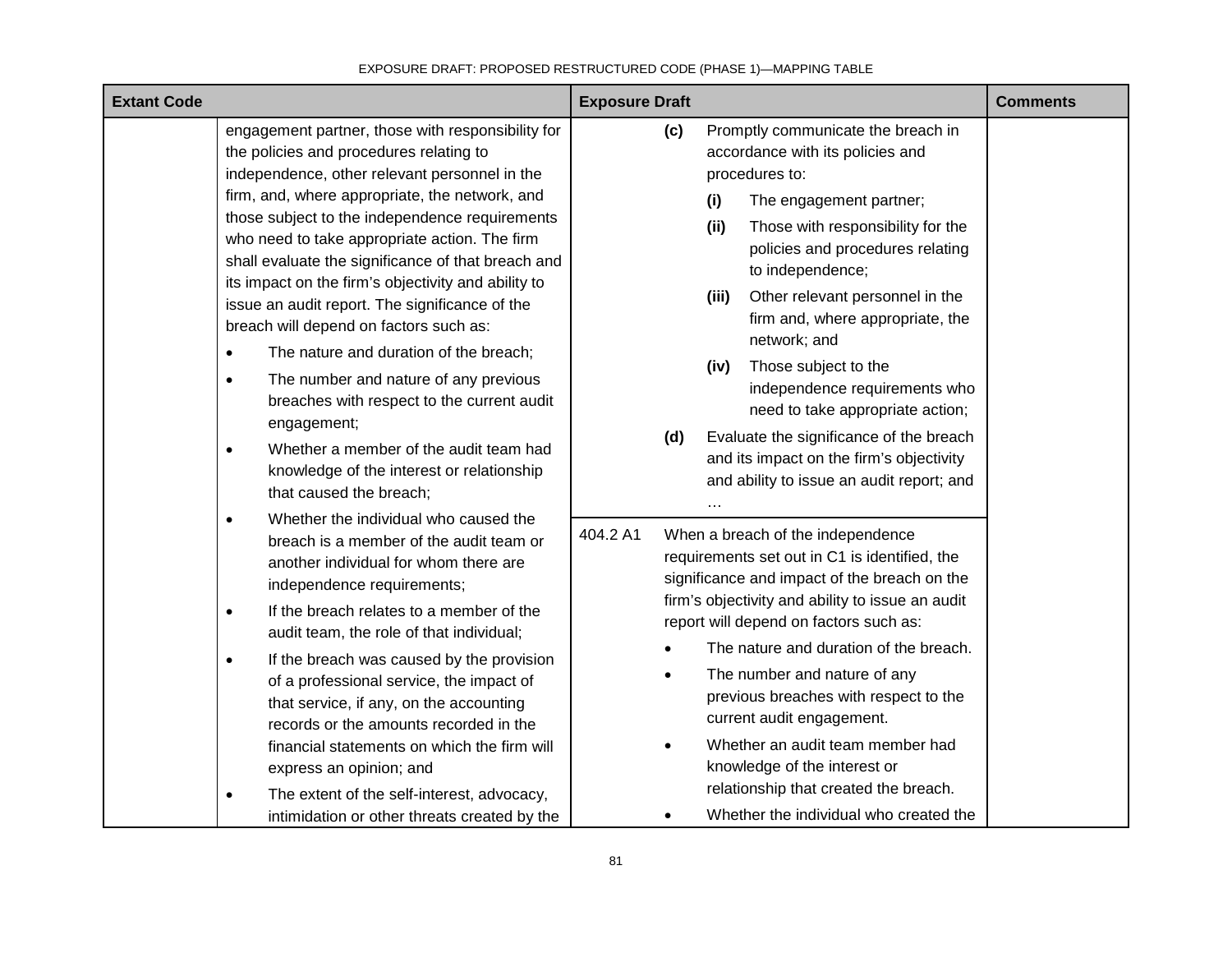| <b>Extant Code</b> |                                                                                                                                                                                                                                                                                                                                                                                                                                                                                                                                                                                                                                                                                                                                                                                                                      | <b>Exposure Draft</b>                                                                                                                                                                                                                                                                                                                                                                                                                                                                                                                                                                                                                                                                                           | <b>Comments</b> |
|--------------------|----------------------------------------------------------------------------------------------------------------------------------------------------------------------------------------------------------------------------------------------------------------------------------------------------------------------------------------------------------------------------------------------------------------------------------------------------------------------------------------------------------------------------------------------------------------------------------------------------------------------------------------------------------------------------------------------------------------------------------------------------------------------------------------------------------------------|-----------------------------------------------------------------------------------------------------------------------------------------------------------------------------------------------------------------------------------------------------------------------------------------------------------------------------------------------------------------------------------------------------------------------------------------------------------------------------------------------------------------------------------------------------------------------------------------------------------------------------------------------------------------------------------------------------------------|-----------------|
|                    | breach.                                                                                                                                                                                                                                                                                                                                                                                                                                                                                                                                                                                                                                                                                                                                                                                                              | breach is an audit team member or<br>another individual for whom there are<br>independence requirements.<br>If the breach relates to an audit team<br>$\bullet$<br>member, the role of that individual.<br>If the breach was created by providing<br>$\bullet$<br>a professional service, the impact of<br>that service, if any, on the accounting<br>records or the amounts recorded in the<br>financial statements on which the firm<br>will express an opinion.<br>The extent of the self-interest,<br>$\bullet$<br>advocacy, intimidation or other threats<br>created by the breach.                                                                                                                        |                 |
| 290.43             | Depending upon the significance of the breach,<br>it may be necessary to terminate the audit<br>engagement or it may be possible to take action<br>that satisfactorily addresses the consequences<br>of the breach. The firm shall determine whether<br>such action can be taken and is appropriate in<br>the circumstances. In making this determination,<br>the firm shall exercise professional judgment<br>and take into account whether a reasonable and<br>informed third party, weighing the significance of<br>the breach, the action to be taken and all the<br>specific facts and circumstances available to the<br>professional accountant at that time, would be<br>likely to conclude that the firm's objectivity would<br>be compromised and therefore the firm is unable<br>to issue an audit report. | R404.2<br>If a firm concludes that a breach of an<br>independence provision of C1 has occurred,<br>the firm shall: $\dots$<br>Depending on the significance of the<br>(e)<br>breach, determine whether:<br>To end the audit engagement; or<br>(i)<br>(ii)<br>Whether it might be possible to<br>take action that satisfactorily<br>addresses the consequences of<br>the breach, and whether such<br>action can be taken and is<br>appropriate in the circumstances.<br>In making this determination, the firm shall<br>exercise professional judgment and take into<br>account whether a reasonable and informed<br>third party would be likely to conclude that<br>the firm's objectivity would be compromised |                 |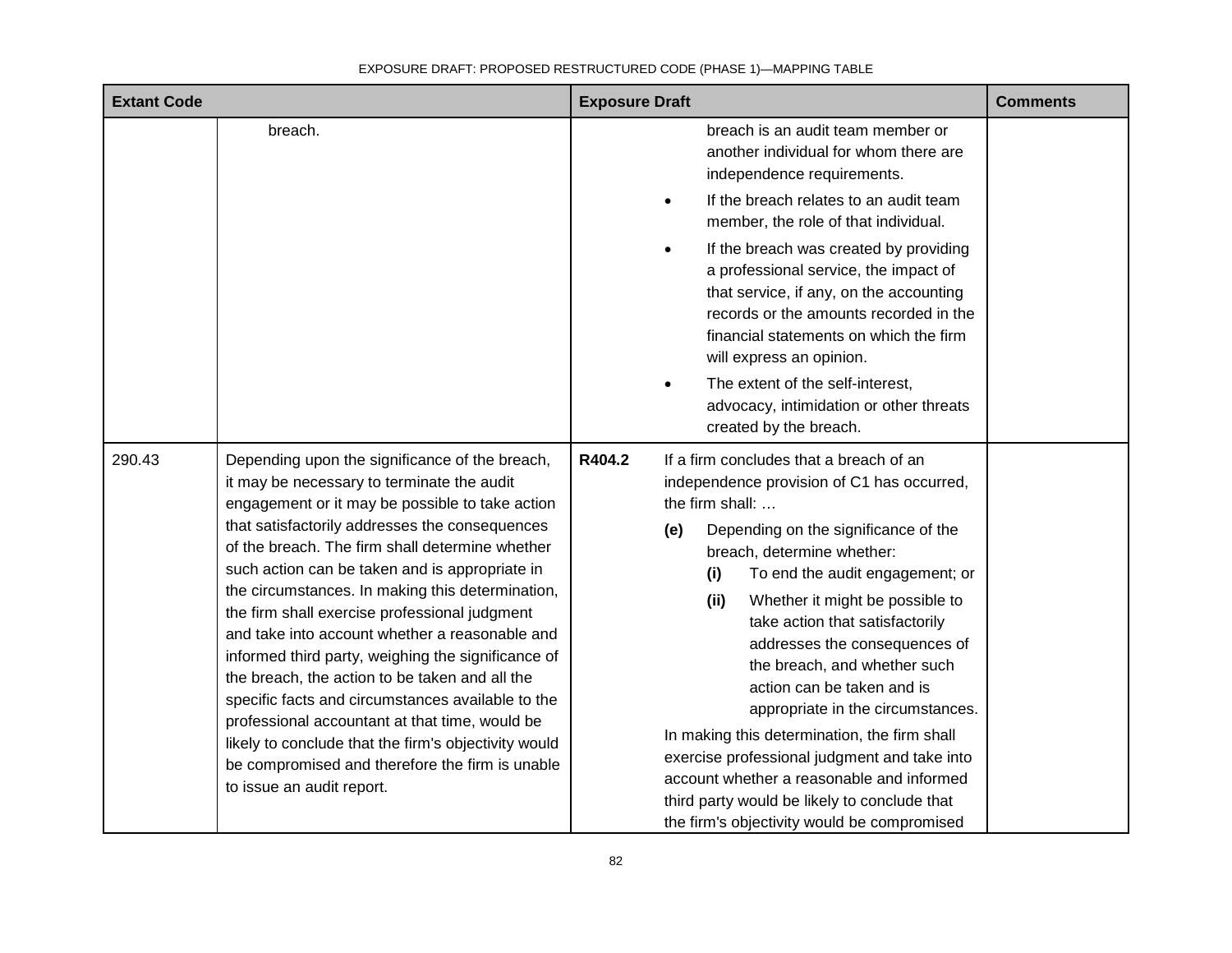| <b>Extant Code</b> |                                                                                                                                                                                                                                                                                                                                                                                                                                                                                                                                                                                                                                                                                                                                                                                                                                                                                                         | <b>Exposure Draft</b>                                                                                                                                                                                                                                                                                                                                                                                                                                                                                                                                                                                                                                                                                                                                                                                                                                                                                                                                                                                       | <b>Comments</b> |
|--------------------|---------------------------------------------------------------------------------------------------------------------------------------------------------------------------------------------------------------------------------------------------------------------------------------------------------------------------------------------------------------------------------------------------------------------------------------------------------------------------------------------------------------------------------------------------------------------------------------------------------------------------------------------------------------------------------------------------------------------------------------------------------------------------------------------------------------------------------------------------------------------------------------------------------|-------------------------------------------------------------------------------------------------------------------------------------------------------------------------------------------------------------------------------------------------------------------------------------------------------------------------------------------------------------------------------------------------------------------------------------------------------------------------------------------------------------------------------------------------------------------------------------------------------------------------------------------------------------------------------------------------------------------------------------------------------------------------------------------------------------------------------------------------------------------------------------------------------------------------------------------------------------------------------------------------------------|-----------------|
|                    |                                                                                                                                                                                                                                                                                                                                                                                                                                                                                                                                                                                                                                                                                                                                                                                                                                                                                                         | and therefore the firm is unable to issue an<br>audit report.                                                                                                                                                                                                                                                                                                                                                                                                                                                                                                                                                                                                                                                                                                                                                                                                                                                                                                                                               |                 |
| 290.44             | Examples of actions that the firm may consider<br>include:<br>Removing the relevant individual from the<br>$\bullet$<br>audit team;<br>Conducting an additional review of the<br>$\bullet$<br>affected audit work or re-performing that<br>work to the extent necessary, in either<br>case using different personnel;<br>Recommending that the audit client<br>$\bullet$<br>engage another firm to review or re-<br>perform the affected audit work to the<br>extent necessary; and<br>Where the breach relates to a non-<br>$\bullet$<br>assurance service that affects the<br>accounting records or an amount that is<br>recorded in the financial statements,<br>engaging another firm to evaluate the<br>results of the non-assurance service or<br>having another firm re-perform the non-<br>assurance service to the extent necessary<br>to enable it to take responsibility for the<br>service. | 404.2 A2<br>Depending upon the significance of the<br>breach, examples of actions that the firm<br>might consider to satisfactorily address the<br>breach include:<br>Removing the relevant individual from<br>the audit team.<br>Using different individuals to conduct<br>$\bullet$<br>an additional review of the affected<br>audit work or to re-perform that work to<br>the extent necessary.<br>Recommending that the audit client<br>$\bullet$<br>engage another firm to review or re-<br>perform the affected audit work to the<br>extent necessary.<br>If the breach relates to a non-<br>$\bullet$<br>assurance service that affects the<br>accounting records or an amount<br>recorded in the financial statements:<br>Engaging another firm to<br>$\circ$<br>evaluate the results of the non-<br>assurance service;<br>Having another firm re-perform<br>$\circ$<br>the non-assurance service to the<br>extent necessary to enable the<br>other firm to take responsibility<br>for the service. |                 |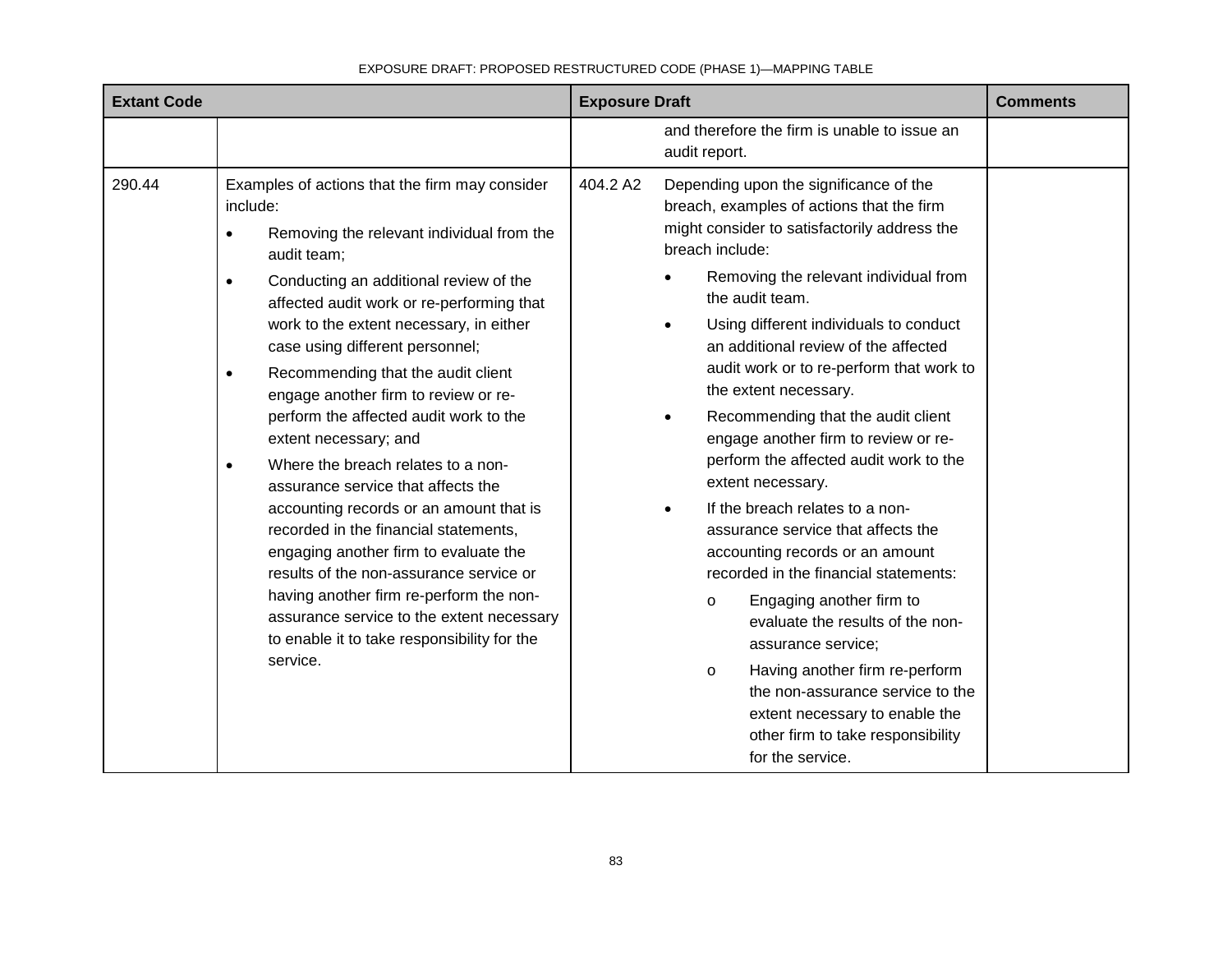| <b>Extant Code</b>                                                                                                                                                                                                                                                                                                                                                                                                                                                                                                                                                                                                                                                                                                                                                                                                                                                                                                             | <b>Exposure Draft</b> |                                                                                                                                                                                                                                                                                                                                                                                                                                                                                                                                                                                                                                                                                                                                                                                                                                         | <b>Comments</b> |
|--------------------------------------------------------------------------------------------------------------------------------------------------------------------------------------------------------------------------------------------------------------------------------------------------------------------------------------------------------------------------------------------------------------------------------------------------------------------------------------------------------------------------------------------------------------------------------------------------------------------------------------------------------------------------------------------------------------------------------------------------------------------------------------------------------------------------------------------------------------------------------------------------------------------------------|-----------------------|-----------------------------------------------------------------------------------------------------------------------------------------------------------------------------------------------------------------------------------------------------------------------------------------------------------------------------------------------------------------------------------------------------------------------------------------------------------------------------------------------------------------------------------------------------------------------------------------------------------------------------------------------------------------------------------------------------------------------------------------------------------------------------------------------------------------------------------------|-----------------|
| 290.45<br>If the firm determines that action cannot be<br>taken to satisfactorily address the consequences<br>of the breach, the firm shall inform those<br>charged with governance as soon as possible<br>and take the steps necessary to terminate the<br>audit engagement in compliance with any<br>applicable legal or regulatory requirements<br>relevant to terminating the audit engagement.<br>Where termination is not permitted by law or<br>regulation, the firm shall comply with any<br>reporting or disclosure requirements.                                                                                                                                                                                                                                                                                                                                                                                     | R404.3                | If the firm determines that it cannot take<br>action to satisfactorily address the<br>consequences of the breach, the firm shall<br>inform those charged with governance as<br>soon as possible and take the steps<br>necessary to end the audit engagement in<br>compliance with any applicable legal or<br>regulatory requirements. Where ending the<br>engagement is not permitted by law or<br>regulation, the firm shall comply with any<br>reporting or disclosure requirements.                                                                                                                                                                                                                                                                                                                                                  |                 |
| 290.46<br>If the firm determines that action can be taken to<br>satisfactorily address the consequences of the<br>breach, the firm shall discuss the breach and the<br>action it has taken or proposes to take with<br>those charged with governance. The firm shall<br>discuss the breach and the action as soon as<br>possible, unless those charged with governance<br>have specified an alternative timing for reporting<br>less significant breaches. The matters to be<br>discussed shall include:<br>The significance of the breach, including<br>$\bullet$<br>its nature and duration;<br>How the breach occurred and how it was<br>$\bullet$<br>identified;<br>The action taken or proposed to be taken<br>$\bullet$<br>and the firm's rationale for why the action<br>will satisfactorily address the<br>consequences of the breach and enable it<br>to issue an audit report;<br>The conclusion that, in the firm's | R404.4                | If the firm determines that it can take action<br>to satisfactorily address the consequences of<br>the breach, the firm shall discuss with those<br>charged with governance:<br>The significance of the breach,<br>(a)<br>including its nature and duration;<br>How the breach occurred and how it<br>(b)<br>was identified;<br>The action proposed or taken and why<br>(c)<br>the action will satisfactorily address the<br>consequences of the breach and<br>enable the firm to issue an audit report;<br>(d)<br>The conclusion that, in the firm's<br>professional judgment, objectivity has<br>not been compromised and the<br>rationale for that conclusion; and<br>Any steps proposed or taken by the<br>(e)<br>firm to reduce or avoid the risk of<br>further breaches occurring.<br>Such discussion shall take place as soon as |                 |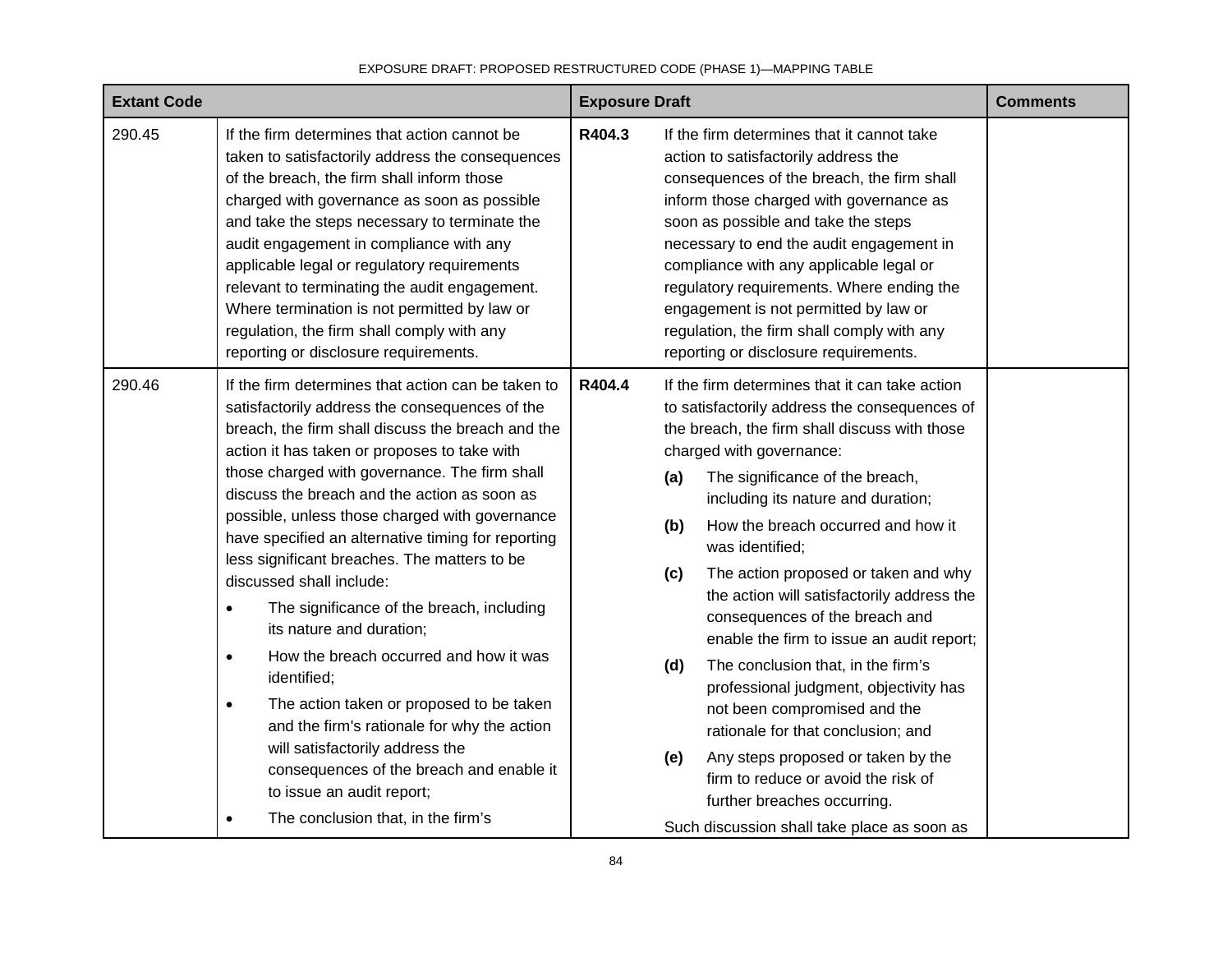| <b>Extant Code</b> |                                                                                                                                                                                                                                                                                                                                                                                                                                                                                                                                                                                                                                                                                                                                                                                                                                                                                                 | <b>Exposure Draft</b> |                                                                                                                                                                                                                                                                                                                                                                                                                                                                                                                                                                                                                                                  | <b>Comments</b>                                  |
|--------------------|-------------------------------------------------------------------------------------------------------------------------------------------------------------------------------------------------------------------------------------------------------------------------------------------------------------------------------------------------------------------------------------------------------------------------------------------------------------------------------------------------------------------------------------------------------------------------------------------------------------------------------------------------------------------------------------------------------------------------------------------------------------------------------------------------------------------------------------------------------------------------------------------------|-----------------------|--------------------------------------------------------------------------------------------------------------------------------------------------------------------------------------------------------------------------------------------------------------------------------------------------------------------------------------------------------------------------------------------------------------------------------------------------------------------------------------------------------------------------------------------------------------------------------------------------------------------------------------------------|--------------------------------------------------|
|                    | professional judgment, objectivity has not<br>been compromised and the rationale for<br>that conclusion; and<br>Any steps that the firm has taken or<br>٠<br>proposes to take to reduce or avoid the<br>risk of further breaches occurring.                                                                                                                                                                                                                                                                                                                                                                                                                                                                                                                                                                                                                                                     |                       | possible unless an alternative timing is<br>specified by those charged with governance<br>for reporting less significant breaches.                                                                                                                                                                                                                                                                                                                                                                                                                                                                                                               |                                                  |
| 290.47             | The firm shall communicate in writing with those<br>charged with governance all matters discussed<br>in accordance with paragraph 290.46 and obtain<br>the concurrence of those charged with<br>governance that action can be, or has been,<br>taken to satisfactorily address the consequences<br>of the breach. The communication shall include<br>a description of the firm's policies and<br>procedures relevant to the breach designed to<br>provide it with reasonable assurance that<br>independence is maintained and any steps that<br>the firm has taken, or proposes to take, to<br>reduce or avoid the risk of further breaches<br>occurring. If those charged with governance do<br>not concur that the action satisfactorily<br>addresses the consequences of the breach, the<br>firm shall take the steps necessary to terminate<br>the audit engagement, where permitted by law | R404.5<br>(a)<br>(b)  | The firm shall communicate in writing to<br>those charged with governance:<br>All matters discussed in accordance<br>with paragraphs R404.2 to R404.4 and<br>obtain the concurrence of those<br>charged with governance that action<br>can be, or has been, taken to<br>satisfactorily address the<br>consequences of the breach; and<br>A description of the firm's policies and<br>procedures relevant to the breach<br>designed to provide it with reasonable<br>assurance that independence is<br>maintained and any steps that the firm<br>has taken, or proposes to take, to<br>reduce or avoid the risk of further<br>breaches occurring. | The underlined<br>text is included in<br>R404.3. |
|                    | or regulation, in compliance with any applicable<br>legal or regulatory requirements relevant to<br>terminating the audit engagement. Where<br>termination is not permitted by law or regulation,<br>the firm shall comply with any reporting or<br>disclosure requirements.                                                                                                                                                                                                                                                                                                                                                                                                                                                                                                                                                                                                                    | R404.6                | If those charged with governance do not<br>concur that the action proposed by the firm in<br>accordance with R404.2(e)(ii) satisfactorily<br>addresses the consequences of the breach,<br>the firm shall take the steps necessary to end<br>the audit engagement in accordance with the<br>provisions set out in paragraph R404.3.                                                                                                                                                                                                                                                                                                               |                                                  |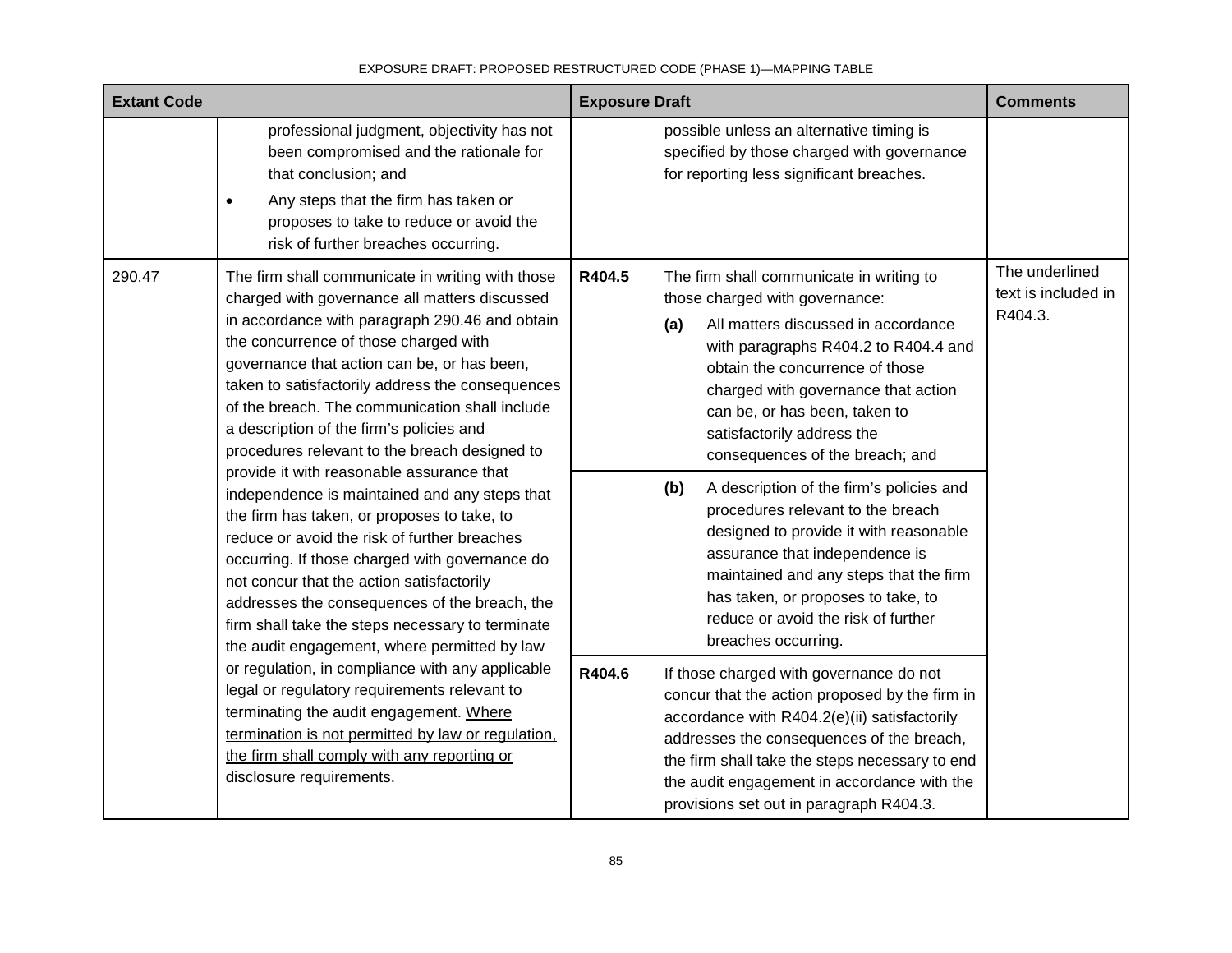| <b>Extant Code</b>                                                                                                                                                                                                                                                                                                                                                                                                                                                                                                                                                              |                                                                                                                                                                                                                                                                                                                                                                                                                                                                                                                                                                                                                       | <b>Exposure Draft</b>                                                                                                                                                                                                                                                                              |                                                                                                                                                                                                                                                                                                                                                                                                                                                                                                                                                                                                                                              | <b>Comments</b> |
|---------------------------------------------------------------------------------------------------------------------------------------------------------------------------------------------------------------------------------------------------------------------------------------------------------------------------------------------------------------------------------------------------------------------------------------------------------------------------------------------------------------------------------------------------------------------------------|-----------------------------------------------------------------------------------------------------------------------------------------------------------------------------------------------------------------------------------------------------------------------------------------------------------------------------------------------------------------------------------------------------------------------------------------------------------------------------------------------------------------------------------------------------------------------------------------------------------------------|----------------------------------------------------------------------------------------------------------------------------------------------------------------------------------------------------------------------------------------------------------------------------------------------------|----------------------------------------------------------------------------------------------------------------------------------------------------------------------------------------------------------------------------------------------------------------------------------------------------------------------------------------------------------------------------------------------------------------------------------------------------------------------------------------------------------------------------------------------------------------------------------------------------------------------------------------------|-----------------|
| 290.48<br>If the breach occurred prior to the issuance of<br>the previous audit report, the firm shall comply<br>with this section in evaluating the significance of<br>the breach and its impact on the firm's objectivity<br>and its ability to issue an audit report in the<br>current period. The firm shall also consider the<br>impact of the breach, if any, on the firm's<br>objectivity in relation to any previously issued<br>audit reports, and the possibility of withdrawing<br>such audit reports, and discuss the matter with<br>those charged with governance. | R404.7                                                                                                                                                                                                                                                                                                                                                                                                                                                                                                                                                                                                                | If the breach occurred prior to the issuance of<br>the previous audit report, the firm shall<br>comply with the provisions of C1 in<br>evaluating the significance of the breach and<br>its impact on the firm's objectivity and its<br>ability to issue an audit report in the current<br>period. |                                                                                                                                                                                                                                                                                                                                                                                                                                                                                                                                                                                                                                              |                 |
|                                                                                                                                                                                                                                                                                                                                                                                                                                                                                                                                                                                 |                                                                                                                                                                                                                                                                                                                                                                                                                                                                                                                                                                                                                       | R404.8                                                                                                                                                                                                                                                                                             | The firm shall also consider the impact of the<br>breach, if any, on the firm's objectivity in<br>relation to any previously issued audit<br>reports, and the possibility of withdrawing<br>such audit reports, and discuss the matter<br>with those charged with governance.                                                                                                                                                                                                                                                                                                                                                                |                 |
| 290.49                                                                                                                                                                                                                                                                                                                                                                                                                                                                                                                                                                          | The firm shall document the breach, the action<br>taken, key decisions made and all the matters<br>discussed with those charged with governance<br>and any discussions with a member body,<br>relevant regulator or oversight authority. When<br>the firm continues with the audit engagement,<br>the matters to be documented shall also include<br>the conclusion that, in the firm's professional<br>judgment, objectivity has not been compromised<br>and the rationale for why the action taken<br>satisfactorily addressed the consequences of the<br>breach such that the firm could issue an audit<br>report. | R404.9<br>R404.10                                                                                                                                                                                                                                                                                  | In applying the provisions of R404.1 to<br>R404.8, the firm shall document:<br>The breach;<br>(a)<br>The action taken;<br>(b)<br>Key decisions made;<br>(c)<br>All the matters discussed with those<br>(d)<br>charged with governance; and<br>Any discussions with a professional<br>(e)<br>body or regulator.<br>If the firm continues with the audit<br>engagement, it shall also document the<br>conclusion that, in the firm's professional<br>judgment, objectivity has not been<br>compromised and why the action taken<br>satisfactorily addressed the consequences of<br>the breach so that the firm could issue an<br>audit report. |                 |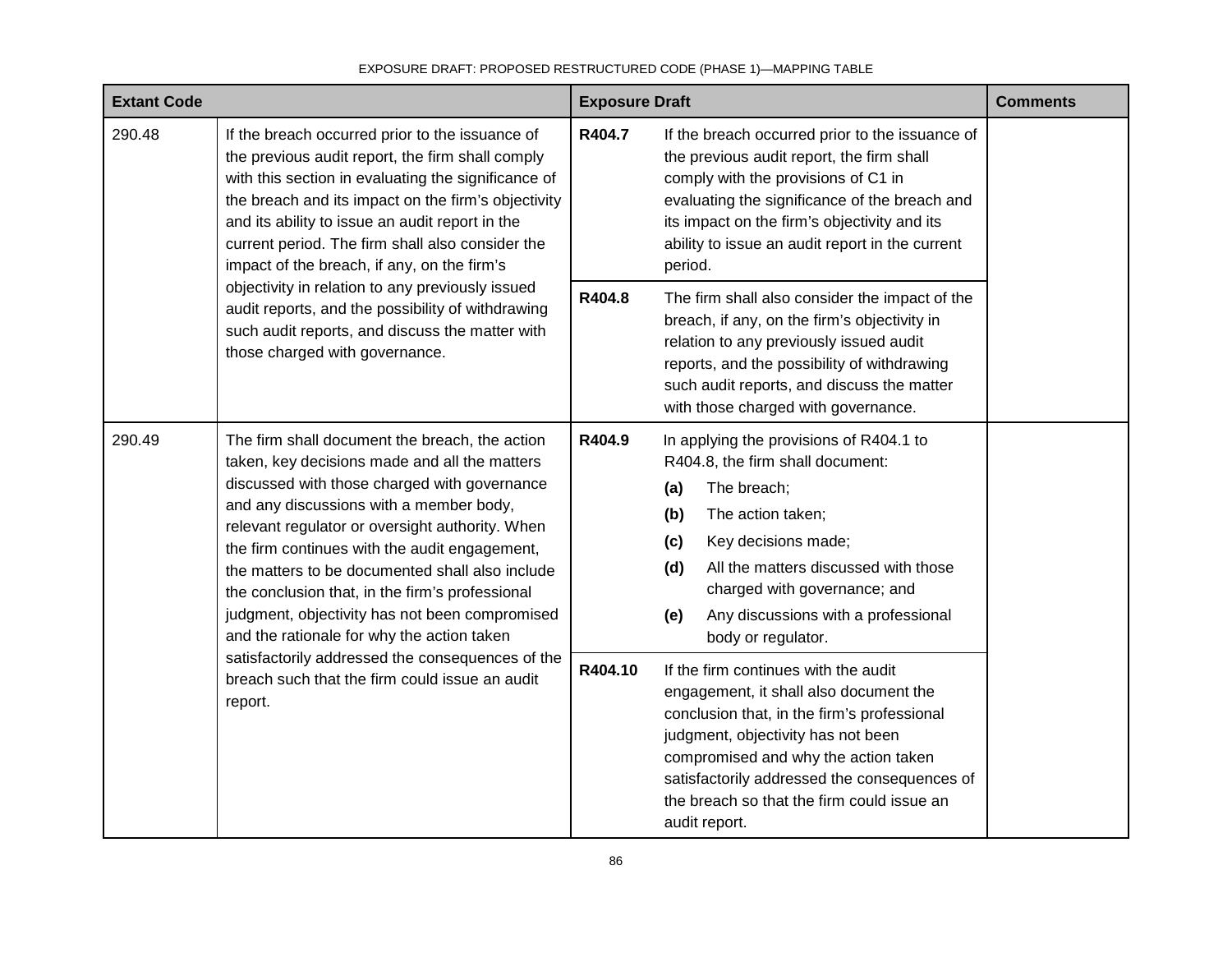| <b>Extant Code</b> |                                                                                                                                                                                                                                                                                                                                                                                                                                                                                                                                                                                                                                                                                                                                                                                                                                                                                                                                             | <b>Exposure Draft</b> |                                                                                                                                                                                                                                                                                                                                                                                                                                                                                                                       | <b>Comments</b> |
|--------------------|---------------------------------------------------------------------------------------------------------------------------------------------------------------------------------------------------------------------------------------------------------------------------------------------------------------------------------------------------------------------------------------------------------------------------------------------------------------------------------------------------------------------------------------------------------------------------------------------------------------------------------------------------------------------------------------------------------------------------------------------------------------------------------------------------------------------------------------------------------------------------------------------------------------------------------------------|-----------------------|-----------------------------------------------------------------------------------------------------------------------------------------------------------------------------------------------------------------------------------------------------------------------------------------------------------------------------------------------------------------------------------------------------------------------------------------------------------------------------------------------------------------------|-----------------|
| 290.100            | Paragraphs 290.102 to 290.228 describe<br>specific circumstances and relationships that<br>create or may create threats to independence.<br>The paragraphs describe the potential threats<br>and the types of safeguards that may be<br>appropriate to eliminate the threats or reduce<br>them to an acceptable level and identify certain<br>situations where no safeguards could reduce the<br>threats to an acceptable level. The paragraphs<br>do not describe all of the circumstances and<br>relationships that create or may create a threat<br>to independence. The firm and the members of<br>the audit team shall evaluate the implications of<br>similar, but different, circumstances and<br>relationships and determine whether safeguards,<br>including the safeguards in paragraphs 200.12<br>to 200.15, can be applied when necessary to<br>eliminate the threats to independence or reduce<br>them to an acceptable level. | 400.3                 | C1 describes facts and circumstances,<br>including professional activities, interests and<br>relationships that create or might create<br>threats to independence. It describes the<br>potential threats and safeguards that might<br>be appropriate to address any threats by<br>eliminating them or reducing them to an<br>acceptable level. It identifies situations where<br>no safeguards could reduce the threats to an<br>acceptable level but does not describe all<br>situations that might create a threat. |                 |
|                    |                                                                                                                                                                                                                                                                                                                                                                                                                                                                                                                                                                                                                                                                                                                                                                                                                                                                                                                                             | 400.4                 | The conceptual framework requires a firm to<br>evaluate the implications of similar, but<br>different, facts and circumstances and<br>determine whether the threat can be<br>addressed by applying safeguards, including<br>the safeguards in 300.2 A10 to eliminate the<br>threats to independence or reduce them to<br>an acceptable level.                                                                                                                                                                         |                 |
| 290.101            | Paragraphs 290.102 to 290.125 contain<br>references to the materiality of a financial<br>interest, loan, or guarantee, or the significance<br>of a business relationship. For the purpose of<br>determining whether such an interest is material<br>to an individual, the combined net worth of the<br>individual and the individual's immediate family                                                                                                                                                                                                                                                                                                                                                                                                                                                                                                                                                                                     | 510.3                 | Section 510 contains references to the<br>"materiality" of a financial interest. For the<br>purpose of determining whether such an<br>interest is material to an individual, the<br>combined net worth of the individual and the<br>individual's immediate family members may<br>be taken into account.                                                                                                                                                                                                               |                 |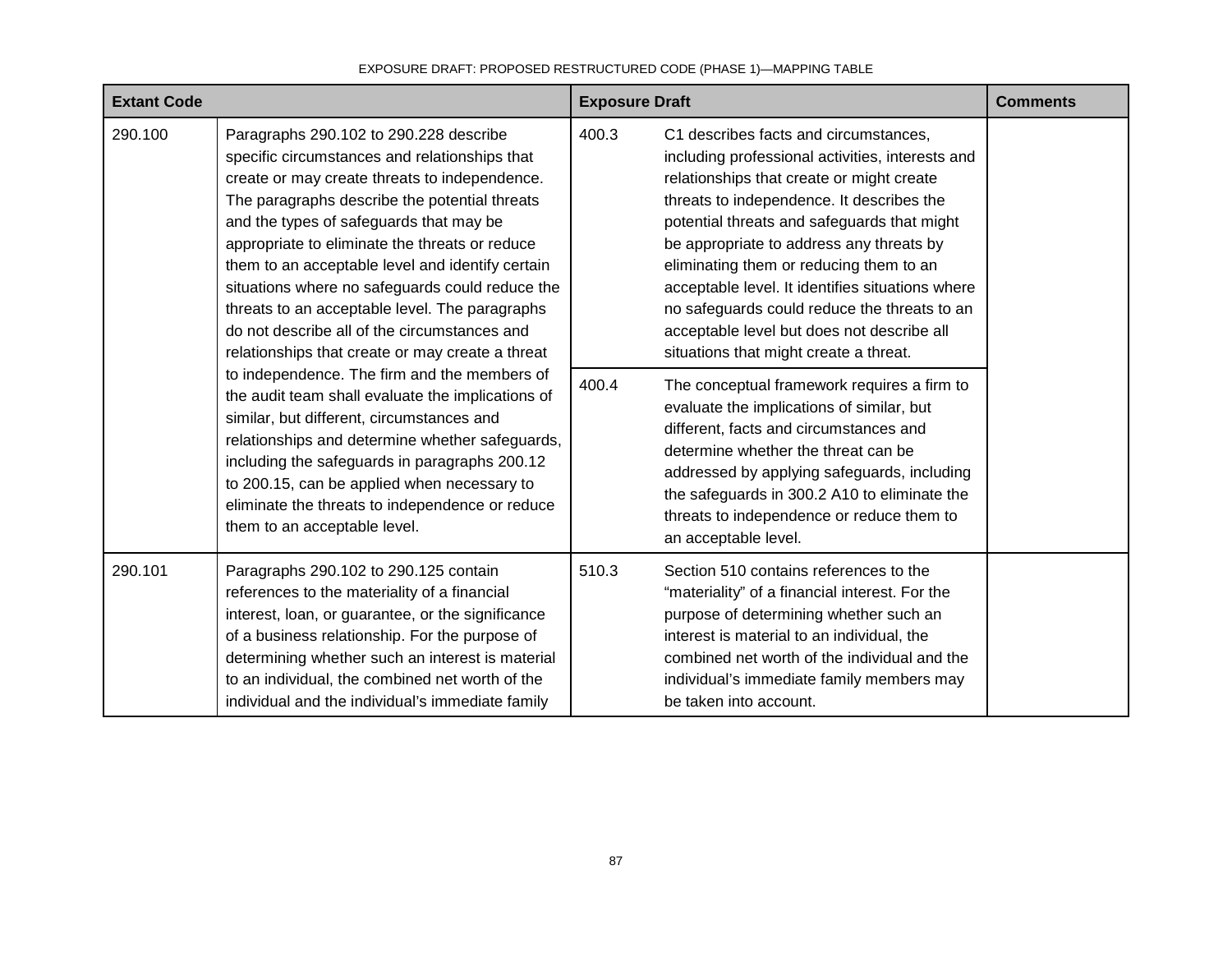| <b>Extant Code</b> |                                                                                                                                                                                                                                                                                                                                                           | <b>Exposure Draft</b>                                                                                                                                                                                                                                                                                                                                               | <b>Comments</b>              |
|--------------------|-----------------------------------------------------------------------------------------------------------------------------------------------------------------------------------------------------------------------------------------------------------------------------------------------------------------------------------------------------------|---------------------------------------------------------------------------------------------------------------------------------------------------------------------------------------------------------------------------------------------------------------------------------------------------------------------------------------------------------------------|------------------------------|
|                    | members may be taken into account.                                                                                                                                                                                                                                                                                                                        | 511.2<br>Section 511 contains references to the<br>"materiality" of a loan or guarantee. For the<br>purpose of determining whether such an<br>interest is material to an individual, the<br>combined net worth of the individual and the<br>individual's immediate family members may<br>be taken into account.                                                     |                              |
|                    |                                                                                                                                                                                                                                                                                                                                                           | 520.2<br>Section 520 contains references to the<br>"materiality" or "significance" of a business<br>relationship. For the purpose of determining<br>whether such an interest is material or<br>significant to an individual, the combined net<br>worth of the individual and the individual's<br>immediate family members may be taken into<br>account.             |                              |
| 290.102            | Holding a financial interest in an audit client may<br>create a self-interest threat. The existence and<br>significance of any threat created depends on:<br>The role of the person holding the financial<br>(a)<br>interest,<br>Whether the financial interest is direct or<br>(b)<br>indirect, and<br>The materiality of the financial interest.<br>(c) | 510.1<br>Holding a financial interest in an audit client<br>might create a self-interest threat. The<br>existence and significance of any threat<br>depends on:<br>The role of the individual holding the<br>(a)<br>financial interest:<br>Whether the financial interest is direct<br>(b)<br>or indirect; and<br>The materiality of the financial interest.<br>(c) |                              |
|                    |                                                                                                                                                                                                                                                                                                                                                           | Section 510 sets out requirements and<br>application material on applying the<br>conceptual framework to financial interests.                                                                                                                                                                                                                                       | New introductory<br>material |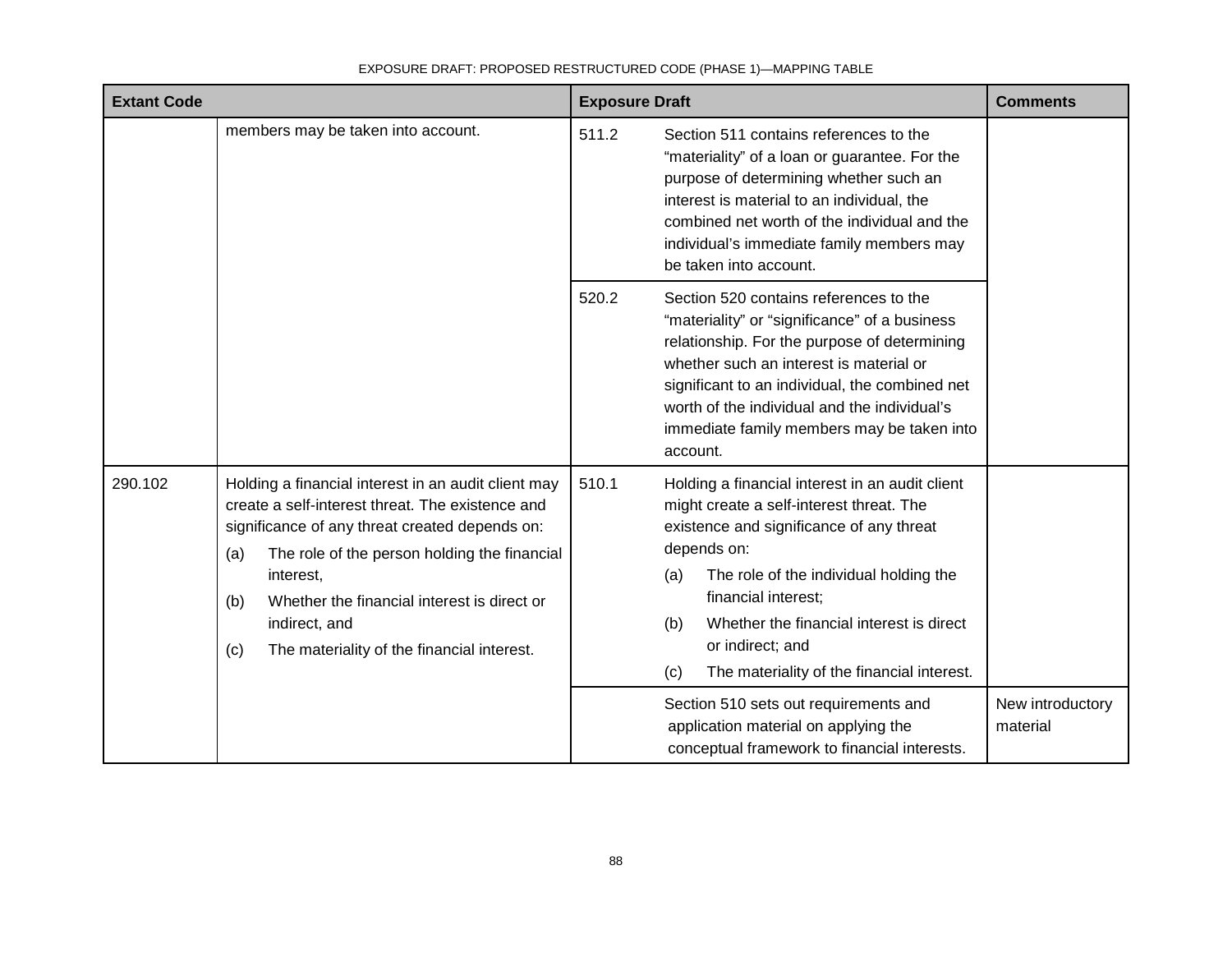| <b>Extant Code</b> |                                                                                                                                                                                                                                                                                                                                                                                                                                                                                                                                                                                                                                                                                                                                                                                                                               | <b>Exposure Draft</b> |                                                                                                                                                                                                                                                                                                                                                                                                                                                                                                                                        | <b>Comments</b>                                   |
|--------------------|-------------------------------------------------------------------------------------------------------------------------------------------------------------------------------------------------------------------------------------------------------------------------------------------------------------------------------------------------------------------------------------------------------------------------------------------------------------------------------------------------------------------------------------------------------------------------------------------------------------------------------------------------------------------------------------------------------------------------------------------------------------------------------------------------------------------------------|-----------------------|----------------------------------------------------------------------------------------------------------------------------------------------------------------------------------------------------------------------------------------------------------------------------------------------------------------------------------------------------------------------------------------------------------------------------------------------------------------------------------------------------------------------------------------|---------------------------------------------------|
| 290.103            | Financial interests may be held through an<br>intermediary (for example, a collective<br>investment vehicle, estate or trust). The<br>determination of whether such financial interests<br>are direct or indirect will depend upon whether<br>the beneficial owner has control over the<br>investment vehicle or the ability to influence its<br>investment decisions. When control over the<br>investment vehicle or the ability to influence<br>investment decisions exists, this Code defines<br>that financial interest to be a direct financial<br>interest. Conversely, when the beneficial owner<br>of the financial interest has no control over the<br>investment vehicle or ability to influence its<br>investment decisions, this Code defines that<br>financial interest to be an indirect financial<br>interest. | 510.2                 | Financial interests might be held directly or<br>indirectly through an intermediary (for<br>example, a collective investment vehicle,<br>estate or trust). When a beneficial owner has<br>control over the intermediary or the ability to<br>influence investment decisions, the Code<br>defines that financial interest to be direct.<br>Conversely, when a beneficial owner has no<br>control over the intermediary or the ability to<br>influence investment decisions, the Code<br>defines that financial interest to be indirect. |                                                   |
| 290.104            | If a member of the audit team, a member of that<br>individual's immediate family, or a firm has a<br>direct financial interest or a material indirect<br>financial interest in the audit client, the self-<br>interest threat created would be so significant<br>that no safeguards could reduce the threat to an<br>acceptable level. Therefore, none of the<br>following shall have a direct financial interest or<br>a material indirect financial interest in the client:<br>a member of the audit team; a member of that<br>individual's immediate family; or the firm.                                                                                                                                                                                                                                                  | R510.5                | A direct financial interest or a material<br>indirect financial interest in the audit client<br>shall not be held by:<br>The firm or a network firm;<br>(a)<br>An audit team member, or any of that<br>(b)<br>individual's immediate family;                                                                                                                                                                                                                                                                                           | Network firm<br>explicitly stated<br>for clarity. |
| 290.105            | When a member of the audit team has a close<br>family member who the audit team member<br>knows has a direct financial interest or a material                                                                                                                                                                                                                                                                                                                                                                                                                                                                                                                                                                                                                                                                                 | R510.11               | In the following circumstances related to<br>financial interests, the firm shall apply the<br>conceptual framework set out in Section 120:                                                                                                                                                                                                                                                                                                                                                                                             | Underlined text is<br>covered by CF<br>language.  |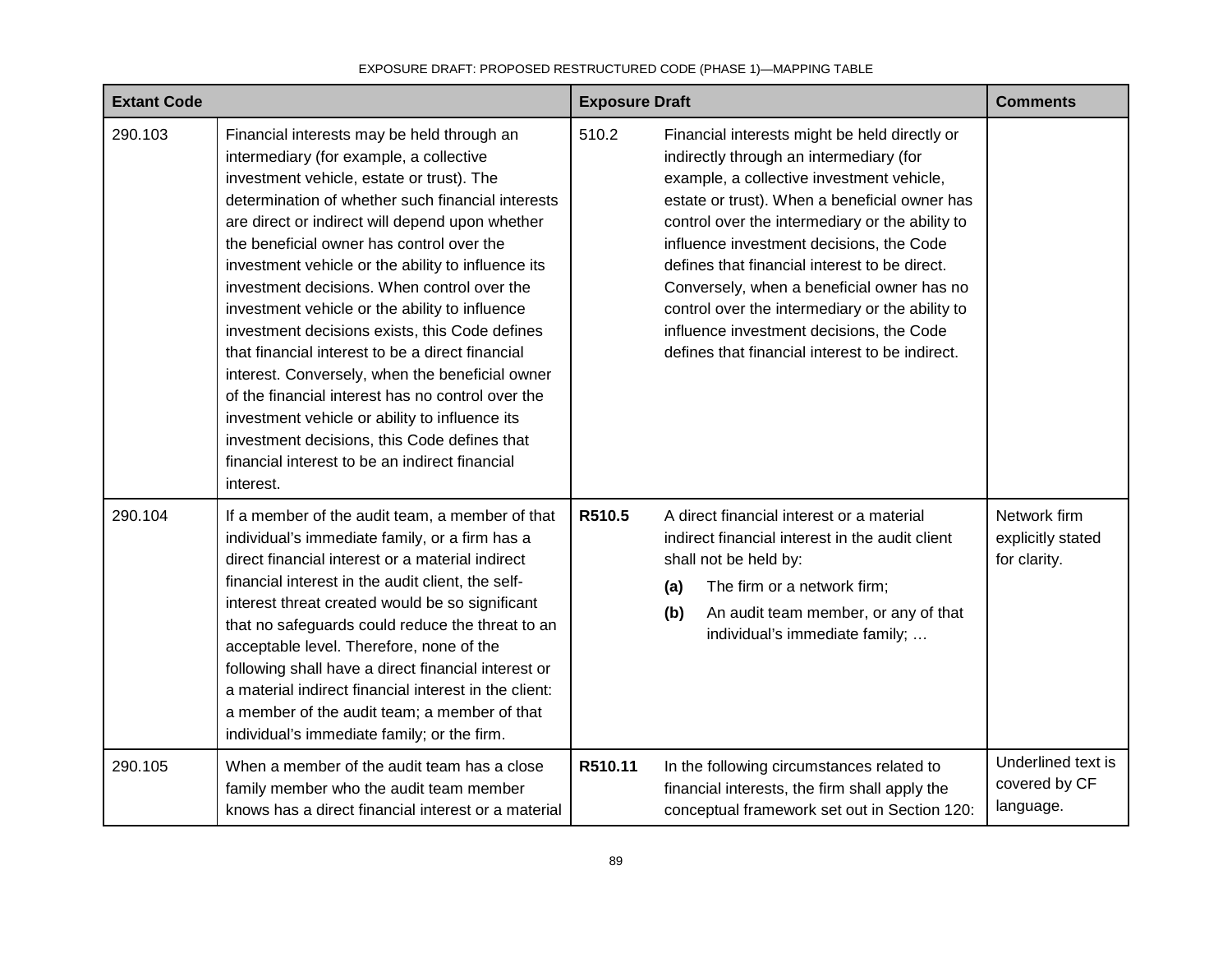| <b>Extant Code</b> |                                                                                                                                                                                                                                                                                                                                                                                                                                                                                                                                                                                                                                                                                                                                                                                                                                                                                                                                                                                         | <b>Exposure Draft</b>                                                                                                                                                                                                                                                                                                                                                                                                                                                                                                                                                                                                                                                                                                                                                                                                                                                                                                                              | <b>Comments</b> |
|--------------------|-----------------------------------------------------------------------------------------------------------------------------------------------------------------------------------------------------------------------------------------------------------------------------------------------------------------------------------------------------------------------------------------------------------------------------------------------------------------------------------------------------------------------------------------------------------------------------------------------------------------------------------------------------------------------------------------------------------------------------------------------------------------------------------------------------------------------------------------------------------------------------------------------------------------------------------------------------------------------------------------|----------------------------------------------------------------------------------------------------------------------------------------------------------------------------------------------------------------------------------------------------------------------------------------------------------------------------------------------------------------------------------------------------------------------------------------------------------------------------------------------------------------------------------------------------------------------------------------------------------------------------------------------------------------------------------------------------------------------------------------------------------------------------------------------------------------------------------------------------------------------------------------------------------------------------------------------------|-----------------|
|                    | indirect financial interest in the audit client, a<br>self-interest threat is created. The significance of<br>the threat will depend on factors such as:<br>The nature of the relationship between the<br>(a)<br>member of the audit team and the close<br>family member; and<br>The materiality of the financial interest to<br>(b)<br>the close family member.<br>The significance of the threat shall be evaluated<br>and safeguards applied when necessary to<br>eliminate the threat or reduce it to an acceptable<br>level.<br>Examples of such safeguards include:<br>The close family member disposing, as<br>(a)<br>soon as practicable, of all of the financial<br>interest or disposing of a sufficient portion<br>of an indirect financial interest so that the<br>remaining interest is no longer material;<br>Having a professional accountant review<br>(b)<br>the work of the member of the audit team;<br>or<br>Removing the individual from the audit<br>(c)<br>team. | If an audit team member knows that a<br>(a)<br>close family member has a direct or<br>material indirect financial interest in the<br>audit client. (Ref: Para. 510.11 A1).<br>510.11 A1<br>A self-interest threat might be created if an<br>audit team member has a close family<br>member who the audit team member knows<br>has a direct or material indirect financial<br>interest in the audit client. The significance of<br>any threat created depends on factors such<br>as:<br>The nature of the relationship between<br>$\bullet$<br>the audit team member and the close<br>family member.<br>The materiality of the financial interest<br>$\bullet$<br>to the close family member.<br>510.11 A2 Examples of safeguards include:<br>The close family member disposing, as<br>soon as practicable, of all of the<br>financial interest or disposing of<br>enough of an indirect financial interest<br>so that the remaining interest is no |                 |
|                    |                                                                                                                                                                                                                                                                                                                                                                                                                                                                                                                                                                                                                                                                                                                                                                                                                                                                                                                                                                                         | longer material.<br>Having a professional accountant<br>٠<br>review the work of the audit team<br>member.<br>Removing the individual from the audit<br>team.                                                                                                                                                                                                                                                                                                                                                                                                                                                                                                                                                                                                                                                                                                                                                                                       |                 |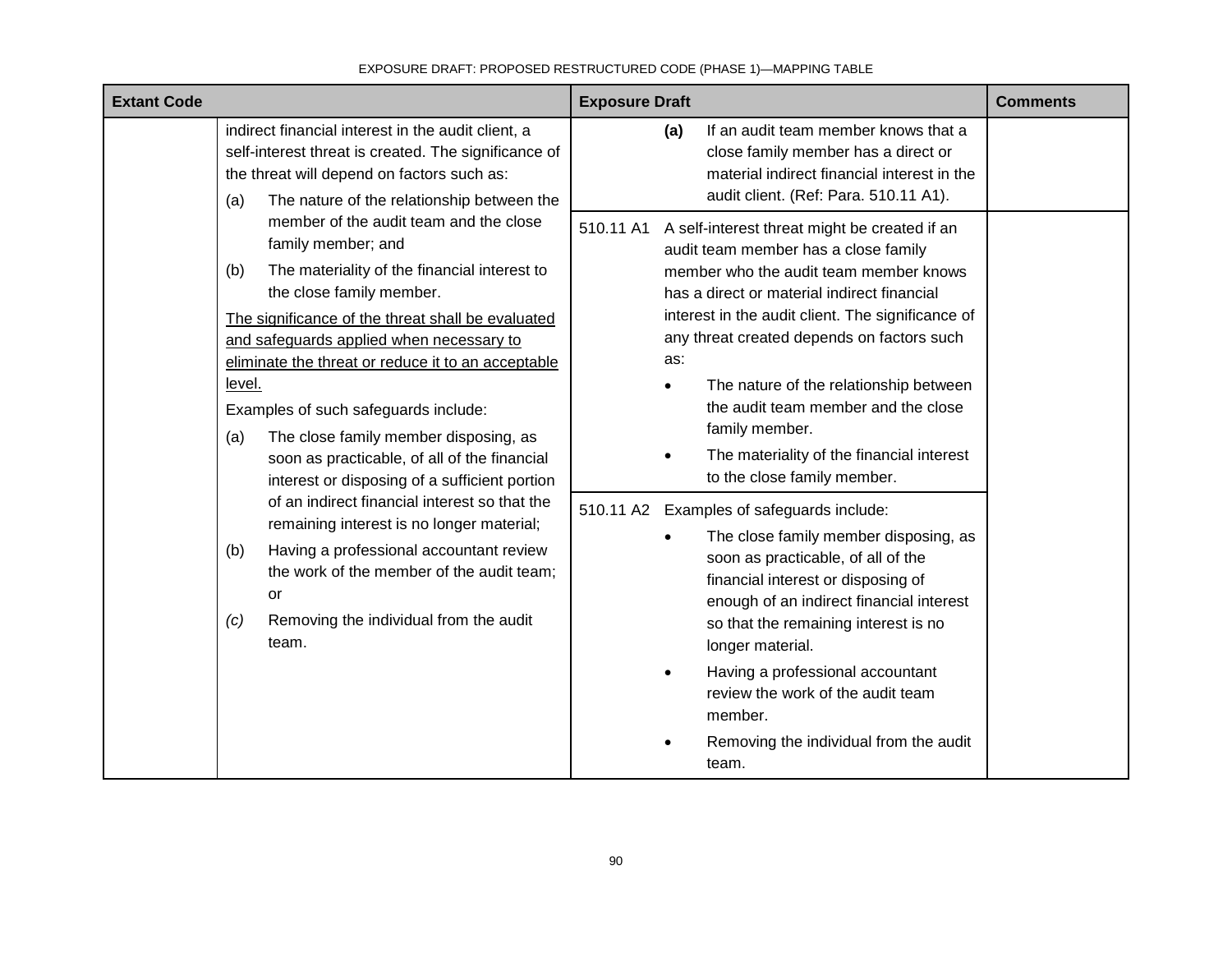| <b>Extant Code</b> |                                                                                                                                                                                                                                                                                                                                                                                                                                                                                                                                                                                      | <b>Exposure Draft</b> |                                                                                                                                                                                                                                                                                                                          | <b>Comments</b>                                                                                       |
|--------------------|--------------------------------------------------------------------------------------------------------------------------------------------------------------------------------------------------------------------------------------------------------------------------------------------------------------------------------------------------------------------------------------------------------------------------------------------------------------------------------------------------------------------------------------------------------------------------------------|-----------------------|--------------------------------------------------------------------------------------------------------------------------------------------------------------------------------------------------------------------------------------------------------------------------------------------------------------------------|-------------------------------------------------------------------------------------------------------|
| 290.106            | If a member of the audit team, a member of that<br>individual's immediate family, or a firm has a<br>direct or material indirect financial interest in an<br>entity that has a controlling interest in the audit<br>client, and the client is material to the entity, the<br>self-interest threat created would be so<br>significant that no safeguards could reduce the<br>threat to an acceptable level. Therefore, none of<br>the following shall have such a financial interest:<br>a member of the audit team; a member of that<br>individual's immediate family; and the firm. | R510.7                | When an entity has a controlling interest in<br>an audit client and the audit client is material<br>to the entity, neither the firm, nor a network<br>firm, nor an audit team member, nor that<br>individual's immediate family member shall<br>hold a direct or material indirect financial<br>interest in that entity. | Network firm<br>explicitly stated<br>for clarity.                                                     |
| 290.107            | The holding by a firm's retirement benefit plan of<br>a direct or material indirect financial interest in<br>an audit client creates a self-interest threat. The<br>significance of the threat shall be evaluated and<br>safeguards applied when necessary to eliminate<br>the threat or reduce it to an acceptable level.                                                                                                                                                                                                                                                           | R510.11               | In the following circumstances related to<br>financial interests, the firm shall apply the<br>conceptual framework set out in Section 120:<br>$\cdots$<br>If the retirement benefit plan of a firm<br>(b)<br>or a network firm holds a direct or<br>material indirect financial interest in an<br>audit client.          | Network firm<br>explicitly stated<br>for clarity.<br>Underlined text is<br>covered by CF<br>language. |
| 290.108            | If other partners in the office in which the<br>engagement partner practices in connection with<br>the audit engagement, or their immediate family<br>members, hold a direct financial interest or a<br>material indirect financial interest in that audit<br>client, the self-interest threat created would be<br>so significant that no safeguards could reduce<br>the threat to an acceptable level. Therefore,<br>neither such partners nor their immediate family<br>members shall hold any such financial interests<br>in such an audit client.                                | R510.5                | A direct financial interest or a material<br>indirect financial interest in the audit client<br>shall not be held by:<br>Any other partner in the office in which<br>(c)<br>an engagement partner practices in<br>connection with the audit engagement,<br>or any of that other partner's immediate<br>family;           |                                                                                                       |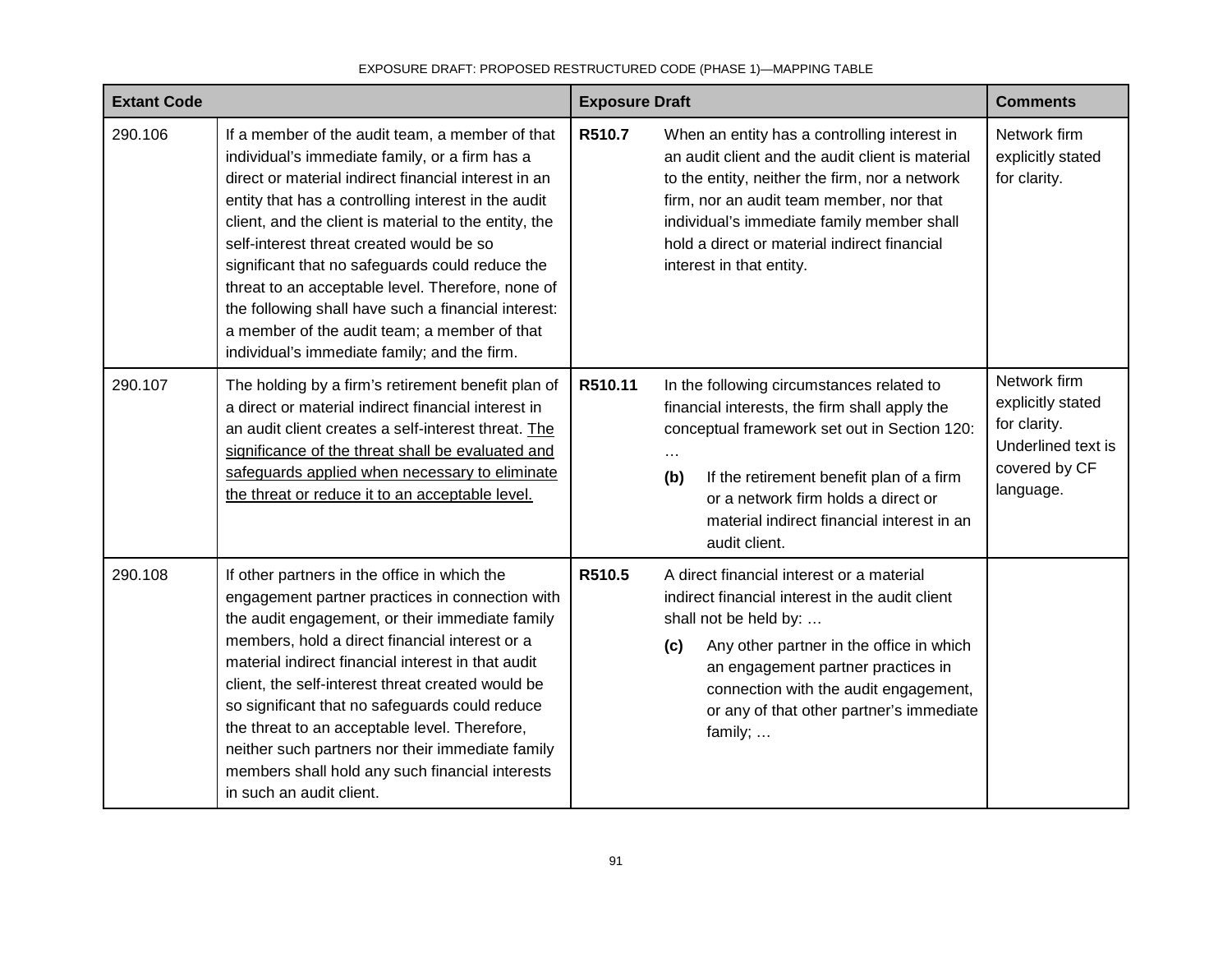| <b>Extant Code</b> |                                                                                                                                                                                                                                                                                                                                                                                                                                                                                                                                                                                   |          | <b>Exposure Draft</b>                                                                                                                                                                                                                                                                                                                                                                                                         |                                                                                                                     |
|--------------------|-----------------------------------------------------------------------------------------------------------------------------------------------------------------------------------------------------------------------------------------------------------------------------------------------------------------------------------------------------------------------------------------------------------------------------------------------------------------------------------------------------------------------------------------------------------------------------------|----------|-------------------------------------------------------------------------------------------------------------------------------------------------------------------------------------------------------------------------------------------------------------------------------------------------------------------------------------------------------------------------------------------------------------------------------|---------------------------------------------------------------------------------------------------------------------|
| 290.109            | The office in which the engagement partner<br>practices in connection with the audit<br>engagement is not necessarily the office to<br>which that partner is assigned. Accordingly,<br>when the engagement partner is located in a<br>different office from that of the other members of<br>the audit team, professional judgment shall be<br>used to determine-in which office the partner<br>practices in connection with that engagement.                                                                                                                                      | 510.5 A1 | The office in which the engagement partner<br>practices in connection with an audit<br>engagement is not necessarily the office to<br>which that partner is assigned. When the<br>engagement partner is located in a different<br>office from that of the other members of the<br>audit team, professional judgment is needed<br>to determine the office in which the partner<br>practices in connection with the engagement. | The "shall"<br>requirement to<br>use professional<br>judgment is<br>inherent within<br>the conceptual<br>framework. |
| 290.110            | If other partners and managerial employees who<br>provide non-audit services to the audit client,<br>except those whose involvement is minimal, or<br>their immediate family members, hold a direct<br>financial interest or a material indirect financial<br>interest in the audit client, the self-interest threat<br>created would be so significant that no<br>safeguards could reduce the threat to an<br>acceptable level. Accordingly, neither such<br>personnel nor their immediate family members<br>shall hold any such financial interests in such an<br>audit client. | R510.5   | A direct financial interest or a material<br>indirect financial interest in the audit client<br>shall not be held by:<br>Any other partner or managerial<br>(d)<br>employee who provides non-audit<br>services to the audit client, except for<br>any whose involvement is minimal, or<br>any of their immediate family.                                                                                                      |                                                                                                                     |
| 290.111            | Despite paragraphs 290.108 and 290.110, the<br>holding of a financial interest in an audit client by<br>an immediate family member of:<br>A partner located in the office in which the<br>(a)<br>engagement partner practices in<br>connection with the audit engagement; or<br>A partner or managerial employee who<br>(b)<br>provides non-audit services to the audit<br>client is deemed not to compromise<br>independence if the financial interest is                                                                                                                        | R510.6   | As an exception to paragraph R510.5, an<br>immediate family member identified in<br>subparagraphs 510.5(c) or (d) may hold a<br>direct or material indirect financial interest in<br>an audit client, provided that:<br>The family member received the<br>(a)<br>financial interest because of<br>employment rights (for example,<br>through pension or share option plans);<br>The family member disposes of or<br>(b)       |                                                                                                                     |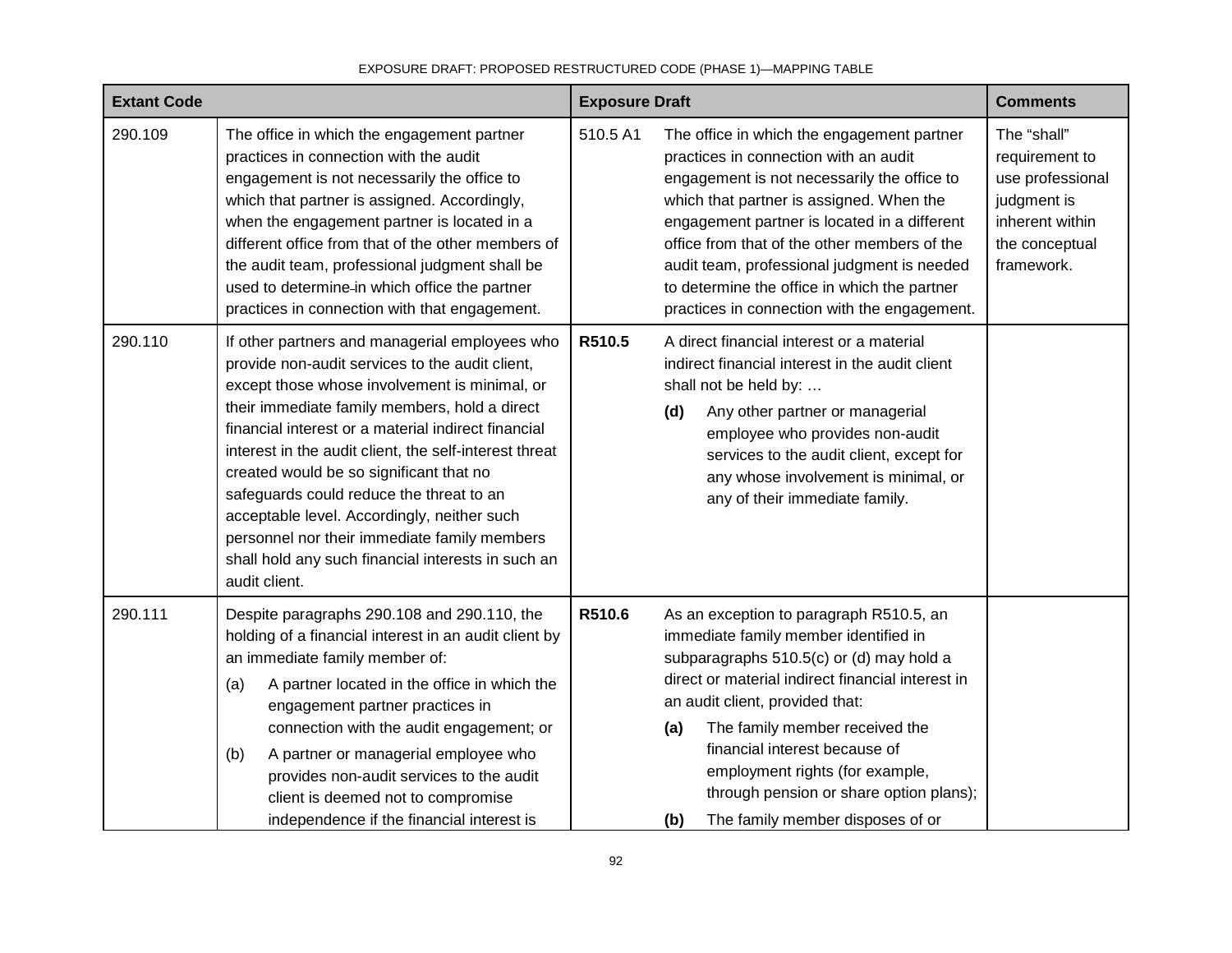| <b>Extant Code</b> |                                                                                                                                                                                                                                                                                                                                                                                                                                                           | <b>Exposure Draft</b> |                                                                                                                                                                                                                                                                                                                                                                             |  |
|--------------------|-----------------------------------------------------------------------------------------------------------------------------------------------------------------------------------------------------------------------------------------------------------------------------------------------------------------------------------------------------------------------------------------------------------------------------------------------------------|-----------------------|-----------------------------------------------------------------------------------------------------------------------------------------------------------------------------------------------------------------------------------------------------------------------------------------------------------------------------------------------------------------------------|--|
| acceptable level.  | received as a result of the immediate<br>family member's employment rights (for<br>example, through pension or share option<br>plans) and, when necessary, safeguards<br>are applied to eliminate any threat to<br>independence or reduce it to an<br>However, when the immediate family member<br>has or obtains the right to dispose of the<br>financial interest or, in the case of a stock option,<br>the right to exercise the option, the financial | (c)                   | forfeits the financial interest as soon as<br>practicable when the family member<br>has or obtains the right to do so, or in<br>the case of a stock option, when the<br>family member obtains the right to<br>exercise the option; and<br>When necessary, the firm applies<br>safeguards to eliminate any threat to<br>independence or reduce it to an<br>acceptable level. |  |
| as practicable.    | interest shall be disposed of or forfeited as soon                                                                                                                                                                                                                                                                                                                                                                                                        |                       |                                                                                                                                                                                                                                                                                                                                                                             |  |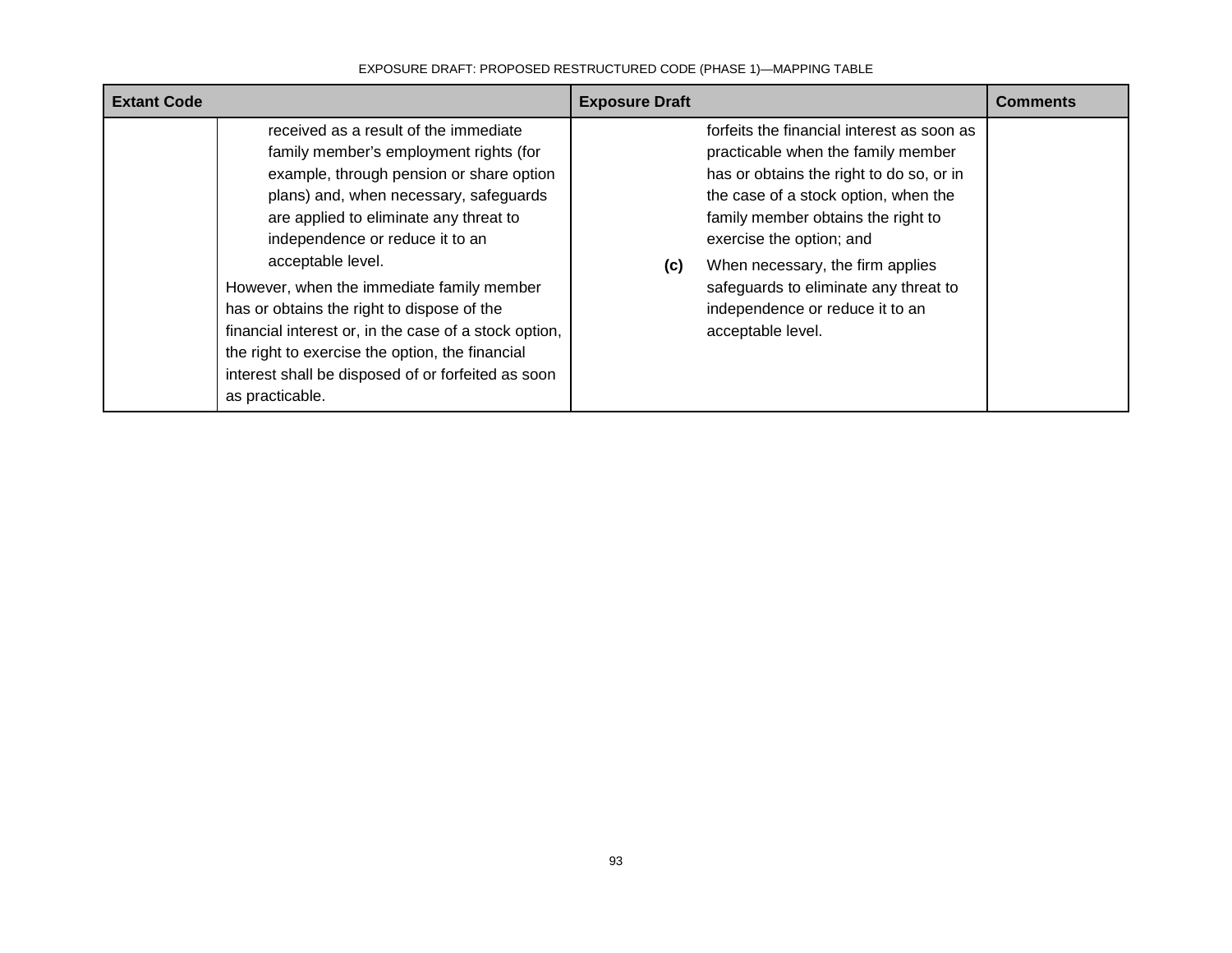| <b>Extant Code</b> |                                                                                                                                                                                                                                                                                                                                                                                                                                                                                                                                                                                                                                                                                                                                                                                                                                                                                                                                                                           | <b>Exposure Draft</b> |            |                            |                                                                                                                                                                                                                                                                                                                                                                                                                                                                                                                                                                                                                                                                                                                                                                                                                   | <b>Comments</b>                                   |
|--------------------|---------------------------------------------------------------------------------------------------------------------------------------------------------------------------------------------------------------------------------------------------------------------------------------------------------------------------------------------------------------------------------------------------------------------------------------------------------------------------------------------------------------------------------------------------------------------------------------------------------------------------------------------------------------------------------------------------------------------------------------------------------------------------------------------------------------------------------------------------------------------------------------------------------------------------------------------------------------------------|-----------------------|------------|----------------------------|-------------------------------------------------------------------------------------------------------------------------------------------------------------------------------------------------------------------------------------------------------------------------------------------------------------------------------------------------------------------------------------------------------------------------------------------------------------------------------------------------------------------------------------------------------------------------------------------------------------------------------------------------------------------------------------------------------------------------------------------------------------------------------------------------------------------|---------------------------------------------------|
| 290.112            | A self-interest threat may be created if the firm<br>or a member of the audit team, or a member of<br>that individual's immediate family, has a financial<br>interest in an entity and an audit client also has a<br>financial interest in that entity. However,<br>independence is deemed not to be compromised<br>if these interests are immaterial and the audit<br>client cannot exercise significant influence over<br>the entity. If such interest is material to any<br>party, and the audit client can exercise<br>significant influence over the other entity, no<br>safeguards could reduce the threat to an<br>acceptable level. Accordingly, the firm shall not<br>have such an interest and any individual with<br>such an interest shall, before becoming a<br>member of the audit team, either:<br>Dispose of the interest; or<br>(a)<br>Dispose of a sufficient amount of the<br>(b)<br>interest so that the remaining interest is no<br>longer material. | R510.9                | (a)<br>(b) | (i)<br>(ii)<br>(i)<br>(ii) | A firm, or a network firm, or an audit<br>team member, or that individual's<br>immediate family member shall not<br>hold a financial interest in an entity<br>when an audit client also has a<br>financial interest in that entity, unless:<br>The financial interests are<br>immaterial to the firm, the<br>network firm, the audit team<br>member, that individual's<br>immediate family member and<br>the audit client, as the case may<br>be; or<br>The audit client cannot exercise<br>significant influence over the<br>entity.<br>Before an individual can become an<br>audit team member, the individual or<br>that individual's immediate family<br>member shall either:<br>Dispose of the interest; or<br>Dispose of enough of the interest<br>so that the remaining interest is<br>no longer material. | Network firm<br>explicitly stated<br>for clarity. |
| 290.113            | A self-interest, familiarity or intimidation threat<br>may be created if a member of the audit team, or<br>a member of that individual's immediate family,<br>or the firm, has a financial interest in an entity<br>when a director, officer or controlling owner of<br>the audit client is also known to have a financial<br>interest in that entity. The existence and                                                                                                                                                                                                                                                                                                                                                                                                                                                                                                                                                                                                  | R510.11               | (c)        |                            | In the following circumstances related to<br>financial interests, the firm shall apply the<br>conceptual framework set out in Section 120:<br>If an audit team member, or that<br>individual's immediate family member,<br>or the firm or a network firm, has a<br>financial interest in an entity and a                                                                                                                                                                                                                                                                                                                                                                                                                                                                                                          |                                                   |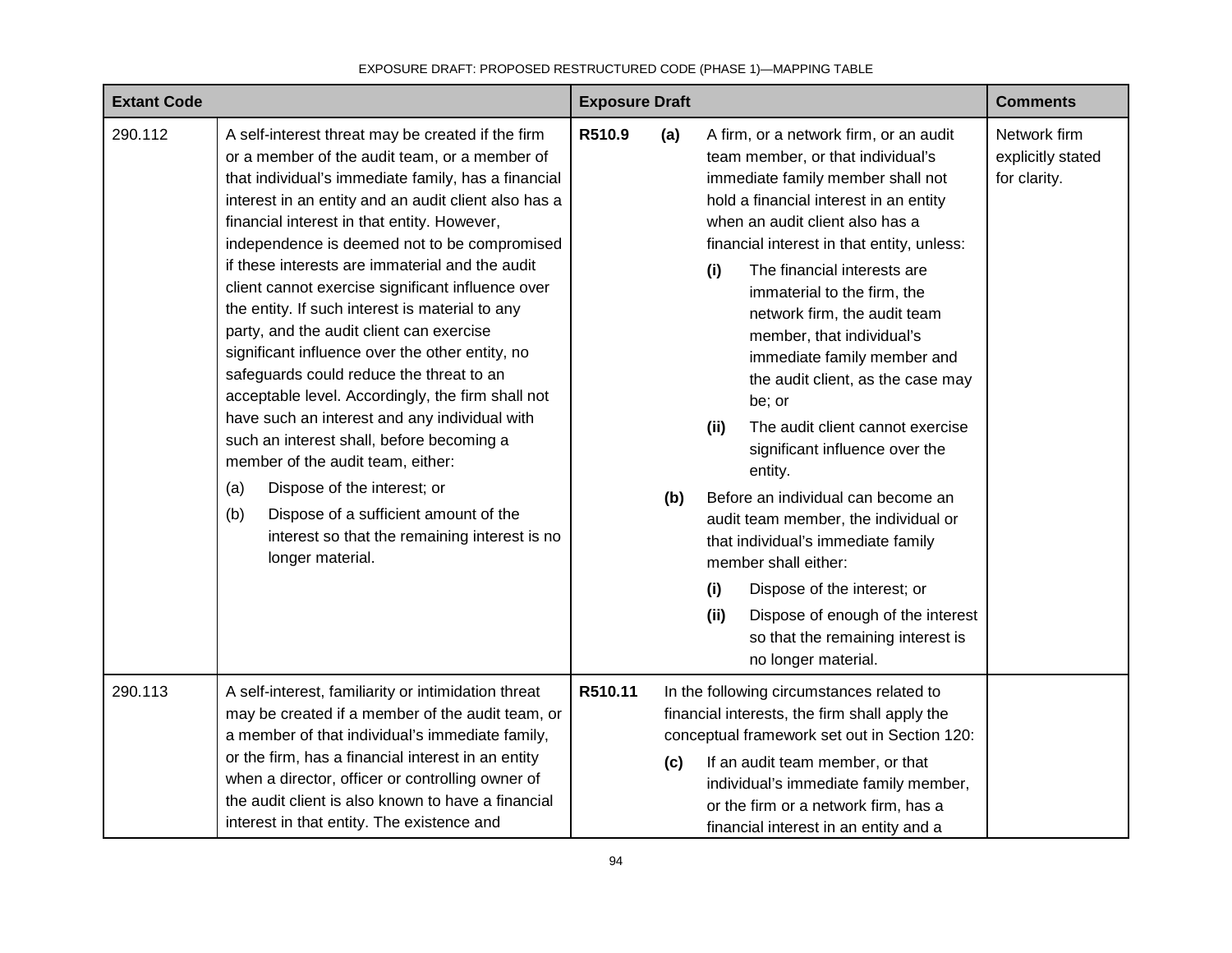| <b>Extant Code</b> |                                                  | <b>Exposure Draft</b>                                                                                                                                                                                                                                                                                                                                                                                                                                                                                                                                                                                                                                                                                                                             |                        | <b>Comments</b>                                                                                                                                                                                                                                                                                                                                                                                                                                                                                                                                                                                                                                                                                                                                                                                                                                                                                                                                                                                |                                                                                                      |
|--------------------|--------------------------------------------------|---------------------------------------------------------------------------------------------------------------------------------------------------------------------------------------------------------------------------------------------------------------------------------------------------------------------------------------------------------------------------------------------------------------------------------------------------------------------------------------------------------------------------------------------------------------------------------------------------------------------------------------------------------------------------------------------------------------------------------------------------|------------------------|------------------------------------------------------------------------------------------------------------------------------------------------------------------------------------------------------------------------------------------------------------------------------------------------------------------------------------------------------------------------------------------------------------------------------------------------------------------------------------------------------------------------------------------------------------------------------------------------------------------------------------------------------------------------------------------------------------------------------------------------------------------------------------------------------------------------------------------------------------------------------------------------------------------------------------------------------------------------------------------------|------------------------------------------------------------------------------------------------------|
|                    | (a)<br>(b)<br>(c)<br>(d)<br>level.<br>(a)<br>(b) | significance of any threat will depend upon<br>factors such as:<br>The role of the professional on the audit<br>team;<br>Whether ownership of the entity is closely<br>or widely held;<br>Whether the interest gives the investor the<br>ability to control or significantly influence<br>the entity; and<br>The materiality of the financial interest.<br>The significance of any threat shall be evaluated<br>and safeguards applied when necessary to<br>eliminate the threat or reduce it to an acceptable<br>Examples of such safeguards include:<br>Removing the member of the audit team<br>with the financial interest from the audit<br>team; or<br>Having a professional accountant review<br>the work of the member of the audit team. | 510.11 A3<br>510.11 A4 | director or officer or controlling owner<br>of the audit client is also known to have<br>a financial interest in the same entity.<br>(Ref: Para. 510.11 A3)<br>Self-interest, familiarity, or intimidation<br>threats might be created if an audit team<br>member, or that individual's immediate family<br>member, or the firm or a network firm has a<br>financial interest in an entity when a director<br>or officer or controlling owner of the audit<br>client is also known to have a financial<br>interest in that entity. The existence and<br>significance of any threat depends upon<br>factors such as:<br>The role of the individual on the audit<br>team.<br>Whether ownership of the entity is<br>$\bullet$<br>closely or widely held.<br>Whether the interest allows the<br>$\bullet$<br>investor to control or significantly<br>influence the entity.<br>The materiality of the financial interest.<br>Examples of safeguards include:<br>Removing the audit team member with | Network firm<br>explicitly stated<br>for clarity.<br>Underlined text is<br>covered by CF<br>language |
|                    |                                                  |                                                                                                                                                                                                                                                                                                                                                                                                                                                                                                                                                                                                                                                                                                                                                   |                        | the financial interest from the audit<br>team.<br>Having a professional accountant<br>$\bullet$<br>review the work of the audit team<br>member.                                                                                                                                                                                                                                                                                                                                                                                                                                                                                                                                                                                                                                                                                                                                                                                                                                                |                                                                                                      |
| 290.114            |                                                  | The holding by a firm, or a member of the audit                                                                                                                                                                                                                                                                                                                                                                                                                                                                                                                                                                                                                                                                                                   | R510.8                 | Paragraph R510.5 also applies to a financial                                                                                                                                                                                                                                                                                                                                                                                                                                                                                                                                                                                                                                                                                                                                                                                                                                                                                                                                                   | See also 510.5.                                                                                      |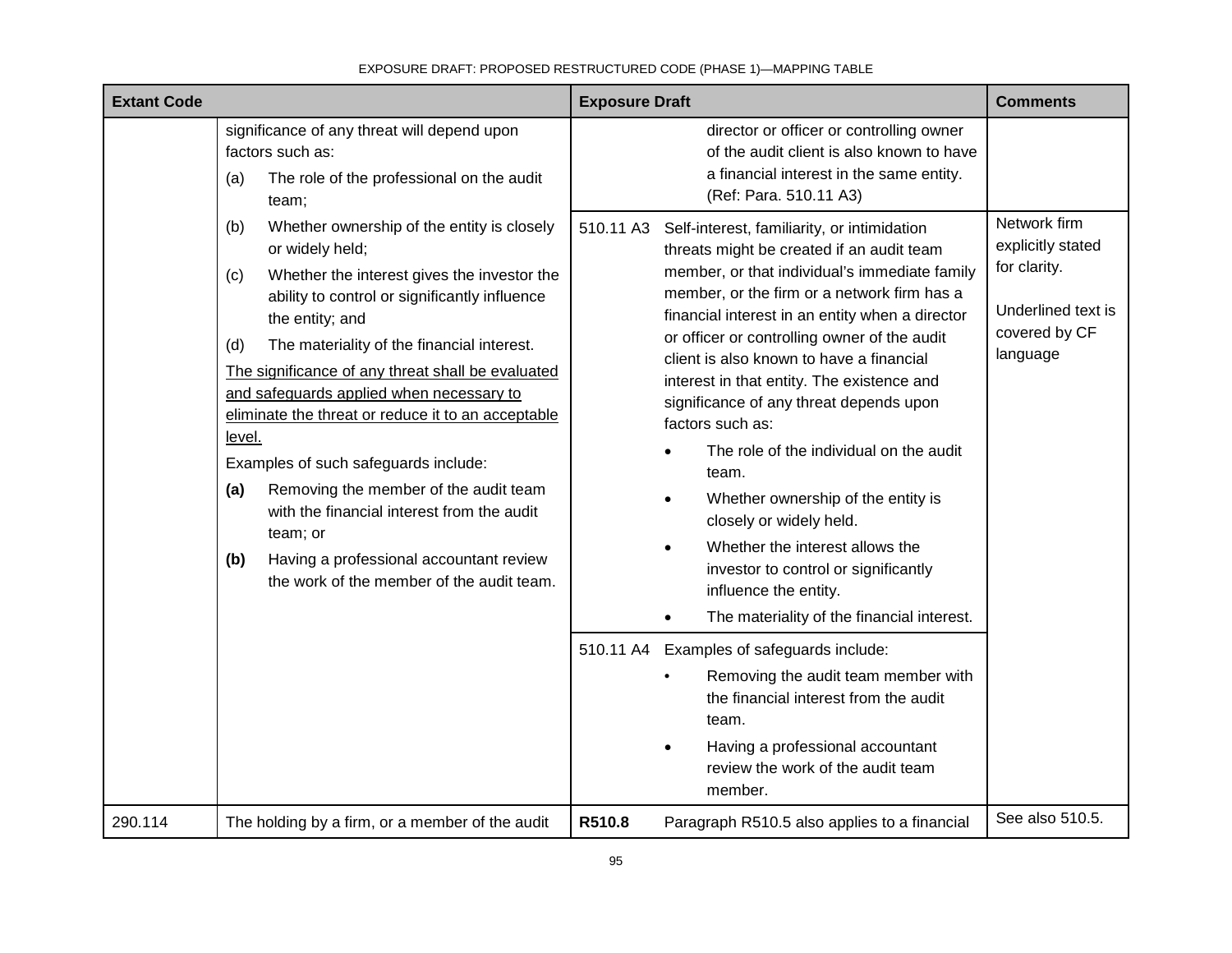| <b>Extant Code</b> |                                                                                                                                                                                                                                                                                                                                                                                                                                                                                                                                                                                                                                                                                                                                                                                                                                                                                                                                                                                                                                                                                                                                                                                                                                                                                                    | <b>Exposure Draft</b>                                                                                                                                                                                                                                                                                                                                                                                                                                                                                                                                                                                                                                                                                   | <b>Comments</b>           |
|--------------------|----------------------------------------------------------------------------------------------------------------------------------------------------------------------------------------------------------------------------------------------------------------------------------------------------------------------------------------------------------------------------------------------------------------------------------------------------------------------------------------------------------------------------------------------------------------------------------------------------------------------------------------------------------------------------------------------------------------------------------------------------------------------------------------------------------------------------------------------------------------------------------------------------------------------------------------------------------------------------------------------------------------------------------------------------------------------------------------------------------------------------------------------------------------------------------------------------------------------------------------------------------------------------------------------------|---------------------------------------------------------------------------------------------------------------------------------------------------------------------------------------------------------------------------------------------------------------------------------------------------------------------------------------------------------------------------------------------------------------------------------------------------------------------------------------------------------------------------------------------------------------------------------------------------------------------------------------------------------------------------------------------------------|---------------------------|
|                    | team, or a member of that individual's immediate<br>family, of a direct financial interest or a material<br>indirect financial interest in the audit client as a<br>trustee creates a self-interest threat. Similarly, a<br>self-interest threat is created when:<br>A partner in the office in which the<br>(a)<br>engagement partner practices in<br>connection with the audit;<br>Other partners and managerial employees<br>(b)<br>who provide non-assurance services to<br>the audit client, except those whose<br>involvement is minimal; or<br>Their immediate family members, hold a<br>(c)<br>direct financial interest or a material<br>indirect financial interest in the audit client<br>as trustee.<br>Such an interest shall not be held unless:<br>Neither the trustee, nor an immediate<br>(a)<br>family member of the trustee, nor the firm<br>are beneficiaries of the trust;<br>The interest in the audit client held by the<br>(b)<br>trust is not material to the trust;<br>The trust is not able to exercise significant<br>(c)<br>influence over the audit client; and<br>The trustee, an immediate family member<br>(d)<br>of the trustee, or the firm cannot<br>significantly influence any investment<br>decision involving a financial interest in the<br>audit client. | interest in an audit client held as trustee as it<br>does to other financial interests, unless:<br>None of the following is a beneficiary of<br>(a)<br>the trust: the trustee, that individual's<br>immediate family member, the firm or a<br>network firm;<br>The interest in the audit client held by<br>(b)<br>the trust is not material to the trust;<br>The trust is not able to exercise<br>(c)<br>significant influence over the audit<br>client; and<br>(d)<br>None of the following can significantly<br>influence any investment decision<br>involving a financial interest in the audit<br>client: the trustee, that individual's<br>immediate family member, the firm or a<br>network firm. | Underlined text is        |
| 290.115            | Members of the audit team shall determine<br>whether a self-interest threat is created by any<br>known financial interests in the audit client held                                                                                                                                                                                                                                                                                                                                                                                                                                                                                                                                                                                                                                                                                                                                                                                                                                                                                                                                                                                                                                                                                                                                                | R510.11<br>In the following circumstances related to<br>financial interests, the firm shall apply the<br>conceptual framework set out in Section 120:                                                                                                                                                                                                                                                                                                                                                                                                                                                                                                                                                   | covered by CF<br>language |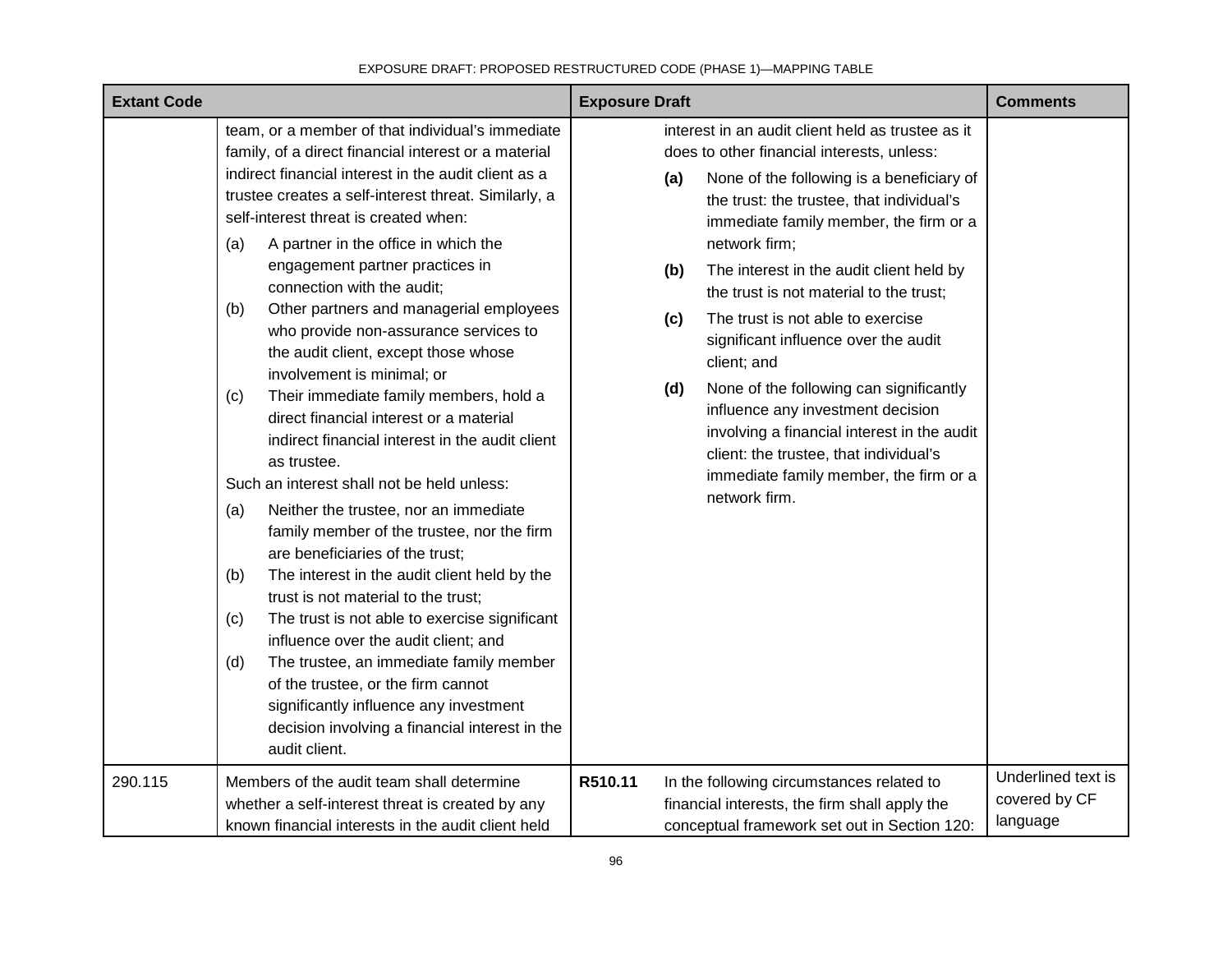| <b>Extant Code</b> |                                                                                                                                                                                                                                                                                                                                                                                           | <b>Exposure Draft</b>                                                                                                                                                                                                                                                                                                                                           | <b>Comments</b> |
|--------------------|-------------------------------------------------------------------------------------------------------------------------------------------------------------------------------------------------------------------------------------------------------------------------------------------------------------------------------------------------------------------------------------------|-----------------------------------------------------------------------------------------------------------------------------------------------------------------------------------------------------------------------------------------------------------------------------------------------------------------------------------------------------------------|-----------------|
|                    | by other individuals including:                                                                                                                                                                                                                                                                                                                                                           | $\cdots$                                                                                                                                                                                                                                                                                                                                                        |                 |
|                    | Partners and professional employees of<br>(a)<br>the firm, other than those referred to<br>above, or their immediate family members;                                                                                                                                                                                                                                                      | If an audit team member knows that a<br>(d)<br>financial interest in the audit client is<br>held by other individuals, such as:                                                                                                                                                                                                                                 |                 |
|                    | and<br>Individuals with a close personal<br>(b)<br>relationship with a member of the audit<br>team.<br>Whether these interests create a self-interest<br>threat will depend on factors such as:<br>The firm's organizational, operating and<br>$\bullet$<br>reporting structure; and<br>The nature of the relationship between the<br>$\bullet$<br>individual and the member of the audit | Partners and professional<br>(i)<br>employees of the firm or network<br>firm, in addition to those who are<br>specifically not permitted to hold<br>such financial interests by<br>paragraph R510.5, or their<br>immediate family members; or<br>Individuals with a close personal<br>(ii)<br>relationship with an audit team<br>member. (Ref: Para. 510.11 A5) |                 |
|                    | team.<br>The significance of any threat shall be evaluated<br>and safeguards applied when necessary to<br>eliminate the threat or reduce it to an acceptable<br>level. Examples of such safeguards include:<br>Removing the member of the audit team<br>٠<br>with the personal relationship from the<br>audit team;                                                                       | 510.11 A5<br>Whether the interests set out in paragraph<br>R510.11(d) create a self-interest threat<br>depends on factors such as:<br>The firm's organizational, operating<br>and reporting structure.<br>The nature of the relationship between<br>the individual and the audit team<br>member.                                                                |                 |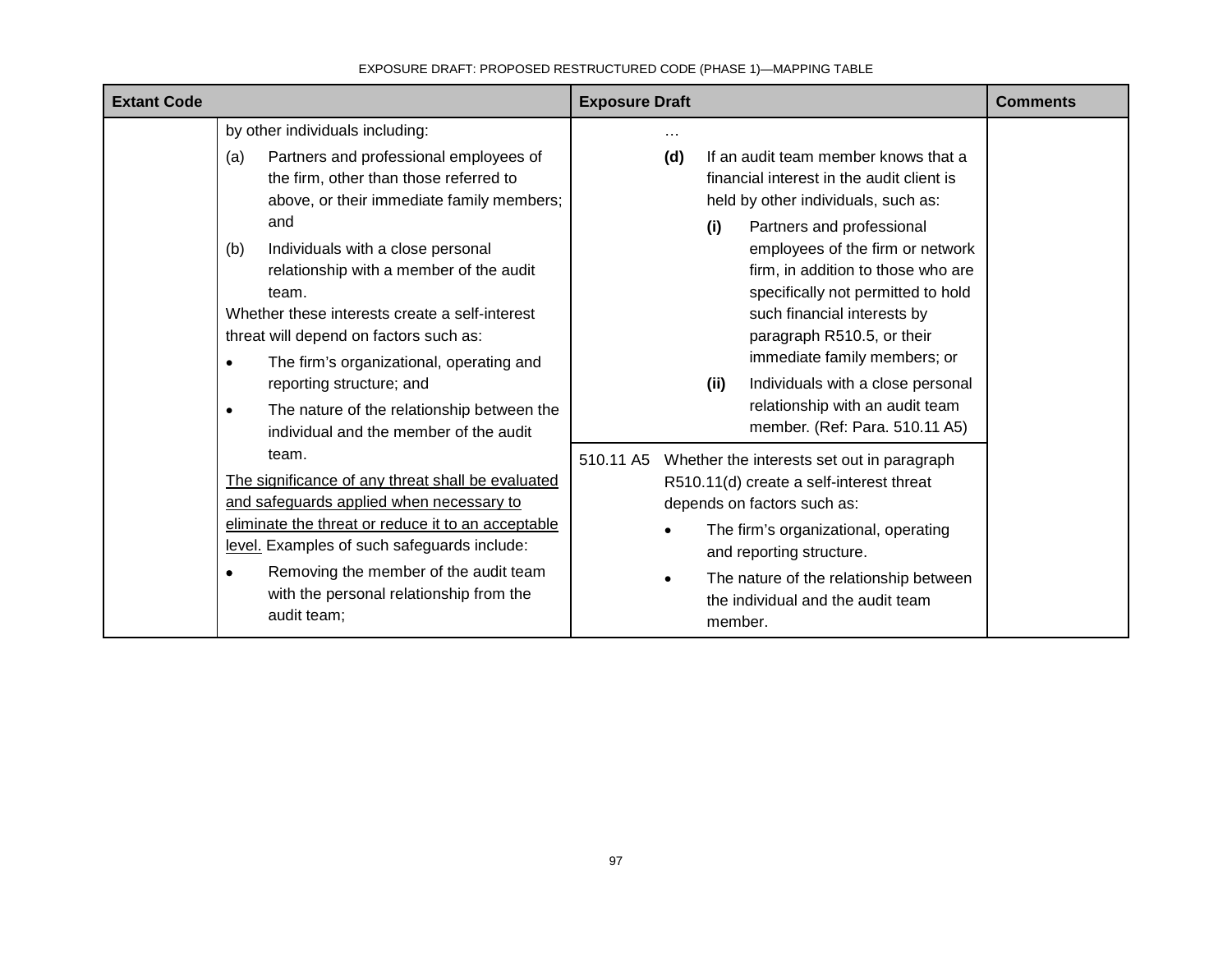| <b>Extant Code</b> |                                                                                                                                                                                                                                                                                                                                                                                                                                                                                                                                                                                                                                                                                                                                                                                                                                                                                                                                                                                                                  | <b>Exposure Draft</b>                                                                                                                                                                                                                                                                                                                                                                                                                                                                                                                                                                                                                                                                                                                                                                                                                                                                                          | <b>Comments</b>                                   |
|--------------------|------------------------------------------------------------------------------------------------------------------------------------------------------------------------------------------------------------------------------------------------------------------------------------------------------------------------------------------------------------------------------------------------------------------------------------------------------------------------------------------------------------------------------------------------------------------------------------------------------------------------------------------------------------------------------------------------------------------------------------------------------------------------------------------------------------------------------------------------------------------------------------------------------------------------------------------------------------------------------------------------------------------|----------------------------------------------------------------------------------------------------------------------------------------------------------------------------------------------------------------------------------------------------------------------------------------------------------------------------------------------------------------------------------------------------------------------------------------------------------------------------------------------------------------------------------------------------------------------------------------------------------------------------------------------------------------------------------------------------------------------------------------------------------------------------------------------------------------------------------------------------------------------------------------------------------------|---------------------------------------------------|
|                    | Excluding the member of the audit team<br>$\bullet$<br>from any significant decision-making<br>concerning the audit engagement; or<br>Having a professional accountant review<br>$\bullet$<br>the work of the member of the audit team.                                                                                                                                                                                                                                                                                                                                                                                                                                                                                                                                                                                                                                                                                                                                                                          | 510.11 A6 Examples of safeguards include:<br>Removing the audit team member with<br>the personal relationship from the audit<br>team.<br>Excluding the audit team member from<br>$\bullet$<br>any significant decision-making<br>concerning the audit engagement.<br>Having a professional accountant<br>$\bullet$<br>review the work of the audit team<br>member.                                                                                                                                                                                                                                                                                                                                                                                                                                                                                                                                             |                                                   |
| 290.116            | If a firm or a partner or employee of the firm, or a<br>member of that individual's immediate family,<br>receives a direct financial interest or a material<br>indirect financial interest in an audit client, for<br>example, by way of an inheritance, gift or as a<br>result of a merger and such interest would not<br>be permitted to be held under this section, then:<br>If the interest is received by the firm, the<br>(a)<br>financial interest shall be disposed of<br>immediately, or a sufficient amount of an<br>indirect financial interest shall be disposed<br>of so that the remaining interest is no<br>longer material;<br>If the interest is received by a member of<br>(b)<br>the audit team, or a member of that<br>individual's immediate family, the<br>individual who received the financial<br>interest shall immediately dispose of the<br>financial interest, or dispose of a sufficient<br>amount of an indirect financial interest so<br>that the remaining interest is no longer | R510.10<br>If a firm, a network firm or a partner or<br>employee of the firm or a network firm, or that<br>individual's immediate family member,<br>receives a direct financial interest or a<br>material indirect financial interest in an audit<br>client by way of an inheritance, gift, as a<br>result of a merger or in similar circumstances<br>and the interest would not otherwise be<br>permitted to be held under this section then:<br>If the interest is received by the firm or<br>(a)<br>a network firm, or an audit team<br>member or by that individual's<br>immediate family member, the financial<br>interest shall be disposed of<br>immediately, or enough of an indirect<br>financial interest shall be disposed of<br>so that the remaining interest is no<br>longer material; or<br>If the interest is received by an<br>(i)<br>individual who is not an audit<br>team member, or by an | Network firm<br>explicitly stated<br>for clarity. |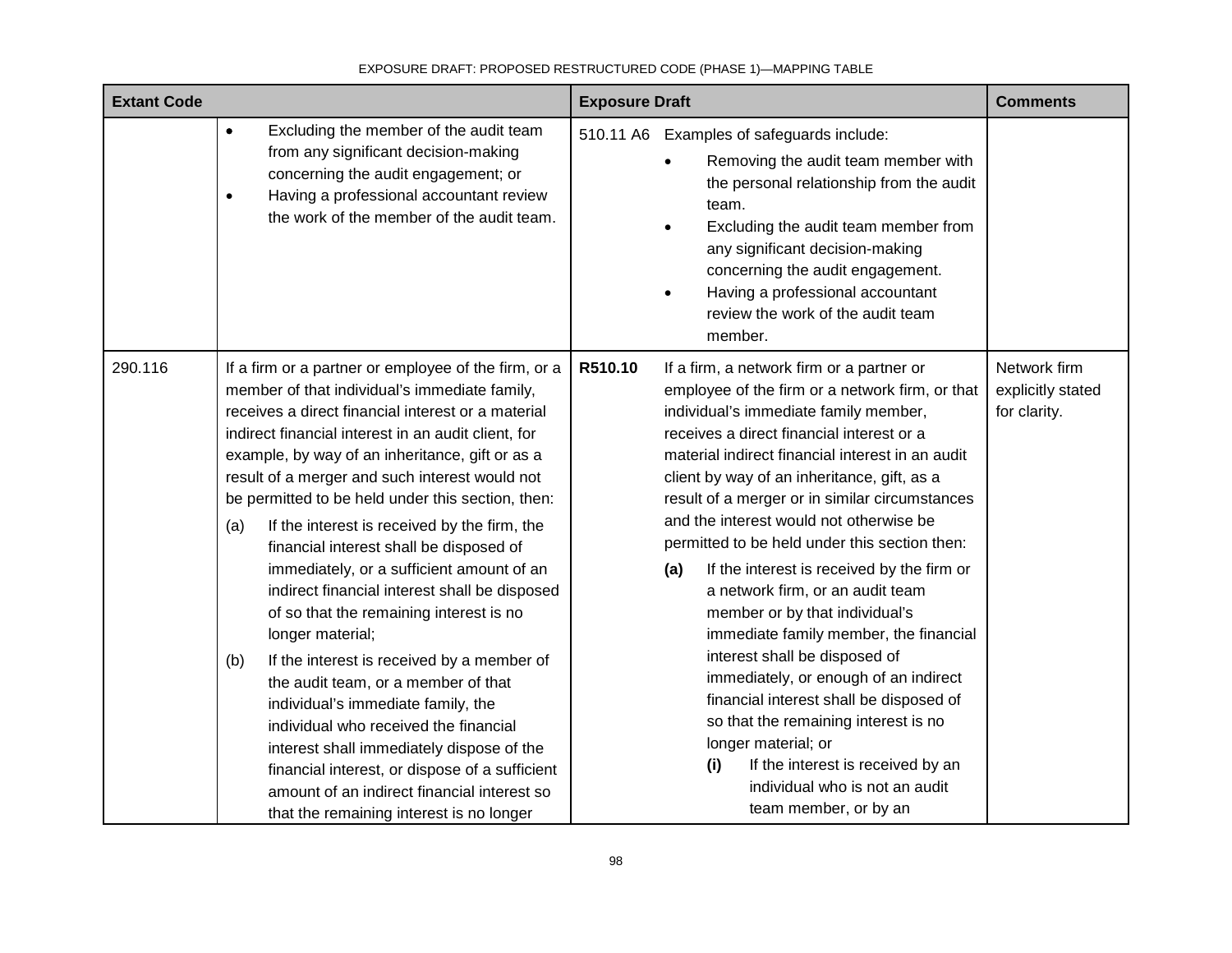| <b>Extant Code</b> |                                                                                                                                                                                                                                                                                                                                                                                                                                                                                                                                                                                                                                                              | <b>Exposure Draft</b>                                                                                                                                                                                                                                                                                                                                                                       | <b>Comments</b>                                   |
|--------------------|--------------------------------------------------------------------------------------------------------------------------------------------------------------------------------------------------------------------------------------------------------------------------------------------------------------------------------------------------------------------------------------------------------------------------------------------------------------------------------------------------------------------------------------------------------------------------------------------------------------------------------------------------------------|---------------------------------------------------------------------------------------------------------------------------------------------------------------------------------------------------------------------------------------------------------------------------------------------------------------------------------------------------------------------------------------------|---------------------------------------------------|
|                    | material; or<br>If the interest is received by an individual<br>(c)<br>who is not a member of the audit team, or<br>by an immediate family member of the<br>individual, the financial interest shall be<br>disposed of as soon as possible, or a<br>sufficient amount of an indirect financial<br>interest shall be disposed of so that the<br>remaining interest is no longer material.<br>Pending the disposal of the financial<br>interest, a determination shall be made as<br>to whether any safeguards are necessary.                                                                                                                                  | immediate family member of that<br>individual, the financial interest<br>shall be disposed of as soon as<br>possible, or enough of an indirect<br>financial interest shall be<br>disposed of so that the remaining<br>interest is no longer material;<br>and<br>(ii)<br>Pending the disposal of the<br>financial interest, the firm shall<br>determine whether safeguards<br>are necessary. |                                                   |
| 290.117            | A loan, or a guarantee of a loan, to a member of<br>the audit team, or a member of that individual's<br>immediate family, or the firm from an audit client<br>that is a bank or a similar institution may create<br>a threat to independence. If the loan or<br>guarantee is not made under normal lending<br>procedures, terms and conditions, a self-interest<br>threat would be created that would be so<br>significant that no safeguards could reduce the<br>threat to an acceptable level. Accordingly,<br>neither a member of the audit team, a member<br>of that individual's immediate family, nor a firm<br>shall accept such a loan or guarantee. | R511.4<br>A firm, a network firm, an audit team<br>member, or that individual's immediate family<br>member shall not accept a loan, or a<br>guarantee of a loan, from an audit client that<br>is a bank or a similar institution unless the<br>loan or guarantee is made under normal<br>lending procedures, terms and conditions.                                                          | Network firm<br>explicitly stated<br>for clarity. |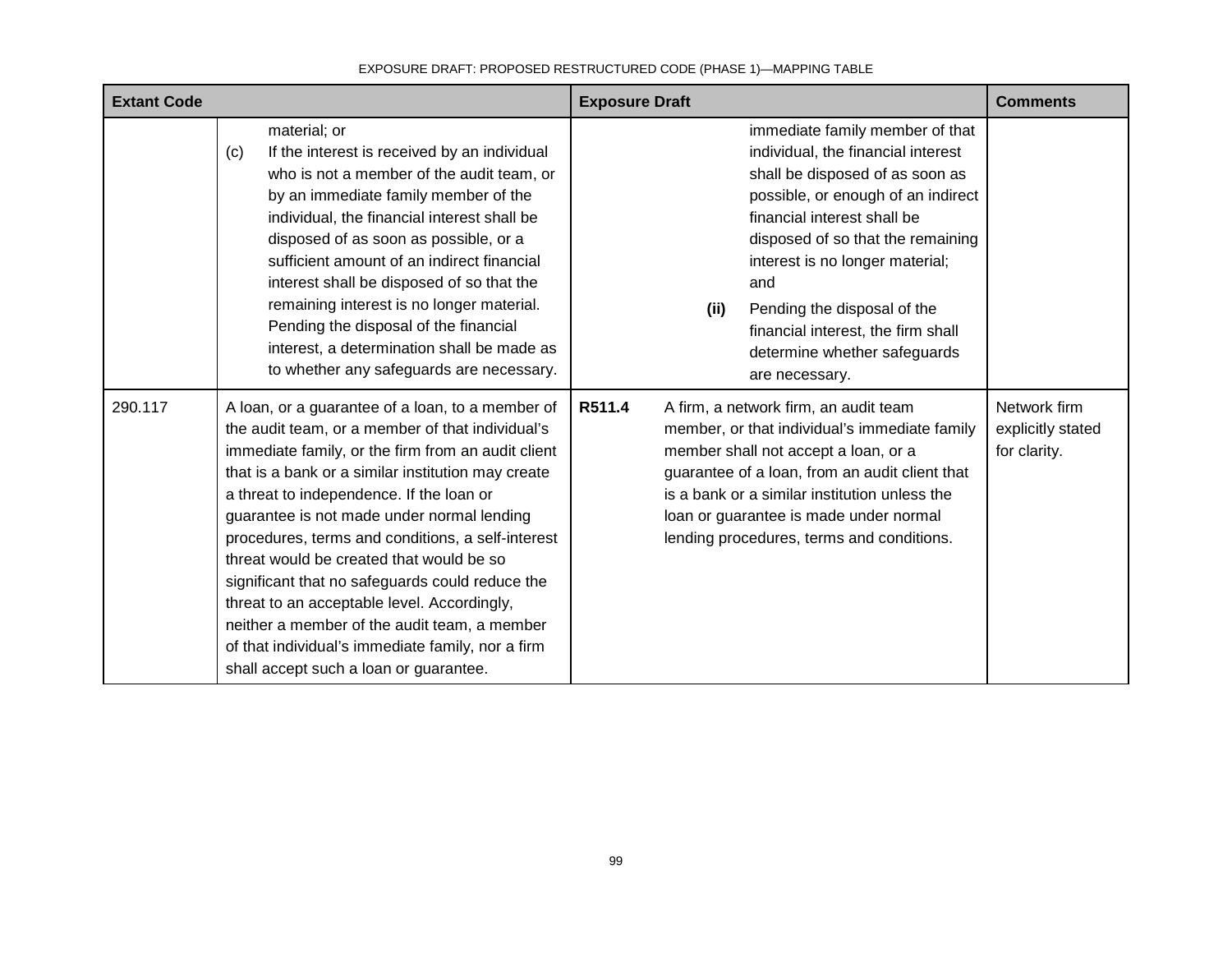| <b>Extant Code</b> |                                                                                                                                                                                                                                                                                                                                                                                                                                                      | <b>Exposure Draft</b> |                                                                                                                                                                                                                                                                                                                                                                                                                                         | <b>Comments</b>                                   |
|--------------------|------------------------------------------------------------------------------------------------------------------------------------------------------------------------------------------------------------------------------------------------------------------------------------------------------------------------------------------------------------------------------------------------------------------------------------------------------|-----------------------|-----------------------------------------------------------------------------------------------------------------------------------------------------------------------------------------------------------------------------------------------------------------------------------------------------------------------------------------------------------------------------------------------------------------------------------------|---------------------------------------------------|
| 290.118            | If a loan to a firm from an audit client that is a<br>bank or similar institution is made under normal<br>lending procedures, terms and conditions and it<br>is material to the audit client or firm receiving the<br>loan, it may be possible to apply safeguards to<br>reduce the self-interest threat to an acceptable<br>level. An example of such a safeguard is having                                                                         | 511.4 A1              | If a loan to a firm or network firm from an<br>audit client that is a bank or similar institution<br>is made under normal lending procedures,<br>terms and conditions and it is material to the<br>audit client or firm receiving the loan, it might<br>be possible to apply safeguards to reduce the<br>self-interest threat to an acceptable level.                                                                                   | Network firm<br>explicitly stated<br>for clarity. |
|                    | the work reviewed by a professional accountant<br>from a network firm that is neither involved with<br>the audit nor received the loan.                                                                                                                                                                                                                                                                                                              | 511.4 A2              | An example of such a safeguard is having<br>the work reviewed by a professional<br>accountant from a network firm that is neither<br>involved with the audit nor received the loan.                                                                                                                                                                                                                                                     |                                                   |
| 290.119            | A loan, or a guarantee of a loan, from an audit<br>client that is a bank or a similar institution to a<br>member of the audit team, or a member of that<br>individual's immediate family, does not create a<br>threat to independence if the loan or guarantee<br>is made under normal lending procedures, terms<br>and conditions. Examples of such loans include<br>home mortgages, bank overdrafts, car loans and<br>credit card balances.        | 511.4 A3              | A loan, or a guarantee of a loan, from an<br>audit client that is a bank or a similar<br>institution to an audit team member, or that<br>individual's immediate family member, does<br>not create a threat to independence if the<br>loan or guarantee is made under normal<br>lending procedures, terms and conditions.<br>Examples of such loans include: home<br>mortgages; bank overdrafts; car loans; and<br>credit card balances. |                                                   |
| 290.120            | If the firm or a member of the audit team, or a<br>member of that individual's immediate family,<br>accepts a loan from, or has a borrowing<br>guaranteed by, an audit client that is not a bank<br>or similar institution, the self-interest threat<br>created would be so significant that no<br>safeguards could reduce the threat to an<br>acceptable level, unless the loan or guarantee is<br>immaterial to both (a) the firm or the member of | R511.5                | A firm, a network firm, an audit team<br>member, or that individual's immediate family<br>member shall not accept a loan from, or have<br>a borrowing guaranteed by, an audit client<br>that is not a bank or similar institution, unless<br>the loan or guarantee is immaterial to:<br>The firm, the network firm, or the audit<br>(a)<br>team member and the immediate<br>family member receiving the loan as                         | Network firm<br>explicitly stated<br>for clarity. |

family member receiving the loan, as

the audit team and the immediate family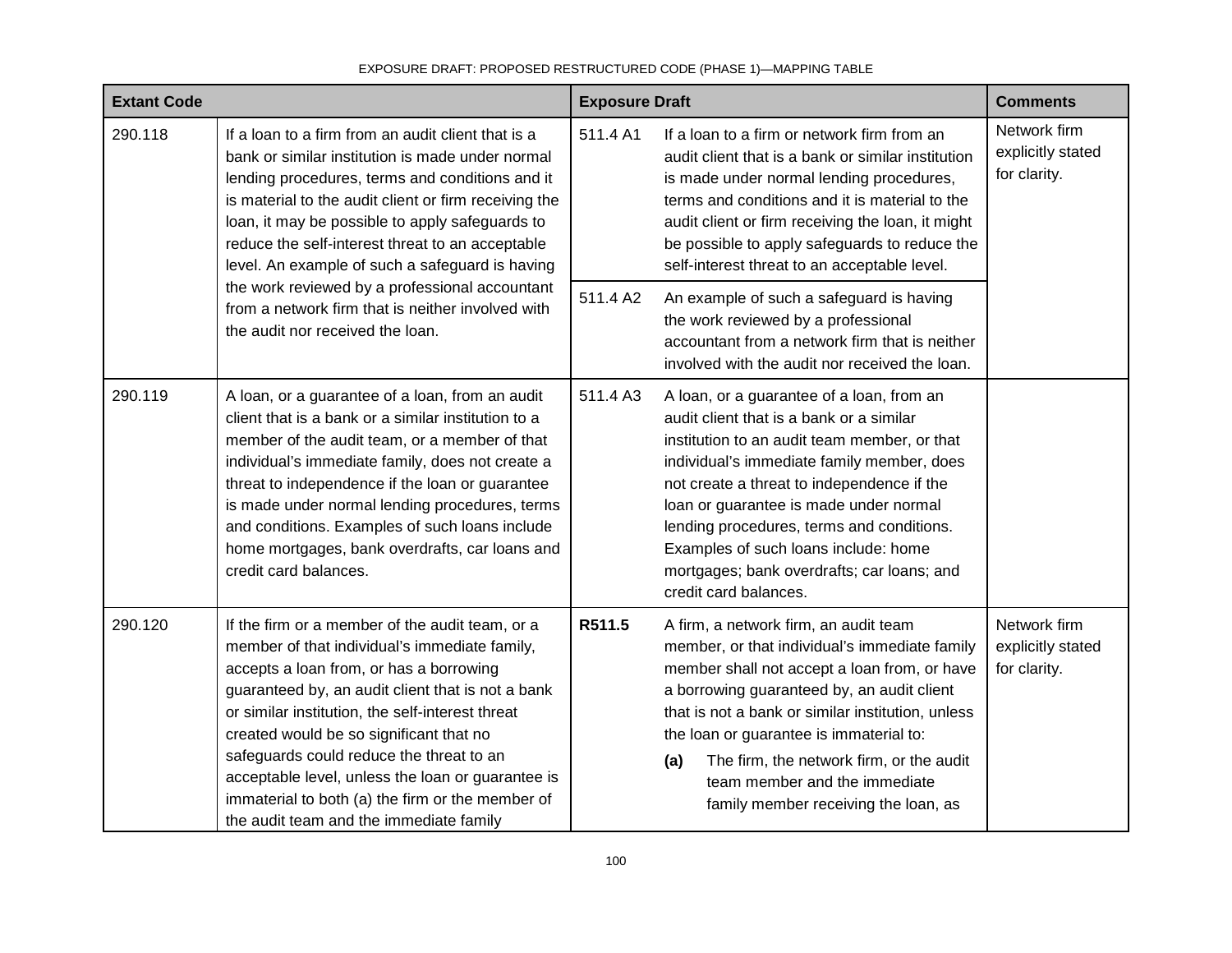| <b>Extant Code</b> |                                                                                                                                                                                                                                                                                                                                                                                                                                                                  | <b>Exposure Draft</b> |            | <b>Comments</b>                                                                                                                                                                                                                                                                                                                                                                                              |                                                   |
|--------------------|------------------------------------------------------------------------------------------------------------------------------------------------------------------------------------------------------------------------------------------------------------------------------------------------------------------------------------------------------------------------------------------------------------------------------------------------------------------|-----------------------|------------|--------------------------------------------------------------------------------------------------------------------------------------------------------------------------------------------------------------------------------------------------------------------------------------------------------------------------------------------------------------------------------------------------------------|---------------------------------------------------|
|                    | member, and (b) the client.                                                                                                                                                                                                                                                                                                                                                                                                                                      |                       | (b)        | the case may be; and<br>The client.                                                                                                                                                                                                                                                                                                                                                                          |                                                   |
| 290.121            | Similarly, if the firm or a member of the audit<br>team, or a member of that individual's immediate<br>family, makes or guarantees a loan to an audit<br>client, the self-interest threat created would be<br>so significant that no safeguards could reduce<br>the threat to an acceptable level, unless the loan<br>or guarantee is immaterial to both (a) the firm or<br>the member of the audit team and the immediate<br>family member, and (b) the client. | R511.6                | (a)<br>(b) | A firm, a network firm, an audit team<br>member, or that individual's immediate family<br>member shall not make or guarantee a loan<br>to an audit client unless the loan or<br>guarantee is immaterial to:<br>The firm, the network firm, or the audit<br>team member and the immediate<br>family member making the loan or<br>guarantee, as the case may be; and<br>The client.                            | Network firm<br>explicitly stated                 |
| 290.122            | If a firm or a member of the audit team, or a<br>member of that individual's immediate family,<br>has deposits or a brokerage account with an<br>audit client that is a bank, broker or similar<br>institution, a threat to independence is not<br>created if the deposit or account is held under<br>normal commercial terms.                                                                                                                                   | R511.7                |            | A firm, a network firm, an audit team<br>member, or that individual's immediate family<br>member shall not have deposits or a<br>brokerage account with an audit client that is<br>a bank, broker or similar institution, unless<br>the deposit or account is held under normal<br>commercial terms.                                                                                                         | Network firm<br>explicitly stated<br>for clarity. |
| 290.123            | A close business relationship between a firm, or<br>a member of the audit team, or a member of that<br>individual's immediate family, and the audit client<br>or its management, arises from a commercial<br>relationship or common financial interest and<br>may create self-interest or intimidation threats.<br>Examples of such relationships include:<br>Having a financial interest in a joint<br>$\bullet$<br>venture with either the client or a         | 520.1<br>520.4 A1     |            | A close business relationship between an<br>audit client and a firm, a network firm, an<br>audit team member, or that individual's<br>immediate family member might create self-<br>interest or intimidation threats. Section 520<br>sets out requirements and application<br>material on applying the conceptual<br>framework to these business relationships.<br>Examples of a close business relationship | Network firm<br>explicitly stated<br>for clarity. |
|                    | controlling owner, director, officer or other<br>individual who performs senior managerial                                                                                                                                                                                                                                                                                                                                                                       |                       |            | arising from a commercial relationship or<br>common financial interest include:                                                                                                                                                                                                                                                                                                                              |                                                   |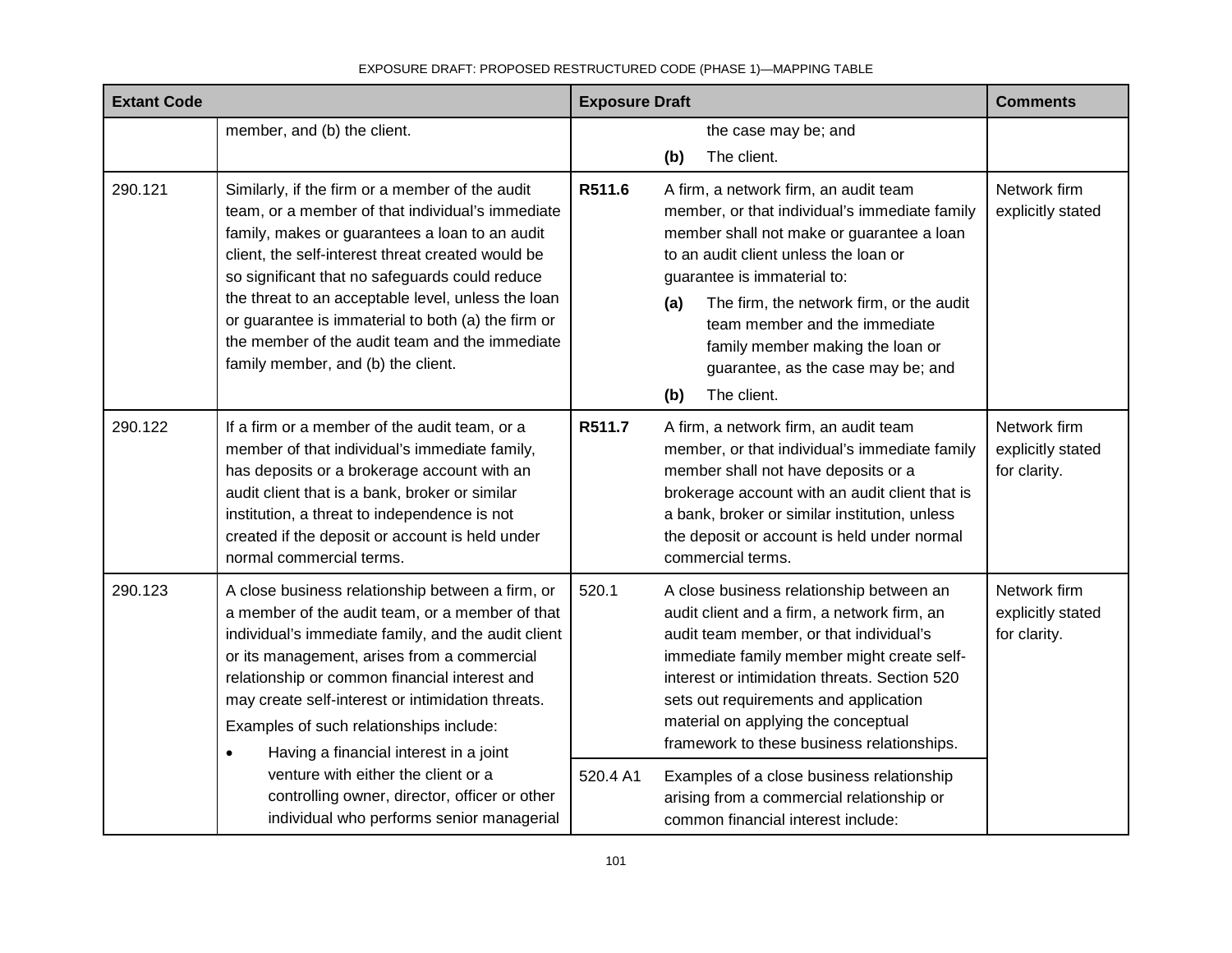| EXPOSURE DRAFT: PROPOSED RESTRUCTURED CODE (PHASE 1)—MAPPING TABLE |  |
|--------------------------------------------------------------------|--|
|--------------------------------------------------------------------|--|

| <b>Extant Code</b> |                                                                                                                                                                                                                                                                                                                                                                                                                                                                                                                                                                                                                                                                                                                                                                             | <b>Exposure Draft</b>                                                                                                                                                                                                                                                                                                                                                                                                                                                                                                                                                                                                                                                                                                 | <b>Comments</b>                                   |
|--------------------|-----------------------------------------------------------------------------------------------------------------------------------------------------------------------------------------------------------------------------------------------------------------------------------------------------------------------------------------------------------------------------------------------------------------------------------------------------------------------------------------------------------------------------------------------------------------------------------------------------------------------------------------------------------------------------------------------------------------------------------------------------------------------------|-----------------------------------------------------------------------------------------------------------------------------------------------------------------------------------------------------------------------------------------------------------------------------------------------------------------------------------------------------------------------------------------------------------------------------------------------------------------------------------------------------------------------------------------------------------------------------------------------------------------------------------------------------------------------------------------------------------------------|---------------------------------------------------|
|                    | activities for that client.<br>Arrangements to combine one or more<br>$\bullet$<br>services or products of the firm with one or<br>more services or products of the client and<br>to market the package with reference to<br>both parties.<br>Distribution or marketing arrangements<br>$\bullet$<br>under which the firm distributes or markets<br>the client's products or services, or the<br>client distributes or markets the firm's<br>products or services.<br>Unless any financial interest is immaterial and<br>the business relationship is insignificant to the<br>firm and the client or its management, the threat<br>created would be so significant that no<br>safeguards could reduce the threat to an<br>acceptable level. Therefore, unless the financial | Having a financial interest in a joint<br>$\bullet$<br>venture with either the client or a<br>controlling owner, director, officer or<br>other individual who performs senior<br>managerial activities for that client.<br>Arrangements to combine one or more<br>$\bullet$<br>services or products of the firm or the<br>network firm with one or more services<br>or products of the client and to market<br>the package with reference to both<br>parties.<br>Distribution or marketing arrangements<br>under which the firm or the network<br>firm distributes or markets the client's<br>products or services, or the client<br>distributes or markets the firm's or the<br>network firm's products or services. |                                                   |
|                    | interest is immaterial and the business<br>relationship is insignificant, the business<br>relationship shall not be entered into, or it shall<br>be reduced to an insignificant level or<br>terminated.<br>In the case of a member of the audit team,<br>unless any such financial interest is immaterial<br>and the relationship is insignificant to that                                                                                                                                                                                                                                                                                                                                                                                                                  | R520.4<br>The firm, a network firm or an audit team<br>member shall not have a close business<br>relationship with an audit client or its<br>management unless the financial interest is<br>immaterial and the business relationship is<br>insignificant to the firm, the network firm or<br>the audit team member, as the case may be,<br>and the client or its management.                                                                                                                                                                                                                                                                                                                                          | Network firm<br>explicitly stated<br>for clarity. |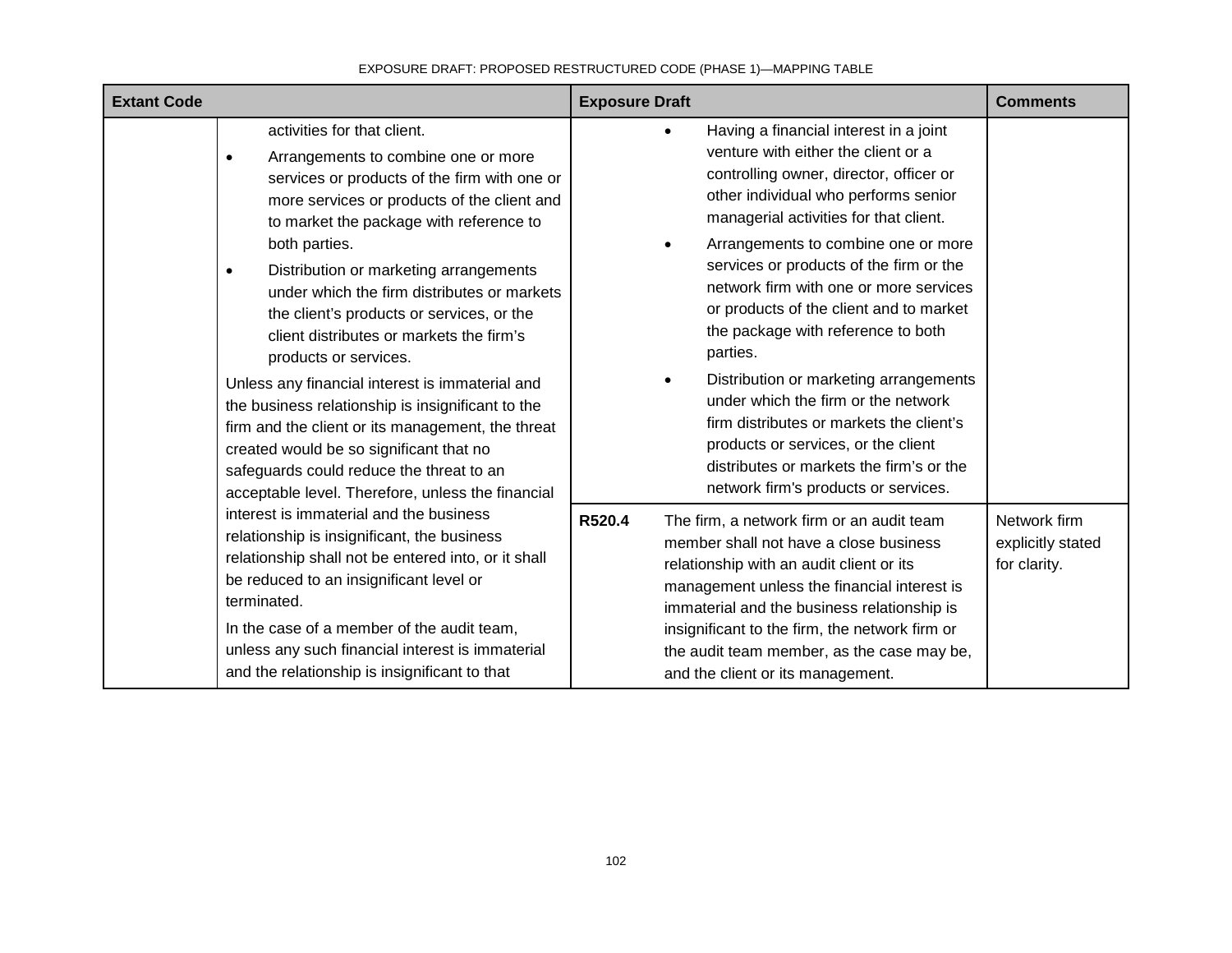| <b>Extant Code</b> |                                                                                                                                                                                                                                                                                                                                                                                              | <b>Exposure Draft</b>                                                                                                                                                                                                                                                                                                                                                                                                             | <b>Comments</b>                           |
|--------------------|----------------------------------------------------------------------------------------------------------------------------------------------------------------------------------------------------------------------------------------------------------------------------------------------------------------------------------------------------------------------------------------------|-----------------------------------------------------------------------------------------------------------------------------------------------------------------------------------------------------------------------------------------------------------------------------------------------------------------------------------------------------------------------------------------------------------------------------------|-------------------------------------------|
|                    | member, the individual shall be removed from<br>the audit team.<br>If the business relationship is between an<br>immediate family member of a member of the<br>audit team and the audit client or its<br>management, the significance of any threat shall<br>be evaluated and safeguards applied when<br>necessary to eliminate the threat or reduce it to<br>an acceptable level.           |                                                                                                                                                                                                                                                                                                                                                                                                                                   | Covered by CF<br>language.                |
| 290.124            | A business relationship involving the holding of<br>an interest by the firm, or a member of the audit<br>team, or a member of that individual's immediate<br>family, in a closely-held entity when the audit<br>client or a director or officer of the client, or any<br>group thereof, also holds an interest in that entity<br>does not create threats to independence if:                 | R520.5<br>The firm, a network firm, an audit team<br>member, or that individual's immediate family<br>member shall not have a business<br>relationship involving the holding of an<br>interest in a closely-held entity when an audit<br>client or a director or officer of the client, or<br>any group thereof, also holds an interest in<br>that entity, unless:                                                                | Network Firm<br>specified for<br>clarity. |
|                    | The business relationship is insignificant<br>(a)<br>to the firm, the member of the audit team<br>and the immediate family member, and<br>the client;<br>The financial interest is immaterial to the<br>(b)<br>investor or group of investors; and<br>The financial interest does not give the<br>(c)<br>investor, or group of investors, the ability<br>to control the closely-held entity. | The business relationship is<br>(a)<br>insignificant to the firm, the network<br>firm, or the audit team member and the<br>immediate family member, as the case<br>may be, and the client;<br>The financial interest is immaterial to<br>(b)<br>the investor or group of investors; and<br>The financial interest does not give the<br>(c)<br>investor, or group of investors, the<br>ability to control the closely-held entity. |                                           |
| 290.125            | The purchase of goods and services from an<br>audit client by the firm, or a member of the audit<br>team, or a member of that individual's immediate                                                                                                                                                                                                                                         | 520.6 A1<br>The purchase of goods and services from an<br>audit client by a firm, a network firm, an audit<br>team member, or a that individual's                                                                                                                                                                                                                                                                                 | Network firm<br>explicitly stated         |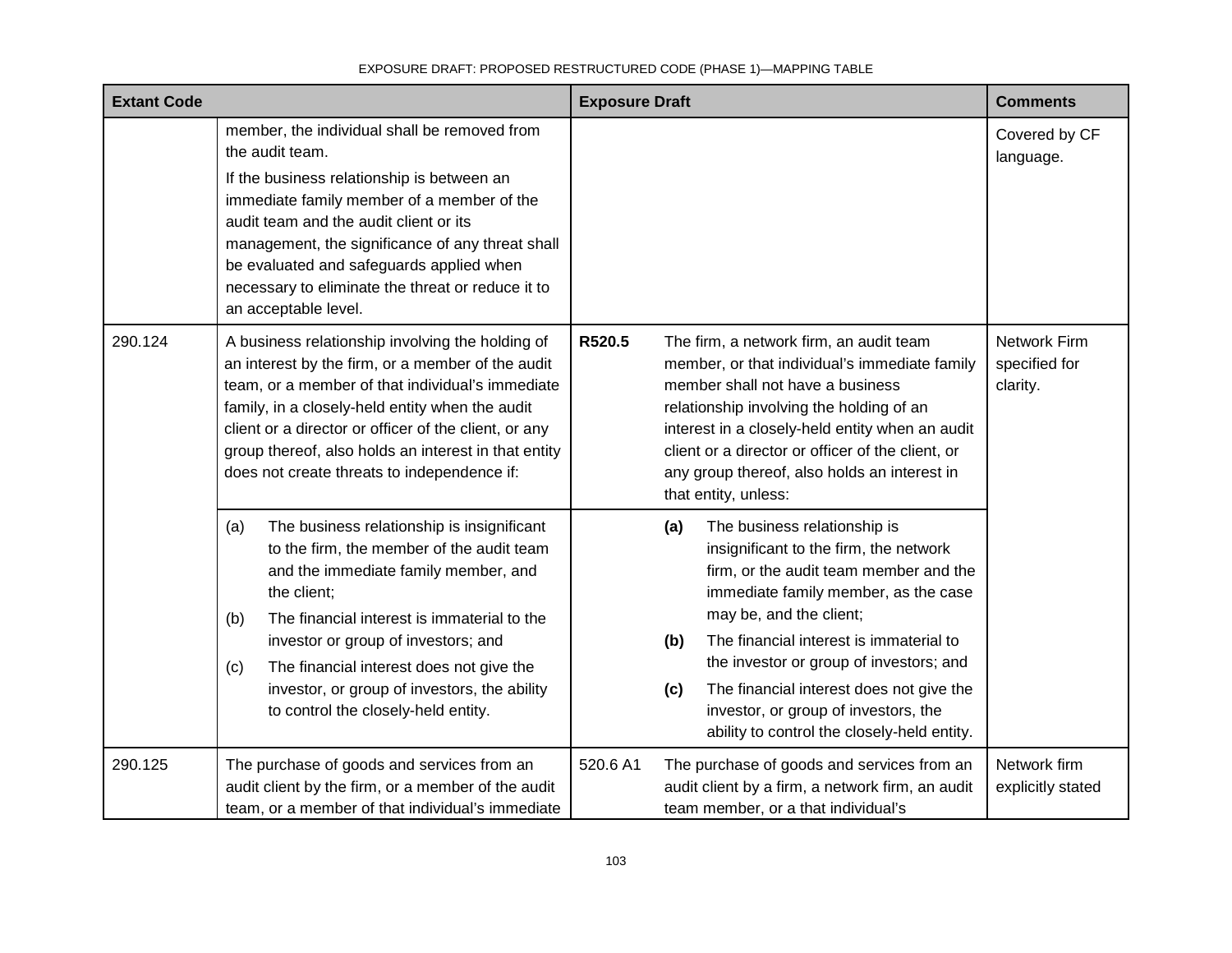|  | EXPOSURE DRAFT: PROPOSED RESTRUCTURED CODE (PHASE 1)—MAPPING TABLE |  |
|--|--------------------------------------------------------------------|--|
|--|--------------------------------------------------------------------|--|

| <b>Extant Code</b>                                                                                                                                                                                                                                                                                                                                                                                                                                                                                                                                                                                       | <b>Exposure Draft</b>                                                                                                                                                                                                                                                                                                                                                                                                                                | <b>Comments</b>                                                  |
|----------------------------------------------------------------------------------------------------------------------------------------------------------------------------------------------------------------------------------------------------------------------------------------------------------------------------------------------------------------------------------------------------------------------------------------------------------------------------------------------------------------------------------------------------------------------------------------------------------|------------------------------------------------------------------------------------------------------------------------------------------------------------------------------------------------------------------------------------------------------------------------------------------------------------------------------------------------------------------------------------------------------------------------------------------------------|------------------------------------------------------------------|
| family, does not generally create a threat to<br>independence if the transaction is in the normal<br>course of business and at arm's length.<br>However, such transactions may be of such a<br>nature or magnitude that they create a self-<br>interest threat. The significance of any threat<br>shall be evaluated and safeguards applied when<br>necessary to eliminate the threat or reduce it to<br>an acceptable level. Examples of such<br>safeguards include:<br>Eliminating or reducing the magnitude of<br>the transaction; or<br>Removing the individual from the audit<br>$\bullet$<br>team. | immediate family member does not usually<br>create a threat to independence if the<br>transaction is in the normal course of<br>business and at arm's length. However, such<br>transactions might be of such a nature and<br>magnitude that they create a self-interest<br>threat.<br>520.6 A2<br>Examples of safeguards include:<br>Eliminating or reducing the magnitude<br>of the transaction.<br>Removing the individual from the audit<br>team. | for clarity.<br>Underlined text is<br>covered by CF<br>language. |

| <b>Extant Code</b> |                                                                                                                                                                                                                                               | <b>Exposure Draft</b> |                                                                                                                                                                                                                                                                                                                                                                                               | <b>Comments</b>               |
|--------------------|-----------------------------------------------------------------------------------------------------------------------------------------------------------------------------------------------------------------------------------------------|-----------------------|-----------------------------------------------------------------------------------------------------------------------------------------------------------------------------------------------------------------------------------------------------------------------------------------------------------------------------------------------------------------------------------------------|-------------------------------|
| 290.126            | Family and personal relationships<br>between a member of the audit team and<br>a director or officer or other employees<br>(depending on their role) of the audit<br>client may create self-interest, familiarity<br>or intimidation threats. | 521.1                 | A family or personal relationship between<br>an audit team member and a director or<br>officer or other employees of the audit<br>client (depending on their role) might<br>create self-interest, familiarity or<br>intimidation threats. Section 521 sets out<br>requirements and application material on<br>applying the conceptual framework to<br>these family or personal relationships. | New introductory<br>material. |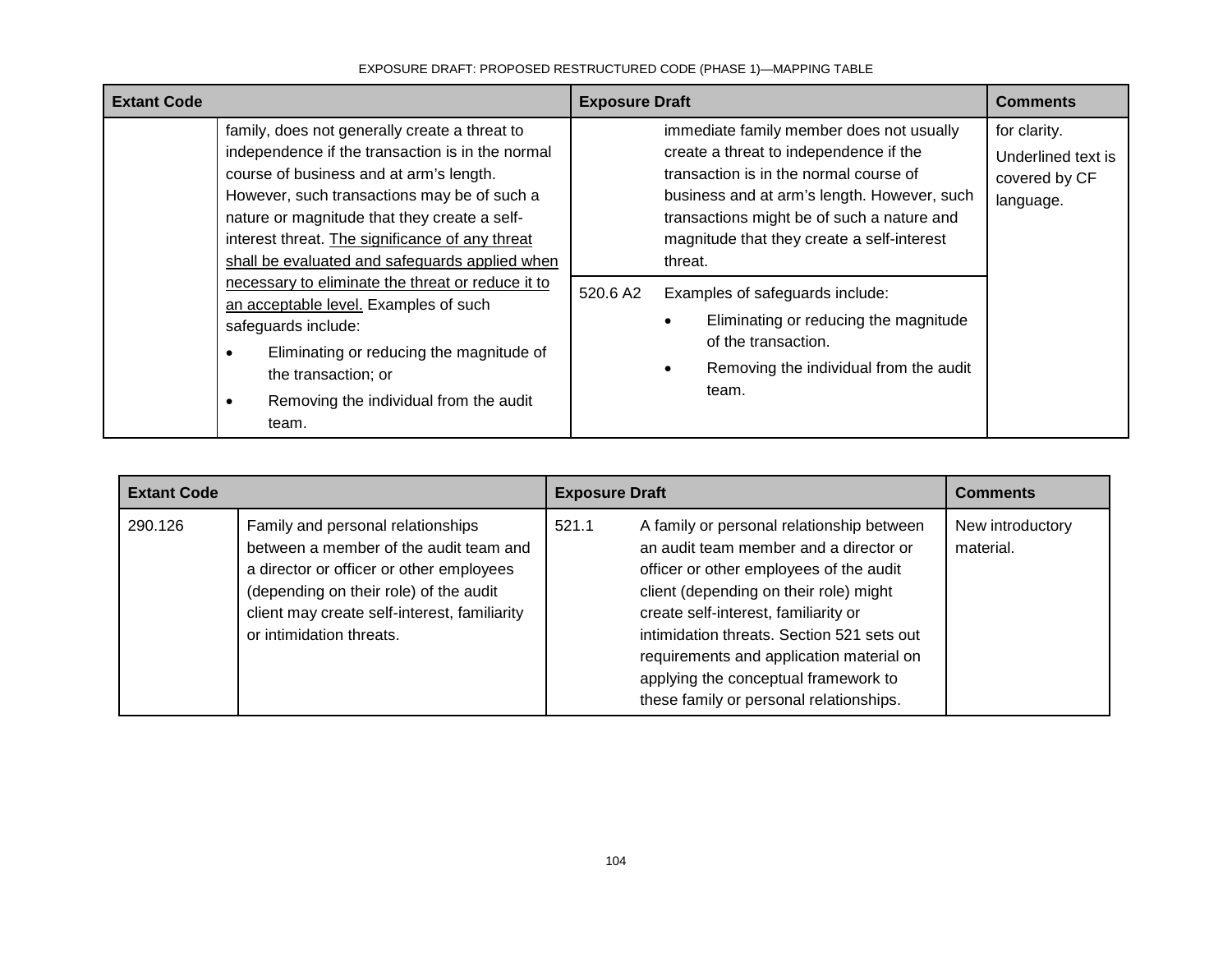| <b>Extant Code</b> |                                                                                                                                                                                                                                                                                                                                                                                                                                                                                                                                                                                                                                                                                                                                                                                                                            | <b>Exposure Draft</b> |                   | <b>Comments</b>                                                                                                                                                                                                                                                                                                                                                                                                                                                                                  |                                                  |
|--------------------|----------------------------------------------------------------------------------------------------------------------------------------------------------------------------------------------------------------------------------------------------------------------------------------------------------------------------------------------------------------------------------------------------------------------------------------------------------------------------------------------------------------------------------------------------------------------------------------------------------------------------------------------------------------------------------------------------------------------------------------------------------------------------------------------------------------------------|-----------------------|-------------------|--------------------------------------------------------------------------------------------------------------------------------------------------------------------------------------------------------------------------------------------------------------------------------------------------------------------------------------------------------------------------------------------------------------------------------------------------------------------------------------------------|--------------------------------------------------|
|                    | The existence and significance of any<br>threats will depend on a number of<br>factors, including the individual's<br>responsibilities on the audit team, the role<br>of the family member or other individual<br>within the client and the closeness of the<br>relationship.                                                                                                                                                                                                                                                                                                                                                                                                                                                                                                                                              | 521.2 A1              |                   | The existence and significance of any<br>threats created by family and personal<br>relationships will depend on a number of<br>factors, including the individual's<br>responsibilities on the audit team, the role<br>of the family member or other individual<br>within the client and the closeness of the<br>relationship.                                                                                                                                                                    |                                                  |
| 290.127            | When an immediate family member of a<br>member of the audit team is:<br>a director or officer of the audit<br>(a)<br>client; or<br>(b)<br>an employee in a position to exert<br>significant influence over the<br>preparation of the client's<br>accounting records or the financial<br>statements on which the firm will<br>express an opinion,<br>or was in such a position during any<br>period covered by the engagement or the<br>financial statements, the threats to<br>independence can only be reduced to an<br>acceptable level by removing the<br>individual from the audit team. The<br>closeness of the relationship is such that<br>no other safeguards could reduce the<br>threat to an acceptable level. Accordingly,<br>no individual who has such a relationship<br>shall be a member of the audit team. | R521.3                | (a)<br>(b)<br>(c) | An individual shall not participate as an<br>audit team member when that individual's<br>immediate family member:<br>Is a director or officer of the audit<br>client;<br>Is an employee in a position to exert<br>significant influence over the<br>preparation of the client's accounting<br>records or the financial statements<br>on which the firm will express an<br>opinion; or<br>Was in any such position during any<br>period covered by the engagement<br>or the financial statements. | Underlined text is<br>covered by CF<br>language. |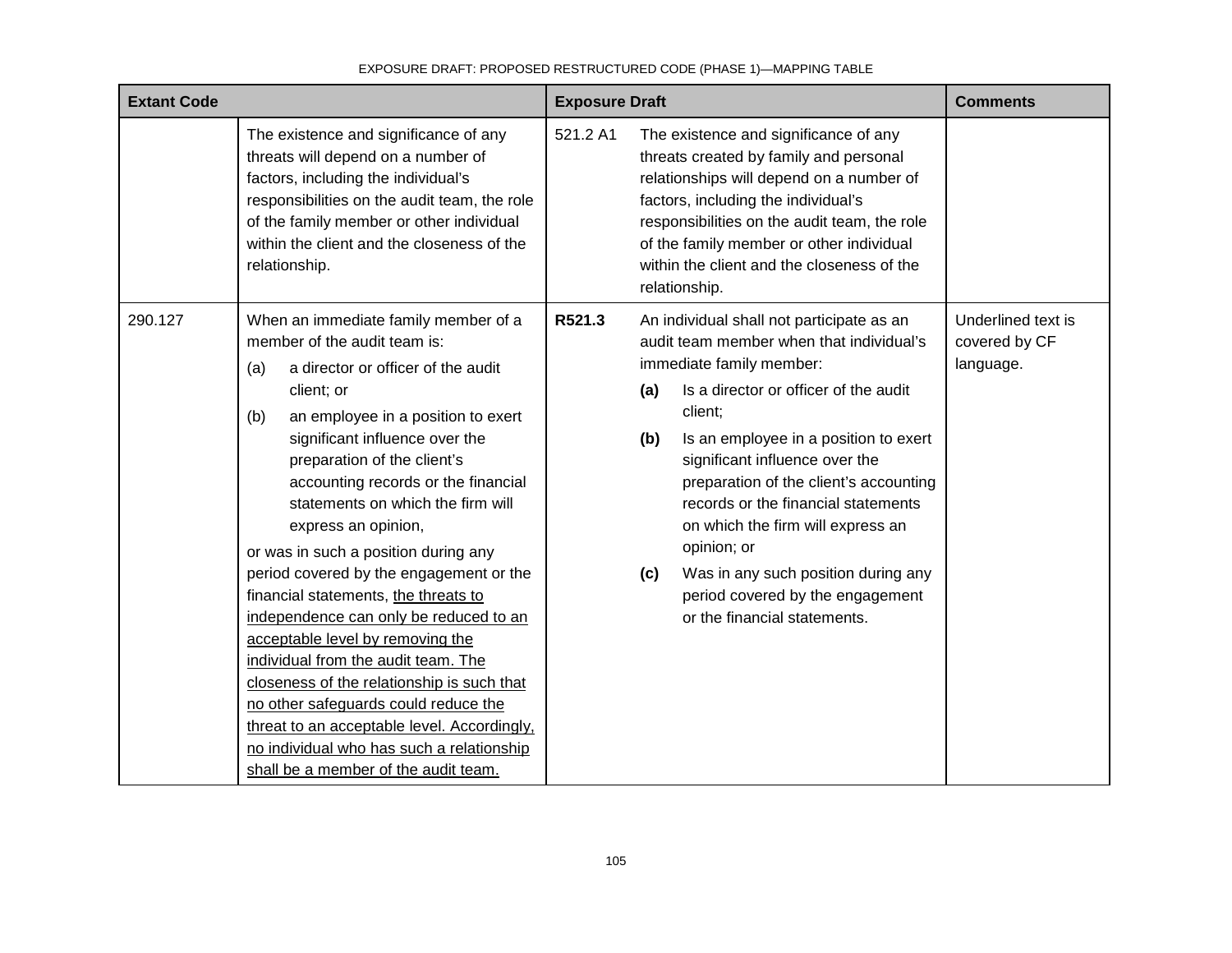| <b>Extant Code</b> |                                                                                                                                                                                                                                                                                                                                                                                                                                                                                                                                                                                                                                                                                                                                                                                                                                                                                                                                          | <b>Exposure Draft</b> |                                                                                                                                                                                                                                                                                                                                                                                                                                                                                                                                                                                                                                                                                                                                                | <b>Comments</b>                                  |
|--------------------|------------------------------------------------------------------------------------------------------------------------------------------------------------------------------------------------------------------------------------------------------------------------------------------------------------------------------------------------------------------------------------------------------------------------------------------------------------------------------------------------------------------------------------------------------------------------------------------------------------------------------------------------------------------------------------------------------------------------------------------------------------------------------------------------------------------------------------------------------------------------------------------------------------------------------------------|-----------------------|------------------------------------------------------------------------------------------------------------------------------------------------------------------------------------------------------------------------------------------------------------------------------------------------------------------------------------------------------------------------------------------------------------------------------------------------------------------------------------------------------------------------------------------------------------------------------------------------------------------------------------------------------------------------------------------------------------------------------------------------|--------------------------------------------------|
| 290.128            | Threats to independence are created<br>when an immediate family member of a<br>member of the audit team is an employee<br>in a position to exert significant influence<br>over the client's financial position,<br>financial performance or cash flows. The<br>significance of the threats will depend on<br>factors such as:<br>The position held by the immediate<br>family member; and<br>The role of the professional on the<br>$\bullet$<br>audit team.<br>The significance of the threat shall be<br>evaluated and safeguards applied when<br>necessary to eliminate the threat or<br>reduce it to an acceptable level.<br><b>Examples of such safeguards include:</b><br>Removing the individual from the<br>audit team; or<br>Structuring the responsibilities of the<br>$\bullet$<br>audit team so that the professional<br>does not deal with matters that are<br>within the responsibility of the<br>immediate family member. | 521.3 A1<br>521.3 A2  | Threats to independence are created when<br>an immediate family member of an audit<br>team member is an employee in a position<br>to exert significant influence over the<br>client's financial position, financial<br>performance or cash flows.<br>The significance of the threats will depend<br>on factors such as:<br>The position held by the immediate<br>family member.<br>The role of the professional on the<br>$\bullet$<br>audit team.<br>Examples of safeguards include:<br>Removing the individual from the<br>audit team.<br>Structuring the responsibilities of the<br>$\bullet$<br>audit team so that the professional<br>does not deal with matters that are<br>within the responsibility of the<br>immediate family member. | Underlined text is<br>covered by CF<br>language. |
| 290.129            | Threats to independence are created<br>when a close family member of a member<br>of the audit team is:<br>A director or officer of the audit<br>(a)                                                                                                                                                                                                                                                                                                                                                                                                                                                                                                                                                                                                                                                                                                                                                                                      | 521.4 A1              | Threats to independence are created when<br>a close family member of an audit team<br>member is:<br>A director or officer of the audit<br>(a)                                                                                                                                                                                                                                                                                                                                                                                                                                                                                                                                                                                                  | Underlined text is<br>covered CF<br>language.    |
|                    | client; or                                                                                                                                                                                                                                                                                                                                                                                                                                                                                                                                                                                                                                                                                                                                                                                                                                                                                                                               |                       | client; or                                                                                                                                                                                                                                                                                                                                                                                                                                                                                                                                                                                                                                                                                                                                     |                                                  |
|                    | An employee in a position to exert<br>(b)                                                                                                                                                                                                                                                                                                                                                                                                                                                                                                                                                                                                                                                                                                                                                                                                                                                                                                |                       | An employee in a position to exert<br>(b)                                                                                                                                                                                                                                                                                                                                                                                                                                                                                                                                                                                                                                                                                                      |                                                  |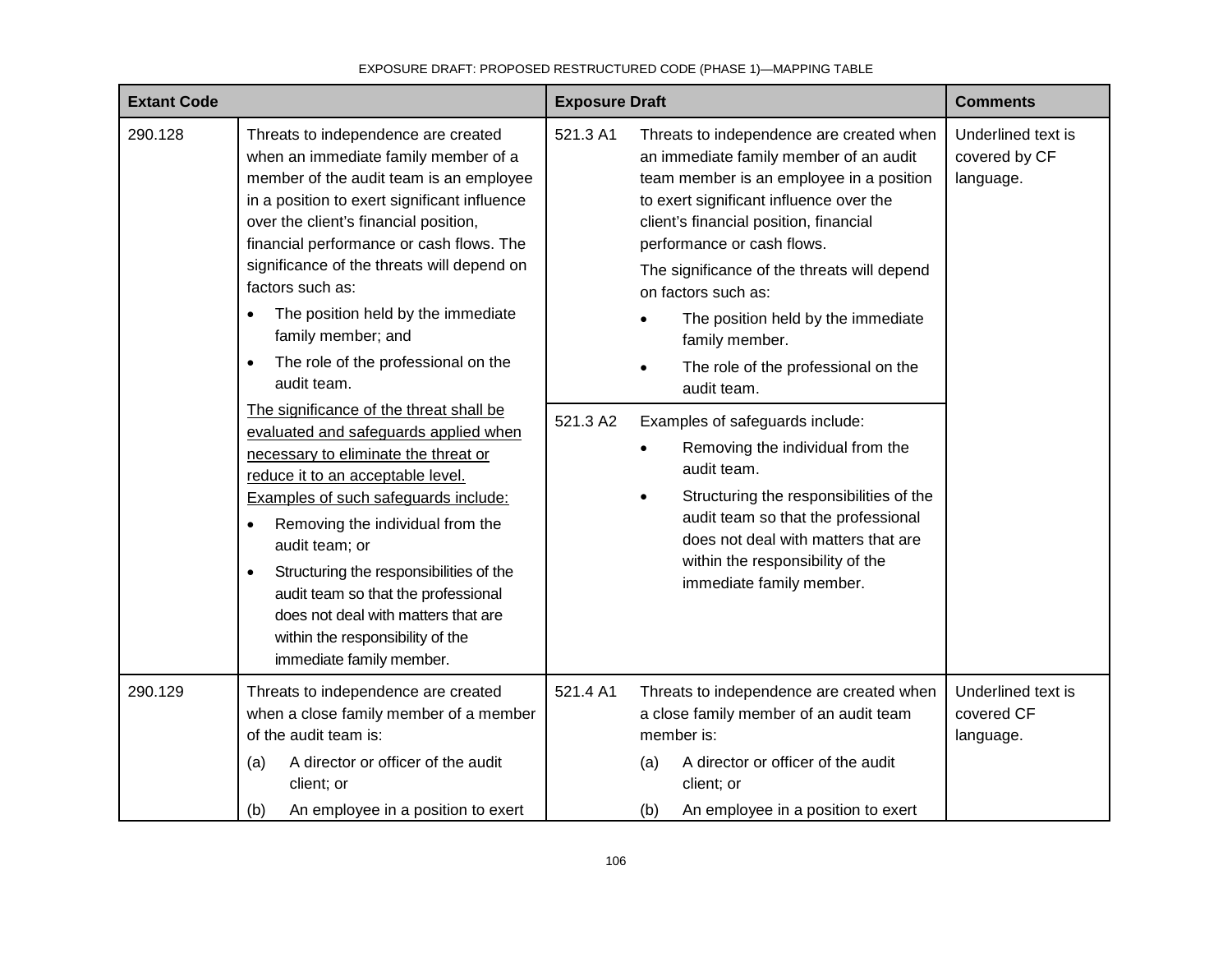| EXPOSURE DRAFT: PROPOSED RESTRUCTURED CODE (PHASE 1)—MAPPING TABLE |  |  |
|--------------------------------------------------------------------|--|--|
|--------------------------------------------------------------------|--|--|

| significant influence over the<br>significant influence over the<br>preparation of the client's<br>preparation of:<br>accounting records or the financial<br>(i)<br>The client's accounting<br>statements on which the firm will<br>records; or<br>express an opinion.<br>The financial statements on<br>(ii)                                                                                                                                                                                                                                                                                                                                                                                                                                                                                                                                                                                                                                                                                                                                                                                                                                                                                                                                                                                                                                                                                                           | <b>Extant Code</b> |                                             | <b>Exposure Draft</b>          | <b>Comments</b> |
|-------------------------------------------------------------------------------------------------------------------------------------------------------------------------------------------------------------------------------------------------------------------------------------------------------------------------------------------------------------------------------------------------------------------------------------------------------------------------------------------------------------------------------------------------------------------------------------------------------------------------------------------------------------------------------------------------------------------------------------------------------------------------------------------------------------------------------------------------------------------------------------------------------------------------------------------------------------------------------------------------------------------------------------------------------------------------------------------------------------------------------------------------------------------------------------------------------------------------------------------------------------------------------------------------------------------------------------------------------------------------------------------------------------------------|--------------------|---------------------------------------------|--------------------------------|-----------------|
| on factors such as:<br>opinion.<br>The nature of the relationship<br>$\bullet$<br>The significance of the threats will depend<br>between the member of the audit<br>on factors such as:<br>team and the close family member;<br>The nature of the relationship<br>$\bullet$<br>The position held by the close<br>$\bullet$<br>between the audit team member and<br>family member; and<br>the close family member.<br>The role of the professional on the<br>$\bullet$<br>The position held by the close family<br>$\bullet$<br>audit team.<br>member.<br>The significance of the threat shall be<br>The role of the professional on the<br>$\bullet$<br>evaluated and safeguards applied when<br>audit team.<br>necessary to eliminate the threat or<br>521.4 A3<br>Examples of safeguards include:<br>reduce it to an acceptable level.<br>Removing the individual from the<br>Examples of such safeguards include:<br>$\bullet$<br>audit team.<br>Removing the individual from the<br>$\bullet$<br>Structuring the responsibilities of the<br>audit team; or<br>$\bullet$<br>audit team so that the professional<br>Structuring the responsibilities of the<br>$\bullet$<br>does not deal with matters that are<br>audit team so that the professional<br>within the responsibility of the close<br>does not deal with matters that are<br>family member.<br>within the responsibility of the close<br>family member. |                    | The significance of the threats will depend | which the firm will express an |                 |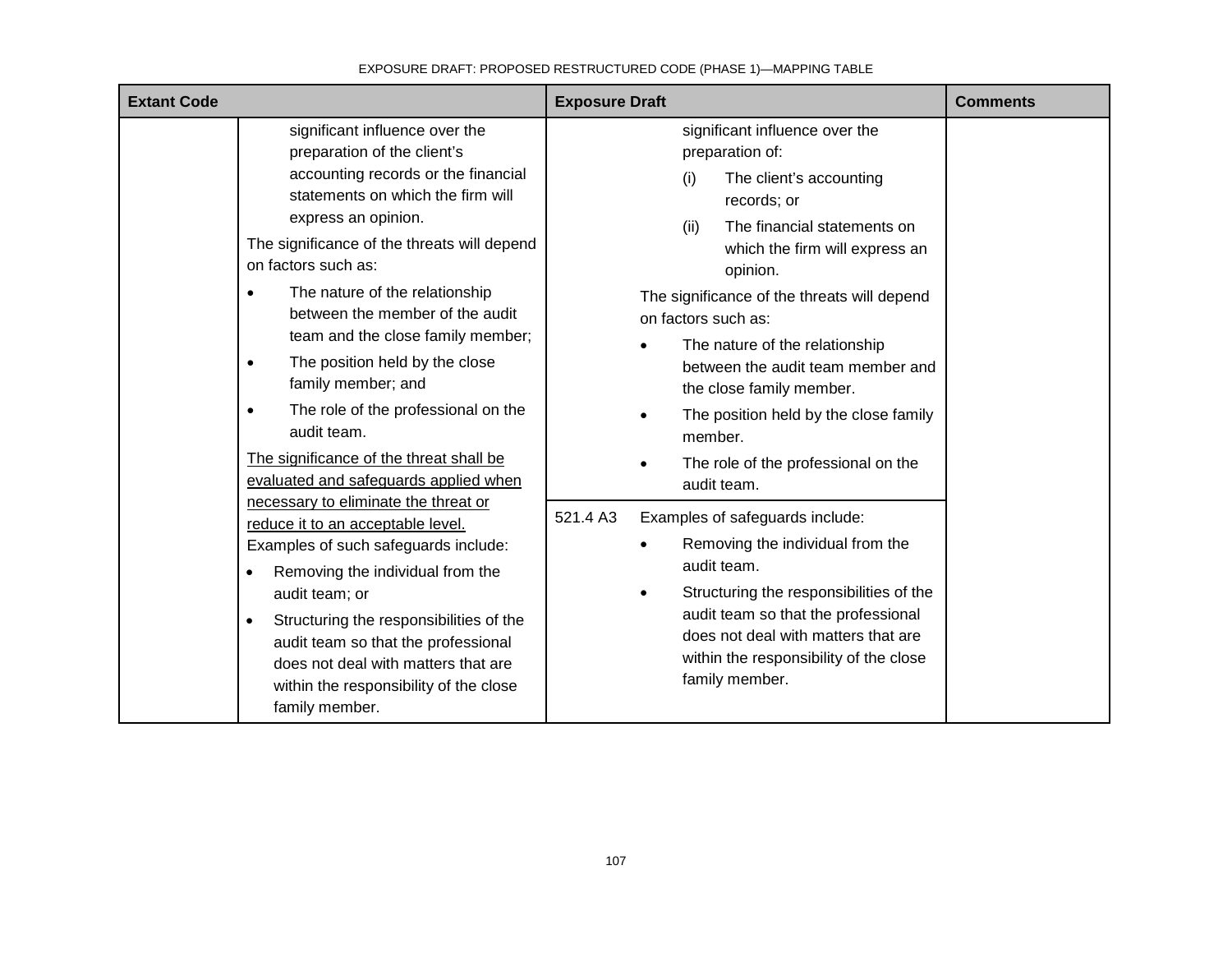| <b>Extant Code</b> |                                                                                                                                                                                                                                                                                                                                                                                                                                                                                                                                                                                  | <b>Exposure Draft</b>                                                                                                                                                                                                                                                                                                                                                                                                                                                                                                     | <b>Comments</b>                                  |
|--------------------|----------------------------------------------------------------------------------------------------------------------------------------------------------------------------------------------------------------------------------------------------------------------------------------------------------------------------------------------------------------------------------------------------------------------------------------------------------------------------------------------------------------------------------------------------------------------------------|---------------------------------------------------------------------------------------------------------------------------------------------------------------------------------------------------------------------------------------------------------------------------------------------------------------------------------------------------------------------------------------------------------------------------------------------------------------------------------------------------------------------------|--------------------------------------------------|
| 290.130            | Threats to independence are created<br>when a member of the audit team has a<br>close relationship with a person who is<br>not an immediate or close family member,<br>but who is a director or officer or an<br>employee in a position to exert significant<br>influence over the preparation of the<br>client's accounting records or the financial<br>statements on which the firm will express<br>an opinion. A member of the audit team<br>who has such a relationship shall consult<br>in accordance with firm policies and<br>procedures.                                 | R521.5<br>An audit team member shall consult in<br>accordance with firm policies and<br>procedures if the audit team member has a<br>close relationship with an individual who is<br>not an immediate or close family member,<br>but who is:<br>A director or officer; or<br>(a)<br>An employee in a position to exert<br>(b)<br>significant influence over the<br>preparation of:<br>(i)<br>The client's accounting<br>records; or<br>The financial statements on<br>(ii)<br>which the firm will express an<br>opinion.  | Underlined text is<br>covered by CF<br>language. |
|                    | The significance of the threats will depend<br>on factors such as:<br>The nature of the relationship<br>$\bullet$<br>between the individual and the<br>member of the audit team;<br>The position the individual holds<br>$\bullet$<br>with the client; and<br>The role of the professional on the<br>$\bullet$<br>audit team.<br>The significance of the threats shall be<br>evaluated and safeguards applied when<br>necessary to eliminate the threats or<br>reduce them to an acceptable level.<br>Examples of such safeguards include:<br>Removing the professional from the | 521.5 A1<br>The significance of the threats created by<br>a relationship set out in paragraph R521.5<br>will depend on factors such as:<br>The nature of the relationship<br>between the individual and the audit<br>team member.<br>The position the individual holds with<br>$\bullet$<br>the client.<br>The role of the professional on the<br>$\bullet$<br>audit team.<br>521.5 A2<br>Examples of safeguards include:<br>Removing the professional from the<br>audit team.<br>Structuring the responsibilities of the |                                                  |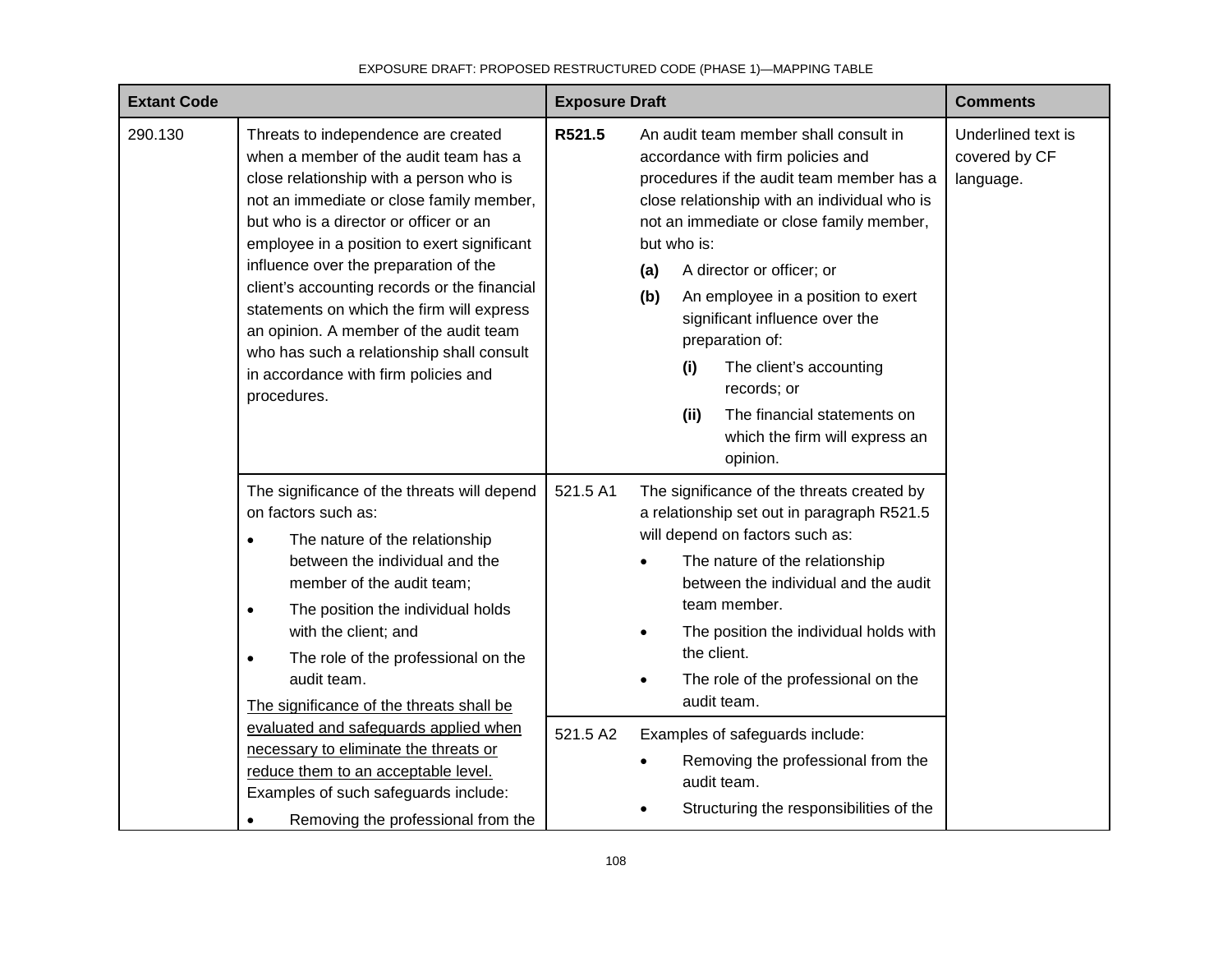| <b>Extant Code</b> |                                                                                                                                                                                                                                                                                                                                                                                                                                                                                                                                                                                                                                     | <b>Exposure Draft</b>                                                                                                                                                                                                                                                                                                                                                                                                                                                                                                                       | <b>Comments</b>                                  |
|--------------------|-------------------------------------------------------------------------------------------------------------------------------------------------------------------------------------------------------------------------------------------------------------------------------------------------------------------------------------------------------------------------------------------------------------------------------------------------------------------------------------------------------------------------------------------------------------------------------------------------------------------------------------|---------------------------------------------------------------------------------------------------------------------------------------------------------------------------------------------------------------------------------------------------------------------------------------------------------------------------------------------------------------------------------------------------------------------------------------------------------------------------------------------------------------------------------------------|--------------------------------------------------|
|                    | audit team; or<br>Structuring the responsibilities of the audit<br>team so that the professional does not deal<br>with matters that are within the<br>responsibility of the individual with whom<br>the professional has a close relationship.                                                                                                                                                                                                                                                                                                                                                                                      | audit team so that the professional<br>does not deal with matters that are<br>within the responsibility of the<br>individual with whom the<br>professional has a close<br>relationship.                                                                                                                                                                                                                                                                                                                                                     |                                                  |
| 290.131            | Self-interest, familiarity or intimidation<br>threats may be created by a personal or<br>family relationship between<br>a partner or employee of the firm<br>(a)<br>who is not a member of the audit<br>team and<br>a director or officer of the audit<br>(b)<br>client or an employee in a position<br>to exert significant influence over<br>the preparation of the client's<br>accounting records or the financial<br>statements on which the firm will<br>express an opinion. Partners and<br>employees of the firm who are<br>aware of such relationships shall<br>consult in accordance with firm<br>policies and procedures. | R521.6<br>Partners and employees of the firm shall<br>consult in accordance with firm policies<br>and procedures if they are aware of a<br>personal or family relationship between:<br>A partner or employee of the firm<br>(a)<br>who is not an audit team member;<br>and<br>A director or officer of the audit client<br>(b)<br>or an employee in a position to exert<br>significant influence over the<br>preparation of the client's accounting<br>records or the financial statements<br>on which the firm will express an<br>opinion. | Underlined text is<br>covered by CF<br>language. |
|                    | The existence and significance of any<br>threat will depend on factors such as:<br>The nature of the relationship<br>$\bullet$<br>between the partner or employee of<br>the firm and the director or officer or<br>employee of the client;<br>The interaction of the partner or                                                                                                                                                                                                                                                                                                                                                     | 521.6 A1<br>The existence and significance of any<br>threat will depend on factors such as:<br>The nature of the relationship<br>$\bullet$<br>between the partner or employee of<br>the firm and the director or officer or<br>employee of the client.<br>The interaction of the partner or                                                                                                                                                                                                                                                 |                                                  |
|                    | employee of the firm with the audit                                                                                                                                                                                                                                                                                                                                                                                                                                                                                                                                                                                                 | employee of the firm with the audit                                                                                                                                                                                                                                                                                                                                                                                                                                                                                                         |                                                  |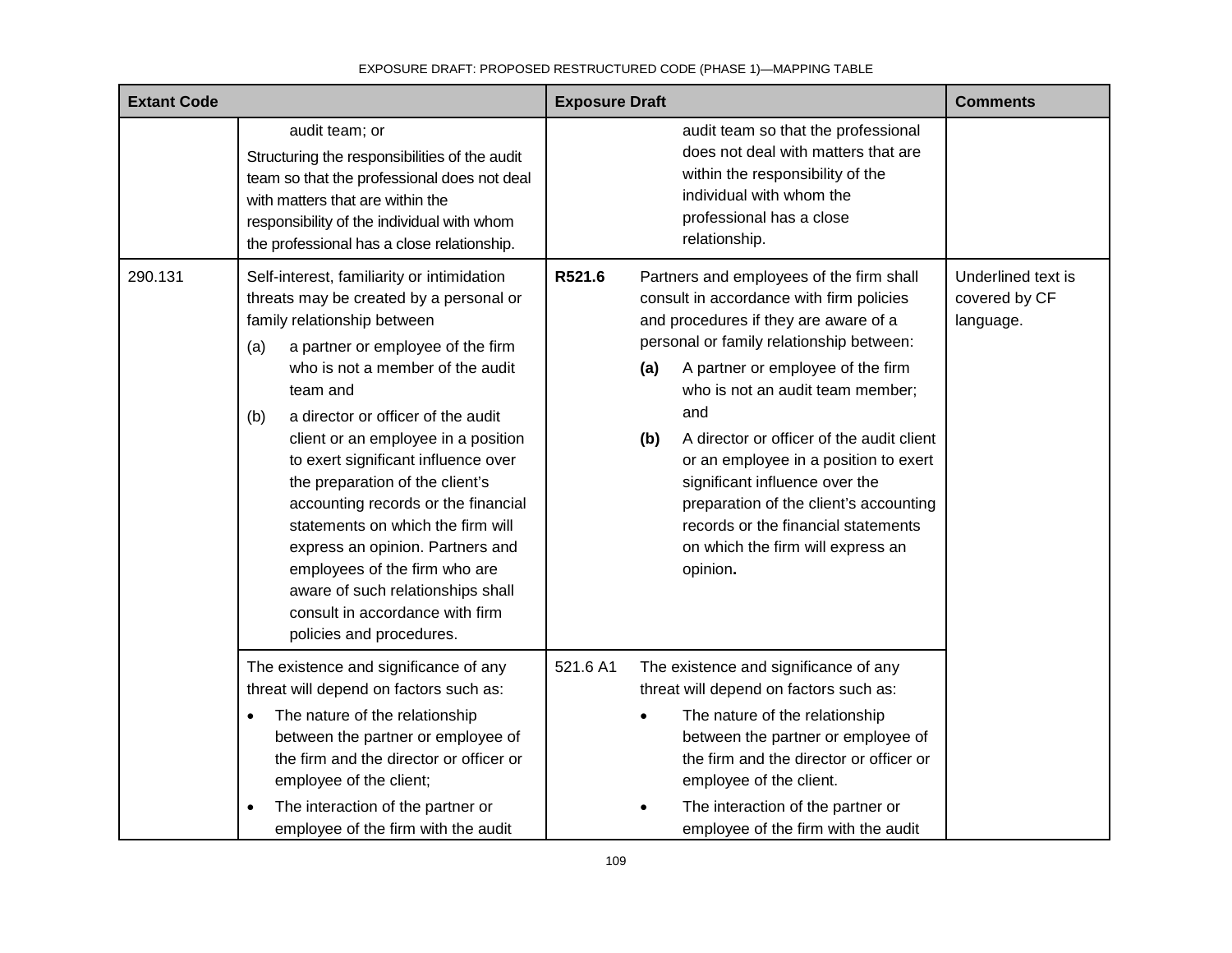| <b>Extant Code</b> |                                                                                                                                                                                                                                                                                                                                                                                                                                                                                                                                                                                                            | <b>Exposure Draft</b>                                                                                                                                                                                                                                                                                                                                                                                                                                                                                                                     | <b>Comments</b> |
|--------------------|------------------------------------------------------------------------------------------------------------------------------------------------------------------------------------------------------------------------------------------------------------------------------------------------------------------------------------------------------------------------------------------------------------------------------------------------------------------------------------------------------------------------------------------------------------------------------------------------------------|-------------------------------------------------------------------------------------------------------------------------------------------------------------------------------------------------------------------------------------------------------------------------------------------------------------------------------------------------------------------------------------------------------------------------------------------------------------------------------------------------------------------------------------------|-----------------|
|                    | team;<br>The position of the partner or<br>$\bullet$<br>employee within the firm; and<br>The position the individual holds with<br>the client.<br>The significance of any threat shall be<br>evaluated and safeguards applied when<br>necessary to eliminate the threat or<br>reduce it to an acceptable level.<br>Examples of such safeguards include:<br>Structuring the partner's or<br>$\bullet$<br>employee's responsibilities to<br>reduce any potential influence over<br>the audit engagement; or<br>Having a professional accountant<br>$\bullet$<br>review the relevant audit work<br>performed. | team.<br>The position of the partner or<br>$\bullet$<br>employee within the firm.<br>The position the individual holds with<br>the client.<br>521.6 A2<br>Examples of safeguards include:<br>Structuring the partner's or<br>$\bullet$<br>employee's responsibilities to reduce<br>any potential influence over the audit<br>engagement.<br>Having a professional accountant<br>$\bullet$<br>review the relevant audit work<br>performed.                                                                                                 |                 |
| 290.132            | Familiarity or intimidation threats may be<br>created if a director or officer of the audit<br>client, or an employee in a position to<br>exert significant influence over the<br>preparation of the client's accounting<br>records or the financial statements on<br>which the firm will express an opinion,<br>has been a member of the audit team or<br>partner of the firm.                                                                                                                                                                                                                            | 524.1<br>An employment relationship between a<br>former partner or employee of a firm and<br>an audit client might create familiarity or<br>intimidation threats. In particular, such<br>threats might be created if any of the<br>following individuals have been an audit<br>team member or partner of the firm:<br>A director or officer of the audit<br>client.<br>An employee in a position to exert<br>$\bullet$<br>significant influence over the<br>preparation of the client's accounting<br>records or the financial statements |                 |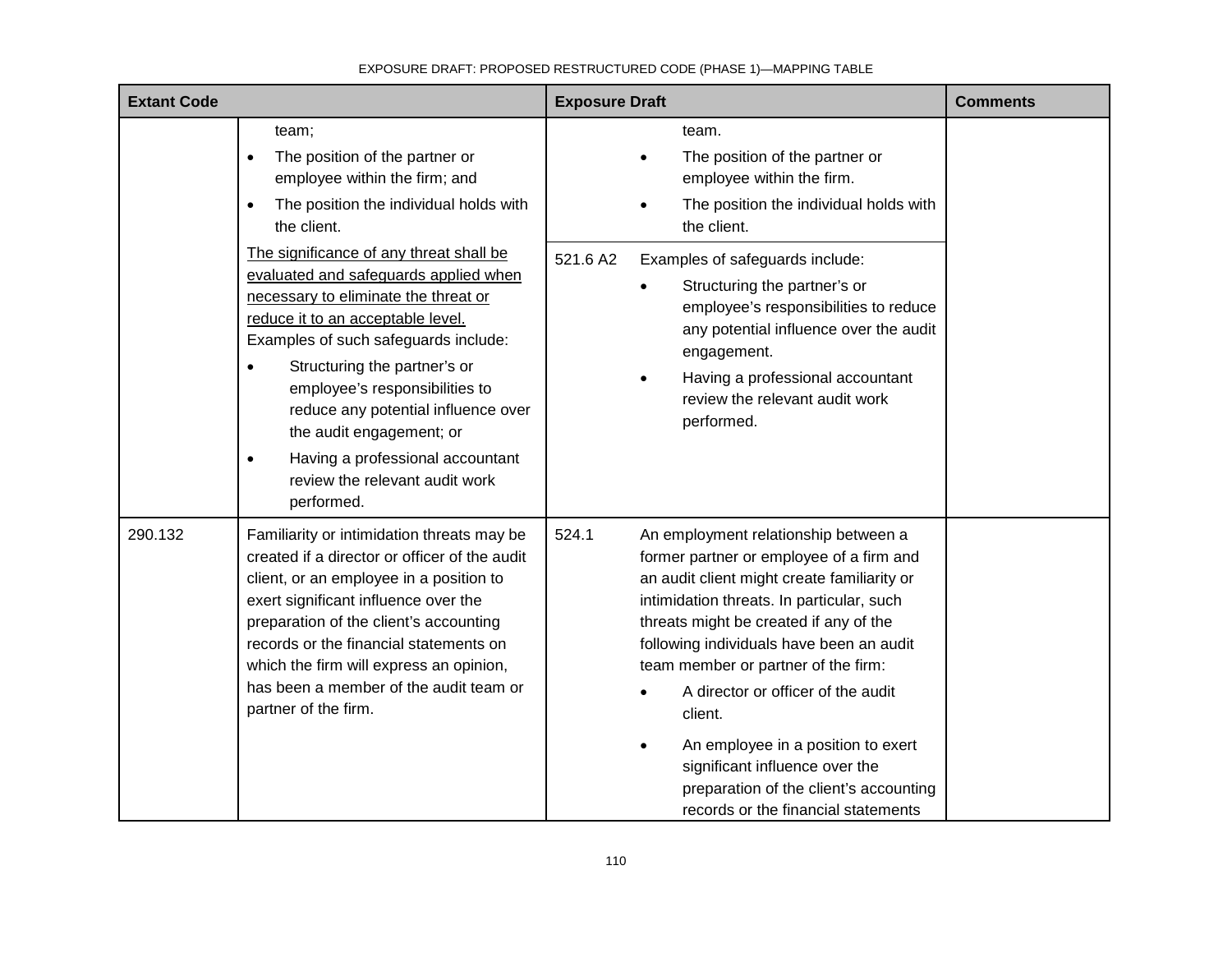| <b>Extant Code</b>                                                                                                                                                                                                                                                                                                                                                                         |                                                                                                                                                                                                                                                                                                                                                                                                                                                                                                                                                                                                                            | <b>Exposure Draft</b>                                                                                                                                                                                                                                                                                                                                                                                                                                                                                                                        | <b>Comments</b>               |
|--------------------------------------------------------------------------------------------------------------------------------------------------------------------------------------------------------------------------------------------------------------------------------------------------------------------------------------------------------------------------------------------|----------------------------------------------------------------------------------------------------------------------------------------------------------------------------------------------------------------------------------------------------------------------------------------------------------------------------------------------------------------------------------------------------------------------------------------------------------------------------------------------------------------------------------------------------------------------------------------------------------------------------|----------------------------------------------------------------------------------------------------------------------------------------------------------------------------------------------------------------------------------------------------------------------------------------------------------------------------------------------------------------------------------------------------------------------------------------------------------------------------------------------------------------------------------------------|-------------------------------|
|                                                                                                                                                                                                                                                                                                                                                                                            |                                                                                                                                                                                                                                                                                                                                                                                                                                                                                                                                                                                                                            | on which the firm will express an<br>opinion.                                                                                                                                                                                                                                                                                                                                                                                                                                                                                                |                               |
|                                                                                                                                                                                                                                                                                                                                                                                            |                                                                                                                                                                                                                                                                                                                                                                                                                                                                                                                                                                                                                            | Section 524 sets out requirements and<br>application material on applying the<br>conceptual framework to these<br>employment relationships.                                                                                                                                                                                                                                                                                                                                                                                                  | New introductory<br>language. |
| 290.133                                                                                                                                                                                                                                                                                                                                                                                    | If a former member of the audit team or<br>partner of the firm has joined the audit<br>client in such a position and a significant<br>connection remains between the firm and<br>the individual, the threat would be so<br>significant that no safeguards could<br>reduce the threat to an acceptable level.<br>Therefore, independence would be<br>deemed to be compromised if a former<br>member of the audit team or partner joins<br>the audit client as a director or officer, or<br>as an employee in a position to exert<br>significant influence over the preparation<br>of the client's accounting records or the | R524.2<br>The firm shall ensure that no significant<br>connection remains between the firm and:<br>A former partner who joins an audit<br>$\bullet$<br>client of the firm; or<br>A former audit team member who<br>joins the audit client,<br>if either has joined the audit client as:<br>A director or officer; or<br>(a)<br>(b)<br>An employee in a position to exert<br>significant influence over the<br>preparation of the client's accounting<br>records or the financial statements<br>on which the firm will express an<br>opinion. |                               |
| express an opinion, unless:<br>The individual is not entitled to any<br>(a)<br>benefits or payments from the firm,<br>unless made in accordance with fixed<br>pre-determined arrangements, and<br>any amount owed to the individual is<br>not material to the firm; and<br>The individual does not continue to<br>(b)<br>participate or appear to participate<br>in the firm's business or | 524.3 A1<br>A significant connection remains between<br>the firm and the individual, unless:<br>The individual is not entitled to any<br>(a)<br>benefits or payments from the firm<br>that are not made in accordance<br>with fixed pre-determined<br>arrangements;<br>Any amount owed to the individual is<br>(b)<br>not material to the firm; and                                                                                                                                                                                                                                                                        |                                                                                                                                                                                                                                                                                                                                                                                                                                                                                                                                              |                               |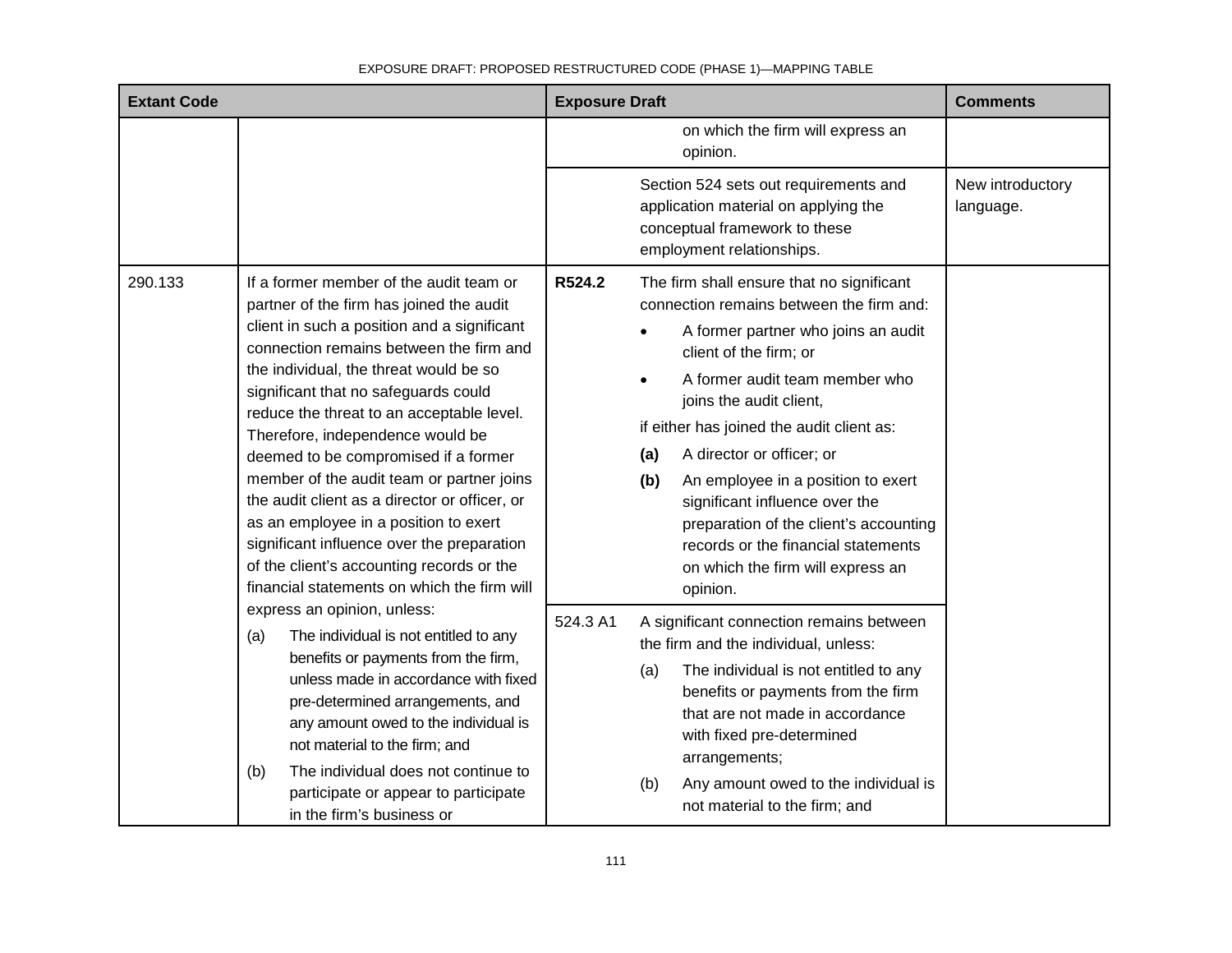| <b>Extant Code</b> |                                                                                                                                                                                                                                                                                                                                                                                                                                                                                                                                                                                                                                                                | <b>Exposure Draft</b>                                                                                                                                                                                                                                                                                                                                                                                                                                                                                                                                                                                                                                               | <b>Comments</b>                                  |
|--------------------|----------------------------------------------------------------------------------------------------------------------------------------------------------------------------------------------------------------------------------------------------------------------------------------------------------------------------------------------------------------------------------------------------------------------------------------------------------------------------------------------------------------------------------------------------------------------------------------------------------------------------------------------------------------|---------------------------------------------------------------------------------------------------------------------------------------------------------------------------------------------------------------------------------------------------------------------------------------------------------------------------------------------------------------------------------------------------------------------------------------------------------------------------------------------------------------------------------------------------------------------------------------------------------------------------------------------------------------------|--------------------------------------------------|
|                    | professional activities.                                                                                                                                                                                                                                                                                                                                                                                                                                                                                                                                                                                                                                       | The individual does not continue to<br>(c)<br>participate or appear to participate in<br>the firm's business or professional<br>activities.                                                                                                                                                                                                                                                                                                                                                                                                                                                                                                                         |                                                  |
| 290.134            | If a former member of the audit team or<br>partner of the firm has joined the audit<br>client in such a position, and no<br>significant connection remains between<br>the firm and the individual,                                                                                                                                                                                                                                                                                                                                                                                                                                                             | 524.3 A2<br>If one of those individuals joins the audit<br>client in such a position and no significant<br>connection remains between the firm and<br>the individual, the existence and<br>significance of any familiarity or<br>intimidation threats created will depend on<br>factors such as:                                                                                                                                                                                                                                                                                                                                                                    |                                                  |
|                    | the existence and significance of any<br>familiarity or intimidation threats will<br>depend on factors such as:<br>The position the individual has<br>٠<br>taken at the client;<br>Any involvement the individual will<br>$\bullet$<br>have with the audit team;<br>The length of time since the<br>$\bullet$<br>individual was a member of the<br>audit team or partner of the firm;<br>and<br>The former position of the individual<br>$\bullet$<br>within the audit team or firm. An<br>example includes, whether the<br>individual was responsible for<br>maintaining regular contact with the<br>client's management or those<br>charged with governance. | 524.3 A2<br>the existence and significance of any<br>familiarity or intimidation threats will<br>depend on factors such as:<br>The position the individual has taken<br>at the client.<br>Any involvement the individual will<br>$\bullet$<br>have with the audit team.<br>The length of time since the<br>$\bullet$<br>individual was an audit team<br>member or partner of the firm.<br>The former position of the individual<br>$\bullet$<br>within the audit team or firm. An<br>example includes whether the<br>individual was responsible for<br>maintaining regular contact with the<br>client's management or those<br>charged with governance.<br>524.3 A3 | Underlined text is<br>covered by CF<br>language. |
|                    | The significance of any threats<br>created shall be evaluated and                                                                                                                                                                                                                                                                                                                                                                                                                                                                                                                                                                                              | Examples of safeguards include:<br>Modifying the audit plan.                                                                                                                                                                                                                                                                                                                                                                                                                                                                                                                                                                                                        |                                                  |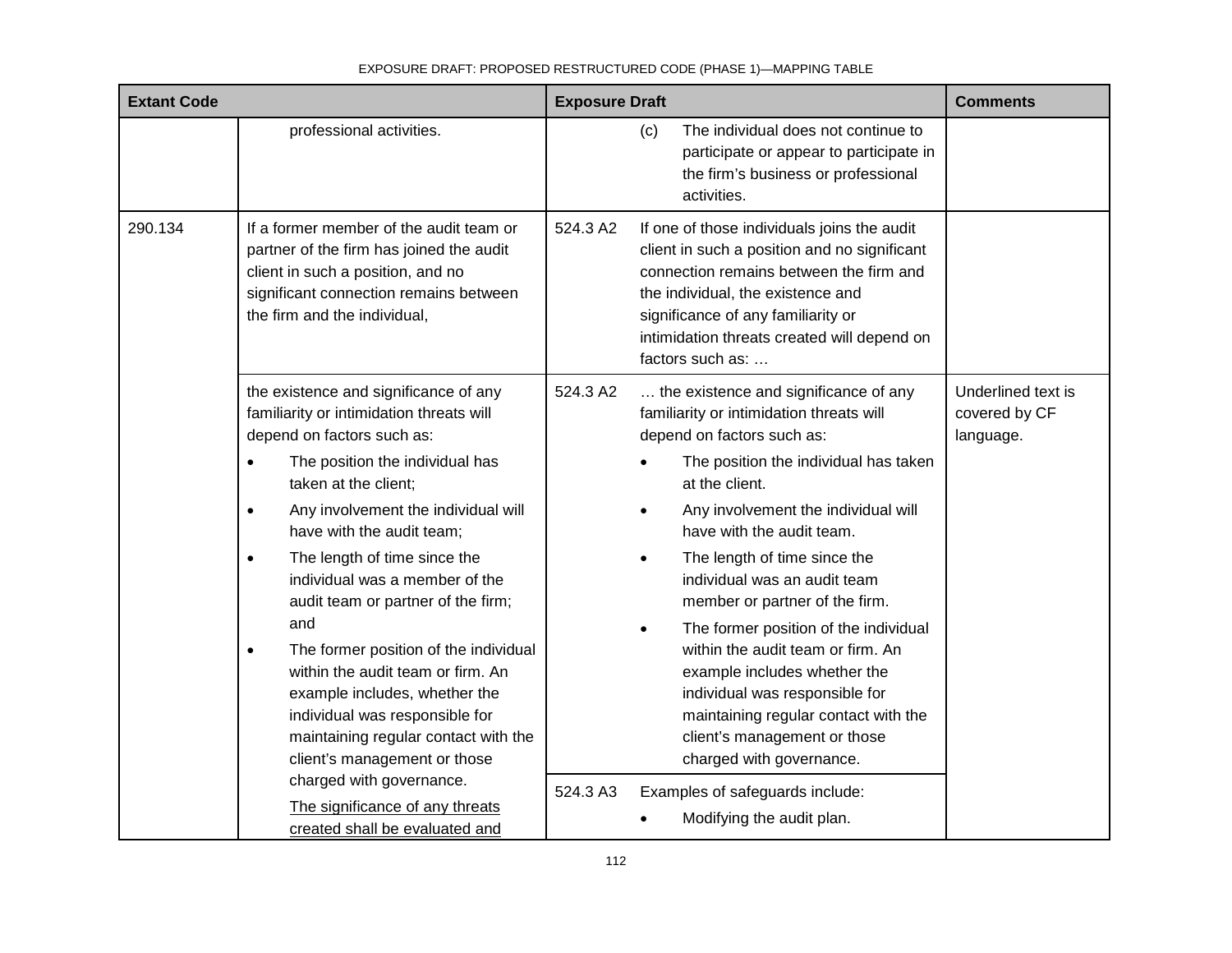| <b>Extant Code</b> |                                                                                                                                                                                                                                                                                                                                                                                                                                                             | <b>Exposure Draft</b>                                                                                                                                                                                                                                                                                                                                                                                                                                  | <b>Comments</b>                                  |
|--------------------|-------------------------------------------------------------------------------------------------------------------------------------------------------------------------------------------------------------------------------------------------------------------------------------------------------------------------------------------------------------------------------------------------------------------------------------------------------------|--------------------------------------------------------------------------------------------------------------------------------------------------------------------------------------------------------------------------------------------------------------------------------------------------------------------------------------------------------------------------------------------------------------------------------------------------------|--------------------------------------------------|
|                    | safeguards applied when<br>necessary to eliminate the threats<br>or reduce them to an acceptable<br>level. Examples of safeguards<br>include:<br>Modifying the audit plan;<br>Assigning individuals to the<br>$\bullet$<br>audit team who have<br>sufficient experience in<br>relation to the individual who<br>has joined the client; or<br>Having a professional<br>$\bullet$<br>accountant review the work<br>of the former member of the<br>audit team. | Assigning individuals to the audit<br>$\bullet$<br>team who have sufficient experience<br>in relation to the individual who has<br>joined the client.<br>Having a professional accountant<br>review the work of the former audit<br>team member.                                                                                                                                                                                                       |                                                  |
| 290.135            | If a former partner of the firm has previously<br>joined an entity in such a position and the<br>entity subsequently becomes an audit client<br>of the firm, the significance of any threat to<br>independence shall be evaluated and<br>safeguards applied when necessary to<br>eliminate the threat or reduce it to an<br>acceptable level.                                                                                                               | 524.3 A4<br>The requirement to apply the conceptual<br>framework also applies if, prior to an entity<br>becoming an client of the firm, a former<br>partner of the firm has joined the entity as:<br>A director or officer; or<br>(a)<br>An employee in a position to exert<br>(b)<br>significant influence over the<br>preparation of the client's accounting<br>records or the financial statements<br>on which the firm will express an<br>opinion. | Underlined text is<br>covered by CF<br>language. |
| 290.136            | A self-interest threat is created when a<br>member of the audit team participates in<br>the audit engagement while knowing that<br>the member of the audit team will, or may,                                                                                                                                                                                                                                                                               | 524.4 A1<br>A self-interest threat is created when an<br>audit team member participates in the<br>audit engagement while knowing that the<br>audit team member will, or might, join the                                                                                                                                                                                                                                                                | Underlined text is<br>covered by CF<br>language. |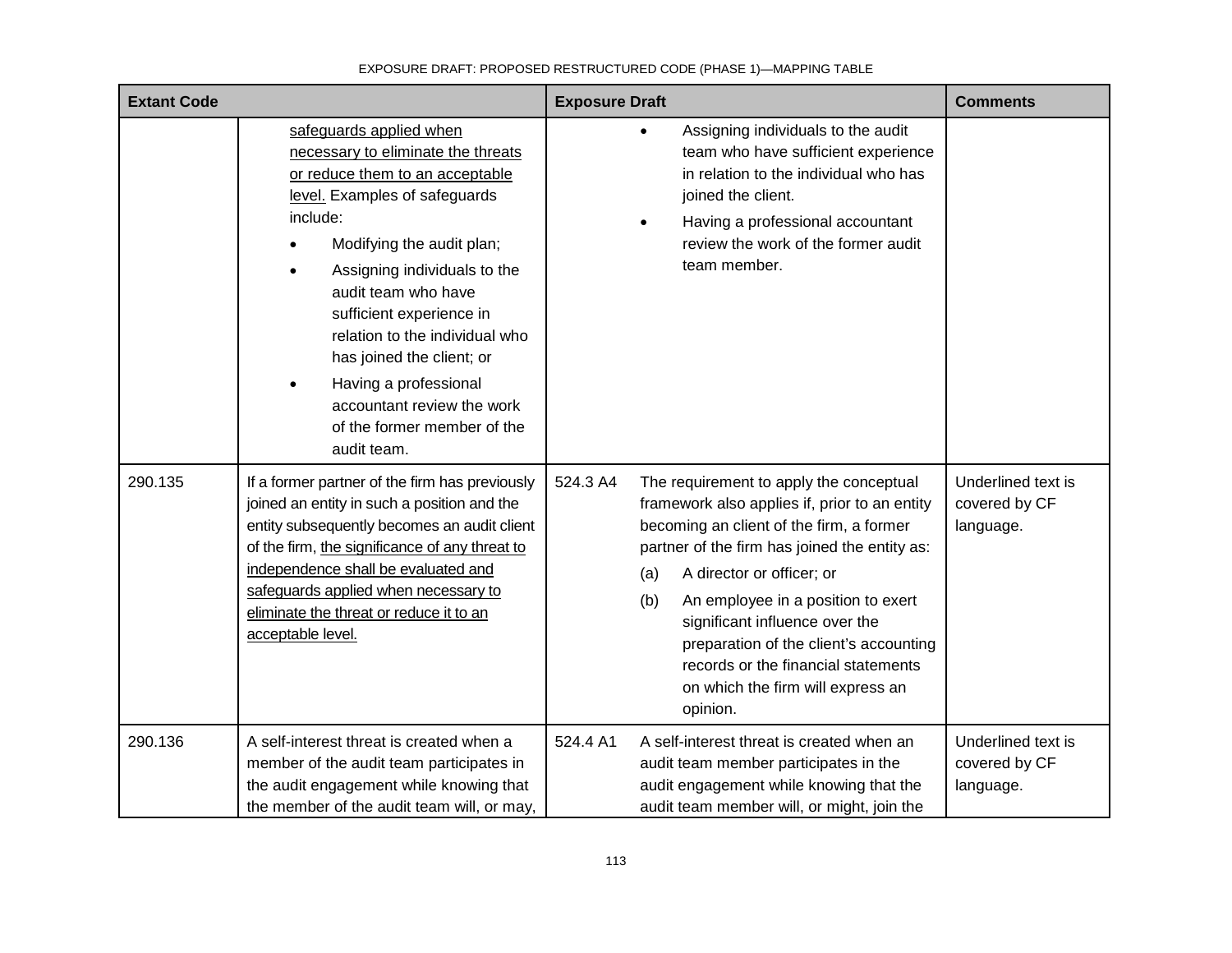| <b>Extant Code</b> |                                                                                                                                                                                                                                                                                                                                                                                                                                                                                                                                                                                        | <b>Exposure Draft</b> |                                                                                                                                                                                                                                                                                                                                                                                                                                                                                                                                                            | <b>Comments</b> |
|--------------------|----------------------------------------------------------------------------------------------------------------------------------------------------------------------------------------------------------------------------------------------------------------------------------------------------------------------------------------------------------------------------------------------------------------------------------------------------------------------------------------------------------------------------------------------------------------------------------------|-----------------------|------------------------------------------------------------------------------------------------------------------------------------------------------------------------------------------------------------------------------------------------------------------------------------------------------------------------------------------------------------------------------------------------------------------------------------------------------------------------------------------------------------------------------------------------------------|-----------------|
|                    | join the client some time in the future.                                                                                                                                                                                                                                                                                                                                                                                                                                                                                                                                               |                       | client at some time in the future.                                                                                                                                                                                                                                                                                                                                                                                                                                                                                                                         |                 |
|                    | Firm policies and procedures shall require<br>members of an audit team to notify the<br>firm when entering employment<br>negotiations with the client. On receiving<br>such notification, the significance of the<br>threat shall be evaluated and safeguards<br>applied when necessary to eliminate the<br>threat or reduce it to an acceptable level.                                                                                                                                                                                                                                | R524.4                | A firm shall:<br>(a)<br>Have policies and procedures that<br>require audit team members to notify<br>the firm when entering employment<br>negotiations with an audit client; and<br>On receiving such notification, apply<br>(b)<br>the conceptual framework.                                                                                                                                                                                                                                                                                              |                 |
|                    | Examples of such safeguards include:<br>Removing the individual from the<br>$\bullet$<br>audit team; or<br>A review of any significant<br>$\bullet$<br>judgments made by that individual<br>while on the team.                                                                                                                                                                                                                                                                                                                                                                         | 524.4 A2              | Examples of safeguards include:<br>Removing the individual from the<br>audit team.<br>Reviewing any significant judgments<br>$\bullet$<br>made by that individual while on the<br>team.                                                                                                                                                                                                                                                                                                                                                                    |                 |
| 290.137            | Familiarity or intimidation threats are<br>created when a key audit partner joins the<br>audit client that is a public interest entity<br>as:<br>A director or officer of the entity; or<br>(a)<br>An employee in a position to exert<br>(b)<br>significant influence over the<br>preparation of the client's<br>accounting records or the financial<br>statements on which the firm will<br>express an opinion.<br>Independence would be deemed to be<br>compromised unless, subsequent to the<br>partner ceasing to be a key audit partner,<br>the public interest entity had issued | R524.5                | If an individual who was a key audit<br>partner joins an audit client of the firm that<br>is a public interest entity as:<br>A director or officer; or<br>An employee in a position to exert<br>significant influence over the<br>preparation of the client's accounting<br>records or the financial statements<br>on which the firm will express an<br>opinion,<br>independence is compromised, unless<br>subsequent to the partner ceasing to be a<br>key audit partner:<br>The public interest entity has issued<br>(a)<br>audited financial statements |                 |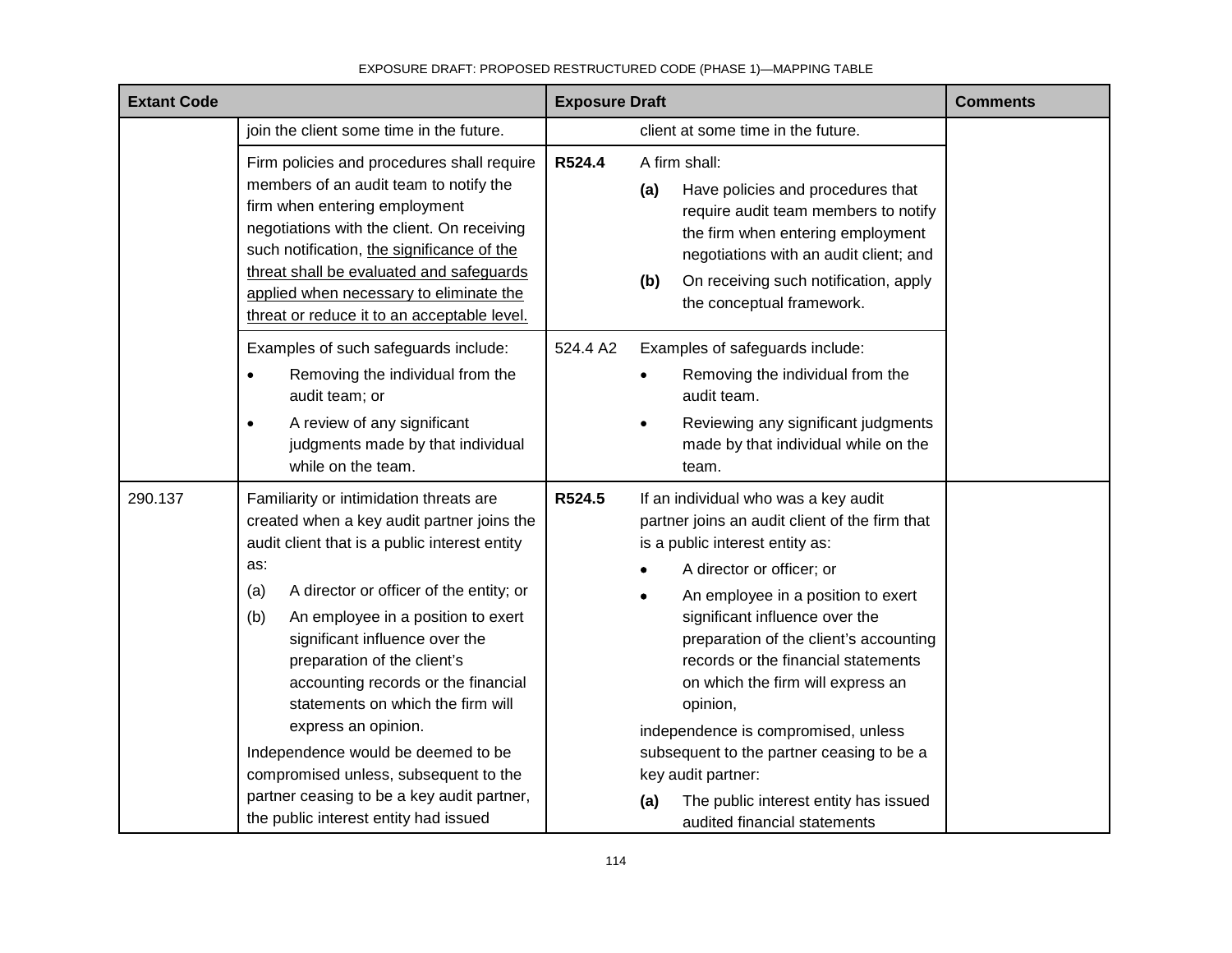| <b>Extant Code</b> |                                                                                                                                                                                                                                                                                                                                                                                                                                                                                                                                                                                                                                      | <b>Exposure Draft</b> |                                                                                                                                                                                                                                                                                                                                                                                                                                                                                                                                                       | <b>Comments</b> |
|--------------------|--------------------------------------------------------------------------------------------------------------------------------------------------------------------------------------------------------------------------------------------------------------------------------------------------------------------------------------------------------------------------------------------------------------------------------------------------------------------------------------------------------------------------------------------------------------------------------------------------------------------------------------|-----------------------|-------------------------------------------------------------------------------------------------------------------------------------------------------------------------------------------------------------------------------------------------------------------------------------------------------------------------------------------------------------------------------------------------------------------------------------------------------------------------------------------------------------------------------------------------------|-----------------|
|                    | audited financial statements covering a<br>period of not less than twelve months and<br>the partner was not a member of the audit<br>team with respect to the audit of those<br>financial statements.                                                                                                                                                                                                                                                                                                                                                                                                                                |                       | covering a period of not less than<br>twelve months; and<br>(b)<br>The partner was not an audit team<br>member with respect to the audit of<br>those financial statements.                                                                                                                                                                                                                                                                                                                                                                            |                 |
| 290.138            | An intimidation threat is created when the<br>individual who was the firm's Senior or<br>Managing Partner (Chief Executive or<br>equivalent) joins an audit client that is a<br>public interest entity as:<br>An employee in a position to exert<br>(a)<br>significant influence over the<br>preparation of the entity's<br>accounting records or its financial<br>statements; or<br>A director or officer of the entity.<br>(b)<br>Independence would be deemed to be<br>compromised unless twelve months have<br>passed since the individual was the<br>Senior or Managing Partner (Chief<br>Executive or equivalent) of the firm. | R524.6                | If an individual who was the Chief<br>Executive, or equivalent, of the firm joins<br>an audit client that is a public interest entity<br>as:<br>A director or officer; or<br>(a)<br>(b)<br>An employee in a position to exert<br>significant influence over the<br>preparation of the client's accounting<br>records or the financial statements<br>on which the firm will express an<br>opinion,<br>independence is compromised, unless<br>twelve months have passed since the<br>individual was the Chief Executive, or<br>equivalent, of the firm. |                 |
| 290.139            | Independence is deemed not to be<br>compromised if, as a result of a business<br>combination, a former key audit partner or<br>the individual who was the firm's former<br>Senior or Managing Partner is in a<br>position as described in paragraphs<br>290.137 and 290.138, and:<br>The position was not taken in<br>(a)<br>contemplation of the business                                                                                                                                                                                                                                                                           | 524.7 A1              | Independence is not compromised if the<br>circumstances set out in paragraphs<br>R524.5 and R524.6 arise as a result of a<br>business combination and:<br>The position was not taken in<br>(a)<br>contemplation of the business<br>combination;<br>Any benefits or payments due to the<br>(b)<br>former partner from the firm have                                                                                                                                                                                                                    |                 |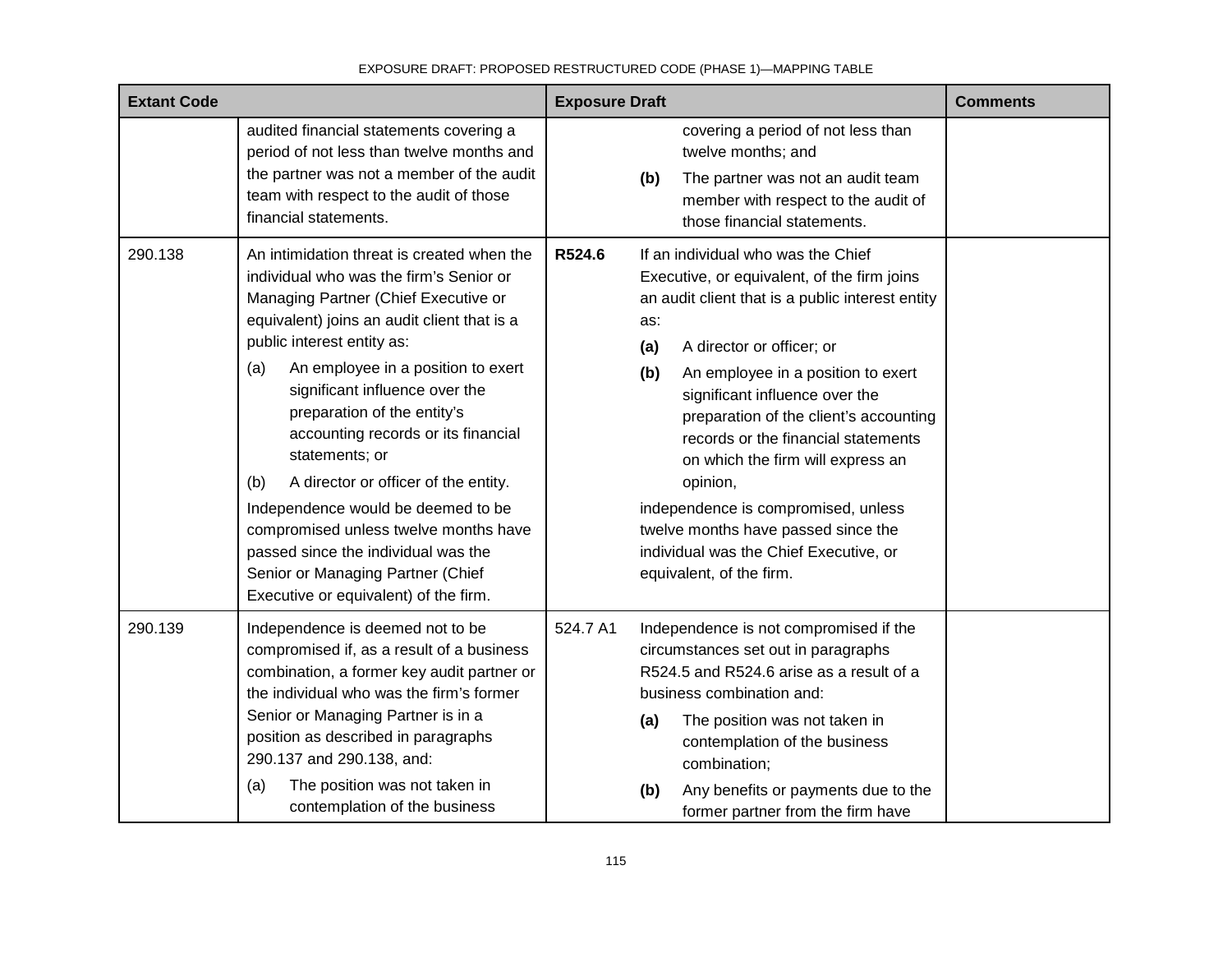| <b>Extant Code</b> |                                                                                                                                                                                                                                                                                                                                                                                                                                                                                                                                                                 | <b>Exposure Draft</b>                                                                                                                                                                                                                                                                                                                                                                                                                                              | <b>Comments</b>                                                                    |
|--------------------|-----------------------------------------------------------------------------------------------------------------------------------------------------------------------------------------------------------------------------------------------------------------------------------------------------------------------------------------------------------------------------------------------------------------------------------------------------------------------------------------------------------------------------------------------------------------|--------------------------------------------------------------------------------------------------------------------------------------------------------------------------------------------------------------------------------------------------------------------------------------------------------------------------------------------------------------------------------------------------------------------------------------------------------------------|------------------------------------------------------------------------------------|
|                    | combination;<br>Any benefits or payments due to<br>(b)<br>the former partner from the firm<br>have been settled in full, unless<br>made in accordance with fixed pre-<br>determined arrangements and any<br>amount owed to the partner is not<br>material to the firm;<br>The former partner does not<br>(c)<br>continue to participate or appear to<br>participate in the firm's business or<br>professional activities; and<br>The position held by the former<br>(d)<br>partner with the audit client is<br>discussed with those charged with<br>governance. | been settled in full, unless made in<br>accordance with fixed pre-<br>determined arrangements and any<br>amount owed to the partner is not<br>material to the firm;<br>The former partner does not<br>(c)<br>continue to participate or appear to<br>participate in the firm's business or<br>professional activities; and<br>The firm discusses the position held<br>(d)<br>with the audit client by the former<br>partner with those charged with<br>governance. |                                                                                    |
| 290.140            | The lending of staff by a firm to an audit<br>client may create a self-review threat.                                                                                                                                                                                                                                                                                                                                                                                                                                                                           | 525.1<br>The loan of personnel by a firm or network<br>firm to an audit client might create a self-<br>review threat. Section 525 sets out<br>requirements and application material on<br>applying the conceptual framework to<br>loans of firm personnel to an audit client.                                                                                                                                                                                      | New introductory<br>material.<br>Network firm<br>explicitly stated for<br>clarity. |
|                    | Such assistance may be given, but only<br>for a short period of time and the firm's<br>personnel shall not be involved in:<br>Providing non-assurance services<br>(a)<br>that would not be permitted under<br>this section; or<br>(b)<br>Assuming management<br>responsibilities.                                                                                                                                                                                                                                                                               | R525.3<br>A firm or network firm shall not loan<br>personnel to an audit client unless:<br>Such assistance is provided only for<br>(a)<br>a short period of time; and<br>The personnel are not involved in:<br>(b)<br>(i)<br>Providing non-assurance<br>services that would not be<br>permitted under C1; or                                                                                                                                                       | Network firm<br>explicitly stated for<br>clarity.                                  |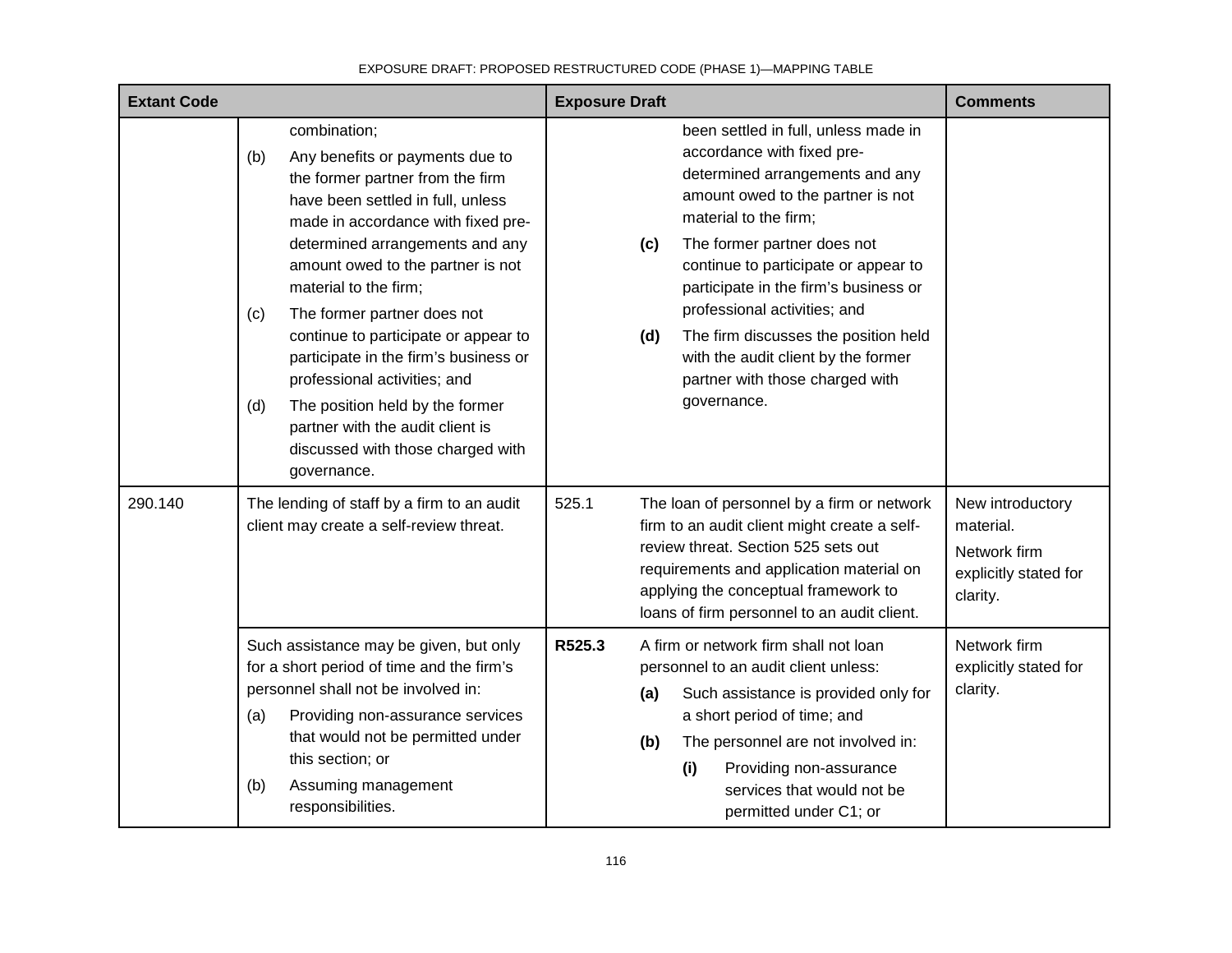| <b>Extant Code</b> |                                                                                                                                                                                                                                                                                                                                                                                        | <b>Exposure Draft</b>                                                                                                                                                                                                                                                                                                                                                                                                                                                                                                         | <b>Comments</b>                                   |
|--------------------|----------------------------------------------------------------------------------------------------------------------------------------------------------------------------------------------------------------------------------------------------------------------------------------------------------------------------------------------------------------------------------------|-------------------------------------------------------------------------------------------------------------------------------------------------------------------------------------------------------------------------------------------------------------------------------------------------------------------------------------------------------------------------------------------------------------------------------------------------------------------------------------------------------------------------------|---------------------------------------------------|
|                    | In all circumstances, the audit client shall<br>be responsible for directing and<br>supervising the activities of the loaned<br>staff.                                                                                                                                                                                                                                                 | (iii)<br>Assuming management<br>responsibilities.<br>In all circumstances, the audit client is responsible for<br>directing and supervising the activities of the loaned<br>personnel.                                                                                                                                                                                                                                                                                                                                        |                                                   |
|                    | The significance of any threat shall be<br>evaluated and safeguards applied when<br>necessary to eliminate the threat or<br>reduce it to an acceptable level.                                                                                                                                                                                                                          |                                                                                                                                                                                                                                                                                                                                                                                                                                                                                                                               | Covered by CF<br>language.                        |
|                    | Examples of such safeguards include:<br>Conducting an additional review of<br>the work performed by the loaned<br>staff;<br>Not giving the loaned staff audit<br>$\bullet$<br>responsibility for any function or<br>activity that the staff performed<br>during the temporary staff<br>assignment; or<br>Not including the loaned staff as a<br>$\bullet$<br>member of the audit team. | 525.2 A1<br>Examples of safeguards that might be<br>available to address a threat created by<br>the loan of personnel by a firm or a<br>network firm to an audit client include:<br>Conducting an additional review of<br>the work performed by the loaned<br>personnel.<br>Not including the loaned personnel<br>$\bullet$<br>as an audit team member.<br>Not giving the loaned personnel<br>audit responsibility for any function<br>or activity that the personnel<br>performed during the loaned<br>personnel assignment. | Network firm<br>explicitly stated for<br>clarity. |
| 290.141            | Self-interest, self-review or familiarity<br>threats may be created if a member of the<br>audit team has recently served as a<br>director, officer, or employee of the audit<br>client. This would be the case when, for<br>example, a member of the audit team has<br>to evaluate elements of the financial                                                                           | 522.1<br>Self-interest, self-review or familiarity<br>threats might be created if an audit team<br>member has recently served as a director<br>or officer, or employee of the audit client.<br>For example, an audit team member might<br>have to evaluate elements of the financial<br>statements when that individual prepared                                                                                                                                                                                              | New introductory<br>language.                     |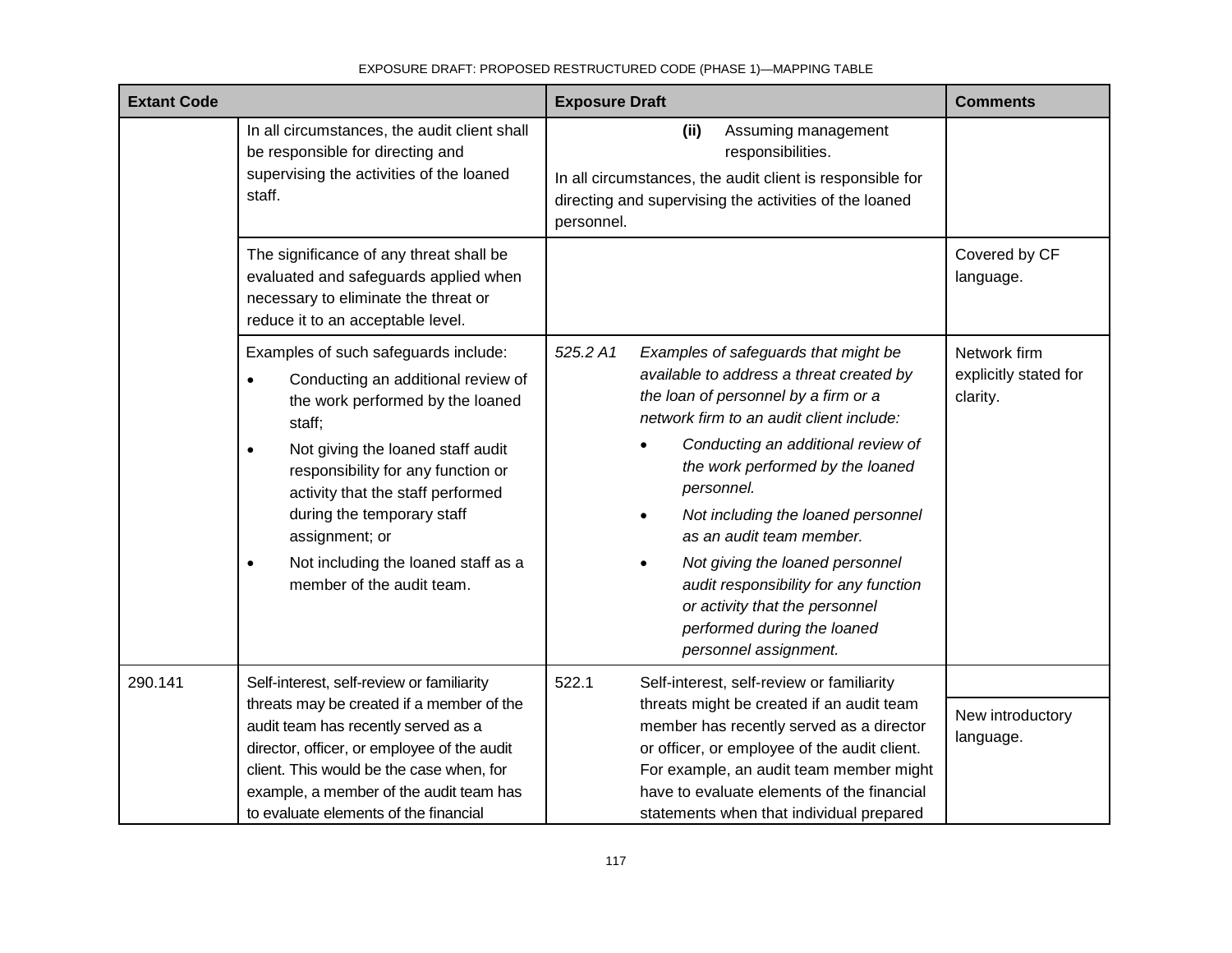| <b>Extant Code</b> |                                                                                                                                                                                                                                                                                                                                                                                                                                                                                                                                                                 | <b>Exposure Draft</b>                                                                                                                                                                                                                                                                                                                                                                                                                                      | <b>Comments</b> |
|--------------------|-----------------------------------------------------------------------------------------------------------------------------------------------------------------------------------------------------------------------------------------------------------------------------------------------------------------------------------------------------------------------------------------------------------------------------------------------------------------------------------------------------------------------------------------------------------------|------------------------------------------------------------------------------------------------------------------------------------------------------------------------------------------------------------------------------------------------------------------------------------------------------------------------------------------------------------------------------------------------------------------------------------------------------------|-----------------|
|                    | statements for which the member of the<br>audit team had prepared the accounting<br>records while with the client.                                                                                                                                                                                                                                                                                                                                                                                                                                              | the relevant accounting records while with<br>the client. Section 522 sets out<br>requirements and application material on<br>applying the conceptual framework in<br>circumstances where audit team members<br>have served with an audit client.                                                                                                                                                                                                          |                 |
| 290.142            | If, during the period covered by the audit<br>report, a member of the audit team had<br>served as a director or officer of the audit<br>client, or was an employee in a position to<br>exert significant influence over the<br>preparation of the client's accounting<br>records or the financial statements on<br>which the firm will express an opinion, the<br>threat created would be so significant that<br>no safeguards could reduce the threat to<br>an acceptable level. Consequently, such<br>individuals shall not be assigned to the<br>audit team. | R522.3<br>The audit team shall not include an<br>individual who, during the period covered<br>by the audit report:<br>Had served as a director or officer of<br>(a)<br>the audit client; or<br>Was an employee in a position to<br>(b)<br>exert significant influence over the<br>preparation of the client's accounting<br>records or the financial statements<br>on which the firm will express an<br>opinion.                                           |                 |
| 290.143            | Self-interest, self-review or familiarity<br>threats may be created if, before the<br>period covered by the audit report, a<br>member of the audit team had served as<br>a director or officer of the audit client, or<br>was an employee in a position to exert<br>significant influence over the preparation<br>of the client's accounting records or<br>financial statements on which the firm will<br>express an opinion.                                                                                                                                   | 522.3 A1<br>Self-interest, self-review or familiarity<br>threats might be created if, before the<br>period covered by the audit report, an audit<br>team member:<br>Had served as a director or officer of<br>(a)<br>the audit client; or<br>(b)<br>Was an employee in a position to<br>exert significant influence over the<br>preparation of the client's accounting<br>records or financial statements on<br>which the firm will express an<br>opinion. |                 |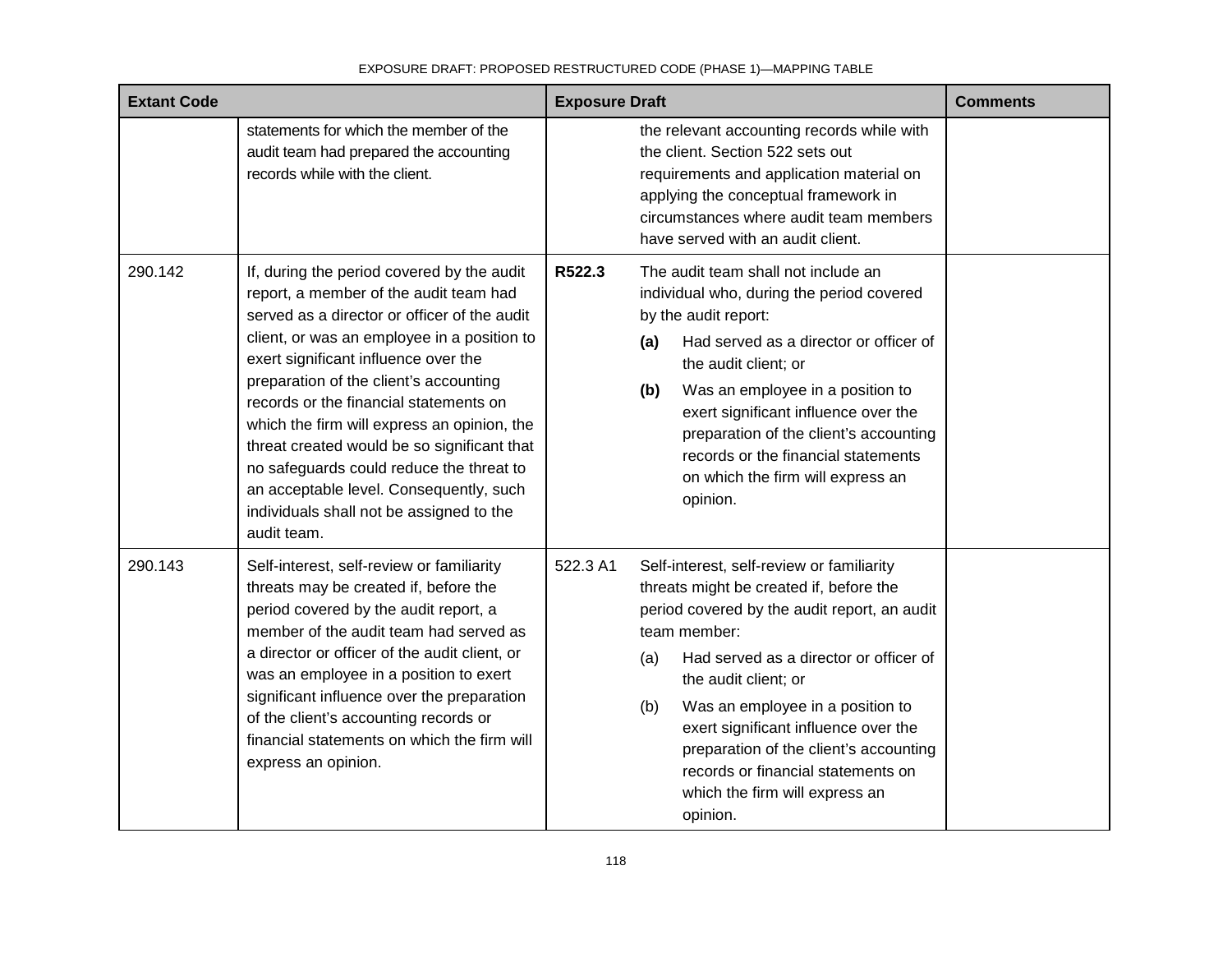| <b>Extant Code</b> |                                                                                                                                                                                                                                                                                                                           | <b>Exposure Draft</b> |                                                                                                                                                                                                                                                                               | <b>Comments</b>                                                                   |
|--------------------|---------------------------------------------------------------------------------------------------------------------------------------------------------------------------------------------------------------------------------------------------------------------------------------------------------------------------|-----------------------|-------------------------------------------------------------------------------------------------------------------------------------------------------------------------------------------------------------------------------------------------------------------------------|-----------------------------------------------------------------------------------|
|                    | For example, such threats would be<br>created if a decision made or work<br>performed by the individual in the prior<br>period, while employed by the client, is to<br>be evaluated in the current period as part<br>of the current audit engagement                                                                      | engagement.           | For example, a threat would be created if a decision<br>made or work performed by the individual in the prior<br>period, while employed by the client, is to be evaluated<br>in the current period as part of the current audit                                               |                                                                                   |
|                    | The existence and significance of any<br>threats will depend on factors such as:<br>The position the individual held with<br>$\bullet$<br>the client;<br>The length of time since the<br>$\bullet$<br>individual left the client; and<br>The role of the professional on the<br>$\bullet$<br>audit team.                  | 522.3 A2              | The existence and significance of any<br>threats will depend on factors such as:<br>The position the individual held with<br>the client.<br>The length of time since the<br>$\bullet$<br>individual left the client.<br>The role of the professional on the<br>audit team.    | Covered by CF                                                                     |
|                    | The significance of any threat shall be<br>evaluated and safeguards applied when<br>necessary to reduce the threat to an<br>acceptable level.                                                                                                                                                                             |                       |                                                                                                                                                                                                                                                                               | language.                                                                         |
|                    | An example of such a safeguard is<br>conducting a review of the work<br>performed by the individual as a member<br>of the audit team.                                                                                                                                                                                     | 522.3 A3              | An example of a safeguard is conducting a<br>review of the work performed by the<br>individual as an audit team member.                                                                                                                                                       |                                                                                   |
| 290.144            | If a partner or employee of the firm serves<br>as a director or officer of an audit client,<br>the self-review and self-interest threats<br>created would be so significant that no<br>safeguards could reduce the threats to an<br>acceptable level. Accordingly, no partner<br>or employee shall serve as a director or | 523.1                 | Self-review and self-interest threats are<br>created if a partner or employee of the firm<br>or a network firm serves as a director or<br>officer of an audit client. Section 523 sets<br>out requirements on applying the<br>conceptual framework in these<br>circumstances. | New introductory<br>material<br>Network firm<br>explicitly stated for<br>clarity. |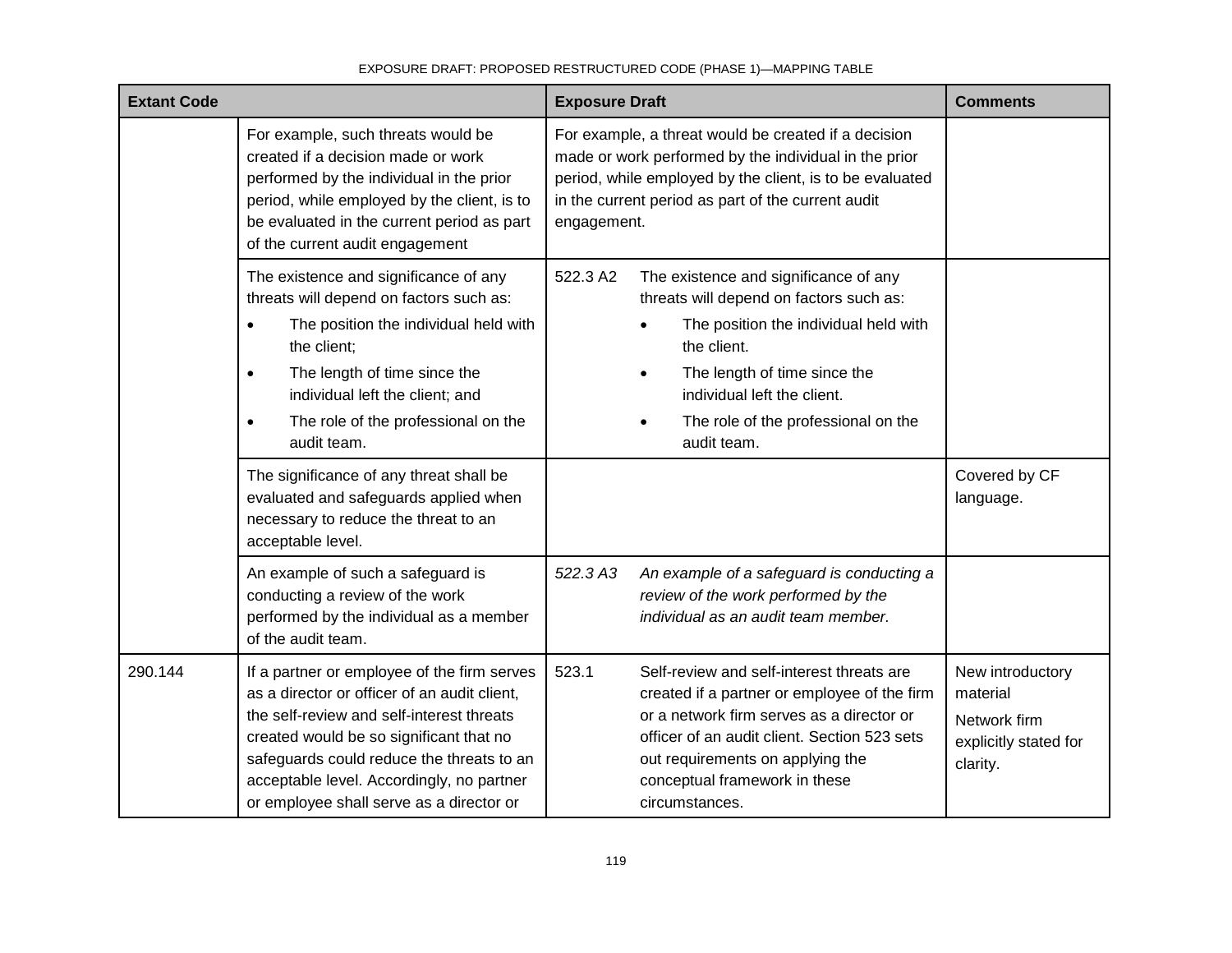| <b>Extant Code</b> |                                                                                                                                                                                                                                                                                                                                                                                                                                                                                                                                                                                                           | <b>Exposure Draft</b> |                                                                                                                                                                                                                                                                                                                                                                                                                                                                                                                                                                                                           | <b>Comments</b>                                   |
|--------------------|-----------------------------------------------------------------------------------------------------------------------------------------------------------------------------------------------------------------------------------------------------------------------------------------------------------------------------------------------------------------------------------------------------------------------------------------------------------------------------------------------------------------------------------------------------------------------------------------------------------|-----------------------|-----------------------------------------------------------------------------------------------------------------------------------------------------------------------------------------------------------------------------------------------------------------------------------------------------------------------------------------------------------------------------------------------------------------------------------------------------------------------------------------------------------------------------------------------------------------------------------------------------------|---------------------------------------------------|
|                    | officer of an audit client.                                                                                                                                                                                                                                                                                                                                                                                                                                                                                                                                                                               | R523.3                | A partner or employee of the firm or a<br>network firm shall not serve as a director or<br>officer of an audit client of the firm.                                                                                                                                                                                                                                                                                                                                                                                                                                                                        | Network firm<br>explicitly stated for<br>clarity. |
| 290.145            | The position of Company Secretary has<br>different implications in different<br>jurisdictions. Duties may range from<br>administrative duties, such as personnel<br>management and the maintenance of<br>company records and registers, to duties<br>as diverse as ensuring that the company<br>complies with regulations or providing<br>advice on corporate governance matters.<br>Generally, this position is seen to imply a<br>close association with the entity.                                                                                                                                    | 523.2                 | The position of Company Secretary has<br>different implications in different<br>jurisdictions. Duties might range from:<br>administrative duties, such as personnel<br>management and the maintenance of<br>company records and registers; to duties<br>as diverse as ensuring that the company<br>complies with regulations or providing<br>advice on corporate governance matters.<br>Generally, this position is seen to imply a<br>close association with the entity. (See also<br>Section 600 and Subsections 601 and 602<br>in relation to providing non-assurance<br>services to an audit client). | Network firm<br>explicitly stated for<br>clarity. |
| 290.146            | If a partner or employee of the firm serves<br>as Company Secretary for an audit client,<br>self-review and advocacy threats are<br>created that would generally be so<br>significant that no safeguards could<br>reduce the threats to an acceptable level.<br>Despite paragraph 290.144, when this<br>practice is specifically permitted under<br>local law, professional rules or practice,<br>and provided management makes all<br>relevant decisions, the duties and<br>activities shall be limited to those of a<br>routine and administrative nature, such as<br>preparing minutes and maintaining | R523.4                | A partner or employee of the firm or a<br>network firm shall not serve as Company<br>Secretary for an audit client of the firm,<br>unless:<br>This practice is specifically permitted<br>(a)<br>under local law, professional rules or<br>practice;<br>(b)<br>Management makes all relevant<br>decisions; and<br>The duties and activities performed<br>(c)<br>are limited to those of a routine and<br>administrative nature, such as<br>preparing minutes and maintaining<br>statutory returns.                                                                                                         | Network firm<br>explicitly stated for<br>clarity. |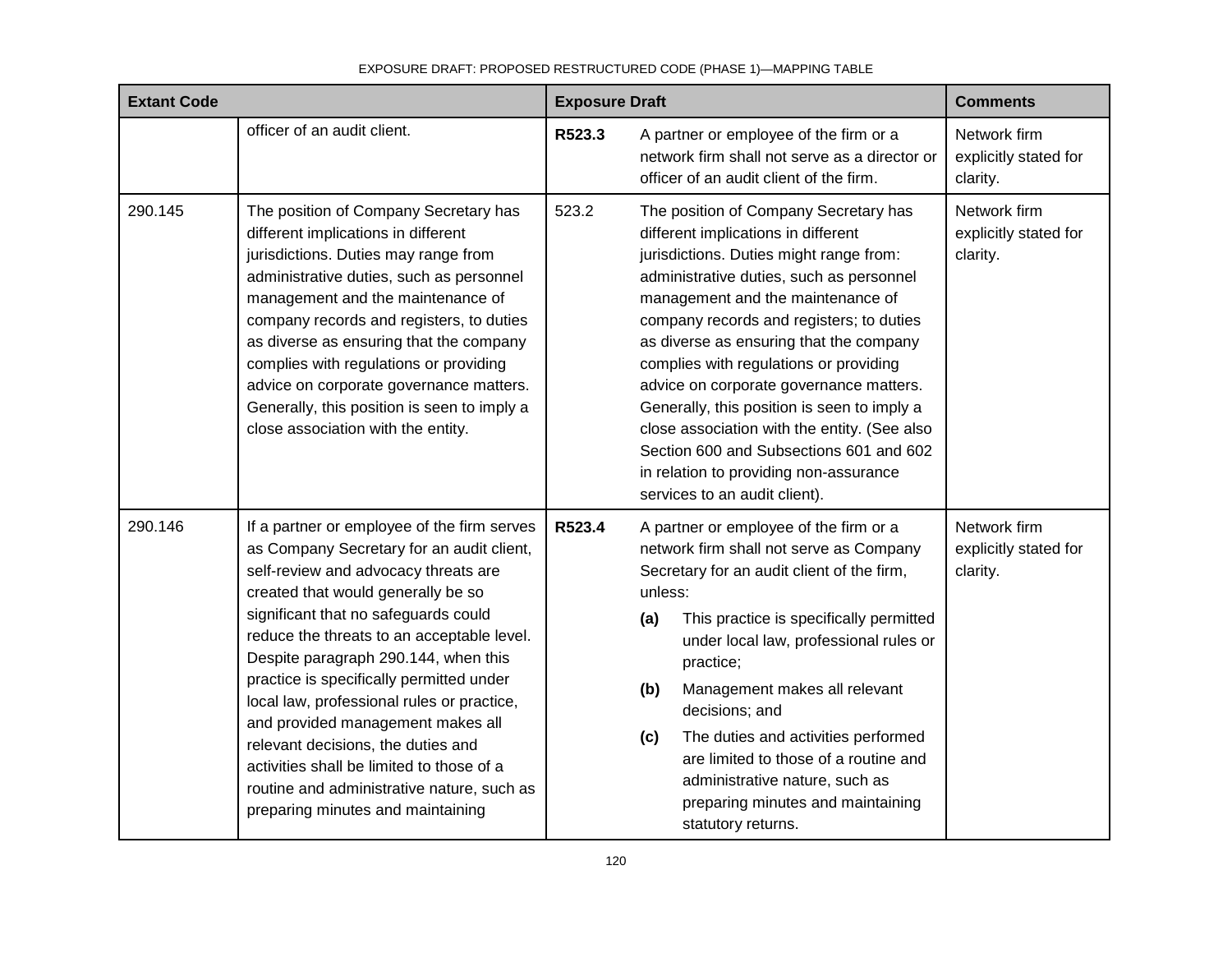| <b>Extant Code</b>            |                                                                                                                                                                                                                                                                                                                                                                                                                                                                                                                                                        | <b>Exposure Draft</b>                                                                                                                                                                                                                                                                                                                                                                                                                                                                                                | <b>Comments</b>                                  |
|-------------------------------|--------------------------------------------------------------------------------------------------------------------------------------------------------------------------------------------------------------------------------------------------------------------------------------------------------------------------------------------------------------------------------------------------------------------------------------------------------------------------------------------------------------------------------------------------------|----------------------------------------------------------------------------------------------------------------------------------------------------------------------------------------------------------------------------------------------------------------------------------------------------------------------------------------------------------------------------------------------------------------------------------------------------------------------------------------------------------------------|--------------------------------------------------|
|                               | statutory returns.                                                                                                                                                                                                                                                                                                                                                                                                                                                                                                                                     | .                                                                                                                                                                                                                                                                                                                                                                                                                                                                                                                    |                                                  |
|                               | In those circumstances, the significance<br>of any threats shall be evaluated and<br>safeguards applied when necessary to<br>eliminate the threats or reduce them to an<br>acceptable level.                                                                                                                                                                                                                                                                                                                                                           | R523.4<br>A firm shall apply the conceptual framework set out in<br>Section 120 if a partner or employee of the firm or a<br>network firm performs those duties and activities for an<br>audit client.                                                                                                                                                                                                                                                                                                               |                                                  |
| 290.147                       | Performing routine administrative services<br>to support a company secretarial function<br>or providing advice in relation to company<br>secretarial administration matters does<br>not generally create threats to<br>independence, as long as client<br>management makes all relevant<br>decisions.                                                                                                                                                                                                                                                  | 523.2<br>(See also Section 600 and Subsections 601 and 602 in<br>relation to providing non-assurance services to an audit<br>client).                                                                                                                                                                                                                                                                                                                                                                                |                                                  |
|                               |                                                                                                                                                                                                                                                                                                                                                                                                                                                                                                                                                        | Sections 290.148 to 290.153 (Long Association) are not included in the extract from the extant Code as they currently under review.                                                                                                                                                                                                                                                                                                                                                                                  |                                                  |
| with a second exposure draft. |                                                                                                                                                                                                                                                                                                                                                                                                                                                                                                                                                        | Sections 290.154 to 290.216 (Non-Assurance Services) are not included in the extract from the extant Code as they will be included                                                                                                                                                                                                                                                                                                                                                                                   |                                                  |
| 290.217                       | When the total fees from an audit client<br>represent a large proportion of the total fees<br>of the firm expressing the audit opinion, the<br>dependence on that client and concern<br>about losing the client creates a self-interest<br>or intimidation threat. The significance of<br>the threat will depend on factors such as:<br>The operating structure of the firm;<br>$\bullet$<br>Whether the firm is well established<br>$\bullet$<br>or new; and<br>The significance of the client<br>$\bullet$<br>qualitatively and/or quantitatively to | 410.3 A1<br>When the total fees generated from an<br>audit client by the firm expressing the audit<br>opinion represent a large proportion of the<br>total fees of that firm, the dependence on<br>that client and concern about losing the<br>client creates a self-interest or intimidation<br>threat. The significance of the threat will<br>depend on factors such as:<br>The operating structure of the firm.<br>Whether the firm is well established<br>or new.<br>The significance of the client<br>$\bullet$ | Underlined text is<br>covered by CF<br>language. |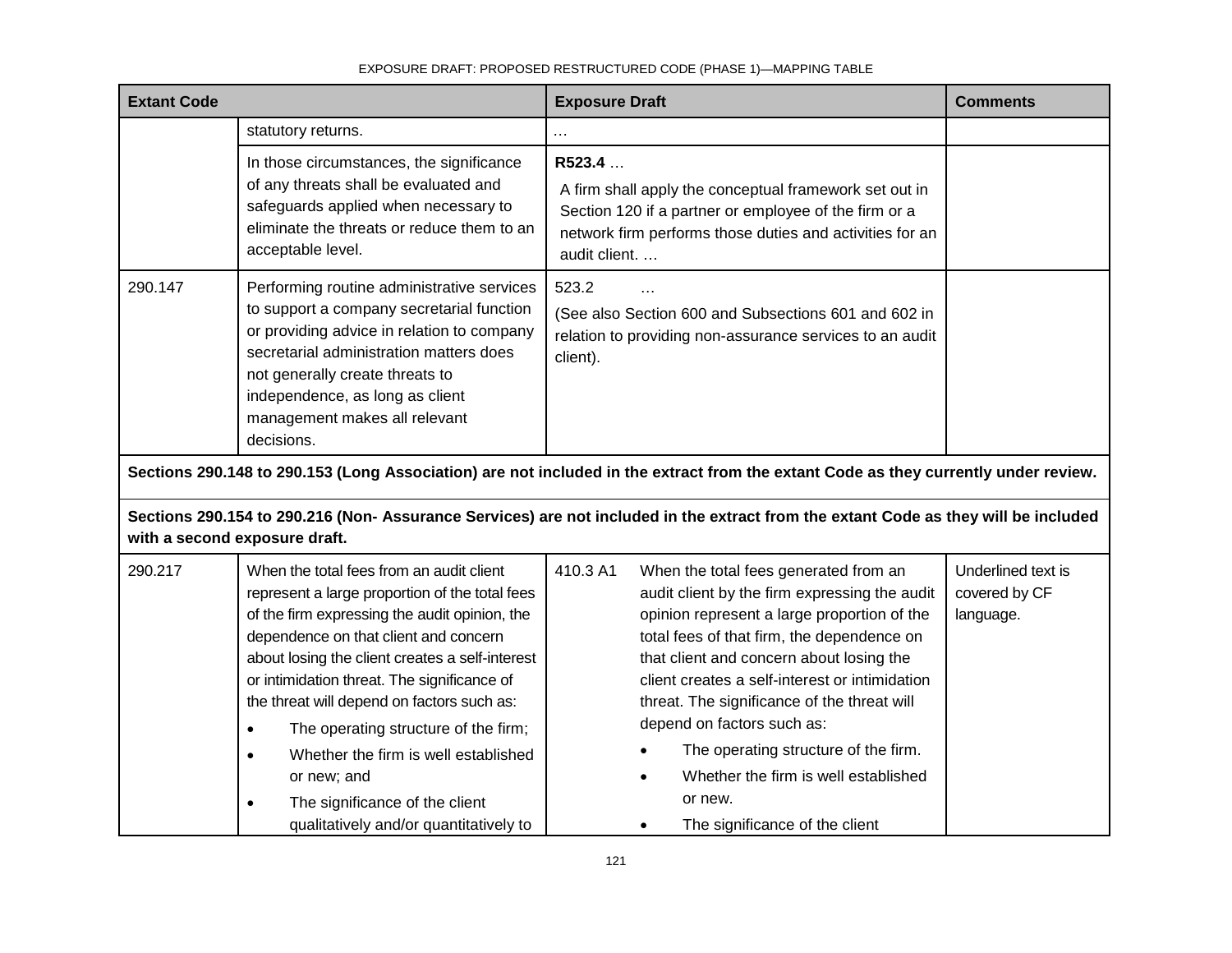| <b>Extant Code</b> |                                                                                                                                                                                                                                                                                                                                                                                                                                                                                                                                                                                                                                      | <b>Exposure Draft</b>                                                                                                                                                                                                                                                                                                                                                                                                                                                                                                                                                                                                           | <b>Comments</b>                                  |
|--------------------|--------------------------------------------------------------------------------------------------------------------------------------------------------------------------------------------------------------------------------------------------------------------------------------------------------------------------------------------------------------------------------------------------------------------------------------------------------------------------------------------------------------------------------------------------------------------------------------------------------------------------------------|---------------------------------------------------------------------------------------------------------------------------------------------------------------------------------------------------------------------------------------------------------------------------------------------------------------------------------------------------------------------------------------------------------------------------------------------------------------------------------------------------------------------------------------------------------------------------------------------------------------------------------|--------------------------------------------------|
|                    | the firm.<br>The significance of the threat shall be<br>evaluated and safeguards applied when<br>necessary to eliminate the threat or<br>reduce it to an acceptable level.<br><b>Examples of such safeguards include:</b><br>Reducing the dependency on the<br>$\bullet$<br>client;<br>External quality control reviews; or<br>$\bullet$<br>Consulting a third party, such as a<br>$\bullet$<br>professional regulatory body or a<br>professional accountant, on key<br>audit judgments.                                                                                                                                             | qualitatively and/or quantitatively to<br>the firm.<br>410.3 A2<br>Examples of safeguards include:<br>Reducing dependence on the client.<br>External quality control reviews.<br>Consulting a third party, such as a<br>professional or regulatory body or a<br>professional accountant, on key<br>audit judgments.                                                                                                                                                                                                                                                                                                             |                                                  |
| 290.218            | A self-interest or intimidation threat is also<br>created when the fees generated from an<br>audit client represent a large proportion of<br>the revenue from an individual partner's<br>clients or a large proportion of the<br>revenue of an individual office of the firm.<br>The significance of the threat will depend<br>upon factors such as:<br>The significance of the client<br>qualitatively and/or quantitatively to<br>the partner or office; and<br>The extent to which the<br>$\bullet$<br>remuneration of the partner, or the<br>partners in the office, is dependent<br>upon the fees generated from the<br>client. | 410.3 A3<br>A self-interest or intimidation threat is also<br>created when the fees generated by the<br>firm from an audit client represent a large<br>proportion of the revenue of one partner or<br>one office of the firm.<br>The significance of the threat will depend<br>upon factors such as:<br>The significance of the client<br>qualitatively and/or quantitatively to<br>the partner or office.<br>The extent to which the<br>$\bullet$<br>remuneration of the partner, or the<br>partners in the office, is dependent<br>upon the fees generated from the<br>client.<br>410.3 A4<br>Examples of safeguards include: | Underlined text is<br>covered by CF<br>language. |
|                    | The significance of the threat shall be                                                                                                                                                                                                                                                                                                                                                                                                                                                                                                                                                                                              | Reducing dependence on the audit<br>$\bullet$                                                                                                                                                                                                                                                                                                                                                                                                                                                                                                                                                                                   |                                                  |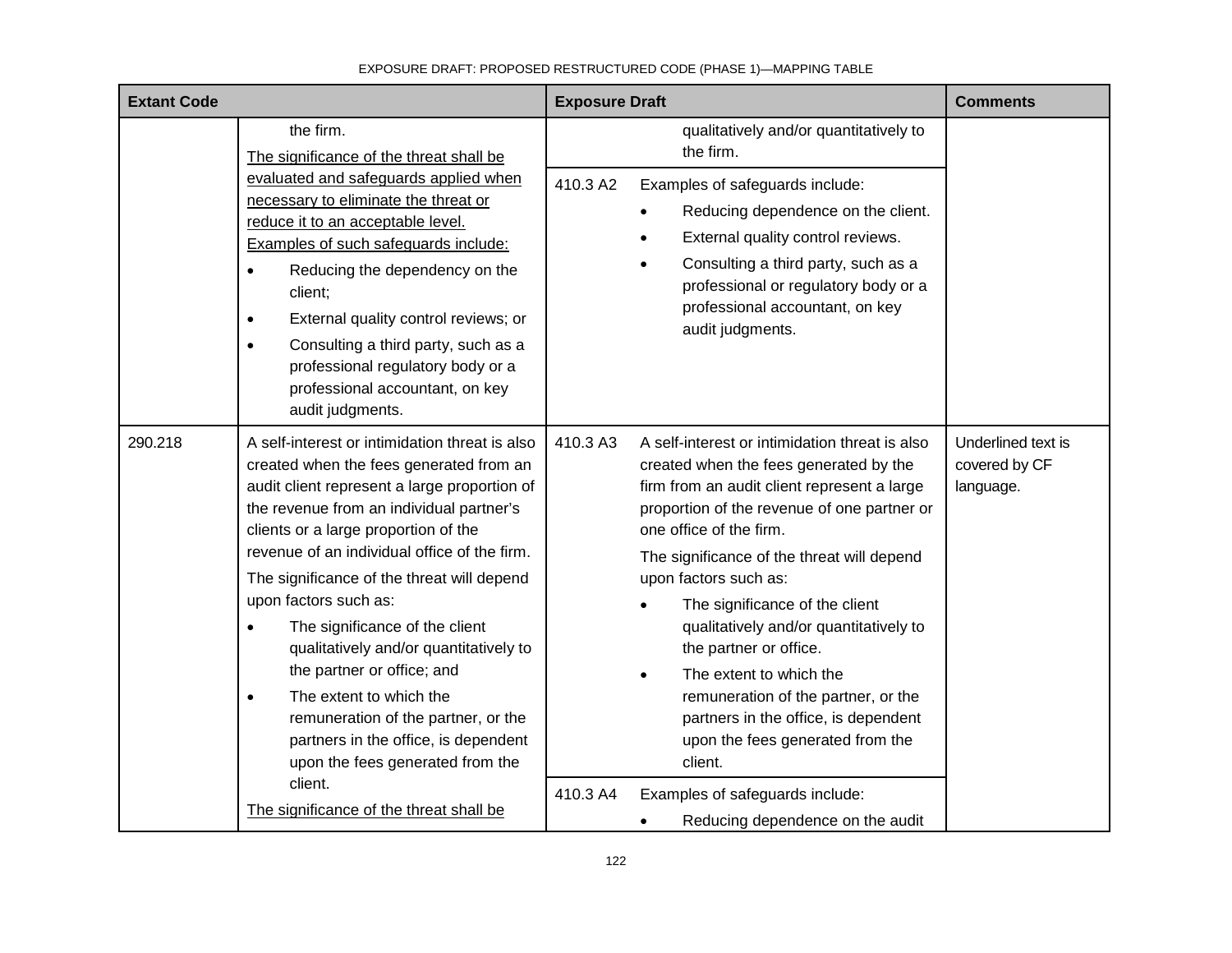| <b>Extant Code</b> |                                                                                                                                                                                                                                                                                                                                                                                                                                                                                                                                                                                                                                                                                                                                                                                                                                  | <b>Exposure Draft</b>                                                                                                                                                                                                                                                                                                                                                                                                                                                                                         | <b>Comments</b>                                                                                                                                                                                                                                                                                |
|--------------------|----------------------------------------------------------------------------------------------------------------------------------------------------------------------------------------------------------------------------------------------------------------------------------------------------------------------------------------------------------------------------------------------------------------------------------------------------------------------------------------------------------------------------------------------------------------------------------------------------------------------------------------------------------------------------------------------------------------------------------------------------------------------------------------------------------------------------------|---------------------------------------------------------------------------------------------------------------------------------------------------------------------------------------------------------------------------------------------------------------------------------------------------------------------------------------------------------------------------------------------------------------------------------------------------------------------------------------------------------------|------------------------------------------------------------------------------------------------------------------------------------------------------------------------------------------------------------------------------------------------------------------------------------------------|
|                    | evaluated and safeguards applied when<br>necessary to eliminate the threat or<br>reduce it to an acceptable level.<br>Examples of such safeguards include:<br>Reducing the dependency on the<br>$\bullet$<br>audit client;<br>Having a professional accountant<br>$\bullet$<br>review the work or otherwise advise<br>as necessary; or<br>Regular independent internal or<br>$\bullet$<br>external quality reviews of the<br>engagement.                                                                                                                                                                                                                                                                                                                                                                                         | client.<br>$\bullet$<br>as necessary.<br>$\bullet$<br>external quality reviews of the<br>engagement.                                                                                                                                                                                                                                                                                                                                                                                                          | Having a professional accountant<br>review the work or otherwise advise<br>Regular independent internal or                                                                                                                                                                                     |
| 290.219            | Where an audit client is a public interest<br>entity and, for two consecutive years, the<br>total fees from the client and its related<br>entities (subject to the considerations in<br>paragraph 290.27) represent more than<br>15% of the total fees received by the firm<br>expressing the opinion on the financial<br>statements of the client, the firm shall<br>disclose to those charged with<br>governance of the audit client the fact that<br>the total of such fees represents more<br>than 15% of the total fees received by the<br>firm, and discuss which of the safeguards<br>below it will apply to reduce the threat to<br>an acceptable level, and apply the<br>selected safeguard:<br>Prior to the issuance of the audit<br>$\bullet$<br>opinion on the second year's<br>financial statements, a professional | R410.4<br>Where an audit client is a public interest<br>entity and, for two consecutive years, the<br>total fees from the client and its related<br>entities (subject to the considerations in<br>paragraph in R400.11) represent more<br>than 15% of the total fees received by the<br>firm expressing the opinion on the financial<br>statements of the client, the firm shall:<br>Disclose to those charged with<br>(a)<br>fact that the total of such fees<br>(b)<br>apply the selected safeguard:<br>(i) | governance of the audit client the<br>represents more than 15% of the<br>total fees received by the firm; and<br>Discuss which of the safeguards<br>below it will apply to reduce the<br>threat to an acceptable level, and<br>Prior to the audit opinion being<br>issued on the second year's |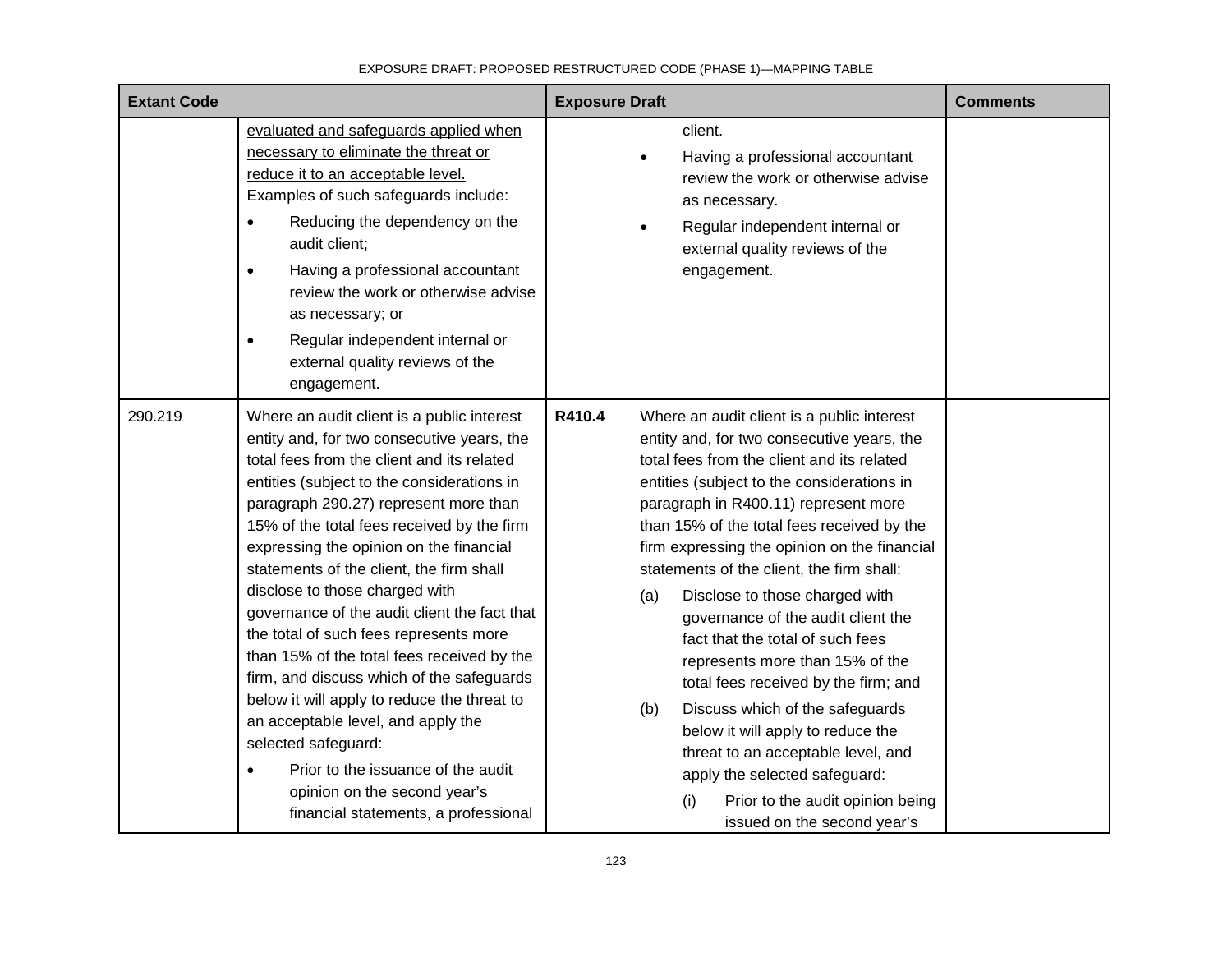| <b>Extant Code</b> |                                                                                                                                                                                                                                                                                                                                                                                                                                                                                                                                                                                                                                                                                                                                                                                                                                                                                    | <b>Exposure Draft</b> |                                                                                                                                                                                                                                                                                                                                                                                                                                                                                                                                                                                                                                                                                                                                                                                                                                                                                     | <b>Comments</b> |
|--------------------|------------------------------------------------------------------------------------------------------------------------------------------------------------------------------------------------------------------------------------------------------------------------------------------------------------------------------------------------------------------------------------------------------------------------------------------------------------------------------------------------------------------------------------------------------------------------------------------------------------------------------------------------------------------------------------------------------------------------------------------------------------------------------------------------------------------------------------------------------------------------------------|-----------------------|-------------------------------------------------------------------------------------------------------------------------------------------------------------------------------------------------------------------------------------------------------------------------------------------------------------------------------------------------------------------------------------------------------------------------------------------------------------------------------------------------------------------------------------------------------------------------------------------------------------------------------------------------------------------------------------------------------------------------------------------------------------------------------------------------------------------------------------------------------------------------------------|-----------------|
|                    | accountant, who is not a member of<br>the firm expressing the opinion on<br>the financial statements, performs<br>an engagement quality control<br>review of that engagement or a<br>professional regulatory body<br>performs a review of that<br>engagement that is equivalent to an<br>engagement quality control review<br>("a pre-issuance review"); or<br>After the audit opinion on the<br>$\bullet$<br>second year's financial statements<br>has been issued, and before the<br>issuance of the audit opinion on the<br>third year's financial statements, a<br>professional accountant, who is not<br>a member of the firm expressing<br>the opinion on the financial<br>statements, or a professional<br>regulatory body performs a review<br>of the second year's audit that is<br>equivalent to an engagement<br>quality control review ("a post-<br>issuance review"). | (ii)                  | financial statements, a<br>professional accountant, who<br>is not a member of the firm<br>expressing the opinion on the<br>financial statements, performs<br>an engagement quality control<br>review of that engagement; or<br>a professional body performs<br>a review of that engagement<br>that is equivalent to an<br>engagement quality control<br>review ("a pre-issuance<br>review"); or<br>After the audit opinion on the<br>second year's financial<br>statements has been issued,<br>and before the audit opinion<br>being issued on the third<br>year's financial statements, a<br>professional accountant, who<br>is not a member of the firm<br>expressing the opinion on the<br>financial statements, or a<br>professional body performs a<br>review of the second year's<br>audit that is equivalent to an<br>engagement quality control<br>review ("a post-issuance |                 |
|                    |                                                                                                                                                                                                                                                                                                                                                                                                                                                                                                                                                                                                                                                                                                                                                                                                                                                                                    |                       | review").                                                                                                                                                                                                                                                                                                                                                                                                                                                                                                                                                                                                                                                                                                                                                                                                                                                                           |                 |
|                    | When the total fees significantly exceed<br>15%, the firm shall determine whether the<br>significance of the threat is such that a                                                                                                                                                                                                                                                                                                                                                                                                                                                                                                                                                                                                                                                                                                                                                 | R410.5<br>(a)         | When the total fees described in R410.4<br>significantly exceed 15%, the firm shall:<br>Determine whether the significance                                                                                                                                                                                                                                                                                                                                                                                                                                                                                                                                                                                                                                                                                                                                                          |                 |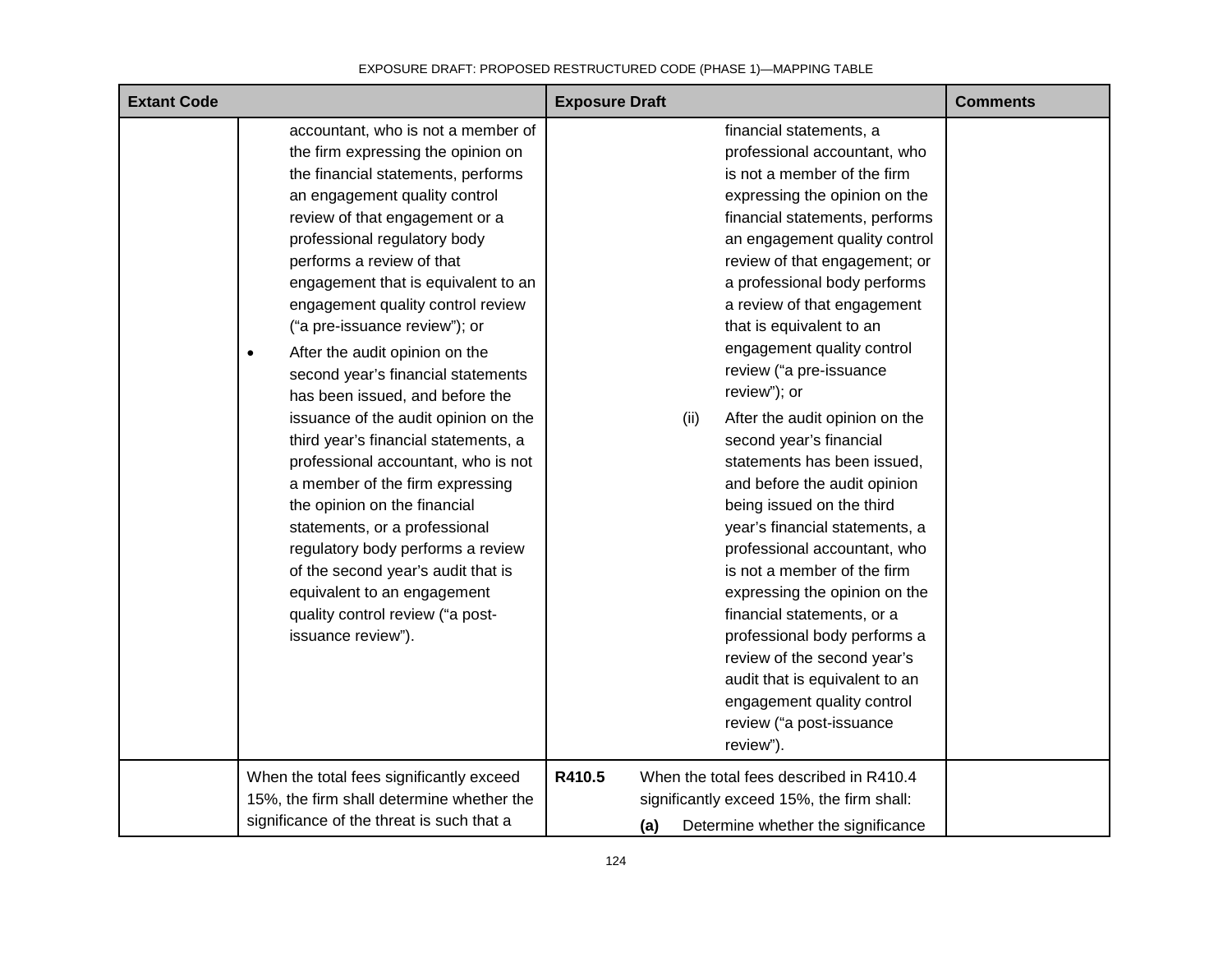| <b>Extant Code</b> |                                                                                                                                                                                                                                                                                                                                                                                                                                                                                                                                                    | <b>Exposure Draft</b> |            | <b>Comments</b>                                                                                                                                                                                                                                                                                                                                                                                                        |                                                                                                                                    |
|--------------------|----------------------------------------------------------------------------------------------------------------------------------------------------------------------------------------------------------------------------------------------------------------------------------------------------------------------------------------------------------------------------------------------------------------------------------------------------------------------------------------------------------------------------------------------------|-----------------------|------------|------------------------------------------------------------------------------------------------------------------------------------------------------------------------------------------------------------------------------------------------------------------------------------------------------------------------------------------------------------------------------------------------------------------------|------------------------------------------------------------------------------------------------------------------------------------|
|                    | post-issuance review would not reduce<br>the threat to an acceptable level and,<br>therefore, a pre-issuance review is<br>required. In such circumstances a pre-<br>issuance review shall be performed.                                                                                                                                                                                                                                                                                                                                            |                       | (b)        | of the threat is such that a post-<br>issuance review would not reduce<br>the threat to an acceptable level;<br>and<br>In such circumstances, have a pre-<br>issuance review performed.                                                                                                                                                                                                                                |                                                                                                                                    |
|                    | Thereafter, when the fees continue to<br>exceed 15% each year, the disclosure to<br>and discussion with those charged with<br>governance shall occur and one of the<br>above safeguards shall be applied. If the<br>fees significantly exceed 15%, the firm<br>shall determine whether the significance<br>of the threat is such that a post-issuance<br>review would not reduce the threat to an<br>acceptable level and, therefore, a pre-<br>issuance review is required. In such<br>circumstances a pre-issuance review<br>shall be performed. | R410.6                | (a)<br>(b) | If the fees described in R410.4 continue to<br>exceed 15%, the firm shall each year:<br>Disclose to and discuss with those<br>charged with governance the<br>matters set out in paragraph R410.4;<br>and<br>Comply with the provisions set out in<br>in paragraphs R410.4(b) and<br>R410.5.                                                                                                                            |                                                                                                                                    |
| 290.220            | A self-interest threat may be created if<br>fees due from an audit client remain<br>unpaid for a long time, especially if a<br>significant part is not paid before the<br>issue of the audit report for the following<br>year. Generally the firm is expected to<br>require payment of such fees before such<br>audit report is issued.                                                                                                                                                                                                            | 410.7 A1              |            | A self-interest threat might be created if a<br>significant part of fees is not paid before<br>the audit report for the following year is<br>issued. It is generally appropriate for the<br>firm to require payment of such fees before<br>such audit report is issued. The provisions<br>of Section 511 with respect to loans and<br>guarantees might also be relevant to<br>situations where such unpaid fees exist. | The IESBA believes<br>that "generally" sets<br>the proper level of<br>rigor with necessary<br>flexibility to exercise<br>judgment. |
|                    | If fees remain unpaid after the report has<br>been issued, the existence and<br>significance of any threat shall be                                                                                                                                                                                                                                                                                                                                                                                                                                |                       |            |                                                                                                                                                                                                                                                                                                                                                                                                                        | Covered by CF<br>language.                                                                                                         |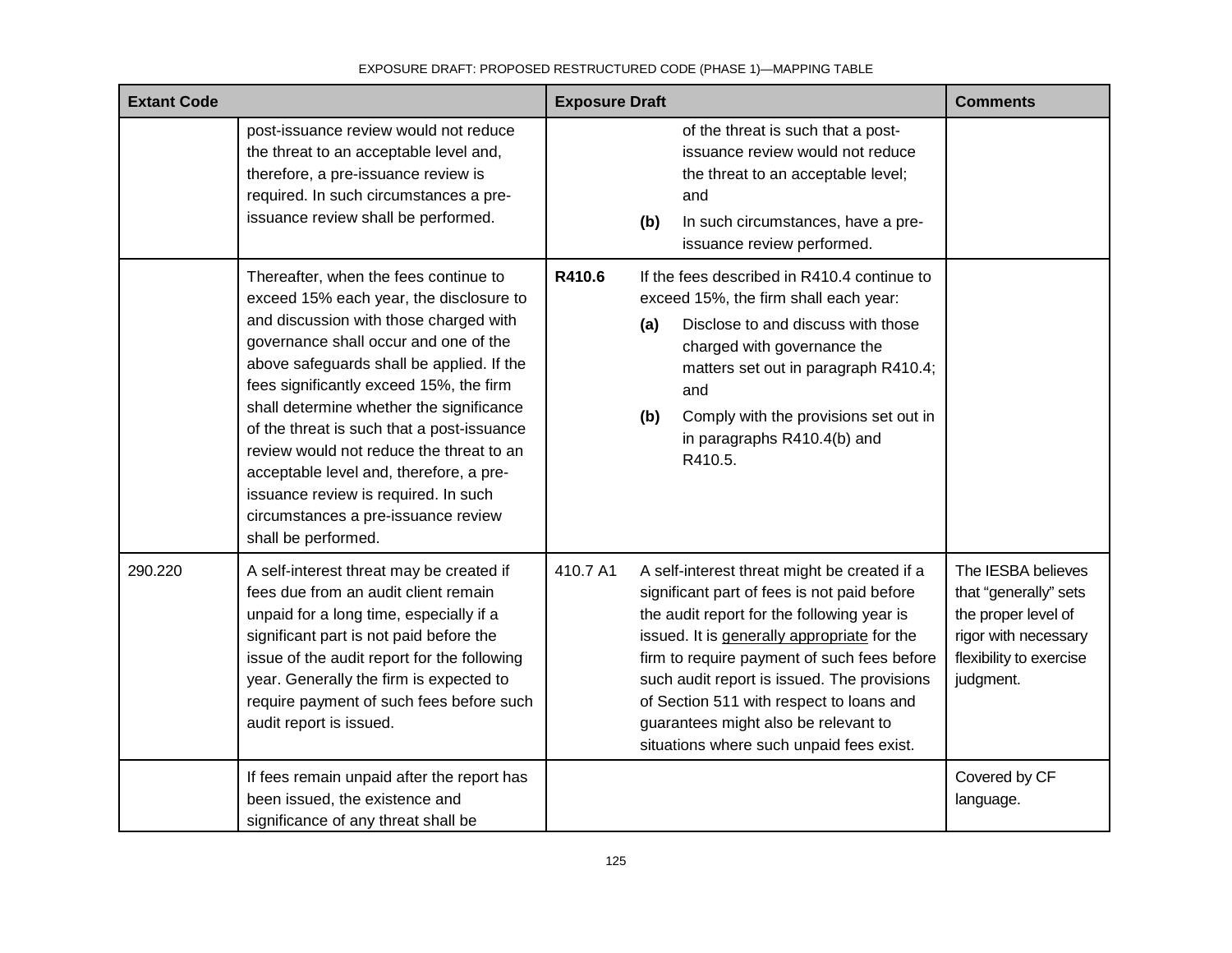| <b>Extant Code</b> |                                                                                                                                                                                                                                                                                                                  | <b>Exposure Draft</b> |                                                                                                                                                                                                                                                                                                                                                                                       | <b>Comments</b> |
|--------------------|------------------------------------------------------------------------------------------------------------------------------------------------------------------------------------------------------------------------------------------------------------------------------------------------------------------|-----------------------|---------------------------------------------------------------------------------------------------------------------------------------------------------------------------------------------------------------------------------------------------------------------------------------------------------------------------------------------------------------------------------------|-----------------|
|                    | evaluated and safeguards applied when<br>necessary to eliminate the threat or<br>reduce it to an acceptable level.                                                                                                                                                                                               |                       |                                                                                                                                                                                                                                                                                                                                                                                       |                 |
|                    | An example of such a safeguard is having<br>an additional professional accountant who<br>did not take part in the audit engagement<br>provide advice or review the work<br>performed.                                                                                                                            | 410.7 A2              | An example of a safeguard is having an<br>additional professional accountant, who<br>did not take part in the audit engagement,<br>provide advice or review the work<br>performed.                                                                                                                                                                                                    |                 |
|                    | The firm shall determine whether the<br>overdue fees might be regarded as being<br>equivalent to a loan to the client and<br>whether, because of the significance of<br>the overdue fees, it is appropriate for the<br>firm to be re-appointed or continue the<br>audit engagement.                              | R410.7                | When a significant part of fees due from an<br>audit client remain remains unpaid for a<br>long time, the firm shall determine:<br>Whether the overdue fees might be<br>(a)<br>equivalent to a loan to the client; and<br>Whether it is appropriate for the firm<br>(b)<br>to be re-appointed or continue the<br>audit engagement because of the<br>significance of the overdue fees. |                 |
| 290.221            | Contingent fees are fees calculated on a<br>predetermined basis relating to the<br>outcome of a transaction or the result of<br>the services performed by the firm. For<br>the purposes of this section, a fee is not<br>regarded as being contingent if<br>established by a court or other public<br>authority. | 410.9 A1              | Contingent fees are fees calculated on a<br>predetermined basis relating to the<br>outcome of a transaction or the result of<br>the services performed. For the purposes<br>of this section, a fee is not regarded as<br>being contingent if established by a court<br>or other public authority.                                                                                     |                 |
| 290.222            | A contingent fee charged directly or<br>indirectly, for example through an<br>intermediary, by a firm in respect of an<br>audit engagement creates a self-interest<br>threat that is so significant that no                                                                                                      | R410.8                | A firm shall not charge directly or indirectly,<br>for example through an intermediary, a<br>contingent fee for an audit engagement.                                                                                                                                                                                                                                                  |                 |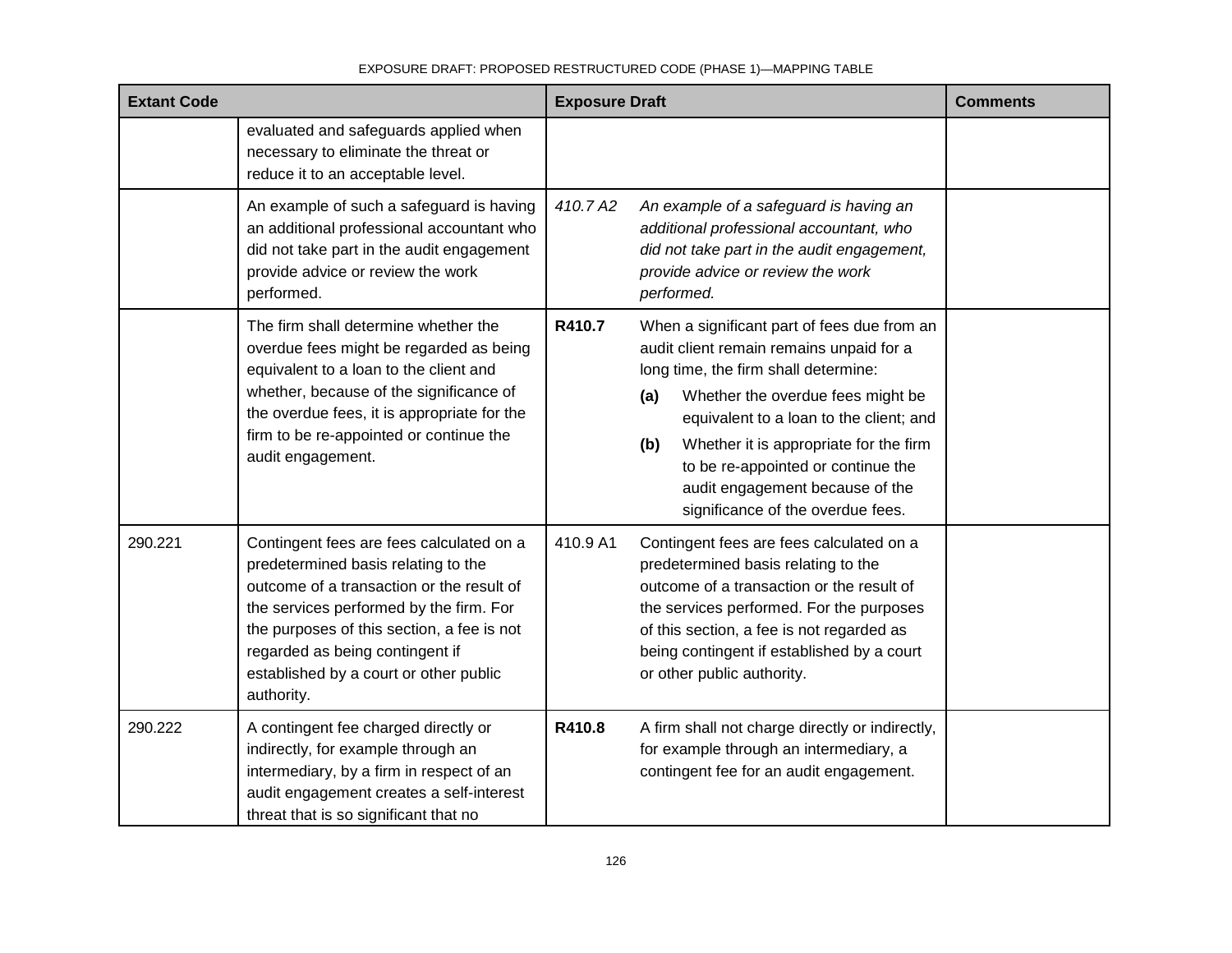| <b>Extant Code</b> |                                                                                                                                                                                                                                                                                                                                                                                                                                                                                                                                                                                                                                                                                                                                                                                                                                                                                                                                                                                                                              | <b>Exposure Draft</b> |                                                                                                                                                                                                                                                                                                                                                                                                                                                                                                                                                                                                                                                                                                                                                                                              | <b>Comments</b>                         |
|--------------------|------------------------------------------------------------------------------------------------------------------------------------------------------------------------------------------------------------------------------------------------------------------------------------------------------------------------------------------------------------------------------------------------------------------------------------------------------------------------------------------------------------------------------------------------------------------------------------------------------------------------------------------------------------------------------------------------------------------------------------------------------------------------------------------------------------------------------------------------------------------------------------------------------------------------------------------------------------------------------------------------------------------------------|-----------------------|----------------------------------------------------------------------------------------------------------------------------------------------------------------------------------------------------------------------------------------------------------------------------------------------------------------------------------------------------------------------------------------------------------------------------------------------------------------------------------------------------------------------------------------------------------------------------------------------------------------------------------------------------------------------------------------------------------------------------------------------------------------------------------------------|-----------------------------------------|
|                    | safeguards could reduce the threat to an<br>acceptable level. Accordingly, a firm shall<br>not enter into any such fee arrangement.                                                                                                                                                                                                                                                                                                                                                                                                                                                                                                                                                                                                                                                                                                                                                                                                                                                                                          |                       |                                                                                                                                                                                                                                                                                                                                                                                                                                                                                                                                                                                                                                                                                                                                                                                              |                                         |
| 290.223            | A contingent fee charged directly or<br>indirectly, for example through an<br>intermediary, by a firm in respect of a non-<br>assurance service provided to an audit<br>client may also create a self-interest threat.<br>The threat created would be so significant<br>that no safeguards could reduce the threat<br>to an acceptable level if:<br>The fee is charged by the firm<br>$\bullet$<br>expressing the opinion on the<br>financial statements and the fee is<br>material or expected to be material to<br>that firm;<br>The fee is charged by a network<br>$\bullet$<br>firm that participates in a significant<br>part of the audit and the fee is<br>material or expected to be material<br>to that firm; or<br>The outcome of the non-assurance<br>$\bullet$<br>service, and therefore the amount<br>of the fee, is dependent on a future<br>or contemporary judgment related<br>to the audit of a material amount in<br>the financial statements.<br>Accordingly, such arrangements shall not<br>be accepted. | R410.9                | A firm or network firm shall not charge<br>directly or indirectly, for example through<br>an intermediary, a contingent fee for a<br>non-assurance service provided to an<br>audit client, if:<br>The fee is charged by the firm<br>(a)<br>expressing the opinion on the<br>financial statements and the fee is<br>material or expected to be material<br>to that firm;<br>The fee is charged by a network firm<br>(b)<br>that participates in a significant part<br>of the audit and the fee is material or<br>expected to be material to that firm;<br>or<br>The outcome of the non-assurance<br>(c)<br>service, and therefore the amount of<br>the fee, is dependent on a future or<br>contemporary judgment related to<br>the audit of a material amount in the<br>financial statements. |                                         |
| 290.224            | For other contingent fee arrangements<br>charged by a firm for a non-assurance                                                                                                                                                                                                                                                                                                                                                                                                                                                                                                                                                                                                                                                                                                                                                                                                                                                                                                                                               | 410.9 A2              | Paragraphs R410.8 and R410.9 preclude a<br>firm or a network firm from entering into                                                                                                                                                                                                                                                                                                                                                                                                                                                                                                                                                                                                                                                                                                         | <b>Underlined text</b><br>covered by CF |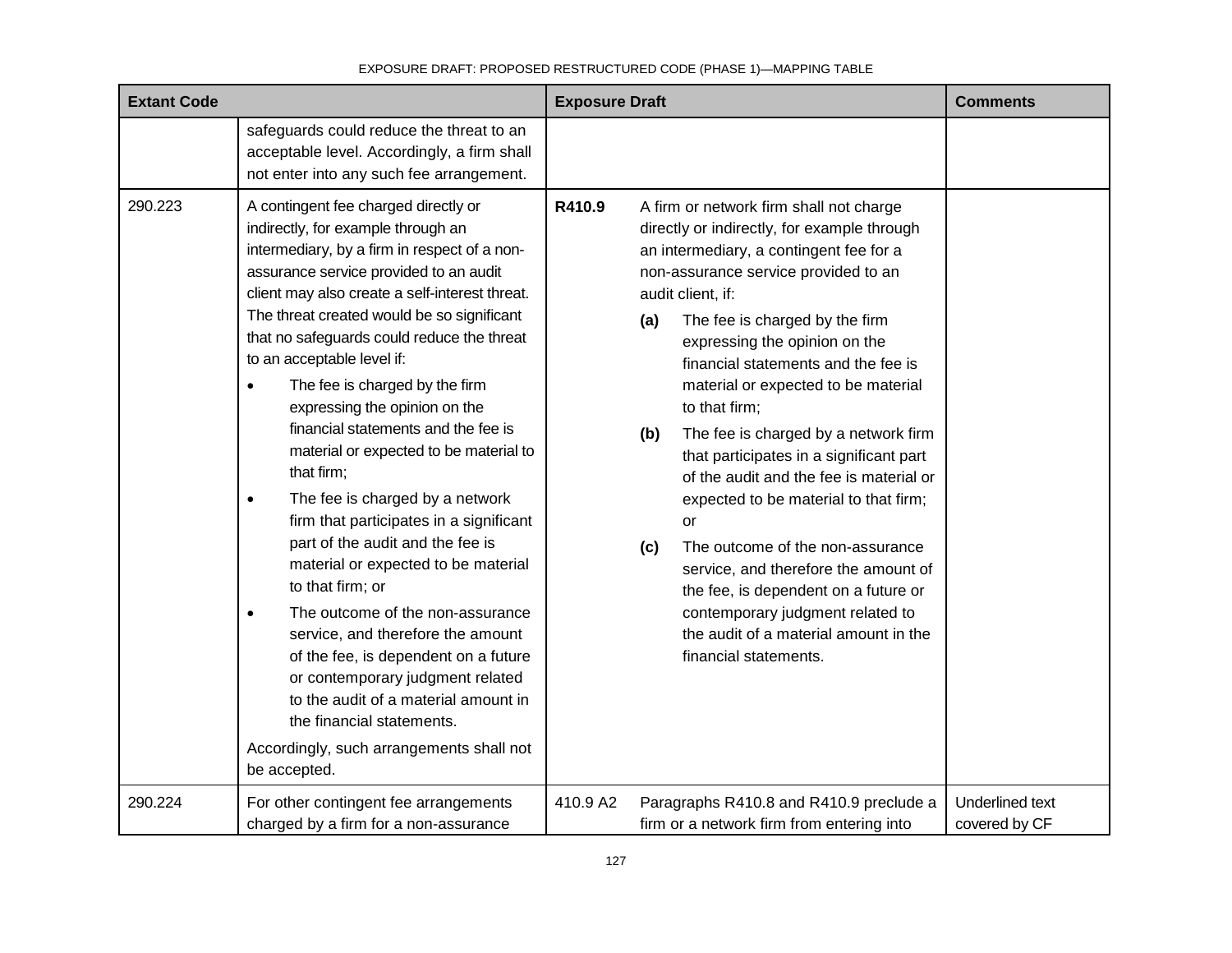| <b>Extant Code</b> |                                                                                                                                                                                                                                                                                                                                                                                                                                                                                                                                                                                                                                                                                                                                                                                                                                                                                                               | <b>Exposure Draft</b>                                                                                                                                                                                                                                                                                                                                                                                                                                                                                                                                                                                                                                                                                                                                                                                                                                                                                       | <b>Comments</b>                                                |
|--------------------|---------------------------------------------------------------------------------------------------------------------------------------------------------------------------------------------------------------------------------------------------------------------------------------------------------------------------------------------------------------------------------------------------------------------------------------------------------------------------------------------------------------------------------------------------------------------------------------------------------------------------------------------------------------------------------------------------------------------------------------------------------------------------------------------------------------------------------------------------------------------------------------------------------------|-------------------------------------------------------------------------------------------------------------------------------------------------------------------------------------------------------------------------------------------------------------------------------------------------------------------------------------------------------------------------------------------------------------------------------------------------------------------------------------------------------------------------------------------------------------------------------------------------------------------------------------------------------------------------------------------------------------------------------------------------------------------------------------------------------------------------------------------------------------------------------------------------------------|----------------------------------------------------------------|
|                    | service to an audit client, the existence<br>and significance of any threats will<br>depend on factors such as:<br>The range of possible fee amounts;<br>$\bullet$<br>Whether an appropriate authority<br>$\bullet$<br>determines the outcome of the<br>matter upon which the contingent<br>fee will be determined;<br>The nature of the service; and<br>$\bullet$<br>The effect of the event or<br>$\bullet$<br>transaction on the financial<br>statements.<br>The significance of any threats shall be<br>evaluated and safeguards applied when<br>necessary to eliminate the threats or<br>reduce them to an acceptable level.<br>Examples of such safeguards include:<br>Having a professional accountant<br>review the relevant audit work or<br>otherwise advise as necessary; or<br>Using professionals who are not<br>$\bullet$<br>members of the audit team to<br>perform the non-assurance service. | certain contingent fee arrangements with<br>an audit client. Even if such contingent fee<br>arrangements are not precluded when<br>providing a non-assurance service to an<br>audit client, threats might still be created.<br>The existence and significance of any<br>threats will depend on factors such as:<br>The range of possible fee amounts.<br>Whether an appropriate authority<br>$\bullet$<br>determines the outcome of the<br>matter on which the contingent fee<br>depends.<br>The nature of the service.<br>The effect of the event or transaction<br>$\bullet$<br>on the financial statements.<br>410.9 A3<br>Examples of safeguards include:<br>Having a professional accountant<br>$\bullet$<br>review the relevant audit work or<br>otherwise advise as necessary.<br>Using professionals who are not<br>$\bullet$<br>members of the audit team to<br>perform the non-assurance service. | language.<br>Network firm<br>explicitly stated for<br>clarity. |
| 290.225            | A self-interest threat is created when a<br>member of the audit team is evaluated on<br>or compensated for selling non-assurance<br>services to that audit client.<br>The significance of the threat will depend<br>on:                                                                                                                                                                                                                                                                                                                                                                                                                                                                                                                                                                                                                                                                                       | 411.2 A1<br>When an audit team member for a<br>particular audit client is evaluated on or<br>compensated for selling non-assurance<br>services to that audit client, the<br>significance of the threat will depend on:<br>What proportion of the<br>(a)<br>compensation or evaluation is based                                                                                                                                                                                                                                                                                                                                                                                                                                                                                                                                                                                                              | <b>Underlined text</b><br>covered by CF<br>language.           |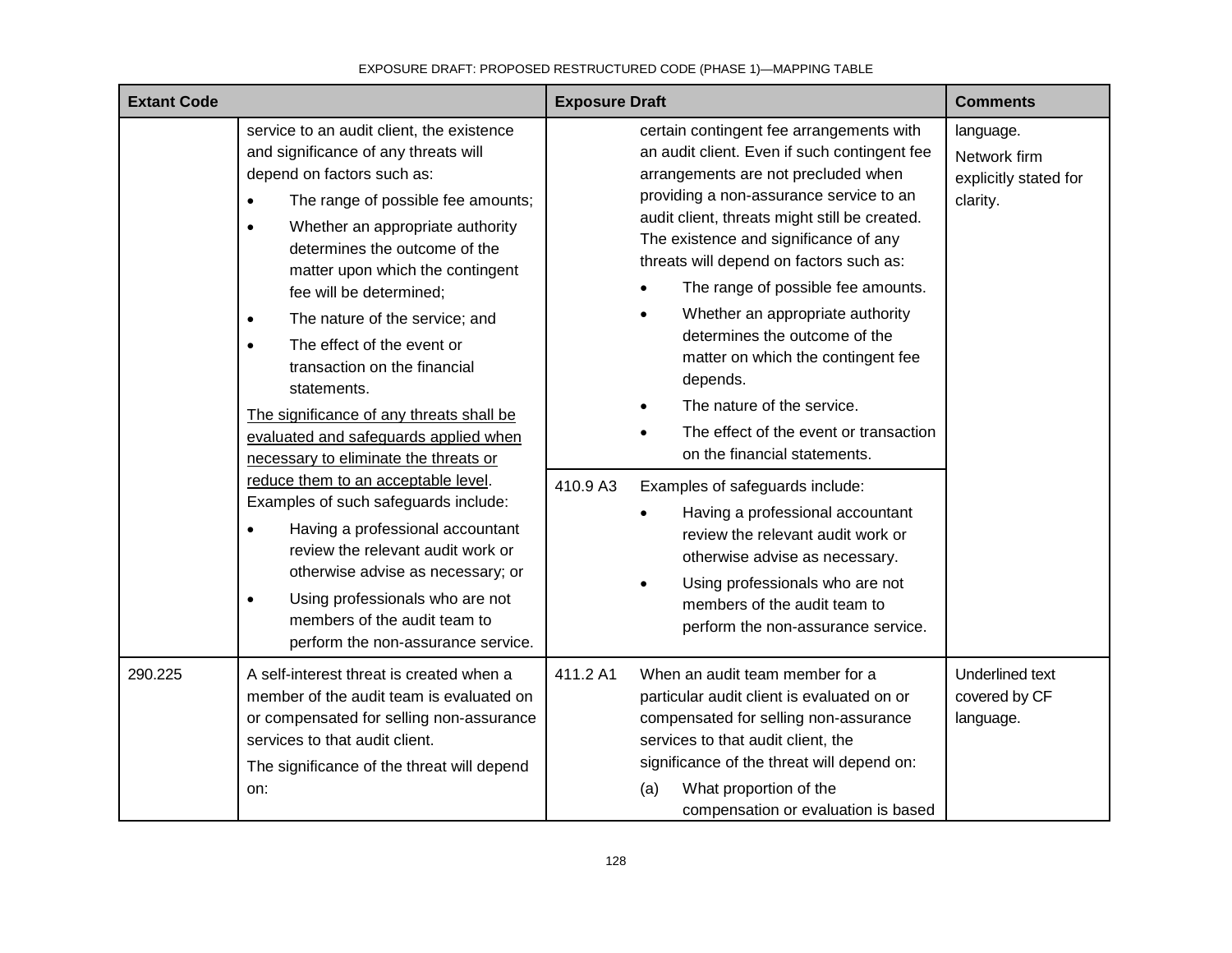| <b>Extant Code</b> |                                                                                                                                                                                                                                                                                                                                                                                                                                                                                                                                                                                                                                                                       | <b>Exposure Draft</b> |                                                                                                                                                                                                                                                                                                                                                                                                                                                                                    | <b>Comments</b> |
|--------------------|-----------------------------------------------------------------------------------------------------------------------------------------------------------------------------------------------------------------------------------------------------------------------------------------------------------------------------------------------------------------------------------------------------------------------------------------------------------------------------------------------------------------------------------------------------------------------------------------------------------------------------------------------------------------------|-----------------------|------------------------------------------------------------------------------------------------------------------------------------------------------------------------------------------------------------------------------------------------------------------------------------------------------------------------------------------------------------------------------------------------------------------------------------------------------------------------------------|-----------------|
|                    | The proportion of the individual's<br>$\bullet$<br>compensation or performance<br>evaluation that is based on the sale<br>of such services;<br>The role of the individual on the<br>$\bullet$<br>audit team; and<br>Whether promotion decisions are<br>$\bullet$<br>influenced by the sale of such<br>services.<br>The significance of the threat shall be<br>evaluated and, if the threat is not at an<br>acceptable level, the firm shall either<br>revise the compensation plan or<br>evaluation process for that individual or<br>apply safeguards to eliminate the threat<br>or reduce it to an acceptable level.<br><b>Examples of such safeguards include:</b> | 411.2 A2              | on the sale of such services;<br>The role of the individual on the<br>(b)<br>audit team; and<br>Whether the sale of such non-<br>(c)<br>assurance services influences<br>promotion decisions.<br>Examples of safeguards include:<br>Revising the compensation plan or<br>evaluation process for that<br>individual.<br>Removing such members from the<br>$\bullet$<br>audit team.<br>Having a professional accountant<br>$\bullet$<br>review the work of the audit team<br>member. |                 |
|                    | Removing such members from the<br>$\bullet$<br>audit team; or<br>Having a professional accountant<br>$\bullet$<br>review the work of the member of<br>the audit team.                                                                                                                                                                                                                                                                                                                                                                                                                                                                                                 |                       |                                                                                                                                                                                                                                                                                                                                                                                                                                                                                    |                 |
| 290.226            | A key audit partner shall not be evaluated<br>on or compensated based on that<br>partner's success in selling non-<br>assurance services to the partner's audit<br>client. This is not intended to prohibit<br>normal profit-sharing arrangements<br>between partners of a firm.                                                                                                                                                                                                                                                                                                                                                                                      | R411.3                | A key audit partner shall not be evaluated<br>or compensated based on that partner's<br>success in selling non-assurance services<br>to the partner's audit client. This<br>requirement does not preclude normal<br>profit-sharing arrangements between<br>partners of a firm.                                                                                                                                                                                                     |                 |
| 290.227            | Accepting gifts or hospitality from an audit<br>client may create self-interest and                                                                                                                                                                                                                                                                                                                                                                                                                                                                                                                                                                                   | 420.1                 | Accepting gifts or hospitality from an audit<br>client might create self-interest and                                                                                                                                                                                                                                                                                                                                                                                              |                 |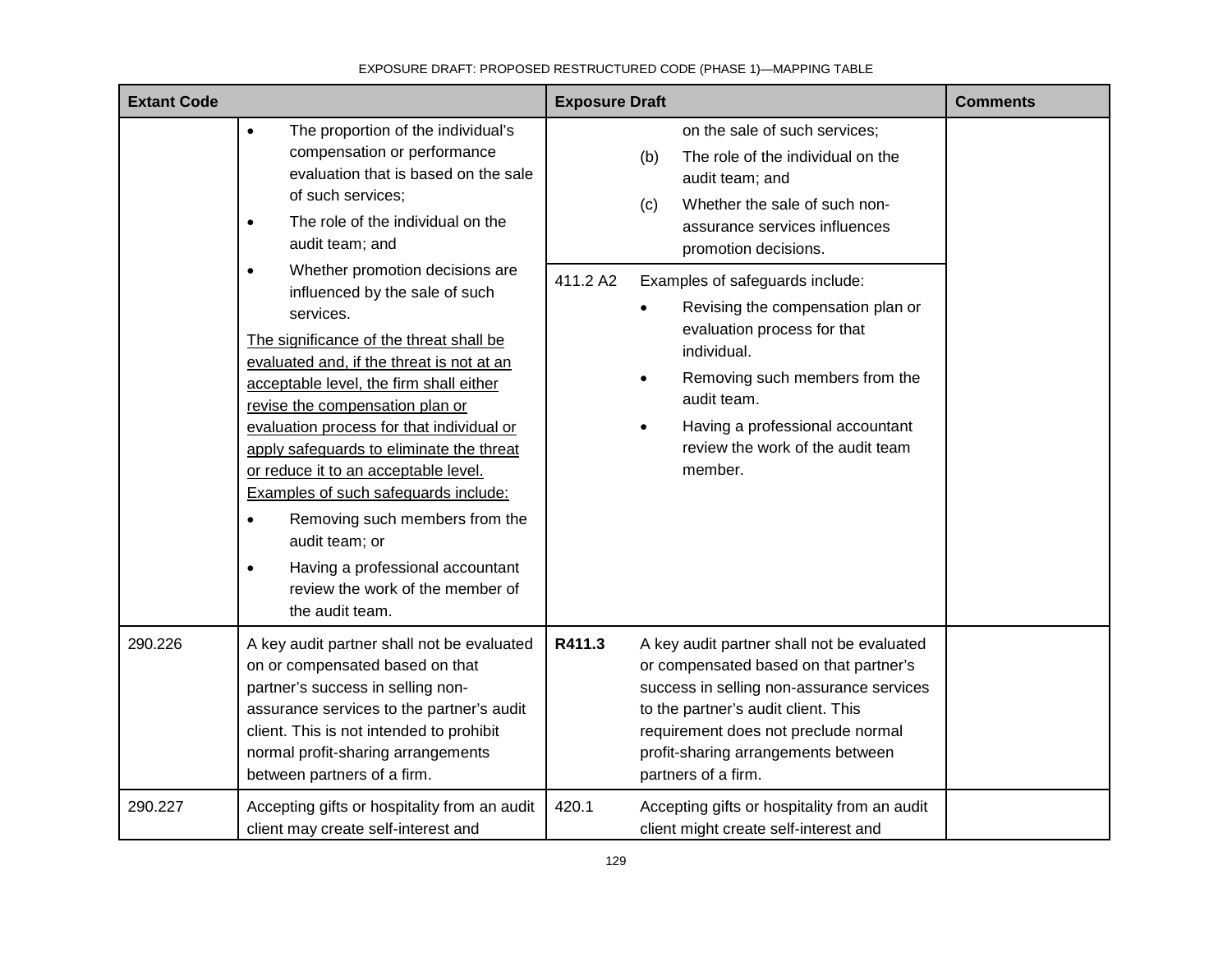| <b>Extant Code</b> |                                                                                                                                                                                                                                                                                                                                                                                                                                       | <b>Exposure Draft</b> |                                                                                                                                                                                                                                                                                                                                                                                                                                                                      | <b>Comments</b>                                   |
|--------------------|---------------------------------------------------------------------------------------------------------------------------------------------------------------------------------------------------------------------------------------------------------------------------------------------------------------------------------------------------------------------------------------------------------------------------------------|-----------------------|----------------------------------------------------------------------------------------------------------------------------------------------------------------------------------------------------------------------------------------------------------------------------------------------------------------------------------------------------------------------------------------------------------------------------------------------------------------------|---------------------------------------------------|
|                    | familiarity threats. If a firm or a member of<br>the audit team accepts gifts or hospitality,<br>unless the value is trivial and<br>inconsequential, the threats created<br>would be so significant that no safeguards<br>could reduce the threats to an acceptable<br>level. Consequently, a firm or a member<br>of the audit team shall not accept such<br>gifts or hospitality.                                                    |                       | familiarity threats. Section 420 sets out<br>requirements on applying the conceptual<br>framework to evaluating gifts and<br>hospitality.                                                                                                                                                                                                                                                                                                                            |                                                   |
|                    |                                                                                                                                                                                                                                                                                                                                                                                                                                       | R420.2                | A firm shall apply the conceptual<br>framework set out in Section 120 to<br>accepting gifts or hospitality from an audit<br>client.                                                                                                                                                                                                                                                                                                                                  |                                                   |
|                    |                                                                                                                                                                                                                                                                                                                                                                                                                                       | R420.3                | A firm or audit team member shall not<br>accept gifts or hospitality from an audit<br>client, unless the value is trivial and<br>inconsequential.                                                                                                                                                                                                                                                                                                                    |                                                   |
| 290.228            | When litigation takes place, or appears<br>likely, between the firm or a member of<br>the audit team and the audit client, self-<br>interest and intimidation threats are<br>created.                                                                                                                                                                                                                                                 | 430.1                 | When litigation occurs, or appears likely,<br>between an audit client and the firm, a<br>network firm or an audit team member,<br>self-interest and intimidation threats are<br>created. Section 430 sets out requirements<br>and application material on applying the<br>conceptual framework to such actual or<br>threatened litigation.                                                                                                                           | Network firm<br>explicitly stated for<br>clarity. |
|                    | The relationship between client<br>management and the members of the<br>audit team must be characterized by<br>complete candor and full disclosure<br>regarding all aspects of a client's<br>business operations. When the firm and<br>the client's management are placed in<br>adversarial positions by actual or<br>threatened litigation, affecting<br>management's willingness to make<br>complete disclosures, self-interest and | 430.2 A1              | The relationship between client<br>management and the audit team members<br>must be characterized by complete candor<br>and full disclosure regarding all aspects of<br>a client's operations. The adversarial<br>positions which could result from actual or<br>threatened litigation might affect<br>management's willingness to make<br>complete disclosures and create self-<br>interest and intimidation threats. The<br>significance of the threats created by | Underlined text<br>covered by CF<br>language.     |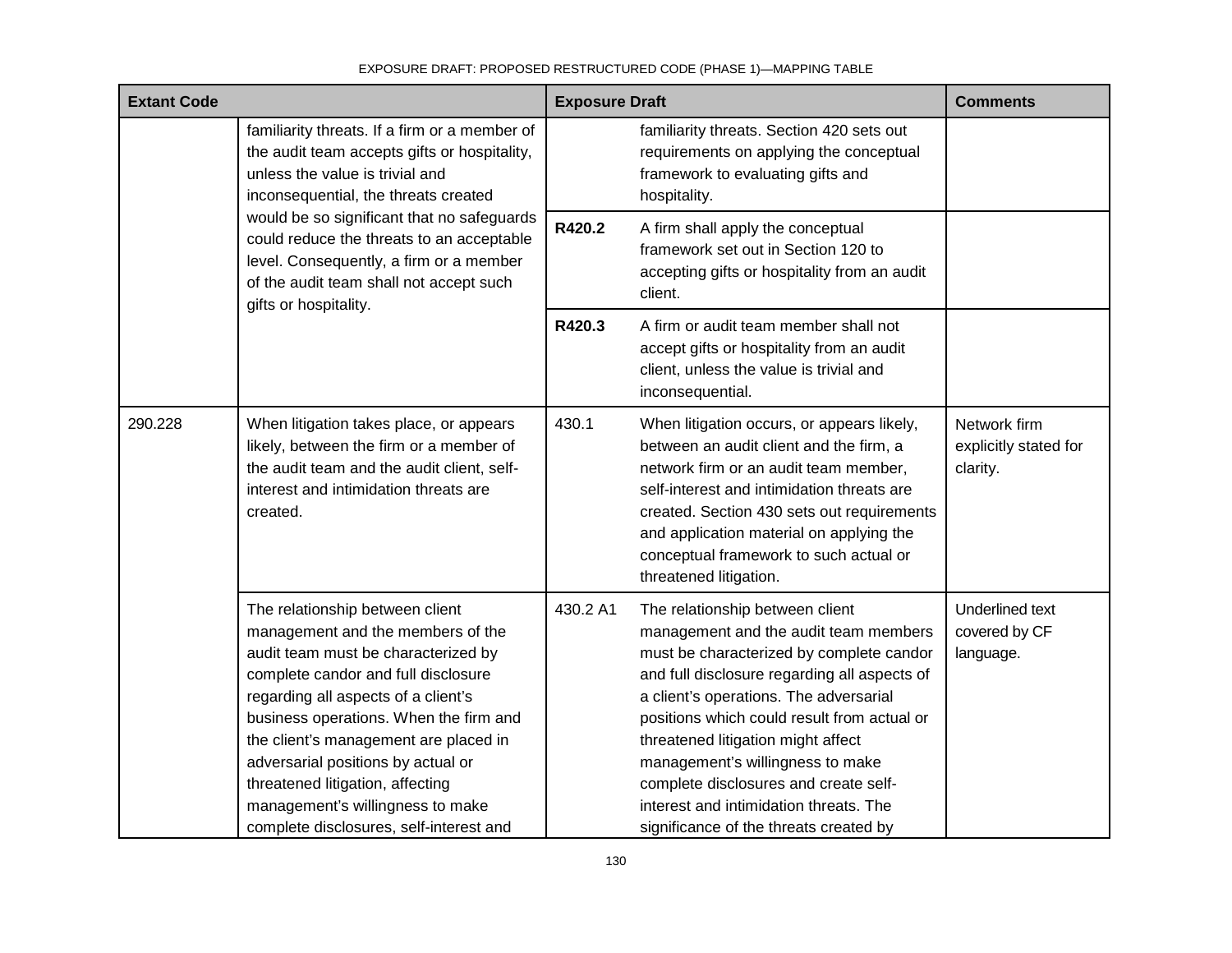| <b>Extant Code</b> |                                                                                                                                                                                                                                                                                                                                                                                                                                                                                                                                                                                                                                                                                                                                                                                                                             | <b>Exposure Draft</b>                                                                                                                                                                                                                                                                                                                                                                                  | <b>Comments</b>                                                 |
|--------------------|-----------------------------------------------------------------------------------------------------------------------------------------------------------------------------------------------------------------------------------------------------------------------------------------------------------------------------------------------------------------------------------------------------------------------------------------------------------------------------------------------------------------------------------------------------------------------------------------------------------------------------------------------------------------------------------------------------------------------------------------------------------------------------------------------------------------------------|--------------------------------------------------------------------------------------------------------------------------------------------------------------------------------------------------------------------------------------------------------------------------------------------------------------------------------------------------------------------------------------------------------|-----------------------------------------------------------------|
|                    | intimidation threats are created. The<br>significance of the threats created will<br>depend on such factors as:<br>The materiality of the litigation; and<br>$\bullet$<br>Whether the litigation relates to a<br>$\bullet$<br>prior audit engagement.<br>The significance of the threats shall be<br>evaluated and safeguards applied when<br>necessary to eliminate the threats or<br>reduce them to an acceptable level.<br>Examples of such safeguards include:<br>If the litigation involves a member of<br>the audit team, removing that<br>individual from the audit team; or<br>Having a professional review the work<br>$\bullet$<br>performed.<br>If such safeguards do not reduce the<br>threats to an acceptable level, the only<br>appropriate action is to withdraw from, or<br>decline, the audit engagement. | actual or threatened litigation might<br>depend on such factors as:<br>The materiality of the litigation.<br>Whether the litigation relates to a<br>prior audit engagement.<br>430.2 A2<br>Examples of safeguards include:<br>If the litigation involves an audit<br>team member, removing that<br>individual from the audit team.<br>Having a professional review the<br>$\bullet$<br>work performed. |                                                                 |
|                    | Paragraphs 290.229 to 290.499 are intentionally left blank in the extant Code.                                                                                                                                                                                                                                                                                                                                                                                                                                                                                                                                                                                                                                                                                                                                              |                                                                                                                                                                                                                                                                                                                                                                                                        |                                                                 |
|                    | extant Code as they will be included with a second exposure draft.                                                                                                                                                                                                                                                                                                                                                                                                                                                                                                                                                                                                                                                                                                                                                          | Sections 290.500 to 290.514 (Reports that Include a Restriction on Use and Distribution) are not included in the extract from the                                                                                                                                                                                                                                                                      |                                                                 |
|                    | New paragraphs that are not included in the extant Code                                                                                                                                                                                                                                                                                                                                                                                                                                                                                                                                                                                                                                                                                                                                                                     |                                                                                                                                                                                                                                                                                                                                                                                                        |                                                                 |
|                    |                                                                                                                                                                                                                                                                                                                                                                                                                                                                                                                                                                                                                                                                                                                                                                                                                             | 100.2<br>The fundamental principles of professional<br>ethics set out in the Code establish the<br>standard of behavior expected of a<br>professional accountant. The conceptual<br>framework establishes an approach which                                                                                                                                                                            | New introductory<br>material as a result<br>of the restructure. |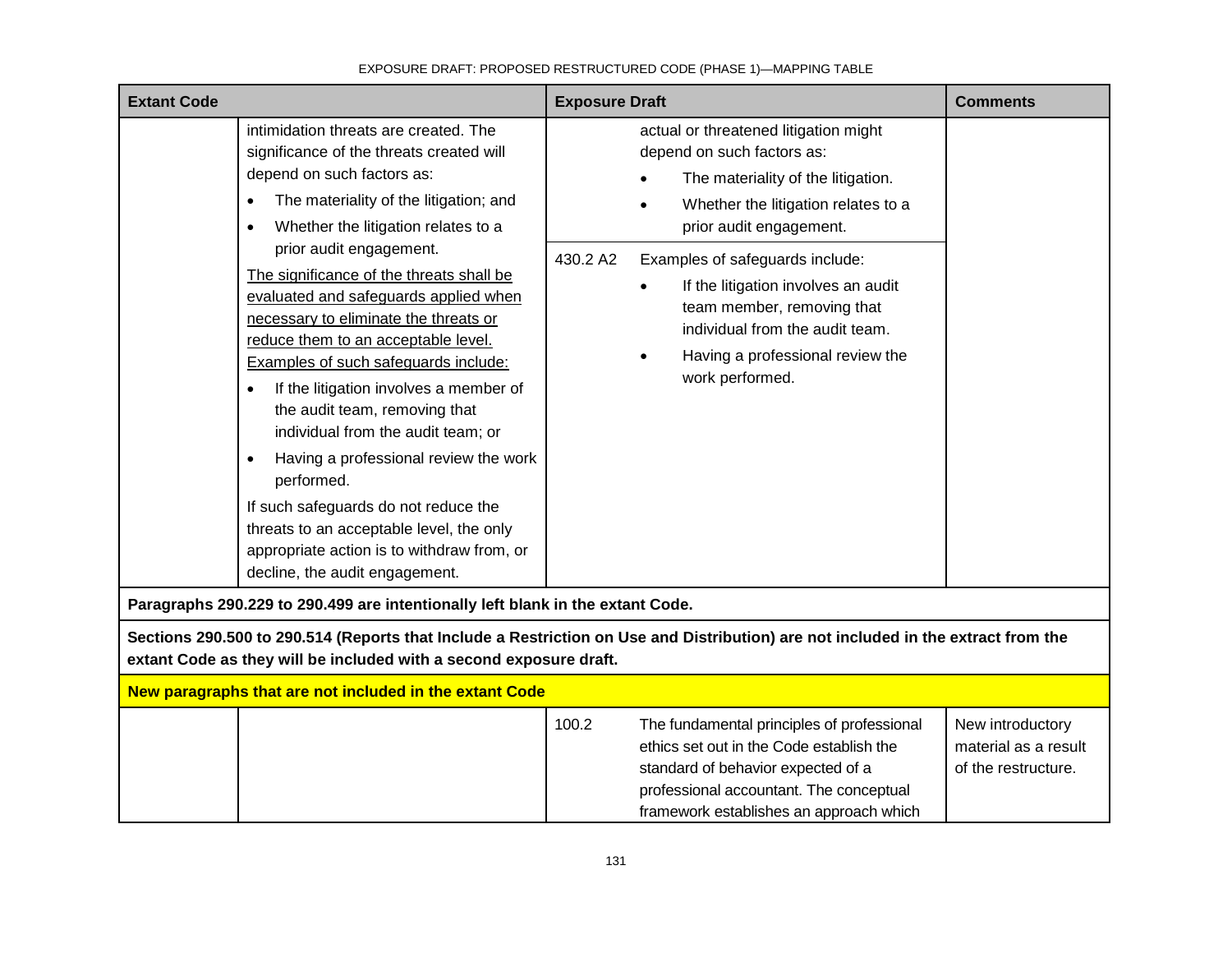| <b>Extant Code</b> | <b>Exposure Draft</b> |                                                                                                                                                                                                                                                                                                                                                                                                                                                                  | <b>Comments</b>                                                 |
|--------------------|-----------------------|------------------------------------------------------------------------------------------------------------------------------------------------------------------------------------------------------------------------------------------------------------------------------------------------------------------------------------------------------------------------------------------------------------------------------------------------------------------|-----------------------------------------------------------------|
|                    |                       | accountants are required to apply to assist<br>them in achieving compliance with those<br>fundamental principles.                                                                                                                                                                                                                                                                                                                                                |                                                                 |
|                    | R300.3                | When communicating with those charged<br>with governance in accordance with the<br>Code, the professional accountant shall<br>determine the appropriate individual(s)<br>within the entity's governance structure<br>with whom to communicate. If the<br>accountant communicates with a subgroup<br>of those charged with governance, the<br>accountant shall determine whether<br>communication with all of those charged<br>with governance is also necessary. | Not a new<br>requirement.<br>Derived from extant<br>Code 100.25 |
|                    | 300.3 A1              | In determining with whom to communicate,<br>the professional accountant might<br>consider:<br>The nature and importance of the<br>(a)<br>circumstances; and<br>(b)<br>The matter to be communicated.                                                                                                                                                                                                                                                             | Derived from<br>100.25.                                         |
|                    | 300.3 A2              | If a professional accountant communicates<br>with a subgroup of those charged with<br>governance, for example, an audit<br>committee or an individual, communication<br>with all of those charged with governance<br>might also be necessary to ensure they<br>are adequately informed.                                                                                                                                                                          | Derived from<br>100.25.                                         |
|                    | 310.1                 | Section 310 sets out requirements and<br>application material when applying the<br>conceptual framework to conflicts of                                                                                                                                                                                                                                                                                                                                          | New introductory<br>material.                                   |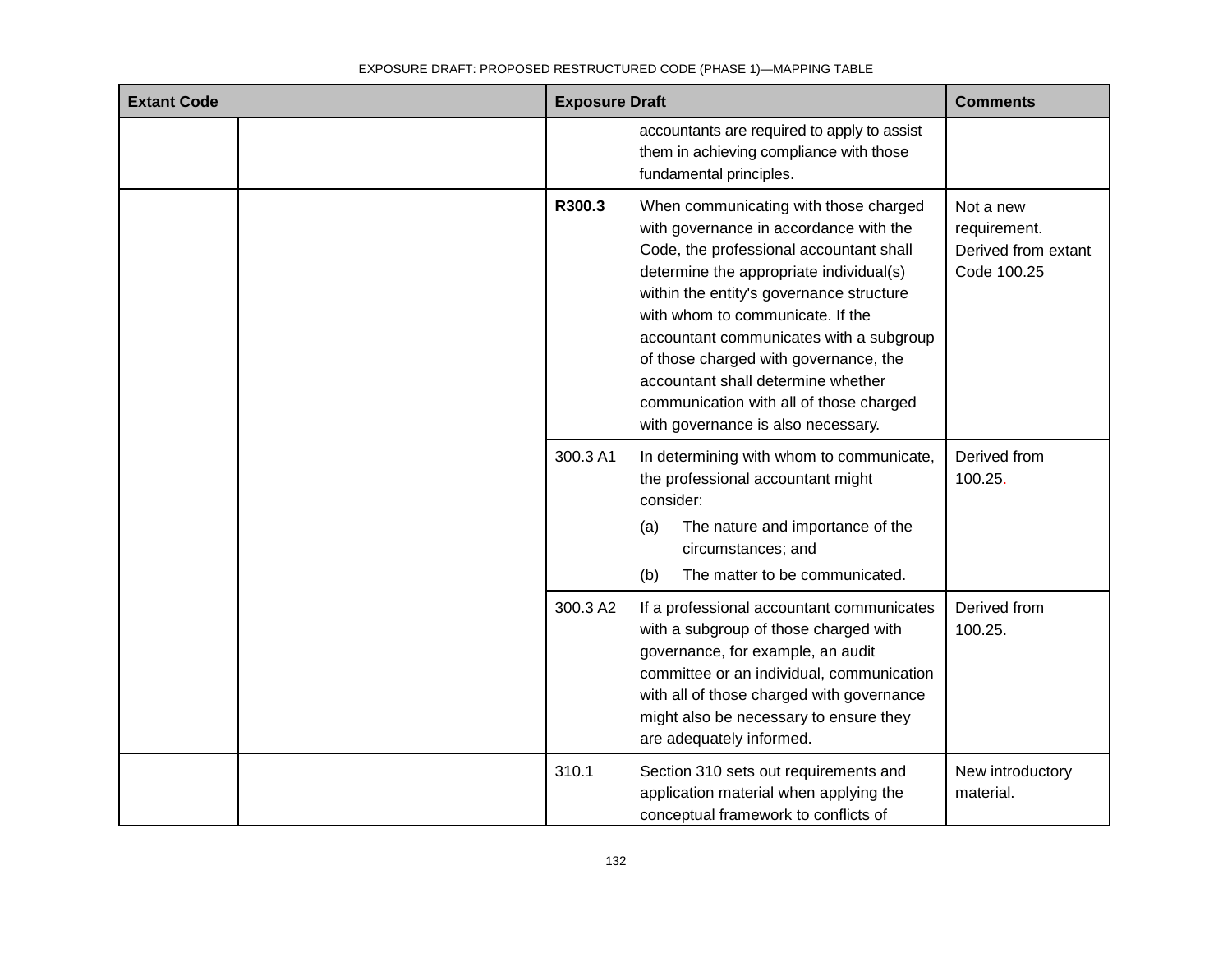| <b>Extant Code</b> | <b>Exposure Draft</b> |                                                                                                                                                                                                                                           | <b>Comments</b>                                                                                  |
|--------------------|-----------------------|-------------------------------------------------------------------------------------------------------------------------------------------------------------------------------------------------------------------------------------------|--------------------------------------------------------------------------------------------------|
|                    |                       | interest.                                                                                                                                                                                                                                 |                                                                                                  |
|                    | 310.7 A2              | More information on client acceptance is<br>set out in Section 320, Professional<br>Appointment.                                                                                                                                          | New linking<br>paragraph.                                                                        |
|                    | R310.11               | A professional accountant shall exercise<br>professional judgment to determine<br>whether the nature and significance of a<br>conflict of interest is such that specific<br>disclosure and explicit consent is<br>necessary.              | Additional paragraph<br>included to reflect<br>the need to apply<br>the conceptual<br>framework. |
|                    | 320.1                 | Section 320 sets out requirements and<br>application material on applying the<br>conceptual framework to changes in<br>professional appointments, including new<br>appointments and new or recurring<br>engagements for existing clients. | New introductory<br>material.                                                                    |
|                    | 321.1                 | Section 321 sets out requirements and<br>application material on applying the<br>conceptual framework to providing a<br>second opinion.                                                                                                   | New introductory<br>material                                                                     |
|                    | R321.4                | A professional accountant shall apply the<br>conceptual framework set out in Section<br>120 when providing a second opinion.                                                                                                              | Covered by CF<br>language.                                                                       |
|                    | 330.1                 | Section 330 sets out requirements and<br>application material on applying the<br>conceptual framework to fees and other<br>types of remuneration.                                                                                         | New introductory<br>material                                                                     |
|                    | 330.2                 | The level and nature of fee and other<br>remuneration arrangements might create                                                                                                                                                           | New introductory<br>language included                                                            |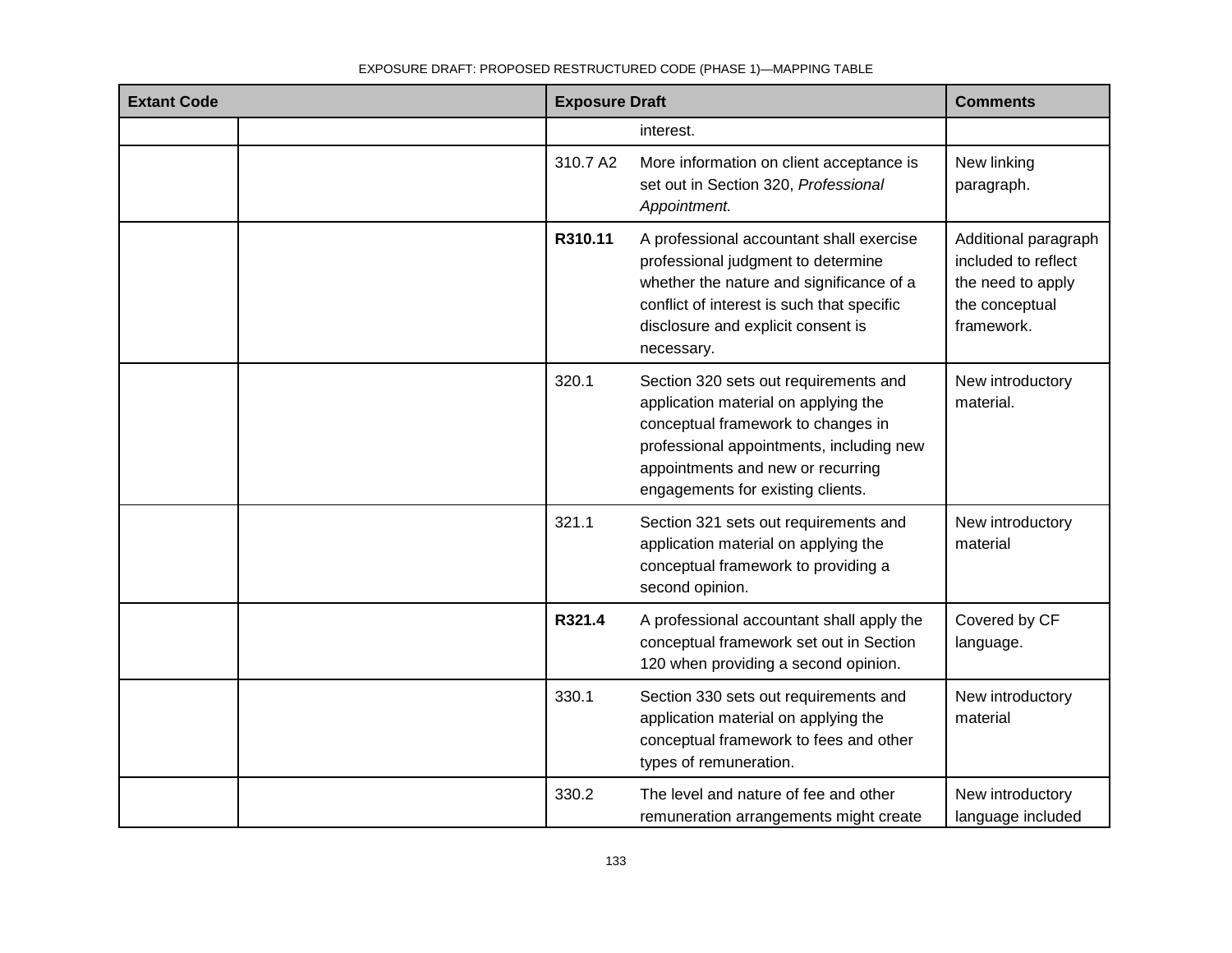| <b>Extant Code</b> | <b>Exposure Draft</b> |                                                                                                                                                                                               | <b>Comments</b>               |
|--------------------|-----------------------|-----------------------------------------------------------------------------------------------------------------------------------------------------------------------------------------------|-------------------------------|
|                    |                       | threats to compliance with the fundamental<br>principles.                                                                                                                                     | as part of<br>restructure.    |
|                    | R330.3                | A professional accountant shall apply the<br>conceptual framework set out in Section<br>120 to fees and other types of<br>remuneration.                                                       | Covered by CF<br>language.    |
|                    | 340.1                 | Section 340 sets out requirements and<br>application material on applying the<br>conceptual framework to offers of gifts and<br>hospitality.                                                  | New introductory<br>material. |
|                    | 350.1                 | Section 350 sets out requirements and<br>application material on applying the<br>conceptual framework to assuming<br>custody of client money or other assets.                                 | New introductory<br>material  |
|                    | R350.3                | A professional accountant shall apply the<br>conceptual framework set out in Section<br>120 when assuming custody of client<br>money or other assets.                                         | Covered by CF<br>language.    |
|                    | 410.1                 | The level and nature of fees or other types<br>of remuneration might create threats to<br>independence. For example, such threats<br>might be created by:<br>The amount of fees from an audit | New introductory<br>material. |
|                    |                       | client relative to the total fees of the<br>firm or an individual partner or office<br>of the firm.                                                                                           |                               |
|                    |                       | Fees from an audit client that<br>remain unpaid for a long time.                                                                                                                              |                               |
|                    |                       | Charging contingent fees to an audit                                                                                                                                                          |                               |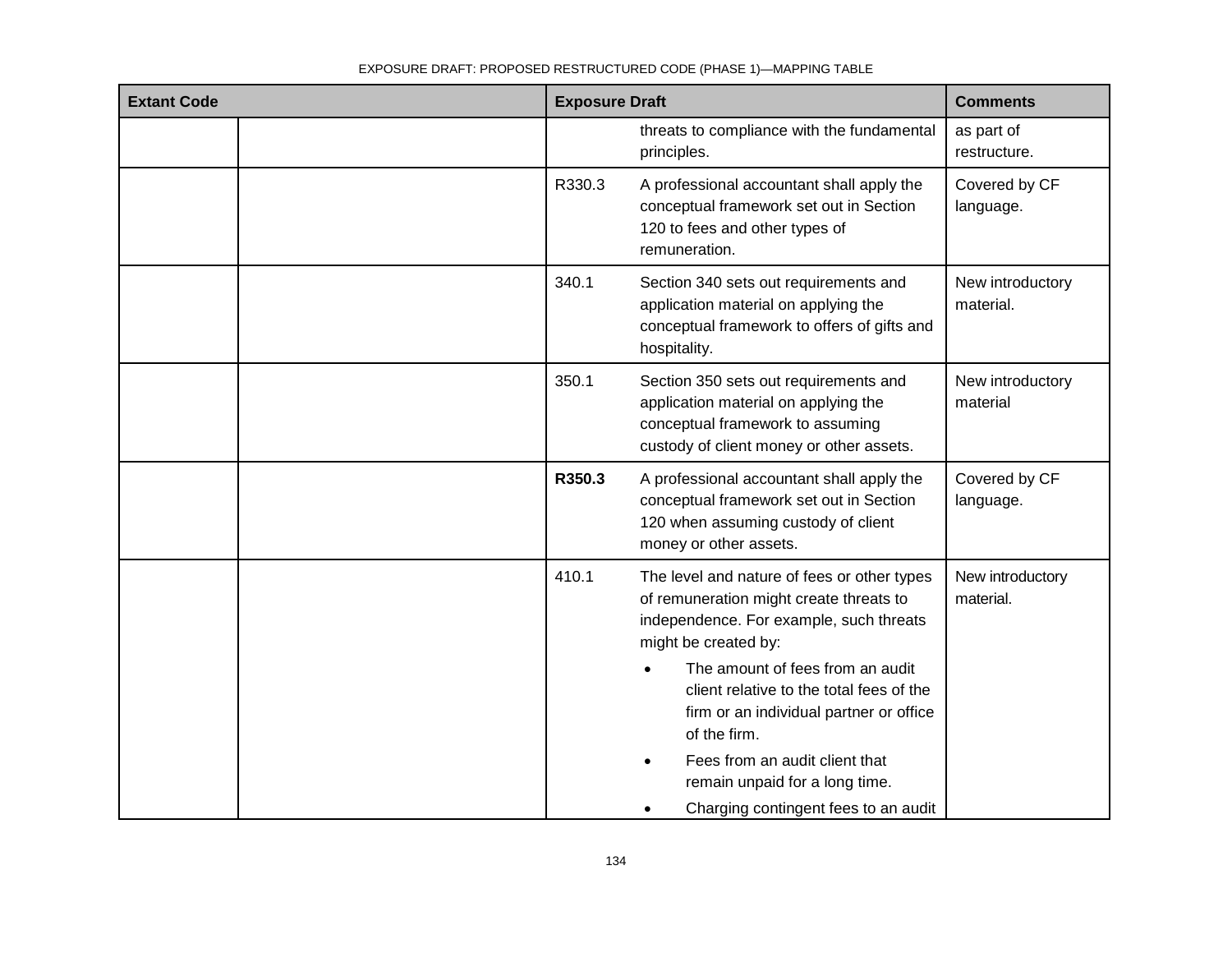| <b>Extant Code</b> | <b>Exposure Draft</b> |                                                                                                                                                                                                                                                                                                          | <b>Comments</b>                                      |
|--------------------|-----------------------|----------------------------------------------------------------------------------------------------------------------------------------------------------------------------------------------------------------------------------------------------------------------------------------------------------|------------------------------------------------------|
|                    |                       | client.<br>Section 410 sets out requirements and application<br>material on applying the conceptual framework to fees<br>or other remuneration.                                                                                                                                                          |                                                      |
|                    | R410.2                | A firm shall apply the conceptual<br>framework set out in Section 120 to fees or<br>other remuneration.                                                                                                                                                                                                  | Requirement to apply<br>the conceptual<br>framework  |
|                    | 411.1                 | Evaluating or compensating an audit team<br>member for selling non-assurance services<br>to that audit client might create a self-<br>interest threat. Section 411 sets out<br>requirements and application material on<br>applying the conceptual framework to<br>compensation and evaluation policies. | New introductory<br>material.                        |
|                    | R411.2                | A firm shall apply the conceptual<br>framework set out in Section 120 to<br>compensation and evaluation policies.                                                                                                                                                                                        | Requirement to apply<br>the Conceptual<br>Framework. |
|                    | R430.2                | A firm shall apply the conceptual<br>framework set out in Section 120 if there is<br>actual or threatened litigation between the<br>audit client and:<br>The firm;<br>(a)<br>A network firm; or<br>(b)<br>An audit team member.<br>(c)                                                                   | Requirement to apply<br>the conceptual<br>framework. |
|                    | R510.4                | A firm shall apply the conceptual<br>framework set out in Section 120 to<br>financial interests.                                                                                                                                                                                                         | Requirement to apply<br>the conceptual<br>framework  |
|                    | 511.1                 | A loan or a guarantee of a loan between<br>an audit client and a firm, a network firm,                                                                                                                                                                                                                   | New introductory<br>material.                        |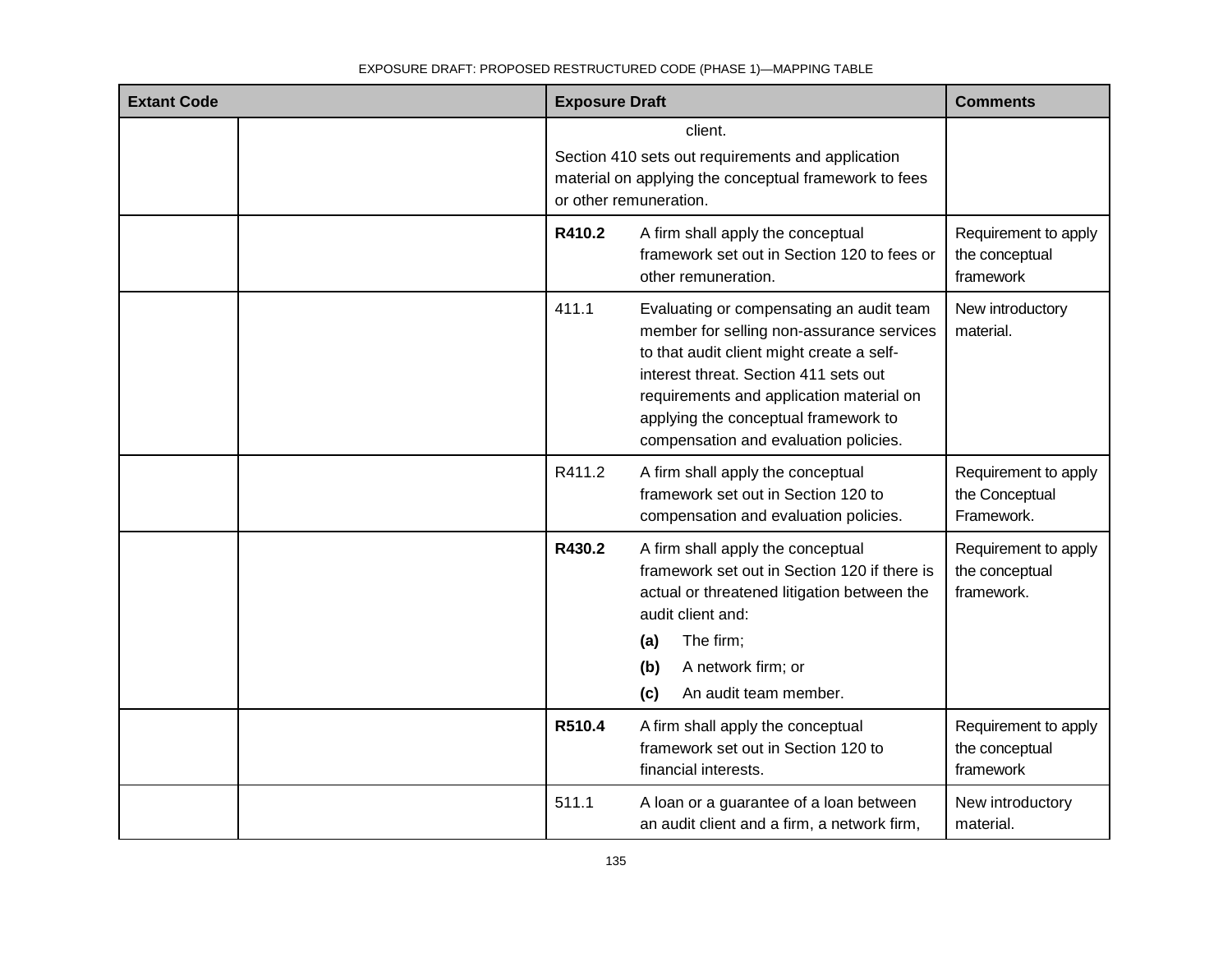| <b>Extant Code</b> | <b>Exposure Draft</b> |                                                                                                                                                                                                                                                         | <b>Comments</b>                                      |
|--------------------|-----------------------|---------------------------------------------------------------------------------------------------------------------------------------------------------------------------------------------------------------------------------------------------------|------------------------------------------------------|
|                    |                       | an audit team member, or that individual's<br>immediate family member might create<br>self-interest or other threats. Section 511<br>sets out requirements and application<br>material on applying the conceptual<br>framework to loans and guarantees. |                                                      |
|                    | R511.3                | A firm shall apply the conceptual<br>framework set out in Section 120 to loans<br>and guarantees.                                                                                                                                                       | Requirement to apply<br>the conceptual<br>framework. |
|                    | R520.3                | A firm shall apply the conceptual<br>framework set out in Section 120 to<br>business relationships.                                                                                                                                                     | Requirement to apply<br>the conceptual<br>framework. |
|                    | R521.2                | A firm shall apply the conceptual<br>framework set out in Section 120 to family<br>and personal relationships.                                                                                                                                          | Requirement to apply<br>the conceptual<br>framework. |
|                    | R522.2                | A firm shall apply the conceptual<br>framework set out in Section 120 when an<br>audit team member has served recently<br>with an audit client                                                                                                          | Requirement to apply<br>the conceptual<br>framework. |
|                    | R524.2                | A firm shall apply the conceptual<br>framework set out in Section 120 to<br>employment with an audit client.                                                                                                                                            | Requirement to apply<br>the conceptual<br>framework. |
|                    | R525.2                | A firm shall apply the conceptual<br>framework set out in Section 120 to<br>temporary personnel assignments.                                                                                                                                            | Requirement to apply<br>the conceptual<br>framework. |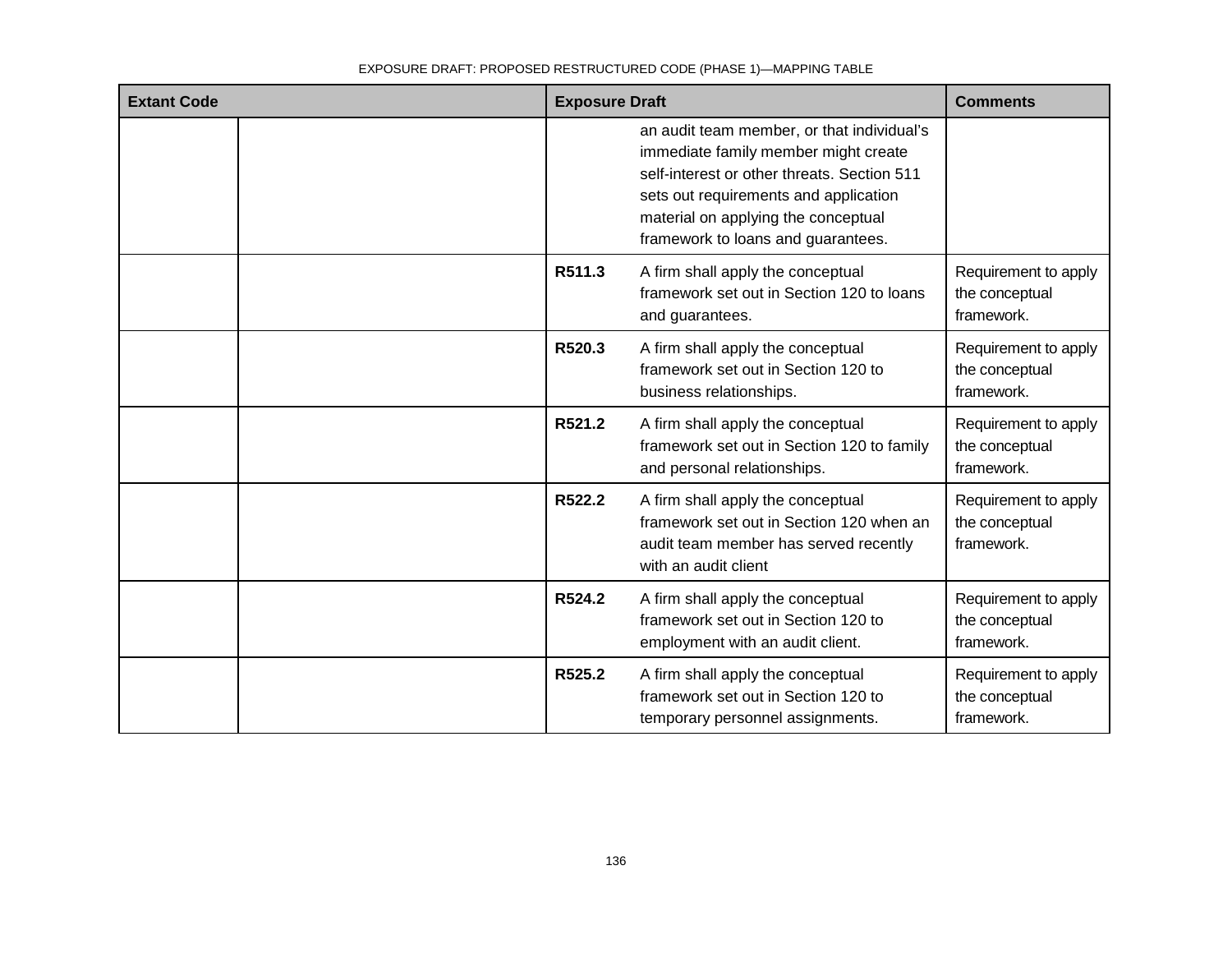# **MAPPING TABLE OF COMPARISON OF EXTANT CODE TO THE EXPOSURE DRAFT (GLOSSARY)**

| <b>Item</b>                      | <b>Extant Code</b>                                                                                                                                                                                                                                                              | <b>Draft Restructured Code</b>                                                                                                                                                                                                                                                                                                                                                                                                   | <b>Comments</b>                                                          |
|----------------------------------|---------------------------------------------------------------------------------------------------------------------------------------------------------------------------------------------------------------------------------------------------------------------------------|----------------------------------------------------------------------------------------------------------------------------------------------------------------------------------------------------------------------------------------------------------------------------------------------------------------------------------------------------------------------------------------------------------------------------------|--------------------------------------------------------------------------|
|                                  | <b>Definitions</b>                                                                                                                                                                                                                                                              | <b>Glossary</b>                                                                                                                                                                                                                                                                                                                                                                                                                  |                                                                          |
|                                  |                                                                                                                                                                                                                                                                                 | <b>Footnotes to Glossary</b><br><sup>1</sup> In this Glossary; defined terms are shown in regular<br>font; italics are used for terms which have a specific<br>meaning in certain Parts of the Code or for additional<br>explanations of defined terms; references are also<br>provided to terms described in the Code.<br><sup>2</sup> This definition has been highlighted in gray as it is<br>included in the Safeguards E D. |                                                                          |
|                                  | In this Code of Ethics for Professional Accountants,<br>the following expressions have the following<br>meanings assigned to them.                                                                                                                                              | In this Code of Ethics for Professional Accountants,<br>the singular shall be construed as including the plural<br>as well as the reverse, and the following expressions<br>have the following meanings assigned to them.                                                                                                                                                                                                        | Additional<br>sentence<br>regarding<br>use of<br>singular and<br>plural. |
| Acceptable<br>level <sup>2</sup> | A level at which a reasonable and informed third<br>party would be likely to conclude, weighing all the<br>specific facts and circumstances available to the<br>professional accountant at that time, that<br>compliance with the fundamental principles is not<br>compromised. | A level at which a reasonable and informed third<br>party would likely conclude that the professional<br>accountant complies with the fundamental principles.<br>This term is described in paragraph 120.6 A1                                                                                                                                                                                                                    |                                                                          |
| Advertising                      | The communication to the public of information as to<br>the services or skills provided by professional<br>accountants in public practice with a view to<br>procuring professional business.                                                                                    | The communication to the public of information as to<br>the services or skills provided by professional<br>accountants in public practice with a view to<br>procuring professional business                                                                                                                                                                                                                                      |                                                                          |
| Assurance<br>client              | The responsible party that is the person (or persons)<br>who:                                                                                                                                                                                                                   | The responsible party that is the person (or persons)<br>who:                                                                                                                                                                                                                                                                                                                                                                    |                                                                          |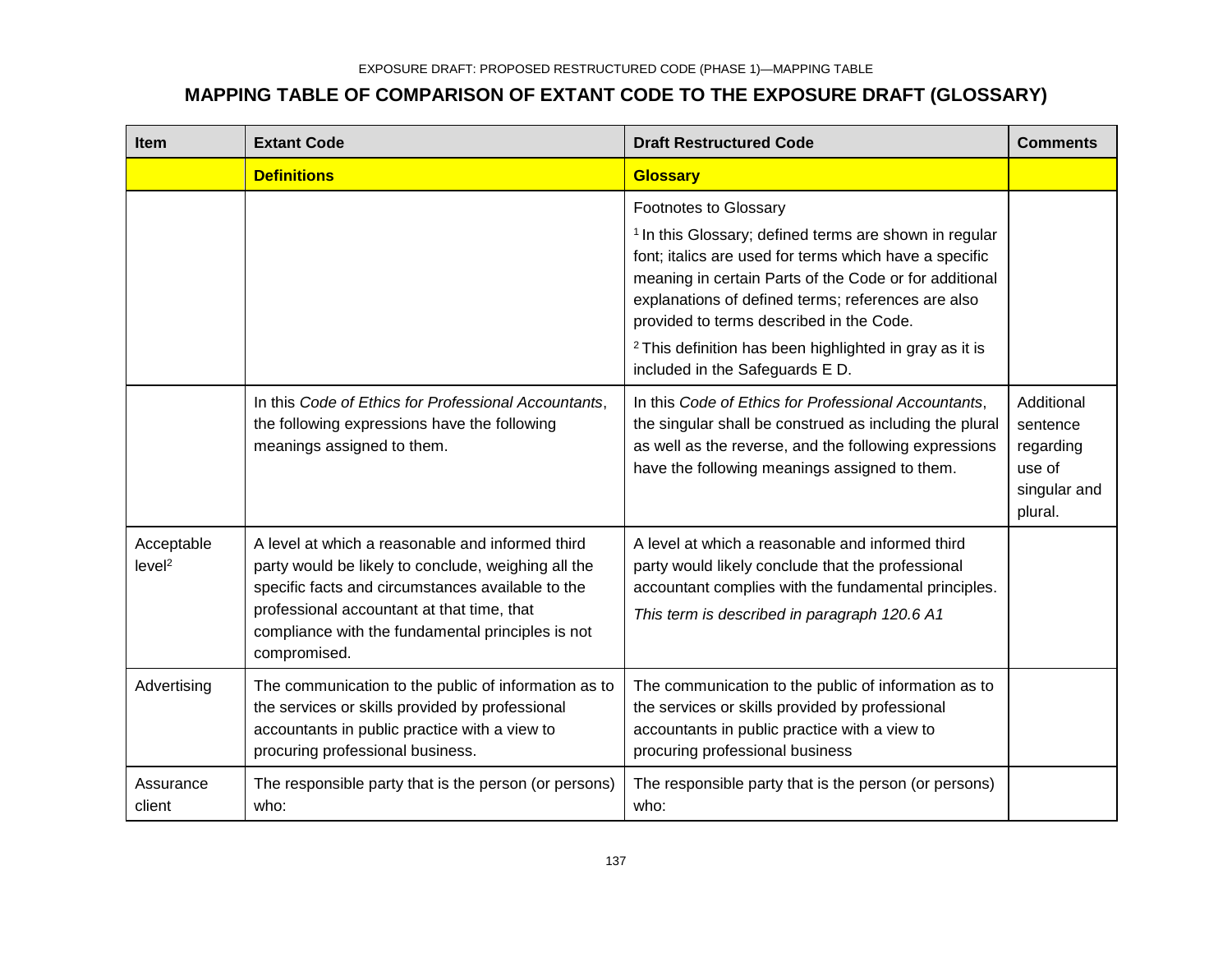| <b>Item</b>             | <b>Extant Code</b>                                                                                                                                                                                                                                                                                                                                                                                                                                                                                                                                                                                                                                                                                                                                                                                | <b>Draft Restructured Code</b>                                                                                                                                                                                                                                                                                                                                                                                                                                                                                                                                                                                                                                                                                                                                                                                                                         | <b>Comments</b> |
|-------------------------|---------------------------------------------------------------------------------------------------------------------------------------------------------------------------------------------------------------------------------------------------------------------------------------------------------------------------------------------------------------------------------------------------------------------------------------------------------------------------------------------------------------------------------------------------------------------------------------------------------------------------------------------------------------------------------------------------------------------------------------------------------------------------------------------------|--------------------------------------------------------------------------------------------------------------------------------------------------------------------------------------------------------------------------------------------------------------------------------------------------------------------------------------------------------------------------------------------------------------------------------------------------------------------------------------------------------------------------------------------------------------------------------------------------------------------------------------------------------------------------------------------------------------------------------------------------------------------------------------------------------------------------------------------------------|-----------------|
|                         | (a)<br>In a direct reporting engagement, is<br>responsible for the subject matter; or<br>(b)<br>In an assertion-based engagement, is<br>responsible for the subject matter information<br>and may be responsible for the subject<br>matter.                                                                                                                                                                                                                                                                                                                                                                                                                                                                                                                                                       | In a direct reporting engagement, is<br>(a)<br>responsible for the subject matter; or<br>In an assertion-based engagement, is<br>(b)<br>responsible for the subject matter information<br>and may be responsible for the subject matter.                                                                                                                                                                                                                                                                                                                                                                                                                                                                                                                                                                                                               |                 |
| Assurance<br>engagement | An engagement in which a professional accountant<br>in public practice expresses a conclusion designed<br>to enhance the degree of confidence of the intended<br>users other than the responsible party about the<br>outcome of the evaluation or measurement of a<br>subject matter against criteria.<br>(For guidance on assurance engagements see the<br><b>International Framework for Assurance</b><br>Engagements issued by the International Auditing<br>and Assurance Standards Board which describes<br>the elements and objectives of an assurance<br>engagement and identifies engagements to which<br>International Standards on Auditing (ISAs),<br>International Standards on Review Engagements<br>(ISREs) and International Standards on Assurance<br>Engagements (ISAEs) apply.) | An engagement in which a professional accountant<br>in public practice expresses a conclusion designed<br>to enhance the degree of confidence of the intended<br>users other than the responsible party about the<br>outcome of the evaluation or measurement of a<br>subject matter against criteria.<br>(For guidance on assurance engagements, see the<br><b>International Framework for Assurance</b><br>Engagements issued by the International Auditing<br>and Assurance Standards Board. The International<br>Framework for Assurance Engagements describes<br>the elements and objectives of an assurance<br>engagement and identifies engagements to which<br>International Standards on Auditing (ISAs),<br>International Standards on Review Engagements<br>(ISREs) and International Standards on Assurance<br>Engagements (ISAEs) apply.) |                 |
| Assurance<br>team       | All members of the engagement team for the<br>(a)<br>assurance engagement;<br>All others within a firm who can directly<br>(b)<br>influence the outcome of the assurance<br>engagement, including:<br>Those who recommend the<br>(i)<br>compensation of, or who provide direct<br>supervisory, management or other                                                                                                                                                                                                                                                                                                                                                                                                                                                                                | All members of the engagement team for the<br>(a)<br>assurance engagement;<br>(b)<br>All others within a firm who can directly<br>influence the outcome of the assurance<br>engagement, including:<br>Those who recommend the<br>(i)<br>compensation of, or who provide direct<br>supervisory, management or other                                                                                                                                                                                                                                                                                                                                                                                                                                                                                                                                     |                 |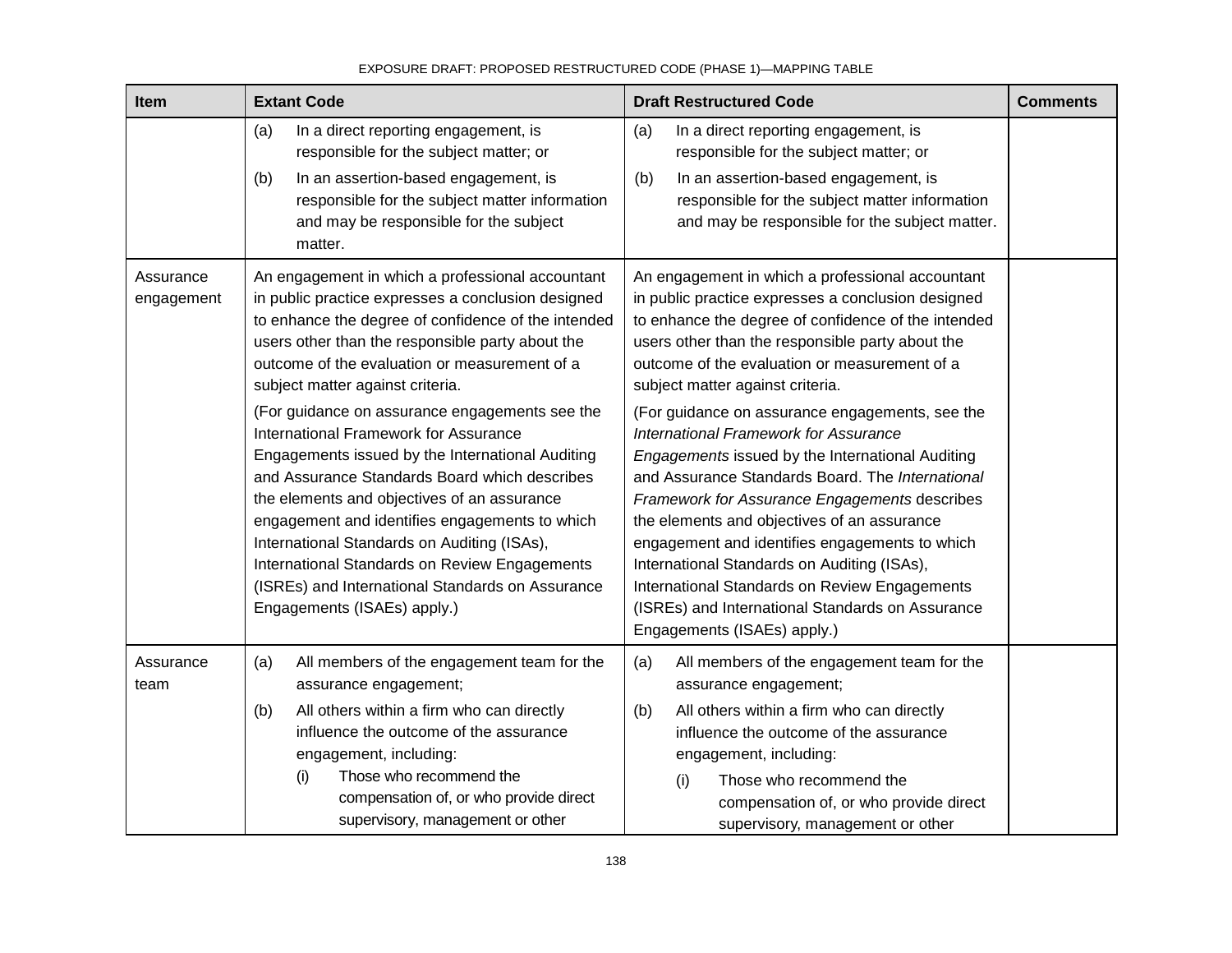| Item         | <b>Extant Code</b>                                                                                                                                                                                                                                                                                                            | <b>Draft Restructured Code</b>                                                                                                                                                                                                                                                                                                                    | <b>Comments</b>                                                                                             |
|--------------|-------------------------------------------------------------------------------------------------------------------------------------------------------------------------------------------------------------------------------------------------------------------------------------------------------------------------------|---------------------------------------------------------------------------------------------------------------------------------------------------------------------------------------------------------------------------------------------------------------------------------------------------------------------------------------------------|-------------------------------------------------------------------------------------------------------------|
|              | oversight of the assurance engagement<br>partner in connection with the<br>performance of the assurance<br>engagement;<br>Those who provide consultation regarding<br>(ii)<br>technical or industry specific issues,<br>transactions or events for the assurance<br>engagement; and                                           | oversight of the assurance engagement<br>partner in connection with the<br>performance of the assurance<br>engagement;<br>Those who provide consultation<br>(ii)<br>regarding technical or industry specific<br>issues, transactions or events for the<br>assurance engagement; and                                                               |                                                                                                             |
|              | Those who provide quality control for the<br>(iii)<br>assurance engagement, including those<br>who perform the engagement quality<br>control review for the assurance<br>engagement.                                                                                                                                          | (iii)<br>Those who provide quality control for the<br>assurance engagement, including those<br>who perform the engagement quality<br>control review for the assurance<br>engagement.                                                                                                                                                              |                                                                                                             |
| Audit        |                                                                                                                                                                                                                                                                                                                               | In C1, the term "audit" includes "review<br>engagement."                                                                                                                                                                                                                                                                                          | <b>No</b><br>equivalent in<br>the extant<br>Code<br>definitions<br>section. New<br>material.<br>From 290.3. |
| Audit client | An entity in respect of which a firm conducts an<br>audit engagement. When the client is a listed entity,<br>audit client will always include its related entities.<br>When the audit client is not a listed entity, audit<br>client includes those related entities over which the<br>client has direct or indirect control. | An entity in respect of which a firm conducts an audit<br>engagement. When the client is a listed entity, audit<br>client will always include its related entities. When<br>the audit client is not a listed entity, audit client<br>includes those related entities over which the client<br>has direct or indirect control. (See also R400.11). |                                                                                                             |
|              |                                                                                                                                                                                                                                                                                                                               | In C1, "audit client" includes "review client."                                                                                                                                                                                                                                                                                                   | <b>No</b><br>equivalent in<br>extant Code<br>definitions                                                    |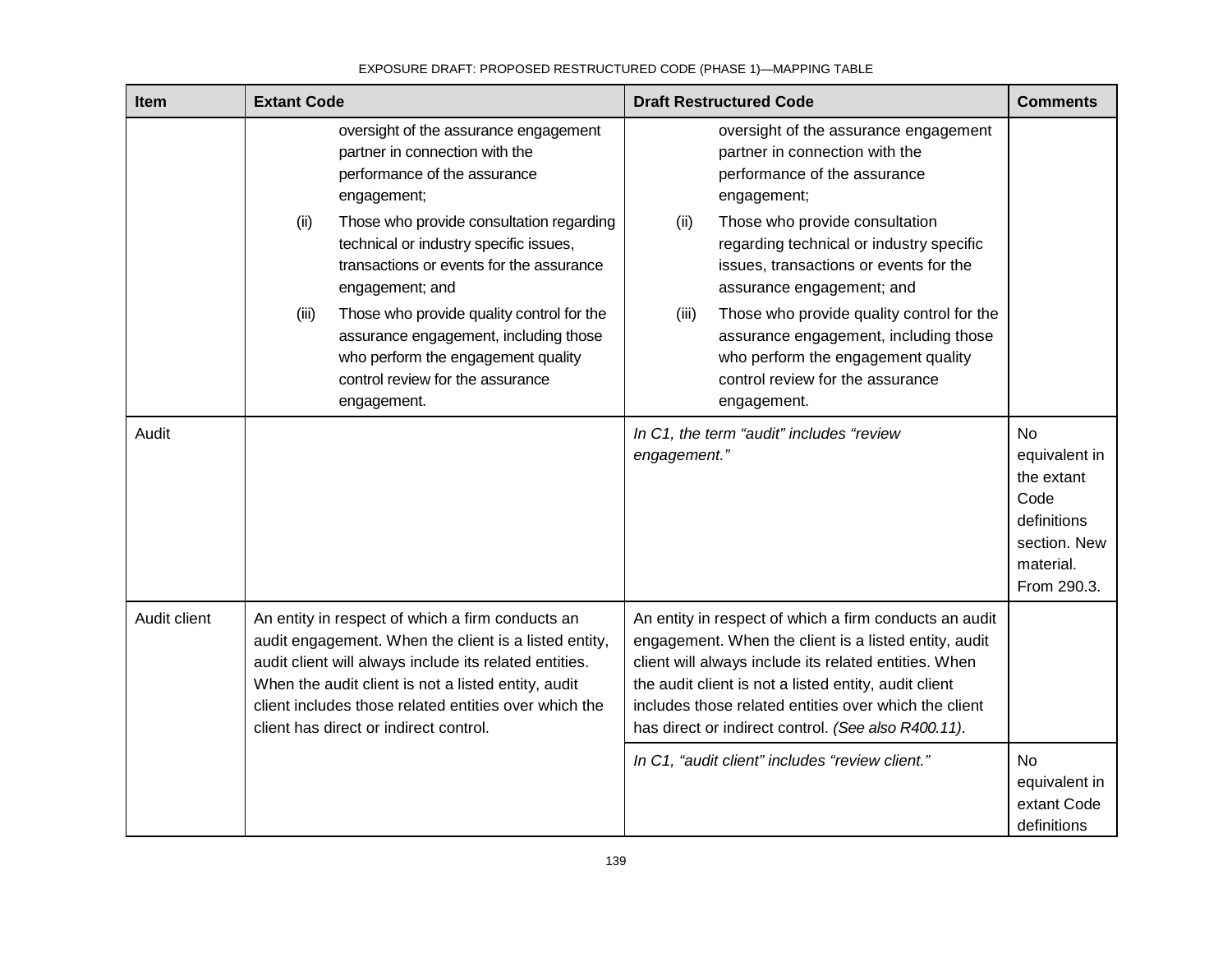| Item                | <b>Extant Code</b>                                                                                                                                                                                                                                                                                                                                                                                                                                                                                                                                     | <b>Draft Restructured Code</b>                                                                                                                                                                                                                                                                                                                                                                                                                                                                                                                         | <b>Comments</b>                                                                                             |
|---------------------|--------------------------------------------------------------------------------------------------------------------------------------------------------------------------------------------------------------------------------------------------------------------------------------------------------------------------------------------------------------------------------------------------------------------------------------------------------------------------------------------------------------------------------------------------------|--------------------------------------------------------------------------------------------------------------------------------------------------------------------------------------------------------------------------------------------------------------------------------------------------------------------------------------------------------------------------------------------------------------------------------------------------------------------------------------------------------------------------------------------------------|-------------------------------------------------------------------------------------------------------------|
|                     |                                                                                                                                                                                                                                                                                                                                                                                                                                                                                                                                                        |                                                                                                                                                                                                                                                                                                                                                                                                                                                                                                                                                        | section. New<br>material.<br>From 290.3.                                                                    |
| Audit<br>engagement | A reasonable assurance engagement in which a<br>professional accountant in public practice expresses<br>an opinion whether financial statements are prepared,<br>in all material respects (or give a true and fair view or<br>are presented fairly, in all material respects,), in<br>accordance with an applicable financial reporting<br>framework, such as an engagement conducted in<br>accordance with International Standards on Auditing.<br>This includes a Statutory Audit, which is an audit<br>required by legislation or other regulation. | A reasonable assurance engagement in which a<br>professional accountant in public practice expresses an<br>opinion whether financial statements are prepared, in<br>all material respects, (or give a true and fair view or are<br>presented fairly, in all material respects,) in accordance<br>with an applicable financial reporting framework, such<br>as an engagement conducted in accordance with<br>International Standards on Auditing. This includes a<br>Statutory Audit, which is an audit required by legislation<br>or other regulation. |                                                                                                             |
|                     |                                                                                                                                                                                                                                                                                                                                                                                                                                                                                                                                                        | In C1, "audit engagement" includes "review<br>engagement."                                                                                                                                                                                                                                                                                                                                                                                                                                                                                             | <b>No</b><br>equivalent in<br>extant Code<br>definitions<br>section. New<br>material.<br>From 290.3.        |
| Audit report        |                                                                                                                                                                                                                                                                                                                                                                                                                                                                                                                                                        | In C1, "audit report" includes" review report."                                                                                                                                                                                                                                                                                                                                                                                                                                                                                                        | <b>No</b><br>equivalent in<br>the extant<br>Code<br>definitions<br>section. New<br>material.<br>From 290.3. |
| Audit team          | All members of the engagement team for the<br>(a)<br>audit engagement;                                                                                                                                                                                                                                                                                                                                                                                                                                                                                 | (a)<br>All members of the engagement team for the<br>audit engagement;                                                                                                                                                                                                                                                                                                                                                                                                                                                                                 |                                                                                                             |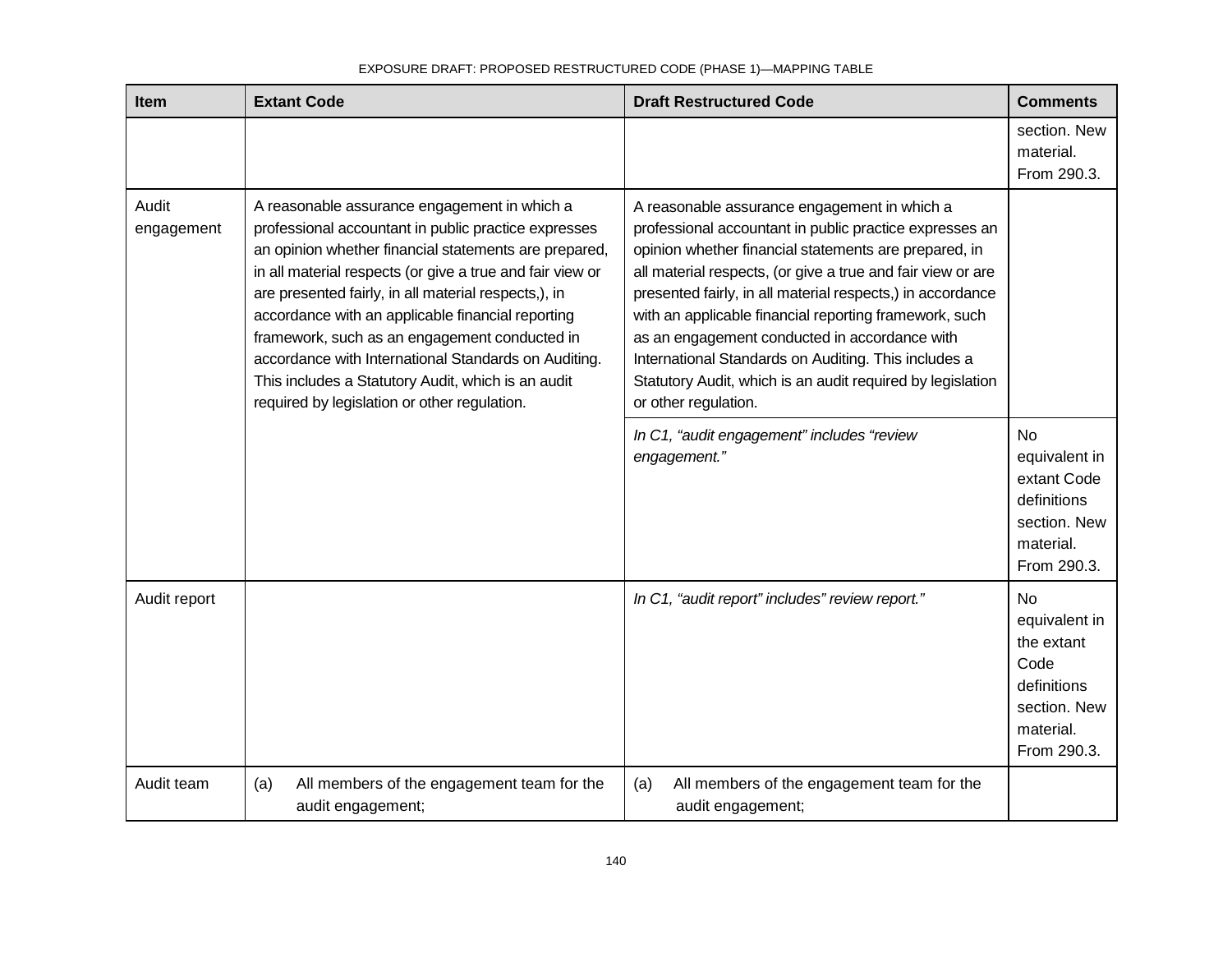| Item                    | <b>Extant Code</b>                                                                                                                                                                                                                                                                                                                                                                                                                                                                                                                                                                                                                                                                                                                                                                                                                                                                                                                                                                     | <b>Draft Restructured Code</b>                                                                                                                                                                                                                                                                                                                                                                                                                                                                                                                                                                                                                                                                                                                                                                                                                                                                                                                                                                                                      | <b>Comments</b> |
|-------------------------|----------------------------------------------------------------------------------------------------------------------------------------------------------------------------------------------------------------------------------------------------------------------------------------------------------------------------------------------------------------------------------------------------------------------------------------------------------------------------------------------------------------------------------------------------------------------------------------------------------------------------------------------------------------------------------------------------------------------------------------------------------------------------------------------------------------------------------------------------------------------------------------------------------------------------------------------------------------------------------------|-------------------------------------------------------------------------------------------------------------------------------------------------------------------------------------------------------------------------------------------------------------------------------------------------------------------------------------------------------------------------------------------------------------------------------------------------------------------------------------------------------------------------------------------------------------------------------------------------------------------------------------------------------------------------------------------------------------------------------------------------------------------------------------------------------------------------------------------------------------------------------------------------------------------------------------------------------------------------------------------------------------------------------------|-----------------|
|                         | All others within a firm who can directly<br>(b)<br>influence the outcome of the audit<br>engagement, including:<br>Those who recommend the<br>(i)<br>compensation of, or who provide direct<br>supervisory, management or other<br>oversight of the engagement partner in<br>connection with the performance of the<br>audit engagement including those at all<br>successively senior levels above the<br>engagement partner through to the<br>individual who is the firm's Senior or<br>Managing Partner (Chief Executive or<br>equivalent);<br>Those who provide consultation<br>(ii)<br>regarding technical or industry-specific<br>issues, transactions or events for the<br>engagement; and<br>Those who provide quality control for<br>(iii)<br>the engagement, including those who<br>perform the engagement quality control<br>review for the engagement; and<br>All those within a network firm who can<br>(c)<br>directly influence the outcome of the audit<br>engagement. | All others within a firm who can directly<br>(b)<br>influence the outcome of the audit<br>engagement, including:<br>Those who recommend the<br>(i)<br>compensation of, or who provide direct<br>supervisory, management or other<br>oversight of the engagement partner in<br>connection with the performance of the<br>audit engagement, including those at all<br>successively senior levels above the<br>engagement partner through to the<br>individual who is the firm's Senior or<br>Managing Partner (Chief Executive or<br>equivalent);<br>Those who provide consultation regarding<br>(ii)<br>technical or industry-specific issues,<br>transactions or events for the<br>engagement; and<br>Those who provide quality control for the<br>(iii)<br>engagement, including those who perform<br>the engagement quality control review for<br>the engagement; and<br>All those within a network firm who can directly<br>(c)<br>influence the outcome of the audit engagement.<br>In C1, "audit team" includes "review team." |                 |
| Close family            | A parent, child or sibling who is not an immediate<br>family member.                                                                                                                                                                                                                                                                                                                                                                                                                                                                                                                                                                                                                                                                                                                                                                                                                                                                                                                   | A parent, child or sibling who is not an immediate<br>family member.                                                                                                                                                                                                                                                                                                                                                                                                                                                                                                                                                                                                                                                                                                                                                                                                                                                                                                                                                                |                 |
| Conceptual<br>Framework |                                                                                                                                                                                                                                                                                                                                                                                                                                                                                                                                                                                                                                                                                                                                                                                                                                                                                                                                                                                        | This term is described in Section 120.                                                                                                                                                                                                                                                                                                                                                                                                                                                                                                                                                                                                                                                                                                                                                                                                                                                                                                                                                                                              |                 |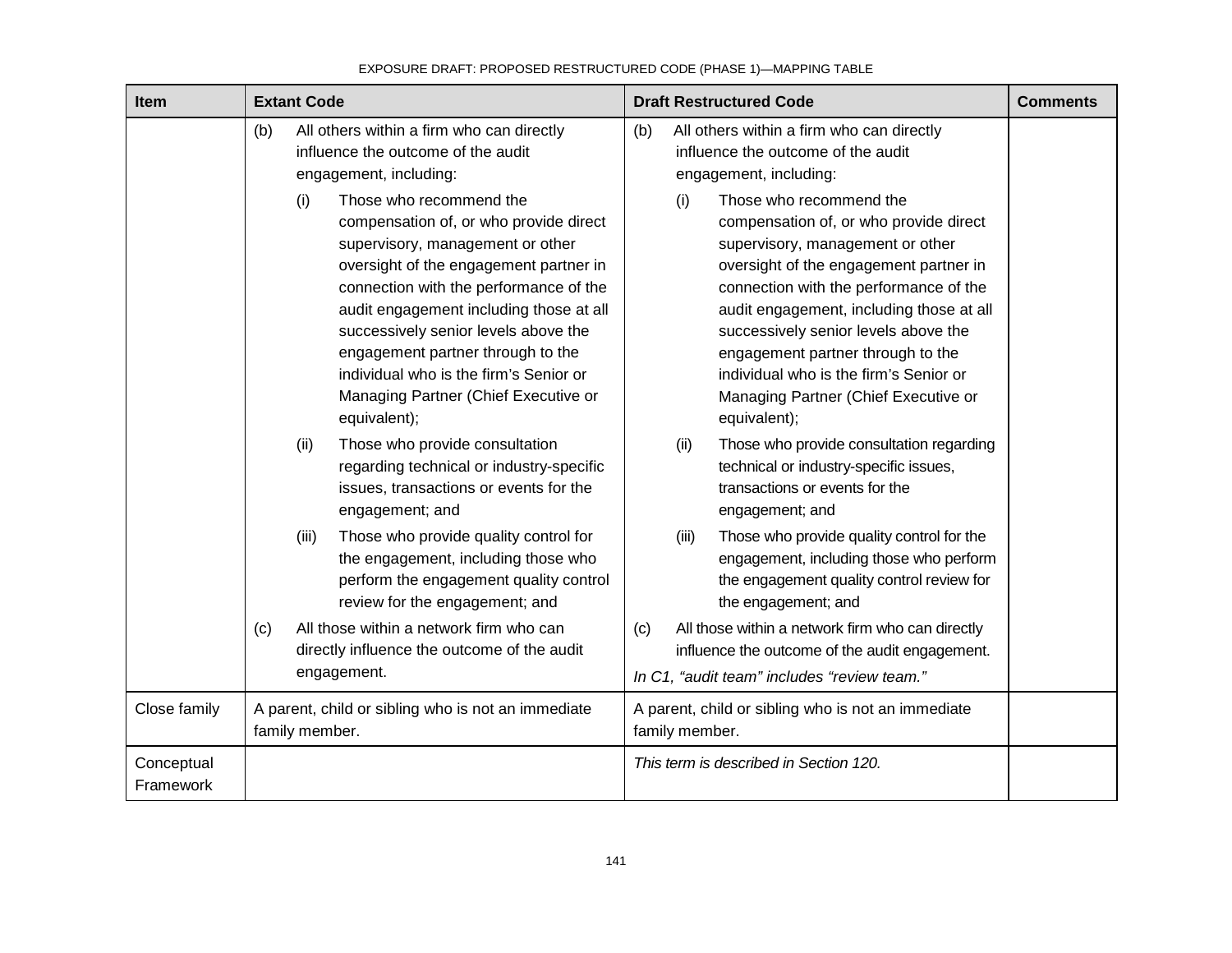| <b>Item</b>                            | <b>Extant Code</b>                                                                                                                                                                                                                                                                                                                                                                                                                                                                                                                                                   | <b>Draft Restructured Code</b>                                                                                                                                                                                                                                                                                                                                                                                                                                                                                                                                       | <b>Comments</b> |
|----------------------------------------|----------------------------------------------------------------------------------------------------------------------------------------------------------------------------------------------------------------------------------------------------------------------------------------------------------------------------------------------------------------------------------------------------------------------------------------------------------------------------------------------------------------------------------------------------------------------|----------------------------------------------------------------------------------------------------------------------------------------------------------------------------------------------------------------------------------------------------------------------------------------------------------------------------------------------------------------------------------------------------------------------------------------------------------------------------------------------------------------------------------------------------------------------|-----------------|
| Contingent<br>fee                      | A fee calculated on a predetermined basis relating<br>to the outcome of a transaction or the result of the<br>services performed by the firm. A fee that is<br>established by a court or other public authority is not<br>a contingent fee.                                                                                                                                                                                                                                                                                                                          | A fee calculated on a predetermined basis relating to<br>the outcome of a transaction or the result of the<br>services performed by the firm. A fee that is<br>established by a court or other public authority is not<br>a contingent fee.                                                                                                                                                                                                                                                                                                                          |                 |
| <b>Direct</b><br>financial<br>interest | A financial interest:<br>Owned directly by and under the control of an<br>(a)<br>individual or entity (including those managed<br>on a discretionary basis by others); or<br>Beneficially owned through a collective<br>(a)<br>investment vehicle, estate, trust or other<br>intermediary over which the individual or entity<br>has control, or the ability to influence<br>investment decisions.                                                                                                                                                                   | A financial interest:<br>Owned directly by and under the control of an<br>(a)<br>individual or entity (including those managed<br>on a discretionary basis by others); or<br>Beneficially owned through a collective<br>(a)<br>investment vehicle, estate, trust or other<br>intermediary over which the individual or entity<br>has control, or the ability to influence<br>investment decisions.                                                                                                                                                                   |                 |
| Director or<br>officer                 | Those charged with the governance of an entity, or<br>acting in an equivalent capacity, regardless of their<br>title, which may vary from jurisdiction to jurisdiction.                                                                                                                                                                                                                                                                                                                                                                                              | Those charged with the governance of an entity, or<br>acting in an equivalent capacity, regardless of their<br>title, which may vary from jurisdiction to jurisdiction.                                                                                                                                                                                                                                                                                                                                                                                              |                 |
| Engagement<br>partner                  | The partner or other person in the firm who is<br>responsible for the engagement and its<br>performance, and for the report that is issued on<br>behalf of the firm, and who, where required, has the<br>appropriate authority from a professional, legal or<br>regulatory body.<br>The partner or other person in the firm who is<br>responsible for the engagement and its<br>performance, and for the report that is issued on<br>behalf of the firm, and who, where required, has the<br>appropriate authority from a professional, legal or<br>regulatory body. | The partner or other person in the firm who is<br>responsible for the engagement and its performance,<br>and for the report that is issued on behalf of the firm,<br>and who, where required, has the appropriate<br>authority from a professional, legal or regulatory<br>body.<br>The partner or other person in the firm who is<br>responsible for the engagement and its performance,<br>and for the report that is issued on behalf of the firm,<br>and who, where required, has the appropriate<br>authority from a professional, legal or regulatory<br>body. |                 |
| Engagement                             |                                                                                                                                                                                                                                                                                                                                                                                                                                                                                                                                                                      | The engagement period starts when the audit team                                                                                                                                                                                                                                                                                                                                                                                                                                                                                                                     | New defined     |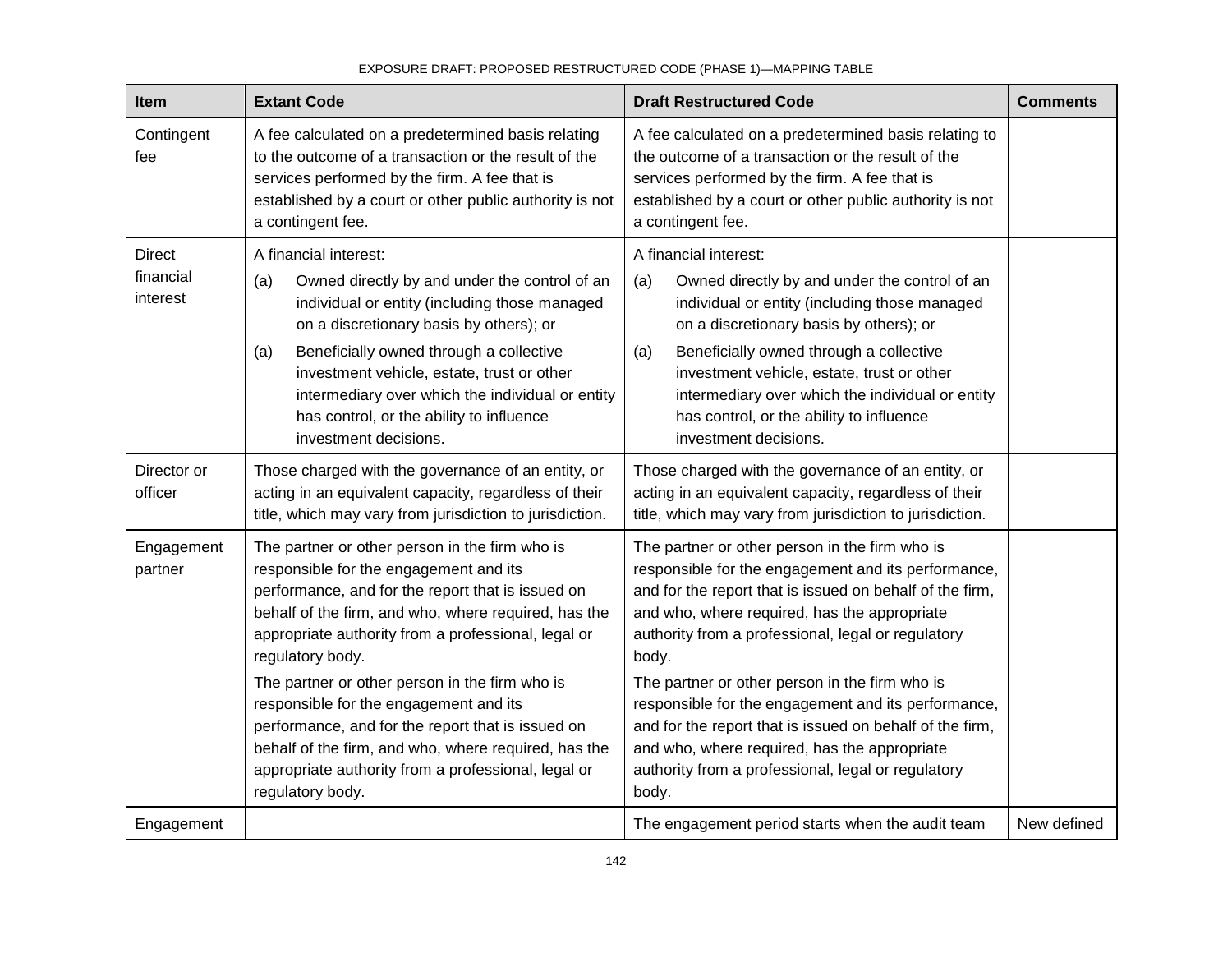| Item                                    | <b>Extant Code</b>                                                                                                                                                                                                                                                                                                                                                                                                                                                                                                                                                                                                                                                                                             | <b>Draft Restructured Code</b>                                                                                                                                                                                                                                                                                                                                                                                                                                                                                                                                                                                                                                                                                 | <b>Comments</b>                                                                                                                                         |
|-----------------------------------------|----------------------------------------------------------------------------------------------------------------------------------------------------------------------------------------------------------------------------------------------------------------------------------------------------------------------------------------------------------------------------------------------------------------------------------------------------------------------------------------------------------------------------------------------------------------------------------------------------------------------------------------------------------------------------------------------------------------|----------------------------------------------------------------------------------------------------------------------------------------------------------------------------------------------------------------------------------------------------------------------------------------------------------------------------------------------------------------------------------------------------------------------------------------------------------------------------------------------------------------------------------------------------------------------------------------------------------------------------------------------------------------------------------------------------------------|---------------------------------------------------------------------------------------------------------------------------------------------------------|
| Period                                  |                                                                                                                                                                                                                                                                                                                                                                                                                                                                                                                                                                                                                                                                                                                | begins to perform audit services. The engagement<br>period ends when the audit report is issued. When<br>the engagement is of a recurring nature, it ends at<br>the later of the notification by either party that the<br>professional relationship has terminated or the<br>issuance of the final audit report.                                                                                                                                                                                                                                                                                                                                                                                               | term from<br>290.30. A<br>further<br>definition will<br>be prepared<br>when<br>Independenc<br>e for<br>Assurance<br>Engagement<br>s is<br>restructured. |
| Engagement<br>quality control<br>review | A process designed to provide an objective<br>evaluation, on or before the report is issued, of the<br>significant judgments the engagement team made<br>and the conclusions it reached in formulating the<br>report.                                                                                                                                                                                                                                                                                                                                                                                                                                                                                          | A process designed to provide an objective<br>evaluation, on or before the report is issued, of the<br>significant judgments the engagement team made<br>and the conclusions it reached in formulating the<br>report.                                                                                                                                                                                                                                                                                                                                                                                                                                                                                          |                                                                                                                                                         |
| Engagement<br>team                      | All partners and staff performing the engagement,<br>and any individuals engaged by the firm or a<br>network firm who perform assurance procedures on<br>the engagement. This excludes external experts<br>engaged by the firm or by a network firm.<br>The term "engagement team" also excludes<br>individuals within the client's internal audit function<br>who provide direct assistance on an audit<br>engagement when the external auditor complies<br>with the requirements of ISA 610 (Revised 2013),<br>Using the Work of Internal Auditors.<br>A professional accountant in public practice<br>currently holding an audit appointment or carrying<br>out accounting, taxation, consulting or similar | All partners and staff performing the engagement,<br>and any individuals engaged by the firm or a network<br>firm who perform assurance procedures on the<br>engagement. This excludes external experts<br>engaged by the firm or by a network firm.<br>The term "engagement team" also excludes<br>individuals within the client's internal audit function<br>who provide direct assistance on an audit<br>engagement when the external auditor complies with<br>the requirements of ISA 610 (Revised 2013), Using<br>the Work of Internal Auditors.<br>A professional accountant in public practice currently<br>holding an audit appointment or carrying out<br>accounting, taxation, consulting or similar |                                                                                                                                                         |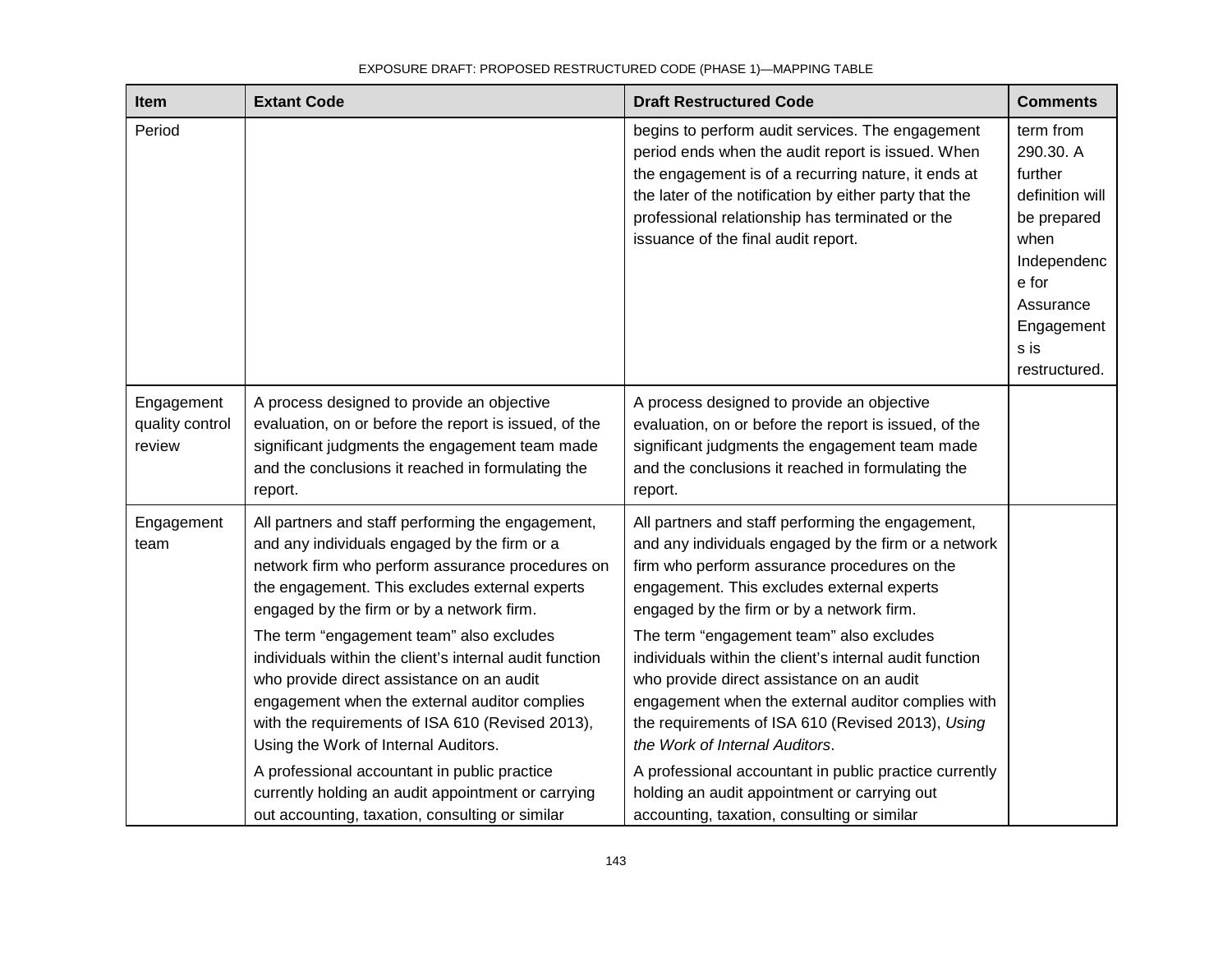| <b>Item</b>             | <b>Extant Code</b>                                                                                                                                                                                                                                                                                                                                                                                                              | <b>Draft Restructured Code</b>                                                                                                                                                                                                                                                                                                                                                                                                  | <b>Comments</b> |
|-------------------------|---------------------------------------------------------------------------------------------------------------------------------------------------------------------------------------------------------------------------------------------------------------------------------------------------------------------------------------------------------------------------------------------------------------------------------|---------------------------------------------------------------------------------------------------------------------------------------------------------------------------------------------------------------------------------------------------------------------------------------------------------------------------------------------------------------------------------------------------------------------------------|-----------------|
|                         | professional services for a client.<br>An individual (who is not a partner or a member of<br>the professional staff, including temporary staff, of<br>the firm or a network firm) or organization<br>possessing skills, knowledge and experience in a<br>field other than accounting or auditing, whose work<br>in that field is used to assist the professional<br>accountant in obtaining sufficient appropriate<br>evidence. | professional services for a client.<br>An individual (who is not a partner or a member of<br>the professional staff, including temporary staff, of<br>the firm or a network firm) or organization<br>possessing skills, knowledge and experience in a<br>field other than accounting or auditing, whose work<br>in that field is used to assist the professional<br>accountant in obtaining sufficient appropriate<br>evidence. |                 |
| Existing<br>accountant  | A professional accountant in public practice<br>currently holding an audit appointment or carrying<br>out accounting, taxation, consulting or similar<br>professional services for a client.                                                                                                                                                                                                                                    | A professional accountant in public practice currently<br>holding an audit appointment or carrying out<br>accounting, taxation, consulting or similar<br>professional services for a client.                                                                                                                                                                                                                                    |                 |
| External<br>expert      | An individual (who is not a partner or a member of<br>the professional staff, including temporary staff, of<br>the firm or a network firm) or organization<br>possessing skills, knowledge and experience in a<br>field other than accounting or auditing, whose work<br>in that field is used to assist the professional<br>accountant in obtaining sufficient appropriate<br>evidence.                                        | An individual (who is not a partner or a member of<br>the professional staff, including temporary staff, of<br>the firm or a network firm) or organization<br>possessing skills, knowledge and experience in a<br>field other than accounting or auditing, whose work<br>in that field is used to assist the professional<br>accountant in obtaining sufficient appropriate<br>evidence.                                        |                 |
| Financial<br>interest   | An interest in an equity or other security, debenture,<br>loan or other debt instrument of an entity, including<br>rights and obligations to acquire such an interest and<br>derivatives directly related to such interest.                                                                                                                                                                                                     | An interest in an equity or other security, debenture,<br>loan or other debt instrument of an entity, including<br>rights and obligations to acquire such an interest and<br>derivatives directly related to such interest.                                                                                                                                                                                                     |                 |
| Financial<br>statements | A structured representation of historical financial<br>information, including related notes, intended to<br>communicate an entity's economic resources or<br>obligations at a point in time or the changes therein for<br>a period of time in accordance with a financial                                                                                                                                                       | A structured representation of historical financial<br>information, including related notes, intended to<br>communicate an entity's economic resources or<br>obligations at a point in time or the changes therein for<br>a period of time in accordance with a financial reporting                                                                                                                                             |                 |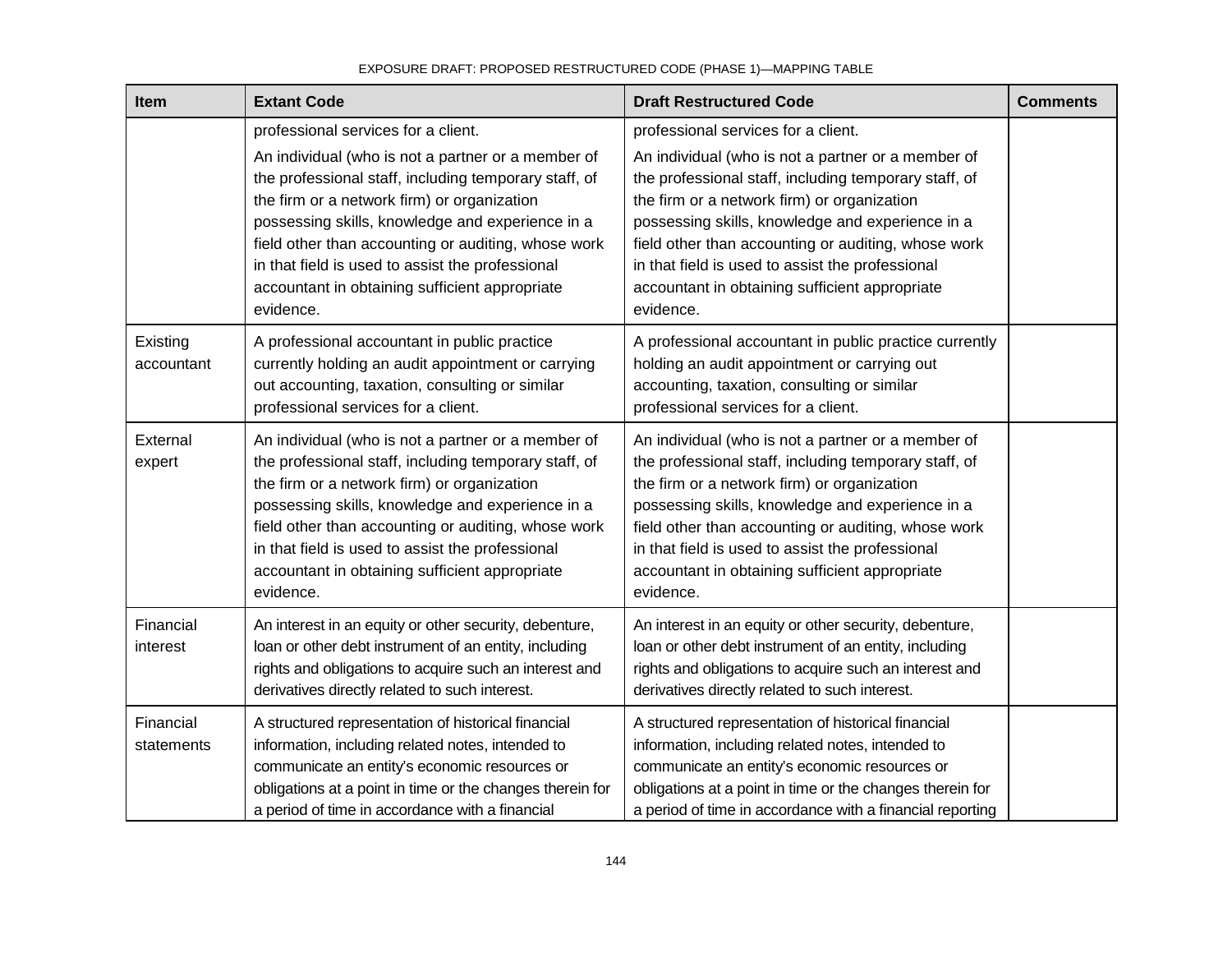| <b>Item</b>                                                                | <b>Extant Code</b>                                                                                                                                                                                                                                                                                                                                                                       | <b>Draft Restructured Code</b>                                                                                                                                                                                                                                                                                                                                                 | <b>Comments</b>                               |
|----------------------------------------------------------------------------|------------------------------------------------------------------------------------------------------------------------------------------------------------------------------------------------------------------------------------------------------------------------------------------------------------------------------------------------------------------------------------------|--------------------------------------------------------------------------------------------------------------------------------------------------------------------------------------------------------------------------------------------------------------------------------------------------------------------------------------------------------------------------------|-----------------------------------------------|
|                                                                            | reporting framework. The related notes ordinarily<br>comprise a summary of significant accounting policies<br>and other explanatory information. The term can relate<br>to a complete set of financial statements, but it can<br>also refer to a single financial statement, for example,<br>a balance sheet, or a statement of revenues and<br>expenses, and related explanatory notes. | framework. The related notes ordinarily comprise a<br>summary of significant accounting policies and other<br>explanatory information. The term can relate to a<br>complete set of financial statements, but it can also<br>refer to a single financial statement, for example, a<br>balance sheet, or a statement of revenues and<br>expenses, and related explanatory notes. |                                               |
| Financial<br>statements on<br>which the firm<br>will express<br>an opinion | In the case of a single entity, the financial<br>statements of that entity. In the case of consolidated<br>financial statements, also referred to as group<br>financial statements, the consolidated financial<br>statements.                                                                                                                                                            | In the case of a single entity, the financial statements<br>of that entity. In the case of consolidated financial<br>statements, also referred to as group financial<br>statements, the consolidated financial statements.                                                                                                                                                     |                                               |
| Firm                                                                       | A sole practitioner, partnership or corporation<br>(a)<br>of professional accountants;<br>An entity that controls such parties, through<br>(b)<br>ownership, management or other means; and<br>An entity controlled by such parties, through<br>(c)<br>ownership, management or other means.                                                                                             | A sole practitioner, partnership or corporation<br>(a)<br>of professional accountants;<br>An entity that controls such parties, through<br>(b)<br>ownership, management or other means; and<br>An entity controlled by such parties, through<br>(c)<br>ownership, management or other means.                                                                                   |                                               |
| Fundamental<br>Principles                                                  |                                                                                                                                                                                                                                                                                                                                                                                          | These terms are described in paragraphs:<br>Integrity $-R$ 111.1<br>Objectivity - R112.1<br>Professional competence and due care - R113.1<br>Confidentiality - R114.1<br>Professional behavior - $R$ 115.2                                                                                                                                                                     | This is new<br>cross-<br>referencing<br>text. |
| Historical<br>financial<br>information                                     | Information expressed in financial terms in relation to a<br>particular entity, derived primarily from that entity's<br>accounting system, about economic events occurring<br>in past time periods or about economic conditions or<br>circumstances at points in time in the past.                                                                                                       | Information expressed in financial terms in relation to<br>a particular entity, derived primarily from that entity's<br>accounting system, about economic events occurring<br>in past time periods or about economic conditions or<br>circumstances at points in time in the past.                                                                                             |                                               |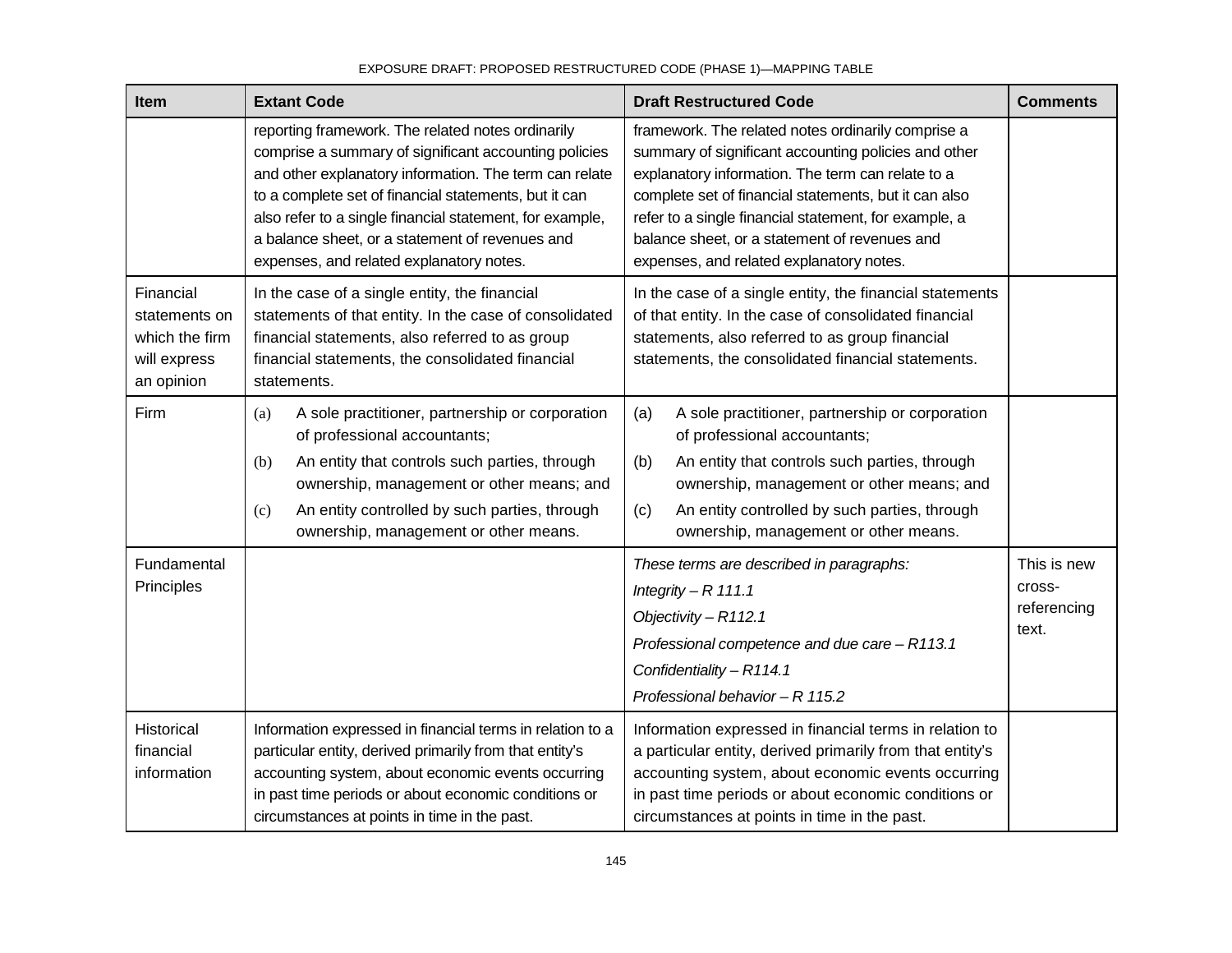| EXPOSURE DRAFT: PROPOSED RESTRUCTURED CODE (PHASE 1)—MAPPING TABLE |  |
|--------------------------------------------------------------------|--|
|--------------------------------------------------------------------|--|

| <b>Item</b>                       | <b>Extant Code</b>                                                                                                                                                                                                                                                                                                                                                                                                                                                                                                                                                                                                                                                                                                     | <b>Draft Restructured Code</b>                                                                                                                                                                                                                                                                                                                                                                                                                                                                                                                                                                                                                                                                                                                                                                                                     | <b>Comments</b> |
|-----------------------------------|------------------------------------------------------------------------------------------------------------------------------------------------------------------------------------------------------------------------------------------------------------------------------------------------------------------------------------------------------------------------------------------------------------------------------------------------------------------------------------------------------------------------------------------------------------------------------------------------------------------------------------------------------------------------------------------------------------------------|------------------------------------------------------------------------------------------------------------------------------------------------------------------------------------------------------------------------------------------------------------------------------------------------------------------------------------------------------------------------------------------------------------------------------------------------------------------------------------------------------------------------------------------------------------------------------------------------------------------------------------------------------------------------------------------------------------------------------------------------------------------------------------------------------------------------------------|-----------------|
| Immediate<br>family               | A spouse (or equivalent) or dependent.                                                                                                                                                                                                                                                                                                                                                                                                                                                                                                                                                                                                                                                                                 | A spouse (or equivalent) or dependent                                                                                                                                                                                                                                                                                                                                                                                                                                                                                                                                                                                                                                                                                                                                                                                              |                 |
| Independence                      | Independence is:<br>(c)<br>Independence of mind – the state of mind that<br>permits the expression of a conclusion without<br>being affected by influences that compromise<br>professional judgment, thereby allowing an<br>individual to act with integrity, and exercise<br>objectivity and professional skepticism.<br>Independence in appearance - the avoidance<br>(d)<br>of facts and circumstances that are so<br>significant that a reasonable and informed<br>third party would be likely to conclude,<br>weighing all the specific facts and<br>circumstances, that a firm's, or a member of<br>the audit or assurance team's, integrity,<br>objectivity or professional skepticism has<br>been compromised. | Independence comprises:<br>(a)<br>Independence of mind – the state of mind that<br>permits the expression of a conclusion without<br>being affected by influences that compromise<br>professional judgment, thereby allowing an<br>individual to act with integrity, and exercise<br>objectivity and professional skepticism.<br>Independence in appearance - the avoidance<br>(b)<br>of facts and circumstances that are so<br>significant that a reasonable and informed<br>third party would be likely to conclude,<br>weighing all the specific facts and<br>circumstances, that a firm's, or a member of<br>the audit or assurance team's, integrity,<br>objectivity or professional skepticism has been<br>compromised.<br>The relationship of independence to objectivity is<br>described in paragraphs 112.3 A1 and 400.1. |                 |
| Indirect<br>financial<br>interest | A financial interest beneficially owned through a<br>collective investment vehicle, estate, trust or other<br>intermediary over which the individual or entity has<br>no control or ability to influence investment<br>decisions.                                                                                                                                                                                                                                                                                                                                                                                                                                                                                      | A financial interest beneficially owned through a<br>collective investment vehicle, estate, trust or other<br>intermediary over which the individual or entity has<br>no control or ability to influence investment<br>decisions.                                                                                                                                                                                                                                                                                                                                                                                                                                                                                                                                                                                                  |                 |
| Key audit<br>partner              | The engagement partner, the individual responsible<br>for the engagement quality control review, and other<br>audit partners, if any, on the engagement team who<br>make key decisions or judgments on significant<br>matters with respect to the audit of the financial                                                                                                                                                                                                                                                                                                                                                                                                                                               | The engagement partner, the individual responsible<br>for the engagement quality control review, and other<br>audit partners, if any, on the engagement team who<br>make key decisions or judgments on significant<br>matters with respect to the audit of the financial                                                                                                                                                                                                                                                                                                                                                                                                                                                                                                                                                           |                 |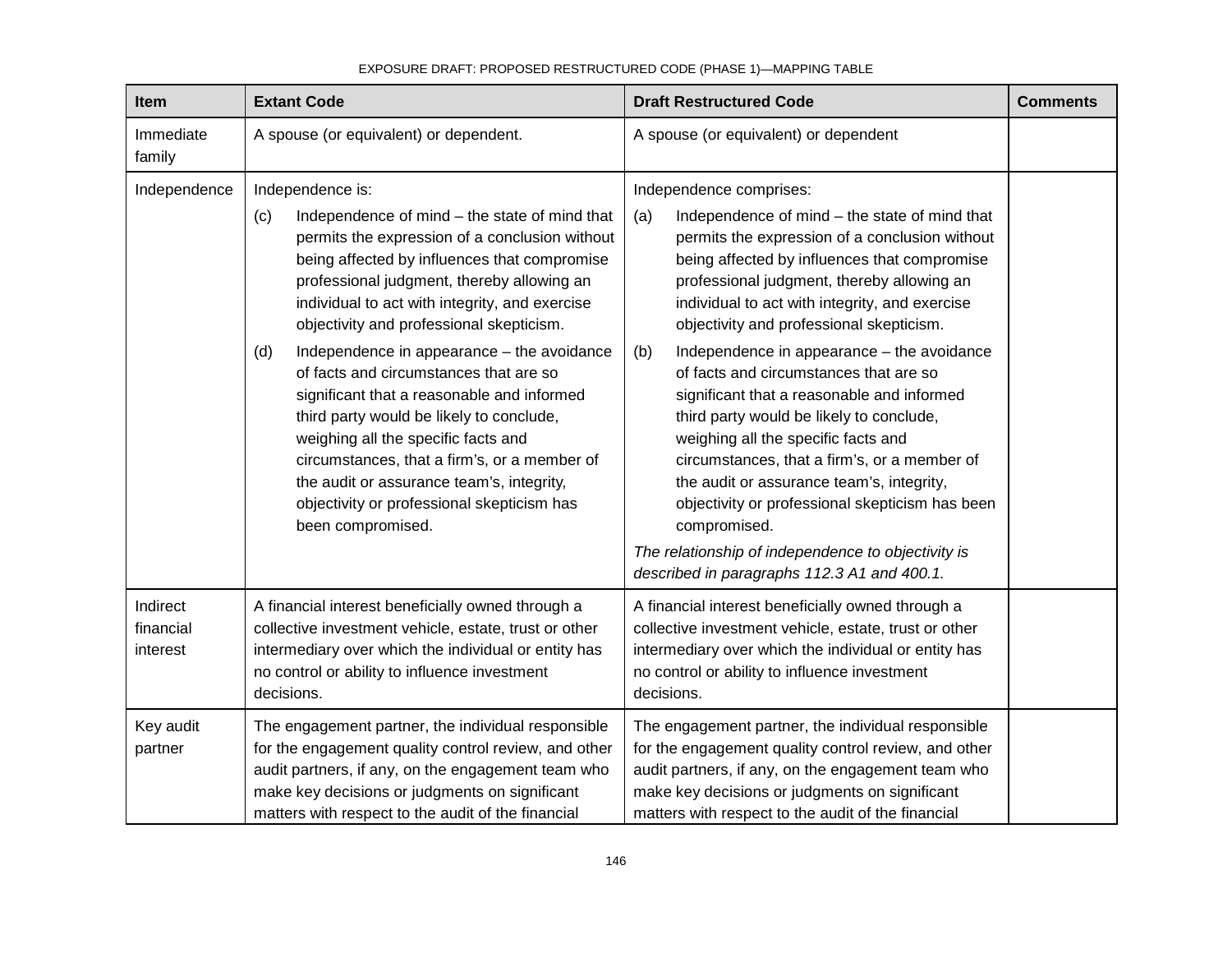| <b>Item</b>                | <b>Extant Code</b>                                                                                                                                                                                                                                                                                                                                      | <b>Draft Restructured Code</b>                                                                                                                                                                                                                                                                                                                          | <b>Comments</b>                                               |
|----------------------------|---------------------------------------------------------------------------------------------------------------------------------------------------------------------------------------------------------------------------------------------------------------------------------------------------------------------------------------------------------|---------------------------------------------------------------------------------------------------------------------------------------------------------------------------------------------------------------------------------------------------------------------------------------------------------------------------------------------------------|---------------------------------------------------------------|
|                            | statements on which the firm will express an<br>opinion. Depending upon the circumstances and the<br>role of the individuals on the audit, "other audit<br>partners" may include, for example, audit partners<br>responsible for significant subsidiaries or divisions.                                                                                 | statements on which the firm will express an opinion.<br>Depending upon the circumstances and the role of<br>the individuals on the audit, "other audit partners"<br>may include, for example, audit partners responsible<br>for significant subsidiaries or divisions.                                                                                 |                                                               |
| Listed entity              | An entity whose shares, stock or debt are quoted or<br>listed on a recognized stock exchange, or are<br>marketed under the regulations of a recognized stock<br>exchange or other equivalent body.                                                                                                                                                      | An entity whose shares, stock or debt are quoted or<br>listed on a recognized stock exchange, or are marketed<br>under the regulations of a recognized stock exchange<br>or other equivalent body.                                                                                                                                                      |                                                               |
| <b>Network</b>             | A larger structure:<br>That is aimed at co-operation; and<br>(a)<br>That is clearly aimed at profit or cost sharing<br>(b)<br>or shares common ownership, control or<br>management, common quality control policies<br>and procedures, common business strategy,<br>the use of a common brand-name, or a<br>significant part of professional resources. | A larger structure:<br>That is aimed at co-operation; and<br>(a)<br>(b)<br>That is clearly aimed at profit or cost sharing or<br>shares common ownership, control or<br>management, common quality control policies<br>and procedures, common business strategy,<br>the use of a common brand-name, or a<br>significant part of professional resources. |                                                               |
| Network firm               | A firm or entity that belongs to a network.                                                                                                                                                                                                                                                                                                             | A firm or entity that belongs to a network.<br>For further information see Subsection 401.                                                                                                                                                                                                                                                              |                                                               |
| Office                     | A distinct sub-group, whether organized on<br>geographical or practice lines.                                                                                                                                                                                                                                                                           | A distinct sub-group, whether organized on<br>geographical or practice lines.                                                                                                                                                                                                                                                                           |                                                               |
| Professional<br>accountant | An individual who is a member of an IFAC member<br>body.                                                                                                                                                                                                                                                                                                | An individual who is a member of an IFAC member<br>body.                                                                                                                                                                                                                                                                                                |                                                               |
|                            |                                                                                                                                                                                                                                                                                                                                                         | In Part A, the term "professional accountant" refers to<br>professional accountants in business and to<br>professional accountants in public practice and their<br>firms.<br>In Part B, the term "professional accountant" refers to<br>professional accountants in business.                                                                           | No<br>equivalent in<br>the current<br>definitions<br>section. |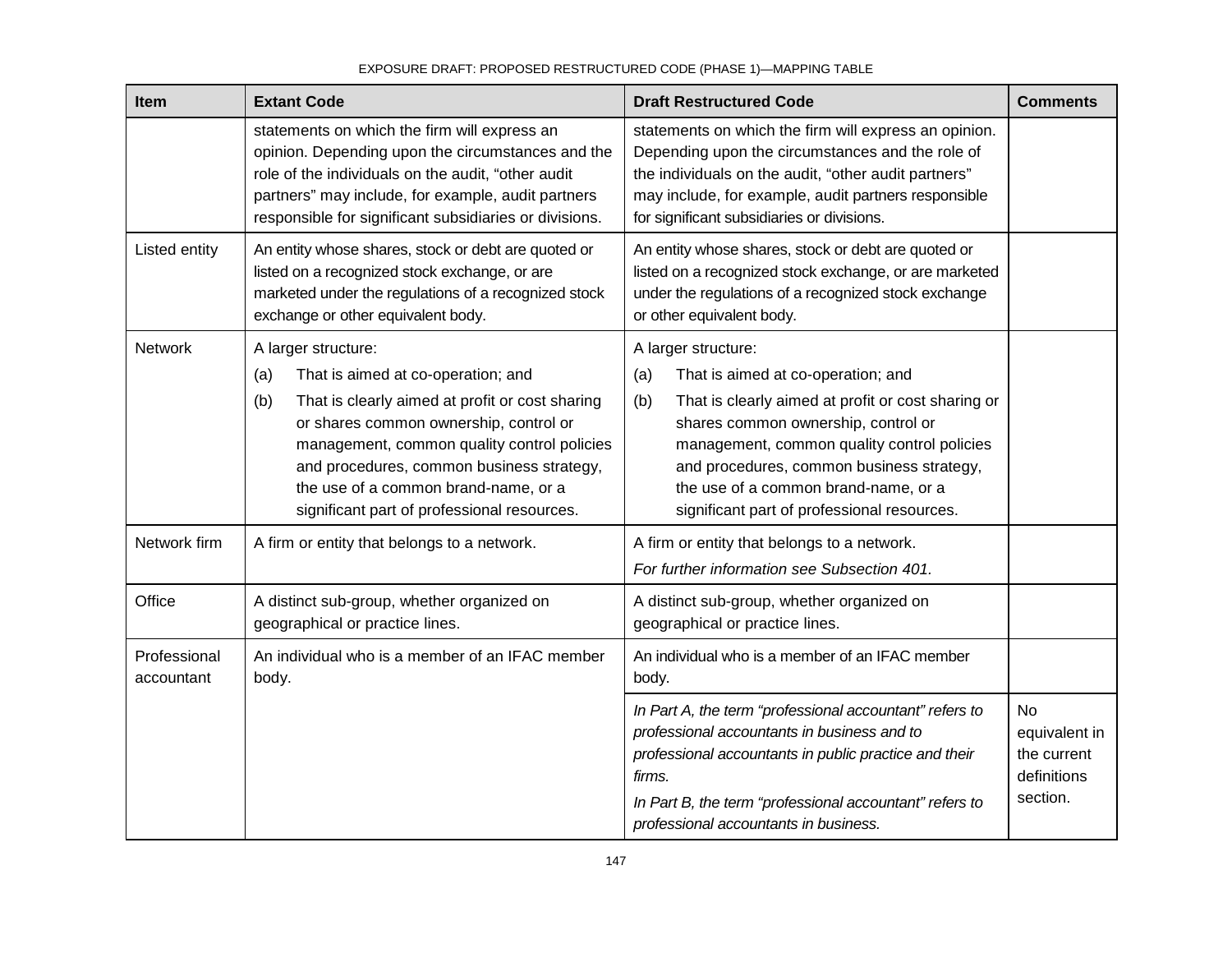| <b>Extant Code</b>                                                                                                                                                                                                                                                                                                | <b>Draft Restructured Code</b>                                                                                                                                                                                                                                                                                    | <b>Comments</b>                       |
|-------------------------------------------------------------------------------------------------------------------------------------------------------------------------------------------------------------------------------------------------------------------------------------------------------------------|-------------------------------------------------------------------------------------------------------------------------------------------------------------------------------------------------------------------------------------------------------------------------------------------------------------------|---------------------------------------|
|                                                                                                                                                                                                                                                                                                                   | In Part C, the term "professional accountant" refers to<br>professional accountants in public practice and their<br>firms.                                                                                                                                                                                        |                                       |
| A professional accountant employed or engaged in<br>an executive or non-executive capacity in such<br>areas as commerce, industry, service, the public<br>sector, education, the not for profit sector, regulatory<br>bodies or professional bodies, or a professional<br>accountant contracted by such entities. | A professional accountant employed or engaged in<br>an executive or non-executive capacity in such areas<br>as commerce, industry, service, the public sector,<br>education, the not-for-profit sector, regulatory bodies<br>or professional bodies, or a professional accountant<br>contracted by such entities. |                                       |
| A professional accountant, irrespective of functional<br>classification (for example, audit, tax or consulting)<br>in a firm that provides professional services. This<br>term is also used to refer to a firm of professional<br>accountants in public practice.                                                 | A professional accountant, irrespective of functional<br>classification (for example, audit, tax or consulting) in<br>a firm that provides professional services.<br>This term is also used to refer to a firm of<br>professional accountants in public practice.                                                 |                                       |
| An activity requiring accountancy or related skills<br>undertaken by a professional accountant, including<br>accounting, auditing, taxation, management<br>consulting, and financial management.                                                                                                                  | An activity requiring accountancy or related skills<br>undertaken by a professional accountant, including<br>accounting, auditing, taxation, management<br>consulting, and financial management                                                                                                                   |                                       |
| Professional activities performed for clients.                                                                                                                                                                                                                                                                    | Professional activities performed for clients.                                                                                                                                                                                                                                                                    |                                       |
| A listed entity; and<br>(a)<br>An entity:<br>(b)<br>(i)<br>Defined by regulation or legislation as a<br>public interest entity; or<br>For which the audit is required by<br>(ii)<br>regulation or legislation to be conducted<br>in compliance with the same<br>independence requirements that apply to           | (a)<br>A listed entity; and<br>(b)<br>An entity:<br>Defined by regulation or legislation as a<br>(i)<br>public interest entity; or<br>For which the audit is required by<br>(ii)<br>regulation or legislation to be conducted<br>in compliance with the same<br>independence requirements that apply              |                                       |
|                                                                                                                                                                                                                                                                                                                   | the audit of listed entities. Such regulation                                                                                                                                                                                                                                                                     | to the audit of listed entities. Such |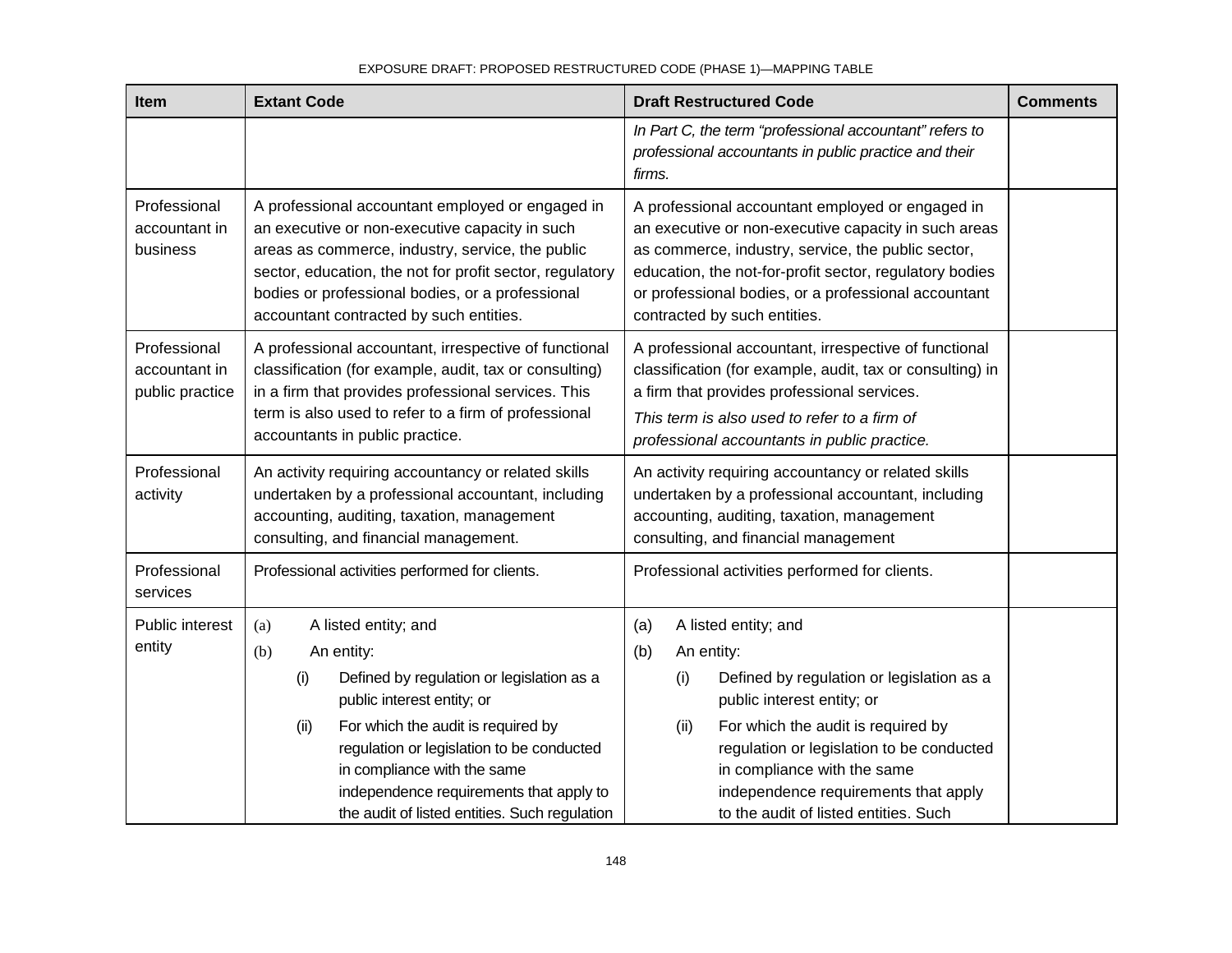| Item                                             | <b>Extant Code</b>                                                                                                                                                                                                                                            | <b>Draft Restructured Code</b>                                                                                                                                                                                                                                                                                                                                                                                                                                                                                                                                                                                                                 | <b>Comments</b> |
|--------------------------------------------------|---------------------------------------------------------------------------------------------------------------------------------------------------------------------------------------------------------------------------------------------------------------|------------------------------------------------------------------------------------------------------------------------------------------------------------------------------------------------------------------------------------------------------------------------------------------------------------------------------------------------------------------------------------------------------------------------------------------------------------------------------------------------------------------------------------------------------------------------------------------------------------------------------------------------|-----------------|
|                                                  | may be promulgated by any relevant<br>regulator, including an audit regulator.                                                                                                                                                                                | regulation may be promulgated by any<br>relevant regulator, including an audit<br>regulator.                                                                                                                                                                                                                                                                                                                                                                                                                                                                                                                                                   |                 |
|                                                  |                                                                                                                                                                                                                                                               | Other entities might also be considered to be public<br>interest entities, as set out in paragraph 400.6                                                                                                                                                                                                                                                                                                                                                                                                                                                                                                                                       |                 |
| Reasonable<br>and Informed<br><b>Third Party</b> |                                                                                                                                                                                                                                                               | The reasonable and informed third party is a concept<br>which involves a hypothetical person. Such person<br>possesses skills, knowledge and experience to<br>objectively evaluate the appropriateness of the<br>professional accountant's judgements and<br>conclusions. This evaluation entails weighing all the<br>relevant facts and circumstances that the<br>professional accountant knows, or could reasonably<br>be expected to know, at the time that the evaluation<br>is made, to determine whether the professional<br>accountant has complied with the fundamental<br>principles.<br>This term is described in paragraph 120.4 A1 |                 |
| <b>Related entity</b>                            | An entity that has any of the following relationships<br>with the client:<br>An entity that has direct or indirect control<br>(a)<br>over the client if the client is material to such<br>entity;<br>An entity with a direct financial interest in the<br>(b) | An entity that has any of the following relationships<br>with the client:<br>An entity that has direct or indirect control over<br>(a)<br>the client if the client is material to such entity;<br>An entity with a direct financial interest in the<br>(b)<br>client if that entity has significant influence                                                                                                                                                                                                                                                                                                                                  |                 |
|                                                  | client if that entity has significant influence<br>over the client and the interest in the client is<br>material to such entity;<br>An entity over which the client has direct or<br>(c)<br>indirect control;                                                 | over the client and the interest in the client is<br>material to such entity;<br>An entity over which the client has direct or<br>(c)<br>indirect control;<br>(d)<br>An entity in which the client, or an entity                                                                                                                                                                                                                                                                                                                                                                                                                               |                 |
|                                                  | (d)<br>An entity in which the client, or an entity                                                                                                                                                                                                            | related to the client under (c) above, has a                                                                                                                                                                                                                                                                                                                                                                                                                                                                                                                                                                                                   |                 |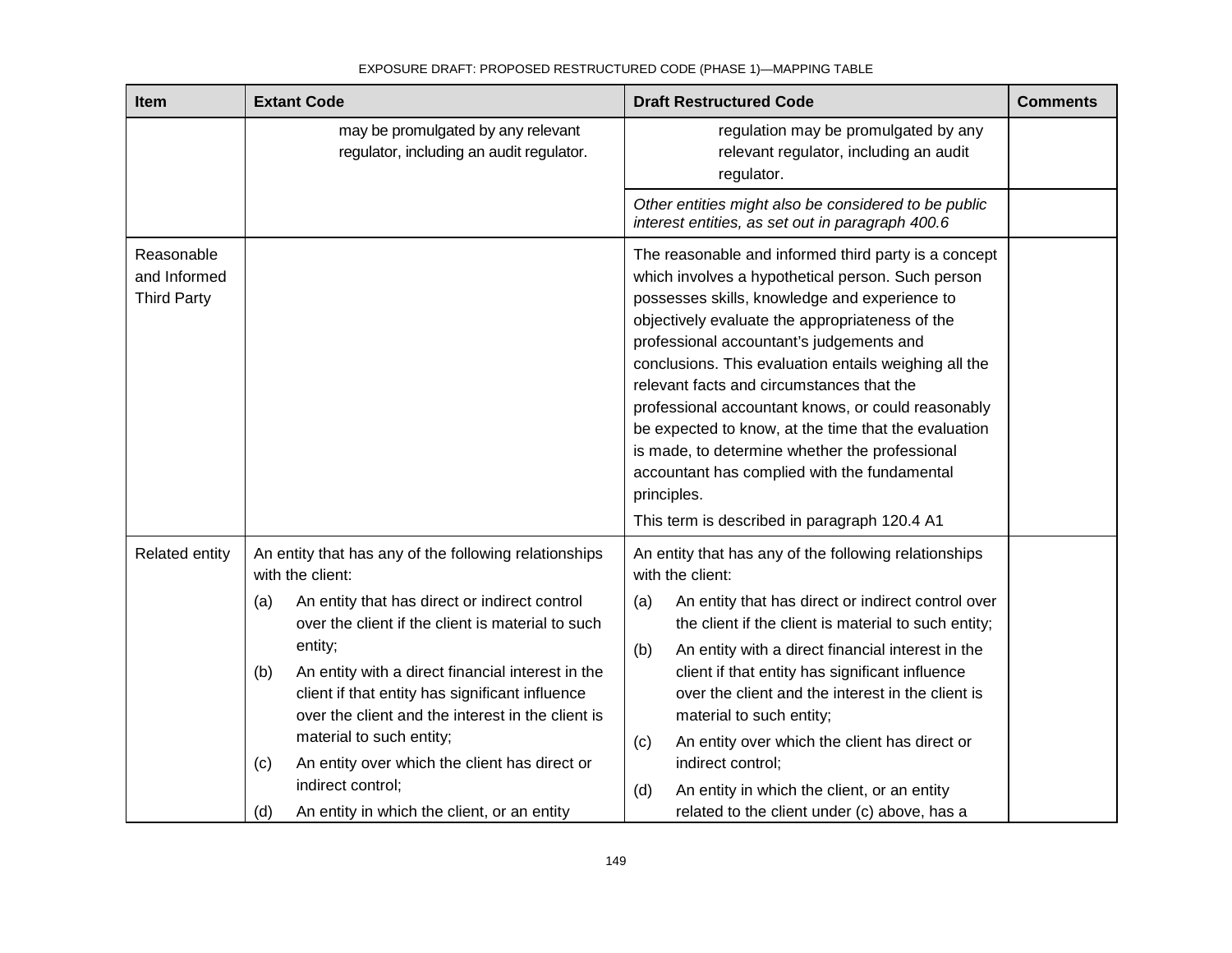| <b>Item</b>          | <b>Extant Code</b>                                                                                                                                                                                                                                                                                                                                                                                                                                                                                                                                                                 | <b>Draft Restructured Code</b>                                                                                                                                                                                                                                                                                                                                                                                                                                                                                                                                                     | <b>Comments</b> |
|----------------------|------------------------------------------------------------------------------------------------------------------------------------------------------------------------------------------------------------------------------------------------------------------------------------------------------------------------------------------------------------------------------------------------------------------------------------------------------------------------------------------------------------------------------------------------------------------------------------|------------------------------------------------------------------------------------------------------------------------------------------------------------------------------------------------------------------------------------------------------------------------------------------------------------------------------------------------------------------------------------------------------------------------------------------------------------------------------------------------------------------------------------------------------------------------------------|-----------------|
|                      | related to the client under (c) above, has a<br>direct financial interest that gives it significant<br>influence over such entity and the interest is<br>material to the client and its related entity in<br>$(c)$ ; and<br>An entity which is under common control with<br>(e)<br>the client (a "sister entity") if the sister entity<br>and the client are both material to the entity<br>that controls both the client and sister entity.                                                                                                                                       | direct financial interest that gives it significant<br>influence over such entity and the interest is<br>material to the client and its related entity in<br>$(c)$ ; and<br>An entity which is under common control with<br>(e)<br>the client (a "sister entity") if the sister entity<br>and the client are both material to the entity<br>that controls both the client and sister entity.                                                                                                                                                                                       |                 |
| Review client        | An entity in respect of which a firm conducts a review<br>engagement.                                                                                                                                                                                                                                                                                                                                                                                                                                                                                                              | An entity in respect of which a firm conducts a review<br>engagement.                                                                                                                                                                                                                                                                                                                                                                                                                                                                                                              |                 |
| Review<br>engagement | An assurance engagement, conducted in accordance<br>with International Standards on Review Engagements<br>or equivalent, in which a professional accountant in<br>public practice expresses a conclusion on whether, on<br>the basis of the procedures which do not provide all<br>the evidence that would be required in an audit,<br>anything has come to the accountant's attention that<br>causes the accountant to believe that the financial<br>statements are not prepared, in all material respects,<br>in accordance with an applicable financial reporting<br>framework. | An assurance engagement, conducted in<br>accordance with International Standards on Review<br>Engagements or equivalent, in which a professional<br>accountant in public practice expresses a conclusion<br>on whether, on the basis of the procedures which do<br>not provide all the evidence that would be required in<br>an audit, anything has come to the accountant's<br>attention that causes the accountant to believe that<br>the financial statements are not prepared, in all<br>material respects, in accordance with an applicable<br>financial reporting framework. |                 |
| Review team          | All members of the engagement team for the<br>(a)<br>review engagement; and<br>All others within a firm who can directly<br>(b)<br>influence the outcome of the review<br>engagement, including:<br>(i)<br>Those who recommend the<br>compensation of, or who provide direct<br>supervisory, management or other                                                                                                                                                                                                                                                                   | (a)<br>All members of the engagement team for the<br>review engagement; and<br>All others within a firm who can directly<br>(b)<br>influence the outcome of the review<br>engagement, including:<br>Those who recommend the compensation<br>(i)<br>of, or who provide direct supervisory,<br>management or other oversight of the                                                                                                                                                                                                                                                  |                 |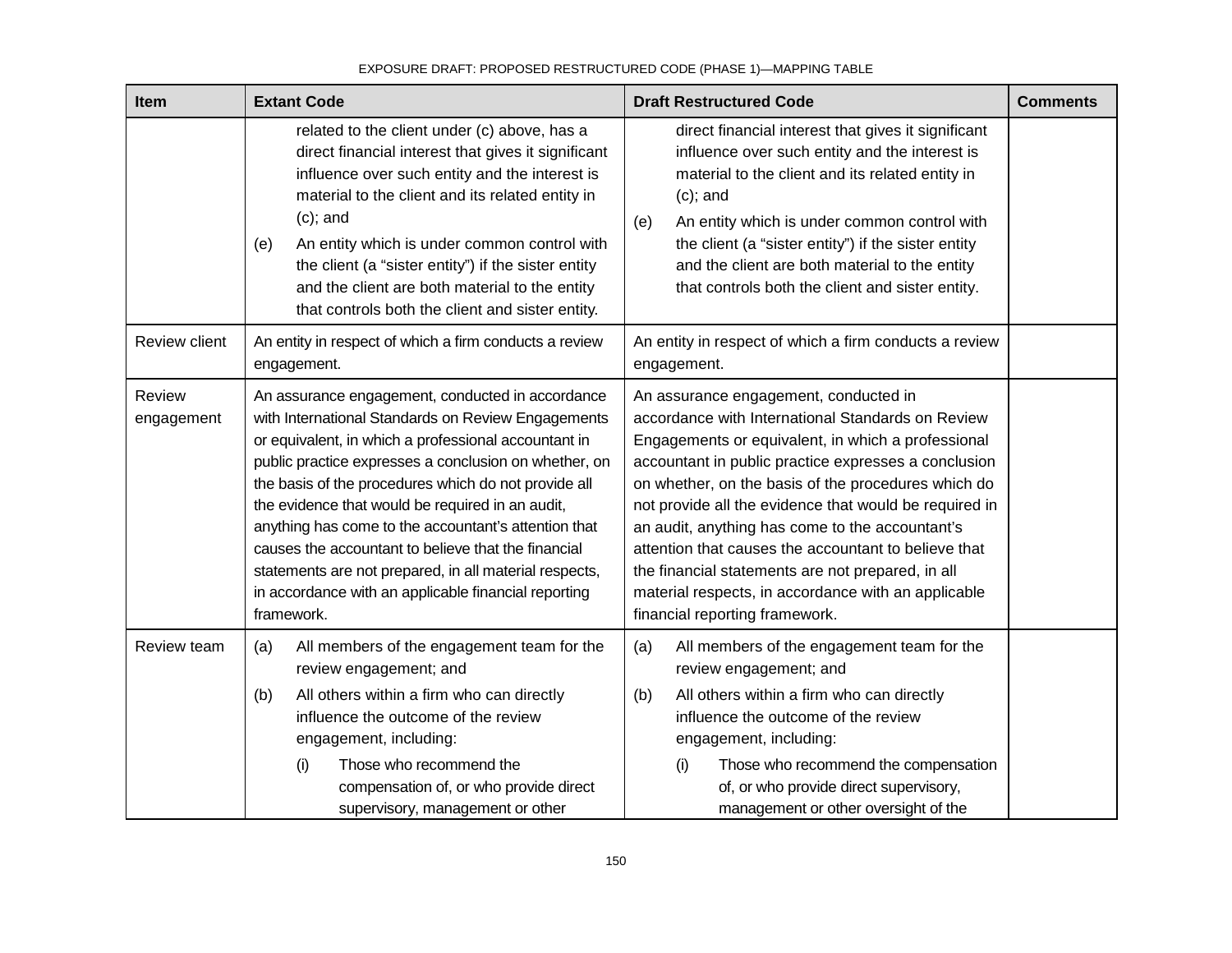| Item                                          | <b>Extant Code</b>                                                                                                                                                                                                                                                                                                                                              | <b>Draft Restructured Code</b>                                                                                                                                                                                                                                                                                                                 | <b>Comments</b> |
|-----------------------------------------------|-----------------------------------------------------------------------------------------------------------------------------------------------------------------------------------------------------------------------------------------------------------------------------------------------------------------------------------------------------------------|------------------------------------------------------------------------------------------------------------------------------------------------------------------------------------------------------------------------------------------------------------------------------------------------------------------------------------------------|-----------------|
|                                               | oversight of the engagement partner in<br>connection with the performance of the<br>review engagement including those at all<br>successively senior levels above the<br>engagement partner through to the<br>individual who is the firm's Senior or<br>Managing Partner (Chief Executive or<br>equivalent);<br>Those who provide consultation regarding<br>(ii) | engagement partner in connection with<br>the performance of the review<br>engagement including those at all<br>successively senior levels above the<br>engagement partner through to the<br>individual who is the firm's Senior or<br>Managing Partner (Chief Executive or<br>equivalent);<br>Those who provide consultation regarding<br>(ii) |                 |
|                                               | technical or industry specific issues,<br>transactions or events for the<br>engagement; and                                                                                                                                                                                                                                                                     | technical or industry specific issues,<br>transactions or events for the<br>engagement; and                                                                                                                                                                                                                                                    |                 |
|                                               | Those who provide quality control for the<br>(iii)<br>engagement, including those who<br>perform the engagement quality control<br>review for the engagement; and                                                                                                                                                                                               | Those who provide quality control for the<br>(iii)<br>engagement, including those who perform<br>the engagement quality control review for<br>the engagement; and                                                                                                                                                                              |                 |
|                                               | All those within a network firm who can<br>(c)<br>directly influence the outcome of the review<br>engagement.                                                                                                                                                                                                                                                   | All those within a network firm who can directly<br>(c)<br>influence the outcome of the review<br>engagement.                                                                                                                                                                                                                                  |                 |
| Safeguards                                    |                                                                                                                                                                                                                                                                                                                                                                 | This term is described in paragraph 120.7 A2.                                                                                                                                                                                                                                                                                                  |                 |
| Special<br>purpose<br>financial<br>statements | Financial statements prepared in accordance with a<br>financial reporting framework designed to meet the<br>financial information needs of specified users.                                                                                                                                                                                                     | Financial statements prepared in accordance with a<br>financial reporting framework designed to meet the<br>financial information needs of specified users                                                                                                                                                                                     |                 |
| Those<br>charged with<br>governance           | The person(s) or organization(s) (for example, a<br>corporate trustee) with responsibility for overseeing<br>the strategic direction of the entity and obligations<br>related to the accountability of the entity. This<br>includes overseeing the financial reporting process.<br>For some entities in some jurisdictions, those                               | The person(s) or organization(s) (for example, a<br>corporate trustee) with responsibility for overseeing<br>the strategic direction of the entity and obligations<br>related to the accountability of the entity. This<br>includes overseeing the financial reporting process.<br>For some entities in some jurisdictions, those              |                 |